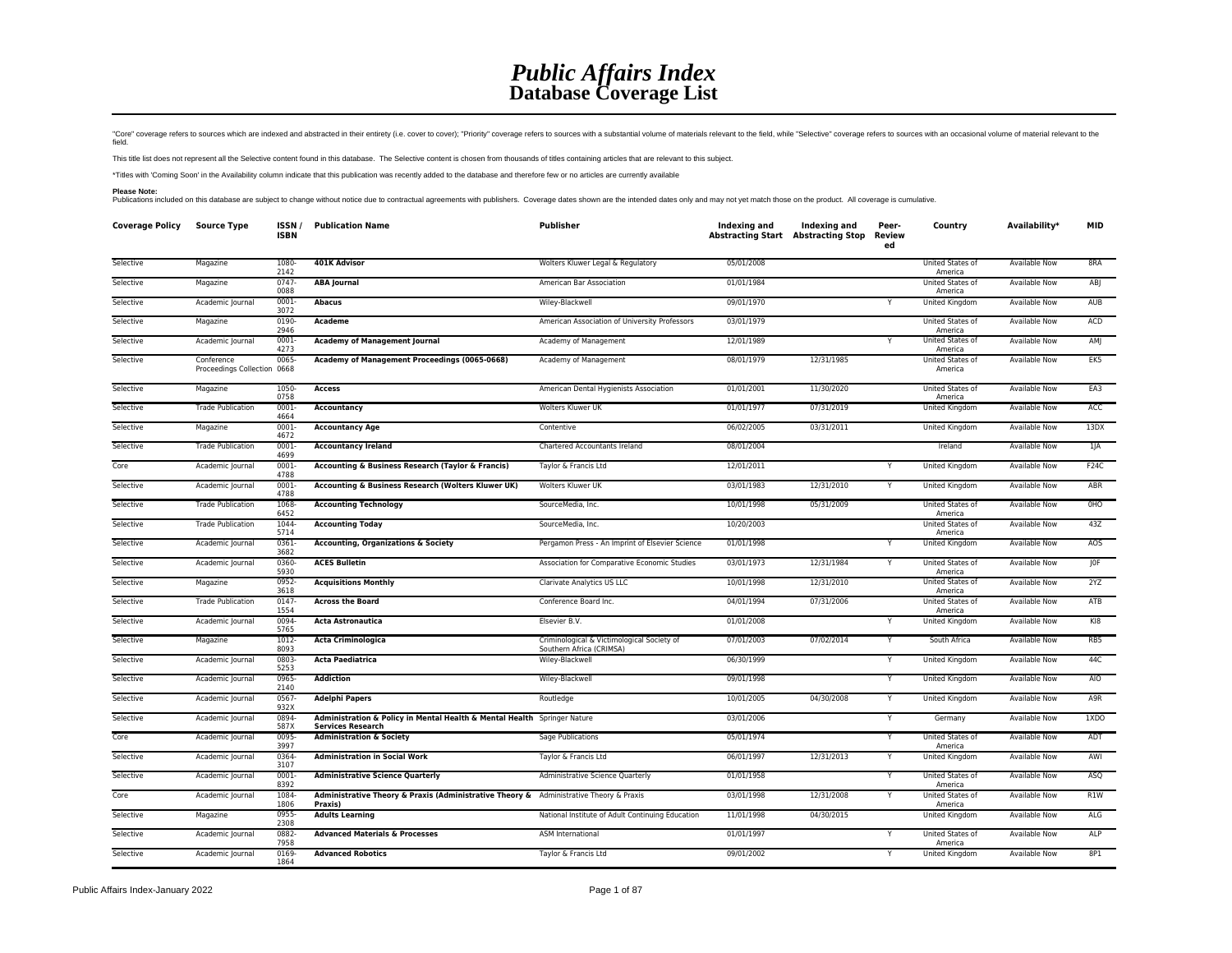| <b>Coverage Policy</b> | <b>Source Type</b>       | ISSN,<br><b>ISBN</b> | <b>Publication Name</b>                                                                                | Publisher                                            | Indexing and<br><b>Abstracting Start Abstracting Stop</b> | Indexing and | Peer-<br>Review<br>ed | Country                          | Availability <sup>*</sup> | MID             |
|------------------------|--------------------------|----------------------|--------------------------------------------------------------------------------------------------------|------------------------------------------------------|-----------------------------------------------------------|--------------|-----------------------|----------------------------------|---------------------------|-----------------|
| Selective              | <b>Trade Publication</b> | 0001-<br>8899        | <b>Advertising Age</b>                                                                                 | <b>Crain Communications</b>                          | 09/03/1990                                                |              |                       | United States of                 | Available Now             | ADV             |
| Selective              | <b>Trade Publication</b> | 1529-                | <b>Advisor Today</b>                                                                                   | National Association of Insurance & Financial        | 03/01/2000                                                |              |                       | America<br>United States of      | <b>Available Now</b>      | 7K3             |
| Selective              | Magazine                 | 823X<br>$0001 -$     | Advocate                                                                                               | Advisors Service Corporation<br>Here Publishing Inc. | 01/01/1970                                                |              |                       | America<br>United States of      | <b>Available Now</b>      | AVT             |
| Selective              | <b>Trade Publication</b> | 8996<br>1549         | <b>Adweek</b>                                                                                          | Adweek, LLC                                          | 02/16/2004                                                |              |                       | America<br>United States of      | Available Now             | AEA             |
| Selective              | Magazine                 | 9553<br>0199         | <b>Adweek Eastern Edition</b>                                                                          | Adweek, LLC                                          | 08/19/1996                                                | 12/31/2003   |                       | America<br>United States of      | Available Now             | 8W2P            |
| Selective              | <b>Trade Publication</b> | 2864<br>8756         | <b>Adweek Southeast Edition</b>                                                                        | Adweek, LLC                                          | 12/14/1998                                                | 02/01/2003   |                       | America<br>United States of      | Available Now             | 1J              |
| Selective              | <b>Trade Publication</b> | 6389<br>0199         | <b>Adweek Western Edition</b>                                                                          | Adweek, LLC                                          | 04/24/1995                                                | 02/01/2003   |                       | America<br>United States of      | Available Now             | AWA             |
| Selective              | Magazine                 | 4743<br>0740-        | <b>Aerospace America</b>                                                                               | American Institute of Aeronautics &                  | 02/01/1996                                                |              |                       | America<br>United States of      | Available Now             | ARO             |
| Selective              | Academic Journal         | 722X<br>0886         | Affilia: Journal of Women & Social Work                                                                | Astronautics<br>Sage Publications                    | 09/01/1995                                                |              |                       | America<br>United States of      | <b>Available Now</b>      | FFI             |
| Selective              | Magazine                 | 1099<br>1528         | <b>AFP Exchange</b>                                                                                    | Association for Financial Professionals              | 06/01/2000                                                |              |                       | America<br>United States of      | <b>Available Now</b>      | <b>DNN</b>      |
| Selective              | Academic Journal         | 4077<br>0001-        | Africa (Edinburgh University Press)                                                                    | Edinburgh University Press                           | 03/01/1975                                                | 12/31/2010   |                       | America<br>United Kingdom        | <b>Available Now</b>      | AIX             |
| Selective              | Academic Journal         | 9720<br>0044         | <b>Africa Confidential</b>                                                                             | Africa Confidential                                  | 01/10/2003                                                | 04/06/2018   | Y                     | United Kingdom                   | Available Now             | D7U             |
| Selective              | Country Report           | 6483<br>1472-        | Africa Monitor: North Africa Monitor                                                                   | <b>Business Monitor International</b>                | 08/01/2002                                                |              |                       | United Kingdom                   | Available Now             | <b>DQP</b>      |
| Selective              | Country Report           | 1791<br>1472-        | Africa Monitor: Southern Africa                                                                        | <b>Business Monitor International</b>                | 08/01/2002                                                |              |                       | United Kingdom                   | Available Now             | 6VB             |
| Selective              | Academic Journal         | 1805<br>0001-        | <b>Africa Report</b>                                                                                   | Africa-America Institute                             | 01/07/1971                                                | 05/31/1995   | Y                     | United States of                 | Available Now             | AFR             |
| Selective              | Academic Journal         | 9836<br>2053-        | Africa Research Bulletin: Economic, Financial & Technical Wiley-Blackwell                              |                                                      | 03/16/2003                                                |              | Y                     | America<br><b>United Kingdom</b> | <b>Available Now</b>      | D7V             |
| Selective              | Academic Journal         | 227X<br>0001-        | <b>Series</b><br>Africa Research Bulletin: Political, Social & Cultural Series John Wiley & Sons, Inc. |                                                      | 05/01/2003                                                |              | Y                     | <b>United States of</b>          | <b>Available Now</b>      | D7W             |
|                        |                          | 9844                 |                                                                                                        |                                                      | 01/01/2007                                                |              |                       | America                          |                           | 2Z2N            |
| Selective              | Academic Journal         | 0002-<br>0397        | <b>Africa Spectrum</b>                                                                                 | Sage Publications                                    |                                                           |              |                       | United States of<br>America      | Available Now             |                 |
| Selective              | Academic Journal         | 0001<br>9887         | <b>Africa Today</b>                                                                                    | Indiana University Press                             | 03/01/1972                                                |              |                       | United States of<br>America      | Available Now             | ATD             |
| Selective              | Academic Journal         | 1569<br>2094         | <b>African &amp; Asian Studies</b>                                                                     | <b>Brill Academic Publishers</b>                     | 02/01/2003                                                |              |                       | Netherlands                      | <b>Available Now</b>      | KHJ             |
| Selective              | Academic Journal         | 0001<br>9909         | <b>African Affairs</b>                                                                                 | <b>Oxford University Press</b>                       | 07/01/1970                                                |              | Y                     | United Kingdom                   | Available Now             | AAF             |
| Selective              | Magazine                 | 0141-<br>3929        | <b>African Business</b>                                                                                | IC Publications Ltd.                                 | 10/01/1996                                                |              |                       | United Kingdom                   | <b>Available Now</b>      | ABI             |
| Selective              | Academic Journal         | 1017<br>6772         | <b>African Development Review</b>                                                                      | Wiley-Blackwell                                      | 06/01/1999                                                |              | Y                     | <b>United Kingdom</b>            | <b>Available Now</b>      | <b>BLP</b>      |
| Core                   | Academic Journal         | 1608<br>5906         | African Journal of AIDS Research (AJAR)                                                                | Taylor & Francis Ltd                                 | 03/01/2005                                                |              | Y                     | United Kingdom                   | Available Now             | R93             |
| Selective              | Academic Journal         | 0141<br>6707         | <b>African Journal of Ecology</b>                                                                      | Wiley-Blackwell                                      | 05/01/2005                                                |              |                       | United Kingdom                   | Available Now             | 7ZA             |
| Selective              | Academic Journal         | 1024<br>6029         | <b>African Security Review</b>                                                                         | Routledge                                            | 02/01/2002                                                |              | Y                     | <b>United Kingdom</b>            | <b>Available Now</b>      | <b>HAO</b>      |
| Selective              | Magazine                 | 0739-<br>4853        | <b>Against the Current</b>                                                                             | Against the Current                                  | 01/01/2008                                                |              |                       | United States of<br>America      | Available Now             | 1GKF            |
| Selective              | Academic Journal         | 0002-<br>0729        | Age & Ageing                                                                                           | <b>Oxford University Press</b>                       | 05/01/1997                                                |              |                       | United Kingdom                   | Available Now             | AGA             |
| Core                   | Academic Journal         | 0144<br>686X         | <b>Ageing &amp; Society</b>                                                                            | Cambridge University Press                           | 03/01/1989                                                |              | Y                     | <b>United Kingdom</b>            | <b>Available Now</b>      | AGS             |
| Selective              | Academic Journal         | 0002-<br>094X        | Aggiornamenti Sociali                                                                                  | San Fedele Edizioni SRL                              | 04/01/2005                                                |              | Y                     | Italy                            | Available Now             | V <sub>2C</sub> |
| Selective              | Academic Journal         | 0002-<br>1482        | <b>Agricultural History</b>                                                                            | Agricultural History Society                         | 03/01/2004                                                |              |                       | United States of<br>America      | Available Now             | AGH             |
| Selective              | Academic Journal         | 0167<br>8809         | Agriculture, Ecosystems & Environment                                                                  | <b>Elsevier Science</b>                              | 09/01/2003                                                |              | Y                     | Netherlands                      | <b>Available Now</b>      | 3HH             |
| Selective              | <b>Trade Publication</b> | 0891-<br>6608        | <b>AHA News</b>                                                                                        | Health Forum                                         | 01/16/1995                                                | 12/17/2016   |                       | United States of<br>America      | Available Now             | AHA             |
| Selective              | Academic Journal         | 1090-<br>7165        | <b>AIDS &amp; Behavior</b>                                                                             | Springer Nature                                      | 12/01/2005                                                |              |                       | Germany                          | <b>Available Now</b>      | G1T             |
| Core                   | Academic Journal         | 0887                 | <b>AIDS &amp; Public Policy Journal</b>                                                                | University Publishing Group Inc.                     | 01/01/1996                                                | 09/30/2005   |                       | United States of                 | <b>Available Now</b>      | AAD             |
| Selective              | Academic Journal         | 3852<br>0954         | <b>AIDS Care</b>                                                                                       | Routledge                                            | 08/01/1998                                                |              | Y                     | America<br>United Kingdom        | Available Now             | AAE             |
| Selective              | Academic Journal         | 0121<br>0899-        | <b>AIDS Education &amp; Prevention</b>                                                                 | Guilford Publications Inc.                           | 04/01/1998                                                |              |                       | United States of                 | <b>Available Now</b>      | 10F             |
| Selective              | Academic Journal         | 9546<br>1087         | <b>AIDS Patient Care &amp; STDs</b>                                                                    | Mary Ann Liebert, Inc.                               | 06/01/1998                                                |              | Y                     | America<br>United States of      | <b>Available Now</b>      | 33C             |
| Selective              | Magazine                 | 2914<br>0884-        | <b>AIDS Weekly</b>                                                                                     | NewsRx                                               | 07/29/2002                                                | 03/31/2005   |                       | America<br>United States of      | Available Now             | 6ZY             |
|                        |                          | 903X                 |                                                                                                        |                                                      |                                                           |              |                       | America                          |                           |                 |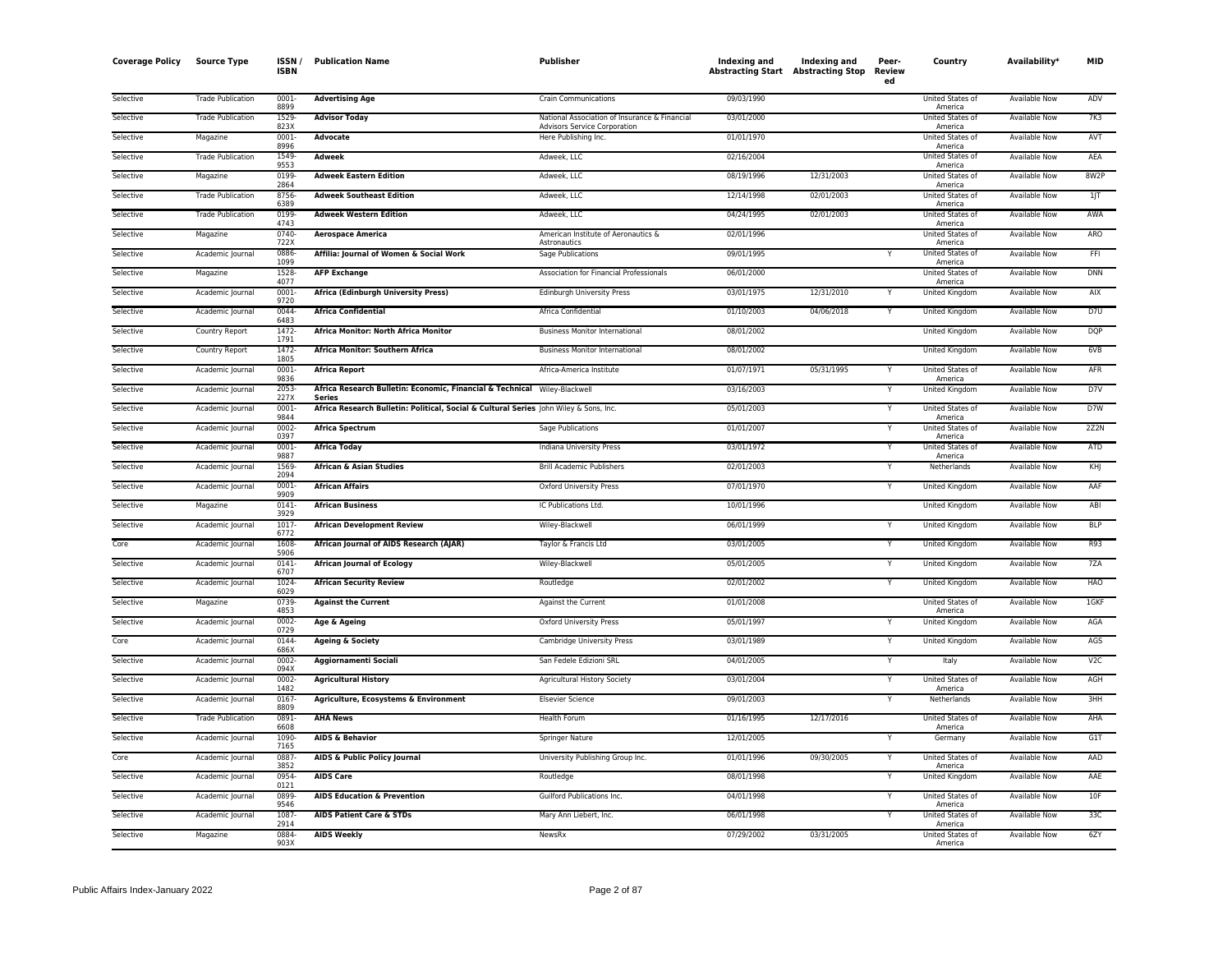| <b>Coverage Policy</b> | <b>Source Type</b>                        | <b>ISSN</b><br><b>ISBN</b> | <b>Publication Name</b>                                                     | Publisher                                                     | Indexing and | Indexing and<br><b>Abstracting Start Abstracting Stop</b> | Peer-<br>Review<br>ed | Country                            | Availability*        | MID        |
|------------------------|-------------------------------------------|----------------------------|-----------------------------------------------------------------------------|---------------------------------------------------------------|--------------|-----------------------------------------------------------|-----------------------|------------------------------------|----------------------|------------|
| Selective              | Conference<br>Proceedings Collection 243X | 0094-                      | <b>AIP Conference Proceedings</b>                                           | American Institute of Physics                                 | 07/13/2007   |                                                           |                       | United States of<br>America        | Available Now        | 86P        |
| Selective              | Academic Journal                          | 1555-<br>385>              | Air & Space Power Journal                                                   | Superintendent of Documents                                   | 09/01/2002   |                                                           | Y                     | United States of<br>America        | Available Now        | Q1         |
| Selective              | <b>Trade Publication</b>                  | $0002 -$<br>2276           | Air Conditioning, Heating & Refrigeration News                              | <b>BNP Media</b>                                              | 02/28/2000   |                                                           |                       | United States of<br>America        | Available Now        | REF        |
| Selective              | Academic Journal                          | 0094<br>8381               | <b>Air Force Law Review</b>                                                 | Superintendent of Documents                                   | 07/01/1996   |                                                           |                       | <b>United States of</b><br>America | <b>Available Now</b> | ALV        |
| Selective              | Magazine                                  | $0002 -$<br>2403           | <b>Air Force Times</b>                                                      | Sightline Media Group                                         | 08/28/1995   |                                                           |                       | <b>United States of</b><br>America | <b>Available Now</b> | AIE        |
| Selective              | <b>Trade Publication</b>                  | 1058<br>6628               | <b>Air Pollution Consultant</b>                                             | Wolters Kluwer Legal & Regulatory                             | 01/01/2000   | 05/31/2015                                                |                       | United States of<br>America        | Available Now        | T5         |
| Selective              | <b>Trade Publication</b>                  | 0969-<br>6725              | <b>Air Traffic Management</b>                                               | Key Publishing Ltd.                                           | 12/01/2003   |                                                           |                       | United Kingdom                     | Available Now        | ORO        |
| Selective              | <b>Trade Publication</b>                  | 0002-<br>2543              | <b>Air Transport World</b>                                                  | Penton Media, Inc.                                            | 04/01/1995   |                                                           |                       | United States of<br>America        | Available Now        | <b>ATO</b> |
| Selective              | <b>Trade Publication</b>                  | 0143-<br>2257              | <b>Airfinance Journal</b>                                                   | <b>Euromoney Trading Limited</b>                              | 01/01/1998   |                                                           |                       | United Kingdom                     | <b>Available Now</b> | OHP        |
| Selective              | <b>Trade Publication</b>                  | 0268<br>7615               | <b>Airline Business</b>                                                     | DVV Media International                                       | 03/01/2002   | 06/30/2016                                                |                       | United Kingdom                     | <b>Available Now</b> | 12N        |
| Selective              | Academic Journal                          | 0002<br>936>               | AJN American Journal of Nursing                                             | Lippincott Williams & Wilkins                                 | 07/01/1990   |                                                           |                       | United States of<br>America        | Available Now        | AJN        |
| Selective              | Magazine                                  | 8756-<br>4092              | <b>Alaska Business Monthly</b>                                              | Alaska Business Monthly                                       | 12/01/1998   |                                                           |                       | United States of<br>America        | Available Now        | ABM        |
| Selective              | Country Report                            | 1520-<br>2089              | <b>Albania Country Review</b>                                               | CountryWatch Incorporated                                     | 07/01/2000   |                                                           |                       | United States of<br>America        | Available Now        | DT4        |
| Selective              | Academic Journal                          | 0002<br>4678               | <b>Albany Law Review</b>                                                    | Albany Law Review                                             | 09/01/1998   |                                                           |                       | United States of<br>America        | <b>Available Now</b> | 1X7        |
| Selective              | Magazine                                  | 0225<br>0519               | Alberta Report / Newsmagazine                                               | United Western Communications Ltd.                            | 01/18/1993   | 10/12/1999                                                |                       | Canada                             | Available Now        | <b>ALR</b> |
| Selective              | Magazine                                  | 1042-<br>1394              | Alcoholism & Drug Abuse Weekly                                              | John Wiley & Sons, Inc.                                       | 03/28/1994   |                                                           |                       | <b>United States of</b><br>America | <b>Available Now</b> | ADW        |
| Selective              | Academic Journal                          | 1849<br>8582               | Alcoholism & Psychiatry Research                                            | Center for Study & Control of Alcoholism &<br>Addictions      | 01/01/2015   |                                                           | Y                     | Croatia                            | Available Now        | KHAV       |
| Selective              | Academic Journal                          | $0002 -$<br>502>           | Alcoholism: Journal on Alcoholism & Related Addictions                      | Center for Study & Control of Alcoholism &<br>Addictions      | 03/02/2008   | 12/31/2014                                                | Y                     | Croatia                            | <b>Available Now</b> | 1W5E       |
| Selective              | Country Report                            | 1520<br>2097               | <b>Algeria Country Review</b>                                               | CountryWatch Incorporated                                     | 07/01/2000   |                                                           |                       | United States of<br>America        | Available Now        | DT5        |
| Selective              | Academic Journal                          | 1205<br>7398               | Alternatives Journal (AJ) - Canada's Environmental Voice Alternatives, Inc. |                                                               | 07/01/1996   |                                                           |                       | Canada                             | <b>Available Now</b> | 3A0        |
| Selective              | Academic Journal                          | 0304<br>3754               | Alternatives: Global, Local, Political                                      | Sage Publications Inc.                                        | 04/01/1996   |                                                           |                       | <b>United States of</b><br>America | <b>Available Now</b> | <b>FXD</b> |
| Selective              | Academic Journal                          | 1303<br>5525               | Alternatives: Turkish Journal of International Relations                    | Department of International Relations at Yalova<br>University | 03/01/2002   | 12/01/2015                                                |                       | United States of<br>America        | Available Now        | <b>KVK</b> |
| Selective              | Academic Journal                          | 0044<br>7447               | AMBIO - A Journal of the Human Environment                                  | Springer Nature                                               | 12/01/1995   |                                                           | Y                     | Germany                            | Available Now        | <b>KNR</b> |
| Selective              | Academic Journal                          | 0044<br>7471               | Amerasia Journal                                                            | Taylor & Francis Ltd                                          | 12/01/2001   |                                                           |                       | <b>United Kingdom</b>              | <b>Available Now</b> | AAJ        |
| Selective              | Magazine                                  | 0002<br>7049               | <b>America</b>                                                              | America Media                                                 | 03/31/1934   |                                                           |                       | <b>United States of</b><br>America | <b>Available Now</b> | AME        |
| Selective              | <b>Trade Publication</b>                  | 1075<br>5292               | <b>America's Network</b>                                                    | Questex Media Group                                           | 08/15/1998   | 12/31/2006                                                |                       | United States of<br>America        | <b>Available Now</b> | AWK        |
| Selective              | Magazine                                  | 1932<br>8117               | American (19328117)                                                         | American Enterprise Institute for Public Policy<br>Research   | 01/01/2008   | 12/31/2008                                                |                       | United States of<br>America        | Available Now        | 394D       |
| Selective              | Academic Journal                          | 0002-<br>726X              | <b>American Annals of the Deaf</b>                                          | American Annals of the Deaf                                   | 07/01/1996   |                                                           | Y                     | United States of<br>America        | Available Now        | <b>AOD</b> |
| Selective              | Academic Journal                          | $0002 -$<br>7294           | <b>American Anthropologist</b>                                              | Wiley-Blackwell                                               | 06/01/1998   |                                                           | Y                     | United Kingdom                     | <b>Available Now</b> | AAN        |
| Selective              | Academic Journal                          | 0737<br>6650               | <b>American Asian Review</b>                                                | Center of Asian Studies                                       | 03/01/2001   | 12/31/2003                                                | Y                     | United States of<br>America        | <b>Available Now</b> | 6MK        |
| Selective              | <b>Trade Publication</b>                  | 0002-<br>7561              | <b>American Banker</b>                                                      | SourceMedia, Inc.                                             | 09/29/1995   |                                                           |                       | United States of<br>America        | Available Now‡       | ABK        |
| Selective              | Academic Journal                          | 0002<br>7596               | <b>American Bar Association Journal</b>                                     | American Bar Association                                      | 10/01/1970   | 12/31/1983                                                |                       | <b>United States of</b><br>America | <b>Available Now</b> | 2EYQ       |
| Selective              | Academic Journal                          | 0002-<br>7642              | <b>American Behavioral Scientist</b>                                        | Sage Publications                                             | 01/01/1970   |                                                           |                       | United States of<br>America        | Available Now        | ABS        |
| Selective              | <b>Trade Publication</b>                  | 0149-<br>337>              | American City & County                                                      | Penton Media, Inc.                                            | 10/01/1993   | 09/30/2018                                                |                       | United States of<br>America        | Available Now        | AMY        |
| Selective              | Magazine                                  | 1540<br>966X               | <b>American Conservative</b>                                                | American Conservative                                         | 10/23/2006   |                                                           |                       | United States of<br>America        | Available Now        | 1HLV       |
| Selective              | Magazine                                  | 0163<br>4089               | <b>American Demographics</b>                                                | Crain Communications                                          | 01/01/1992   | 11/30/2004                                                |                       | United States of<br>America        | <b>Available Now</b> | AMD        |
| Selective              | <b>Trade Publication</b>                  | 0002-<br>8258              | American Drycleaner (Crain Communications Inc. (MI))                        | <b>Crain Communications</b>                                   | 05/01/2004   | 06/30/2011                                                |                       | <b>United States of</b><br>America | <b>Available Now</b> | F8Q        |
| Selective              | Academic Journal                          | 0002<br>8282               | <b>American Economic Review</b>                                             | American Economic Association                                 | 09/01/1968   |                                                           |                       | United States of<br>America        | Available Now        | AFR        |
| Selective              | Academic Journal                          | 0569<br>4345               | <b>American Economist</b>                                                   | Sage Publications Inc.                                        | 03/01/1971   |                                                           | Y                     | United States of<br>America        | Available Now        | AEC        |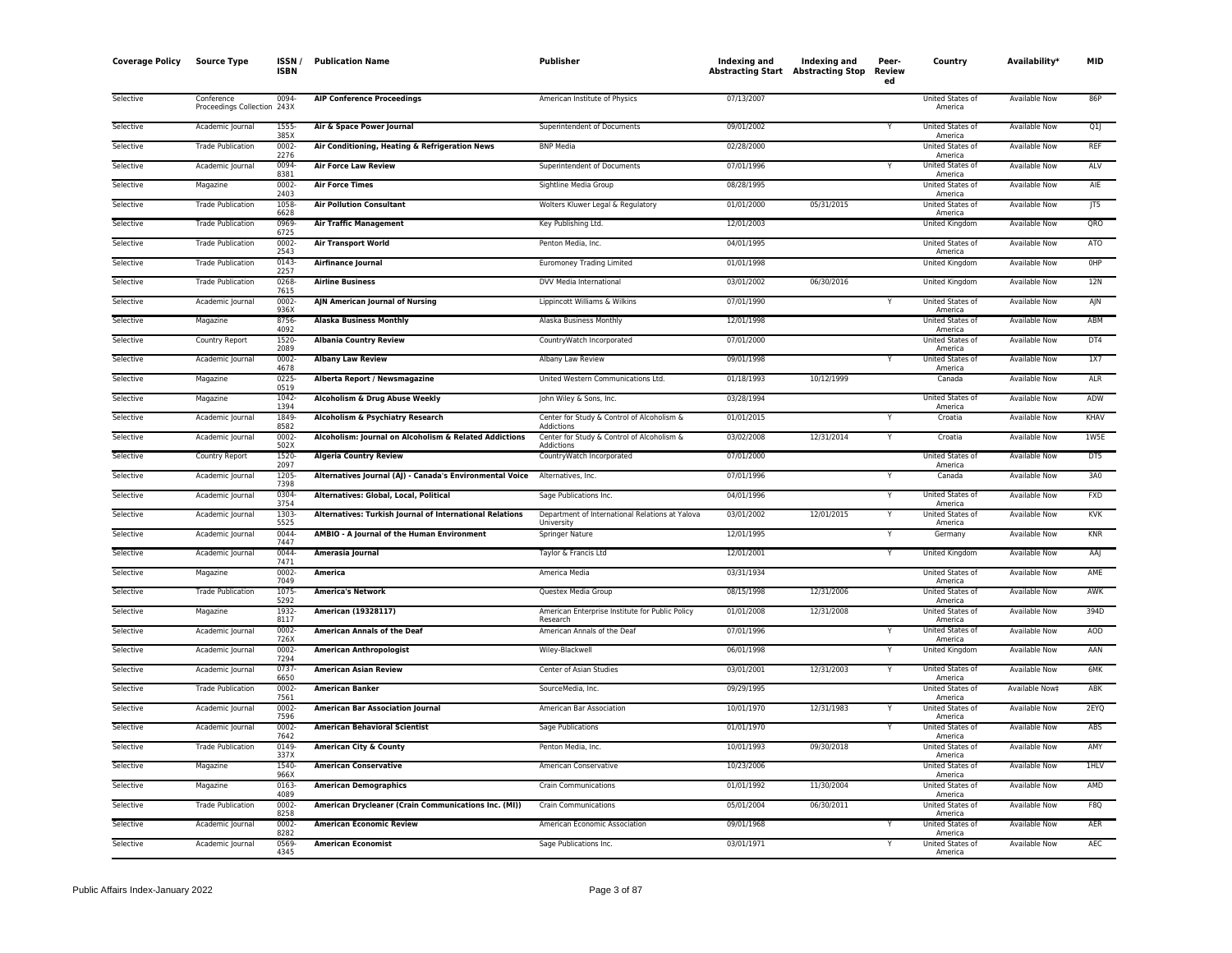| <b>Coverage Policy</b> | <b>Source Type</b>       | ISSN /<br><b>ISBN</b> | <b>Publication Name</b>                                            | <b>Publisher</b>                                            | Indexing and<br><b>Abstracting Start Abstracting Stop</b> | <b>Indexing and</b> | Peer-<br><b>Review</b><br>ed | Country                            | Availability*        | <b>MID</b>   |
|------------------------|--------------------------|-----------------------|--------------------------------------------------------------------|-------------------------------------------------------------|-----------------------------------------------------------|---------------------|------------------------------|------------------------------------|----------------------|--------------|
| Selective              | <b>Trade Publication</b> | 1083<br>5210          | <b>American Editor</b>                                             | American Society of Newspaper Editors                       | 02/01/1999                                                | 03/31/2009          |                              | United States of<br>America        | Available Now        | <b>BSN</b>   |
| Selective              | Magazine                 | 1047<br>3572          | <b>American Enterprise</b>                                         | American Enterprise Institute for Public Policy<br>Research | 05/01/1994                                                | 07/31/2006          |                              | United States of<br>America        | <b>Available Now</b> | AEN          |
| Selective              | Academic Journal         | 0094-<br>0496         | <b>American Ethnologist</b>                                        | Wiley-Blackwell                                             | 05/01/1998                                                |                     | Υ                            | <b>United Kingdom</b>              | <b>Available Now</b> | AMG          |
| Selective              | Magazine                 | 0893<br>5238          | <b>American Fitness</b>                                            | Assessment Technologies Institute, LLC d/b/a                | 01/01/1998                                                |                     |                              | United States of                   | <b>Available Now</b> | AMT          |
| Selective              | Academic Journal         | 1080                  | <b>American Foreign Policy Interests</b>                           | National Academy of Sports Medicine<br>Routledge            | 02/01/2001                                                | 12/31/2015          |                              | America<br>United Kingdom          | Available Now        | J1N          |
| Selective              | Magazine                 | 3920<br>0002          | <b>American Forests</b>                                            | American Forests                                            | 11/01/1992                                                |                     |                              | United States of                   | <b>Available Now</b> | AFE          |
| Selective              | <b>Trade Publication</b> | 8541<br>1043          | <b>American Gas</b>                                                | American Gas Association                                    | 02/01/1998                                                | 12/31/2008          |                              | America<br>United States of        | <b>Available Now</b> | 1P3          |
| Selective              | Magazine                 | 0652<br>0002          | <b>American Heritage</b>                                           | AHMC Inc.                                                   | 10/01/1993                                                |                     |                              | America<br>United States of        | Available Now        | AMH          |
| Selective              | Academic Journal         | 8738<br>0002          | <b>American Historical Review</b>                                  | <b>Oxford University Press</b>                              | 01/01/1977                                                |                     |                              | America<br>United Kingdom          | <b>Available Now</b> | AHS          |
| Selective              | Academic Journal         | 8762<br>0095          | <b>American Indian Quarterly</b>                                   | University of Nebraska Press                                | 03/01/1985                                                |                     |                              | <b>United States of</b>            | Available Now        | AIQ          |
| Selective              | Magazine                 | 182X<br>1556          | <b>American Interest</b>                                           | American Interest                                           | 01/01/2008                                                | 09/30/2020          |                              | America<br>United States of        | Available Now        | 1GUR         |
| Selective              | Magazine                 | 5777<br>1056          | <b>American Jails</b>                                              | American Jails Association                                  | 11/01/2004                                                |                     |                              | America<br>United States of        | Available Now        | <b>UGO</b>   |
| Selective              | Academic Journal         | 0319<br>0002          | <b>American Journal of Agricultural Economics</b>                  | John Wiley & Sons, Inc.                                     | 11/01/1998                                                |                     |                              | America<br>United States of        | <b>Available Now</b> | AJA          |
| Selective              | Academic Journal         | 9092<br>1526          | <b>American Journal of Bioethics</b>                               | Routledge                                                   | 06/01/2001                                                |                     |                              | America<br>United Kingdom          | Available Now        | <b>FKZ</b>   |
| Selective              | Academic Journal         | 5161<br>0091          | <b>American Journal of Community Psychology</b>                    | Wiley-Blackwell                                             | 08/01/2001                                                |                     | Y                            | United Kingdom                     | <b>Available Now</b> | CMP          |
| Selective              | Academic Journal         | 0562<br>0092          | <b>American Journal of Criminal Law</b>                            | University of Texas at Austin School of Law                 | 03/01/1998                                                |                     | v                            | United States of                   | <b>Available Now</b> | 6MM          |
| Selective              | Academic Journal         | 2315<br>0002          | American Journal of Economics & Sociology                          | Publications<br>Wiley-Blackwell                             | 01/01/1970                                                |                     | Y                            | America<br>United Kingdom          | Available Now        | <b>AES</b>   |
| Selective              | Academic Journal         | 9246<br>1098          | <b>American Journal of Evaluation</b>                              | Sage Publications, Ltd.                                     | 06/01/2004                                                |                     | Y                            | United Kingdom                     | Available Now        | 3SD          |
| Selective              | Academic Journal         | 2140<br>0891          | American Journal of Family Law                                     | Wolters Kluwer Legal & Regulatory                           | 09/01/2000                                                |                     | Y                            | United States of                   | Available Now        | 8RB          |
| Selective              | Academic Journal         | 6330<br>1087          | American Journal of Health Behavior                                | <b>PNG Publications</b>                                     | 05/01/2002                                                |                     |                              | America<br>United States of        | <b>Available Now</b> | 8GA          |
| Selective              | Academic Journal         | 3244<br>1932          | American Journal of Health Education                               | Routledge                                                   | 09/01/1995                                                |                     | Y                            | America<br>United Kingdom          | <b>Available Now</b> | <b>JHL</b>   |
| Selective              | Academic Journal         | 5037<br>0890-         | American Journal of Health Promotion                               | Sage Publications                                           | 01/01/2003                                                |                     | Y                            | United States of                   | Available Now        | OH4          |
| Selective              | Academic Journal         | 1171<br>1090          | American Journal of Health Studies                                 | American Journal of Health Studies                          | 01/01/1998                                                |                     |                              | America<br>United States of        | Available Now        | 1R0          |
|                        |                          | 0500                  | American Journal of Health-System Pharmacy                         |                                                             | 01/15/2002                                                |                     | Y                            | America                            | Available Now        | 1X3          |
| Selective              | Academic Journal         | 1079-<br>2082         |                                                                    | Oxford University Press                                     |                                                           |                     | Y                            | United Kingdom                     |                      |              |
| Core                   | Academic Journal         | 0271<br>3586          | American Journal of Industrial Medicine                            | John Wiley & Sons, Inc.                                     | 01/01/2007                                                |                     | Y                            | United States of<br>America        | <b>Available Now</b> | NK4          |
| Selective              | Academic Journal         | 0002<br>9300          | American Journal of International Law                              | Cambridge University Press                                  | 01/01/1970                                                |                     |                              | United States of<br>America        | <b>Available Now</b> | AIL          |
| Selective              | Academic Journal         | 0098<br>8588          | American Journal of Law & Medicine                                 | Sage Publications Inc.                                      | 01/01/1981                                                |                     |                              | United States of<br>America        | <b>Available Now</b> | $A$ <b>B</b> |
| Selective              | Academic Journal         | 0002<br>9483          | <b>American Journal of Physical Anthropology</b>                   | John Wiley & Sons, Inc.                                     | 08/01/2001                                                |                     |                              | United States of<br>America        | <b>Available Now</b> | APX          |
| Selective              | Academic Journal         | 0092<br>5853          | American Journal of Political Science (John Wiley & Sons,<br>Inc.) | John Wiley & Sons, Inc.                                     | 01/01/2010                                                |                     | Y                            | United Kingdom                     | <b>Available Now</b> | LVDV         |
| Selective              | Academic Journal         | 0092<br>5853          | American Journal of Political Science (Wiley-Blackwell)            | Wiley-Blackwell                                             | 02/01/1973                                                | 12/31/2009          | v                            | United Kingdom                     | Available Now        | APS          |
| Selective              | Academic Journal         | 0749-<br>3797         | American Journal of Preventive Medicine                            | Elsevier B.V.                                               | 02/01/2002                                                |                     | Y                            | United Kingdom                     | Available Now        | GZ9          |
| Selective              | Academic Journal         | 0002<br>953X          | American Journal of Psychiatry                                     | American Psychiatric Publishing, Inc.                       | 02/01/1998                                                |                     |                              | United States of<br>America        | <b>Available Now</b> | API          |
| Core                   | Academic Journal         | 0090<br>0036          | American Journal of Public Health                                  | American Public Health Association                          | 02/01/2011                                                |                     |                              | United States of<br>America        | Available Now        | APH          |
| Selective              | Academic Journal         | 0002<br>9602          | <b>American Journal of Sociology</b>                               | University of Chicago Press                                 | 01/01/1970                                                |                     |                              | United States of<br>America        | <b>Available Now</b> | AJS          |
| Selective              | Academic Journal         | 1600<br>6135          | <b>American Journal of Transplantation</b>                         | Wiley-Blackwell                                             | 02/01/2008                                                |                     |                              | <b>United Kingdom</b>              | <b>Available Now</b> | <b>HXS</b>   |
| Selective              | Magazine                 | 1067-<br>8654         | American Journalism Review                                         | University of Maryland                                      | 04/01/1994                                                | 04/30/2013          |                              | United States of<br>America        | Available Now        | WJR          |
| Selective              | <b>Trade Publication</b> | 0162<br>3397          | <b>American Lawyer</b>                                             | American Lawyer Media Inc.                                  | 01/01/2001                                                | 11/01/2018          |                              | United States of<br>America        | Available Now        | 44R          |
| Selective              | Magazine                 | 0886<br>1234          | <b>American Legion</b>                                             | American Legion                                             | 10/01/1996                                                |                     |                              | United States of<br>America        | <b>Available Now</b> | TAL          |
| Selective              | <b>Trade Publication</b> | 0002<br>9769          | <b>American Libraries</b>                                          | American Library Association                                | 12/01/1975                                                |                     |                              | <b>United States of</b><br>America | Available Now        | AML          |
| Selective              | <b>Trade Publication</b> | 0002<br>9998          | <b>American Metal Market</b>                                       | <b>Euromoney Trading Limited</b>                            | 07/23/1999                                                | 12/31/2017          |                              | United Kingdom                     | <b>Available Now</b> | 012          |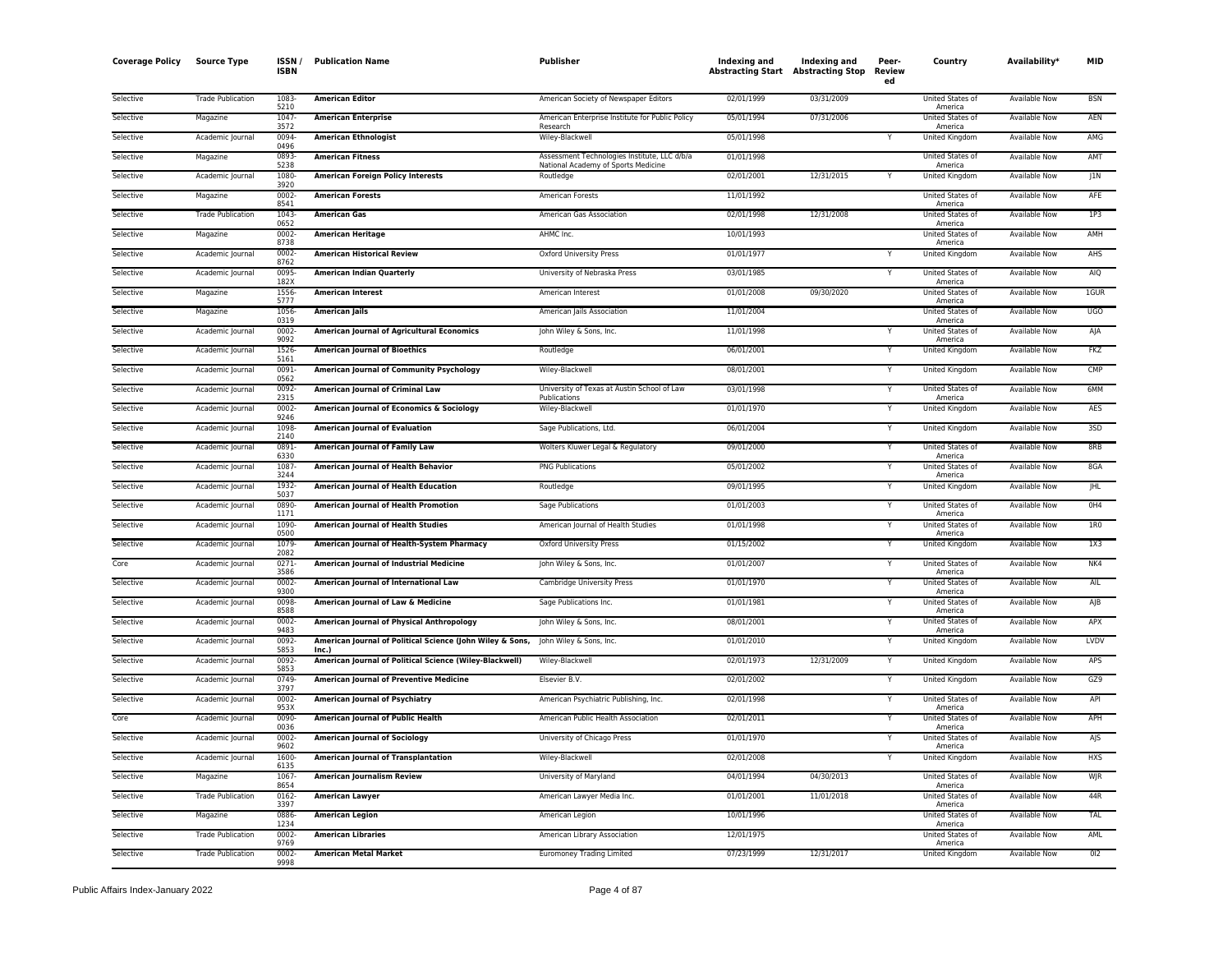| <b>Coverage Policy</b> | <b>Source Type</b>                        | ISSN/<br><b>ISBN</b> | <b>Publication Name</b>                                                                                       | Publisher                                               | Indexing and<br><b>Abstracting Start Abstracting Stop</b> | Indexing and | Peer-<br><b>Review</b><br>ed | Country                            | Availability*        | MID              |
|------------------------|-------------------------------------------|----------------------|---------------------------------------------------------------------------------------------------------------|---------------------------------------------------------|-----------------------------------------------------------|--------------|------------------------------|------------------------------------|----------------------|------------------|
| Selective              | Academic Journal                          | 0098<br>1486         | <b>American Nurse</b>                                                                                         | American Nurses Association                             | 01/01/2001                                                | 12/31/2016   | Υ                            | United States of<br>America        | <b>Available Now</b> | <b>DDJ</b>       |
| Selective              | <b>Trade Publication</b>                  | $0003 -$<br>0198     | <b>American Nurseryman</b>                                                                                    | Grand View Media Group                                  | 10/15/1995                                                | 03/31/2018   |                              | United States of<br>America        | Available Now        | ANY              |
| Selective              | Magazine                                  | 0164-<br>3150        | <b>American Organist Magazine</b>                                                                             | American Guild of Organists                             | 04/01/2008                                                |              |                              | United States of<br>America        | Available Now        | 17L0             |
| Selective              | Academic Journal                          | 0003<br>0554         | <b>American Political Science Review</b>                                                                      | Cambridge University Press                              | 09/01/1970                                                |              |                              | United Kingdom                     | Available Now        | APR              |
| Selective              | Academic Journal                          | 0044<br>7803         | <b>American Politics Quarterly</b>                                                                            | Sage Publications                                       | 01/01/1975                                                | 10/31/2000   | Y                            | United States of<br>America        | Available Now        | APO              |
| Selective              | Academic Journal                          | 1532<br>673X         | <b>American Politics Research</b>                                                                             | Sage Publications                                       | 01/01/2001                                                |              | Υ                            | United States of<br>America        | Available Now        | FY9              |
| Selective              | Magazine                                  | 1049<br>7285         | <b>American Prospect</b>                                                                                      | American Prospect                                       | 07/01/1996                                                |              |                              | United States of<br>America        | Available Now        | ANP              |
| Selective              | Academic Journal                          | 0003<br>066X         | <b>American Psychologist</b>                                                                                  | American Psychological Association                      | 08/01/1990                                                |              |                              | United States of<br>America        | Available Now        | APT              |
| Selective              | Academic Journal                          | 0003<br>0678         | <b>American Quarterly</b>                                                                                     | Johns Hopkins University Press                          | 09/01/1998                                                |              |                              | United States of<br>America        | <b>Available Now</b> | AMQ              |
| Selective              | Academic Journal                          | $0272 -$<br>2011     | <b>American Review of Canadian Studies</b>                                                                    | Routledge                                               | 06/01/2000                                                |              | Y                            | United Kingdom                     | Available Now        | 7J0              |
| Core                   | Academic Journal                          | 0275<br>0740         | American Review of Public Administration                                                                      | Sage Publications                                       | 03/01/1983                                                |              | Y                            | United States of<br>America        | Available Now        | 1P4              |
| Selective              | Academic Journal                          | 0003<br>0937         | <b>American Scholar</b>                                                                                       | Phi Beta Kappa Society                                  | 06/01/1970                                                |              |                              | United States of<br>America        | Available Now‡       | AMS              |
| Selective              | Magazine                                  | $0003 -$<br>0945     | <b>American School &amp; University</b>                                                                       | <b>Endeavor Business Media</b>                          | 12/01/1995                                                |              |                              | <b>United States of</b><br>America | <b>Available Now</b> | ASU              |
| Selective              | Magazine                                  | 0003<br>0953         | American School Board Journal                                                                                 | National School Boards Association                      | 07/01/2003                                                |              |                              | United States of<br>America        | Available Now        | 44S              |
| Selective              | Academic Journal                          | 0003<br>0996         | <b>American Scientist</b>                                                                                     | Sigma Xi, The Scientific Research Honor<br>Society, Inc | 09/01/1994                                                |              |                              | United States of<br>America        | Available Now‡       | ASI              |
| Selective              | Conference<br>Proceedings Collection 5037 | 0272-                | American Society of International Law: Proceedings of the Cambridge University Press<br><b>Annual Meeting</b> |                                                         | 12/01/2004                                                |              |                              | United States of<br>America        | <b>Available Now</b> | 4ZW              |
| Selective              | Academic Journal                          | 0003<br>1224         | <b>American Sociological Review</b>                                                                           | Sage Publications                                       | 08/01/1941                                                |              | Y                            | United States of<br>America        | Available Now        | ASC              |
| Selective              | Academic Journal                          | 0003<br>1232         | <b>American Sociologist</b>                                                                                   | Springer Nature                                         | 02/01/1970                                                |              | $\mathsf{v}$                 | Germany                            | <b>Available Now</b> | ACN              |
| Selective              | Magazine                                  | 0148<br>8414         | <b>American Spectator</b>                                                                                     | American Spectator                                      | 07/01/1989                                                | 09/30/2014   |                              | United States of<br>America        | <b>Available Now</b> | ASP              |
| Selective              | Academic Journal                          | 0003<br>1305         | <b>American Statistician</b>                                                                                  | Taylor & Francis Ltd                                    | 02/01/1970                                                |              |                              | United Kingdom                     | <b>Available Now</b> | STT              |
| Selective              | Academic Journal                          | 0026<br>3079         | American Studies (00263079)                                                                                   | Mid-American Studies Association                        | 03/01/1972                                                |              | Y                            | United States of<br>America        | Available Now        | AEU              |
| Selective              | Magazine                                  | 0741<br>9848         | <b>American Vegetable Grower</b>                                                                              | Meister Media Worldwide                                 | 05/01/2004                                                |              |                              | United States of<br>America        | Available Now        | BM3              |
| Selective              | Magazine                                  | 0379-<br>0940        | <b>Americas</b>                                                                                               | Organization of American States                         | 05/01/1985                                                | 05/31/2012   |                              | United States of<br>America        | <b>Available Now</b> | AMC              |
| Selective              | Academic Journal                          | $0003 -$<br>1615     | <b>Americas (00031615)</b>                                                                                    | Cambridge University Press                              | 10/01/2007                                                |              | Y                            | <b>United Kingdom</b>              | <b>Available Now</b> | N <sub>S</sub> 8 |
| Selective              | Magazine                                  | 0276<br>7201         | Amicus Journal (02767201)                                                                                     | Natural Resources Defense Council                       | 06/01/1996                                                | 06/30/2001   |                              | United States of<br>America        | Available Now        | <b>AIS</b>       |
| Selective              | <b>Trade Publication</b>                  | 0003<br>2344         | <b>Amusement Business</b>                                                                                     | Nielsen Business Media, Inc.                            | 04/06/1998                                                | 05/31/2006   |                              | United States of<br>America        | Available Now        | ABZ              |
| Selective              | Academic Journal                          | 0003-<br>2409        | Anaesthesia                                                                                                   | Wiley-Blackwell                                         | 03/01/2008                                                |              |                              | United Kingdom                     | Available Now        | 1WP              |
| Selective              | Academic Journal                          | 0003<br>2573         | <b>Analise Social</b>                                                                                         | Instituto de Ciencias Sociais                           | 04/01/2003                                                |              | Y                            | Portugal                           | <b>Available Now</b> | KZ9              |
| Core                   | Academic Journal                          | 1529<br>7489         | Analyses of Social Issues & Public Policy                                                                     | Wiley-Blackwell                                         | 12/01/2001                                                |              | Y                            | United Kingdom                     | Available Now        | N7Y              |
| Selective              | Country Report                            | 1520-<br>2100        | <b>Andorra Country Review</b>                                                                                 | CountryWatch Incorporated                               | 07/01/2000                                                |              |                              | United States of<br>America        | Available Now        | DT6              |
| Selective              | Academic Journal                          | 1047<br>2797         | <b>Annals of Epidemiology</b>                                                                                 | Elsevier B.V.                                           | 10/01/2002                                                |              | Y                            | United Kingdom                     | <b>Available Now</b> | JBR              |
| Selective              | Academic Journal                          | 1544<br>1709         | <b>Annals of Family Medicine</b>                                                                              | Annals of Family Medicine                               | 07/01/2003                                                |              |                              | United States of<br>America        | Available Now‡       | QMD              |
| Selective              | Academic Journal                          | 0003<br>4819         | <b>Annals of Internal Medicine</b>                                                                            | American College of Physicians                          | 05/02/1983                                                |              |                              | United States of<br>America        | <b>Available Now</b> | AIM              |
| Selective              | Academic Journal                          | 0254-<br>5330        | <b>Annals of Operations Research</b>                                                                          | Springer Nature                                         | 08/01/1996                                                |              | Y                            | Germany                            | Available Now        | <b>BQK</b>       |
| Core                   | Academic Journal                          | 0770-<br>8548        | Annals of Public & Co-operative Economy                                                                       | Wiley-Blackwell                                         | 01/01/1965                                                | 10/31/1988   |                              | United Kingdom                     | Available Now        | 2WUU             |
| Selective              | Academic Journal                          | 1370-<br>4788        | Annals of Public & Cooperative Economics                                                                      | Wiley-Blackwell                                         | 03/01/1999                                                |              | Y                            | United Kingdom                     | <b>Available Now</b> | 70Y              |
| Selective              | Academic Journal                          | 0570<br>1864         | <b>Annals of Regional Science</b>                                                                             | Springer Nature                                         | 06/01/1970                                                |              | Y                            | Germany                            | <b>Available Now</b> | 71P              |
| Selective              | Academic Journal                          | 0002-<br>7162        | Annals of the American Academy of Political & Social<br><b>Science</b>                                        | Sage Publications                                       | 03/01/1970                                                |              |                              | United States of<br>America        | <b>Available Now</b> | AAA              |
| Selective              | Academic Journal                          | 2469-<br>4452        | Annals of the American Association of Geographers                                                             | Taylor & Francis Ltd                                    | 01/01/2016                                                |              | Y                            | United Kingdom                     | <b>Available Now</b> | <b>IRMH</b>      |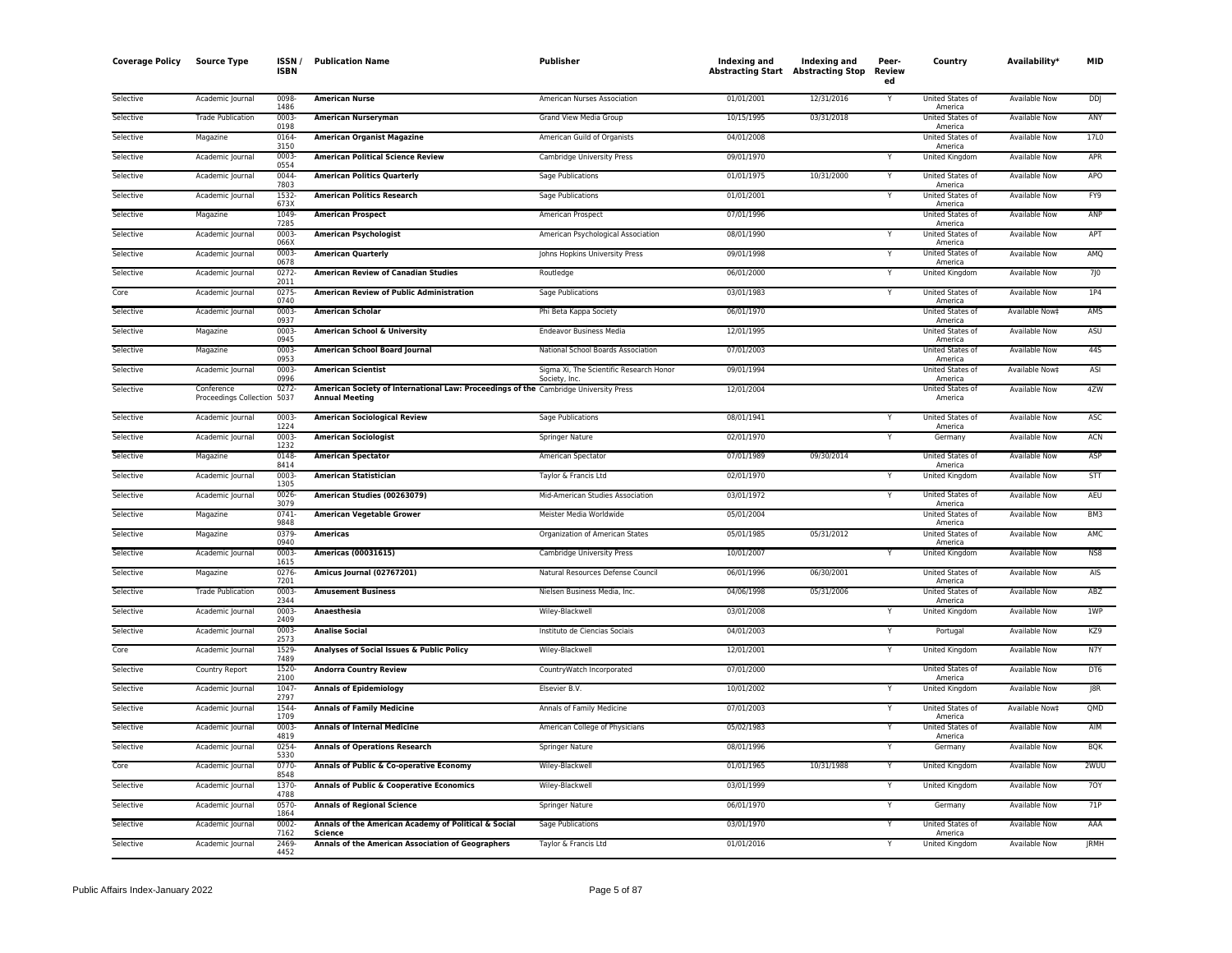| <b>Coverage Policy</b> | <b>Source Type</b>       | ISSN/<br><b>ISBN</b> | <b>Publication Name</b>                             | Publisher                                                | Indexing and<br><b>Abstracting Start Abstracting Stop</b> | Indexing and | Peer-<br>Review<br>ed | Country                            | Availability*        | <b>MID</b> |
|------------------------|--------------------------|----------------------|-----------------------------------------------------|----------------------------------------------------------|-----------------------------------------------------------|--------------|-----------------------|------------------------------------|----------------------|------------|
| Selective              | Academic Journal         | 0004<br>5608         | Annals of the Association of American Geographers   | Taylor & Francis Ltd                                     | 12/01/1956                                                | 12/31/2015   | Y                     | United Kingdom                     | Available Now        | AAG        |
| Selective              | Academic Journal         | 0077<br>8923         | Annals of the New York Academy of Sciences          | Wiley-Blackwell                                          | 10/11/2006                                                |              | Ý                     | <b>United Kingdom</b>              | <b>Available Now</b> | <b>YQR</b> |
| Selective              | Academic Journal         | 0160<br>7383         | <b>Annals of Tourism Research</b>                   | Pergamon Press - An Imprint of Elsevier Science          | 10/01/2002                                                |              | Y                     | <b>United Kingdom</b>              | <b>Available Now</b> | J8T        |
| Selective              | Academic Journal         | 0003<br>4983         | Annals of Tropical Medicine & Parasitology          | Taylor & Francis Ltd                                     | 04/02/1998                                                | 12/31/2008   | Y                     | United Kingdom                     | Available Now        | 57G        |
| Selective              | Academic Journal         | 1056<br>3466         | Annual Review of Energy & the Environment           | Annual Reviews Inc.                                      | 11/01/1996                                                | 12/31/2002   | Y                     | United States of<br>America        | <b>Available Now</b> | 83L        |
| Selective              | Academic Journal         | 1543<br>5938         | <b>Annual Review of Environment &amp; Resources</b> | Annual Reviews Inc.                                      | 11/01/2003                                                |              | Υ                     | <b>United States of</b><br>America | <b>Available Now</b> | V4A        |
| Selective              | Academic Journal         | 1094<br>2939         | <b>Annual Review of Political Science</b>           | Annual Reviews Inc.                                      | 06/01/1998                                                |              | Υ                     | United States of<br>America        | Available Now        | 84B        |
| Core                   | Academic Journal         | 0163<br>7525         | <b>Annual Review of Public Health</b>               | Annual Reviews Inc                                       | 04/01/1997                                                |              | Υ                     | United States of<br>America        | Available Now        | 2T1        |
| Selective              | Academic Journal         | 0003<br>5491         | <b>Anthropological Quarterly</b>                    | George Washington Institute for Ethnographic<br>Research | 01/01/1998                                                |              |                       | United States of<br>America        | Available Now        | ANQ        |
| Selective              | Academic Journal         | 1364<br>8470         | Anthropology & Medicine                             | Routledge                                                | 12/01/1998                                                |              | Y                     | United Kingdom                     | Available Now        | 571        |
| Selective              | Academic Journal         | 0268<br>540X         | <b>Anthropology Today</b>                           | Wiley-Blackwell                                          | 10/01/1998                                                |              |                       | <b>United Kingdom</b>              | <b>Available Now</b> | AOY        |
| Selective              | Magazine                 | 1174<br>5924         | <b>Anti-Infectives Today</b>                        | Springer Nature                                          | 01/01/2007                                                | 11/30/2008   |                       | Germany                            | <b>Available Now</b> | 2SGV       |
| Selective              | Magazine                 | 0003<br>5769         | <b>Antioch Review</b>                               | Antioch Review, Inc.                                     | 09/01/1990                                                |              |                       | <b>United States of</b><br>America | <b>Available Now</b> | ARV        |
| Selective              | Academic Journal         | 0066<br>4812         | <b>Antipode</b>                                     | Wiley-Blackwell                                          | 07/01/2000                                                |              | Υ                     | <b>United Kingdom</b>              | <b>Available Now</b> | 7QN        |
| Selective              | Academic Journal         | 0003<br>603X         | <b>Antitrust Bulletin</b>                           | Sage Publications Inc.                                   | 03/01/1994                                                |              | Y                     | United States of<br>America        | Available Now        | ATT        |
| Selective              | Academic Journal         | 1064<br>8542         | <b>Applied Clinical Trials</b>                      | MJH Life Sciences                                        | 12/01/2007                                                |              |                       | United States of<br>America        | Available Now        | 5NM        |
| Selective              | Academic Journal         | 1088<br>8691         | <b>Applied Developmental Science</b>                | Taylor & Francis Ltd                                     | 10/01/2002                                                |              | Y                     | United Kingdom                     | Available Now        | 7LF        |
| Selective              | Academic Journal         | 0003<br>6846         | <b>Applied Economics</b>                            | Routledge                                                | 01/01/1970                                                |              | Y                     | United Kingdom                     | <b>Available Now</b> | ADC        |
| Selective              | Academic Journal         | 1350<br>4851         | <b>Applied Economics Letters</b>                    | Routledge                                                | 02/01/1998                                                |              | Y                     | United Kingdom                     | Available Now        | AEL        |
| Selective              | Academic Journal         | 0306<br>2619         | <b>Applied Energy</b>                               | Elsevier B.V.                                            | 04/01/2002                                                |              | Y                     | United Kingdom                     | Available Now        | 8W         |
| Selective              | Academic Journal         | 0096<br>3003         | <b>Applied Mathematics &amp; Computation</b>        | Elsevier B.V.                                            | 07/15/2003                                                |              | Y                     | United Kingdom                     | <b>Available Now</b> | 190        |
| Selective              | Academic Journal         | 0003<br>7087         | <b>Appraisal Journal</b>                            | Appraisal Institute                                      | 01/01/1970                                                |              | Y                     | United States of<br>America        | Available Now        | APJ        |
| Selective              | Magazine                 | 0199<br>1388         | <b>Aquaculture Magazine</b>                         | <b>Achill River Corporation</b>                          | 05/01/2000                                                | 05/31/2008   |                       | United States of<br>America        | Available Now        | AQA        |
| Selective              | Academic Journal         | 1463<br>4988         | Aquatic Ecosystem Health & Management               | Michigan State University Press                          | 09/01/2001                                                |              | Y                     | United States of<br>America        | Available Now        | JIP        |
| Selective              | Academic Journal         | 0271<br>3519         | <b>Arab Studies Quarterly</b>                       | Pluto Journals                                           | 01/01/1990                                                |              |                       | United Kingdom                     | Available Now        | AQT        |
| Selective              | Magazine                 | 1935<br>7001         | Architect                                           | Hanley Wood Media Inc.                                   | 10/15/2006                                                |              |                       | United States of<br>America        | Available Now        | 31W4       |
| Selective              | <b>Trade Publication</b> | 0003<br>8466         | <b>Architects' Journal</b>                          | <b>EMAP Publishing Limited</b>                           | 08/14/2003                                                |              |                       | <b>United Kingdom</b>              | <b>Available Now</b> | PTF        |
| Selective              | Magazine                 | 0003<br>8520         | <b>Architectural Digest</b>                         | <b>Conde Nast Publications</b>                           | 11/01/2000                                                |              |                       | United States of<br>America        | <b>Available Now</b> | ARD        |
| Selective              | <b>Trade Publication</b> | 0003<br>858X         | <b>Architectural Record</b>                         | <b>BNP Media</b>                                         | 07/01/1984                                                |              |                       | <b>United States of</b><br>America | Available Now‡       | ARR        |
| Selective              | <b>Trade Publication</b> | 0003<br>861X         | <b>Architectural Review</b>                         | <b>EMAP Publishing Limited</b>                           | 12/01/1986                                                |              |                       | United Kingdom                     | Available Now        | AEV        |
| Selective              | Magazine                 | 0746<br>0554         | Architecture                                        | Nielsen Business Media, Inc.                             | 05/01/1993                                                | 10/14/2006   |                       | United States of<br>America        | Available Now        | AIT        |
| Selective              | Magazine                 | 0003<br>8725         | <b>Architecture Australia</b>                       | Architecture Media Pty Ltd                               | 05/01/1995                                                |              |                       | Australia                          | Available Now        | AAI        |
| Selective              | Academic Journal         | 0003<br>9888         | <b>Archives of Disease in Childhood</b>             | <b>BMJ Publishing Group</b>                              | 01/01/2008                                                | 04/04/2016   | Y                     | <b>United Kingdom</b>              | <b>Available Now</b> | 6PU        |
| Selective              | Academic Journal         | 0003<br>9926         | <b>Archives of Internal Medicine</b>                | American Medical Association                             | 10/14/1996                                                | 12/31/2012   |                       | United States of<br>America        | Available Now        | AOI        |
| Selective              | Academic Journal         | 0003<br>9985         | Archives of Pathology & Laboratory Medicine         | College of American Pathologists                         | 10/01/2003                                                |              |                       | United States of<br>America        | Available Now        | 1FS        |
| Selective              | Academic Iournal         | 0004<br>0894         | Area                                                | Wiley-Blackwell                                          | 06/01/2002                                                |              | Υ                     | United Kingdom                     | Available Now        | D7Y        |
| Selective              | Country Report           | 1520<br>2135         | <b>Argentina Country Review</b>                     | CountryWatch Incorporated                                | 07/01/2000                                                |              |                       | United States of<br>America        | <b>Available Now</b> | DT9        |
| Selective              | Industry Report          | 1748<br>3808         | Argentina Oil & Gas Report                          | <b>Business Monitor International</b>                    | 09/01/2007                                                |              |                       | United Kingdom                     | Available Now        | 504R       |
| Selective              | Magazine                 |                      | <b>ARMA Magazine</b>                                | Association of Records Managers &<br>Administrators      | 01/01/2019                                                |              |                       | United States of<br>America        | Available Now        | MAPF       |
| Selective              | Academic Journal         | 0095<br>327X         | Armed Forces & Society (0095327X)                   | Sage Publications Inc.                                   | 01/01/1975                                                |              | Y                     | United States of<br>America        | <b>Available Now</b> | <b>AFS</b> |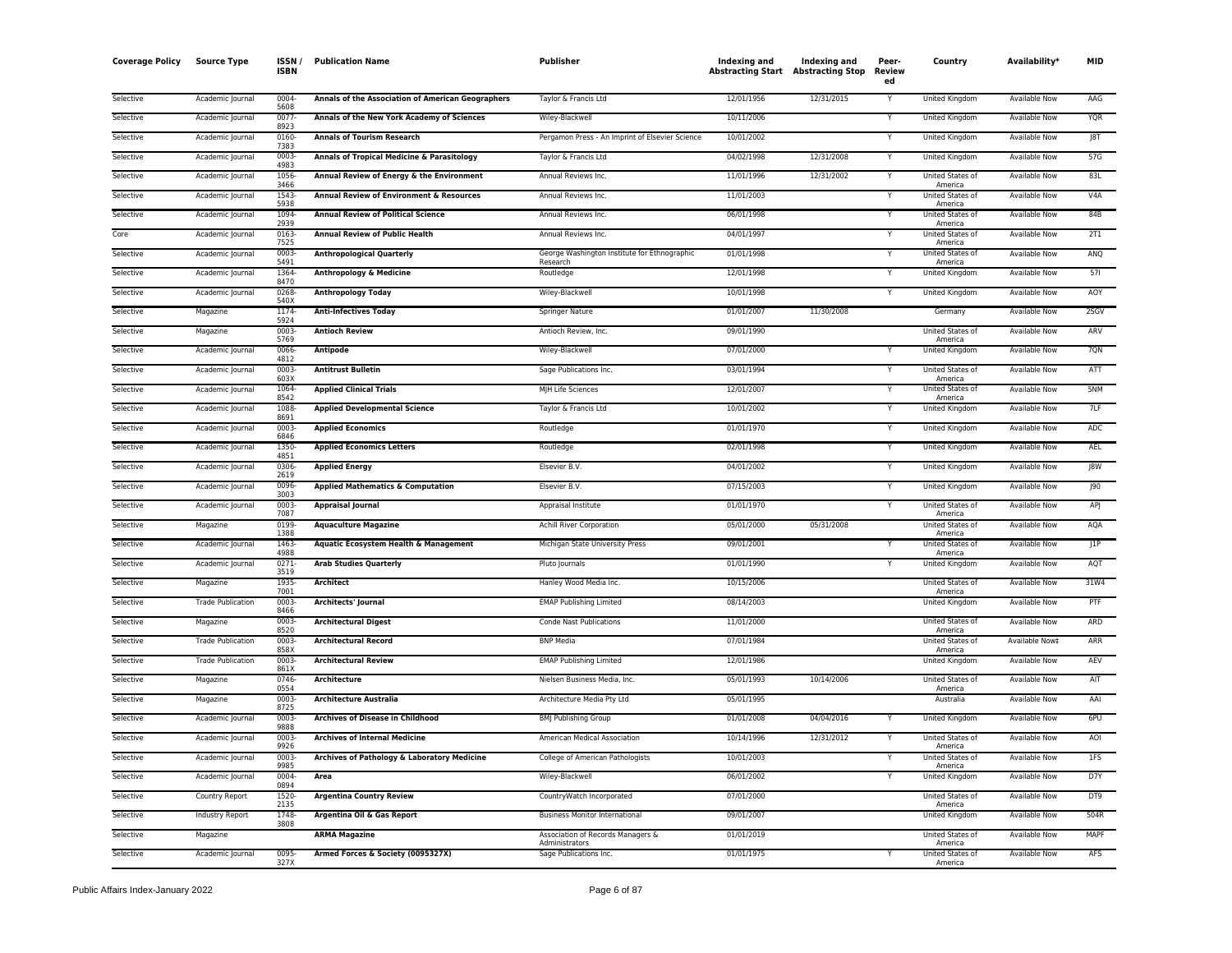| <b>Coverage Policy</b> | <b>Source Type</b>       | ISSN<br><b>ISBN</b> | <b>Publication Name</b>                                            | Publisher                                    | Indexing and | Indexing and<br><b>Abstracting Start</b> Abstracting Stop | Peer-<br><b>Review</b><br>ed | Country                     | Availability*        | MID             |
|------------------------|--------------------------|---------------------|--------------------------------------------------------------------|----------------------------------------------|--------------|-----------------------------------------------------------|------------------------------|-----------------------------|----------------------|-----------------|
| Selective              | Academic Journal         | 0196<br>3597        | Armed Forces Journal International                                 | Army Times Publishing Company                | 01/01/2000   | 11/30/2002                                                |                              | United States of<br>America | <b>Available Now</b> | ORG             |
| Selective              | Magazine                 | 0196<br>125)        | <b>Arms Control Today</b>                                          | Arms Control Association                     | 01/01/1997   |                                                           |                              | United States of<br>America | Available Now        | <b>BUG</b>      |
| Selective              | Magazine                 | 0004<br>2528        | Army Logistician                                                   | Superintendent of Documents                  | 03/01/1999   | 08/31/2009                                                |                              | United States of<br>America | Available Now        | 1XP             |
| Selective              | Magazine                 | 0004<br>2455        | <b>Army Magazine</b>                                               | Association of the United States Army        | 09/01/1998   |                                                           |                              | United States of<br>America | Available Now        | 1XO             |
| Selective              | Magazine                 | 0004<br>2595        | <b>Army Times</b>                                                  | Gannett Company, Inc.                        | 05/22/1995   |                                                           |                              | United States of<br>America | <b>Available Now</b> | AYT             |
| Selective              | Academic Journal         | 1815<br>5898        | Arquitectura y Urbanismo                                           | Facultad de Arquitectura ISP JAE             | 05/01/2006   |                                                           | Y                            | Cuba                        | <b>Available Now</b> | UF <sub>6</sub> |
| Selective              | Magazine                 | 0004<br>3214        | <b>Art in America</b>                                              | Penske Business Media, LLC                   | 10/01/2001   |                                                           |                              | United States of<br>America | Available Now‡       | AIA             |
| Selective              | Magazine                 | 0142<br>6702        | <b>Art Monthly</b>                                                 | Art Monthly                                  | 11/01/2005   |                                                           |                              | United Kingdom              | Available Now        | VJ9             |
| Selective              | Magazine                 | 1086<br>7058        | <b>Artforum International</b>                                      | Artforum International Corporation           | 12/01/2003   |                                                           |                              | United States of<br>America | Available Now‡       | AFM             |
| Selective              | Magazine                 | 0004<br>3273        | <b>ARTnews</b>                                                     | Penske Business Media, LLC                   | 04/01/1996   | 12/31/2021                                                |                              | United States of<br>America | Available Now‡       | ARN             |
| Core                   | Academic Journal         | 1063<br>2913        | <b>Arts Education Policy Review</b>                                | Taylor & Francis Ltd                         | 09/01/1992   |                                                           | Y                            | United Kingdom              | <b>Available Now</b> | AEP             |
| Selective              | Academic Journal         | 0217<br>4472        | <b>ASEAN Economic Bulletin</b>                                     | ISEAS- Yusof Ishak Institute                 | 07/01/1989   | 03/31/2013                                                | Y                            | Singapore                   | <b>Available Now</b> | AEB             |
| Selective              | <b>Trade Publication</b> | 1085<br>9586        | <b>ASHA Leader</b>                                                 | American Speech-Language-Hearing Association | 03/28/2000   |                                                           |                              | United States of<br>America | Available Now        | 5FZ             |
| Selective              | Academic Journal         | 0001<br>2491        | <b>ASHRAE Journal</b>                                              | ASHRAE                                       | 09/01/2003   |                                                           |                              | United States of<br>America | Available Now        | QVA             |
| Selective              | Academic Journal         | 0001<br>2505        | <b>ASHRAE Transactions</b>                                         | ASHRAE                                       | 01/01/2004   |                                                           | Y                            | United States of<br>America | <b>Available Now</b> | <b>BKR</b>      |
| Core                   | Academic Journal         | 2050<br>2680        | Asia & the Pacific Policy Studies                                  | Wiley-Blackwell                              | 05/01/2014   |                                                           | Y                            | United Kingdom              | Available Now        | H4ZD            |
| Selective              | <b>Country Report</b>    | 1474<br>5615        | Asia Monitor: China & North East Asia Monitor                      | <b>Business Monitor International</b>        | 08/01/2002   |                                                           |                              | <b>United Kingdom</b>       | <b>Available Now</b> | 6C3             |
| Selective              | Country Report           | 1479<br>5744        | Asia Monitor: South Asia Monitor                                   | <b>Business Monitor International</b>        | 03/01/2003   |                                                           |                              | United Kingdom              | <b>Available Now</b> | QC <sub>2</sub> |
| Selective              | Country Report           | 2057<br>4606        | Asia Monitor: South East Asia Monitor Volume 1                     | <b>Business Monitor International</b>        | 08/01/2002   |                                                           |                              | United Kingdom              | <b>Available Now</b> | 1TA             |
| Selective              | Country Report           | 2057<br>4614        | Asia Monitor: South East Asia Monitor Volume 2                     | <b>Business Monitor International</b>        | 02/01/2003   |                                                           |                              | United Kingdom              | Available Now        | K4U             |
| Selective              | Magazine                 | 0219<br>0303        | <b>Asia Pacific Biotech News</b>                                   | World Scientific Publishing Company          | 04/14/2003   |                                                           |                              | Singapore                   | <b>Available Now</b> | P <sub>5F</sub> |
| Selective              | Academic Journal         | 1360<br>2381        | <b>Asia Pacific Business Review</b>                                | Routledge                                    | 10/01/2000   |                                                           |                              | United Kingdom              | Available Now        | 6ZL             |
| Selective              | Academic Journal         | 0964<br>7058        | Asia Pacific Journal of Clinical Nutrition                         | Asia Pacific Journal of Clinical Nutrition   | 09/01/2000   |                                                           | Y                            | Taiwan                      | <b>Available Now</b> | <b>UOX</b>      |
| Core                   | Academic Journal         | 2327<br>6665        | Asia Pacific Journal of Public Administration                      | Taylor & Francis Ltd                         | 06/01/2010   |                                                           | Y                            | United Kingdom              | Available Now        | <b>84AN</b>     |
| Selective              | Academic Journal         | 1360<br>7456        | <b>Asia Pacific Viewpoint</b>                                      | Wiley-Blackwell                              | 08/01/1997   |                                                           | Y                            | United Kingdom              | Available Now        | D80             |
| Core                   | Academic Journal         | 1388<br>1906        | Asia-Pacific Journal on Human Rights & the Law                     | <b>Brill Academic Publishers</b>             | 01/01/2000   |                                                           | Υ                            | Netherlands                 | Available Now        | OD1             |
| Selective              | Academic Journal         | 1343<br>9006        | <b>Asia-Pacific Review</b>                                         | Routledge                                    | 11/01/2000   |                                                           | Y                            | <b>United Kingdom</b>       | <b>Available Now</b> | 350             |
| Selective              | <b>Trade Publication</b> | 0958<br>9309        | Asiamoney                                                          | <b>Euromoney Trading Limited</b>             | 07/01/1998   | 02/28/2015                                                |                              | United Kingdom              | Available Now        | OHU             |
| Selective              | Academic Journal         | 0117<br>1968        | Asian & Pacific Migration Journal (Scalabrini Migration<br>Center) | Scalabrini Migration Center                  | 03/01/2003   | 09/30/2012                                                | Υ                            | Philippines                 | <b>Available Now</b> | GWZ             |
| Selective              | Academic Journal         | 0306<br>8374        | <b>Asian Affairs</b>                                               | Routledge                                    | 02/01/1974   |                                                           | Υ                            | United Kingdom              | Available Now        | ASA             |
| Selective              | Academic Journal         | 0092<br>7678        | Asian Affairs: An American Review                                  | Taylor & Francis Ltd                         | 12/01/1989   |                                                           | Y                            | United Kingdom              | Available Now        | AFF             |
| Core                   | Academic Journal         | 1062<br>1830        | <b>Asian American Policy Review</b>                                | President & Fellows of Harvard College       | 01/01/2004   |                                                           | Y                            | United States of<br>America | Available Now        | 0QZ             |
| Selective              | Magazine                 | 0254<br>3729        | <b>Asian Business</b>                                              | TPL Corporation Ltd.                         | 07/01/1997   | 04/30/2002                                                |                              | Hong Kong                   | <b>Available Now</b> | ASB             |
| Core                   | Academic Journal         | 1832<br>8105        | <b>Asian Economic Policy Review</b>                                | Wiley-Blackwell                              | 01/01/2006   |                                                           |                              | United Kingdom              | Available Now        | 1WQS            |
| Selective              | Academic Journal         | 0218<br>5377        | <b>Asian Journal of Political Science</b>                          | Routledge                                    | 12/01/1999   |                                                           | Υ                            | United Kingdom              | <b>Available Now</b> | <b>COY</b>      |
| Selective              | Academic Journal         | 1568<br>4849        | Asian Journal of Social Science                                    | <b>Brill Academic Publishers</b>             | 03/01/2001   |                                                           | Y                            | Netherlands                 | Available Now        | <b>HBW</b>      |
| Selective              | Academic Journal         | 0258<br>9184        | <b>Asian Perspective</b>                                           | Johns Hopkins University Press               | 04/01/2003   |                                                           | Y                            | United States of<br>America | <b>Available Now</b> | LPX             |
| Selective              | Academic Journal         | 0304<br>8675        | <b>Asian Profile</b>                                               | Asian Research Service                       | 02/01/2007   |                                                           | Y                            | Canada                      | Available Now        | 165Q            |
| Core                   | Academic Journal         | 1753<br>1403        | Asian Social Work & Policy Review                                  | Wiley-Blackwell                              | 01/01/2008   |                                                           |                              | United Kingdom              | Available Now        | 55Q5            |
| Selective              | Academic Journal         | 1035<br>7823        | <b>Asian Studies Review</b>                                        | Routledge                                    | 11/01/1996   |                                                           | Y                            | United Kingdom              | <b>Available Now</b> | SDR             |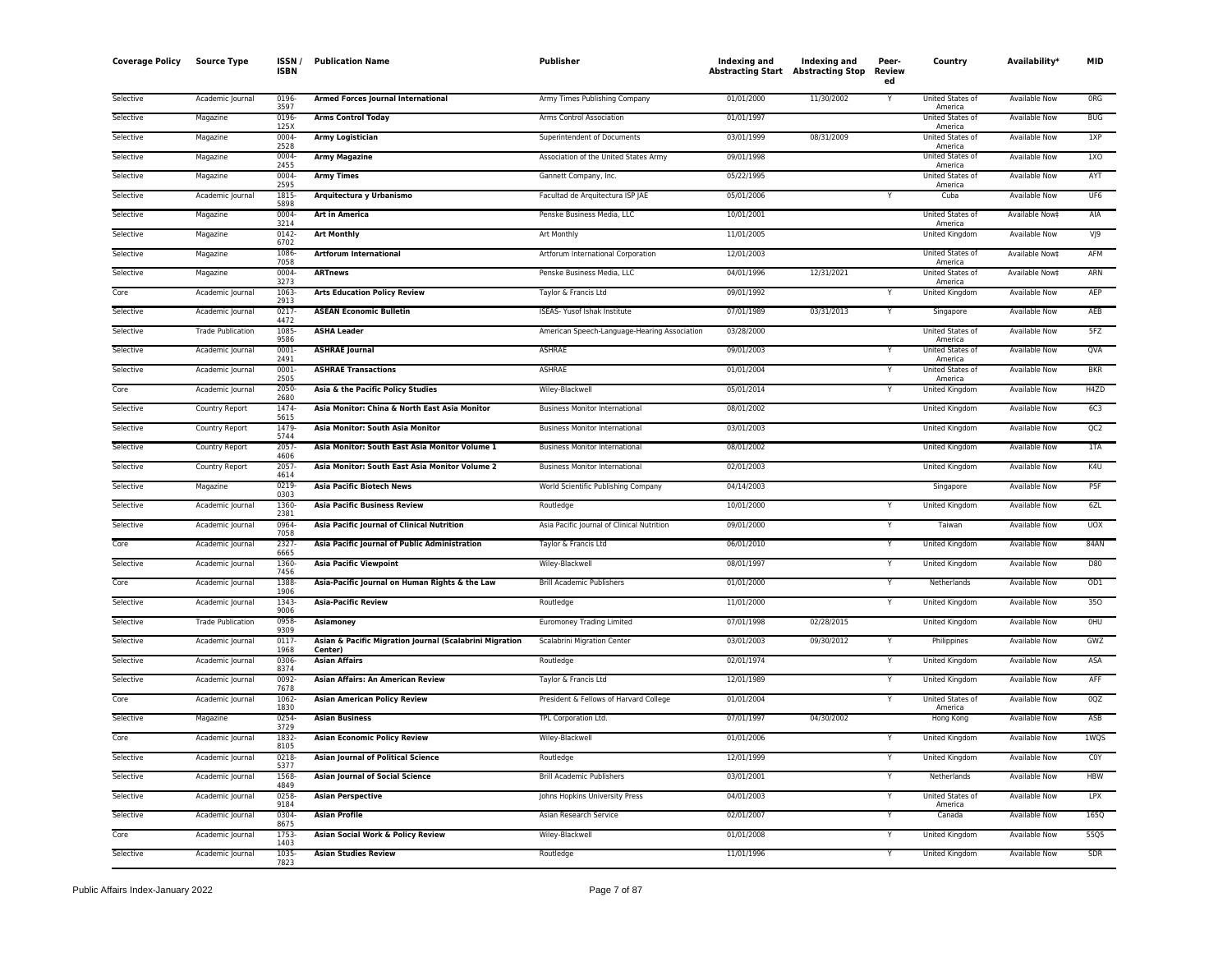| <b>Coverage Policy</b> | <b>Source Type</b>       | ISSN/<br><b>ISBN</b> | <b>Publication Name</b>                                                              | Publisher                                            | Indexing and<br><b>Abstracting Start Abstracting Stop</b> | Indexing and | Peer-<br>Review<br>ed | Country                            | Availability*        | <b>MID</b>       |
|------------------------|--------------------------|----------------------|--------------------------------------------------------------------------------------|------------------------------------------------------|-----------------------------------------------------------|--------------|-----------------------|------------------------------------|----------------------|------------------|
| Selective              | Academic Journal         | 0004-<br>4687        | <b>Asian Survey</b>                                                                  | University of California Press                       | 01/01/1990                                                |              |                       | United States of<br>America        | <b>Available Now</b> | <b>ASS</b>       |
| Selective              | Magazine                 | 1012<br>6244         | <b>Asiaweek</b>                                                                      | Asiaweek Ltd.                                        | 10/26/1994                                                | 12/08/2001   |                       | Hong Kong                          | <b>Available Now</b> | AEE              |
| Core                   | Academic Journal         | 0969<br>594X         | Assessment in Education: Principles, Policy & Practice                               | Routledge                                            | 01/01/1994                                                |              | Υ                     | <b>United Kingdom</b>              | Available Now        | AED              |
| Selective              | Academic Journal         | 1073                 | <b>Assessment lournal</b>                                                            | International Association of Assessing Officers      | 07/01/1997                                                | 10/31/2003   |                       | United States of                   | Available Now        | ASJ              |
| Selective              | Magazine                 | 8568<br>1547         | <b>Asset Securitization Report</b>                                                   | SourceMedia, Inc.                                    | 04/23/2001                                                |              |                       | America<br>United States of        | <b>Available Now</b> | EDG              |
| Selective              | Magazine                 | 3422<br>0004         | <b>Association Management</b>                                                        | American Society of Association Executives           | 01/01/1994                                                | 09/30/2005   |                       | America<br>United States of        | Available Now        | <b>ASG</b>       |
| Selective              | Magazine                 | 5578<br>1557         | <b>Associations Now</b>                                                              | American Society of Association Executives           | 11/01/2005                                                | 08/31/2021   |                       | America<br>United States of        | <b>Available Now</b> | 1WNT             |
| Selective              | Magazine                 | 7562<br>0004-        | Athletics Weekly (0004-6671)                                                         | <b>Athletics Weekly</b>                              | 12/13/2007                                                |              |                       | America<br>United Kingdom          | <b>Available Now</b> | DP <sub>2</sub>  |
| Selective              | Magazine                 | 6671<br>0004         | Atlanta                                                                              | Hour Media LLC                                       | 11/01/2000                                                |              |                       | United States of                   | Available Now        | 5X4              |
| Selective              | Magazine                 | 6701<br>1072         | <b>Atlantic</b>                                                                      | Atlantic Media Group, LLC                            | 01/01/1995                                                |              |                       | America<br>United States of        | <b>Available Now</b> | 1611             |
| Selective              | Magazine                 | 7825<br>0160         | Atlantic (01606506)                                                                  | Atlantic Media Group, LLC                            | 06/01/1956                                                | 06/30/1971   |                       | America<br>United States of        | Available Now        | 4TB              |
| Selective              | Magazine                 | 6506<br>$0276 -$     | <b>Atlantic (02769077)</b>                                                           | Atlantic Media Group, LLC                            | 04/01/1981                                                | 10/31/1993   |                       | America<br>United States of        | <b>Available Now</b> | ATL              |
| Selective              | Academic Journal         | 9077<br>0197         | <b>Atlantic Economic Journal</b>                                                     | Springer Nature                                      | 03/01/1990                                                |              |                       | America<br>Germany                 | Available Now        | AEJ              |
| Selective              | Academic Journal         | 4254<br>1352-        | <b>Atmospheric Environment</b>                                                       | Pergamon Press - An Imprint of Elsevier Science      | 09/01/2000                                                |              |                       | United Kingdom                     | <b>Available Now</b> | 2T3              |
| Selective              | Academic Journal         | 2310<br>1088         | <b>AUANews</b>                                                                       | American Urological Association Education &          | 03/01/2007                                                |              | Y                     | United States of                   | Available Now        | 2WOM             |
| Selective              | Magazine                 | 7350<br>0097         | Audubon                                                                              | Research, Inc. (AUA E/R)<br>National Audubon Society | 03/01/1990                                                |              |                       | America<br><b>United States of</b> | Available Now        | AUD              |
| Selective              | Academic Journal         | 7136<br>1039         | <b>Australasian Psychiatry</b>                                                       | Sage Publications                                    | 08/01/1998                                                |              | Y                     | America<br>United Kingdom          | Available Now        | 7ZS              |
| Core                   | Academic Journal         | 8562<br>1743-        | Australia & New Zealand Health Policy (ANZHP)                                        | <b>BioMed Central</b>                                | 01/01/2004                                                | 12/31/2010   | Υ                     | United Kingdom                     | Available Now        | 1CGD             |
| Selective              | Country Report           | 8462                 | <b>Australia Country Monitor</b>                                                     | IHS Markit Ltd.                                      | 11/01/1998                                                |              |                       | United States of                   | <b>Available Now</b> | 4XZ              |
| Selective              |                          |                      | <b>Australia Country Profile</b>                                                     | MarketLine, a Progressive Digital Media              | 04/01/2003                                                |              |                       | America<br><b>United Kingdom</b>   | <b>Available Now</b> | VZ9              |
| Selective              | Country Report           | 0004                 |                                                                                      | business                                             | 08/01/2000                                                |              |                       | <b>United States of</b>            | <b>Available Now</b> | 7ZU              |
|                        | Academic Journal         | 8674                 | Australian & New Zealand Journal of Psychiatry                                       | Sage Publications                                    |                                                           |              |                       | America                            |                      |                  |
| Core                   | Academic Journal         | 1326<br>0200         | Australian & New Zealand Journal of Public Health                                    | Wiley-Blackwell                                      | 01/01/1997                                                |              | Υ                     | United Kingdom                     | Available Now        | 1JX              |
| Selective              | <b>Trade Publication</b> | 1440<br>8880         | <b>Australian CPA</b>                                                                | CPA Australia                                        | 10/01/1998                                                | 09/30/2004   |                       | Australia                          | Available Now        | 354              |
| Selective              | Academic Journal         | 0004<br>8992         | <b>Australian Economic History Review</b>                                            | Wiley-Blackwell                                      | 11/01/1999                                                |              |                       | United Kingdom                     | Available Now        | AEH              |
| Selective              | Academic Journal         | 0004<br>900X         | <b>Australian Economic Papers</b>                                                    | Wiley-Blackwell                                      | 12/01/1974                                                |              |                       | United Kingdom                     | Available Now        | 5JH              |
| Selective              | Academic Journal         | 0004<br>9018         | <b>Australian Economic Review</b>                                                    | Wiley-Blackwell                                      | 03/01/1970                                                |              | Ÿ                     | <b>United Kingdom</b>              | <b>Available Now</b> | 055              |
| Selective              | Academic Journal         | 0816-<br>4649        | <b>Australian Feminist Studies</b>                                                   | Routledge                                            | 10/01/1998                                                |              | Y                     | United Kingdom                     | <b>Available Now</b> | 1NM              |
| Selective              | Academic Journal         | 0004<br>9182         | <b>Australian Geographer</b>                                                         | Routledge                                            | 11/01/1997                                                |              | Y                     | United Kingdom                     | Available Now        | 0 <sub>V</sub> 5 |
| Selective              | Academic Journal         | 1031<br>461X         | <b>Australian Historical Studies</b>                                                 | Routledge                                            | 04/01/1999                                                |              | Y                     | United Kingdom                     | <b>Available Now</b> | <b>UHS</b>       |
| Selective              | Academic Journal         | 1035<br>7718         | Australian Journal of International Affairs                                          | Routledge                                            | 04/01/1990                                                |              |                       | United Kingdom                     | Available Now        | UAF              |
| Selective              | Academic Journal         | 1036-<br>1146        | <b>Australian Journal of Political Science</b>                                       | Routledge                                            | 07/01/1996                                                |              | Y                     | <b>United Kingdom</b>              | <b>Available Now</b> | <b>UPS</b>       |
| Selective              | Academic Journal         | 0004<br>9522         | Australian Journal of Politics & History                                             | Wiley-Blackwell                                      | 06/01/1998                                                |              |                       | United Kingdom                     | Available Now        | 3J4              |
| Selective              | Academic Journal         | 1448<br>7527         | Australian Journal of Primary Health                                                 | <b>CSIRO Publishing</b>                              | 08/01/2007                                                |              |                       | Australia                          | Available Now        | 1DXM             |
| Core                   | Academic Journal         | 0313<br>6647         | Australian Journal of Public Administration                                          | Wiley-Blackwell                                      | 03/01/1989                                                |              |                       | United Kingdom                     | <b>Available Now</b> | <b>AUA</b>       |
| Selective              | Academic Journal         | 1038<br>5282         | <b>Australian Journal of Rural Health</b>                                            | Wiley-Blackwell                                      | 08/01/1998                                                |              | Y                     | United Kingdom                     | Available Now        | FQO              |
| Selective              | Academic Journal         | 0157<br>6321         | Australian Journal of Social Issues (Australian Council of<br><b>Social Service)</b> | Australian Council of Social Service                 | 08/01/1997                                                | 12/31/2012   | Y                     | Australia                          | Available Now        | AJI              |
| Selective              | Academic Journal         | 0004<br>9611         | <b>Australian Law Journal</b>                                                        | Clarivate Analytics US LLC                           | 01/01/2003                                                |              | Y                     | United States of<br>America        | Available Now        | 05Y              |
| Selective              | Magazine                 | 1320-<br>3185        | <b>Australian Nursing Journal</b>                                                    | Australian Nursing & Midwifery Federation            | 08/01/1996                                                | 08/31/2013   |                       | Australia                          | <b>Available Now</b> | ANJ              |
| Selective              | Academic Journal         | 0312<br>407X         | <b>Australian Social Work</b>                                                        | Routledge                                            | 09/01/2005                                                |              |                       | United Kingdom                     | Available Now        | Q <sub>0</sub> S |
| Selective              | Academic Journal         | 0311-<br>094X        | <b>Australian Tax Review</b>                                                         | Thomson Legal & Regulatory Ltd.                      | 06/01/1998                                                | 08/31/2014   | Y                     | Australia                          | <b>Available Now</b> | OHX              |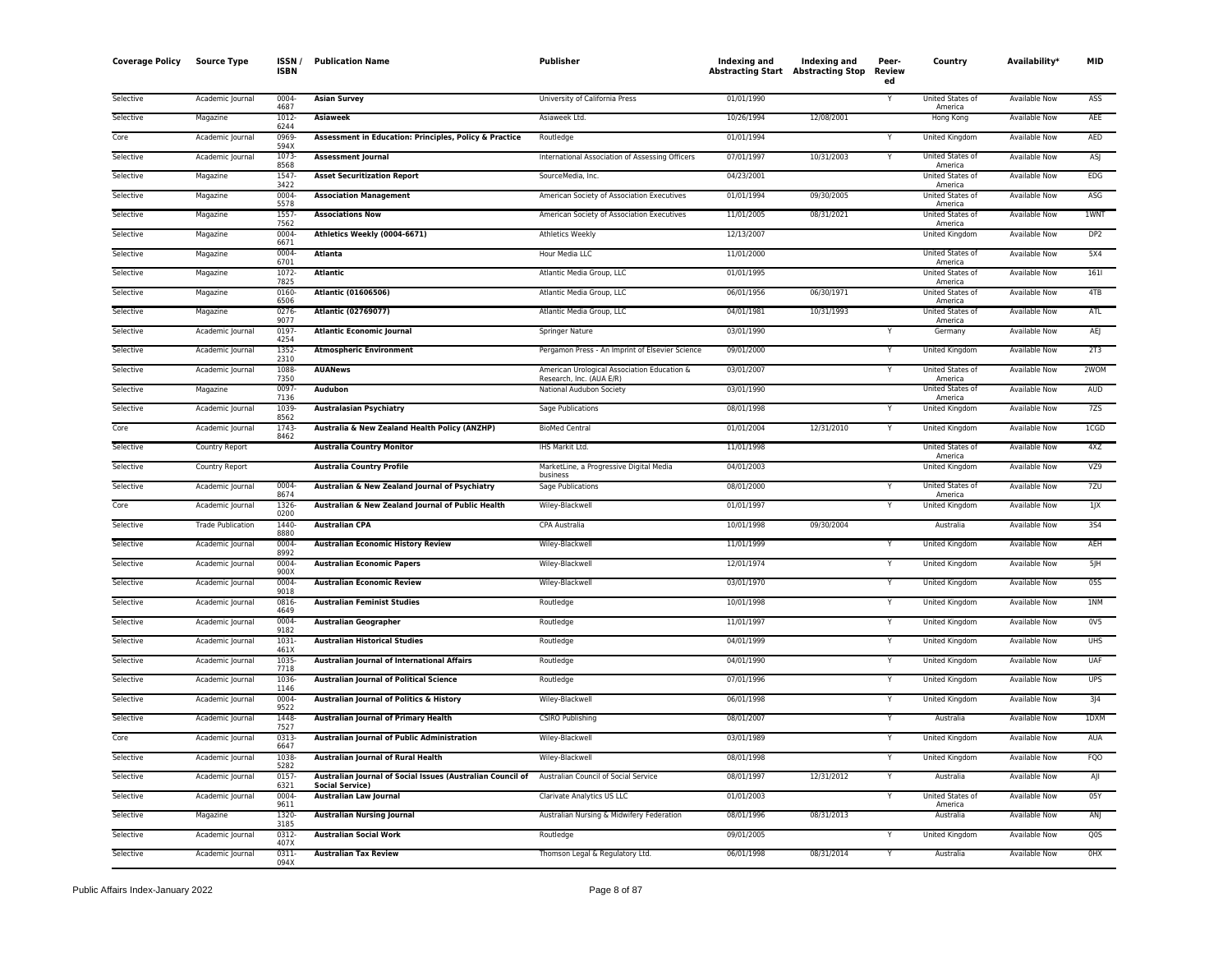| <b>Coverage Policy</b> | <b>Source Type</b>       | ISSN ,<br><b>ISBN</b> | <b>Publication Name</b>                                                                                                      | Publisher                                           | Indexing and | Indexing and<br><b>Abstracting Start</b> Abstracting Stop | Peer-<br>Review<br>ed | Country                            | Availability <sup>*</sup> | MID              |
|------------------------|--------------------------|-----------------------|------------------------------------------------------------------------------------------------------------------------------|-----------------------------------------------------|--------------|-----------------------------------------------------------|-----------------------|------------------------------------|---------------------------|------------------|
| Selective              | Magazine                 | 1321-<br>0262         | Australian Tennis Magazine: Asia & the Pacific                                                                               | Nicholson Media Group                               | 03/01/2008   |                                                           |                       | Australia                          | <b>Available Now</b>      | 7AP              |
| Selective              | Country Report           |                       | <b>Austria Career Guide</b>                                                                                                  | Going Global                                        | 01/01/2002   | 09/12/2014                                                |                       | United States of<br>America        | Available Now             | ON3              |
| Selective              | Country Report           |                       | <b>Austria Country Monitor</b>                                                                                               | IHS Markit Ltd.                                     | 11/01/1998   |                                                           |                       | United States of<br>America        | <b>Available Now</b>      | 4XY              |
| Selective              | Country Report           |                       | <b>Austria Country Profile</b>                                                                                               | MarketLine, a Progressive Digital Media<br>business | 02/01/2004   |                                                           |                       | United Kingdom                     | Available Now             | VZA              |
| Selective              | <b>Trade Publication</b> | 0307<br>6490          | <b>Automotive Engineer</b>                                                                                                   | Caspian Publishing                                  | 02/01/1999   |                                                           |                       | United Kingdom                     | <b>Available Now</b>      | HS9              |
| Selective              | <b>Trade Publication</b> | 0005-<br>1551         | <b>Automotive News</b>                                                                                                       | <b>Crain Communications</b>                         | 08/19/1996   |                                                           |                       | United States of<br>America        | <b>Available Now</b>      | ATN              |
| Selective              | Academic Journal         | 1278<br>3986          | Autrepart                                                                                                                    | Presses de Sciences Po                              | 12/01/2007   |                                                           |                       | France                             | Available Now             | 2Z20             |
| Selective              | <b>Trade Publication</b> | 0005<br>2175          | <b>Aviation Week &amp; Space Technology</b>                                                                                  | Penton Media, Inc.                                  | 07/12/1993   | 07/31/2017                                                |                       | United States of<br>America        | Available Now             | AVW              |
| Selective              | Country Report           |                       | <b>Azerbaijan Country Monitor</b>                                                                                            | IHS Markit Ltd.                                     | 10/01/1998   |                                                           |                       | United States of<br>America        | Available Now             | 4Y0              |
| Selective              | Academic Journal         | 0005<br>2604          | <b>Aztlan: Journal of Chicano Studies</b>                                                                                    | Chicano Studies Research Center                     | 01/01/1972   |                                                           |                       | United States of<br>America        | <b>Available Now</b>      | AZT              |
| Selective              | Magazine                 | 1530-<br>2369         | <b>B</b> to <b>B</b>                                                                                                         | <b>Crain Communications</b>                         | 11/20/2000   | 12/31/2013                                                |                       | United States of<br>America        | <b>Available Now</b>      | 8MU              |
| Core                   | Academic Journal         | 2194<br>6108          | <b>B.E. Journal of Economic Analysis &amp; Policy</b>                                                                        | De Gruyter                                          | 01/01/2012   |                                                           |                       | Germany                            | <b>Available Now</b>      | <b>BGWG</b>      |
| Core                   | Academic Journal         | 1538<br>0637          | B.E. Journal of Economic Analysis & Policy: Advances in<br><b>Economic Analysis &amp; Policy</b>                             | De Gruyter                                          | 01/01/2005   | 10/04/2010                                                | Y                     | Germany                            | Available Now             | Q0M              |
| Core                   | Academic Journal         | 1538<br>0645          | B.E. Journal of Economic Analysis & Policy: Contributions De Gruyter<br>to Economic Analysis & Policy                        |                                                     | 01/01/2005   | 11/03/2011                                                | ٧                     | Germany                            | Available Now             | Q <sub>0</sub> N |
| Core                   | Academic Journal         | 1538-<br>0629         | B.E. Journal of Economic Analysis & Policy: Frontiers of<br><b>Economic Analysis &amp; Policy</b>                            | De Gruyter                                          | 01/01/2005   | 10/03/2010                                                |                       | Germany                            | Available Now             | Q <sub>OL</sub>  |
| Core                   | Academic Journal         | 1538<br>0653          | B.E. Journal of Economic Analysis & Policy: Topics in<br><b>Economic Analysis &amp; Policy</b>                               | De Gruyter                                          | 01/01/2005   | 11/02/2011                                                |                       | Germany                            | <b>Available Now</b>      | QOO              |
| Selective              | <b>Trade Publication</b> | 0005-<br>3635         | <b>Back Stage</b>                                                                                                            | Backstage, LLC                                      | 01/02/1998   | 10/26/2005                                                |                       | <b>United States of</b><br>America | <b>Available Now</b>      | <b>BKS</b>       |
| Selective              | Magazine                 | 1531-<br>572X         | <b>Back Stage West</b>                                                                                                       | Backstage, LLC                                      | 10/28/2004   | 10/15/2008                                                |                       | United States of<br>America        | <b>Available Now</b>      | 3BB              |
| Selective              | Country Report           | 1049<br>5517          | Background Notes on Countries of the World 2003                                                                              | Superintendent of Documents                         | 06/01/1986   | 12/31/2003                                                |                       | United States of<br>America        | Available Now             | <b>BKN</b>       |
| Selective              | Country Report           |                       | Background Notes on Countries of the World: Antigua &<br><b>Barbuda</b>                                                      | Superintendent of Documents                         | 07/01/2004   | 03/31/2012                                                |                       | United States of<br>America        | <b>Available Now</b>      | SJ5              |
| Selective              | Country Report           |                       | Background Notes on Countries of the World: Armenia                                                                          | Superintendent of Documents                         | 08/01/2004   | 03/31/2012                                                |                       | United States of<br>America        | Available Now             | SJ               |
| Selective              | Country Report           |                       | Background Notes on Countries of the World: Australia                                                                        | Superintendent of Documents                         | 08/01/2004   | 01/31/2012                                                |                       | United States of<br>America        | <b>Available Now</b>      | SJ9              |
| Selective              | Country Report           |                       | Background Notes on Countries of the World: Bahrain                                                                          | Superintendent of Documents                         | 08/01/2004   | 01/31/2012                                                |                       | <b>United States of</b><br>America | <b>Available Now</b>      | SJF              |
| Selective              | Country Report           |                       | Background Notes on Countries of the World: Belarus                                                                          | Superintendent of Documents                         | 08/01/2004   | 01/31/2012                                                |                       | United States of<br>America        | <b>Available Now</b>      | SJJ              |
| Selective              | Country Report           |                       | Background Notes on Countries of the World: Benin                                                                            | Superintendent of Documents                         | 12/01/2003   | 02/29/2012                                                |                       | United States of<br>America        | Available Now             | SJM              |
| Selective              | Country Report           |                       | Background Notes on Countries of the World: Brazil                                                                           | Superintendent of Documents                         | 08/01/2004   | 11/30/2011                                                |                       | United States of<br>America        | <b>Available Now</b>      | SKF              |
| Selective              | Country Report           |                       | Background Notes on Countries of the World: Burma                                                                            | Superintendent of Documents                         | 12/01/2003   | 08/31/2011                                                |                       | United States of<br>America        | <b>Available Now</b>      | <b>SKM</b>       |
| Selective              | Country Report           |                       | Background Notes on Countries of the World: Burundi                                                                          | Superintendent of Documents                         | 11/01/2003   | 02/29/2012                                                |                       | United States of<br>America        | <b>Available Now</b>      | <b>SKX</b>       |
| Selective              | Country Report           |                       | Background Notes on Countries of the World: Canada                                                                           | <b>Superintendent of Documents</b>                  | 07/01/2004   | 12/31/2011                                                |                       | United States of<br>America        | <b>Available Now</b>      | SL <sub>2</sub>  |
| Selective              | Country Report           |                       | Background Notes on Countries of the World: Cayman<br><b>Islands</b>                                                         | Superintendent of Documents                         | 11/01/2003   | 03/31/2012                                                |                       | United States of<br>America        | Available Now             | SL5              |
| Selective              | Country Report           |                       | Background Notes on Countries of the World: Chile                                                                            | Superintendent of Documents                         | 08/01/2004   | 12/31/2011                                                |                       | United States of<br>America        | Available Now             | <b>SLH</b>       |
| Selective              | Country Report           |                       | Background Notes on Countries of the World: Cote d'Ivoire Superintendent of Documents                                        |                                                     | 06/01/2004   | 02/29/2012                                                |                       | United States of<br>America        | <b>Available Now</b>      | SM3              |
| Selective              | Country Report           |                       | Background Notes on Countries of the World: Croatia                                                                          | Superintendent of Documents                         | 08/01/2004   | 03/31/2012                                                |                       | United States of<br>America        | <b>Available Now</b>      | SM5              |
| Selective              | Country Report           |                       | Background Notes on Countries of the World: Czech<br>Republic                                                                | Superintendent of Documents                         | 02/01/2004   | 04/30/2012                                                |                       | United States of<br>America        | <b>Available Now</b>      | <b>VCR</b>       |
| Selective              | Country Report           |                       | Background Notes on Countries of the World: Democratic Superintendent of Documents<br><b>Socialist Republic of Sri Lanka</b> |                                                     | 01/01/2004   | 04/30/2012                                                |                       | United States of<br>America        | <b>Available Now</b>      | V7U              |
| Selective              | Country Report           |                       | Background Notes on Countries of the World: Denmark                                                                          | Superintendent of Documents                         | 04/01/2004   | 11/30/2011                                                |                       | United States of<br>America        | Available Now             | <b>SMC</b>       |
| Selective              | Country Report           |                       | Background Notes on Countries of the World: Dominica                                                                         | Superintendent of Documents                         | 08/01/2004   | 03/31/2012                                                |                       | United States of<br>America        | Available Now             | SMQ              |
| Selective              | Country Report           |                       | Background Notes on Countries of the World: Dominican<br>Republic                                                            | Superintendent of Documents                         | 08/01/2004   | 03/31/2012                                                |                       | United States of<br>America        | Available Now             | SMS              |
| Selective              | Country Report           |                       | Background Notes on Countries of the World: El Salvador Superintendent of Documents                                          |                                                     | 08/01/2004   | 02/29/2012                                                |                       | United States of<br>America        | <b>Available Now</b>      | SN <sub>9</sub>  |
| Selective              | Country Report           |                       | Background Notes on Countries of the World: Guatemala Superintendent of Documents                                            |                                                     | 08/01/2004   | 01/31/2012                                                |                       | United States of<br>America        | <b>Available Now</b>      | <b>SO9</b>       |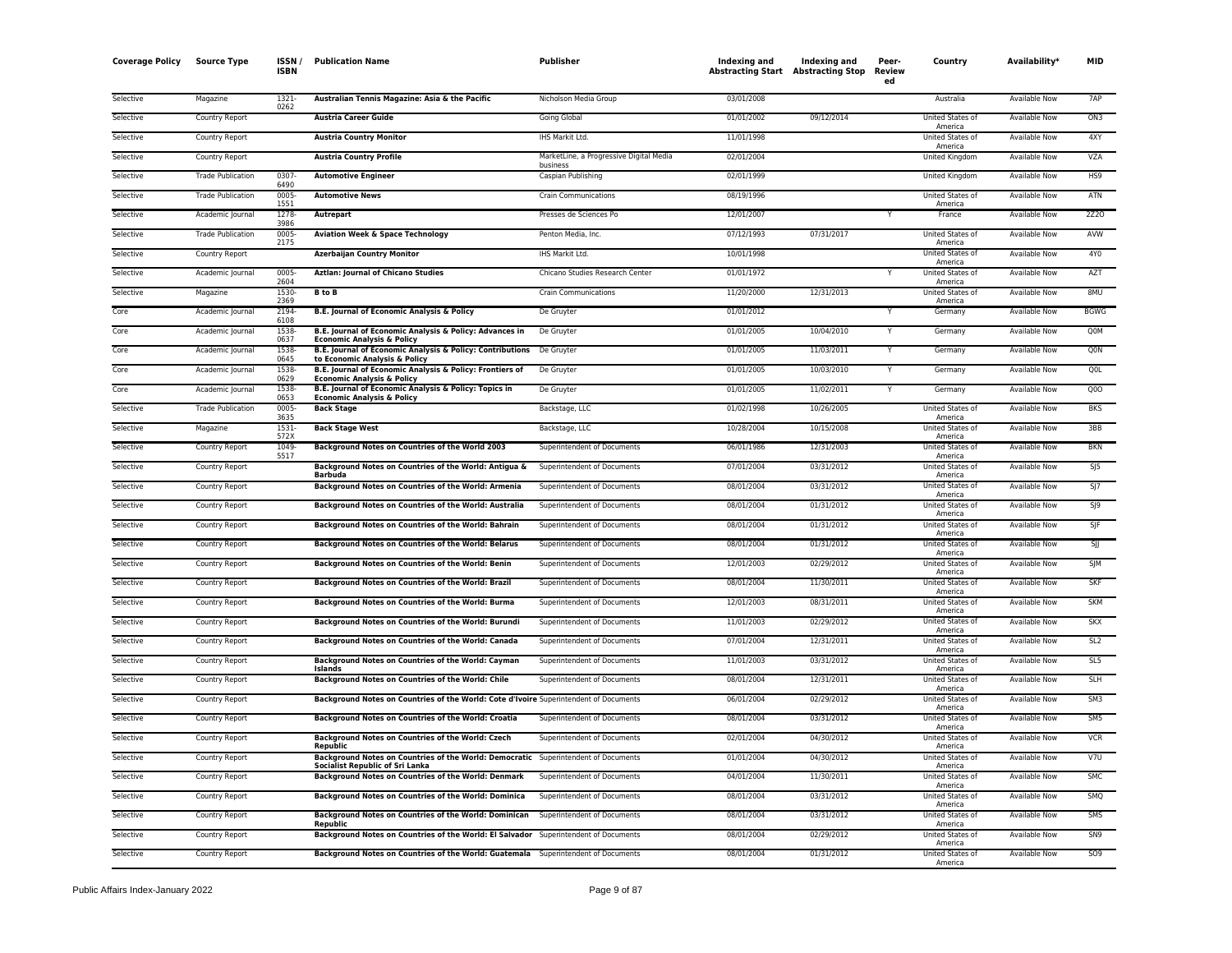| <b>Coverage Policy</b> | <b>Source Type</b> | ISSN/<br><b>ISBN</b> | <b>Publication Name</b>                                                                                | Publisher                   | Indexing and<br><b>Abstracting Start Abstracting Stop</b> | Indexing and | Peer-<br><b>Review</b><br>ed | Country                            | Availability*        | MID             |
|------------------------|--------------------|----------------------|--------------------------------------------------------------------------------------------------------|-----------------------------|-----------------------------------------------------------|--------------|------------------------------|------------------------------------|----------------------|-----------------|
| Selective              | Country Report     |                      | Background Notes on Countries of the World: Haiti                                                      | Superintendent of Documents | 08/01/2004                                                | 10/31/2011   |                              | United States of<br>America        | <b>Available Now</b> | SP9             |
| Selective              | Country Report     |                      | Background Notes on Countries of the World: Honduras                                                   | Superintendent of Documents | 08/01/2004                                                | 09/30/2011   |                              | United States of<br>America        | Available Now        | SQ3             |
| Selective              | Country Report     |                      | Background Notes on Countries of the World: Indonesia                                                  | Superintendent of Documents | 05/01/2004                                                | 01/31/2012   |                              | United States of<br>America        | Available Now        | SQG             |
| Selective              | Country Report     |                      | Background Notes on Countries of the World: Iran                                                       | Superintendent of Documents | 06/01/2004                                                | 02/29/2012   |                              | United States of<br>America        | Available Now        | SQO             |
| Selective              | Country Report     |                      | Background Notes on Countries of the World: Kenya                                                      | Superintendent of Documents | 07/01/2004                                                | 05/31/2012   |                              | United States of<br>America        | <b>Available Now</b> | SR7             |
| Selective              | Country Report     |                      | Background Notes on Countries of the World: Kingdom of Superintendent of Documents<br>Nepal            |                             | 01/01/2004                                                | 03/31/2012   |                              | United States of<br>America        | <b>Available Now</b> | V7T             |
| Selective              | Country Report     |                      | Background Notes on Countries of the World: Kingdom of Superintendent of Documents<br><b>Thailand</b>  |                             | 01/01/2004                                                | 01/31/2012   |                              | United States of<br>America        | <b>Available Now</b> | <b>VUM</b>      |
| Selective              | Country Report     |                      | Background Notes on Countries of the World: Lebanon                                                    | Superintendent of Documents | 11/01/2003                                                | 12/31/2011   |                              | United States of<br>America        | Available Now        | SRQ             |
| Selective              | Country Report     |                      | Background Notes on Countries of the World: Lesotho                                                    | Superintendent of Documents | 11/01/2003                                                | 03/31/2012   |                              | United States of<br>America        | Available Now        | SRR             |
| Selective              | Country Report     |                      | Background Notes on Countries of the World: Macedonia                                                  | Superintendent of Documents | 03/01/2004                                                | 11/30/2011   |                              | United States of<br>America        | Available Now        | <b>W65</b>      |
| Selective              | Country Report     |                      | Background Notes on Countries of the World: Malawi                                                     | Superintendent of Documents | 07/01/2004                                                | 05/31/2012   |                              | United States of<br>America        | <b>Available Now</b> | SSF             |
| Selective              | Country Report     |                      | Background Notes on Countries of the World: Malaysia                                                   | Superintendent of Documents | 08/01/2004                                                | 03/31/2012   |                              | <b>United States of</b><br>America | <b>Available Now</b> | SSH             |
| Selective              | Country Report     |                      | <b>Background Notes on Countries of the World: Mali</b>                                                | Superintendent of Documents | 05/01/2004                                                | 01/31/2012   |                              | United States of<br>America        | <b>Available Now</b> | SSU             |
| Selective              | Country Report     |                      | Background Notes on Countries of the World: Mauritania Superintendent of Documents                     |                             | 06/01/2004                                                | 09/30/2011   |                              | United States of<br>America        | Available Now        | ST <sub>2</sub> |
| Selective              | Country Report     |                      | Background Notes on Countries of the World: Monaco                                                     | Superintendent of Documents | 03/01/2004                                                | 11/30/2011   |                              | United States of<br>America        | Available Now        | VUN             |
| Selective              | Country Report     |                      | Background Notes on Countries of the World: Morocco                                                    | Superintendent of Documents | 11/01/2003                                                | 03/31/2012   |                              | United States of<br>America        | <b>Available Now</b> | SU <sub>2</sub> |
| Selective              | Country Report     |                      | Background Notes on Countries of the World: Netherlands Superintendent of Documents                    |                             | 06/01/2004                                                | 03/31/2012   |                              | United States of<br>America        | <b>Available Now</b> | SU <sub>6</sub> |
| Selective              | Country Report     |                      | Background Notes on Countries of the World: Nicaragua Superintendent of Documents                      |                             | 08/01/2004                                                | 02/29/2012   |                              | United States of<br>America        | <b>Available Now</b> | <b>SUW</b>      |
| Selective              | Country Report     |                      | Background Notes on Countries of the World: Palau                                                      | Superintendent of Documents | 11/01/2003                                                | 02/29/2012   |                              | United States of<br>America        | <b>Available Now</b> | T1N             |
| Selective              | Country Report     |                      | Background Notes on Countries of the World: Papua New Superintendent of Documents<br>Guinea            |                             | 12/01/2003                                                | 04/30/2012   |                              | United States of<br>America        | Available Now        | T1P             |
| Selective              | Country Report     |                      | Background Notes on Countries of the World: People's<br><b>Republic of Bangladesh</b>                  | Superintendent of Documents | 01/01/2004                                                | 03/31/2012   |                              | United States of<br>America        | <b>Available Now</b> | VCB             |
| Selective              | Country Report     |                      | Background Notes on Countries of the World: Peru                                                       | Superintendent of Documents | 08/01/2004                                                | 01/31/2012   |                              | United States of<br>America        | Available Now        | T1R             |
| Selective              | Country Report     |                      | Background Notes on Countries of the World: Portugal                                                   | Superintendent of Documents | 10/01/2004                                                | 01/31/2012   |                              | United States of<br>America        | <b>Available Now</b> | T1T             |
| Selective              | Country Report     |                      | Background Notes on Countries of the World: Qatar                                                      | Superintendent of Documents | 11/01/2003                                                | 01/31/2012   |                              | United States of<br>America        | <b>Available Now</b> | T1U             |
| Selective              | Country Report     |                      | Background Notes on Countries of the World: Republic of Superintendent of Documents<br><b>Botswana</b> |                             | 10/01/2005                                                | 07/31/2012   |                              | United States of<br>America        | Available Now        | W6A             |
| Selective              | Country Report     |                      | Background Notes on Countries of the World: Republic of Superintendent of Documents<br>Cyprus          |                             | 03/01/2004                                                | 03/31/2012   |                              | United States of<br>America        | Available Now        | W5Y             |
| Selective              | Country Report     |                      | Background Notes on Countries of the World: Republic of Superintendent of Documents<br>India           |                             | 01/01/2004                                                | 04/30/2012   |                              | United States of<br>America        | <b>Available Now</b> | VUJ             |
| Selective              | Country Report     |                      | Background Notes on Countries of the World: Republic of Superintendent of Documents<br>Mozambique      |                             | 02/01/2004                                                | 11/30/2011   |                              | United States of<br>America        | Available Now        | W5S             |
| Selective              | Country Report     |                      | Background Notes on Countries of the World: Republic of Superintendent of Documents<br>Poland          |                             | 05/01/2004                                                | 03/31/2012   |                              | United States of<br>America        | <b>Available Now</b> | Z4F             |
| Selective              | Country Report     |                      | Background Notes on Countries of the World: Republic of Superintendent of Documents<br>Senegal         |                             | 05/01/2004                                                | 04/30/2012   |                              | United States of<br>America        | Available Now        | Z4E             |
| Selective              | Country Report     |                      | Background Notes on Countries of the World: Republic of Superintendent of Documents<br>Uzbekistan      |                             | 04/01/2004                                                | 01/31/2012   |                              | United States of<br>America        | <b>Available Now</b> | Z41             |
| Selective              | Country Report     |                      | Background Notes on Countries of the World: Republic of Superintendent of Documents<br>Zambia          |                             | 09/01/2005                                                | 01/31/2012   |                              | United States of<br>America        | Available Now        | W6B             |
| Selective              | Country Report     |                      | Background Notes on Countries of the World: Romania                                                    | Superintendent of Documents | 01/01/2004                                                | 03/31/2012   |                              | United States of<br>America        | <b>Available Now</b> | V6H             |
| Selective              | Country Report     |                      | Background Notes on Countries of the World: Russia                                                     | Superintendent of Documents | 04/01/2004                                                | 03/31/2012   |                              | United States of<br>America        | Available Now        | T1W             |
| Selective              | Country Report     |                      | Background Notes on Countries of the World: Samoa                                                      | Superintendent of Documents | 11/01/2003                                                | 02/29/2012   |                              | United States of<br>America        | <b>Available Now</b> | T1Y             |
| Selective              | Country Report     |                      | Background Notes on Countries of the World: Sao Tome & Superintendent of Documents<br><b>Principe</b>  |                             | 05/01/2004                                                | 01/31/2012   |                              | United States of<br>America        | Available Now        | <b>T20</b>      |
| Selective              | Country Report     |                      | Background Notes on Countries of the World: Saudi<br>Arabia                                            | Superintendent of Documents | 11/01/2003                                                | 12/31/2011   |                              | United States of<br>America        | <b>Available Now</b> | T21             |
| Selective              | Country Report     |                      | Background Notes on Countries of the World: Sierra Leone Superintendent of Documents                   |                             | 11/01/2003                                                | 01/31/2012   |                              | United States of<br>America        | Available Now        | T <sub>22</sub> |
| Selective              | Country Report     |                      | Background Notes on Countries of the World: South Africa Superintendent of Documents                   |                             | 07/01/2004                                                | 01/31/2012   |                              | United States of<br>America        | <b>Available Now</b> | T <sub>26</sub> |
| Selective              | Country Report     |                      | Background Notes on Countries of the World: South Korea Superintendent of Documents                    |                             | 03/01/2004                                                | 04/30/2012   |                              | United States of<br>America        | <b>Available Now</b> | W67             |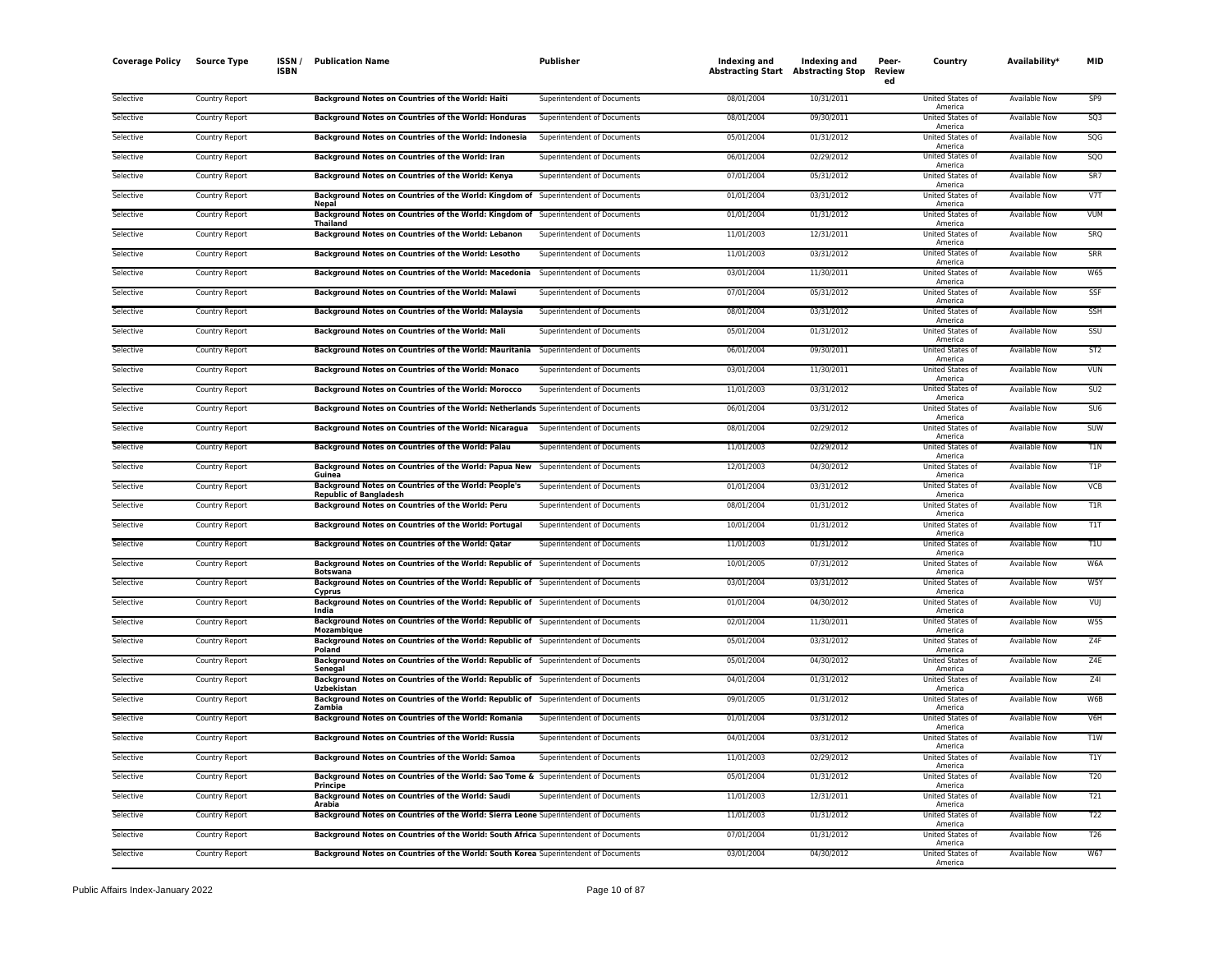| <b>Coverage Policy</b> | <b>Source Type</b>       | ISSN /<br><b>ISBN</b> | <b>Publication Name</b>                                                               | Publisher                                                                 | Indexing and<br><b>Abstracting Start Abstracting Stop</b> | Indexing and | Peer-<br>Review<br>ed | Country                            | Availability <sup>®</sup> | MID              |
|------------------------|--------------------------|-----------------------|---------------------------------------------------------------------------------------|---------------------------------------------------------------------------|-----------------------------------------------------------|--------------|-----------------------|------------------------------------|---------------------------|------------------|
| Selective              | Country Report           |                       | Background Notes on Countries of the World: Suriname                                  | Superintendent of Documents                                               | 08/01/2004                                                | 06/30/2011   |                       | United States of<br>America        | Available Now             | T <sub>2</sub> B |
| Selective              | Country Report           |                       | Background Notes on Countries of the World: Syria                                     | Superintendent of Documents                                               | 08/01/2004                                                | 03/31/2012   |                       | United States of<br>America        | Available Now             | T <sub>2E</sub>  |
| Selective              | Country Report           |                       | Background Notes on Countries of the World: The<br><b>Commonwealth of the Bahamas</b> | Superintendent of Documents                                               | 01/01/2004                                                | 01/31/2012   |                       | United States of<br>America        | Available Now             | V7               |
| Selective              | Country Report           |                       | Background Notes on Countries of the World: The Holy<br>See                           | Superintendent of Documents                                               | 02/01/2004                                                | 03/31/2012   |                       | United States of<br>America        | <b>Available Now</b>      | VCQ              |
| Selective              | Country Report           |                       | Background Notes on Countries of the World: Tonga                                     | Superintendent of Documents                                               | 11/01/2003                                                | 10/31/2011   |                       | United States of<br>America        | Available Now             | T2               |
| Selective              | Country Report           |                       | Background Notes on Countries of the World: Vanuatu                                   | Superintendent of Documents                                               | 04/01/2004                                                | 11/30/2011   |                       | <b>United States of</b><br>America | <b>Available Now</b>      | T2S              |
| Selective              | Country Report           |                       | Background Notes on Countries of the World: Venezuela                                 | Superintendent of Documents                                               | 08/01/2004                                                | 04/30/2012   |                       | United States of<br>America        | <b>Available Now</b>      | T2U              |
| Selective              | Country Report           |                       | Background Notes on Countries of the World: Zimbabwe                                  | Superintendent of Documents                                               | 11/01/2003                                                | 10/31/2011   |                       | United States of<br>America        | Available Now             | T <sub>2</sub> X |
| Selective              | Country Report           | 1520<br>2194          | <b>Bahrain Country Review</b>                                                         | CountryWatch Incorporated                                                 | 07/01/2000                                                |              |                       | United States of<br>America        | Available Now             | <b>DTF</b>       |
| Selective              | Academic Journal         | 1736<br>1257          | <b>Baltic Defence Review</b>                                                          | <b>Baltic Defence College</b>                                             | 01/01/1999                                                | 06/30/2004   |                       | Estonia                            | <b>Available Now</b>      | U23              |
| Selective              | Country Report           | 1520-<br>2208         | <b>Bangladesh Country Review</b>                                                      | CountryWatch Incorporated                                                 | 07/01/2000                                                |              |                       | United States of<br>America        | Available Now             | DTG              |
| Selective              | <b>Trade Publication</b> |                       | <b>Bank Beat Biz</b>                                                                  | <b>NFR Communications</b>                                                 | 02/01/2019                                                |              |                       | United States of<br>America        | <b>Available Now</b>      | MC7W             |
| Selective              | <b>Trade Publication</b> | 1099-<br>3398         | <b>Bank Loan Report</b>                                                               | SourceMedia, Inc.                                                         | 10/30/2000                                                | 12/31/2010   |                       | <b>United States of</b><br>America | <b>Available Now</b>      | 0 <sub>KO</sub>  |
| Selective              | <b>Trade Publication</b> | $0045 -$<br>1460      | <b>Bank of Canada Review</b>                                                          | <b>Bank of Canada</b>                                                     | 06/01/1994                                                | 12/31/2017   |                       | Canada                             | <b>Available Now</b>      | <b>BRV</b>       |
| Selective              | Magazine                 | 0005-<br>5166         | <b>Bank of England Quarterly Bulletin</b>                                             | Bank of England Publications Group                                        | 11/01/1999                                                |              |                       | United Kingdom                     | Available Now             | 1JW              |
| Selective              | Magazine                 | 1045<br>9472          | <b>Bank Systems &amp; Technology</b>                                                  | United Business Media                                                     | 11/01/2000                                                | 12/31/2014   |                       | United States of<br>America        | Available Now             | 0HY              |
| Selective              | <b>Trade Publication</b> | 0005-<br>5395         | <b>Banker</b>                                                                         | <b>Financial Times Limited</b>                                            | 09/01/1993                                                |              |                       | <b>United Kingdom</b>              | <b>Available Now</b>      | <b>BNK</b>       |
| Selective              | <b>Trade Publication</b> | 0005<br>5492          | <b>Banking</b>                                                                        | American Bankers Association                                              | 01/01/1970                                                | 03/31/1979   |                       | United States of<br>America        | Available Now             | J0G              |
| Selective              | Magazine                 | 0005-<br>5506         | <b>Banking Law Journal</b>                                                            | Reed Elsevier Properties SA                                               | 11/01/1996                                                | 11/01/2018   |                       | United States of<br>America        | <b>Available Now</b>      | <b>BKI</b>       |
| Selective              | Magazine                 | 1077<br>8039          | <b>Barron's</b>                                                                       | Dow Jones & Company Inc                                                   | 04/17/1995                                                | 08/31/2020   |                       | United States of<br>America        | <b>Available Now</b>      | <b>BAR</b>       |
| Selective              | Magazine                 | 1541-<br>3004         | <b>Baseline</b>                                                                       | QuinStreet, Inc.                                                          | 10/01/2002                                                | 10/11/2017   |                       | United States of<br>America        | Available Now             | <b>KXP</b>       |
| Selective              | Magazine                 | 0265<br>3656          | <b>BBC Wildlife</b>                                                                   | Immediate Media London Company Limited                                    | 09/01/2001                                                |              |                       | United Kingdom                     | Available Now             | <b>BBW</b>       |
| Selective              | Magazine                 | 0829<br>481X          | <b>BC Business</b>                                                                    | Canada Wide Magazines Ltd.                                                | 04/01/1996                                                |              |                       | Canada                             | Available Now             | BCB              |
| Selective              | Academic Journal         | 0163<br>9269          | Behavioral & Social Sciences Librarian                                                | Taylor & Francis Ltd                                                      | 09/01/2001                                                | 07/31/2017   |                       | <b>United Kingdom</b>              | <b>Available Now</b>      | 7WI              |
| Selective              | Magazine                 | 1529-<br>7055         | Behavioral Health Accreditation & Accountability Alert                                | Manisses Communications Group Inc.                                        | 06/01/2000                                                | 09/30/2002   |                       | United States of<br>America        | Available Now             | F8G              |
| Selective              | Magazine                 | 1075-<br>6701         | <b>Behavioral Health Management</b>                                                   | <b>HMP Global</b>                                                         | 07/01/1995                                                | 12/31/2005   |                       | <b>United States of</b><br>America | <b>Available Now</b>      | <b>BEH</b>       |
| Selective              | Magazine                 | 1931<br>7093          | <b>Behavioral Healthcare</b>                                                          | <b>HMP Global</b>                                                         | 01/01/2006                                                | 07/31/2018   |                       | United States of<br>America        | <b>Available Now</b>      | 1YFB             |
| Selective              | Academic Journal         | 0735-<br>3936         | Behavioral Sciences & the Law                                                         | John Wiley & Sons, Inc.                                                   | 10/01/1994                                                |              |                       | United States of<br>America        | Available Now             | <b>BUK</b>       |
| Core                   | Academic Journal         | 1943<br>4472          | Behavioral Sciences of Terrorism & Political Aggression                               | Routledge                                                                 | 01/01/2009                                                |              |                       | United Kingdom                     | Available Now             | 8VW5             |
| Selective              | Magazine                 | 1000<br>9140          | <b>Beijing Review</b>                                                                 | <b>Beijing Review</b>                                                     | 07/12/1993                                                |              |                       | United States of<br>America        | <b>Available Now</b>      | <b>BJR</b>       |
| Selective              | Country Report           |                       | <b>Belgium Country Monitor</b>                                                        | IHS Markit Ltd.                                                           | 11/01/1998                                                |              |                       | United States of<br>America        | Available Now             | 4Y3              |
| Selective              | <b>Country Report</b>    |                       | <b>Belgium Country Profile</b>                                                        | MarketLine, a Progressive Digital Media<br>business                       | 02/01/2004                                                |              |                       | <b>United Kingdom</b>              | <b>Available Now</b>      | <b>VZB</b>       |
| Selective              | Country Report           | $1520 -$<br>2240      | <b>Belize Country Review</b>                                                          | CountryWatch Incorporated                                                 | 07/01/2000                                                |              |                       | <b>United States of</b><br>America | <b>Available Now</b>      | <b>DTL</b>       |
| Selective              | Magazine                 | 1550<br>4190          | <b>Benefits &amp; Compensation Digest</b>                                             | International Foundation of Employee Benefits                             | 01/01/2008                                                | 12/31/2010   |                       | United States of<br>America        | <b>Available Now</b>      | 9NZ              |
| Selective              | Magazine                 | 0703<br>7732          | <b>Benefits Canada</b>                                                                | Contex Group Inc.                                                         | 07/01/2001                                                |              |                       | Canada                             | Available Now             | 1JH              |
| Selective              | Academic Journal         | 0897-<br>7992         | <b>Benefits Law Journal</b>                                                           | Wolters Kluwer Legal & Regulatory                                         | 12/01/2001                                                |              |                       | <b>United States of</b><br>America | Available Now             | 8RE              |
| Selective              | Academic Journal         | 8756-<br>1263         | <b>Benefits Quarterly</b>                                                             | International Society of Certified Employee<br><b>Benefit Specialists</b> | 03/01/1985                                                |              |                       | United States of<br>America        | <b>Available Now</b>      | <b>BQR</b>       |
| Core                   | Academic Journal         | 0962-<br>7898         | Benefits: The Journal of Poverty & Social Justice                                     | <b>Policy Press</b>                                                       | 01/01/2007                                                | 10/31/2009   |                       | United Kingdom                     | Available Now             | N9T              |
| Selective              | Country Report           | 1520-<br>2259         | <b>Benin Country Review</b>                                                           | CountryWatch Incorporated                                                 | 07/01/2000                                                |              |                       | United States of<br>America        | <b>Available Now</b>      | <b>DTN</b>       |
| Selective              | Academic Journal         | 1085-<br>5718         | <b>Berkeley Journal of International Law</b>                                          | University of California School of Law                                    | 03/01/2000                                                |              |                       | United States of<br>America        | Available Now             | 5 <sub>CS</sub>  |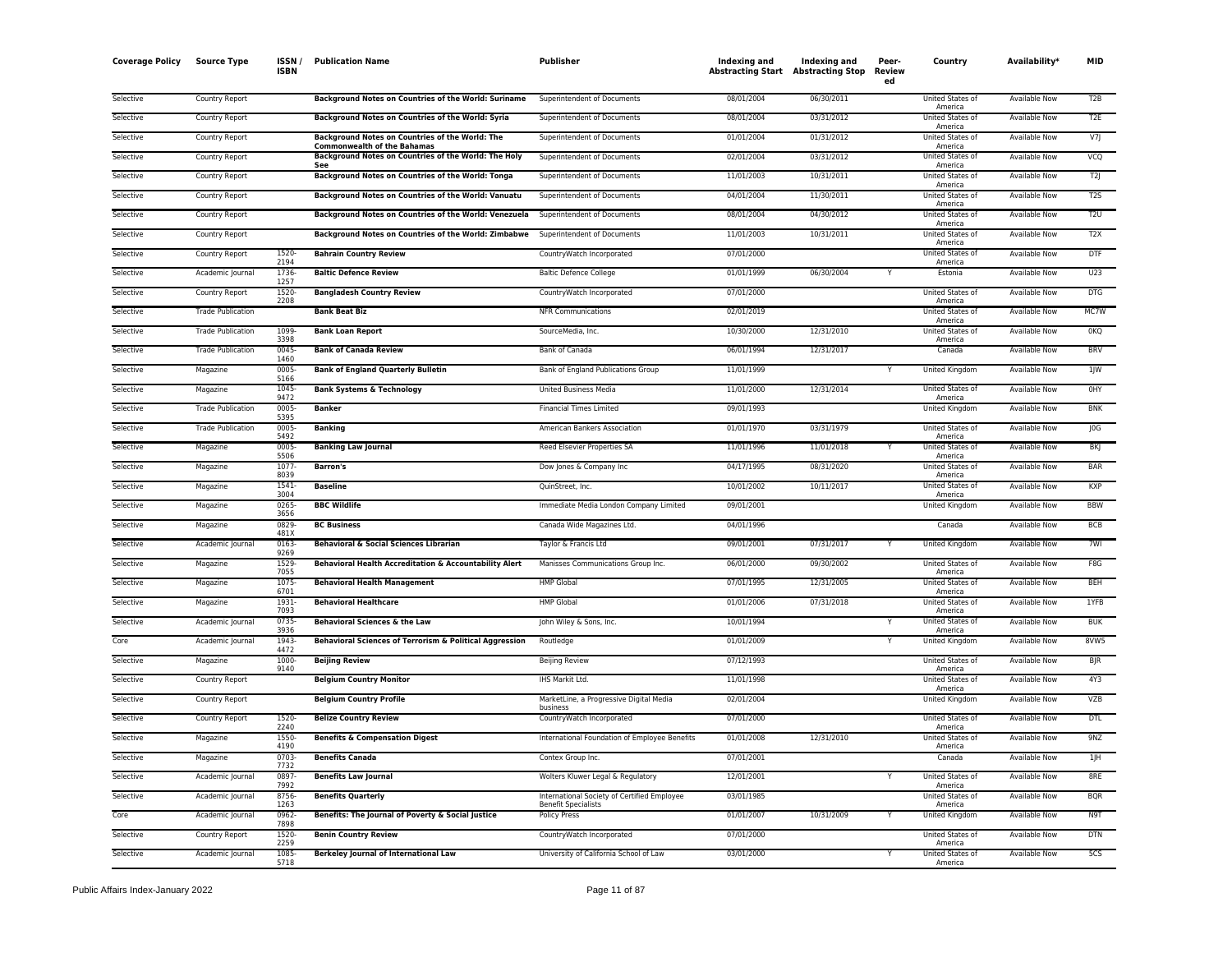| <b>Coverage Policy</b> | <b>Source Type</b>       | ISSN<br><b>ISBN</b> | <b>Publication Name</b>                                                                   | Publisher                                                   | Indexing and<br><b>Abstracting Start</b> Abstracting Stop | Indexing and | Peer-<br><b>Review</b><br>ed | Country                     | Availability*        | MID             |
|------------------------|--------------------------|---------------------|-------------------------------------------------------------------------------------------|-------------------------------------------------------------|-----------------------------------------------------------|--------------|------------------------------|-----------------------------|----------------------|-----------------|
| Selective              | Academic Journal         | 0067<br>5830        | <b>Berkeley Journal of Sociology</b>                                                      | University of California, Berkeley, Sociology<br>Department | 01/01/1970                                                | 01/01/2017   | Y                            | United States of<br>America | <b>Available Now</b> | H94             |
| Selective              | Academic Journal         | 1047<br>5192        | <b>Berkeley Planning Journal</b>                                                          | Berkeley Planning Journal                                   | 01/01/1998                                                |              | Y                            | United States of<br>America | Available Now        | <b>KOR</b>      |
| Selective              | Academic Journal         | 1086<br>3818        | <b>Berkeley Technology Law Journal</b>                                                    | University of California School of Law                      | 03/01/1998                                                |              | Y                            | United States of<br>America | Available Now        | 1L4             |
| Selective              | Academic Journal         | 0882<br>4312        | <b>Berkeley Women's Law Journal</b>                                                       | University of California School of Law                      | 05/01/2000                                                | 10/31/2004   | Y                            | United States of<br>America | Available Now        | 81X             |
| Selective              | <b>Trade Publication</b> | 1527<br>5914        | <b>Best's Review</b>                                                                      | AM Best Company Inc.                                        | 05/01/2000                                                |              |                              | United States of<br>America | Available Now        | 73R             |
| Selective              | <b>Trade Publication</b> | 0005<br>9706        | Best's Review / Life-Health Insurance Edition                                             | AM Best Company Inc.                                        | 02/01/1995                                                | 12/31/1999   |                              | United States of<br>America | <b>Available Now</b> | <b>BHL</b>      |
| Selective              | Magazine                 | 0405<br>668X        | <b>Better Nutrition</b>                                                                   | Pocket Outdoor Media                                        | 12/01/1998                                                |              |                              | United States of<br>America | <b>Available Now</b> | <b>BTN</b>      |
| Selective              | <b>Trade Publication</b> | 0098<br>2318        | <b>Beverage World</b>                                                                     | Macfadden Beverage Business, LLC                            | 03/01/1996                                                | 08/01/2012   |                              | United States of<br>America | Available Now        | <b>BVW</b>      |
| Selective              | Country Report           | 1520<br>2267        | <b>Bhutan Country Review</b>                                                              | CountryWatch Incorporated                                   | 07/01/2000                                                |              |                              | United States of<br>America | Available Now        | <b>DTP</b>      |
| Selective              | <b>Trade Publication</b> | 0006<br>2510        | <b>Billboard</b>                                                                          | MRC Media, LLC                                              | 01/14/1995                                                |              |                              | United States of<br>America | <b>Available Now</b> | <b>BBD</b>      |
| Selective              | <b>Trade Publication</b> | 0276<br>5055        | <b>BioCycle</b>                                                                           | BioCycle Connect, LLC                                       | 01/01/1995                                                | 11/30/2019   |                              | United States of<br>America | Available Now        | <b>BCY</b>      |
| Selective              | <b>Trade Publication</b> |                     | <b>BioCycle CONNECT</b>                                                                   | <b>BioCycle Connect, LLC</b>                                | 01/01/2020                                                |              |                              | United States of<br>America | <b>Available Now</b> | <b>MBEC</b>     |
| Selective              | Academic Journal         | 0269<br>9702        | <b>Bioethics</b>                                                                          | Wiley-Blackwell                                             | 06/01/2001                                                |              | Υ                            | United Kingdom              | Available Now        | 6PJ             |
| Selective              | Academic Journal         | 0006<br>3207        | <b>Biological Conservation</b>                                                            | Elsevier B.V.                                               | 05/01/2000                                                |              | Y                            | United Kingdom              | <b>Available Now</b> | J9J             |
| Selective              | Magazine                 | 0006<br>3347        | <b>Biologist</b>                                                                          | Society of Biology                                          | 12/01/2004                                                |              |                              | United Kingdom              | Available Now        | FY6             |
| Selective              | Magazine                 | 1075<br>9662        | <b>Biomechanics</b>                                                                       | <b>United Business Media</b>                                | 09/01/2003                                                | 02/28/2009   |                              | United States of<br>America | <b>Available Now</b> | 8LB             |
| Selective              | Academic Journal         | 1080<br>9775        | <b>Biomedical Safety &amp; Standards</b>                                                  | Lippincott Williams & Wilkins                               | 05/15/2000                                                | 07/31/2009   |                              | United States of<br>America | Available Now        | BO <sub>5</sub> |
| Selective              | <b>Trade Publication</b> | 1542<br>166X        | <b>BioPharm International</b>                                                             | MJH Life Sciences                                           | 09/01/2002                                                |              |                              | United States of<br>America | <b>Available Now</b> | 5NE             |
| Selective              | Academic Journal         | 0006<br>3568        | <b>BioScience</b>                                                                         | Oxford University Press                                     | 02/15/1971                                                |              | Υ                            | United Kingdom              | Available Now        | <b>BIO</b>      |
| Selective              | Academic Journal         | 0730<br>031X        | <b>Biotechnology Law Report</b>                                                           | Mary Ann Liebert, Inc.                                      | 08/01/2005                                                |              | v                            | United States of<br>America | Available Now        | N39             |
| Selective              | Magazine                 | 1537<br>338X        | <b>BizEd</b>                                                                              | <b>AACSB</b> International                                  | 09/01/2002                                                |              |                              | United States of<br>America | Available Now        | N11             |
| Selective              | Academic Journal         | 1470<br>0328        | BJOG: An International Journal of Obstetrics &<br>Gynaecology                             | Wiley-Blackwell                                             | 12/01/2004                                                |              | Y                            | United Kingdom              | <b>Available Now</b> | KJ6             |
| Selective              | Academic Journal         | 1464<br>4096        | <b>BJU</b> International                                                                  | Wiley-Blackwell                                             | 08/01/2000                                                |              | Y                            | United Kingdom              | Available Now        | F02             |
| Selective              | Magazine                 | 0006<br>4165        | <b>Black Enterprise</b>                                                                   | Earl G. Graves Publishing Co.                               | 05/01/1984                                                | 09/30/2019   |                              | United States of<br>America | <b>Available Now</b> | <b>BLE</b>      |
| Selective              | Magazine                 | $0742 -$<br>0277    | <b>Black Issues in Higher Education</b>                                                   | Cox Matthews & Associates Inc                               | 04/30/1998                                                | 08/31/2005   |                              | United States of<br>America | Available Now        | BIH             |
| Selective              | Academic Journal         | 0006<br>4246        | <b>Black Scholar</b>                                                                      | Routledge                                                   | 11/01/1971                                                |              | Y                            | United Kingdom              | Available Now        | <b>BLS</b>      |
| Selective              | <b>Trade Publication</b> | 0193<br>4600        | <b>Blue Chip Economic Indicators</b>                                                      | Wolters Kluwer Legal & Regulatory                           | 08/10/2008                                                | 09/05/2013   |                              | United States of<br>America | Available Now        | 119E            |
| Selective              | Magazine                 | 1527<br>439X        | <b>Blueprint</b>                                                                          | Democratic Leadership Council                               | 10/01/2004                                                | 04/30/2007   |                              | United States of<br>America | <b>Available Now</b> | <b>RGM</b>      |
| Core                   | Academic Journal         | 1471<br>2458        | <b>BMC Public Health</b>                                                                  | <b>BioMed Central</b>                                       | 01/01/2001                                                |              |                              | United Kingdom              | Available Now        | <b>ICIK</b>     |
| Selective              | Academic Iournal         | 0959<br>8146        | <b>BMJ: British Medical Journal (International Edition)</b>                               | <b>BMJ Publishing Group</b>                                 | 09/30/1989                                                | 12/31/2008   | Y                            | United Kingdom              | <b>Available Now</b> | <b>ISH</b>      |
| Selective              | Academic Journal         | 1759<br>2151        | BMJ: British Medical Journal (Overseas & Retired Doctors BMJ Publishing Group<br>Edition) |                                                             | 01/10/2009                                                | 09/30/2012   | Υ                            | United Kingdom              | Available Now        | BLM8            |
| Selective              | <b>Trade Publication</b> | 1073<br>5798        | <b>BNA's Environmental Compliance Bulletin</b>                                            | <b>Bloomberg BNA</b>                                        | 09/29/2003                                                | 10/31/2015   |                              | United States of<br>America | Available Now        | <b>RPU</b>      |
| Selective              | Magazine                 | 1068<br>1213        | <b>BNA's Health Care Policy Report</b>                                                    | Bloomberg BNA                                               | 04/07/2003                                                | 06/30/2011   |                              | United States of<br>America | Available Now        | RAR             |
| Selective              | <b>Trade Publication</b> | 0186<br>7229        | <b>Boletín del CEMLA</b>                                                                  | Centro de Estudios Monetarios<br>Latinoamericanos           | 03/01/1977                                                |              |                              | Mexico                      | <b>Available Now</b> | <b>HDK</b>      |
| Selective              | <b>Trade Publication</b> | 0732<br>0469        | <b>Bond Buyer</b>                                                                         | SourceMedia, Inc.                                           | 09/23/1997                                                |              |                              | United States of<br>America | Available Now        | 1QD             |
| Selective              | Magazine                 | 0006<br>7385        | <b>Booklist</b>                                                                           | American Library Association / Booklist<br>Publications     | 02/15/1995                                                |              |                              | United States of<br>America | <b>Available Now</b> | <b>BLL</b>      |
| Selective              | <b>Trade Publication</b> | 0006<br>7539        | <b>Bookseller</b>                                                                         | Bookseller Media Ltd                                        | 04/18/2003                                                | 08/15/2011   |                              | United Kingdom              | Available Now        | IYR             |
| Selective              | Country Report           | 1520<br>2283        | Bosnia & Herzegovina Country Review                                                       | CountryWatch Incorporated                                   | 07/01/2000                                                |              |                              | United States of<br>America | Available Now        | <b>DTR</b>      |
| Selective              | Academic Journal         | 0190<br>7034        | <b>Boston College Environmental Affairs Law Review</b>                                    | Boston College Law School                                   | 01/01/1979                                                | 05/02/2017   |                              | United States of<br>America | Available Now        | <b>BCE</b>      |
| Selective              | Academic Journal         | 0161<br>6587        | <b>Boston College Law Review</b>                                                          | Boston College Law School                                   | 12/01/2002                                                |              | Y                            | United States of<br>America | <b>Available Now</b> | L6X             |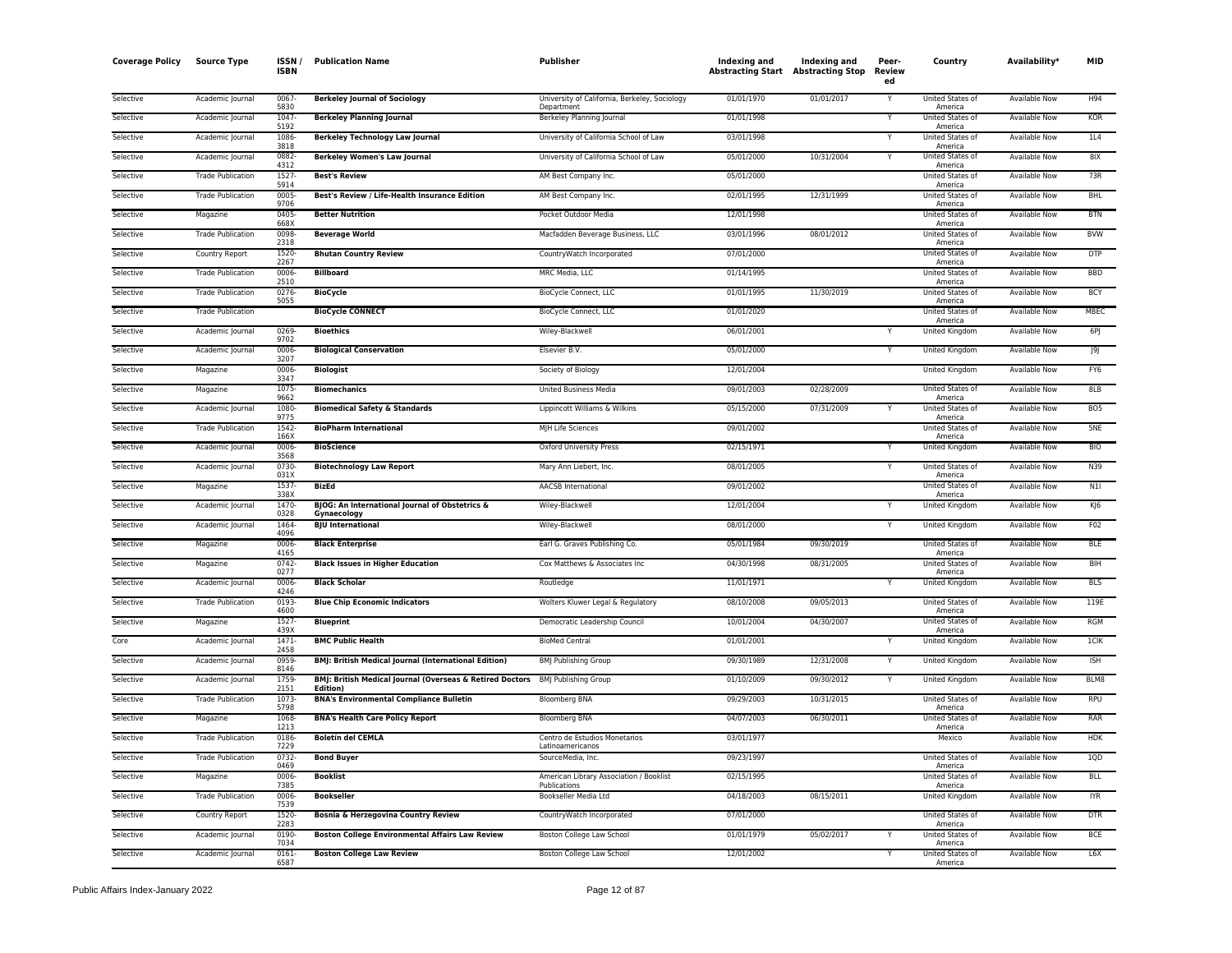| <b>Coverage Policy</b> | <b>Source Type</b>       | ISSN.<br>ISBN        | <b>Publication Name</b>                                         | Publisher                                                                     | Indexing and<br><b>Abstracting Start Abstracting Stop</b> | <b>Indexing and</b> | Peer-<br>Review<br>ed | Country                            | Availability <sup>*</sup> | <b>MID</b>              |
|------------------------|--------------------------|----------------------|-----------------------------------------------------------------|-------------------------------------------------------------------------------|-----------------------------------------------------------|---------------------|-----------------------|------------------------------------|---------------------------|-------------------------|
| Selective              | Newspaper                | 0163<br>3015         | <b>Boston Phoenix</b>                                           | Phoenix Media/Communications Group                                            | 12/19/2003                                                | 06/21/2008          |                       | United States of                   | Available Now             | 9NX                     |
| Selective              | Academic Journal         | 0006<br>8047         | <b>Boston University Law Review</b>                             | Boston University, School of Law                                              | 04/01/2004                                                |                     |                       | America<br>United States of        | <b>Available Now</b>      | 7YY                     |
| Selective              | <b>Trade Publication</b> | 1064                 | <b>Brandweek</b>                                                | Adweek, LLC                                                                   | 02/19/1996                                                | 04/12/2011          |                       | America<br>United States of        | Available Now             | <b>AMW</b>              |
| Selective              | <b>Country Report</b>    | 4318                 | <b>Brazil Career Guide</b>                                      | Going Global                                                                  | 01/01/2002                                                | 09/12/2014          |                       | America<br>United States of        | <b>Available Now</b>      | ON <sub>5</sub>         |
| Selective              | Country Report           |                      | <b>Brazil Country Monitor</b>                                   | IHS Markit Ltd.                                                               | 11/01/1998                                                |                     |                       | America<br><b>United States of</b> | Available Now             | 4Y5                     |
| Selective              | Country Report           |                      | <b>Brazil Country Profile</b>                                   | MarketLine, a Progressive Digital Media                                       | 07/01/2003                                                |                     |                       | America<br>United Kingdom          | Available Now             | <b>VZC</b>              |
| Selective              | Country Report           | 1520                 | <b>Brazil Country Review</b>                                    | business<br>CountryWatch Incorporated                                         | 07/01/2000                                                |                     |                       | United States of                   | Available Now             | <b>DTT</b>              |
| Selective              | Industry Report          | 2305<br>1749<br>1290 | <b>Brazil Defence &amp; Security Report</b>                     | <b>Business Monitor International</b>                                         | 09/01/2007                                                |                     |                       | America<br>United Kingdom          | Available Now             | 504P                    |
| Selective              | Academic Journal         | 0360                 | <b>Brigham Young University Law Review</b>                      | Brigham Young University Law School                                           | 12/01/1990                                                |                     |                       | United States of                   | <b>Available Now</b>      | <b>BYL</b>              |
| Selective              | Academic Journal         | 151X<br>0007<br>0610 | <b>British Dental Journal</b>                                   | Springer Nature                                                               | 10/07/2006                                                | 11/30/2015          | Y                     | America<br>United Kingdom          | <b>Available Now</b>      | DZ4                     |
| Selective              | Magazine                 | 0195<br>2633         | <b>British Heritage</b>                                         | Kliger Heritage Group                                                         | 10/01/1998                                                | 12/31/2015          |                       | United States of                   | <b>Available Now</b>      | <b>BRH</b>              |
| Selective              | Magazine                 | 0195<br>2633         | <b>British Heritage Travel</b>                                  | Irish Studio                                                                  | 01/01/2016                                                | 07/31/2018          |                       | America<br>United Kingdom          | Available Now             | <b>KFUF</b>             |
| Selective              | Academic Journal         | 1462<br>4753         | <b>British Journal of Community Nursing</b>                     | Mark Allen Holdings Limited                                                   | 06/01/2002                                                |                     |                       | United Kingdom                     | Available Now             | GHA                     |
| Selective              | Academic Journal         | 0007<br>0955         | <b>British Journal of Criminology</b>                           | Oxford University Press                                                       | 06/01/2002                                                |                     | Y                     | United Kingdom                     | Available Now             | BJC                     |
| Selective              | Academic Journal         | 0007<br>1005         | <b>British Journal of Educational Studies</b>                   | Routledge                                                                     | 03/01/1999                                                |                     |                       | United Kingdom                     | Available Now             | BJE                     |
| Selective              | Academic Journal         | 0007<br>1080         | <b>British Journal of Industrial Relations</b>                  | Wiley-Blackwell                                                               | 07/01/1970                                                |                     | Y                     | <b>United Kingdom</b>              | <b>Available Now</b>      | BJI                     |
| Selective              | Academic Journal         | 1469<br>0446         | <b>British Journal of Infection Control</b>                     | Sage Publications                                                             | 09/01/2007                                                | 12/31/2008          | Y                     | United States of<br>America        | <b>Available Now</b>      | 1FRU                    |
| Core                   | Academic Journal         | 1747<br>9886         | <b>British Journal of Leadership in Public Service</b>          | <b>Emerald Publishing Limited</b>                                             | 03/01/2006                                                | 12/31/2006          | Y                     | United Kingdom                     | <b>Available Now</b>      | 1XPG                    |
| Selective              | Academic Journal         | 0966<br>0461         | <b>British Journal of Nursing</b>                               | Mark Allen Holdings Limited                                                   | 01/24/2002                                                |                     |                       | United Kingdom                     | Available Now             | GHD                     |
| Selective              | Academic Journal         | 0007<br>1234         | <b>British Journal of Political Science</b>                     | Cambridge University Press                                                    | 01/01/1977                                                |                     |                       | United Kingdom                     | <b>Available Now</b>      | <b>BPS</b>              |
| Selective              | Academic Journal         | 1369<br>1481         | British Journal of Politics & International Relations           | Sage Publications                                                             | 04/01/1999                                                |                     | Y                     | United States of<br>America        | <b>Available Now</b>      | <b>BML</b>              |
| Selective              | Academic Journal         | 0007<br>1250         | <b>British Journal of Psychiatry</b>                            | Cambridge University Press                                                    | 04/01/1998                                                |                     |                       | <b>United Kingdom</b>              | <b>Available Now</b>      | 1V6                     |
| Selective              | Academic Journal         | 0007<br>1315         | <b>British Journal of Sociology</b>                             | Wiley-Blackwell                                                               | 09/01/1963                                                |                     | Y                     | <b>United Kingdom</b>              | <b>Available Now</b>      | <b>BJS</b>              |
| Selective              | <b>Trade Publication</b> | 1068<br>6827         | <b>Broadcasting &amp; Cable</b>                                 | Future Publishing Ltd.                                                        | 03/27/1995                                                |                     |                       | <b>United Kingdom</b>              | <b>Available Now</b>      | <b>BRC</b>              |
| Selective              | Academic Journal         | 0007<br>2303         | <b>Brookings Papers on Economic Activity</b>                    | <b>Brookings Institution Press</b>                                            | 03/01/1970                                                |                     | Y                     | United States of<br>America        | Available Now             | <b>BPE</b>              |
| Selective              | Academic Journal         | 0007<br>2362         | <b>Brooklyn Law Review</b>                                      | Brooklyn Law School                                                           | 03/01/2003                                                |                     |                       | United States of<br>America        | Available Now             | L73                     |
| Selective              | Academic Journal         | 1080<br>0786         | <b>Brown Journal of World Affairs</b>                           | Brown Journal of World Affairs                                                | 05/01/2002                                                |                     |                       | United States of<br>America        | <b>Available Now</b>      | $\overline{\text{II8}}$ |
| Selective              | Academic Journal         | 1058<br>1073         | Brown University Child & Adolescent Behavior Letter             | John Wiley & Sons, Inc.                                                       | 10/01/1996                                                |                     |                       | United States of<br>America        | Available Now             | <b>BUC</b>              |
| Selective              | Magazine                 | 1542<br>8419         | <b>Bruce R. Hopkins' Nonprofit Counsel</b>                      | John Wiley & Sons, Inc.                                                       | 11/01/2003                                                |                     |                       | United States of<br>America        | <b>Available Now</b>      | NIZ                     |
| Selective              | <b>Trade Publication</b> | 0727<br>758X         | <b>RRW</b>                                                      | Nine Publishing, successor in interest to Fairfax<br>Media Management Pty Ltd | 09/19/1994                                                | 02/26/2016          |                       | Australia                          | Available Now             | <b>BRW</b>              |
| Selective              | Magazine                 | 0268<br>1323         | <b>Builders Merchants Journal</b>                               | Datateam Publishing, Ltd.                                                     | 10/01/1998                                                |                     |                       | <b>United Kingdom</b>              | Available Now             | <b>BMR</b>              |
| Selective              | <b>Trade Publication</b> | 0007<br>3423         | <b>Building Design</b>                                          | UBM Information Ltd.                                                          | 01/11/2002                                                |                     |                       | United Kingdom                     | Available Now             | 6CP                     |
| Selective              | <b>Trade Publication</b> | 2690<br>585X         | <b>Building Performance Journal</b>                             | Home Performance Coalition, Inc.                                              | 01/01/2020                                                |                     |                       | United States of<br>America        | Available Now             | MFHA                    |
| Selective              | <b>Trade Publication</b> | 0007<br>3725         | <b>Buildings</b>                                                | Stamats Communications Inc.                                                   | 05/01/1998                                                |                     |                       | United States of<br>America        | Available Now             | <b>BLD</b>              |
| Selective              | Country Report           |                      | <b>Bulgaria Country Monitor</b>                                 | IHS Markit Ltd.                                                               | 10/01/1998                                                |                     |                       | United States of<br>America        | Available Now             | 4Y6                     |
| Selective              | Country Report           |                      | <b>Bulgaria Country Profile</b>                                 | MarketLine, a Progressive Digital Media<br>business                           | 02/01/2004                                                | 12/31/2007          |                       | <b>United Kingdom</b>              | <b>Available Now</b>      | <b>W47</b>              |
| Selective              | Magazine                 | 1555<br>3795         | <b>Bulk Transporter</b>                                         | <b>Endeavor Business Media</b>                                                | 09/01/2005                                                |                     |                       | United States of<br>America        | Available Now             | 17SV                    |
| Selective              | Academic Journal         | 0307<br>3378         | <b>Bulletin of Economic Research</b>                            | Wiley-Blackwell                                                               | 05/01/1971                                                |                     |                       | United Kingdom                     | Available Now             | <b>BER</b>              |
| Selective              | Academic Journal         | 0007<br>4861         | <b>Bulletin of Environmental Contamination &amp; Toxicology</b> | Springer Nature                                                               | 09/01/2000                                                |                     |                       | Germany                            | Available Now             | M29                     |
| Selective              | Academic Journal         | 0007<br>4918         | <b>Bulletin of Indonesian Economic Studies</b>                  | Routledge                                                                     | 04/01/1999                                                |                     | Y                     | United Kingdom                     | <b>Available Now</b>      | <b>B86</b>              |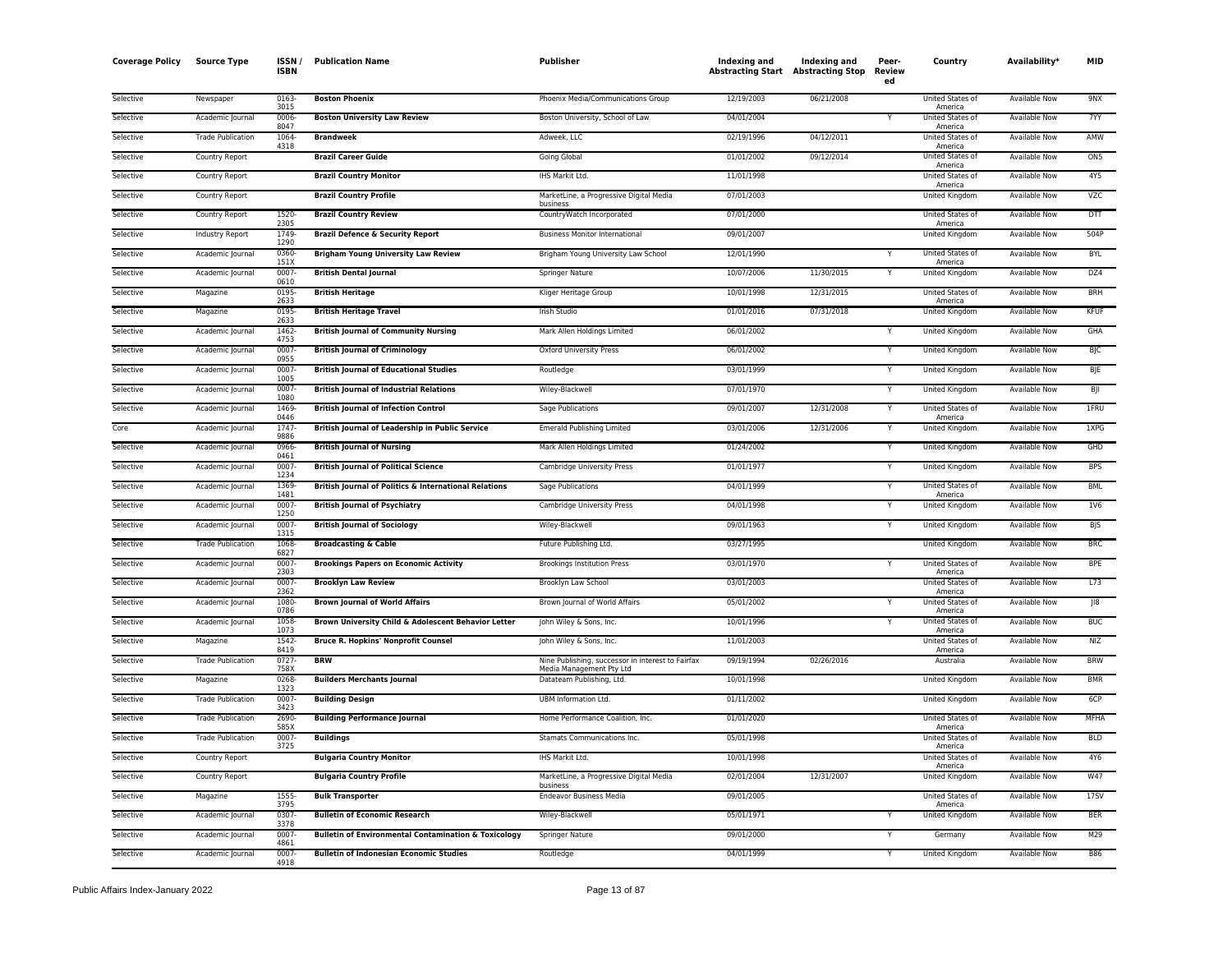| <b>Coverage Policy</b> | <b>Source Type</b>       | ISSN<br><b>ISBN</b> | <b>Publication Name</b>                                                                      | Publisher                                                                | Indexing and<br><b>Abstracting Start Abstracting Stop</b> | Indexing and | Peer-<br><b>Review</b><br>ed | Country                            | Availability*        | MID        |
|------------------------|--------------------------|---------------------|----------------------------------------------------------------------------------------------|--------------------------------------------------------------------------|-----------------------------------------------------------|--------------|------------------------------|------------------------------------|----------------------|------------|
| Selective              | Academic Journal         | 0261<br>3050        | <b>Bulletin of Latin American Research</b>                                                   | Wiley-Blackwell                                                          | 05/01/1993                                                |              |                              | United Kingdom                     | Available Now        | <b>BLA</b> |
| Selective              | Academic Journal         | 0270<br>4676        | <b>Bulletin of Science, Technology &amp; Society</b>                                         | Sage Publications                                                        | 06/01/1999                                                |              |                              | United States of<br>America        | Available Now        | 3EH        |
| Selective              | Academic Journal         | 0003<br>0007        | <b>Bulletin of the American Meteorological Society</b>                                       | American Meteorological Society                                          | 05/01/1998                                                |              |                              | United States of<br>America        | Available Now        | <b>BMT</b> |
| Selective              | Magazine                 | 0095<br>4403        | <b>Bulletin of the American Society for Information Science</b>                              | American Society for Information Science &<br>Technology                 | 10/01/1996                                                | 11/30/2000   |                              | United States of<br>America        | <b>Available Now</b> | 1XF4       |
| Selective              | Academic Journal         | 1931<br>6550        | Bulletin of the American Society for Information Science & Wiley-Blackwell<br>Technology     |                                                                          | 12/01/2000                                                | 03/31/2013   |                              | United Kingdom                     | Available Now        | <b>BSI</b> |
| Selective              | Magazine                 | 0096<br>3402        | <b>Bulletin of the Atomic Scientists</b>                                                     | Taylor & Francis Ltd                                                     | 06/01/1950                                                |              |                              | <b>United Kingdom</b>              | <b>Available Now</b> | <b>BAS</b> |
| Selective              | Academic Journal         | 0007<br>5140        | <b>Bulletin of the History of Medicine</b>                                                   | Johns Hopkins University Press                                           | 09/01/2003                                                |              |                              | United States of<br>America        | <b>Available Now</b> | 7j3        |
| Core                   | Academic Journal         | 0042<br>9686        | <b>Bulletin of the World Health Organization</b>                                             | World Health Organization                                                | 01/01/2011                                                |              |                              | Switzerland                        | <b>Available Now</b> | <b>BUW</b> |
| Selective              | Country Report           | 1520<br>233X        | <b>Burkina Faso Country Review</b>                                                           | CountryWatch Incorporated                                                | 07/01/2000                                                |              |                              | United States of<br>America        | Available Now        | <b>DTX</b> |
| Selective              | Country Report           | 1520<br>2348        | <b>Burundi Country Review</b>                                                                | CountryWatch Incorporated                                                | 07/01/2000                                                |              |                              | United States of<br>America        | <b>Available Now</b> | DTY        |
| Selective              | <b>Trade Publication</b> | 0191<br>4642        | <b>Business &amp; Commercial Aviation</b>                                                    | Penton Media, Inc.                                                       | 01/01/1998                                                |              |                              | United States of<br>America        | <b>Available Now</b> | <b>BCA</b> |
| Selective              | Academic Journal         | 0007<br>6465        | <b>Business &amp; Economic Review</b>                                                        | Division of Research                                                     | 04/01/1997                                                | 04/30/2009   |                              | <b>United States of</b><br>America | <b>Available Now</b> | 1/L        |
| Selective              | Academic Journal         | 0739<br>9413        | <b>Business &amp; Health</b>                                                                 | Advanstar Communications Inc.                                            | 11/01/1992                                                | 11/30/2001   | Y                            | <b>United States of</b><br>America | <b>Available Now</b> | <b>BUH</b> |
| Selective              | Academic Journal         | 1469<br>3569        | <b>Business &amp; Politics</b>                                                               | Cambridge University Press                                               | 04/01/1999                                                |              |                              | United Kingdom                     | Available Now        | 350        |
| Selective              | Academic Journal         | 0277<br>2027        | <b>Business &amp; Professional Ethics Journal</b>                                            | Philosophy Documentation Center                                          | 09/01/1983                                                |              | Y                            | United States of<br>America        | Available Now        | <b>BEJ</b> |
| Selective              | Academic Journal         | 0007-<br>6503       | <b>Business &amp; Society</b>                                                                | Sage Publications                                                        | 03/01/1986                                                |              | Y                            | United States of<br>America        | Available Now        | <b>BSO</b> |
| Selective              | Academic Journal         | 0045<br>3609        | Business & Society Review (00453609)                                                         | Wiley-Blackwell                                                          | 09/01/1974                                                |              |                              | United Kingdom                     | Available Now        | <b>BSR</b> |
| Selective              | <b>Trade Publication</b> | 0897<br>0181        | <b>Business Credit</b>                                                                       | National Association of Credit Management, Inc.                          | 10/01/1998                                                |              |                              | United States of<br>America        | <b>Available Now</b> | <b>BCR</b> |
| Selective              | Academic Journal         | 0007<br>666X        | <b>Business Economics</b>                                                                    | Palgrave Macmillan Ltd.                                                  | 01/01/1990                                                |              |                              | United Kingdom                     | Available Now        | <b>BEC</b> |
| Selective              | <b>Trade Publication</b> | 1524<br>3583        | <b>Business Entities</b>                                                                     | Research Institute of America                                            | 11/01/2000                                                | 07/31/2016   |                              | <b>United States of</b><br>America | <b>Available Now</b> | 500        |
| Selective              | Academic Journal         | 1052<br>150X        | <b>Business Ethics Quarterly</b>                                                             | Cambridge University Press                                               | 07/01/1991                                                |              | Y                            | United Kingdom                     | <b>Available Now</b> | <b>BEQ</b> |
| Selective              | Academic Journal         | 0733<br>2408        | <b>Business Forum</b>                                                                        | California State University, Los Angeles                                 | 06/01/1982                                                | 02/28/2006   | Y                            | United States of<br>America        | Available Now        | <b>BUF</b> |
| Selective              | Academic Journal         | 0007<br>6791        | <b>Business History</b>                                                                      | Routledge                                                                | 01/01/1972                                                |              |                              | United Kingdom                     | Available Now        | BHI        |
| Selective              | Academic Journal         | 0007<br>6805        | <b>Business History Review</b>                                                               | Harvard University, Graduate School of<br><b>Business Administration</b> | 06/01/1970                                                |              |                              | United States of<br>America        | Available Now        | <b>BHR</b> |
| Selective              | Academic Journal         | 0007-<br>6813       | <b>Business Horizons</b>                                                                     | Elsevier B.V                                                             | 02/01/1970                                                |              | Y                            | United Kingdom                     | Available Now        | <b>BHZ</b> |
| Selective              | <b>Trade Publication</b> | 0266<br>3821        | <b>Business Information Review</b>                                                           | Sage Publications                                                        | 03/01/1997                                                |              |                              | United Kingdom                     | <b>Available Now</b> | 1P5        |
| Selective              | Magazine                 | 0007<br>6864        | <b>Business Insurance</b>                                                                    | <b>Crain Communications</b>                                              | 01/30/1995                                                | 08/30/2016   |                              | <b>United States of</b><br>America | <b>Available Now</b> | <b>BIN</b> |
| Selective              | Magazine                 | 0894<br>5675        | <b>Business Journal (Central New York)</b>                                                   | Central New York Business Review                                         | 08/06/1999                                                |              |                              | United States of<br>America        | <b>Available Now</b> | 5PM        |
| Selective              | Magazine                 | 1079<br>7394        | Business Journal Serving Fresno & the Central San Joaquin Pacific Publishing Group<br>Valley |                                                                          | 01/26/1998                                                |              |                              | United States of<br>America        | Available Now        | <b>FBJ</b> |
| Selective              | Academic Journal         | 0143<br>6295        | <b>Business Law Review</b>                                                                   | Kluwer Law International                                                 | 08/01/2004                                                | 10/31/2018   | Y                            | Netherlands                        | Available Now        | 1TO        |
| Selective              | Academic Journal         | 0007<br>6899        | <b>Business Lawyer</b>                                                                       | American Bar Association                                                 | 04/01/1970                                                |              |                              | <b>United States of</b><br>America | <b>Available Now</b> | BLY        |
| Selective              | Magazine                 | 0187<br>1455        | <b>Business Mexico</b>                                                                       | American Chamber of Commerce of Mexico                                   | 10/01/1993                                                | 01/31/2006   |                              | Mexico                             | Available Now        | <b>MEX</b> |
| Selective              | Magazine                 | 1087<br>0229        | <b>Business News New Jersey</b>                                                              | Bridge Tower Media Holding Company d/b/a<br><b>Bridge Tower Media</b>    | 01/24/1996                                                | 06/09/2002   |                              | <b>United States of</b><br>America | <b>Available Now</b> | <b>BNN</b> |
| Selective              | Magazine                 | 1046<br>9575        | <b>Business NH Magazine</b>                                                                  | Millyard Communications, Inc.                                            | 03/01/1995                                                |              |                              | <b>United States of</b><br>America | <b>Available Now</b> | <b>BNH</b> |
| Selective              | Magazine                 | 0279<br>4276        | <b>Business North Carolina</b>                                                               | Old North State Magazines LLC, dba Business<br>North Carolina            | 01/01/1994                                                |              |                              | United States of<br>America        | Available Now        | <b>BNC</b> |
| Selective              | Magazine                 | 1045<br>8697        | <b>Business Press</b>                                                                        | Fort Worth Business Press                                                | 01/02/1998                                                | 10/07/1999   |                              | United States of<br>America        | Available Now        | <b>BNS</b> |
| Selective              | <b>Trade Publication</b> | 0007<br>7011        | <b>Business Review (Federal Reserve Bank of Philadelphia)</b>                                | Federal Reserve Bank of Philadelphia                                     | 01/01/1990                                                | 12/31/2015   |                              | United States of<br>America        | Available Now        | FPH        |
| Selective              | Academic Journal         | 0964<br>4733        | Business Strategy & the Environment (John Wiley & Sons, John Wiley & Sons, Inc.<br>Inc)      |                                                                          | 11/01/2002                                                |              |                              | United States of<br>America        | <b>Available Now</b> | <b>BUM</b> |
| Selective              | Newspaper                | 0744-<br>172X       | <b>Business Times</b>                                                                        | <b>Business Times</b>                                                    | 03/01/1996                                                | 09/30/2008   |                              | United States of<br>America        | <b>Available Now</b> | <b>BCT</b> |
| Selective              | Magazine                 | 0974<br>3650        | <b>Business Today</b>                                                                        | Syndications Today (Division of Living Media<br>India Ltd.)              | 02/10/2008                                                |              |                              | India                              | <b>Available Now</b> | 2QJM       |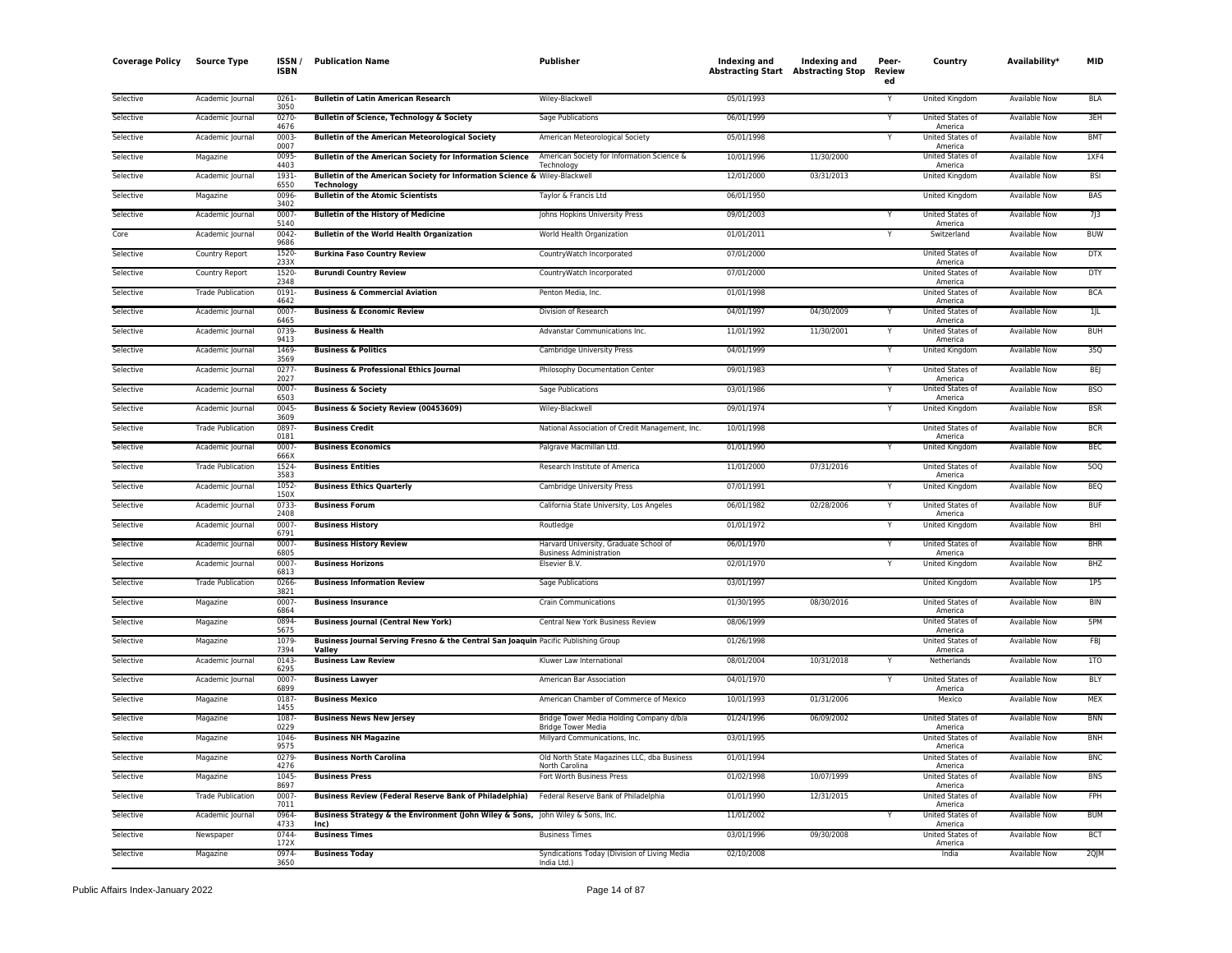| <b>Coverage Policy</b> | <b>Source Type</b>       | ISSN<br><b>ISBN</b> | <b>Publication Name</b>                            | Publisher                                             | Indexing and<br><b>Abstracting Start Abstracting Stop</b> | Indexing and | Peer-<br><b>Review</b><br>ed | Country                            | Availability*        | MID              |
|------------------------|--------------------------|---------------------|----------------------------------------------------|-------------------------------------------------------|-----------------------------------------------------------|--------------|------------------------------|------------------------------------|----------------------|------------------|
| Selective              | Magazine                 | 1520<br>7064        | <b>Business Torts Reporter</b>                     | Wolters Kluwer Legal & Regulatory                     | 05/01/2008                                                |              |                              | United States of<br>America        | <b>Available Now</b> | 8R               |
| Selective              | <b>Trade Publication</b> | 8750<br>3670        | <b>Business Travel News</b>                        | Northstar Travel Media LLC                            | 09/30/2002                                                |              |                              | United States of<br>America        | Available Now        | <b>IYS</b>       |
| Selective              | Magazine                 | 0007<br>7135        | <b>BusinessWeek</b>                                | Bloomberg, L.P.                                       | 10/14/1972                                                | 04/30/2010   |                              | United States of<br>America        | Available Now        | <b>BWK</b>       |
| Selective              | Magazine                 |                     | <b>BusinessWeek Online</b>                         | Bloomberg, L.P.                                       | 07/19/2001                                                | 11/30/2009   |                              | United States of<br>America        | Available Now        | FV <sub>2</sub>  |
| Selective              | Magazine                 | 1049<br>9822        | <b>BusinessWest</b>                                | <b>Business West</b>                                  | 05/01/1998                                                |              |                              | <b>United States of</b><br>America | Available Now        | <b>WMB</b>       |
| Selective              | Magazine                 | 1040<br>0990        | <b>Buyouts</b>                                     | <b>Thomson Financial Partners</b>                     | 05/26/2003                                                | 10/06/2009   |                              | United States of<br>America        | <b>Available Now</b> | 30H              |
| Core                   | Academic Journal         | 0896<br>2383        | <b>BYU Journal of Public Law</b>                   | Brigham Young University Law School                   | 03/01/1994                                                |              | Y                            | United States of<br>America        | <b>Available Now</b> | <b>BYU</b>       |
| Selective              | <b>Trade Publication</b> | 2474<br>7408        | <b>C&amp;EN Global Enterprise</b>                  | American Chemical Society                             | 01/04/2016                                                |              |                              | United States of<br>America        | Available Now        | L51F             |
| Selective              | <b>Trade Publication</b> | 0317<br>6878        | <b>CA Magazine</b>                                 | Chartered Professional Accountants of Canada          | 12/01/1998                                                | 12/31/2013   |                              | Canada                             | Available Now        | CAM              |
| Selective              | <b>Trade Publication</b> | 0964<br>4199        | <b>Cabinet Maker</b>                               | Manning Publishing Ltd.                               | 01/18/2008                                                |              |                              | United Kingdom                     | Available Now        | 0AV              |
| Selective              | Magazine                 | 1530<br>4035        | <b>California CPA</b>                              | California Society of Certified Public<br>Accountants | 05/01/2008                                                |              |                              | United States of<br>America        | <b>Available Now</b> | <b>DEK</b>       |
| Selective              | Magazine                 | 0008<br>1205        | California Journal                                 | California Journal Press                              | 07/01/1996                                                | 01/31/2005   |                              | <b>United States of</b><br>America | <b>Available Now</b> | <b>CFJ</b>       |
| Selective              | Academic Journal         | 0008<br>1221        | <b>California Law Review</b>                       | California Law Review                                 | 05/01/1962                                                |              | v                            | United States of<br>America        | <b>Available Now</b> | CFV              |
| Selective              | Academic Journal         | 0008<br>1256        | <b>California Management Review</b>                | California Management Review                          | 09/01/1959                                                |              |                              | United States of<br>America        | Available Now        | <b>CMW</b>       |
| Selective              | Magazine                 | 0008<br>1310        | <b>California Nurse</b>                            | California Nurses Association                         | 06/01/2002                                                | 05/31/2006   |                              | United States of<br>America        | <b>Available Now</b> | G1L              |
| Selective              | Academic Journal         | 0161<br>2492        | <b>Callaloo</b>                                    | Johns Hopkins University Press                        | 06/01/1998                                                |              | Y                            | United States of<br>America        | <b>Available Now</b> | LOO <sup>T</sup> |
| Selective              | <b>Country Report</b>    | 1520-<br>2356       | <b>Cambodia Country Review</b>                     | CountryWatch Incorporated                             | 07/01/2000                                                |              |                              | United States of<br>America        | <b>Available Now</b> | <b>DTZ</b>       |
| Selective              | Academic Journal         | 0309<br>166X        | <b>Cambridge Journal of Economics</b>              | <b>Oxford University Press</b>                        | 03/01/1977                                                |              |                              | United Kingdom                     | <b>Available Now</b> | CEC              |
| Selective              | Academic Journal         | 0305<br>764X        | <b>Cambridge Journal of Education</b>              | Routledge                                             | 11/01/2000                                                |              | Y                            | United Kingdom                     | Available Now        | CAJ              |
| Selective              | Academic Journal         | 0963<br>1801        | <b>Cambridge Quarterly of Healthcare Ethics</b>    | Cambridge University Press                            | 01/01/2007                                                |              | Υ                            | United Kingdom                     | Available Now        | 7XO              |
| Selective              | Academic Journal         | 0955<br>7571        | <b>Cambridge Review of International Affairs</b>   | Routledge                                             | 04/01/2002                                                |              | Y                            | <b>United Kingdom</b>              | <b>Available Now</b> | J1Y              |
| Selective              | <b>Trade Publication</b> | 0008<br>2309        | Campaign                                           | Haymarket Media Group Ltd                             | 03/06/1998                                                | 10/22/2019   |                              | United Kingdom                     | Available Now        | 1 Z              |
| Core                   | Magazine                 | 0197<br>0771        | <b>Campaigns &amp; Elections (1996)</b>            | Political World Communications, LLC                   | 07/01/1996                                                | 12/31/2007   |                              | United States of<br>America        | <b>Available Now</b> | CXX              |
| Selective              | Magazine                 | 2160<br>603X        | Campaigns & Elections (2010)                       | Political World Communications, LLC                   | 08/01/2010                                                | 03/31/2015   |                              | <b>United States of</b><br>America | Available Now        | <b>BGRY</b>      |
| Selective              | Magazine                 | 1189<br>2102        | Canada & the World Backgrounder                    | Canada & the World                                    | 01/01/1996                                                | 06/30/2019   |                              | Canada                             | Available Now        | <b>BCK</b>       |
| Selective              | Industry Report          | 1748-<br>9806       | <b>Canada Autos Report</b>                         | <b>Business Monitor International</b>                 | 09/01/2007                                                |              |                              | United Kingdom                     | Available Now        | 501T             |
| Selective              | Country Report           |                     | <b>Canada Country Monitor</b>                      | IHS Markit Ltd.                                       | 11/01/1998                                                |              |                              | United States of<br>America        | <b>Available Now</b> | 4Y8              |
| Selective              | Country Report           |                     | <b>Canada Country Profile</b>                      | MarketLine, a Progressive Digital Media<br>business   | 07/01/2003                                                |              |                              | United Kingdom                     | Available Now        | VZD              |
| Selective              | Academic Journal         | 0163<br>6391        | <b>Canada-United States Law Journal</b>            | Case Western Reserve University School of Law         | 01/01/1990                                                |              |                              | United States of<br>America        | <b>Available Now</b> | CUJ              |
| Selective              | <b>Trade Publication</b> | 0008<br>2872        | <b>Canadian Architect</b>                          | iQ Business Media Inc.                                | 09/01/2002                                                |              |                              | Canada                             | Available Now        | <b>DEP</b>       |
| Selective              | Magazine                 | 0822<br>6830        | <b>Canadian Banker</b>                             | Canadian Banker                                       | 01/01/1990                                                | 12/31/2000   |                              | Canada                             | Available Now        | CBK              |
| Selective              | Academic Journal         | 0008<br>3003        | <b>Canadian Bar Review</b>                         | Canadian Bar Association                              | 09/01/1998                                                |              | Y                            | Canada                             | Available Now        | CWV              |
| Selective              | Magazine                 | 0008<br>3100        | <b>Canadian Business</b>                           | St. Joseph Communications                             | 01/01/1990                                                | 01/31/2017   |                              | Canada                             | <b>Available Now</b> | <b>CBU</b>       |
| Selective              | Magazine                 | 0008<br>3402        | <b>Canadian Dimension</b>                          | Dimension Publications Inc.                           | 10/01/1992                                                | 07/31/2019   |                              | Canada                             | Available Now        | CDI              |
| Selective              | Academic Journal         | 0835<br>9148        | <b>Canadian Economic Observer</b>                  | <b>Statistics Canada</b>                              | 07/01/2001                                                | 06/30/2012   |                              | Canada                             | <b>Available Now</b> | 4QQ              |
| Selective              | Academic Journal         | 0008<br>3496        | <b>Canadian Ethnic Studies</b>                     | Canadian Ethnic Studies                               | 01/01/1974                                                |              |                              | Canada                             | Available Now        | <b>CES</b>       |
| Selective              | Academic Journal         | 0008<br>3658        | <b>Canadian Geographer</b>                         | Wiley-Blackwell                                       | 06/01/1995                                                |              | Y                            | <b>United Kingdom</b>              | Available Now        | CGE              |
| Selective              | Magazine                 | 0706-<br>2168       | <b>Canadian Geographic</b>                         | Canadian Geographic Enterprises                       | 10/01/1991                                                |              |                              | Canada                             | Available Now        | CGI              |
| Selective              | Academic Journal         | 0008<br>3976        | <b>Canadian Journal of Agricultural Economics</b>  | Wiley-Blackwell                                       | 12/01/2001                                                |              |                              | United Kingdom                     | Available Now        | <b>FYJ</b>       |
| Selective              | Academic Journal         | 1707<br>7753        | Canadian Journal of Criminology & Criminal Justice | University of Toronto Press                           | 01/01/2003                                                |              | Y                            | Canada                             | <b>Available Now</b> | U3F              |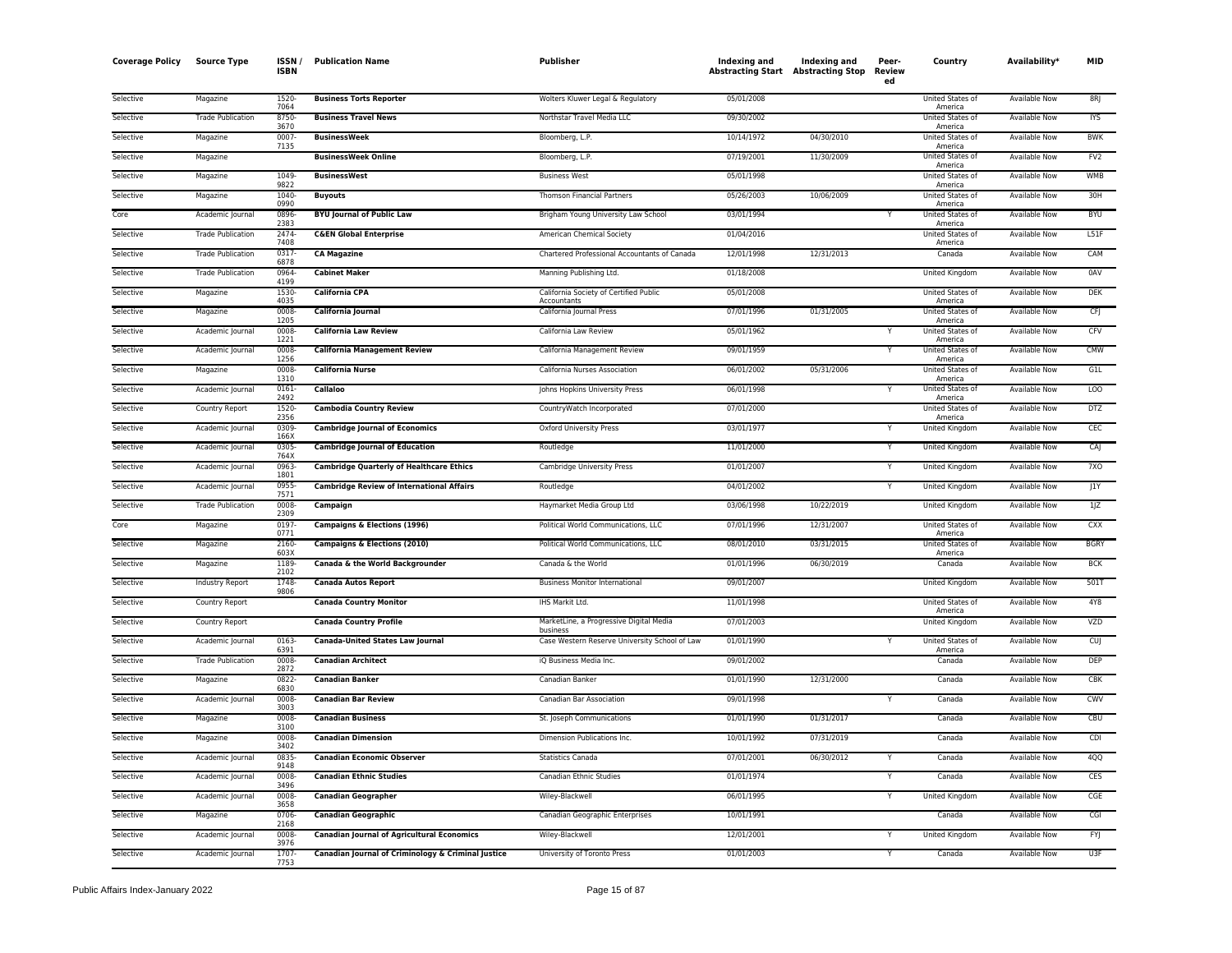| <b>Coverage Policy</b> | Source Type              | ISSN/<br><b>ISBN</b> | <b>Publication Name</b>                                                                           | <b>Publisher</b>                                                        | Indexing and<br><b>Abstracting Start Abstracting Stop</b> | Indexing and | Peer-<br>Review<br>ed | Country                            | Availability*        | <b>MID</b>       |
|------------------------|--------------------------|----------------------|---------------------------------------------------------------------------------------------------|-------------------------------------------------------------------------|-----------------------------------------------------------|--------------|-----------------------|------------------------------------|----------------------|------------------|
| Selective              | Academic Journal         | 0225<br>5189         | <b>Canadian Journal of Development Studies</b>                                                    | Routledge                                                               | 03/01/2006                                                |              | Y                     | United Kingdom                     | Available Now        | 12CX             |
| Selective              | Academic Journal         | 0008<br>4085         | <b>Canadian Journal of Economics</b>                                                              | Wiley-Blackwell                                                         | 02/01/1970                                                |              |                       | <b>United Kingdom</b>              | <b>Available Now</b> | CJE              |
| Selective              | Academic Journal         | 0380<br>2361         | <b>Canadian Journal of Education</b>                                                              | Canadian Society for the Study of Education                             | 02/01/2002                                                |              | Y                     | Canada                             | <b>Available Now</b> | <b>FYL</b>       |
| Selective              | Academic Journal         | 1195<br>096X         | Canadian Journal of Information & Library Sciences                                                | Canadian Association for Information Science                            | 12/01/2001                                                |              |                       | Canada                             | Available Now        | 2TB              |
| Selective              | Academic Journal         | 0008<br>4239         | <b>Canadian Journal of Political Science</b>                                                      | Cambridge University Press                                              | 03/01/1970                                                |              | Y                     | United Kingdom                     | <b>Available Now</b> | CAP              |
| Selective              | Academic Journal         | 0706<br>7437         | <b>Canadian Journal of Psychiatry</b>                                                             | Sage Publications                                                       | 04/01/1998                                                |              |                       | United States of<br>America        | <b>Available Now</b> | <b>OWB</b>       |
| Core                   | Academic Journal         | 0008<br>4263         | <b>Canadian Journal of Public Health</b>                                                          | Springer Nature                                                         | 01/01/2003                                                | 09/30/2006   | $\checkmark$          | Germany                            | <b>Available Now</b> | 0WA              |
| Selective              | Academic Journal         | 1203<br>7796         | Canadian Journal of Rural Medicine (Joule Inc.)                                                   | Joule Inc.                                                              | 01/01/2000                                                | 12/31/2018   | Y                     | Canada                             | Available Now        | 5EU              |
| Selective              | Academic Journal         | 1203<br>7796         | Canadian Journal of Rural Medicine (Wolters Kluwer India Wolters Kluwer India Pvt Ltd<br>Pvt Ltd) |                                                                         | 01/01/2019                                                |              |                       | India                              | Available Now        | <b>LW82</b>      |
| Selective              | Academic Journal         | 0318<br>6431         | <b>Canadian Journal of Sociology</b>                                                              | Canadian Journal of Sociology                                           | 03/01/1998                                                |              | Y                     | Canada                             | Available Now        | <b>7S8</b>       |
| Selective              | Academic Journal         | 1188<br>3774         | <b>Canadian Journal of Urban Research</b>                                                         | University of Winnipeg, Institute of Urban<br>Studies                   | 08/01/2002                                                |              |                       | Canada                             | Available Now        | H6L              |
| Selective              | Academic Journal         | 0832<br>8781         | Canadian Journal of Women & the Law                                                               | UTP/Canadian Journal of Women & the Law                                 | 06/01/1985                                                |              | Y                     | Canada                             | <b>Available Now</b> | <b>7S9</b>       |
| Core                   | Academic Journal         | 0008<br>4840         | <b>Canadian Public Administration</b>                                                             | Wiley-Blackwell                                                         | 03/01/1976                                                |              | Y                     | United Kingdom                     | <b>Available Now</b> | CNP              |
| Core                   | Academic Journal         | 0317<br>0861         | <b>Canadian Public Policy</b>                                                                     | University of Toronto Press                                             | 03/01/1983                                                |              | Y                     | Canada                             | <b>Available Now</b> | CPP              |
| Selective              | Academic Journal         | 0317<br>7904         | <b>Canadian Review of Studies in Nationalism</b>                                                  | CRSN University of Prince Edward Island CRSN                            | 12/01/1973                                                | 12/31/2005   | Y                     | Canada                             | Available Now        | <b>H00</b>       |
| Selective              | Magazine                 | 0821<br>5944         | <b>Canadian Sailings</b>                                                                          | JOC Group Inc.                                                          | 09/26/2005                                                |              |                       | United States of<br>America        | <b>Available Now</b> | 3C7              |
| Selective              | Academic Journal         | 0008<br>5006         | <b>Canadian Slavonic Papers</b>                                                                   | Taylor & Francis Ltd                                                    | 01/01/1975                                                | 03/16/2016   | Y                     | United Kingdom                     | Available Now        | CSV              |
| Selective              | Magazine                 | 0831<br>5698         | <b>Canadian Social Trends</b>                                                                     | <b>Statistics Canada</b>                                                | 03/01/1987                                                | 12/31/2012   |                       | Canada                             | Available Now        | C <sub>D</sub> O |
| Selective              | Academic Journal         | 0008<br>5111         | <b>Canadian Tax Journal</b>                                                                       | Canadian Tax Foundation                                                 | 01/01/2003                                                |              | Y                     | Canada                             | <b>Available Now</b> | QSI              |
| Selective              | Academic Journal         | 0008<br>543X         | <b>Cancer (0008543X)</b>                                                                          | John Wiley & Sons, Inc.                                                 | 01/02/2007                                                |              |                       | United States of<br>America        | <b>Available Now</b> | 231              |
| Selective              | Academic Journal         | 0309<br>8168         | <b>Capital &amp; Class</b>                                                                        | Sage Publications Inc.                                                  | 03/01/1992                                                |              | Y                     | <b>United States of</b><br>America | <b>Available Now</b> | CAC              |
| Selective              | Academic Journal         | 1045<br>5752         | Capitalism, Nature, Socialism                                                                     | Routledge                                                               | 03/01/1998                                                |              | Y                     | <b>United Kingdom</b>              | <b>Available Now</b> | 10H              |
| Selective              | <b>Trade Publication</b> |                      | CardLine                                                                                          | SourceMedia, Inc.                                                       | 09/09/2005                                                | 06/04/2011   |                       | United States of<br>America        | <b>Available Now</b> | FU <sub>5</sub>  |
| Selective              | <b>Trade Publication</b> | 1557<br>0762         | <b>Cards &amp; Payments</b>                                                                       | SourceMedia, Inc.                                                       | 02/01/2008                                                | 12/31/2009   |                       | United States of<br>America        | Available Now        | 18 <sub>l</sub>  |
| Selective              | Magazine                 | 0194<br>8326         | <b>Caribbean Business</b>                                                                         | Latin Media House LLC                                                   | 07/06/1995                                                |              |                       | Puerto Rico                        | Available Now        | CRB              |
| Selective              | Academic Journal         | 0008<br>6533         | <b>Caribbean Studies</b>                                                                          | University of Puerto Rico, Rio Piedras Campus                           | 01/01/1994                                                |              | Y                     | Puerto Rico                        | <b>Available Now</b> | CRZ              |
| Selective              | Magazine                 | 1053<br>5500         | <b>Case Management Advisor</b>                                                                    | AHC Media LLC                                                           | 09/01/2005                                                | 08/31/2021   |                       | United States of<br>America        | <b>Available Now</b> | 141              |
| Selective              | Academic Journal         | 0008<br>7254         | Case Western Reserve Journal of International Law                                                 | Case Western Reserve University School of Law                           | 03/01/1990                                                |              |                       | United States of<br>America        | Available Now        | <b>CWI</b>       |
| Selective              | Academic Journal         | 0008-<br>7262        | <b>Case Western Reserve Law Review</b>                                                            | Case Western Reserve University School of Law                           | 01/01/1998                                                |              |                       | <b>United States of</b><br>America | <b>Available Now</b> | <b>CWW</b>       |
| Selective              | <b>Trade Publication</b> | 0008<br>7777         | Caterer & Hotelkeeper                                                                             | TW Group Limited                                                        | 01/31/2002                                                | 07/03/2014   |                       | United Kingdom                     | <b>Available Now</b> | <b>IHL</b>       |
| Selective              | Magazine                 | 0008<br>820X         | <b>Catholic Library World</b>                                                                     | Catholic Library Association                                            | 09/01/2004                                                |              |                       | United States of<br>America        | Available Now        | R <sub>8P</sub>  |
| Selective              | Academic Journal         | 0273<br>3072         | <b>CATO Journal</b>                                                                               | Cato Institute                                                          | 01/01/1990                                                |              |                       | United States of<br>America        | <b>Available Now</b> | CAO              |
| Selective              | Magazine                 | 1198<br>497X         | <b>CCPA Monitor</b>                                                                               | <b>CCPA</b>                                                             | 07/01/2008                                                |              |                       | Canada                             | Available Now        | CSK              |
| Selective              | Magazine                 | 0008<br>9125         | <b>Center Magazine</b>                                                                            | Wiley-Blackwell                                                         | 07/01/1984                                                | 11/30/1987   |                       | United Kingdom                     | Available Now        | CEN              |
| Selective              | Country Report           | 1520<br>2399         | <b>Central African Republic Country Review</b>                                                    | CountryWatch Incorporated                                               | 07/01/2000                                                |              |                       | United States of<br>America        | <b>Available Now</b> | DU3              |
| Selective              | Academic Journal         | 0263<br>4937         | <b>Central Asian Survey</b>                                                                       | Routledge                                                               | 06/01/1999                                                |              | Y                     | <b>United Kingdom</b>              | <b>Available Now</b> | 55K              |
| Core                   | Academic Journal         | 1210<br>7778         | Central European Journal of Public Health                                                         | Central European Journal of Public Health                               | 01/01/2006                                                |              | Y                     | Czech Republic                     | <b>Available Now</b> | <b>DRI</b>       |
| Selective              | Academic Journal         | 1538<br>6279         | Centro Journal                                                                                    | Centro de Estudios Puertorriquenos (Center for<br>Puerto Rican Studies) | 10/01/2001                                                |              |                       | United States of<br>America        | Available Now        | GWW              |
| Selective              | Magazine                 | 1529<br>6903         | <b>Certification Magazine</b>                                                                     | BetterWork Media Group                                                  | 02/01/2008                                                | 12/31/2009   |                       | United States of<br>America        | <b>Available Now</b> | QET              |
| Selective              | <b>Trade Publication</b> | 8756-<br>7113        | CFO                                                                                               | CFO Publishing LLC                                                      | 11/01/1995                                                |              |                       | United States of<br>America        | <b>Available Now</b> | CFO              |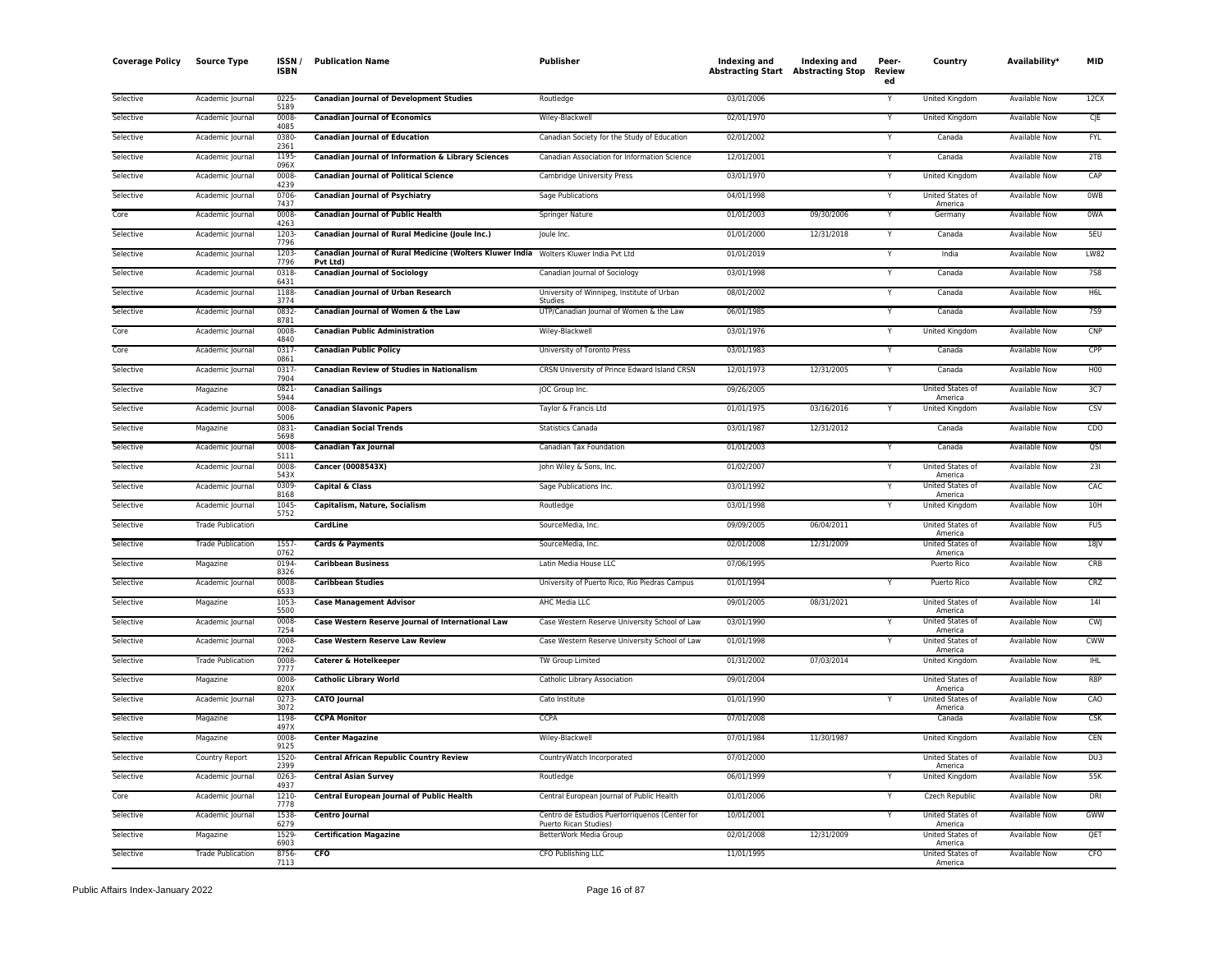| <b>Coverage Policy</b> | <b>Source Type</b>       | ISSN/<br><b>ISBN</b>  | <b>Publication Name</b>                     | <b>Publisher</b>                                  | Indexing and<br><b>Abstracting Start Abstracting Stop</b> | Indexing and | Peer-<br>Review<br>ed | Country                     | Availability*        | <b>MID</b>      |
|------------------------|--------------------------|-----------------------|---------------------------------------------|---------------------------------------------------|-----------------------------------------------------------|--------------|-----------------------|-----------------------------|----------------------|-----------------|
| Selective              | <b>Trade Publication</b> | 1087<br>0601          | <b>Chain Store Age</b>                      | EnsembleIQ                                        | 09/01/1996                                                | 04/01/2020   |                       | United States of<br>America | <b>Available Now</b> | <b>CSG</b>      |
| Selective              | Magazine                 | 0577<br>5132          | <b>Challenge (05775132)</b>                 | Taylor & Francis Ltd                              | 03/01/1973                                                |              |                       | <b>United Kingdom</b>       | <b>Available Now</b> | CLG             |
| Selective              | Academic Journal         | 0009-<br>1383         | Change                                      | Taylor & Francis Ltd                              | 01/01/1998                                                |              | Y                     | United Kingdom              | <b>Available Now</b> | CHG             |
| Selective              | Magazine                 | 0162-                 | <b>Charleston Magazine</b>                  | Charleston Magazine Inc.                          | 03/01/1998                                                | 01/31/2021   |                       | United States of            | Available Now        | <b>CTZ</b>      |
| Selective              | Magazine                 | 2722<br>1172          | <b>Chartered Accountants Journal</b>        | Chartered Accountants Australia & New Zealand     | 05/01/2006                                                | 05/30/2014   |                       | America<br>Australia        | <b>Available Now</b> | 1K7             |
| Selective              | <b>Trade Publication</b> | 9929<br>0009          | <b>Chemical &amp; Engineering News</b>      | American Chemical Society                         | 07/05/1993                                                | 12/31/2015   |                       | United States of            | Available Now        | CEW             |
| Selective              | <b>Trade Publication</b> | 2347<br>0970-<br>3136 | <b>Chemical Business</b>                    | Colour Publications Pvt, Ltd                      | 11/01/1998                                                | 10/30/2014   |                       | America<br>India            | <b>Available Now</b> | CHB             |
| Selective              | <b>Trade Publication</b> | 1092<br>0110          | <b>Chemical Market Reporter</b>             | Reed Business Information Limited                 | 01/12/1998                                                | 09/03/2006   |                       | United Kingdom              | Available Now        | <b>TER</b>      |
| Selective              | <b>Trade Publication</b> | 0009                  | <b>Chemical Week</b>                        | IHS Markit Ltd.                                   | 07/07/1993                                                |              |                       | United States of            | <b>Available Now</b> | <b>CWK</b>      |
| Selective              | Academic Journal         | 272X<br>0045-         | Chemosphere                                 | Pergamon Press - An Imprint of Elsevier Science   | 08/05/1998                                                |              |                       | America<br>United Kingdom   | Available Now        | <b>JQF</b>      |
| Selective              | Academic Journal         | 6535<br>0012          | <b>CHEST</b>                                | American College of Chest Physicians              | 11/01/2000                                                |              |                       | United States of            | <b>Available Now</b> | 1G4             |
| Selective              | Magazine                 | 3692<br>0362-         | Chicago                                     | Chicago Magazine, a Tribune Publishing            | 11/01/2005                                                |              |                       | America<br>United States of | Available Now        | CCG             |
| Selective              | <b>Trade Publication</b> | 4595<br>0895          | <b>Chicago Fed Letter</b>                   | Corporation<br>Federal Reserve Bank of Chicago    | 01/01/1999                                                |              |                       | America<br>United States of | Available Now        | CFL.            |
| Selective              | Academic Journal         | 0164<br>0009          | <b>Chicago-Kent Law Review</b>              | Chicago-Kent Law Review                           | 02/01/2004                                                |              |                       | America<br>United States of | <b>Available Now</b> | L7A             |
| Selective              | Academic Journal         | 3599<br>1358          | Child & Family Law Quarterly                | LexisNexis United Kingdom                         | 12/01/2003                                                | 12/31/2013   | Y                     | America<br>United Kingdom   | Available Now        | LAJ             |
| Selective              | Academic Journal         | 8184<br>1356          | <b>Child &amp; Family Social Work</b>       | Wiley-Blackwell                                   | 08/01/1998                                                |              | Y                     | <b>United Kingdom</b>       | <b>Available Now</b> | <b>ETB</b>      |
| Selective              | Academic Journal         | 7500<br>0145          | <b>Child Abuse &amp; Neglect</b>            | Pergamon Press - An Imprint of Elsevier Science   | 06/01/1998                                                |              | Y                     | United Kingdom              | <b>Available Now</b> | CHC             |
| Selective              | Academic Journal         | 2134<br>1077          | <b>Child Maltreatment</b>                   | Sage Publications                                 | 11/01/2007                                                |              | Y                     | United States of            | Available Now        | MAL             |
| Selective              | Academic Journal         | 5595<br>0009          | <b>Child Welfare</b>                        | Child Welfare League of America                   | 01/01/1970                                                |              |                       | America<br>United States of | Available Now        | <b>CWF</b>      |
| Selective              | Academic Journal         | 4021<br>0305          | Child: Care, Health & Development           | Wiley-Blackwell                                   | 03/01/1998                                                |              |                       | America<br>United Kingdom   | Available Now        | 6NX             |
| Selective              | Academic Journal         | 1862<br>0907          | Childhood                                   | Sage Publications                                 | 11/01/1999                                                |              | Y                     | United Kingdom              | <b>Available Now</b> | 3EI             |
| Selective              | Magazine                 | 5682<br>0009-         | <b>Childhood Education</b>                  | Routledge                                         | 06/15/1992                                                |              |                       | United Kingdom              | <b>Available Now</b> | CED             |
| Core                   | Academic Journal         | 4056<br>0951          | <b>Children &amp; Society</b>               | Wiley-Blackwell                                   | 01/01/1987                                                |              | Υ                     | United Kingdom              | <b>Available Now</b> | <b>BUT</b>      |
| Selective              | Academic Journal         | 0605<br>0190          | <b>Children &amp; Youth Services Review</b> | Pergamon Press - An Imprint of Elsevier Science   | 12/01/2004                                                |              | Υ                     | United Kingdom              | <b>Available Now</b> | JA8             |
| Selective              | Country Report           | 7409<br>1745          | <b>Chile Business Forecast Report</b>       | <b>Business Monitor International</b>             | 10/01/2004                                                | 12/31/2014   |                       | United Kingdom              | Available Now        | AK4             |
| Selective              | <b>Country Report</b>    | 0500                  | <b>Chile Country Monitor</b>                | IHS Markit Ltd.                                   | 11/01/1998                                                |              |                       | United States of            | <b>Available Now</b> | 4Y9             |
| Selective              | Country Report           |                       | <b>Chile Country Profile</b>                | MarketLine, a Progressive Digital Media           | 09/01/2003                                                |              |                       | America<br>United Kingdom   | <b>Available Now</b> | <b>VZE</b>      |
| Selective              | <b>Country Report</b>    | 2057                  | <b>Chile Country Risk Report</b>            | business<br><b>Business Monitor International</b> | 01/01/2015                                                |              |                       | United Kingdom              | <b>Available Now</b> | <b>KCDA</b>     |
| Selective              | Academic Journal         | 9594<br>0163          | <b>China Business Review</b>                | U.S. China Business Council                       | 07/01/1990                                                |              | Υ                     | United States of            | <b>Available Now</b> | CBV             |
| Selective              | <b>Trade Publication</b> | 7169<br>1002          | <b>China Chemical Reporter</b>              | China National Chemical Information Center Co.,   | 06/26/2004                                                |              |                       | America<br>China            | Available Now        | <b>VTK</b>      |
| Selective              | Country Report           | 1450                  | <b>China Country Profile</b>                | Ltd.<br>MarketLine, a Progressive Digital Media   | 02/01/2004                                                |              |                       | United Kingdom              | Available Now        | VZF             |
| Selective              | Academic Journal         | 1043                  | China Economic Review (1043951X)            | business<br>Elsevier B.V.                         | 10/01/1999                                                |              |                       | United Kingdom              | Available Now        | CHW             |
| Selective              | Academic Journal         | 951X<br>1324          | <b>China Journal</b>                        | University of Chicago Press                       | 01/01/2002                                                |              | Y                     | United States of            | <b>Available Now</b> | U7C             |
| Selective              | Industry Report          | 9347<br>1748          | China Oil & Gas Report                      | <b>Business Monitor International</b>             | 09/01/2007                                                |              |                       | America<br>United Kingdom   | <b>Available Now</b> | 501Y            |
| Selective              | Academic Journal         | 3891<br>0305          | <b>China Quarterly</b>                      | Cambridge University Press                        | 07/01/1970                                                |              |                       | United Kingdom              | <b>Available Now</b> | CHQ             |
| Selective              | Country Report           | 7410<br>1470-<br>7381 | <b>China Quarterly Forecast Report</b>      | <b>Business Monitor International</b>             | 07/01/2002                                                | 07/31/2004   |                       | United Kingdom              | <b>Available Now</b> | K48             |
| Selective              | Academic Journal         | 1069                  | <b>China Review International</b>           | University of Hawai'i                             | 03/01/2004                                                |              | Υ                     | United States of            | Available Now        | 7S <sub>R</sub> |
| Selective              | Magazine                 | 5834<br>1003          | <b>China Today</b>                          | China Today                                       | 02/01/1994                                                |              |                       | America<br>China            | <b>Available Now</b> | CHD             |
| Selective              | Industry Report          | 0905<br>1747<br>8855  | <b>China Tourism Report</b>                 | <b>Business Monitor International</b>             | 11/01/2007                                                |              |                       | United Kingdom              | Available Now        | 502T            |
| Selective              | Magazine                 | 1551<br>9589          | Chinascope                                  | Global Communications Association, Inc.           | 01/01/2005                                                |              |                       | United States of<br>America | <b>Available Now</b> | 1BTL            |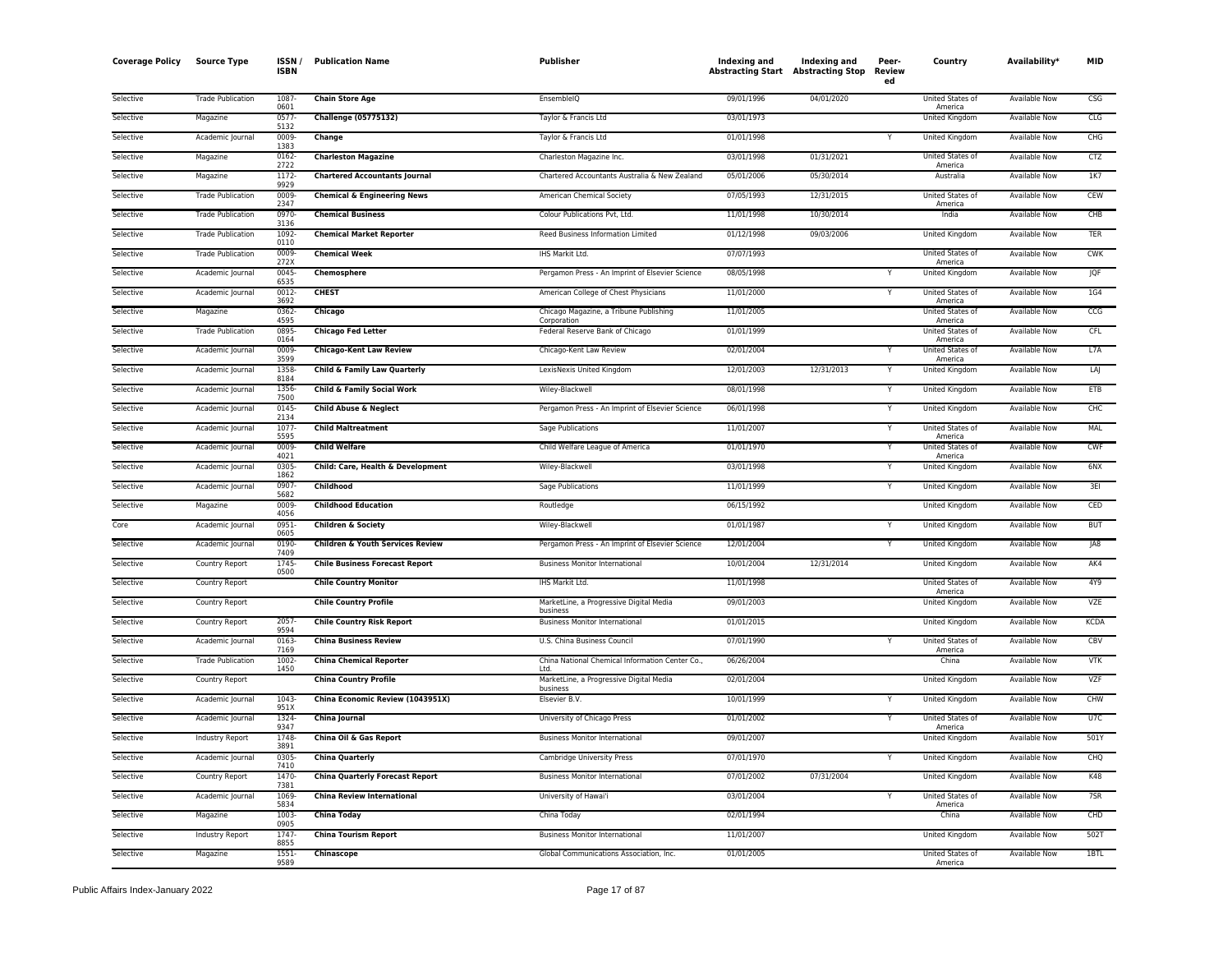| <b>Coverage Policy</b> | <b>Source Type</b>       | <b>ISSN</b><br>ISBN | <b>Publication Name</b>                               | Publisher                                    | Indexing and<br><b>Abstracting Start Abstracting Stop</b> | <b>Indexing and</b> | Peer-<br>Review<br>ed | Country                                | Availability <sup>*</sup> | <b>MID</b>      |
|------------------------|--------------------------|---------------------|-------------------------------------------------------|----------------------------------------------|-----------------------------------------------------------|---------------------|-----------------------|----------------------------------------|---------------------------|-----------------|
| Selective              | Magazine                 | 0895<br>4690        | <b>Chinese American Forum</b>                         | Chinese American Forum Inc.                  | 04/01/1995                                                |                     |                       | United States of<br>America            | Available Now             | 5W7             |
| Selective              | Academic Journal         | 1097<br>1475        | <b>Chinese Economy</b>                                | Taylor & Francis Ltd                         | 09/01/2001                                                |                     | Y                     | <b>United Kingdom</b>                  | <b>Available Now</b>      | 8CR             |
| Selective              | Academic Journal         | 1061<br>1932        | <b>Chinese Education &amp; Society</b>                | Taylor & Francis Ltd                         | 05/01/1995                                                |                     |                       | United Kingdom                         | Available Now             | CHN             |
| Selective              | Academic Journal         | 1540<br>1650        | Chinese Journal of International Law                  | <b>Oxford University Press</b>               | 01/01/2002                                                |                     |                       | <b>United Kingdom</b>                  | <b>Available Now</b>      | QS0             |
| Selective              | Academic Journal         | 0009-<br>4609       | <b>Chinese Law &amp; Government</b>                   | Taylor & Francis Ltd                         | 03/01/2001                                                |                     | Y                     | United Kingdom                         | Available Now             | 26R             |
| Selective              | Academic Journal         | 0009<br>4625        | <b>Chinese Sociology &amp; Anthropology</b>           | Taylor & Francis Ltd                         | 03/01/2000                                                | 08/31/2011          | Y                     | United Kingdom                         | Available Now             | 8CS             |
| Selective              | Magazine                 | 0009<br>496X        | Choice                                                | Australian Consumers' Association            | 10/01/1998                                                |                     |                       | Australia                              | Available Now             | CCE             |
| Selective              | Academic Journal         | 0009<br>4978        | <b>Choice: Current Reviews for Academic Libraries</b> | American Library Association d/b/a Choice    | 01/01/2003                                                |                     |                       | United States of<br>America            | Available Now             | 6KQ             |
| Selective              | <b>Trade Publication</b> | 0886<br>5558        | Choices: The Magazine of Food, Farm & Resource Issues | Agricultural & Applied Economics Association | 12/01/1995                                                |                     |                       | <b>United States of</b><br>America     | <b>Available Now</b>      | CHO             |
| Selective              | Magazine                 | 0009<br>5281        | <b>Christian Century</b>                              | Christian Century Foundation                 | 01/17/1996                                                |                     |                       | United States of<br>America            | <b>Available Now</b>      | XNC             |
| Selective              | Magazine                 | 0009<br>5753        | <b>Christianity Today</b>                             | Christianity Today International             | 07/11/1986                                                |                     |                       | United States of                       | <b>Available Now</b>      | XNT             |
| Selective              | Newspaper                | 0009<br>5982        | <b>Chronicle of Higher Education</b>                  | Chronicle of Higher Education                | 02/13/1991                                                |                     |                       | America<br>United States of<br>America | Available Now             | CRN             |
| Selective              | Magazine                 | 1040-<br>676X       | <b>Chronicle of Philanthropy</b>                      | Chronicle of Higher Education                | 10/05/2000                                                |                     |                       | United States of<br>America            | Available Now             | 46V             |
| Selective              | Magazine                 | 0009-<br>6334       | Church & State                                        | Church & State                               | 06/01/1996                                                |                     |                       | United States of<br>America            | Available Now             | CSD             |
| Selective              | Magazine                 | 0746<br>8210        | Cincinnati Magazine                                   | Hour Media LLC                               | 01/01/2000                                                |                     |                       | United States of<br>America            | Available Now             | 5X5             |
| Selective              | <b>Trade Publication</b> | 0894-<br>9301       | $\overline{c}$                                        | IDG Communications, Inc.                     | 01/15/2003                                                |                     |                       | United States of<br>America            | <b>Available Now</b>      | CIX             |
| Selective              | Academic Journal         | 0264<br>2751        | <b>Cities</b>                                         | Elsevier B.V.                                | 02/01/1997                                                |                     | Y                     | <b>United Kingdom</b>                  | <b>Available Now</b>      | G1F             |
| Selective              | Magazine                 | 1707<br>0090        | <b>Citizens Centre Report</b>                         | United Western Communications Ltd.           | 02/17/2003                                                | 08/31/2003          |                       | Canada                                 | Available Now             | Q <sub>06</sub> |
| Core                   | Academic Journal         | 1362<br>1025        | <b>Citizenship Studies</b>                            | Routledge                                    | 02/01/1997                                                |                     |                       | United Kingdom                         | <b>Available Now</b>      | 55Y             |
| Selective              | Academic Journal         | 1360<br>4813        | City                                                  | Routledge                                    | 04/01/2000                                                |                     |                       | United Kingdom                         | Available Now             | <b>B88</b>      |
| Selective              | Academic Journal         | 1535<br>6841        | <b>City &amp; Community</b>                           | Sage Publications                            | 09/01/2002                                                |                     | Y                     | United States of<br>America            | <b>Available Now</b>      | K8T             |
| Selective              | Magazine                 | 0885<br>7024        | Civil Engineering (08857024)                          | American Society of Civil Engineers          | 11/01/1992                                                |                     |                       | <b>United States of</b><br>America     | <b>Available Now</b>      | CIV             |
| Selective              | Academic Journal         | 1369<br>8249        | <b>Civil Wars</b>                                     | Routledge                                    | 03/01/1998                                                |                     |                       | <b>United Kingdom</b>                  | <b>Available Now</b>      | IXN             |
| Selective              | Academic Journal         | 1444<br>2841        | Clean Air & Environmental Quality                     | Clean Air Society of Australia & New Zealand | 02/01/2003                                                | 12/31/2008          |                       | Australia                              | <b>Available Now</b>      | LF1             |
| Core                   | Academic Journal         | 1618<br>954X        | Clean Technologies & Environmental Policy             | Springer Nature                              | 12/01/2003                                                |                     | v                     | Germany                                | Available Now             | <b>P41</b>      |
| Selective              | Academic Journal         | 0009<br>8655        | <b>Clearing House</b>                                 | Taylor & Francis Ltd                         | 11/01/2000                                                |                     | Υ                     | United Kingdom                         | Available Now             | <b>CLH</b>      |
| Selective              | Magazine                 | 2642<br>6978        | <b>Clergy Journal</b>                                 | Logos Productions                            | 07/01/2001                                                | 01/31/2010          |                       | United States of<br>America            | Available Now             | 6L7             |
| Core                   | Academic Journal         | 1469<br>3062        | <b>Climate Policy (Earthscan)</b>                     | Taylor & Francis Ltd                         | 01/01/2011                                                |                     |                       | <b>United Kingdom</b>                  | <b>Available Now</b>      | 275H            |
| Selective              | Academic Journal         | 1469<br>3062        | Climate Policy (Taylor & Francis Ltd)                 | Taylor & Francis Ltd                         | 05/01/2002                                                | 12/31/2003          |                       | United Kingdom                         | Available Now             | KJZ             |
| Selective              | Academic Journal         | 0165<br>0009        | <b>Climatic Change</b>                                | Springer Nature                              | 08/01/1996                                                |                     | Υ                     | Germany                                | <b>Available Now</b>      | <b>NGA</b>      |
| Selective              | Academic Journal         | 0954<br>7894        | <b>Clinical &amp; Experimental Allergy</b>            | Wiley-Blackwell                              | 06/01/1998                                                |                     | Y                     | United Kingdom                         | <b>Available Now</b>      | ETE             |
| Selective              | Academic Journal         | 1058<br>4838        | <b>Clinical Infectious Diseases</b>                   | <b>Oxford University Press</b>               | 03/01/2006                                                |                     | Υ                     | United Kingdom                         | Available Now             | 46X             |
| Selective              | Academic Journal         | 1198<br>743X        | <b>Clinical Microbiology &amp; Infection</b>          | Elsevier B.V.                                | 11/01/2007                                                |                     | Y                     | United Kingdom                         | Available Now             | DF3             |
| Selective              | Academic Journal         | 0009<br>9228        | <b>Clinical Pediatrics</b>                            | Sage Publications                            | 01/01/2008                                                |                     |                       | United States of<br>America            | Available Now             | <b>CLP</b>      |
| Selective              | Academic Journal         | 1356<br>2622        | <b>Clinical Risk</b>                                  | Sage Publications, Ltd.                      | 01/01/2001                                                | 12/31/2017          | Y                     | <b>United Kingdom</b>                  | <b>Available Now</b>      | 802             |
| Selective              | Academic Journal         | 1052<br>0627        | <b>Clinician Reviews</b>                              | Frontline Medical Communications             | 01/01/2008                                                | 03/31/2017          | Y                     | United States of<br>America            | <b>Available Now</b>      | 1GCW            |
| Selective              | Academic Journal         | 0007<br>8573        | <b>CLU Journal</b>                                    | Society of Financial Service Professionals   | 07/01/1970                                                | 12/31/1983          | Y                     | United States of<br>America            | <b>Available Now</b>      | KTP             |
| Selective              | <b>Trade Publication</b> | 1490<br>4225        | <b>CMA Management</b>                                 | CPA Canada                                   | 11/01/2001                                                | 11/30/2010          |                       | Canada                                 | Available Now             | 5PN             |
| Selective              | Academic Journal         | 0820<br>3946        | CMAJ: Canadian Medical Association Journal            | Joule Inc.                                   | 04/15/1997                                                |                     |                       | Canada                                 | Available Now             | 04J             |
| Selective              | <b>Trade Publication</b> | 1040<br>7820        | <b>Coal Age</b>                                       | Mining Media International                   | 03/01/1999                                                |                     |                       | United States of<br>America            | <b>Available Now</b>      | 1IF             |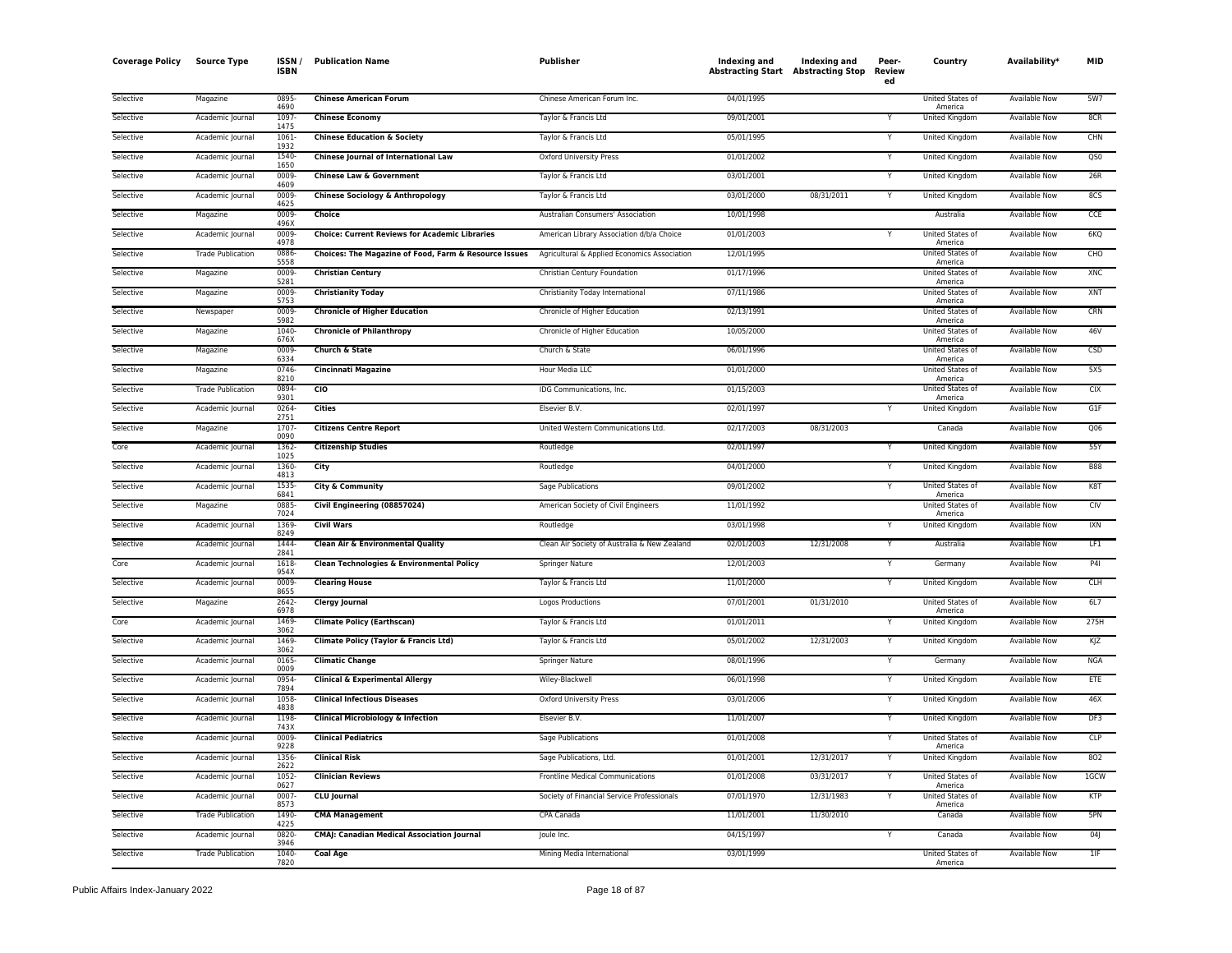| <b>Coverage Policy</b> | <b>Source Type</b>       | ISSN.<br><b>ISBN</b> | <b>Publication Name</b>                                                           | Publisher                                              | Indexing and<br><b>Abstracting Start Abstracting Stop</b> | <b>Indexing and</b> | Peer-<br>Review<br>ed | Country                            | Availability <sup>*</sup> | <b>MID</b>       |
|------------------------|--------------------------|----------------------|-----------------------------------------------------------------------------------|--------------------------------------------------------|-----------------------------------------------------------|---------------------|-----------------------|------------------------------------|---------------------------|------------------|
| Selective              | <b>Trade Publication</b> | 1357<br>6941         | <b>Coal International</b>                                                         | Tradelink Publications Ltd.                            | 09/01/1998                                                |                     |                       | United Kingdom                     | Available Now             | OAL              |
| Selective              | Academic Journal         | 0892<br>0753         | <b>Coastal Management</b>                                                         | Taylor & Francis Ltd                                   | 04/01/1998                                                |                     | Y                     | <b>United Kingdom</b>              | <b>Available Now</b>      | B <sub>6</sub> Z |
| Selective              | Magazine                 | 0090<br>8339         | <b>Coastal Zone Management Journal</b>                                            | Taylor & Francis Ltd                                   | 01/01/1975                                                | 04/30/1986          |                       | United Kingdom                     | Available Now             | M6M              |
| Selective              | Magazine                 | 0199<br>5197         | <b>Cobblestone</b>                                                                | <b>Cricket Media</b>                                   | 05/01/2008                                                |                     |                       | United States of<br>America        | <b>Available Now</b>      | COB              |
| Core                   | Academic Journal         | 2331-<br>1886        | <b>Cogent Social Sciences</b>                                                     | Taylor & Francis Ltd                                   | 01/01/2014                                                | 12/31/2016          |                       | United Kingdom                     | Available Now             | JX4W             |
| Selective              | Academic Journal         | $0010 -$<br>0870     | <b>College &amp; Research Libraries</b>                                           | American Library Association                           | 05/01/1994                                                |                     |                       | United States of<br>America        | Available Now             | CRL              |
| Selective              | Magazine                 | 0099<br>0086         | <b>College &amp; Research Libraries News</b>                                      | American Library Association                           | 11/01/1993                                                |                     |                       | United States of<br>America        | Available Now             | <b>CLN</b>       |
| Selective              | Academic Journal         | 0146<br>3934         | <b>College Student Journal</b>                                                    | Project Innovation, Inc.                               | 03/01/1998                                                |                     |                       | United States of<br>America        | <b>Available Now</b>      | CGL              |
| Selective              | Country Report           |                      | <b>Colombia Country Monitor</b>                                                   | IHS Markit Ltd.                                        | 11/01/1998                                                |                     |                       | United States of<br>America        | Available Now             | 4YB              |
| Selective              | Country Report           | 1520-<br>2445        | <b>Colombia Country Review</b>                                                    | CountryWatch Incorporated                              | 07/01/2000                                                |                     |                       | United States of<br>America        | Available Now             | DU7              |
| Selective              | Industry Report          | 1749<br>1347         | Colombia Defence & Security Report                                                | <b>Business Monitor International</b>                  | 09/01/2007                                                |                     |                       | United Kingdom                     | <b>Available Now</b>      | 503D             |
| Selective              | Magazine                 | 1523-<br>6366        | <b>ColoradoBiz</b>                                                                | WiesnerMedia, LLC.                                     | 04/01/1999                                                |                     |                       | United States of<br>America        | Available Now             | 5LO              |
| Core                   | Academic Journal         | 0090<br>7944         | Columbia Human Rights Law Review                                                  | Columbia Human Rights Law Review                       | 04/01/2003                                                |                     |                       | United States of<br>America        | Available Now             | L9Y              |
| Selective              | Academic Journal         | 1094<br>8449         | <b>Columbia Journal of Asian Law</b>                                              | Columbia Journal of Asian Law                          | 09/01/2002                                                |                     |                       | United States of<br>America        | Available Now             | LK4              |
| Selective              | Academic Journal         | 0010<br>1923         | Columbia Journal of Law & Social Problems                                         | Columbia Journal of Law & Social Problems              | 06/01/1996                                                |                     |                       | United States of<br>America        | <b>Available Now</b>      | CWC              |
| Selective              | Academic Journal         | 0022<br>5428         | <b>Columbia Journal of World Business</b>                                         | Elsevier B.V.                                          | 01/01/1970                                                | 12/31/1996          | Υ                     | <b>United Kingdom</b>              | <b>Available Now</b>      | CWB              |
| Selective              | Magazine                 | 0010-<br>194X        | <b>Columbia Journalism Review</b>                                                 | Columbia Journalism Review                             | 05/01/1970                                                |                     |                       | United States of<br>America        | <b>Available Now</b>      | $C$ JR           |
| Selective              | Academic Journal         | 0010<br>1958         | <b>Columbia Law Review</b>                                                        | Columbia Law Review                                    | 06/01/1996                                                |                     |                       | United States of<br>America        | Available Now             | CAV              |
| Selective              | Magazine                 | 0010-<br>2601        | Commentary                                                                        | Commentary, Inc.                                       | 01/04/1974                                                |                     |                       | United States of<br>America        | Available Now             | CMM              |
| Selective              | <b>Trade Publication</b> | 0010<br>3063         | <b>Commercial Motor</b>                                                           | DVV Media International                                | 05/24/2007                                                |                     |                       | United Kingdom                     | Available Now             | 030              |
| Selective              | <b>Trade Publication</b> | 1043<br>1675         | <b>Commercial Property News</b>                                                   | Nielsen Business Media, Inc.                           | 05/16/2002                                                | 08/31/2009          |                       | United States of<br>America        | <b>Available Now</b>      | <b>IYT</b>       |
| Selective              | Academic Journal         | 0165-<br>0750        | <b>Common Market Law Review</b>                                                   | Kluwer Law International                               | 04/01/2003                                                | 12/31/2018          | Y                     | Netherlands                        | <b>Available Now</b>      | N <sub>0</sub>   |
| Selective              | Magazine                 | 0010-<br>3330        | Commonweal                                                                        | Commonweal Foundation                                  | 04/01/1986                                                |                     |                       | United States of<br>America        | <b>Available Now</b>      | <b>CWL</b>       |
| Selective              | Academic Journal         | 1743<br>9094         | <b>Commonwealth &amp; Comparative Politics</b>                                    | Routledge                                              | 11/01/1998                                                |                     |                       | United Kingdom                     | Available Now             | <b>IXW</b>       |
| Selective              | Academic Journal         | 0305<br>0718         | <b>Commonwealth Law Bulletin</b>                                                  | Routledge                                              | 06/01/2007                                                |                     | Υ                     | United Kingdom                     | Available Now             | 2SFE             |
| Core                   | Academic Journal         | 1462<br>1843         | Communicable Disease & Public Health                                              | <b>Health Protection Agency</b>                        | 01/01/2003                                                | 09/30/2004          | Y                     | <b>United Kingdom</b>              | <b>Available Now</b>      | G7K              |
| Core                   | Academic Journal         | 1081<br>1680         | <b>Communication Law &amp; Policy</b>                                             | Taylor & Francis Ltd                                   | 01/01/1996                                                |                     | Y                     | United States of<br>America        | Available Now             | 7LN              |
| Selective              | Academic Journal         | 0093<br>6502         | <b>Communication Research</b>                                                     | Sage Publications                                      | 04/01/2001                                                |                     |                       | United States of<br>America        | <b>Available Now</b>      | <b>CRX</b>       |
| Selective              | Academic Journal         | $1051 -$<br>0974     | <b>Communication Studies</b>                                                      | Central States Communication Association               | 09/01/1999                                                |                     | Y                     | <b>United States of</b><br>America | Available Now             | <b>CUM</b>       |
| Selective              | <b>Trade Publication</b> | 0744<br>7612         | <b>Communication World</b>                                                        | International Association of Business<br>Communicators | 06/01/1998                                                |                     |                       | United States of<br>America        | Available Now             | CMC              |
| Selective              | Academic Journal         | 1746<br>7616         | Communications Law: Journal of Computer, Media &<br><b>Telecommunications Law</b> | Bloomsbury Professional Ltd.                           | 08/01/2004                                                |                     | Υ                     | United Kingdom                     | Available Now             | YPF              |
| Selective              | <b>Trade Publication</b> | 0010<br>3632         | <b>Communications News</b>                                                        | Nelson Publishing                                      | 07/01/1998                                                | 03/31/2009          |                       | United States of<br>America        | <b>Available Now</b>      | <b>CNW</b>       |
| Selective              | Magazine                 | 0001<br>0782         | <b>Communications of the ACM</b>                                                  | Association for Computing Machinery                    | 08/01/1992                                                |                     |                       | United States of<br>America        | Available Now             | ACM              |
| Selective              | Magazine                 | 0967<br>067X         | <b>Communist &amp; Post-Communist Studies</b>                                     | University of California Press                         | 03/01/1993                                                |                     |                       | United States of<br>America        | <b>Available Now</b>      | PCS              |
| Selective              | Magazine                 | 0199<br>9346         | <b>Communities</b>                                                                | Fellowship for Intentional Community                   | 09/01/2003                                                |                     |                       | <b>United States of</b><br>America | <b>Available Now</b>      | <b>BTE</b>       |
| Selective              | <b>Trade Publication</b> | 1529<br>1332         | <b>Community Banker</b>                                                           | America's Community Bankers                            | 02/01/2000                                                | 03/31/2010          |                       | United States of<br>America        | Available Now             | <b>7DO</b>       |
| Selective              | Magazine                 | 1041<br>5726         | <b>Community College Week</b>                                                     | Autumn Publishing Enterprises, Inc.                    | 03/23/1998                                                |                     |                       | United States of<br>America        | Available Now             | <b>CCW</b>       |
| Selective              | Academic Journal         | 0301<br>5661         | <b>Community Dentistry &amp; Oral Epidemiology</b>                                | Wiley-Blackwell                                        | 02/01/1998                                                |                     |                       | <b>United Kingdom</b>              | Available Now             | HXZ              |
| Selective              | Academic Journal         | 0010<br>3802         | <b>Community Development Journal</b>                                              | <b>Oxford University Press</b>                         | 10/01/1999                                                |                     |                       | United Kingdom                     | Available Now             | N <sub>5</sub> A |
| Selective              | Academic Journal         | 0010-<br>3853        | <b>Community Mental Health Journal</b>                                            | Springer Nature                                        | 10/01/1995                                                |                     | Y                     | Germany                            | <b>Available Now</b>      | CMH              |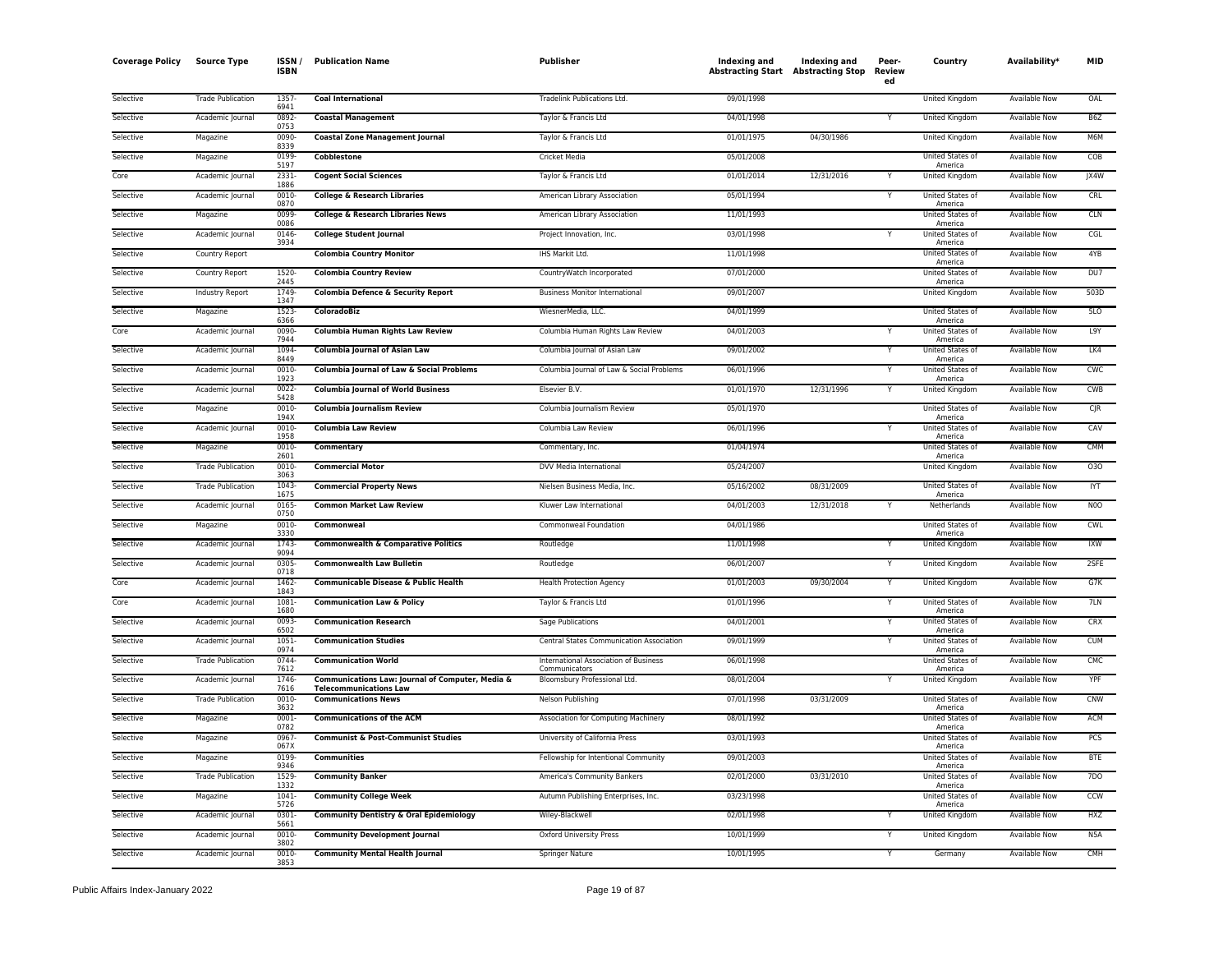| <b>Coverage Policy</b> | <b>Source Type</b>              | ISSN /<br><b>ISBN</b> | <b>Publication Name</b>                                                                          | <b>Publisher</b>                                    | Indexing and<br><b>Abstracting Start Abstracting Stop</b> | Indexing and | Peer-<br>Review<br>ed | Country                                | Availability*        | <b>MID</b>       |
|------------------------|---------------------------------|-----------------------|--------------------------------------------------------------------------------------------------|-----------------------------------------------------|-----------------------------------------------------------|--------------|-----------------------|----------------------------------------|----------------------|------------------|
| Selective              | Academic Journal                | 0010-<br>4051         | Comparative & International Law Journal of Southern<br>Africa                                    | <b>Unisa Press</b>                                  | 03/01/2003                                                | 09/30/2016   | Y                     | South Africa                           | <b>Available Now</b> | L <sub>9</sub> P |
| Selective              | Academic Journal                | 0888<br>7233          | <b>Comparative Economic Studies (Association for</b>                                             | Association for Comparative Economic Studies        | 03/01/1985                                                | 05/31/2003   | Υ                     | <b>United States of</b><br>America     | <b>Available Now</b> | <b>CET</b>       |
| Selective              | Academic Journal                | 0305<br>0068          | <b>Comparative Economic Studies)</b><br><b>Comparative Education</b>                             | Routledge                                           | 08/01/2000                                                |              | Υ                     | United Kingdom                         | <b>Available Now</b> | CPF              |
| Selective              | Academic Journal                | 0010-<br>4086         | <b>Comparative Education Review</b>                                                              | University of Chicago Press                         | 08/01/1993                                                |              | Υ                     | United States of                       | Available Now        | CER              |
| Selective              | Academic Journal                | 0010<br>4140          | <b>Comparative Political Studies</b>                                                             | Sage Publications                                   | 10/01/1973                                                |              |                       | America<br>United States of<br>America | Available Now        | CPS              |
| Selective              | Academic Journal                | 0010<br>4159          | <b>Comparative Politics</b>                                                                      | Political Science Program                           | 01/01/1970                                                |              |                       | United States of<br>America            | <b>Available Now</b> | CPO              |
| Selective              | Academic Journal                | 1569<br>1322          | <b>Comparative Sociology</b>                                                                     | <b>Brill Academic Publishers</b>                    | 08/01/2002                                                |              | Y                     | Netherlands                            | <b>Available Now</b> | <b>KOT</b>       |
| Selective              | Academic Journal                | 0149<br>5933          | <b>Comparative Strategy</b>                                                                      | Routledge                                           | 04/01/1996                                                |              | Υ                     | United Kingdom                         | <b>Available Now</b> | CSY              |
| Selective              | Academic Journal                | 0010<br>4175          | <b>Comparative Studies in Society &amp; History</b>                                              | Cambridge University Press                          | 07/01/1998                                                |              | Y                     | United Kingdom                         | <b>Available Now</b> | <b>CSH</b>       |
| Selective              | Academic Journal                | 1089<br>201X          | Comparative Studies of South Asia, Africa, & the Middle<br>East                                  | Duke University Press                               | 04/01/2005                                                |              |                       | <b>United States of</b><br>America     | Available Now        | 6YX              |
| Selective              | Academic Journal                | 0305<br>7925          | <b>Compare: A Journal of Comparative Education</b>                                               | Routledge                                           | 10/01/2000                                                | 10/31/2008   |                       | United Kingdom                         | Available Now        | CMO              |
| Selective              | Academic Journal                | 0886<br>3687          | <b>Compensation &amp; Benefits Review</b>                                                        | Sage Publications                                   | 06/01/2002                                                |              |                       | United States of<br>America            | Available Now        | CBT              |
| Selective              | Academic Journal                | 1059<br>5422          | <b>Competitiveness Review</b>                                                                    | <b>Emerald Publishing Limited</b>                   | 03/01/1999                                                |              |                       | <b>United Kingdom</b>                  | <b>Available Now</b> | 1KB              |
| Selective              | <b>Trade Publication</b>        | 1531<br>4944          | <b>Computer &amp; Internet Lawyer</b>                                                            | Wolters Kluwer Legal & Regulatory                   | 11/01/2000                                                |              |                       | United States of<br>America            | <b>Available Now</b> | 8RM              |
| Selective              | Academic Journal                | 0018<br>9162          | Computer (00189162)                                                                              | <b>IEEE</b>                                         | 01/01/1998                                                |              |                       | United States of<br>America            | Available Now        | PUT              |
| Selective              | Magazine                        | 1361<br>3723          | <b>Computer Fraud &amp; Security</b>                                                             | Elsevier B.V.                                       | 08/01/2003                                                |              |                       | <b>United Kingdom</b>                  | <b>Available Now</b> | <b>JQK</b>       |
| Selective              | Academic Journal                | 0267<br>3649          | <b>Computer Law &amp; Security Review</b>                                                        | Elsevier B.V.                                       | 11/01/2002                                                |              | Υ                     | United Kingdom                         | Available Now        | JQL              |
| Selective              | <b>Trade Publication</b>        | 0010<br>4787          | <b>Computer Weekly</b>                                                                           | TechTarget, Inc.                                    | 02/07/2002                                                |              |                       | United States of<br>America            | Available Now        | 3BM              |
| Selective              | Magazine                        | 0969<br>2053          | <b>Computergram Weekly</b>                                                                       | ComputerWire                                        | 03/02/2001                                                | 12/31/2003   |                       | United Kingdom                         | <b>Available Now</b> | C2Q              |
| Selective              | Academic Journal                | 0198<br>9715          | Computers, Environment & Urban Systems                                                           | Pergamon Press - An Imprint of Elsevier Science     | 01/01/1998                                                |              |                       | United Kingdom                         | Available Now        | JC5              |
| Selective              | <b>Trade Publication</b>        | 0010<br>4841          | Computerworld                                                                                    | IDG Communications, Inc.                            | 02/20/1995                                                | 06/30/2014   |                       | United States of<br>America            | <b>Available Now</b> | CWD              |
| Selective              | <b>Trade Publication</b>        | 0010-<br>5368         | <b>Concrete Products</b>                                                                         | Mining Media Inc.                                   | 04/01/1998                                                |              |                       | United States of<br>America            | <b>Available Now</b> | 19F              |
| Selective              | Conference Papers<br>Collection |                       | <b>Conference Papers -- American Association for Public</b><br><b>Opinion Research</b>           | American Association for Public Opinion<br>Research | 05/14/2003                                                | 01/31/2005   |                       | <b>United States of</b><br>America     | <b>Available Now</b> | <b>1375</b>      |
| Selective              | Conference Papers<br>Collection |                       | <b>Conference Papers -- American Political Science</b><br>Association                            | American Political Science Association              | 08/28/2002                                                | 01/31/2015   |                       | United States of<br>America            | <b>Available Now</b> | 137T             |
| Selective              | Conference Papers<br>Collection |                       | <b>Conference Papers -- International Studies Association</b>                                    | International Studies Association                   | 03/09/2004                                                |              |                       | United States of<br>America            | Available Now        | 137W             |
| Selective              | Conference Papers<br>Collection |                       | <b>Conference Papers -- Midwestern Political Science</b><br>Association                          | Midwestern Political Science Association            | 04/14/2004                                                |              |                       | United States of<br>America            | <b>Available Now</b> | 137X             |
| Selective              | Conference Papers<br>Collection |                       | <b>Conference Papers -- Southern Political Science</b><br>Association                            | Southern Political Science Association              | 01/08/2004                                                |              |                       | United States of<br>America            | <b>Available Now</b> | 1388             |
| Selective              | Conference Papers<br>Collection |                       | <b>Conference Papers -- Western Political Science</b><br>Association                             | Western Political Science Association               | 03/11/2004                                                |              |                       | United States of<br>America            | Available Now        | 1389             |
| Selective              | Academic Journal                | 0738<br>8942          | <b>Conflict Management &amp; Peace Science</b>                                                   | Sage Publications                                   | 09/01/2000                                                |              |                       | <b>United States of</b><br>America     | <b>Available Now</b> | A <sub>9</sub> P |
| Selective              | Country Report                  | 1520<br>2488          | Congo, RC Country Review                                                                         | CountryWatch Incorporated                           | 07/01/2000                                                |              |                       | United States of<br>America            | <b>Available Now</b> | <b>DUA</b>       |
| Selective              | Magazine                        | 0734<br>3469          | <b>Congress &amp; the Presidency</b>                                                             | Routledge                                           | 03/01/1990                                                |              |                       | United Kingdom                         | Available Now        | <b>CTP</b>       |
| Selective              | Newspaper                       | 1936<br>6132          | <b>CongressDaily</b>                                                                             | National Journal Group LLC                          | 01/05/2000                                                | 10/25/2010   |                       | United States of<br>America            | Available Now        | 5LS              |
| Selective              | Newspaper                       | 1936-<br>6132         | <b>CongressDaily AM</b>                                                                          | National Journal Group LLC                          | 01/27/2000                                                | 10/25/2010   |                       | United States of<br>America            | Available Now        | 7X6              |
| Selective              | Magazine                        | 0010<br>5899          | <b>Congressional Digest</b>                                                                      | <b>Congressional Digest Corp</b>                    | 04/01/1936                                                |              |                       | United States of<br>America            | <b>Available Now</b> | CGD              |
| Selective              | Magazine                        | 0010<br>5910          | <b>Congressional Quarterly Weekly Report</b>                                                     | Congressional Quarterly Inc.                        | 07/01/1990                                                | 04/30/1998   |                       | United States of<br>America            | <b>Available Now</b> | CQR              |
| Selective              | Report                          |                       | <b>Congressional Research Service: Report</b>                                                    | US Congressional Research Service                   | 01/28/1998                                                |              |                       | United States of<br>America            | <b>Available Now</b> | 1CAO             |
| Selective              | Magazine                        | 0250<br>4499          | Connect: UNESCO International Science, Technology &<br><b>Environmental Education Newsletter</b> | <b>UNESCO</b>                                       | 09/01/1993                                                | 09/30/2006   |                       | France                                 | <b>Available Now</b> | <b>UPN</b>       |
| Selective              | Academic Journal                | 0888<br>8892          | <b>Conservation Biology</b>                                                                      | Wiley-Blackwell                                     | 02/01/1998                                                |              |                       | United Kingdom                         | Available Now        | FQU              |
| Selective              | Academic Journal                | 1351<br>0487          | Constellations: An International Journal of Critical &<br><b>Democratic Theory</b>               | Wiley-Blackwell                                     | 01/01/1998                                                |              |                       | United Kingdom                         | Available Now        | 7QP              |
| Selective              | Academic Journal                | 0742<br>7115          | <b>Constitutional Commentary</b>                                                                 | University of Minnesota Law School                  | 02/01/1998                                                |              | Y                     | United States of<br>America            | Available Now        | CUY              |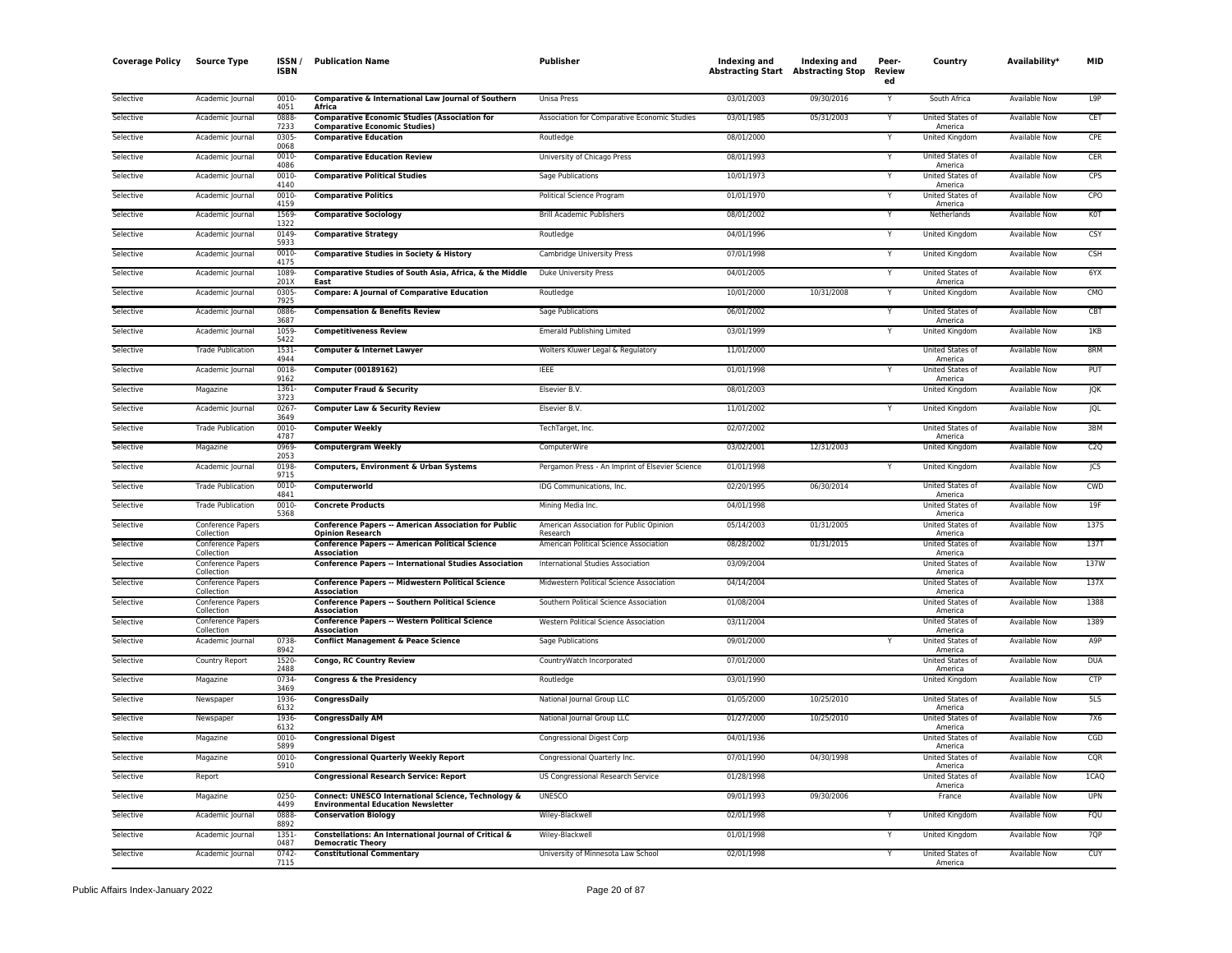| <b>Coverage Policy</b> | <b>Source Type</b>       | <b>ISSN</b><br><b>ISBN</b> | <b>Publication Name</b>                                                                                            | Publisher                                                         | Indexing and<br><b>Abstracting Start Abstracting Stop</b> | <b>Indexing and</b> | Peer-<br>Review<br>ed   | Country                            | Availability <sup>*</sup> | <b>MID</b>       |
|------------------------|--------------------------|----------------------------|--------------------------------------------------------------------------------------------------------------------|-------------------------------------------------------------------|-----------------------------------------------------------|---------------------|-------------------------|------------------------------------|---------------------------|------------------|
| Selective              | Academic Journal         | 0144<br>6193               | <b>Construction Management &amp; Economics</b>                                                                     | Routledge                                                         | 07/01/1998                                                |                     |                         | United Kingdom                     | Available Now             | 1 M              |
| Selective              | <b>Trade Publication</b> | 0892<br>5046               | <b>Consulting-Specifying Engineer</b>                                                                              | <b>CFE Media</b>                                                  | 09/01/1998                                                |                     |                         | United States of<br>America        | <b>Available Now</b>      | 16X              |
| Selective              | Magazine                 | 0110-<br>5949              | Consumer                                                                                                           | Consumer NZ                                                       | 09/01/1998                                                |                     |                         | New Zealand                        | Available Now             | CNU              |
| Selective              | Magazine                 | 0740<br>4964               | <b>Consumer Comments</b>                                                                                           | Consumer Alert                                                    | 01/01/1993                                                | 01/31/2006          |                         | United States of<br>America        | <b>Available Now</b>      | <b>CSA</b>       |
| Selective              | Magazine                 | 0961-<br>1134              | <b>Consumer Policy Review</b>                                                                                      | <b>Consumers Association</b>                                      | 07/01/2000                                                | 12/31/2008          |                         | United Kingdom                     | Available Now             | 1PE              |
| Selective              | Magazine                 | $0010 -$<br>7174           | <b>Consumer Reports</b>                                                                                            | Consumer Reports, Inc.                                            | 10/01/1997                                                |                     |                         | United States of<br>America        | Available Now             | CRP              |
| Selective              | Magazine                 | 1058<br>0832               | <b>Consumer Reports on Health</b>                                                                                  | Consumer Reports, Inc.                                            | 03/01/1994                                                |                     |                         | United States of<br>America        | Available Now             | CRH              |
| Selective              | Magazine                 | 0095<br>2222               | <b>Consumers' Research Magazine</b>                                                                                | Consumers Research Magazine                                       | 03/01/1993                                                | 02/29/2004          |                         | United States of<br>America        | <b>Available Now</b>      | CRE              |
| Selective              | Academic Journal         | 1361<br>9462               | <b>Contemporary British History</b>                                                                                | Routledge                                                         | 03/01/2000                                                |                     |                         | United Kingdom                     | Available Now             | 6ZC              |
| Selective              | Academic Journal         | 0091<br>4509               | <b>Contemporary Drug Problems</b>                                                                                  | Sage Publications Inc.                                            | 03/01/1992                                                |                     | Y                       | United States of<br>America        | <b>Available Now</b>      | CDP              |
| Core                   | Academic Journal         | 1074<br>3529               | <b>Contemporary Economic Policy</b>                                                                                | Wiley-Blackwell                                                   | 04/01/1994                                                |                     |                         | <b>United Kingdom</b>              | <b>Available Now</b>      | CEY              |
| Selective              | Academic Journal         | 0147<br>1694               | <b>Contemporary Jewry</b>                                                                                          | Springer Nature                                                   | 09/01/1976                                                |                     | Υ                       | Germany                            | Available Now             | LK1              |
| Selective              | Academic Journal         | 1028<br>2580               | <b>Contemporary Justice Review</b>                                                                                 | Routledge                                                         | 12/01/2002                                                |                     | Y                       | United Kingdom                     | Available Now             | 7VQ              |
| Selective              | Academic Journal         | 0090<br>3159               | <b>Contemporary OB/GYN</b>                                                                                         | MJH Life Sciences                                                 | 03/15/2000                                                |                     | Y                       | United States of<br>America        | Available Now             | 120              |
| Selective              | Academic Journal         | 1043<br>898X               | <b>Contemporary Pacific</b>                                                                                        | University of Hawai'i                                             | 03/01/2003                                                |                     |                         | United States of<br>America        | <b>Available Now</b>      | 530              |
| Selective              | Academic Journal         | 1356<br>9775               | <b>Contemporary Politics</b>                                                                                       | Routledge                                                         | 03/01/1995                                                |                     | Y                       | <b>United Kingdom</b>              | <b>Available Now</b>      | 56U              |
| Selective              | Magazine                 | 0010-<br>7565              | <b>Contemporary Review</b>                                                                                         | Contemporary Review Company Ltd.                                  | 03/01/1995                                                | 12/31/2012          |                         | <b>United Kingdom</b>              | <b>Available Now</b>      | CRY              |
| Selective              | Academic Journal         | 1352<br>3260               | <b>Contemporary Security Policy</b>                                                                                | Routledge                                                         | 04/01/2003                                                |                     | Υ                       | United Kingdom                     | Available Now             | RHJ              |
| Selective              | Magazine                 | 1094<br>5725               | <b>Contemporary Sexuality</b>                                                                                      | American Association of Sex Educators,<br>Counselors & Therapists | 12/01/2000                                                | 12/31/2015          |                         | United States of<br>America        | Available Now             | 5XD              |
| Selective              | Academic Journal         | 0094<br>3061               | <b>Contemporary Sociology</b>                                                                                      | Sage Publications Inc.                                            | 01/01/1979                                                |                     |                         | United States of<br>America        | Available Now             | CSC              |
| Selective              | Academic Journal         | 0958<br>4935               | <b>Contemporary South Asia</b>                                                                                     | Routledge                                                         | 03/01/1992                                                |                     | $\overline{\mathsf{Y}}$ | <b>United Kingdom</b>              | <b>Available Now</b>      | <b>CTM</b>       |
| Selective              | Academic Journal         | 0129-<br>797X              | Contemporary Southeast Asia: A Journal of International & ISEAS- Yusof Ishak Institute<br><b>Strategic Affairs</b> |                                                                   | 04/01/1988                                                |                     | Y                       | Singapore                          | <b>Available Now</b>      | <b>CYS</b>       |
| Selective              | Academic Journal         | 1030<br>4312               | Continuum: Journal of Media & Cultural Studies                                                                     | Routledge                                                         | 07/01/1998                                                |                     | Y                       | United Kingdom                     | <b>Available Now</b>      | 35T              |
| Selective              | <b>Trade Publication</b> | 0010<br>7859               | <b>Contract Journal</b>                                                                                            | Reed Business Information Limited                                 | 01/09/2002                                                | 11/30/2009          |                         | United Kingdom                     | Available Now             | <b>CUW</b>       |
| Selective              | Academic Journal         | 0190<br>3063               | <b>Contract Management</b>                                                                                         | National Contract Management Association                          | 05/01/2003                                                |                     |                         | United States of<br>America        | Available Now             | 0PK              |
| Selective              | <b>Trade Publication</b> | 0897<br>7135               | <b>Contractor Magazine</b>                                                                                         | <b>Endeavor Business Media</b>                                    | 05/01/1998                                                |                     |                         | United States of<br>America        | <b>Available Now</b>      | <b>CTO</b>       |
| Selective              | Magazine                 | 0770-<br>8521              | <b>Contradictions</b>                                                                                              | <b>Contradictions ASBL</b>                                        | 09/01/2004                                                | 12/31/2011          |                         | Belgium                            | Available Now             | LRC              |
| Core                   | Academic Journal         | 0277<br>5921               | <b>Contributions to Political Economy</b>                                                                          | <b>Oxford University Press</b>                                    | 01/01/2007                                                |                     |                         | United Kingdom                     | <b>Available Now</b>      | N <sub>5</sub> B |
| Selective              | <b>Trade Publication</b> | 0010-<br>8049              | <b>Control Engineering</b>                                                                                         | <b>CFE Media</b>                                                  | 03/01/1998                                                |                     |                         | United States of<br>America        | <b>Available Now</b>      | 17C              |
| Selective              | Academic Journal         | $0010 -$<br>8146           | Convergence                                                                                                        | International Council for Adult Education                         | 03/01/2000                                                | 05/31/2009          |                         | Canada                             | Available Now             | CVG              |
| Selective              | Academic Journal         | 1405<br>1435               | Convergencia: Revista de Ciencias Sociales                                                                         | Centro de Investigacion y Estudios Avanzados                      | 05/01/2002                                                |                     | Y                       | Mexico                             | Available Now             | HU1              |
| Selective              | Academic Journal         | 0010<br>8367               | <b>Cooperation &amp; Conflict</b>                                                                                  | <b>Sage Publications</b>                                          | 03/01/1970                                                |                     |                         | <b>United Kingdom</b>              | <b>Available Now</b>      | ORU              |
| Selective              | Academic Journal         | 0010<br>8804               | Cornell Hotel & Restaurant Administration Quarterly                                                                | Sage Publications                                                 | 05/01/1970                                                | 01/31/2008          | Y                       | United States of<br>America        | Available Now             | CRU              |
| Selective              | Academic Journal         | 0010-<br>8812              | <b>Cornell International Law Journal</b>                                                                           | Cornell International Law Journal                                 | 01/01/1993                                                |                     |                         | United States of<br>America        | <b>Available Now</b>      | L9M              |
| Selective              | <b>Trade Publication</b> | 1063<br>3006               | <b>Corporate Legal Times</b>                                                                                       | ALM Media, LLC                                                    | 11/01/1996                                                | 12/31/2005          |                         | <b>United States of</b><br>America | <b>Available Now</b>      | LET              |
| Selective              | <b>Trade Publication</b> | 1534<br>715X               | <b>Corporate Taxation</b>                                                                                          | Research Institute of America                                     | 07/01/2008                                                | 01/31/2017          |                         | United States of<br>America        | Available Now             | <b>DFS</b>       |
| Selective              | Magazine                 | 0190-<br>2563              | <b>Corrections Today</b>                                                                                           | American Correctional Association                                 | 10/01/1996                                                |                     |                         | United States of<br>America        | Available Now             | COR              |
| Selective              | Magazine                 | 1048-<br>5791              | <b>Cortlandt Forum</b>                                                                                             | Haymarket Media, Inc.                                             | 01/25/1998                                                | 01/31/2009          |                         | United States of<br>America        | Available Now             | COF              |
| Selective              | Academic Journal         | 0274<br>9696               | <b>Cost Engineering</b>                                                                                            | <b>AACE</b> International                                         | 08/01/1997                                                |                     |                         | United States of<br>America        | Available Now             | 0I               |
| Selective              | Country Report           |                            | <b>Costa Rica Country Monitor</b>                                                                                  | IHS Markit Ltd.                                                   | 11/01/1998                                                |                     |                         | United States of<br>America        | <b>Available Now</b>      | 4YC              |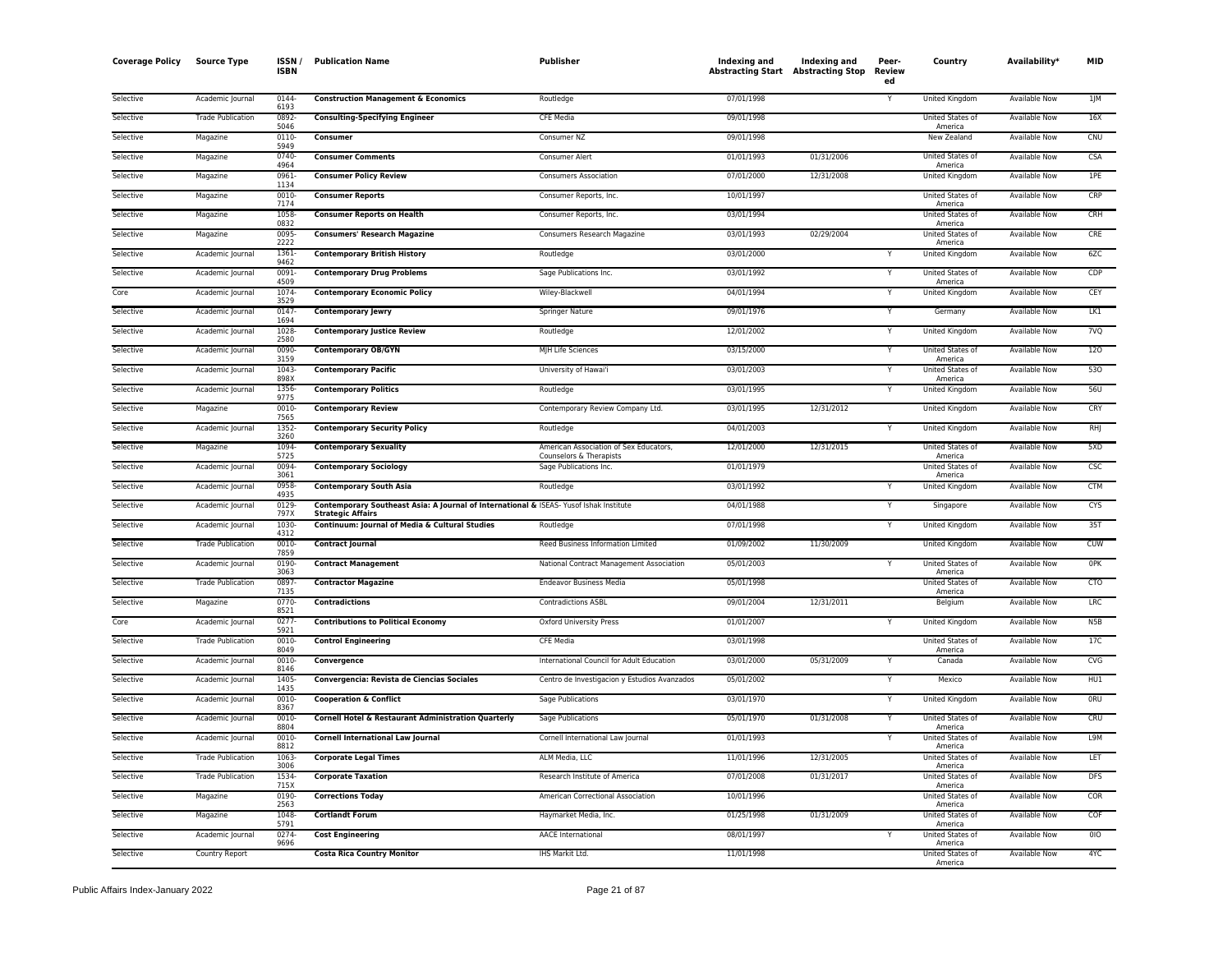| <b>Coverage Policy</b> | <b>Source Type</b>       | <b>ISSN</b><br><b>ISBN</b> | <b>Publication Name</b>                                                                                                                                        | Publisher                                                           | Indexing and<br><b>Abstracting Start Abstracting Stop</b> | Indexing and | Peer-<br>Review<br>ed | Country                            | Availability*        | MID             |
|------------------------|--------------------------|----------------------------|----------------------------------------------------------------------------------------------------------------------------------------------------------------|---------------------------------------------------------------------|-----------------------------------------------------------|--------------|-----------------------|------------------------------------|----------------------|-----------------|
| Selective              | Magazine                 | 8750-<br>7595              | Countryside & Small Stock Journal                                                                                                                              | Fence Post Company, dba Countryside<br>Publications                 | 11/01/2002                                                |              |                       | United States of<br>America        | Available Now        | <b>CSS</b>      |
| Selective              | Academic Journal         | 0732-<br>8435              | <b>CPA Journal</b>                                                                                                                                             | New York State Society of Certified Public<br>Accountants           | 06/01/1996                                                |              | Y                     | United States of<br>America        | Available Now        | CPA             |
| Core                   | Magazine                 | 2472-<br>419X              | <b>CQ Magazine</b>                                                                                                                                             | Sage Publications                                                   | 01/01/2016                                                |              |                       | United States of<br>America        | Available Now        | LP7N            |
| Selective              | Report                   | 1056<br>2036               | <b>CQ Researcher</b>                                                                                                                                           | <b>Sage Publications</b>                                            | 07/19/1991                                                |              |                       | United States of<br>America        | <b>Available Now</b> | CQE             |
| Core                   | Magazine                 | $1521 -$<br>5997           | <b>CQ Weekly</b>                                                                                                                                               | Sage Publications                                                   | 01/03/2011                                                | 12/31/2015   |                       | United States of<br>America        | Available Now        | 3FZ             |
| Selective              | Magazine                 | 0149<br>6956               | <b>Crain's Chicago Business</b>                                                                                                                                | <b>Crain Communications</b>                                         | 01/09/1995                                                |              |                       | United States of<br>America        | Available Now        | CCH             |
| Selective              | Magazine                 | 0197<br>2375               | <b>Crain's Cleveland Business</b>                                                                                                                              | <b>Crain Communications</b>                                         | 10/02/1995                                                |              |                       | United States of<br>America        | Available Now        | CCB             |
| Selective              | Magazine                 | 0882-<br>1992              | <b>Crain's Detroit Business</b>                                                                                                                                | <b>Crain Communications</b>                                         | 04/17/1995                                                |              |                       | United States of<br>America        | <b>Available Now</b> | CDS             |
| Selective              | Magazine                 | 8756-<br>789X              | <b>Crain's New York Business</b>                                                                                                                               | <b>Crain Communications</b>                                         | 02/13/1995                                                |              |                       | United States of<br>America        | Available Now        | CNY             |
| Selective              | <b>Trade Publication</b> | 0265<br>2099               | <b>Credit Management</b>                                                                                                                                       | Chartered Institute of Credit Management                            | 04/01/2000                                                |              |                       | United Kingdom                     | <b>Available Now</b> | 1KI             |
| Selective              | <b>Trade Publication</b> | 1521-<br>5105              | <b>Credit Union Journal</b>                                                                                                                                    | SourceMedia, Inc.                                                   | 10/23/2000                                                | 12/31/2017   |                       | United States of<br>America        | Available Now        | 708             |
| Selective              | <b>Trade Publication</b> | $0011 -$<br>1066           | <b>Credit Union Magazine</b>                                                                                                                                   | Credit Union National Association, Inc.                             | 07/01/1999                                                |              |                       | <b>United States of</b><br>America | <b>Available Now</b> | 3DS             |
| Selective              | <b>Trade Publication</b> | 0273<br>9267               | <b>Credit Union Management</b>                                                                                                                                 | Credit Union Executives Society                                     | 09/01/1998                                                |              |                       | United States of<br>America        | Available Now        | 0JH             |
| Selective              | Academic Journal         | 1023-<br>8875              | Creditor Reporting System on Aid Activities -- Systeme de Organisation for Economic Cooperation &<br>notification des pays creanciers sur les activites d'aide | Development                                                         | 07/01/2002                                                | 12/31/2005   |                       | France                             | Available Now        | 2               |
| Selective              | Academic Journal         | $0011 -$<br>1155           | <b>Creighton Law Review</b>                                                                                                                                    | Creighton University School of Law                                  | 04/01/2004                                                |              |                       | United States of<br>America        | <b>Available Now</b> | V <sub>S8</sub> |
| Selective              | Academic Journal         | 0011-<br>1287              | <b>Crime &amp; Delinquency</b>                                                                                                                                 | Sage Publications                                                   | 01/01/1975                                                |              |                       | United States of<br>America        | Available Now        | CRD             |
| Selective              | Magazine                 | 1096-<br>8733              | Crime & Justice International                                                                                                                                  | University of Illinois, Office of International<br>Criminal Iustice | 01/01/2006                                                | 11/30/2007   |                       | United States of<br>America        | Available Now        | 16HY            |
| Selective              | Academic Journal         | 0925-<br>4994              | Crime, Law & Social Change                                                                                                                                     | Springer Nature                                                     | 03/01/1992                                                |              | Y                     | Germany                            | <b>Available Now</b> | CRG             |
| Core                   | Academic Journal         | 0887<br>4034               | <b>Criminal Justice Policy Review</b>                                                                                                                          | Sage Publications                                                   | 06/01/2000                                                |              | Y                     | United States of<br>America        | Available Now        | FQ8             |
| Selective              | Academic Journal         | 0734<br>0168               | Criminal Justice Review (Georgia State University)                                                                                                             | Georgia State University                                            | 03/01/1976                                                | 12/31/2004   | Υ                     | United States of<br>America        | Available Now        | GVF             |
| Selective              | Academic Journal         | 0734<br>0168               | <b>Criminal Justice Review (Sage Publications)</b>                                                                                                             | Sage Publications                                                   | 03/01/2006                                                |              |                       | United States of<br>America        | Available Now        | $1$ GV4         |
| Selective              | Magazine                 | 0011-<br>1317              | <b>Criminal Law Bulletin</b>                                                                                                                                   | West Information Publishing Group                                   | 01/01/2006                                                |              |                       | United States of<br>America        | <b>Available Now</b> | 1674            |
| Selective              | Academic Journal         | 0011<br>135                | <b>Criminal Law Review</b>                                                                                                                                     | Sweet & Maxwell Ltd.                                                | 10/01/2005                                                |              | Υ                     | United States of<br>America        | Available Now        | L7              |
| Selective              | Academic Journal         | 0011<br>1384               | Criminology                                                                                                                                                    | Wiley-Blackwell                                                     | 05/01/1970                                                |              |                       | United Kingdom                     | Available Now        | <b>CRM</b>      |
| Selective              | Academic Journal         | 1748<br>8958               | Criminology & Criminal Justice: An International Journal                                                                                                       | Sage Publications                                                   | 11/01/2007                                                |              | Y                     | United Kingdom                     | <b>Available Now</b> | 2Y7L            |
| Core                   | Academic Journal         | 1538<br>6473               | <b>Criminology &amp; Public Policy</b>                                                                                                                         | Wiley-Blackwell                                                     | 03/01/2002                                                |              | Υ                     | United Kingdom                     | <b>Available Now</b> | 144             |
| Selective              | Magazine                 | 0011<br>1422               | Crisis (15591573)                                                                                                                                              | Crisis Publications Inc.                                            | 05/01/2003                                                |              |                       | United States of<br>America        | Available Now        | 2EYM            |
| Selective              | Academic Journal         | 1467<br>2715               | <b>Critical Asian Studies</b>                                                                                                                                  | Routledge                                                           | 06/01/2002                                                |              | Y                     | United Kingdom                     | Available Now        | BF1             |
| Selective              | Academic Journal         | 0090-<br>3493              | <b>Critical Care Medicine</b>                                                                                                                                  | Lippincott Williams & Wilkins                                       | 12/01/2006                                                |              |                       | United States of<br>America        | Available Now        | 040             |
| Core                   | Academic Journal         | 0958-<br>1596              | <b>Critical Public Health</b>                                                                                                                                  | Routledge                                                           | 01/01/1998                                                |              |                       | United Kingdom                     | <b>Available Now</b> | 35U             |
| Selective              | Academic Journal         | 1369<br>8230               | Critical Review of International Social & Political<br>Philosophy                                                                                              | Routledge                                                           | 03/01/2003                                                |              | Y                     | United Kingdom                     | Available Now        | 6ZQ             |
| Core                   | Academic Journal         | 0261<br>0183               | <b>Critical Social Policy</b>                                                                                                                                  | Sage Publications                                                   | 01/01/1999                                                |              |                       | United Kingdom                     | Available Now        | 3EM             |
| Selective              | Academic Journal         | 0896<br>9205               | <b>Critical Sociology (Brill Academic Publishers)</b>                                                                                                          | <b>Brill Academic Publishers</b>                                    | 06/01/1998                                                | 12/31/2007   | Y                     | Netherlands                        | <b>Available Now</b> | C10             |
| Selective              | Academic Journal         | 0896<br>9205               | <b>Critical Sociology (Sage Publications, Ltd.)</b>                                                                                                            | Sage Publications                                                   | 01/01/2008                                                |              | Y                     | United Kingdom                     | <b>Available Now</b> | <b>56T8</b>     |
| Selective              | Academic Journal         | 0308<br>275X               | <b>Critique of Anthropology</b>                                                                                                                                | Sage Publications                                                   | 06/01/1998                                                |              | Y                     | United Kingdom                     | Available Now        | ORT             |
| Selective              | Country Report           | 1520-<br>2410              | <b>Croatia Country Review</b>                                                                                                                                  | CountryWatch Incorporated                                           | 07/01/2000                                                |              |                       | United States of<br>America        | Available Now        | <b>DUD</b>      |
| Selective              | Industry Report          | 1747<br>8863               | <b>Croatia Tourism Report</b>                                                                                                                                  | <b>Business Monitor International</b>                               | 12/01/2007                                                |              |                       | United Kingdom                     | Available Now        | 502U            |
| Core                   | Academic Journal         | 1845<br>5662               | Croatian Yearbook of European Law & Policy                                                                                                                     | Croatian Yearbook of European Law & Policy                          | 01/01/2006                                                |              |                       | Croatia                            | <b>Available Now</b> | 3PR3            |
| Selective              | <b>Trade Publication</b> | 1364<br>6559               | Crops                                                                                                                                                          | Reed Business Information Limited                                   | 10/18/2003                                                | 12/31/2016   |                       | United Kingdom                     | Available Now        | O3R             |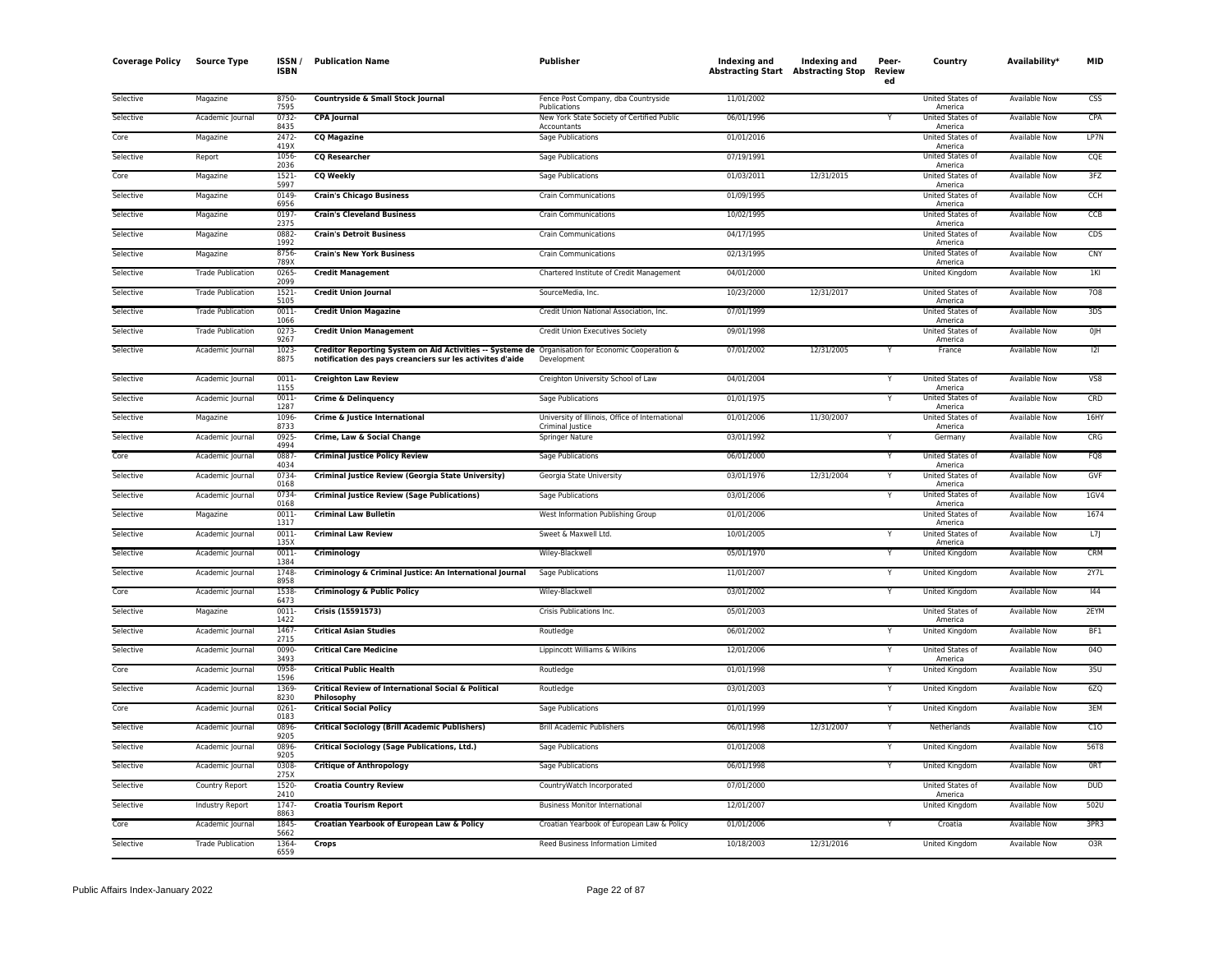| <b>Coverage Policy</b> | <b>Source Type</b>        | ISSN/<br><b>ISBN</b> | <b>Publication Name</b>                                                                        | Publisher                                            | Indexing and<br><b>Abstracting Start Abstracting Stop</b> | Indexing and | Peer-<br>Review<br>ed | Country                            | Availability*        | <b>MID</b>      |
|------------------------|---------------------------|----------------------|------------------------------------------------------------------------------------------------|------------------------------------------------------|-----------------------------------------------------------|--------------|-----------------------|------------------------------------|----------------------|-----------------|
| Selective              | Academic Journal          | 0797<br>6062         | <b>Cuadernos del CLAEH</b>                                                                     | Centro Latinoamericano de Economia Humana<br>(CIAFH) | 01/01/2004                                                |              |                       | Uruguay                            | <b>Available Now</b> | 1XN6            |
| Selective              | Academic Journal          | 0921<br>3740         | <b>Cultural Dynamics</b>                                                                       | <b>Sage Publications</b>                             | 11/01/2001                                                |              |                       | <b>United Kingdom</b>              | <b>Available Now</b> | ORV             |
| Selective              | Academic Journal          | 0950<br>2386         | <b>Cultural Studies</b>                                                                        | Routledge                                            | 10/01/1998                                                |              | Y                     | <b>United Kingdom</b>              | <b>Available Now</b> | 05G             |
| Selective              | Academic Journal          | 1532<br>7086         | <b>Cultural Studies/Critical Methodologies</b>                                                 | Sage Publications                                    | 08/01/2001                                                |              | Y                     | United States of<br>America        | Available Now        | FQ9             |
| Selective              | Academic Journal          | 1369<br>1058         | <b>Culture, Health &amp; Sexuality</b>                                                         | Routledge                                            | 07/01/2000                                                |              | Y                     | United Kingdom                     | Available Now        | <b>B70</b>      |
| Selective              | Magazine                  | 0011<br>3131         | Current                                                                                        | Taylor & Francis Ltd                                 | 12/01/1993                                                |              |                       | <b>United Kingdom</b>              | <b>Available Now</b> | CUR             |
| Selective              | Academic Journal          | 0011<br>3204         | <b>Current Anthropology</b>                                                                    | University of Chicago Press                          | 06/01/1999                                                |              | Y                     | United States of<br>America        | <b>Available Now</b> | CUA             |
| Selective              | Magazine                  | 1067<br>7542         | <b>Current Digest of the Post-Soviet Press</b>                                                 | East View Information Services                       | 07/03/1996                                                | 01/16/2011   |                       | United States of<br>America        | Available Now        | CIP             |
| Selective              | Magazine                  | 0011<br>3492         | <b>Current Events</b>                                                                          | <b>Weekly Reader Corporation</b>                     | 04/01/1996                                                | 05/31/2012   |                       | United States of<br>America        | <b>Available Now</b> | <b>CUE</b>      |
| Selective              | Academic Journal          | 0011-<br>3530        | <b>Current History</b>                                                                         | University of California Press                       | 12/01/1970                                                |              |                       | United States of<br>America        | <b>Available Now</b> | CHI             |
| Selective              | Academic Journal          | 0300<br>7995         | <b>Current Medical Research &amp; Opinion</b>                                                  | Taylor & Francis Ltd                                 | 11/01/2007                                                |              |                       | United Kingdom                     | Available Now        | DFY             |
| Selective              | Academic Journal          | 0011<br>389          | Current Science (00113891)                                                                     | Indian Academy of Sciences                           | 09/10/2006                                                |              | Y                     | India                              | Available Now        | 1F27            |
| Selective              | Academic Journal          | 0011<br>3921         | <b>Current Sociology</b>                                                                       | Sage Publications                                    | 09/01/1970                                                |              |                       | United States of<br>America        | Available Now        | CSO             |
| Selective              | Academic Journal          | 0958<br>5176         | <b>Curriculum Journal</b>                                                                      | Wiley-Blackwell                                      | 03/01/2000                                                |              | Y                     | United Kingdom                     | Available Now        | 5AZ             |
| Selective              | Magazine                  | 0147<br>2453         | <b>Curriculum Review</b>                                                                       | PaperClip Holdings                                   | 09/01/2011                                                |              |                       | United States of<br>America        | Available Now        | CUC             |
| Selective              | Magazine                  | $1522 -$<br>7383     | <b>Cutter Business Technology Journal</b>                                                      | <b>Cutter Consortium</b>                             | 10/01/2016                                                |              |                       | United States of<br>America        | <b>Available Now</b> | <b>KQ52</b>     |
| Selective              | Magazine                  |                      | <b>Cutter IT Journal</b>                                                                       | <b>Cutter Consortium</b>                             | 03/01/2013                                                | 09/30/2016   |                       | <b>United States of</b><br>America | <b>Available Now</b> | <b>OEW</b>      |
| Selective              | Country Report            | 1520<br>2526         | <b>Cyprus Country Review</b>                                                                   | CountryWatch Incorporated                            | 07/01/2000                                                |              |                       | United States of<br>America        | <b>Available Now</b> | <b>DUF</b>      |
| Selective              | Academic Journal          | 1015<br>2881         | <b>Cyprus Review</b>                                                                           | University of Nicosia                                | 03/01/2005                                                |              |                       | Cyprus                             | Available Now        | <b>RGY</b>      |
| Selective              | Country Report            |                      | <b>Czech Republic Country Profile</b>                                                          | MarketLine, a Progressive Digital Media<br>business  | 02/01/2004                                                |              |                       | United Kingdom                     | Available Now        | VZG             |
| Selective              | Magazine                  | 1082-<br>9873        | <b>D-Lib Magazine</b>                                                                          | Corporation for National Research Initiatives        | 01/01/2004                                                | 03/31/2017   |                       | United States of<br>America        | <b>Available Now</b> | EB <sub>0</sub> |
| Selective              | Academic Journal          | 0011<br>5266         | <b>Daedalus</b>                                                                                | <b>MIT Press</b>                                     | 12/01/1970                                                |              |                       | United States of<br>America        | Available Now        | <b>DED</b>      |
| Core                   | Government Document 1946- | 6986                 | <b>Daily Compilation of Presidential Documents</b>                                             | Superintendent of Documents                          | 01/30/2009                                                |              |                       | United States of<br>America        | Available Now        | 8TNV            |
| Selective              | <b>Trade Publication</b>  | 0011-<br>5509        | <b>Daily Variety</b>                                                                           | Penske Business Media, LLC                           | 06/12/2000                                                | 03/26/2013   |                       | United States of<br>America        | <b>Available Now</b> | 5RP             |
| Selective              | Academic Journal          | 0011<br>5827         | <b>Dalhousie Review</b>                                                                        | Dalhousie Review                                     | 01/01/1975                                                |              | Y                     | Canada                             | Available Now        | <b>DHR</b>      |
| Selective              | Magazine                  | 1040<br>6328         | DATA: The Brown University Digest of Addiction Theory & John Wiley & Sons, Inc.<br>Application |                                                      | 08/01/1998                                                | 04/30/2011   |                       | <b>United States of</b><br>America | Available Now        | <b>BUD</b>      |
| Selective              | Academic Journal          | 0013<br>063X         | De Economist (0013-063X)                                                                       | Springer Nature                                      | 07/01/1970                                                |              | Y                     | Germany                            | Available Now        | <b>DON</b>      |
| Selective              | Academic Journal          | 1024<br>2694         | Defence & Peace Economics                                                                      | Routledge                                            | 01/01/2001                                                |              | Y                     | United Kingdom                     | Available Now        | 7VT             |
| Selective              | Academic Journal          | 1470-<br>2436        | <b>Defence Studies</b>                                                                         | Routledge                                            | 07/01/2002                                                |              | v                     | United Kingdom                     | Available Now        | IXP             |
| Selective              | Academic Journal          | 1475<br>1798         | Defense & Security Analysis                                                                    | Routledge                                            | 09/01/2004                                                |              | Ÿ                     | United Kingdom                     | <b>Available Now</b> | J2N             |
| Selective              | Magazine                  | 1547<br>5476         | Defense AT&L                                                                                   | Defense Acquisition University                       | 11/01/2004                                                | 09/30/2018   |                       | United States of<br>America        | <b>Available Now</b> | W5T             |
| Selective              | Academic Journal          | 0895<br>0016         | <b>Defense Counsel Journal</b>                                                                 | International Association of Defense Counsel         | 04/01/1998                                                |              | Υ                     | United States of<br>America        | Available Now        | <b>DFC</b>      |
| Selective              | Magazine                  | 0195<br>6450         | <b>Defense Monitor</b>                                                                         | Project On Government Oversight                      | 01/01/2000                                                | 12/31/2012   |                       | United States of<br>America        | <b>Available Now</b> | 2ID             |
| Selective              | Academic Journal          | 1085<br>5661         | Democracy & Nature: The International Journal of<br><b>Inclusive Democracy</b>                 | Taylor & Francis Ltd                                 | 11/01/1998                                                | 11/30/2003   |                       | United Kingdom                     | Available Now        | 56V             |
| Selective              | Academic Journal          | 1351<br>0347         | <b>Democratization</b>                                                                         | Routledge                                            | 03/01/1998                                                |              |                       | United Kingdom                     | Available Now        | IY1             |
| Selective              | Academic Journal          | 0070<br>3370         | <b>Demography (Duke University Press)</b>                                                      | <b>Duke University Press</b>                         | 02/01/2021                                                |              | Y                     | United States of<br>America        | <b>Available Now</b> | <b>MO17</b>     |
| Selective              | Academic Journal          | 0070<br>3370         | <b>Demography (Springer Nature)</b>                                                            | Springer Nature                                      | 02/01/1970                                                | 12/31/2020   | Y                     | Germany                            | <b>Available Now</b> | <b>DEM</b>      |
| Selective              | Academic Journal          | 1074<br>6846         | Demokratizatsiya                                                                               | Elliott School of International Affairs              | 03/01/2002                                                |              |                       | United States of<br>America        | Available Now        | <b>FU0</b>      |
| Selective              | Country Report            |                      | <b>Denmark Career Guide</b>                                                                    | Going Global                                         | 01/01/2002                                                | 09/12/2014   |                       | United States of<br>America        | <b>Available Now</b> | ON <sub>8</sub> |
| Selective              | Country Report            |                      | <b>Denmark Country Profile</b>                                                                 | MarketLine, a Progressive Digital Media<br>business  | 02/01/2004                                                |              |                       | United Kingdom                     | <b>Available Now</b> | VZJ             |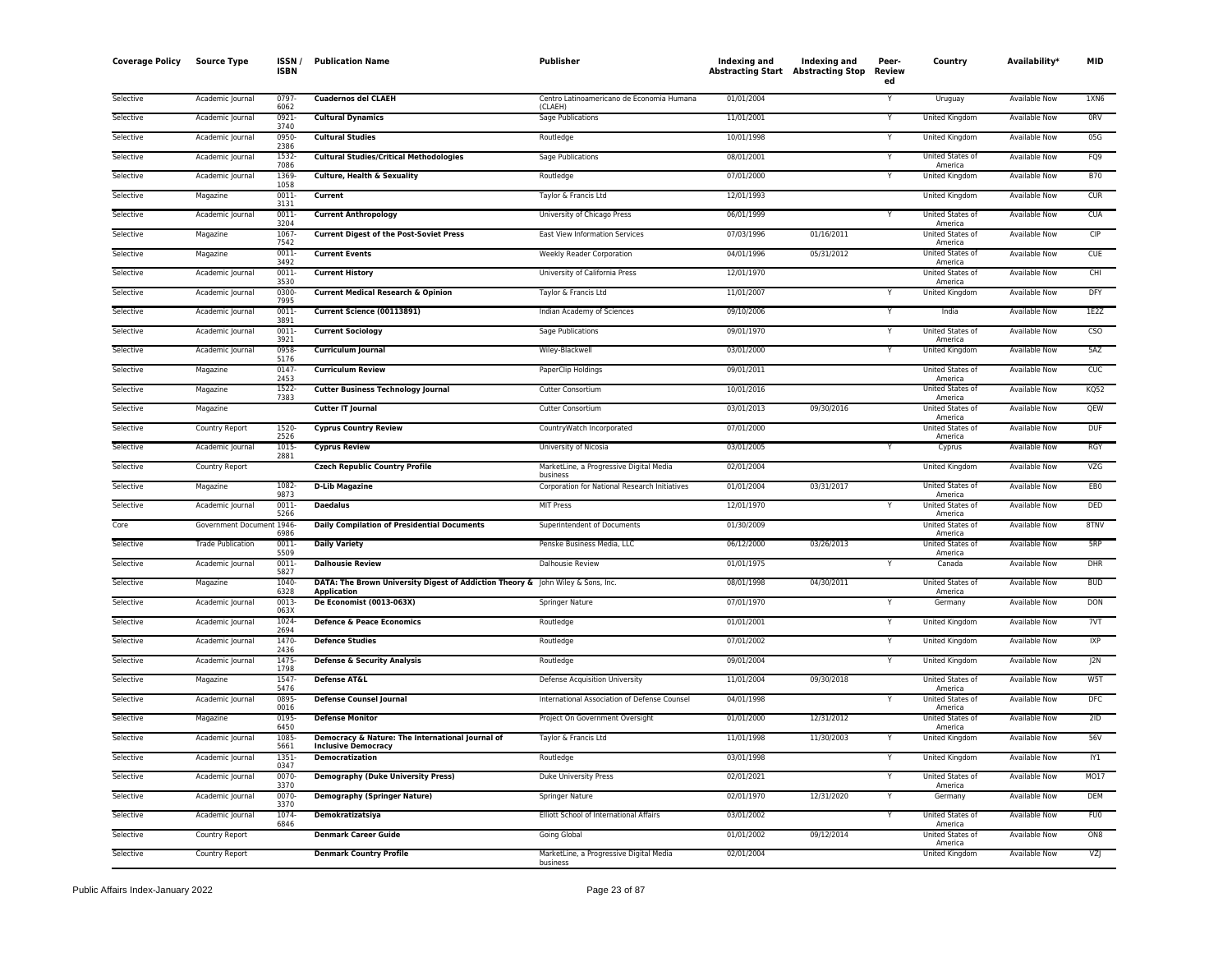| <b>Coverage Policy</b> | <b>Source Type</b>       | ISSN<br><b>ISBN</b> | <b>Publication Name</b>                                                 | Publisher                                              | Indexing and | Indexing and<br><b>Abstracting Start Abstracting Stop</b> | Peer-<br>Review<br>ed | Country                     | Availability*        | MID              |
|------------------------|--------------------------|---------------------|-------------------------------------------------------------------------|--------------------------------------------------------|--------------|-----------------------------------------------------------|-----------------------|-----------------------------|----------------------|------------------|
| Selective              | Magazine                 | 0884<br>2795        | Dennis Barry's Reimbursement Advisor                                    | Wolters Kluwer Legal & Regulatory                      | 09/01/2004   |                                                           |                       | United States of<br>America | <b>Available Now</b> | <b>JWK</b>       |
| Core                   | Academic Journal         | 0196<br>2035        | Denver Journal of International Law & Policy                            | University of Denver Sturm College of Law              | 08/01/1998   | 12/31/2012                                                | Υ                     | United States of<br>America | Available Now        | 26A              |
| Selective              | Academic Journal         | 2469<br>6463        | <b>Denver Law Review</b>                                                | University of Denver Sturm College of Law              | 01/01/2016   |                                                           | Y                     | United States of<br>America | Available Now        | K606             |
| Selective              | Academic Journal         | 0883<br>9409        | <b>Denver University Law Review</b>                                     | University of Denver Sturm College of Law              | 07/01/2002   | 12/31/2015                                                | Υ                     | United States of<br>America | Available Now        | L9               |
| Selective              | <b>Trade Publication</b> | 0196<br>6197        | <b>Dermatology Times</b>                                                | MJH Life Sciences                                      | 02/01/1998   |                                                           |                       | United States of<br>America | Available Now        | DTI              |
| Selective              | Magazine                 | 1068<br>6681        | <b>Des Moines Business Record</b>                                       | <b>Business Publications Corporation</b>               | 02/05/1996   | 11/16/2018                                                |                       | United States of<br>America | <b>Available Now</b> | <b>BDM</b>       |
| Selective              | Academic Journal         | 0011<br>9164        | <b>Desalination</b>                                                     | <b>Elsevier Science</b>                                | 10/10/1999   |                                                           | Y                     | Netherlands                 | <b>Available Now</b> | 3JZ              |
| Selective              | Magazine                 | 0046<br>001X        | <b>Desarrollo Económico</b>                                             | Instituto de Desarrollo Economico y Social             | 01/01/2004   |                                                           | Y                     | Argentina                   | Available Now        | <b>HGR</b>       |
| Selective              | Academic Journal         | 0120-<br>3584       | <b>Desarrollo y Sociedad</b>                                            | Universidad de los Andes                               | 09/01/2003   |                                                           | Y                     | Colombia                    | Available Now        | 1HAM             |
| Selective              | <b>Trade Publication</b> | 0011<br>9407        | <b>Design News</b>                                                      | <b>United Business Media</b>                           | 07/06/1992   | 12/31/2016                                                |                       | United States of<br>America | <b>Available Now</b> | <b>DES</b>       |
| Selective              | <b>Trade Publication</b> | 0950<br>3676        | <b>Design Week</b>                                                      | <b>Centaur Communications</b>                          | 03/25/2004   | 06/30/2011                                                |                       | United Kingdom              | <b>Available Now</b> | <b>FWR</b>       |
| Core                   | <b>Trade Publication</b> | 0950<br>3676        | <b>Design Week (Online Edition)</b>                                     | <b>Centaur Communications</b>                          | 03/04/2011   |                                                           |                       | United Kingdom              | <b>Available Now</b> | <b>BB0T</b>      |
| Selective              | Academic Journal         | 1471<br>8731        | <b>Developing World Bioethics</b>                                       | Wiley-Blackwell                                        | 05/01/2002   |                                                           | Y                     | United Kingdom              | <b>Available Now</b> | N7Z              |
| Selective              | Academic Journal         | 1011<br>6370        | Development                                                             | Palgrave Macmillan Ltd.                                | 06/01/1999   |                                                           | Y                     | United Kingdom              | Available Now        | 53W              |
| Selective              | Academic Journal         | 0012<br>155X        | Development & Change                                                    | Wiley-Blackwell                                        | 10/01/1977   |                                                           | Y                     | United Kingdom              | <b>Available Now</b> | 700              |
| Selective              | Academic Journal         | 0961<br>4524        | <b>Development in Practice</b>                                          | Routledge                                              | 05/01/1998   |                                                           | Y                     | <b>United Kingdom</b>       | <b>Available Now</b> | 55Q              |
| Selective              | Academic Journal         | 0950<br>6764        | <b>Development Policy Review</b>                                        | Wiley-Blackwell                                        | 09/01/1998   |                                                           | Y                     | United Kingdom              | Available Now        | 7QR              |
| Selective              | Academic Journal         | 0376<br>835X        | <b>Development Southern Africa</b>                                      | Routledge                                              | 03/01/1999   |                                                           | Y                     | United Kingdom              | <b>Available Now</b> | B8E              |
| Selective              | Academic Journal         | 0149<br>5992        | <b>Diabetes Care</b>                                                    | American Diabetes Association                          | 01/01/2008   |                                                           | Y                     | United States of<br>America | Available Now        | 1G7              |
| Selective              | Magazine                 | 0095<br>8301        | <b>Diabetes Forecast</b>                                                | American Diabetes Association                          | 01/01/1998   |                                                           |                       | United States of<br>America | Available Now        | <b>DFR</b>       |
| Selective              | Academic Journal         | 1234<br>5792        | Dialogue & Universalism                                                 | University of Warsaw                                   | 01/01/2000   | 11/30/2006                                                | Y                     | Poland                      | Available Now        | DRS              |
| Selective              | Academic Journal         | 1044<br>2057        | Diaspora: A Journal of Transnational Studies                            | University of Toronto Press                            | 03/01/2001   |                                                           |                       | Canada                      | <b>Available Now</b> | 8QC              |
| Selective              | <b>Trade Publication</b> | 1092<br>2849        | <b>Diesel Fuel News</b>                                                 | Hart Energy Publishing, LP                             | 03/31/2008   | 06/29/2010                                                |                       | United States of<br>America | <b>Available Now</b> | 1UT8             |
| Selective              | Academic Journal         | 0392<br>1921        | <b>Diogenes</b>                                                         | Sage Publications Inc.                                 | 06/01/2002   | 02/28/2015                                                |                       | United States of<br>America | <b>Available Now</b> | <b>DIO</b>       |
| Selective              | Academic Journal         | 0959<br>2296        | <b>Diplomacy &amp; Statecraft</b>                                       | Routledge                                              | 07/01/1995   |                                                           | Y                     | United Kingdom              | Available Now        | IY <sub>2</sub>  |
| Selective              | Magazine                 | $0012 -$<br>3242    | <b>Director</b>                                                         | Director Publications Ltd.                             | 06/01/1995   |                                                           |                       | United Kingdom              | Available Now        | <b>DRC</b>       |
| Selective              | <b>Trade Publication</b> | 0364<br>9156        | <b>Directors &amp; Boards</b>                                           | MLR Holdings LLC d/b/a Directors & Boards              | 09/01/1976   |                                                           |                       | United States of<br>America | Available Now        | <b>DRB</b>       |
| Selective              | Academic Journal         | 0963<br>8288        | <b>Disability &amp; Rehabilitation</b>                                  | Taylor & Francis Ltd                                   | 02/15/2000   |                                                           |                       | United Kingdom              | <b>Available Now</b> | <b>B73</b>       |
| Selective              | Academic Journal         | 0968<br>7599        | <b>Disability &amp; Society</b>                                         | Routledge                                              | 04/01/1998   |                                                           | Y                     | United Kingdom              | Available Now        | 56A              |
| Selective              | Academic Iournal         | 1532<br>0359        | <b>DISAM Journal of International Security Assistance</b><br>Management | Defense Institute of Security Assistance<br>Management | 09/01/2001   | 12/31/2015                                                | Y                     | United States of<br>America | <b>Available Now</b> | 1 <sub>1</sub>   |
| Selective              | Academic Journal         | 0361<br>3666        | <b>Disasters</b>                                                        | Wiley-Blackwell                                        | 06/01/1998   |                                                           | Y                     | United Kingdom              | Available Now        | 7QS              |
| Selective              | Academic Journal         | 0957<br>9265        | <b>Discourse &amp; Society</b>                                          | Sage Publications                                      | 04/01/2000   |                                                           | Y                     | United Kingdom              | Available Now        | ORX              |
| Selective              | Magazine                 | 0274<br>7529        | <b>Discover</b>                                                         | Kalmbach Publishing Co.                                | 11/01/2000   |                                                           |                       | United States of<br>America | Available Now        | DIC.             |
| Selective              | Academic Journal         | 1093<br>507X        | <b>Disease Management</b>                                               | Mary Ann Liebert, Inc.                                 | 03/01/2004   | 07/31/2008                                                |                       | United States of<br>America | <b>Available Now</b> | N <sub>3</sub> D |
| Selective              | Academic Journal         | 1173<br>8790        | Disease Management & Health Outcomes                                    | Springer Nature                                        | 01/01/1998   | 12/31/2008                                                | Y                     | Germany                     | Available Now        | CAY              |
| Selective              | Academic Journal         | 1074<br>8105        | <b>Dispute Resolution Journal</b>                                       | American Arbitration Association Inc.                  | 07/01/1995   |                                                           | Y                     | United States of<br>America | <b>Available Now</b> | DRI              |
| Selective              | Magazine                 | 0012<br>3846        | Dissent (00123846)                                                      | University of Pennsylvania Press                       | 03/01/1970   |                                                           |                       | United States of<br>America | <b>Available Now</b> | <b>DST</b>       |
| Selective              | Magazine                 | 1537<br>5749        | <b>District Administration</b>                                          | LRP Media Group                                        | 10/01/2002   |                                                           |                       | United States of<br>America | Available Now        | <b>HVH</b>       |
| Selective              | Magazine                 | 1557<br>5411        | Diverse: Issues in Higher Education                                     | Cox Matthews & Associates Inc                          | 08/01/2005   |                                                           |                       | United States of<br>America | Available Now        | 1F34             |
| Selective              | Country Report           | 1520<br>2550        | <b>Djibouti Country Review</b>                                          | CountryWatch Incorporated                              | 07/01/2000   |                                                           |                       | United States of<br>America | <b>Available Now</b> | <b>DUI</b>       |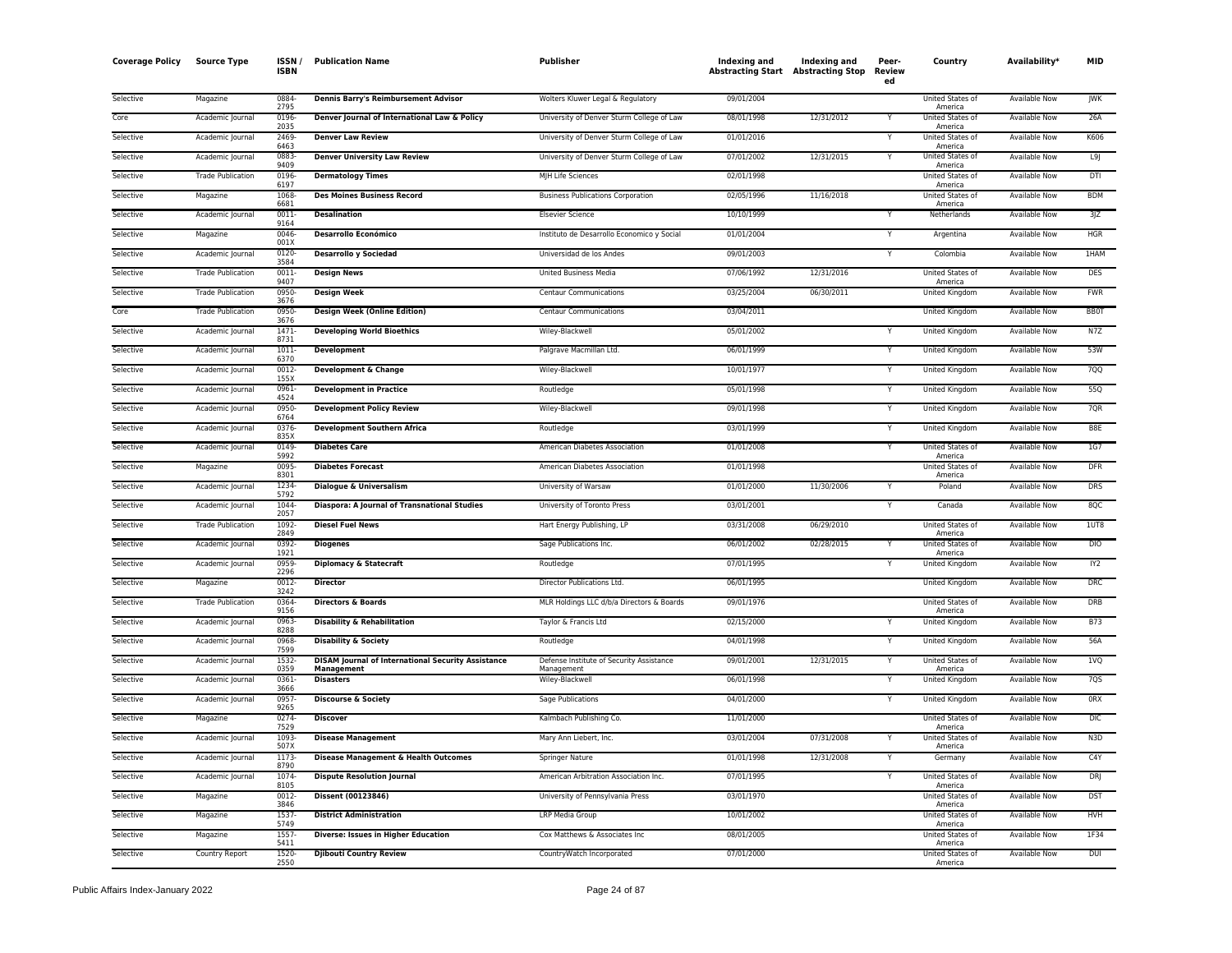| <b>Coverage Policy</b> | <b>Source Type</b>       | ISSN/<br><b>ISBN</b>  | <b>Publication Name</b>                                                  | <b>Publisher</b>                           | Indexing and<br><b>Abstracting Start Abstracting Stop</b> | <b>Indexing and</b> | Peer-<br>Review<br>ed | Country                                | Availability*        | <b>MID</b>      |
|------------------------|--------------------------|-----------------------|--------------------------------------------------------------------------|--------------------------------------------|-----------------------------------------------------------|---------------------|-----------------------|----------------------------------------|----------------------|-----------------|
| Selective              | <b>Trade Publication</b> | 1092<br>5511          | <b>DNR: Daily News Record</b>                                            | Conde Nast Publications                    | 07/21/2003                                                | 11/30/2008          |                       | United States of<br>America            | Available Now        | <b>DNR</b>      |
| Selective              | Magazine                 | $0012 -$<br>5245      | <b>Dollars &amp; Sense</b>                                               | Dollars & Sense                            | 07/01/1996                                                |                     |                       | United States of<br>America            | <b>Available Now</b> | <b>DLA</b>      |
| Selective              | <b>Trade Publication</b> | 0264<br>4835          | DPC: Dredging & Port Construction                                        | <b>IHS Fairplay</b>                        | 02/01/1998                                                | 04/07/2010          |                       | <b>United Kingdom</b>                  | <b>Available Now</b> | <b>OTO</b>      |
| Selective              | Academic Journal         | 0376<br>8716          | Drug & Alcohol Dependence                                                | <b>Elsevier Science</b>                    | 02/01/2000                                                |                     | Υ                     | Netherlands                            | Available Now        | <b>3S6</b>      |
| Selective              | Academic Journal         | 0959<br>5236          | Drug & Alcohol Review                                                    | Wiley-Blackwell                            | 05/01/2005                                                |                     | Y                     | United Kingdom                         | Available Now        | 57J             |
| Selective              | <b>Trade Publication</b> | 0191<br>7587          | <b>Drug Store News</b>                                                   | EnsembleIQ                                 | 12/09/1996                                                | 04/01/2020          |                       | United States of<br>America            | Available Now        | DRU             |
| Selective              | <b>Trade Publication</b> | $0012 -$<br>6616      | <b>Drug Topics</b>                                                       | MJH Life Sciences                          | 02/06/1995                                                |                     |                       | United States of<br>America            | <b>Available Now</b> | <b>DTO</b>      |
| Core                   | Academic Journal         | 0968<br>7637          | <b>Drugs: Education, Prevention &amp; Policy</b>                         | Taylor & Francis Ltd                       | 03/01/1999                                                |                     | Y                     | United Kingdom                         | Available Now        | 5F1             |
| Selective              | Magazine                 | 0091<br>2085          | DttP: A Quarterly Journal of Government Information                      | American Library Association               | 09/01/2004                                                |                     |                       | United States of<br>America            | <b>Available Now</b> | R8E             |
| Core                   | Academic Journal         | 1090-<br>1043         | <b>Practice &amp; Perspective</b><br>Duke Journal of Gender Law & Policy | Duke University, School of Law             | 01/01/2003                                                |                     | Υ                     | United States of<br>America            | Available Now        | L9I             |
| Selective              | Magazine                 | 0012                  | DVM: The Newsmagazine of Veterinary Medicine                             | Advanstar Communications Inc.              | 01/01/2008                                                | 12/31/2012          |                       | United States of<br>America            | <b>Available Now</b> | <b>DVM</b>      |
| Core                   | Academic Journal         | 7337<br>1746<br>7586  | <b>Dynamics of Asymmetric Conflict</b>                                   | Routledge                                  | 02/01/2008                                                |                     |                       | United Kingdom                         | Available Now        | 5EVY            |
| Selective              | Magazine                 | 1046<br>8021          | <b>E: The Environmental Magazine</b>                                     | E: The Environmental Magazine              | 01/01/1995                                                | 06/30/2013          |                       | United States of                       | Available Now        | EMA             |
| Selective              | Magazine                 | 1041<br>0406          | <b>Earth Island Journal</b>                                              | Earth Island Institute                     | 06/01/1991                                                |                     |                       | America<br>United States of<br>America | <b>Available Now</b> | EIJ             |
| Selective              | Academic Journal         | 1096<br>6838          | East Asia: An International Quarterly                                    | Springer Nature                            | 03/01/1999                                                |                     |                       | Germany                                | Available Now        | 2N <sub>5</sub> |
| Core                   | Academic Journal         | 1793<br>9305          | <b>East Asian Policy</b>                                                 | World Scientific Publishing Company        | 10/02/2015                                                |                     | Y                     | Singapore                              | <b>Available Now</b> | <b>ETYC</b>     |
| Selective              | Country Report           | 1479<br>6007          | <b>East Caribbean Quarterly Forecast Report</b>                          | <b>Business Monitor International</b>      | 04/01/2003                                                | 07/31/2004          |                       | <b>United Kingdom</b>                  | <b>Available Now</b> | RE3             |
| Selective              | Academic Journal         | 0888                  | East European Politics & Societies                                       | Sage Publications                          | 09/01/1998                                                |                     | Υ                     | United States of<br>America            | Available Now        | EEP             |
| Selective              | Academic Journal         | 3254<br>0012-<br>8449 | <b>East European Quarterly</b>                                           | East European Quarterly                    | 03/01/1992                                                |                     | Y                     | Hungary                                | Available Now        | EEQ             |
| Selective              | Academic Journal         | 0012<br>8775          | <b>Eastern European Economics</b>                                        | Taylor & Francis Ltd                       | 09/01/1970                                                |                     |                       | United Kingdom                         | <b>Available Now</b> | 1KM             |
| Selective              | Academic Journal         | 0928<br>2750          | <b>EC Tax Review</b>                                                     | Kluwer Law International                   | 08/01/2007                                                | 10/31/2018          | Y                     | Netherlands                            | <b>Available Now</b> | <b>NON</b>      |
| Selective              | Academic Journal         | $1612 -$<br>9202      | <b>EcoHealth</b>                                                         | <b>Springer Nature</b>                     | 12/01/2004                                                |                     | Y                     | Germany                                | <b>Available Now</b> | W3E             |
| Selective              | Academic Journal         | 0921<br>8009          | <b>Ecological Economics</b>                                              | <b>Elsevier Science</b>                    | 01/01/1998                                                |                     | Y                     | Netherlands                            | Available Now        | 3K9             |
| Selective              | Academic Journal         | 1470<br>160X          | <b>Ecological Indicators</b>                                             | Elsevier B.V.                              | 11/01/2002                                                |                     | Y                     | United Kingdom                         | <b>Available Now</b> | JDJ             |
| Selective              | Academic Journal         | 0304<br>3800          | <b>Ecological Modelling</b>                                              | <b>Elsevier Science</b>                    | 07/15/2003                                                |                     |                       | Netherlands                            | Available Now        | 3KB             |
| Selective              | Academic Journal         | 1543<br>4060          | <b>Ecological Restoration</b>                                            | University of Wisconsin Press              | 03/01/1999                                                |                     | Y                     | United States of<br>America            | <b>Available Now</b> | 815             |
| Selective              | Magazine                 | $0261 -$<br>3131      | <b>Ecologist</b>                                                         | Resurgence Trust                           | 07/01/1973                                                | 08/31/2012          |                       | <b>United Kingdom</b>                  | <b>Available Now</b> | ECG             |
| Selective              | Academic Journal         | 0012<br>9658          | <b>Ecology</b>                                                           | John Wiley & Sons, Inc.                    | 07/01/2004                                                |                     |                       | United States of<br>America            | <b>Available Now</b> | ECL             |
| Selective              | Academic Journal         | 1708<br>3087          | <b>Ecology &amp; Society</b>                                             | Resilience Alliance                        | 06/01/2004                                                |                     | Y                     | Canada                                 | <b>Available Now</b> | Z3U             |
| Selective              | Academic Journal         | 0046<br>1121          | <b>Ecology Law Quarterly</b>                                             | University of California School of Law     | 01/01/1974                                                |                     |                       | United States of<br>America            | Available Now        | 04W             |
| Selective              | Academic Journal         | 0265<br>0665          | <b>Economic Affairs</b>                                                  | Wiley-Blackwell                            | 06/01/1998                                                |                     | Υ                     | United Kingdom                         | Available Now        | 7P9             |
| Selective              | Academic Journal         | 0029<br>1676          | <b>Economic Bulletin (Norges Bank)</b>                                   | Norges Bank                                | 12/01/1997                                                | 01/31/2012          | Y                     | Norway                                 | Available Now        | 1NE             |
| Selective              | Academic Journal         | 0013<br>0079          | Economic Development & Cultural Change                                   | University of Chicago Press                | 01/01/1970                                                |                     | Υ                     | United States of<br>America            | <b>Available Now</b> | <b>EDC</b>      |
| Selective              | Academic Journal         | 1539<br>1922          | <b>Economic Development Journal</b>                                      | International Economic Development Council | 04/01/2002                                                |                     |                       | United States of<br>America            | <b>Available Now</b> | JG6             |
| Selective              | Academic Journal         | 0891<br>2424          | <b>Economic Development Quarterly</b>                                    | Sage Publications                          | 02/01/1990                                                |                     |                       | United States of<br>America            | <b>Available Now</b> | <b>EDQ</b>      |
| Selective              | Academic Journal         | 0742-<br>3713         | <b>Economic Development Review</b>                                       | International Economic Development Council | 01/01/1985                                                | 09/30/2000          | Υ                     | United States of<br>America            | <b>Available Now</b> | EDV             |
| Selective              | Academic Journal         | 0013<br>0095          | <b>Economic Geography</b>                                                | Taylor & Francis Ltd                       | 01/01/1977                                                |                     | Y                     | United Kingdom                         | Available Now        | EGE             |
| Selective              | Academic Journal         | 0013-<br>0117         | <b>Economic History Review</b>                                           | Wiley-Blackwell                            | 04/01/1970                                                |                     | Υ                     | United Kingdom                         | Available Now        | ECH             |
| Selective              | Magazine                 | 0013<br>0125          | <b>Economic Indicators</b>                                               | Superintendent of Documents                | 07/01/1993                                                |                     |                       | United States of<br>America            | Available Now        | <b>FID</b>      |
| Selective              | Academic Journal         | 0095-<br>2583         | <b>Economic Inquiry</b>                                                  | Wiley-Blackwell                            | 03/01/1974                                                |                     | Y                     | United Kingdom                         | <b>Available Now</b> | EIQ             |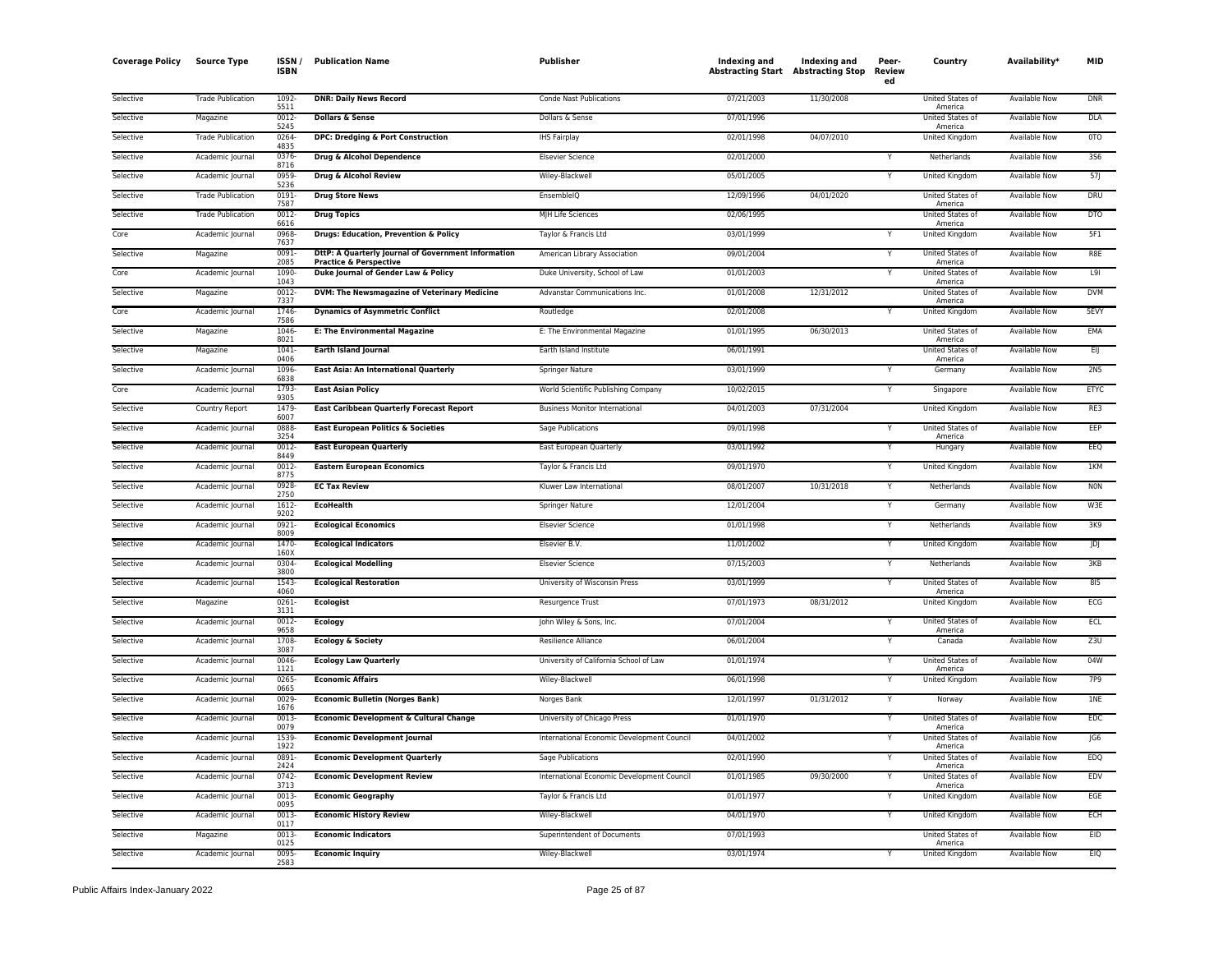| <b>Coverage Policy</b> | <b>Source Type</b>       | ISSN/<br><b>ISBN</b> | <b>Publication Name</b>                              | Publisher                                                             | Indexing and<br><b>Abstracting Start Abstracting Stop</b> | Indexing and | Peer-<br>Review<br>ed | Country                     | Availability*        | <b>MID</b> |
|------------------------|--------------------------|----------------------|------------------------------------------------------|-----------------------------------------------------------------------|-----------------------------------------------------------|--------------|-----------------------|-----------------------------|----------------------|------------|
| Selective              | Academic Journal         | 1363<br>7029         | <b>Economic Issues</b>                               | Economic Issues Education Fund                                        | 03/01/2004                                                |              | Y                     | United Kingdom              | Available Now        | 5XO        |
| Selective              | Academic Journal         | 0013<br>0133         | <b>Economic Journal</b>                              | Oxford University Press                                               | 03/01/1970                                                |              |                       | United Kingdom              | Available Now        | EJN        |
| Selective              | Academic Journal         | 0264-<br>9993        | <b>Economic Modelling</b>                            | <b>Elsevier Science</b>                                               | 12/01/2005                                                |              | Y                     | Netherlands                 | Available Now        | 1KN        |
| Selective              | Academic Journal         | 0140<br>489X         | <b>Economic Outlook</b>                              | Wiley-Blackwell                                                       | 02/01/1999                                                |              | Ÿ                     | United Kingdom              | <b>Available Now</b> | EF7        |
| Selective              | Academic Journal         | 0812-<br>0439        | <b>Economic Papers</b>                               | Wiley-Blackwell                                                       | 03/01/2004                                                |              | Y                     | United Kingdom              | Available Now        | 10YI       |
| Core                   | Academic Journal         | 0266-<br>4658        | <b>Economic Policy</b>                               | <b>Oxford University Press</b>                                        | 11/01/1985                                                |              | Υ                     | <b>United Kingdom</b>       | <b>Available Now</b> | 1KO        |
| Core                   | Academic Journal         | 1813-<br>2715        | <b>Economic Policy Reforms</b>                       | Organisation for Economic Cooperation &<br>Development                | 01/01/2006                                                |              |                       | France                      | <b>Available Now</b> | 1WPL       |
| Selective              | <b>Trade Publication</b> | 1932-<br>0426        | Economic Policy Review (19320426)                    | Federal Reserve Bank of New York                                      | 09/01/1999                                                |              |                       | United States of<br>America | Available Now        | <b>FNF</b> |
| Selective              | Academic Journal         | 1069<br>7225         | Economic Quarterly (10697225)                        | Federal Reserve Bank of Richmond                                      | 03/01/1993                                                |              |                       | United States of<br>America | Available Now        | <b>FRI</b> |
| Selective              | Academic Journal         | 0013-<br>0249        | <b>Economic Record</b>                               | Wiley-Blackwell                                                       | 06/01/1970                                                |              | Y                     | United Kingdom              | <b>Available Now</b> | ERC        |
| Selective              | Academic Journal         | 0161<br>2387         | Economic Review (01612387)                           | Federal Reserve Bank of Kansas City                                   | 03/01/1994                                                |              |                       | United States of<br>America | Available Now        | KCQ        |
| Selective              | Academic Journal         | 0363-<br>0021        | Economic Review (03630021)                           | Federal Reserve Bank of San Francisco                                 | 03/01/1996                                                | 04/09/2010   |                       | United States of<br>America | <b>Available Now</b> | ECV        |
| Selective              | Magazine                 | 0531<br>8955         | Economic Review (05318955)                           | Economic Review                                                       | 08/01/1996                                                | 07/31/2013   |                       | Pakistan                    | <b>Available Now</b> | <b>EIC</b> |
| Selective              | Academic Journal         | 0732-<br>1813        | Economic Review (07321813)                           | Federal Reserve Bank of Atlanta                                       | 01/01/1996                                                | 09/30/2010   | Y                     | United States of<br>America | <b>Available Now</b> | <b>FRA</b> |
| Selective              | Academic Journal         | 0939-<br>3625        | <b>Economic Systems</b>                              | Elsevier B.V.                                                         | 09/01/2002                                                |              |                       | United Kingdom              | Available Now        | 71T        |
| Selective              | Academic Journal         | 0938-<br>2259        | <b>Economic Theory</b>                               | Springer Nature                                                       | 08/01/1995                                                |              |                       | Germany                     | Available Now        | 71U        |
| Core                   | Academic Journal         | 1330-<br>187X        | <b>Economic Trends &amp; Economic Policy</b>         | Institute of Economics, Zagreb                                        | 08/01/2006                                                |              | Y                     | Croatia                     | <b>Available Now</b> | 24LX       |
| Selective              | <b>Trade Publication</b> | 0748<br>2922         | Economic Trends (07482922)                           | Federal Reserve Bank of Cleveland                                     | 02/01/1995                                                | 02/29/2016   |                       | United States of<br>America | Available Now        | ECT        |
| Selective              | Academic Journal         | 0013-<br>0427        | <b>Economica</b>                                     | Wiley-Blackwell                                                       | 02/01/1970                                                |              |                       | <b>United Kingdom</b>       | <b>Available Now</b> | <b>ECA</b> |
| Selective              | Academic Journal         | 1822-<br>6515        | <b>Economics &amp; Management</b>                    | Kaunas University of Technology, Faculty of<br>Economics & Management | 08/01/2008                                                |              |                       | Lithuania                   | <b>Available Now</b> | 3919       |
| Selective              | Academic Journal         | 0954<br>1985         | <b>Economics &amp; Politics</b>                      | Wiley-Blackwell                                                       | 03/01/1998                                                |              |                       | United Kingdom              | Available Now        | 7QT        |
| Selective              | Academic Journal         | 0165-<br>1765        | <b>Economics Letters</b>                             | <b>Elsevier Science</b>                                               | 02/01/2000                                                |              | Υ                     | Netherlands                 | Available Now        | 3KD        |
| Selective              | Academic Journal         | 0272-<br>7757        | <b>Economics of Education Review</b>                 | Pergamon Press - An Imprint of Elsevier Science                       | 04/01/2005                                                |              | Υ                     | United Kingdom              | Available Now        | JDK        |
| Selective              | Academic Journal         | 0967-<br>0750        | <b>Economics of Transition</b>                       | Wiley-Blackwell                                                       | 03/01/1999                                                |              | Y                     | United Kingdom              | Available Now        | 7QI        |
| Selective              | Magazine                 | 0013<br>0613         | <b>Economist</b>                                     | Economist Newspaper Limited                                           | 07/07/1990                                                |              |                       | United States of<br>America | Available Now        | ECO        |
| Selective              | Academic Journal         | 0308<br>5147         | <b>Economy &amp; Society</b>                         | Routledge                                                             | 02/01/1998                                                |              |                       | <b>United Kingdom</b>       | <b>Available Now</b> | <b>5B0</b> |
| Selective              | Academic Journal         | 1348<br>9216         | Economy, Culture & History Japan Spotlight Bimonthly | Japan Economic Foundation                                             | 07/01/2004                                                |              | Y                     | Japan                       | <b>Available Now</b> | W1B        |
| Selective              | <b>Blog Entry</b>        | $0311 -$<br>4546     | <b>Ecos</b>                                          | <b>CSIRO Publishing</b>                                               | 10/01/2000                                                |              |                       | Australia                   | <b>Available Now</b> | EOS        |
| Selective              | Country Report           |                      | <b>Ecuador Country Monitor</b>                       | IHS Markit Ltd.                                                       | 11/01/1998                                                |              |                       | United States of<br>America | Available Now        | 4YG        |
| Selective              | Country Report           | 1520<br>1708         | <b>Ecuador Country Review</b>                        | CountryWatch Incorporated                                             | 07/01/2000                                                |              |                       | United States of<br>America | <b>Available Now</b> | <b>DUL</b> |
| Selective              | <b>Trade Publication</b> | 0013-<br>094X        | <b>Editor &amp; Publisher</b>                        | <b>Curated Experiences Group</b>                                      | 04/02/1994                                                |              |                       | United States of<br>America | <b>Available Now</b> | EPB        |
| Selective              | Academic Journal         | 0013<br>1172         | <b>Education</b>                                     | Project Innovation, Inc.                                              | 12/19/1975                                                |              |                       | United States of<br>America | Available Now        | EDU        |
| Selective              | Academic Journal         | $0013-$<br>1245      | <b>Education &amp; Urban Society</b>                 | Sage Publications                                                     | 02/01/1990                                                |              |                       | United States of<br>America | <b>Available Now</b> | <b>EUS</b> |
| Selective              | Magazine                 | 1463<br>7073         | <b>Education (14637073)</b>                          | Education Publishing Worldwide Ltd                                    | 05/03/2002                                                | 06/30/2012   |                       | <b>United Kingdom</b>       | <b>Available Now</b> | <b>HVB</b> |
| Selective              | Magazine                 | 0013<br>1253         | <b>Education Canada</b>                              | Canadian Education Association                                        | 12/01/1998                                                | 06/30/2021   |                       | Canada                      | <b>Available Now</b> | <b>ECD</b> |
| Selective              | Magazine                 | 0013<br>127X         | <b>Education Digest</b>                              | Prakken Publications                                                  | 09/01/1998                                                | 01/31/2020   |                       | United States of<br>America | Available Now        | <b>EDD</b> |
| Selective              | Academic Journal         | 1357<br>6283         | Education for Health: Change in Learning & Practice  | Wolters Kluwer India Pvt Ltd                                          | 07/01/1998                                                |              |                       | India                       | Available Now        | 0UZ        |
| Selective              | Academic Journal         | 1473<br>9879         | <b>Education for Primary Care</b>                    | Taylor & Francis Ltd                                                  | 05/01/2003                                                |              |                       | United Kingdom              | <b>Available Now</b> | <b>NAK</b> |
| Selective              | Magazine                 | 1364<br>4505         | <b>Education Journal</b>                             | Education Publishing Worldwide Ltd                                    | 04/01/2002                                                |              |                       | United Kingdom              | Available Now        | F94        |
| Selective              | Report                   | 1366-<br>302X        | <b>Education Parliamentary Monitor</b>               | Education Publishing Worldwide Ltd                                    | 01/01/2008                                                |              |                       | <b>United Kingdom</b>       | <b>Available Now</b> | 32RI       |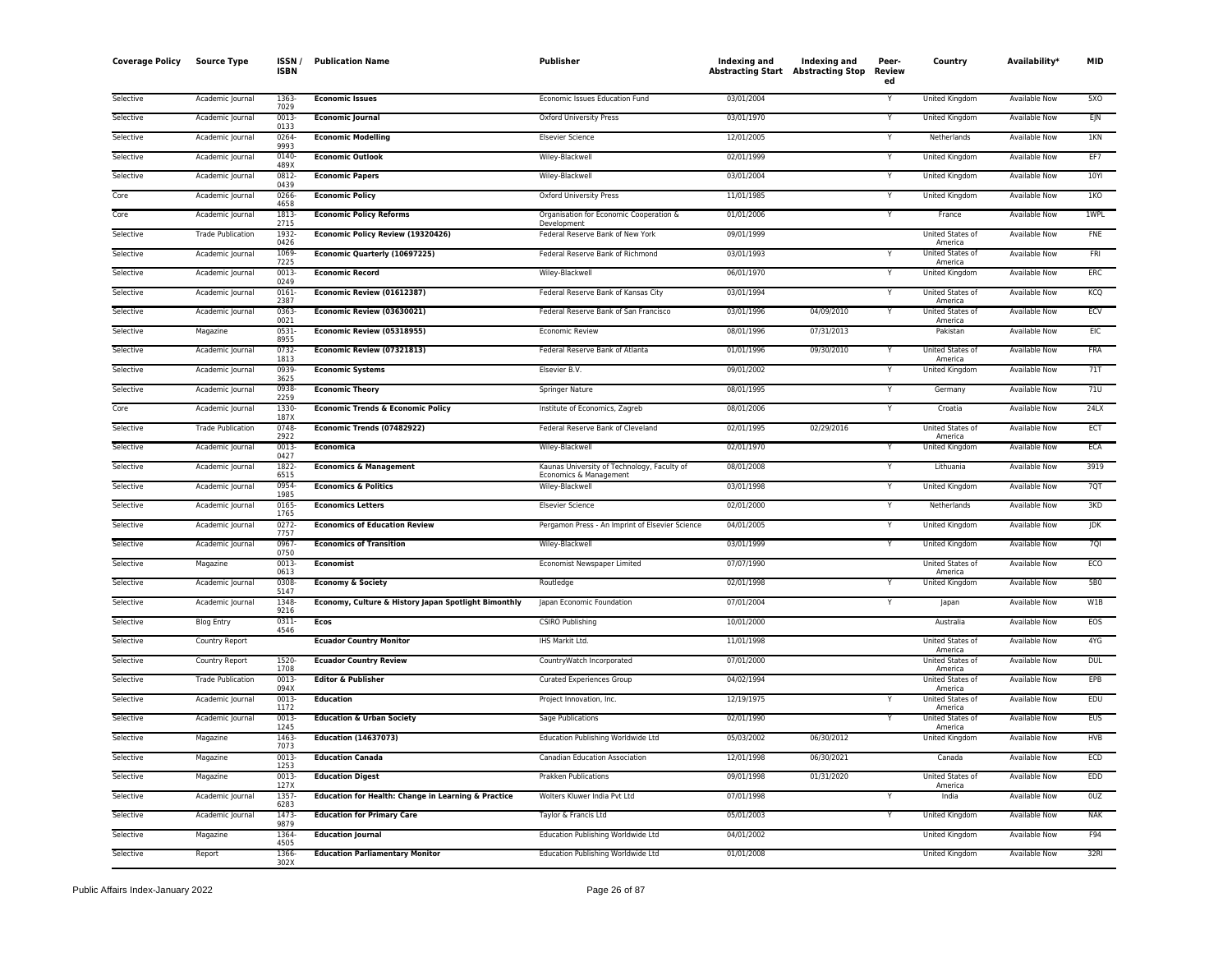| <b>Coverage Policy</b> | <b>Source Type</b>                   | <b>ISSN</b><br><b>ISBN</b> | <b>Publication Name</b>                                                                | <b>Publisher</b>                                               | Indexing and<br><b>Abstracting Start</b> Abstracting Stop | Indexing and | Peer-<br>Review<br>ed | Country                     | Availability <sup>*</sup>             | MID                  |
|------------------------|--------------------------------------|----------------------------|----------------------------------------------------------------------------------------|----------------------------------------------------------------|-----------------------------------------------------------|--------------|-----------------------|-----------------------------|---------------------------------------|----------------------|
| Selective              | Magazine                             | 0277-<br>4232              | <b>Education Week</b>                                                                  | Editorial Projects in Education Inc.                           | 12/07/1981                                                |              |                       | United States of<br>America | Available Now‡                        | <b>EWK</b>           |
| Core                   | Academic Journal                     | $0162 -$<br>3737           | <b>Educational Evaluation &amp; Policy Analysis</b>                                    | <b>Sage Publications</b>                                       | 01/01/1979                                                |              |                       | United States of<br>America | <b>Available Now</b>                  | 02Z                  |
| Selective              | Academic Journal                     | 0360<br>1277               | <b>Educational Gerontology</b>                                                         | Routledge                                                      | 12/01/1999                                                |              | Y                     | United Kingdom              | <b>Available Now</b>                  | EGR                  |
| Selective              | Magazine                             | 0013<br>1784               | <b>Educational Leadership</b>                                                          | Association for Supervision & Curriculum<br>Development        | 10/01/1991                                                |              |                       | United States of<br>America | Available Now                         | <b>EDL</b>           |
| Core                   | Academic Journal                     | 0895-<br>9048              | <b>Educational Policy</b>                                                              | Sage Publications                                              | 03/01/1990                                                |              | Y                     | United States of<br>America | <b>Available Now</b>                  | EPO                  |
| Selective              | Academic Journal                     | 0013-<br>2004              | <b>Educational Theory</b>                                                              | Wiley-Blackwell                                                | 06/01/2000                                                |              |                       | <b>United Kingdom</b>       | <b>Available Now</b>                  | ETY                  |
| Selective              | <b>Trade Publication</b>             | 0014<br>1240               | <b>EG: Estates Gazette</b>                                                             | Reed Business Information Limited                              | 01/12/2002                                                |              |                       | United Kingdom              | Available Now                         | 3BV                  |
| Selective              | Country Report                       |                            | <b>Egypt Country Monitor</b>                                                           | IHS Markit Ltd.                                                | 10/01/1998                                                |              |                       | United States of<br>America | Available Now                         | 4YH                  |
| Selective              | Country Report                       | 1470-<br>7365              | <b>Egypt Quarterly Forecast Report</b>                                                 | <b>Business Monitor International</b>                          | 07/01/2002                                                | 07/31/2004   |                       | United Kingdom              | Available Now                         | K4B                  |
| Selective              | Industry Report                      | 1747-<br>888X              | <b>Egypt Tourism Report</b>                                                            | <b>Business Monitor International</b>                          | 09/01/2007                                                |              |                       | United Kingdom              | Available Now                         | 502W                 |
| Selective              | Academic Journal                     | $0013 -$<br>2942           | <b>Ekistics</b>                                                                        | Athens Center of Ekistics                                      | 01/01/1993                                                | 12/31/2006   |                       | Greece                      | <b>Available Now</b>                  | EKI                  |
| Selective              | Country Report                       |                            | <b>El Salvador Country Monitor</b>                                                     | IHS Markit Ltd.                                                | 11/01/1998                                                |              |                       | United States of<br>America | Available Now                         | 4YI                  |
| Selective              | Magazine                             | 1047<br>7055               | <b>Elder Law Report</b>                                                                | Wolters Kluwer Legal & Regulatory                              | 05/01/2005                                                |              |                       | United States of<br>America | Available Now                         | 11EB                 |
| Selective              | Magazine                             | 1533-<br>1296              | <b>Election Law Journal</b>                                                            | Mary Ann Liebert, Inc.                                         | 06/01/2007                                                |              |                       | United States of<br>America | Available Now                         | N3E                  |
| Selective              | Academic Journal                     | 0261-<br>3794              | <b>Electoral Studies</b>                                                               | Pergamon Press - An Imprint of Elsevier Science                | 06/01/1997                                                |              | Y                     | <b>United Kingdom</b>       | Available Now                         | <b>JDL</b>           |
| Selective              | <b>Trade Publication</b>             | 0013<br>4120               | <b>Electric Light &amp; Power</b>                                                      | Clarion Events, Inc.                                           | 07/01/1998                                                | 02/29/2016   |                       | United States of<br>America | Available Now                         | <b>ELP</b>           |
| Selective              | <b>Trade Publication</b>             | $0013 -$<br>4430           | <b>Electrical Wholesaling</b>                                                          | <b>Endeavor Business Media</b>                                 | 04/01/1998                                                |              |                       | United States of<br>America | Available Now                         | 19K                  |
| Selective              | Academic Journal                     | 1040-<br>6190              | <b>Electricity Journal</b>                                                             | Elsevier B.V.                                                  | 08/01/1997                                                |              | Y                     | United Kingdom              | Available Now                         | 1PH                  |
| Selective              | Magazine                             | 0192-<br>1541              | Electronic Engineering Times (01921541)                                                | <b>United Business Media</b>                                   | 12/05/1994                                                | 12/31/2012   |                       | United States of<br>America | Available Now                         | EET                  |
| Selective              | Academic Journal                     | 1076<br>7975               | <b>Electronic Green Journal</b>                                                        | Electronic Green Journal                                       | 11/01/1994                                                |              |                       | United States of<br>America | <b>Available Now</b>                  | L4R                  |
| Selective              | Magazine                             | 0745<br>0311               | <b>Electronic Media</b>                                                                | <b>Crain Communications</b>                                    | 09/16/1996                                                | 03/04/2003   |                       | United States of<br>America | Available Now                         | ERM                  |
| Selective              | <b>Trade Publication</b>             | 1061<br>6624               | <b>Electronic News</b>                                                                 | United Business Media                                          | 02/13/1995                                                | 05/04/2010   |                       | United States of<br>America | <b>Available Now</b>                  | ELW                  |
| Selective              | <b>Trade Publication</b>             | 0013<br>5224               | <b>Electronics Weekly</b>                                                              | Metropolis International Group Ltd.                            | 03/13/2002                                                |              |                       | United Kingdom              | <b>Available Now</b>                  | <b>IHO</b>           |
| Selective              | Magazine                             | 1558<br>2493               | <b>Embedded Systems Design</b>                                                         | <b>United Business Media</b>                                   | 02/01/2008                                                | 05/31/2012   |                       | United States of<br>America | <b>Available Now</b>                  | 1XWM                 |
| Selective              | Industry Report                      | 1477<br>7061               | <b>Emerging Europe Financial Alert</b>                                                 | <b>Business Monitor International</b>                          | 01/06/2003                                                | 04/30/2004   |                       | United Kingdom              | Available Now                         | K4C                  |
| Selective              | Country Report                       | 1469<br>5278               | <b>Emerging Europe Monitor: Central Europe</b>                                         | <b>Business Monitor International</b>                          | 08/01/2002                                                | 01/31/2005   |                       | United Kingdom              | Available Now                         | 9Y2                  |
| Selective              | Country Report                       | 1746-<br>0743              | Emerging Europe Monitor: Central Europe & Baltic States Business Monitor International |                                                                | 02/01/2005                                                |              |                       | United Kingdom              | Available Now                         | $I$ H <sub>2</sub> O |
| Selective              | <b>Country Report</b>                | 1746-<br>0735              | Emerging Europe Monitor: Russia & CIS                                                  | <b>Business Monitor International</b>                          | 06/01/2006                                                |              |                       | United Kingdom              | <b>Available Now</b>                  | 178C                 |
| Selective              | Country Report                       | 1742<br>8882               | Emerging Europe Monitor: Russia, Ukraine & Baltics                                     | <b>Business Monitor International</b>                          | 02/01/2004                                                | 01/31/2005   |                       | United Kingdom              | Available Now                         | <b>DLG</b>           |
| Selective              | Country Report                       | 1469-<br>5286              | <b>Emerging Europe Monitor: South East Europe Monitor</b>                              | <b>Business Monitor International</b>                          | 08/01/2002                                                |              |                       | United Kingdom              | Available Now                         | 9Y4                  |
| Selective              | Magazine                             | 0262-<br>0456              | <b>Emerging European Markets</b>                                                       | <b>Financial Times Limited</b>                                 | 01/01/1998                                                | 08/31/1998   |                       | United Kingdom              | <b>Available Now</b>                  | 2N3                  |
| Selective              | Academic Journal                     | 1080-<br>6040              | <b>Emerging Infectious Diseases</b>                                                    | Centers for Disease Control & Prevention (CDC)                 | 01/01/1998                                                |              |                       | United States of<br>America | <b>Available Now</b>                  | EFD                  |
| Selective              | Country Report                       | 1359<br>0006               | <b>Emerging Markets Monitor</b>                                                        | <b>Business Monitor International</b>                          | 01/13/2003                                                |              |                       | United Kingdom              | Available Now                         | 5 <sub>DB</sub>      |
| Selective              | Magazine                             |                            | EmergingMarketsNOW                                                                     | Evalueserve, Inc.                                              | 01/08/2008                                                | 11/20/2009   |                       | United States of<br>America | Available Now                         | 542G                 |
| Selective              | Academic Journal                     | 0094<br>4076               | <b>Emory Law Journal</b>                                                               | Emory University School of Law                                 | 01/01/2004                                                |              |                       | United States of<br>America | Available Now                         | 6LL                  |
| Selective              | Academic Journal                     | 0377<br>7332               | <b>Empirical Economics</b>                                                             | <b>Springer Nature</b>                                         | 01/01/1976                                                |              |                       | Germany                     | <b>Available Now</b>                  | 71W                  |
| Selective              | Academic Journal                     | 0749<br>0003               | <b>Employee Assistance Quarterly</b>                                                   | Taylor & Francis Ltd                                           | 01/01/2000                                                | 04/30/2004   | Y                     | <b>United Kingdom</b>       | <b>Available Now</b>                  | 5VS                  |
| Selective              | Magazine                             | 1044<br>6265               | <b>Employee Benefit News</b>                                                           | SourceMedia, Inc.                                              | 03/01/1999                                                |              |                       | United States of<br>America | Available Now                         | 0MB                  |
| Selective<br>Selective | Magazine<br><b>Trade Publication</b> | 0013-                      | <b>Employee Benefit News Canada in Brief</b><br><b>Employee Benefit Plan Review</b>    | St. Joseph Communications<br>Wolters Kluwer Legal & Regulatory | 01/22/2008<br>01/01/1996                                  | 06/30/2009   |                       | Canada<br>United States of  | Available Now<br><b>Available Now</b> | 3QKG<br>EBP          |
|                        |                                      | 6808                       |                                                                                        |                                                                |                                                           |              |                       | America                     |                                       |                      |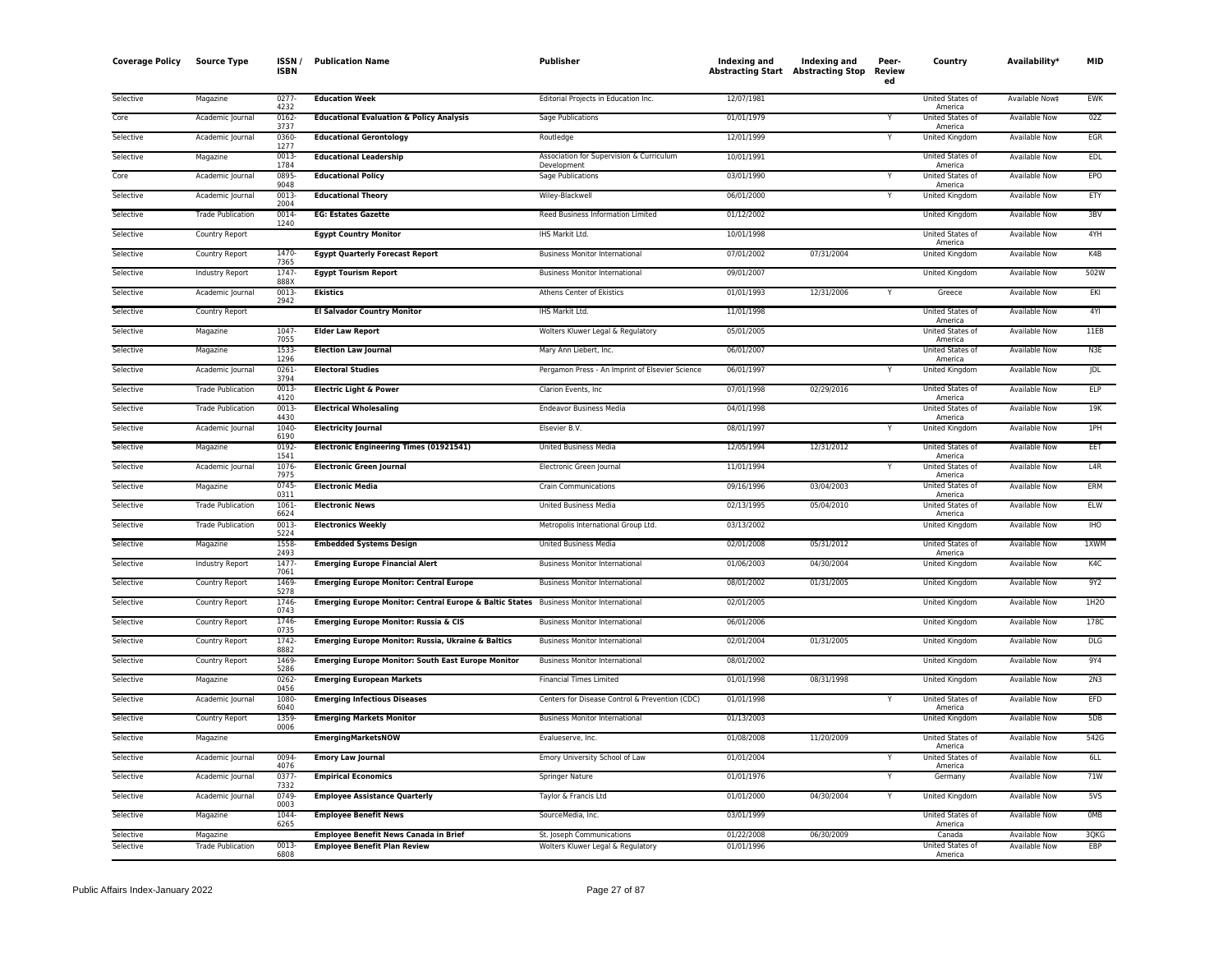| <b>Coverage Policy</b> | <b>Source Type</b>       | ISSN /<br>ISBN | <b>Publication Name</b>                             | Publisher                                       | Indexing and<br><b>Abstracting Start Abstracting Stop</b> | <b>Indexing and</b> | Peer-<br>Review<br>ed | Country                            | Availability <sup>*</sup> | <b>MID</b>      |
|------------------------|--------------------------|----------------|-----------------------------------------------------|-------------------------------------------------|-----------------------------------------------------------|---------------------|-----------------------|------------------------------------|---------------------------|-----------------|
| Selective              | Magazine                 | 1366<br>8722   | <b>Employee Benefits</b>                            | <b>Centaur Communications</b>                   | 11/01/2001                                                |                     |                       | United Kingdom                     | Available Now             | E6W             |
| Selective              | Academic Journal         | 0098<br>8898   | <b>Employee Relations Law Journal</b>               | Wolters Kluwer Legal & Regulatory               | 03/01/1993                                                |                     | Y                     | United States of<br>America        | <b>Available Now</b>      | <b>IWO</b>      |
| Selective              | Academic Journal         | 0892<br>7545   | Employee Responsibilities & Rights Journal          | Springer Nature                                 | 06/01/1988                                                |                     |                       | Germany                            | Available Now             | ERG             |
| Core                   | Academic Journal         | 1522<br>2225   | Employee Rights & Employment Policy Journal         | <b>Workplace Fairness</b>                       | 01/01/2005                                                |                     |                       | United States of<br>America        | <b>Available Now</b>      | U0H             |
| Selective              | Magazine                 | 0013<br>6840   | <b>Employment &amp; Earnings</b>                    | US Government Printing Office                   | 06/01/2001                                                | 12/31/2008          |                       | <b>United States of</b><br>America | Available Now             | EEN             |
| Selective              | Academic Journal         | 0745<br>7790   | <b>Employment Relations Today (Wiley)</b>           | John Wiley & Sons, Inc.                         | 03/01/1994                                                | 12/31/2019          |                       | United States of<br>America        | Available Now             | PEY             |
| Selective              | Magazine                 | 0966<br>4076   | <b>ENDS (Environmental Data Services)</b>           | Haymarket Media Group Ltd                       | 03/01/2008                                                | 11/01/2018          |                       | United Kingdom                     | Available Now             | 3BRB            |
| Selective              | Academic Journal         | 0360<br>5442   | <b>Energy</b>                                       | Pergamon Press - An Imprint of Elsevier Science | 05/01/1999                                                |                     |                       | <b>United Kingdom</b>              | <b>Available Now</b>      | <b>JDQ</b>      |
| Selective              | Academic Journal         | 0378<br>7788   | <b>Energy &amp; Buildings</b>                       | <b>Elsevier Science</b>                         | 11/01/2004                                                |                     | Y                     | Netherlands                        | Available Now             | 3KF             |
| Selective              | Academic Journal         | 0140-<br>9883  | <b>Energy Economics</b>                             | <b>Elsevier Science</b>                         | 05/01/2001                                                |                     | Y                     | Netherlands                        | <b>Available Now</b>      | 1KO             |
| Selective              | Academic Journal         | 0195<br>6574   | <b>Energy Journal</b>                               | International Association for Energy Economics  | 01/01/1990                                                |                     |                       | United States of<br>America        | <b>Available Now</b>      | ENY             |
| Selective              | Academic Journal         | 0270-<br>9163  | <b>Energy Law Journal</b>                           | Foundation for the Energy Law Journal           | 05/01/2004                                                |                     | Y                     | United States of<br>America        | Available Now             | QSJ             |
| Core                   | Academic Journal         | 0301<br>4215   | <b>Energy Policy</b>                                | <b>Elsevier Science</b>                         | 03/01/1976                                                |                     |                       | Netherlands                        | Available Now             | ECY             |
| Selective              | Academic Journal         | 0090<br>8312   | <b>Energy Sources</b>                               | Taylor & Francis Ltd                            | 04/01/2000                                                | 12/31/2005          | Y                     | United Kingdom                     | Available Now             | EGY             |
| Core                   | Academic Journal         | 1556<br>7249   | Energy Sources Part B: Economics, Planning & Policy | Taylor & Francis Ltd                            | 01/01/2006                                                |                     |                       | United Kingdom                     | <b>Available Now</b>      | 1X05            |
| Selective              | Magazine                 | 0013<br>7758   | <b>Engineer (00137758)</b>                          | Centaur Communications                          | 10/01/2011                                                |                     |                       | <b>United Kingdom</b>              | <b>Available Now</b>      | <b>FWW</b>      |
| Selective              | <b>Trade Publication</b> | 0095<br>8948   | Engineering & Mining Journal (00958948)             | Mining Media International                      | 09/01/1996                                                |                     |                       | United States of<br>America        | <b>Available Now</b>      | <b>EGM</b>      |
| Selective              | Academic Journal         | 1750<br>9637   | Engineering & Technology (17509637)                 | Institution of Engineering & Technology         | 04/01/2006                                                | 10/31/2020          |                       | United Kingdom                     | Available Now             | 2WMX            |
| Selective              | Academic Journal         | 0332<br>1711   | <b>Engineers Journal</b>                            | IFP Media, Ltd.                                 | 12/01/2007                                                | 11/01/2011          | Y                     | Ireland                            | Available Now             | 1HKA            |
| Selective              | Academic Journal         | 0013<br>8266   | <b>English Historical Review</b>                    | <b>Oxford University Press</b>                  | 11/01/1998                                                |                     |                       | United Kingdom                     | Available Now             | EHR             |
| Selective              | <b>Trade Publication</b> | 0891<br>9526   | <b>ENR: Engineering News-Record</b>                 | <b>BNP Media</b>                                | 07/19/1993                                                |                     |                       | United States of<br>America        | <b>Available Now</b>      | <b>ENR</b>      |
| Selective              | Magazine                 |                | <b>Enterprise/Salt Lake City</b>                    | Enterprise/Salt Lake City                       | 10/02/1995                                                |                     |                       | United States of<br>America        | <b>Available Now</b>      | SLC             |
| Selective              | Magazine                 | 1049<br>0434   | <b>Entertainment Weekly</b>                         | <b>Meredith Corporation</b>                     | 04/07/1995                                                |                     |                       | United States of<br>America        | <b>Available Now</b>      | ENW             |
| Selective              | Magazine                 | 0163<br>3341   | <b>Entrepreneur</b>                                 | Entrepreneur.com, Inc.                          | 10/01/1993                                                |                     |                       | United States of<br>America        | Available Now             | <b>ENT</b>      |
| Selective              | Academic Journal         | 1042<br>2587   | <b>Entrepreneurship: Theory &amp; Practice</b>      | Sage Publications                               | 09/01/2004                                                |                     |                       | United States of<br>America        | Available Now             | EPS             |
| Selective              | Academic Journal         | 0013-<br>9157  | <b>Environment</b>                                  | Taylor & Francis Ltd                            | 02/01/1980                                                |                     | Y                     | <b>United Kingdom</b>              | <b>Available Now</b>      | <b>ENV</b>      |
| Selective              | Academic Journal         | 0013<br>9165   | <b>Environment &amp; Behavior</b>                   | Sage Publications                               | 11/01/1995                                                |                     |                       | United States of<br>America        | Available Now             | EBH             |
| Selective              | Academic Journal         | 1355<br>770X   | <b>Environment &amp; Development Economics</b>      | Cambridge University Press                      | 05/01/2003                                                |                     |                       | United Kingdom                     | <b>Available Now</b>      | FZP             |
| Selective              | Academic Journal         | 0308<br>518X   | <b>Environment &amp; Planning A</b>                 | Sage Publications                               | 05/01/1993                                                |                     | Υ                     | United States of<br>America        | <b>Available Now</b>      | EPL             |
| Selective              | Academic Journal         | 0265<br>8135   | Environment & Planning B: Planning & Design         | Pion Ltd.                                       | 11/01/1993                                                |                     | Y                     | United Kingdom                     | Available Now             | PLD             |
| Core                   | Academic Journal         | 0263<br>774X   | Environment & Planning C: Government & Policy       | Pion Ltd.                                       | 03/01/1993                                                |                     | Y                     | United Kingdom                     | Available Now             | GAP             |
| Selective              | Academic Journal         | 0263<br>7758   | Environment & Planning D: Society & Space           | <b>Sage Publications</b>                        | 01/01/1993                                                |                     |                       | United States of<br>America        | <b>Available Now</b>      | SAS             |
| Selective              | Academic Journal         | 0956<br>2478   | <b>Environment &amp; Urbanization</b>               | Sage Publications                               | 10/01/2002                                                |                     | Y                     | United Kingdom                     | Available Now             | GEU             |
| Selective              | Magazine                 | 1050-<br>3285  | <b>Environment Hawai'i</b>                          | Environment Hawai'i                             | 05/01/2002                                                |                     |                       | United States of<br>America        | <b>Available Now</b>      | KR <sub>0</sub> |
| Selective              | Academic Journal         | 0160<br>4120   | <b>Environment International</b>                    | Pergamon Press - An Imprint of Elsevier Science | 02/01/2006                                                |                     |                       | <b>United Kingdom</b>              | <b>Available Now</b>      | JQ <sub>0</sub> |
| Selective              | Academic Journal         | 0924<br>6460   | <b>Environmental &amp; Resource Economics</b>       | Springer Nature                                 | 12/01/1998                                                |                     | Υ                     | Germany                            | Available Now             | KR4             |
| Selective              | Magazine                 | 0013-<br>922X  | <b>Environmental Action</b>                         | <b>Environmental Action</b>                     | 10/26/1974                                                | 03/31/1996          |                       | United States of<br>America        | Available Now             | ENA             |
| Selective              | Magazine                 | 0046-<br>2225  | <b>Environmental Affairs</b>                        | Boston College Law School                       | 03/01/1973                                                | 02/28/1978          |                       | United States of<br>America        | Available Now             | M6S             |
| Selective              | <b>Trade Publication</b> | 1062<br>3957   | <b>Environmental Building News</b>                  | BuildingGreen, Inc.                             | 06/01/2002                                                | 11/30/2014          |                       | United States of<br>America        | Available Now             | KR6             |
| Selective              | Academic Journal         | 1040<br>6026   | <b>Environmental Claims Journal</b>                 | Routledge                                       | 01/01/2004                                                |                     |                       | <b>United Kingdom</b>              | <b>Available Now</b>      | <b>850</b>      |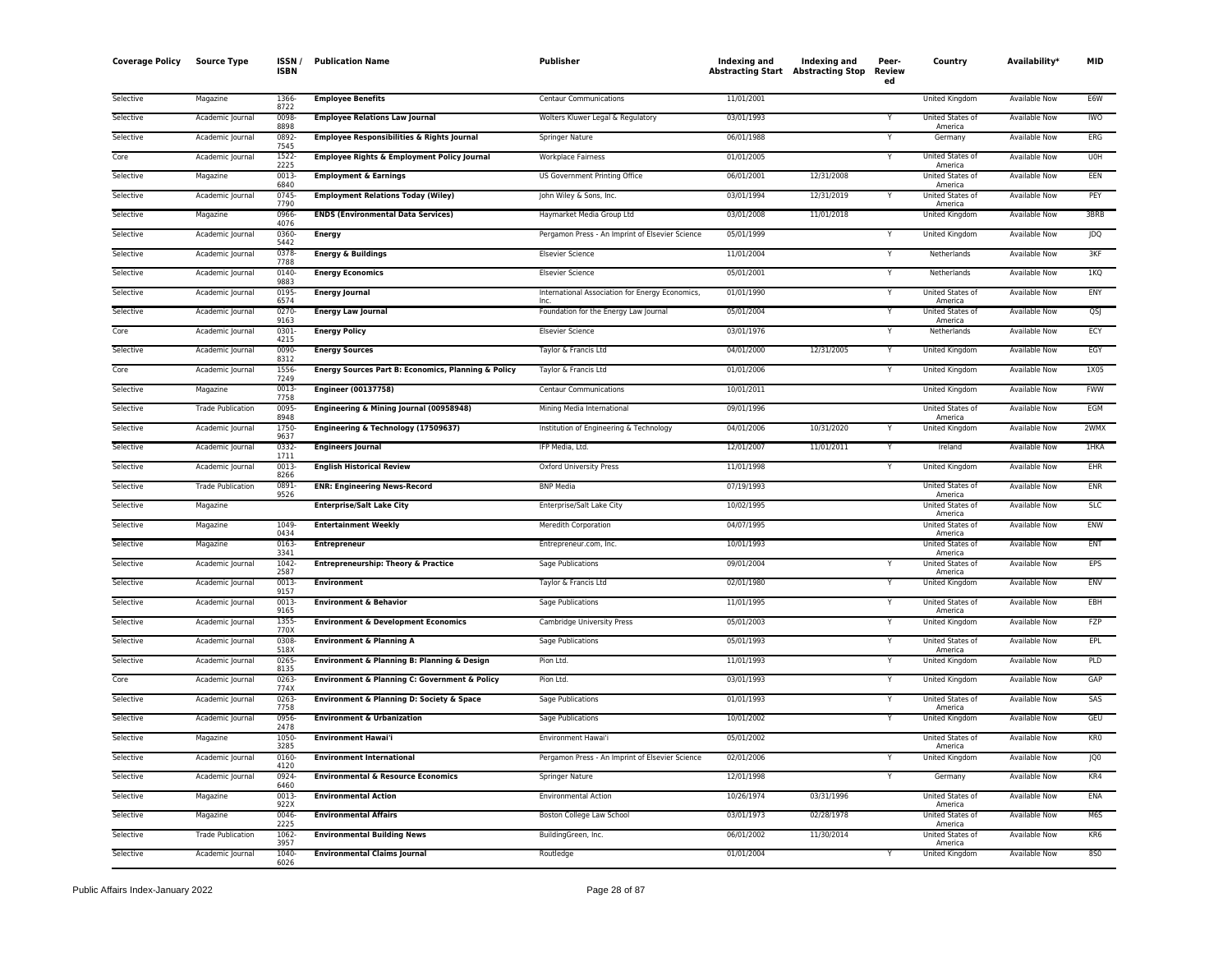| <b>Coverage Policy</b> | <b>Source Type</b>       | <b>ISSN</b><br><b>ISBN</b> | <b>Publication Name</b>                             | Publisher                                                      | Indexing and<br><b>Abstracting Start Abstracting Stop</b> | Indexing and | Peer-<br><b>Review</b><br>ed | Country                     | Availability*        | <b>MID</b>      |
|------------------------|--------------------------|----------------------------|-----------------------------------------------------|----------------------------------------------------------------|-----------------------------------------------------------|--------------|------------------------------|-----------------------------|----------------------|-----------------|
| Selective              | <b>Trade Publication</b> | 1095<br>8932               | <b>Environmental Design &amp; Construction</b>      | <b>BNP Media</b>                                               | 01/01/2008                                                | 11/30/2014   |                              | United States of<br>America | <b>Available Now</b> | 69C             |
| Core                   | Academic Journal         | 1432<br>847X               | <b>Environmental Economics &amp; Policy Studies</b> | <b>Springer Nature</b>                                         | 01/01/1999                                                |              |                              | Germany                     | <b>Available Now</b> | 71X             |
| Selective              | Academic Journal         | 1350<br>4622               | <b>Environmental Education Research</b>             | Routledge                                                      | 02/01/1998                                                |              |                              | United Kingdom              | Available Now        | EED             |
| Selective              | <b>Trade Publication</b> | 0954<br>5824               | <b>Environmental Engineering</b>                    | Concorde Publishing Ltd.                                       | 09/01/1997                                                | 12/31/2018   |                              | United Kingdom              | <b>Available Now</b> | <b>HSC</b>      |
| Selective              | Magazine                 | 0163<br>4275               | <b>Environmental Ethics</b>                         | Environmental Philosophy, Inc.                                 | 03/01/1995                                                |              |                              | United States of<br>America | Available Now        | EEV             |
| Selective              | Magazine                 | 0731<br>5732               | <b>Environmental Forum</b>                          | Environmental Law Institute                                    | 11/01/1998                                                |              |                              | United States of<br>America | <b>Available Now</b> | H3I             |
| Selective              | Academic Journal         | 0091<br>6765               | <b>Environmental Health Perspectives</b>            | Superintendent of Documents                                    | 08/01/1998                                                |              | Υ                            | United States of<br>America | Available Now        | 3B5             |
| Selective              | Academic Journal         | 1084<br>5453               | <b>Environmental History</b>                        | Oxford University Press                                        | 04/01/2008                                                |              |                              | United Kingdom              | Available Now        | 49G             |
| Selective              | Academic Journal         | 0195<br>9255               | <b>Environmental Impact Assessment Review</b>       | Elsevier B.V.                                                  | 02/01/2000                                                |              |                              | <b>United Kingdom</b>       | <b>Available Now</b> | JE <sub>2</sub> |
| Selective              | Academic Journal         | 0046<br>2276               | Environmental Law (00462276)                        | Environmental Law                                              | 04/01/2001                                                |              | Y                            | United States of<br>America | Available Now        | <b>GML</b>      |
| Selective              | Magazine                 | 0046<br>2284               | Environmental Law Reporter: News & Analysis         | Environmental Law Institute                                    | 10/01/2000                                                |              |                              | United States of<br>America | <b>Available Now</b> | <b>KSC</b>      |
| Selective              | Magazine                 | 1461<br>4529               | <b>Environmental Law Review</b>                     | Sage Publications                                              | 12/01/2000                                                |              |                              | United Kingdom              | Available Now        | QLY             |
| Selective              | Academic Journal         | 0364<br>152X               | <b>Environmental Management</b>                     | Springer Nature                                                | 05/01/2003                                                |              | Υ                            | Germany                     | <b>Available Now</b> | O <sub>5H</sub> |
| Selective              | Academic Journal         | 1364<br>8152               | <b>Environmental Modelling &amp; Software</b>       | Elsevier B.V.                                                  | 02/01/2004                                                |              |                              | United Kingdom              | Available Now        | JE3             |
| Selective              | Academic Journal         | 0167<br>6369               | <b>Environmental Monitoring &amp; Assessment</b>    | Springer Nature                                                | 08/01/2006                                                |              |                              | Germany                     | <b>Available Now</b> | <b>KSD</b>      |
| Core                   | Academic Journal         | 0378<br>777X               | <b>Environmental Policy &amp; Law</b>               | <b>IOS Press</b>                                               | 06/01/1975                                                |              | $\overline{\mathsf{Y}}$      | Netherlands                 | <b>Available Now</b> | EML             |
| Selective              | Academic Journal         | 0964<br>4016               | <b>Environmental Politics</b>                       | Routledge                                                      | 06/01/1996                                                |              | Y                            | <b>United Kingdom</b>       | <b>Available Now</b> | EIP             |
| Selective              | Academic Journal         | 0013<br>9351               | <b>Environmental Research</b>                       | <b>Academic Press</b>                                          | 02/01/2002                                                |              | Υ                            | United States of<br>America | <b>Available Now</b> | KZQ             |
| Core                   | Academic Journal         | 1462<br>9011               | <b>Environmental Science &amp; Policy</b>           | Elsevier B.V.                                                  | 01/01/2002                                                |              | Y                            | United Kingdom              | Available Now        | JE5             |
| Selective              | Academic Journal         | 0013<br>936X               | <b>Environmental Science &amp; Technology</b>       | American Chemical Society                                      | 08/01/1993                                                | 03/06/2018   |                              | United States of<br>America | <b>Available Now</b> | EVS             |
| Selective              | Academic Journal         | 0730<br>7268               | <b>Environmental Toxicology &amp; Chemistry</b>     | Wiley-Blackwell                                                | 11/01/2000                                                |              |                              | <b>United Kingdom</b>       | <b>Available Now</b> | 5               |
| Selective              | Magazine                 | 1755<br>4594               | <b>EPM Weekly Bulletin</b>                          | Education Publishing Worldwide Ltd                             | 02/25/2002                                                | 12/31/2006   |                              | <b>United Kingdom</b>       | <b>Available Now</b> | F95             |
| Selective              | Academic Journal         | 0250<br>8052               | <b>EPPO Bulletin</b>                                | Wiley-Blackwell                                                | 08/01/2003                                                |              | Υ                            | United Kingdom              | <b>Available Now</b> | F08             |
| Selective              | Magazine                 | 0268<br>7143               | <b>Equal Opportunities Review</b>                   | Michael Rubenstein Publishing                                  | 11/01/2003                                                |              |                              | <b>United Kingdom</b>       | <b>Available Now</b> | 1P              |
| Selective              | Academic Journal         | 1066<br>5684               | <b>Equity &amp; Excellence in Education</b>         | Routledge                                                      | 04/01/1993                                                |              |                              | United Kingdom              | Available Now        | EIE             |
| Selective              | Magazine                 | 1083<br>6268               | <b>ERISA Litigation Alert</b>                       | Wolters Kluwer Legal & Regulatory                              | 01/01/1999                                                | 09/30/2002   |                              | United States of<br>America | Available Now        | <b>8S1</b>      |
| Selective              | Magazine                 | $0014 -$<br>0880           | <b>Essence</b>                                      | <b>Essence Communications Inc.</b>                             | 09/01/1984                                                |              |                              | United States of<br>America | <b>Available Now</b> | B3JY            |
| Selective              | Country Report           | 1520<br>1740               | <b>Estonia Country Review</b>                       | CountryWatch Incorporated                                      | 07/01/2000                                                |              |                              | United States of<br>America | Available Now        | <b>DUQ</b>      |
| Selective              | Academic Journal         | 0014<br>1445               | <b>Estudios Centroamericanos</b>                    | Universidad Centroamericana Jose Simeon<br>Canas               | 10/01/2004                                                | 07/01/2019   | Υ                            | El Salvador                 | <b>Available Now</b> | <b>RHX</b>      |
| Selective              | Magazine                 | 1578<br>7001               | <b>Estudios Sobre Educacion</b>                     | Servicio de Publicaciones de la Universidad de<br>Navarra, S.A | 12/01/2001                                                |              |                              | Spain                       | <b>Available Now</b> | <b>JZT</b>      |
| Selective              | <b>Trade Publication</b> | 1942<br>3535               | <b>Ethanol &amp; Biodiesel News</b>                 | Hart Energy Publishing, LP                                     | 12/18/2007                                                | 09/29/2009   |                              | United States of<br>America | <b>Available Now</b> | 2ZYF            |
| Selective              | Academic Journal         | 1050<br>8422               | <b>Ethics &amp; Behavior</b>                        | Taylor & Francis Ltd                                           | 06/01/1991                                                |              |                              | United Kingdom              | Available Now        | 7LU             |
| Selective              | Academic Journal         | 1085<br>6633               | <b>Ethics &amp; the Environment</b>                 | Indiana University Press                                       | 12/01/1999                                                |              | Υ                            | United States of<br>America | Available Now        | FL8             |
| Selective              | Academic Journal         | 0141<br>9870               | <b>Ethnic &amp; Racial Studies</b>                  | Routledge                                                      | 01/01/1978                                                |              |                              | United Kingdom              | <b>Available Now</b> | <b>ERS</b>      |
| Selective              | Academic Journal         | 1468<br>7968               | <b>Ethnicities</b>                                  | Sage Publications                                              | 04/01/2001                                                |              |                              | United Kingdom              | <b>Available Now</b> | HAQ             |
| Selective              | Academic Journal         | 1049<br>510X               | <b>Ethnicity &amp; Disease</b>                      | Ethnicity & Disease, Inc.                                      | 01/01/2008                                                |              | Y                            | United States of<br>America | <b>Available Now</b> | 2QJY            |
| Selective              | Academic Journal         | 1744<br>9057               | <b>Ethnopolitics</b>                                | Routledge                                                      | 03/01/2002                                                |              |                              | United Kingdom              | Available Now        | <b>15UN</b>     |
| Selective              | Academic Journal         | 0014<br>1844               | <b>Ethnos: Journal of Anthropology</b>              | Routledge                                                      | 07/01/2000                                                |              |                              | United Kingdom              | <b>Available Now</b> | 5B <sub>2</sub> |
| Selective              | Magazine                 | 1448<br>1324               | Ethos                                               | Social Education Victoria Inc (SEV)                            | 04/01/2003                                                |              |                              | Australia                   | Available Now        | QTN             |
| Selective              | Magazine                 | 1328<br>1941               | <b>Ethos 7-12</b>                                   | Social Education Victoria Inc (SEV)                            | 03/01/1999                                                | 12/31/2002   |                              | Australia                   | <b>Available Now</b> | 70T             |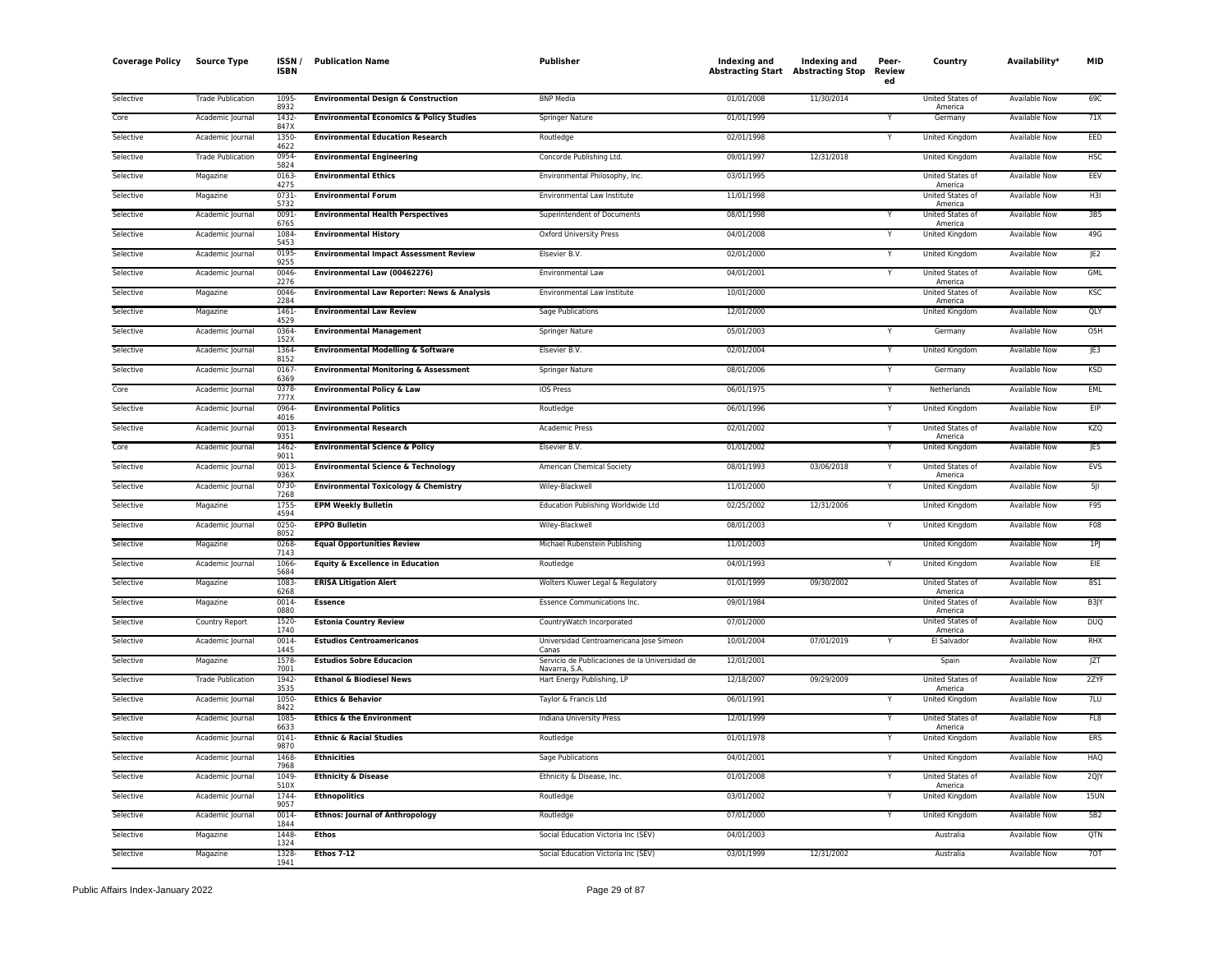| <b>Coverage Policy</b> | <b>Source Type</b>       | ISSN/<br><b>ISBN</b> | <b>Publication Name</b>                                                              | Publisher                                       | Indexing and<br><b>Abstracting Start Abstracting Stop</b> | Indexing and | Peer-<br>Review<br>ed | Country                            | Availability*        | <b>MID</b>       |
|------------------------|--------------------------|----------------------|--------------------------------------------------------------------------------------|-------------------------------------------------|-----------------------------------------------------------|--------------|-----------------------|------------------------------------|----------------------|------------------|
| Selective              | Magazine                 | 1328<br>1925         | Ethos P-6                                                                            | Social Education Victoria Inc (SEV)             | 03/01/1999                                                | 12/31/2002   |                       | Australia                          | Available Now        | 705              |
| Selective              | Academic Journal         | 1538<br>7216         | <b>Eurasian Geography &amp; Economics</b>                                            | Taylor & Francis Ltd                            | 09/01/2002                                                |              |                       | United Kingdom                     | Available Now        | KL2              |
| Selective              | Academic Journal         | 0250<br>7161         | <b>EURE</b>                                                                          | Pontificia Universidad Catolica de Chile        | 08/01/2005                                                |              | Y                     | Chile                              | Available Now        | HG7              |
| Selective              | Magazine                 | 1833<br>7724         | <b>Eureka Street</b>                                                                 | Eureka Street Magazine Pty Ltd                  | 09/19/2006                                                |              |                       | Australia                          | <b>Available Now</b> | <b>EUK</b>       |
| Selective              | <b>Trade Publication</b> | 0014<br>2433         | <b>Euromoney</b>                                                                     | <b>Euromoney Trading Limited</b>                | 01/01/1981                                                |              |                       | United Kingdom                     | Available Now        | <b>EUM</b>       |
| Selective              | Magazine                 | 0191<br>4545         | Europe (01914545)                                                                    | Delegation of European Commission               | 09/01/1993                                                | 12/31/2002   |                       | United States of<br>America        | <b>Available Now</b> | <b>EUR</b>       |
| Selective              | Academic Journal         | 0966<br>8136         | <b>Europe-Asia Studies</b>                                                           | Routledge                                       | 01/01/1993                                                |              |                       | United Kingdom                     | <b>Available Now</b> | EAS              |
| Selective              | <b>Trade Publication</b> | 0014<br>2875         | <b>European Chemical News</b>                                                        | Reed Business Information Limited               | 01/13/2003                                                | 01/08/2006   |                       | United Kingdom                     | Available Now        | EEI              |
| Core                   | Academic Journal         | 1744<br>1056         | <b>European Competition Journal</b>                                                  | Taylor & Francis Ltd                            | 03/01/2009                                                |              | Y                     | United Kingdom                     | Available Now        | 3PX6             |
| Selective              | Academic Journal         | 0014<br>2921         | <b>European Economic Review</b>                                                      | <b>Elsevier Science</b>                         | 06/01/1970                                                |              | Y                     | Netherlands                        | <b>Available Now</b> | EER              |
| Selective              | Academic Journal         | 1056<br>4934         | <b>European Education</b>                                                            | Taylor & Francis Ltd                            | 06/01/2000                                                |              |                       | United Kingdom                     | Available Now        | <b>EUE</b>       |
| Core                   | Academic Journal         | 0961<br>0405         | European Environment: The Journal of European<br><b>Environmental Policy (Wiley)</b> | John Wiley & Sons, Inc.                         | 01/01/1995                                                | 12/31/2008   | Y                     | United States of<br>America        | <b>Available Now</b> | <b>BVN</b>       |
| Selective              | Academic Journal         | 0966<br>1646         | <b>European Environmental Law Review</b>                                             | Wolters Kluwer Legal & Regulatory               | 03/01/2003                                                | 12/31/2007   | Y                     | <b>United States of</b><br>America | <b>Available Now</b> | <b>NOL</b>       |
| Selective              | Academic Journal         | 1384<br>6299         | <b>European Foreign Affairs Review</b>                                               | Kluwer Law International                        | 06/01/2003                                                |              | Υ                     | Netherlands                        | <b>Available Now</b> | GG0              |
| Selective              | Academic Journal         | 0309<br>7234         | <b>European Industrial Relations Review</b>                                          | Reed Elsevier                                   | 01/01/1998                                                | 03/31/2007   | Y                     | United Kingdom                     | Available Now        | 0MM              |
| Selective              | Academic Journal         | 0934<br>9723         | European Journal of Clinical Microbiology & Infectious<br><b>Diseases</b>            | Springer Nature                                 | 10/01/2007                                                |              | v                     | Germany                            | Available Now        | <b>GRW</b>       |
| Selective              | Academic Journal         | 0267<br>3231         | <b>European Journal of Communication</b>                                             | <b>Sage Publications</b>                        | 12/01/1998                                                |              | Y                     | <b>United Kingdom</b>              | <b>Available Now</b> | 0S0              |
| Selective              | Academic Journal         | 0928<br>9569         | European Journal of Crime, Criminal Law & Criminal<br>lustice                        | <b>Brill Academic Publishers</b>                | 08/01/1998                                                |              |                       | Netherlands                        | Available Now        | GG1              |
| Selective              | Academic Journal         | 1396<br>5883         | <b>European Journal of Dental Education</b>                                          | Wiley-Blackwell                                 | 08/01/2004                                                |              |                       | United Kingdom                     | <b>Available Now</b> | 8DV              |
| Selective              | Academic Journal         | 0957<br>8811         | <b>European Journal of Development Research</b>                                      | Palgrave Macmillan Ltd.                         | 06/01/1995                                                |              | Y                     | <b>United Kingdom</b>              | <b>Available Now</b> | 6ZM              |
| Selective              | Academic Journal         | 0141<br>8211         | <b>European Journal of Education</b>                                                 | Wiley-Blackwell                                 | 06/01/2002                                                |              | Υ                     | United Kingdom                     | Available Now        | EJE              |
| Selective              | Academic Journal         | 1618<br>7598         | <b>European Journal of Health Economics</b>                                          | Springer Nature                                 | 03/01/2002                                                |              | Y                     | Germany                            | Available Now        | V7V              |
| Selective              | Academic Journal         | 0929<br>0273         | <b>European Journal of Health Law</b>                                                | <b>Brill Academic Publishers</b>                | 03/01/1998                                                |              | Υ                     | Netherlands                        | Available Now        | N <sub>0</sub>   |
| Core                   | Academic Journal         | 1461<br>6718         | <b>European Journal of Housing Policy</b>                                            | Routledge                                       | 04/01/2001                                                | 12/31/2009   | Y                     | United Kingdom                     | Available Now        | BF <sub>2</sub>  |
| Selective              | Academic Journal         | 0938<br>5428         | <b>European Journal of International Law</b>                                         | <b>Oxford University Press</b>                  | 09/01/1998                                                |              |                       | United Kingdom                     | Available Now        | <b>BHU</b>       |
| Selective              | Academic Journal         | 1354<br>0661         | <b>European Journal of International Relations</b>                                   | <b>Sage Publications</b>                        | 03/01/2000                                                |              | Y                     | <b>United Kingdom</b>              | <b>Available Now</b> | 0S2              |
| Selective              | Academic Iournal         | 1388<br>364X         | European Journal of Migration & Law                                                  | <b>Brill Academic Publishers</b>                | 01/01/1999                                                |              | Υ                     | Netherlands                        | <b>Available Now</b> | N <sub>O</sub> G |
| Selective              | Academic Journal         | 0377<br>2217         | <b>European Journal of Operational Research</b>                                      | <b>Elsevier Science</b>                         | 02/02/1995                                                |              | Y                     | Netherlands                        | Available Now        | EJO              |
| Selective              | Academic Journal         | 0176<br>2680         | <b>European Journal of Political Economy</b>                                         | <b>Elsevier Science</b>                         | 03/01/2002                                                | 12/31/2012   | Υ                     | Netherlands                        | Available Now        | 3KN              |
| Selective              | Academic Journal         | 0304<br>4130         | <b>European Journal of Political Research</b>                                        | Wiley-Blackwell                                 | 03/01/1983                                                |              | Y                     | United Kingdom                     | <b>Available Now</b> | GG3              |
| Core                   | Academic Journal         | 1101<br>1262         | <b>European Journal of Public Health</b>                                             | <b>Oxford University Press</b>                  | 01/01/1996                                                |              | Y                     | United Kingdom                     | <b>Available Now</b> | <b>BHW</b>       |
| Selective              | Academic Journal         | 0046<br>2772         | <b>European Journal of Social Psychology</b>                                         | John Wiley & Sons, Inc.                         | 03/01/1998                                                |              |                       | United States of<br>America        | Available Now        | 58Q              |
| Selective              | Academic Journal         | 1368<br>4310         | <b>European Journal of Social Theory</b>                                             | <b>Sage Publications</b>                        | 07/01/1998                                                |              |                       | <b>United Kingdom</b>              | <b>Available Now</b> | 3ER              |
| Selective              | Academic Journal         | 1369<br>1457         | <b>European Journal of Social Work</b>                                               | Routledge                                       | 07/01/1999                                                |              | Υ                     | United Kingdom                     | <b>Available Now</b> | <b>BHX</b>       |
| Selective              | Academic Journal         | 0003<br>9756         | <b>European Journal of Sociology</b>                                                 | Cambridge University Press                      | 11/01/1970                                                |              | Υ                     | United Kingdom                     | <b>Available Now</b> | 7XW              |
| Selective              | Academic Journal         | 0928<br>1371         | European Journal on Criminal Policy & Research                                       | Springer Nature                                 | 03/01/2005                                                |              | Y                     | Germany                            | Available Now        | GG7              |
| Selective              | Academic Journal         | 1351<br>5993         | <b>European Law Journal</b>                                                          | Wiley-Blackwell                                 | 11/01/1995                                                |              | Y                     | United Kingdom                     | Available Now        | 7PX              |
| Selective              | Academic Journal         | 1084<br>8770         | <b>European Legacy</b>                                                               | Routledge                                       | 04/01/1998                                                |              | Y                     | United Kingdom                     | <b>Available Now</b> | B <sub>8</sub> N |
| Selective              | Academic Journal         | 0263<br>2373         | <b>European Management Journal</b>                                                   | Pergamon Press - An Imprint of Elsevier Science | 08/01/1998                                                |              |                       | United Kingdom                     | Available Now        | 1KU              |
| Selective              | Academic Journal         | 0965<br>4313         | <b>European Planning Studies</b>                                                     | Routledge                                       | 06/01/1995                                                |              | Y                     | <b>United Kingdom</b>              | <b>Available Now</b> | <b>EUP</b>       |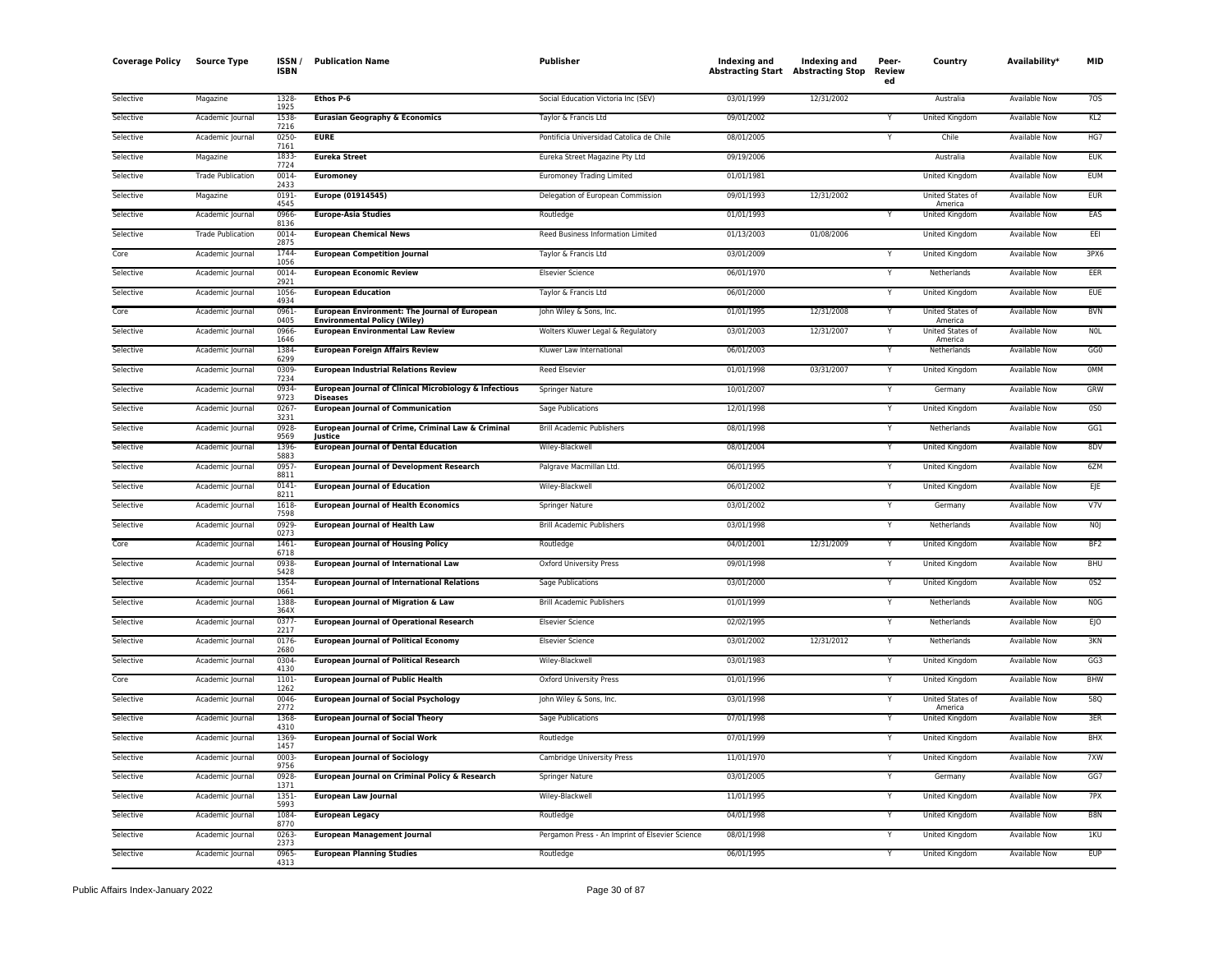| <b>Coverage Policy</b> | <b>Source Type</b>       | ISSN /<br><b>ISBN</b> | <b>Publication Name</b>                                                | <b>Publisher</b>                                              | Indexing and<br><b>Abstracting Start Abstracting Stop</b> | Indexing and | Peer-<br>Review<br>ed | Country                            | Availability*        | <b>MID</b>      |
|------------------------|--------------------------|-----------------------|------------------------------------------------------------------------|---------------------------------------------------------------|-----------------------------------------------------------|--------------|-----------------------|------------------------------------|----------------------|-----------------|
| Selective              | Academic Journal         | 2374-<br>5118         | <b>European Politics &amp; Society</b>                                 | Routledge                                                     | 01/01/2015                                                |              |                       | United Kingdom                     | <b>Available Now</b> | K61B            |
| Selective              | <b>Trade Publication</b> | $0261 -$<br>8214      | <b>European Power News</b>                                             | Access Intelligence LLC                                       | 02/01/1998                                                | 12/31/2006   |                       | <b>United States of</b><br>America | <b>Available Now</b> | <b>OTR</b>      |
| Core                   | Magazine                 | 1354<br>3725          | <b>European Public Law</b>                                             | Kluwer Law International                                      | 03/01/2003                                                |              |                       | Netherlands                        | <b>Available Now</b> | N <sub>OE</sub> |
| Selective              | Academic Journal         | 1062-<br>7987         | <b>European Review</b>                                                 | Cambridge University Press                                    | 07/01/2003                                                |              | Y                     | United Kingdom                     | <b>Available Now</b> | <b>58S</b>      |
| Selective              | Academic Journal         | 0924<br>0608          | European Review of Latin American & Caribbean Studies                  | Centre for Latin American Research &<br>Documentation (CEDLA) | 10/01/2003                                                |              | Y                     | United States of<br>America        | Available Now        | LU9             |
| Selective              | Magazine                 | 0928<br>9801          | <b>European Review of Private Law</b>                                  | Kluwer Law International                                      | 02/01/2003                                                |              |                       | Netherlands                        | <b>Available Now</b> | <b>NOD</b>      |
| Selective              | Academic Journal         | 0966<br>2839          | <b>European Security</b>                                               | Routledge                                                     | 09/01/2002                                                |              | Y                     | <b>United Kingdom</b>              | <b>Available Now</b> | IY3             |
| Selective              | Academic Journal         | 1461<br>6696          | <b>European Societies</b>                                              | Routledge                                                     | 03/01/1999                                                |              | Υ                     | United Kingdom                     | Available Now        | <b>5B7</b>      |
| Selective              | Academic Journal         | 0014<br>3138          | <b>European Taxation</b>                                               | International Bureau of Fiscal Documentation                  | 01/01/1997                                                | 11/01/2017   | Y                     | Netherlands                        | <b>Available Now</b> | 1KW             |
| Selective              | Academic Journal         | 1465<br>1165          | <b>European Union Politics</b>                                         | Sage Publications                                             | 10/01/2000                                                |              | Υ                     | United Kingdom                     | Available Now        | 5WG             |
| Selective              | Academic Journal         | 0969<br>7764          | European Urban & Regional Studies                                      | Sage Publications                                             | 04/01/1999                                                |              |                       | United Kingdom                     | <b>Available Now</b> | 3ET             |
| Selective              | Magazine                 | 0954-<br>1675         | <b>European Venture Capital Journal</b>                                | <b>Thomson Financial Partners</b>                             | 02/01/1999                                                | 12/31/2005   |                       | United States of<br>America        | Available Now        | 30L             |
| Selective              | Magazine                 | 0952-<br>7036         | <b>Euroweek</b>                                                        | <b>Euromoney Trading Limited</b>                              | 01/09/1998                                                | 01/31/2014   |                       | United Kingdom                     | Available Now        | <b>OMN</b>      |
| Selective              | Academic Journal         | 1356<br>3890          | <b>Evaluation</b>                                                      | <b>Sage Publications</b>                                      | 07/01/2000                                                |              | Y                     | United Kingdom                     | <b>Available Now</b> | <b>ORY</b>      |
| Selective              | Academic Journal         | 0149<br>7189          | <b>Evaluation &amp; Program Planning</b>                               | Pergamon Press - An Imprint of Elsevier Science               | 05/01/2002                                                |              |                       | United Kingdom                     | Available Now        | JEQ             |
| Selective              | Academic Journal         | 0163<br>2787          | <b>Evaluation &amp; the Health Professions</b>                         | Sage Publications                                             | 09/01/1998                                                |              | Y                     | <b>United States of</b><br>America | <b>Available Now</b> | <b>EVP</b>      |
| Selective              | Academic Journal         | 0193<br>841X          | <b>Evaluation Review</b>                                               | <b>Sage Publications</b>                                      | 02/01/1994                                                |              | Υ                     | United States of<br>America        | <b>Available Now</b> | <b>EVR</b>      |
| Core                   | Academic Journal         | 1744<br>2249          | Evidence-Based Healthcare & Public Health                              | Elsevier B.V.                                                 | 01/01/2005                                                | 12/31/2006   | Υ                     | United Kingdom                     | <b>Available Now</b> | 1WYL            |
| Selective              | Magazine                 | 1530-<br>6283         | eWeek                                                                  | OuinStreet, Inc.                                              | 08/14/2000                                                |              |                       | United States of<br>America        | Available Now        | 9HF             |
| Selective              | Academic Journal         | 0014<br>4029          | <b>Exceptional Children</b>                                            | Sage Publications                                             | 04/01/1952                                                |              |                       | United States of<br>America        | <b>Available Now</b> | EXC             |
| Selective              | Magazine                 | 0046-<br>9157         | <b>Exceptional Parent</b>                                              | <b>TCA EP World LLC</b>                                       | 08/01/1998                                                |              |                       | United States of<br>America        | <b>Available Now</b> | EPR             |
| Selective              | <b>Trade Publication</b> | 0738<br>6583          | <b>Executive Housekeeping Today</b>                                    | International Executive Housekeepers<br>Association           | 11/01/2005                                                | 03/31/2017   |                       | United States of<br>America        | Available Now        | R57             |
| Selective              | Academic Journal         | 0957<br>4174          | <b>Expert Systems with Applications</b>                                | Pergamon Press - An Imprint of Elsevier Science               | 02/01/2008                                                |              |                       | <b>United Kingdom</b>              | <b>Available Now</b> | IF2             |
| Selective              | Academic Journal         | 0014<br>4983          | <b>Explorations in Economic History</b>                                | Academic Press                                                | 01/01/1994                                                |              | Y                     | United States of<br>America        | <b>Available Now</b> | EXM             |
| Selective              | Magazine                 | 0749<br>1387          | Faces                                                                  | Cricket Media                                                 | 03/01/2000                                                |              |                       | United States of<br>America        | <b>Available Now</b> | FAE             |
| Selective              | Magazine                 | 1069-<br>921X         | <b>Fair Employment Practices Guidelines</b>                            | Wolters Kluwer Legal & Regulatory                             | 07/01/2001                                                | 12/31/2013   |                       | United States of<br>America        | Available Now        | <b>8S3</b>      |
| Selective              | Magazine                 | 0898<br>9818          | <b>Fairfield County Business Journal</b>                               | Westfair Communications, Inc.                                 | 02/09/1998                                                | 03/23/2020   |                       | United States of<br>America        | Available Now        | FCB             |
| Selective              | Academic Journal         | 1044<br>3894          | Families in Society: Journal of Contemporary Social<br><b>Services</b> | Sage Publications                                             | 03/01/1997                                                |              |                       | United States of<br>America        | <b>Available Now</b> | <b>FIS</b>      |
| Selective              | Academic Journal         | 0160<br>6379          | <b>Family &amp; Community Health</b>                                   | Lippincott Williams & Wilkins                                 | 10/01/1999                                                | 04/30/2009   |                       | United States of<br>America        | <b>Available Now</b> | 38W             |
| Selective              | Academic Journal         | 1531<br>2445          | <b>Family Court Review</b>                                             | Wiley-Blackwell                                               | 04/01/2004                                                |              | Ÿ                     | United Kingdom                     | Available Now        | ECO             |
| Selective              | Academic Journal         | 1085<br>9985          | <b>Family Economics &amp; Nutrition Review</b>                         | Legal Books Depot                                             | 12/01/1996                                                | 12/31/2004   | Y                     | United States of<br>America        | <b>Available Now</b> | <b>FNR</b>      |
| Selective              | Academic Journal         | 1030-<br>2646         | <b>Family Matters</b>                                                  | Australian Institute of Family Studies                        | 09/01/1996                                                | 01/31/2018   | Y                     | Australia                          | <b>Available Now</b> | FMA             |
| Selective              | Academic Journal         | 0014<br>7354          | <b>Family Planning Perspectives</b>                                    | Guttmacher Institute, Inc.                                    | 01/01/1990                                                | 11/30/2001   | Υ                     | United States of<br>America        | Available Now        | <b>FPP</b>      |
| Selective              | Academic Journal         | 0197<br>6664          | <b>Family Relations</b>                                                | Wiley-Blackwell                                               | 01/01/1983                                                |              |                       | United Kingdom                     | Available Now        | <b>FMR</b>      |
| Selective              | Magazine                 | 0749<br>310X          | <b>Family Safety &amp; Health</b>                                      | National Safety Council                                       | 03/01/2000                                                | 06/30/2016   |                       | United States of<br>America        | Available Now        | FSH             |
| Selective              | Academic Journal         | 0206<br>149X          | <b>Far Eastern Affairs</b>                                             | East View Information Services                                | 07/01/2002                                                | 10/01/2017   |                       | United States of<br>America        | Available Now        | K70             |
| Selective              | Academic Journal         | 0014<br>7591          | <b>Far Eastern Economic Review</b>                                     | Review Publishing Company Ltd.                                | 06/22/1995                                                | 12/31/2009   | Y                     | Hong Kong                          | <b>Available Now</b> | FEE             |
| Selective              | Magazine                 | 0014<br>8008          | <b>Farm Journal</b>                                                    | Farm Journal Inc.                                             | 02/15/2000                                                |              |                       | United States of<br>America        | <b>Available Now</b> | FAR             |
| Selective              | <b>Trade Publication</b> | 0014<br>8474          | <b>Farmers Weekly</b>                                                  | Mark Allen Holdings Limited                                   | 01/04/2002                                                | 02/29/2020   |                       | <b>United Kingdom</b>              | <b>Available Now</b> | <b>IHQ</b>      |
| Selective              | Magazine                 | 1085<br>9241          | <b>Fast Company</b>                                                    | Mansueto Ventures LLC                                         | 01/01/2002                                                |              |                       | United States of<br>America        | Available Now        | 2W3             |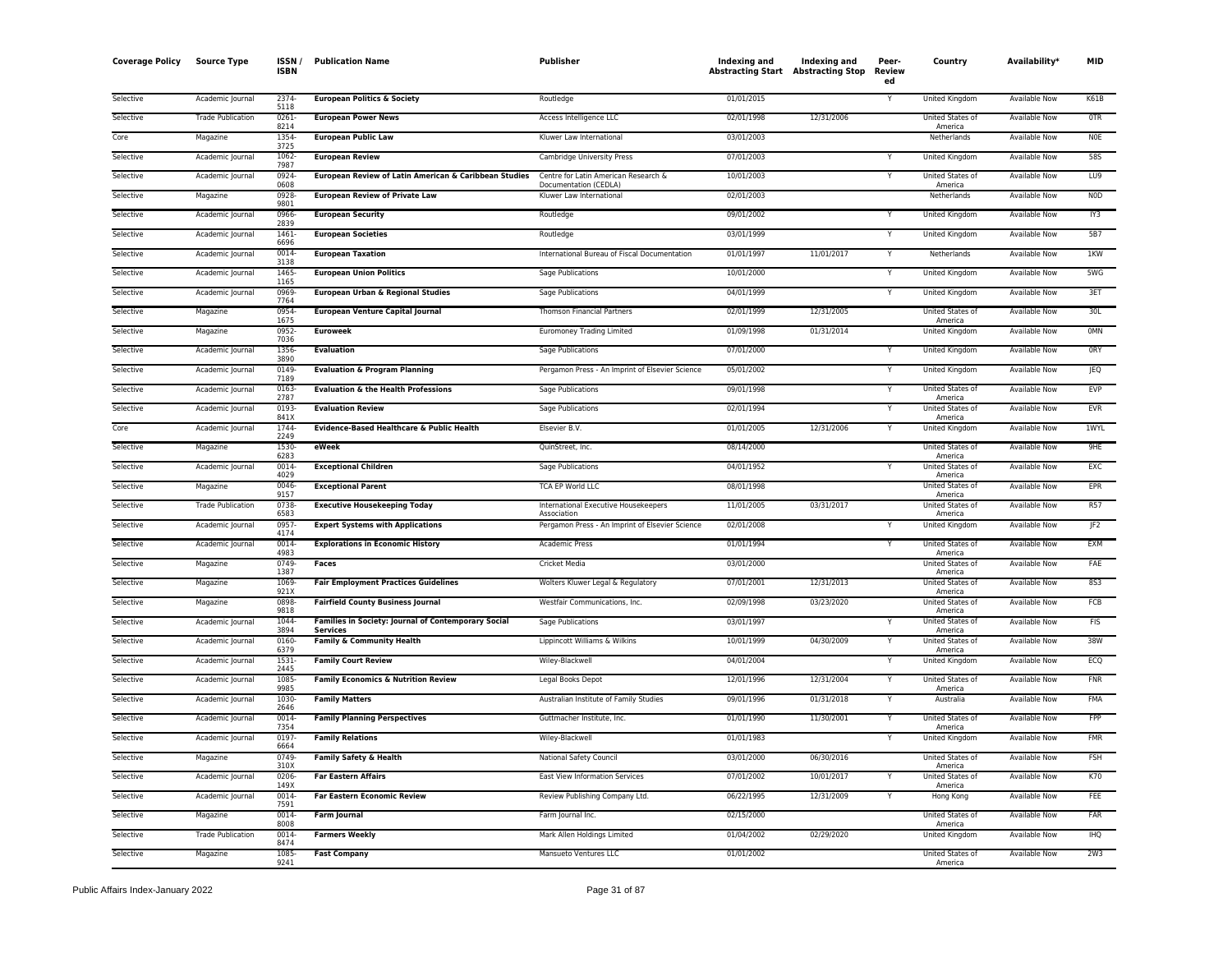| <b>Coverage Policy</b> | <b>Source Type</b>       | ISSN<br><b>ISBN</b> | <b>Publication Name</b>                                   | Publisher                                            | Indexing and<br><b>Abstracting Start Abstracting Stop</b> | Indexing and | Peer-<br><b>Review</b><br>ed | Country                     | Availability*        | MID             |
|------------------------|--------------------------|---------------------|-----------------------------------------------------------|------------------------------------------------------|-----------------------------------------------------------|--------------|------------------------------|-----------------------------|----------------------|-----------------|
| Selective              | Magazine                 | 0014<br>5688        | <b>FBI Law Enforcement Bulletin</b>                       | Superintendent of Documents                          | 07/01/1993                                                |              |                              | United States of<br>America | <b>Available Now</b> | <b>FBI</b>      |
| Selective              | Magazine                 | 0362<br>1332        | <b>FDA Consumer</b>                                       | Food & Drug Administration                           | 06/01/1986                                                | 04/30/2007   |                              | United States of<br>America | Available Now        | FDA             |
| Selective              | Academic Journal         | 0163<br>7606        | <b>Federal Communications Law Journal</b>                 | Federal Communications Law Journal                   | 06/01/1996                                                | 04/01/2018   |                              | United States of<br>America | Available Now        | FCL             |
| Selective              | Magazine                 | 0893-<br>052X       | <b>Federal Computer Week</b>                              | 1105 Media, Inc.                                     | 03/31/2003                                                | 03/31/2020   |                              | United States of<br>America | Available Now        | <b>BVY</b>      |
| Selective              | Magazine                 | 1080<br>210X        | <b>Federal Ethics Report</b>                              | Wolters Kluwer Legal & Regulatory                    | 01/01/2007                                                | 06/30/2011   |                              | United States of<br>America | Available Now        | 62EE            |
| Selective              | Academic Journal         | 0014<br>9128        | <b>Federal Probation</b>                                  | Superintendent of Documents                          | 03/01/1990                                                |              |                              | United States of<br>America | <b>Available Now</b> | FEP             |
| Selective              | Magazine                 | 0014<br>9209        | <b>Federal Reserve Bulletin</b>                           | Board of Governors of the Federal Reserve<br>System  | 07/01/1990                                                |              |                              | United States of<br>America | <b>Available Now</b> | <b>FRV</b>      |
| Selective              | Academic Journal         | 1053<br>9867        | <b>Federal Sentencing Reporter</b>                        | University of California Press                       | 03/01/2001                                                |              |                              | United States of<br>America | Available Now        | 04X             |
| Selective              | Magazine                 | 0014<br>9233        | <b>Federal Times</b>                                      | Gannett Company, Inc.                                | 01/02/1995                                                | 03/31/2020   |                              | United States of<br>America | Available Now        | <b>FDT</b>      |
| Selective              | <b>Trade Publication</b> | 1045<br>3334        | Fedgazette                                                | Federal Reserve Bank of Minneapolis                  | 04/01/1998                                                |              |                              | United States of<br>America | Available Now        | FED             |
| Selective              | Academic Journal         | 0966<br>3622        | <b>Feminist Legal Studies</b>                             | <b>Springer Nature</b>                               | 06/01/2003                                                |              |                              | Germany                     | <b>Available Now</b> | GG8             |
| Selective              | Academic Journal         | 0046<br>3663        | <b>Feminist Studies</b>                                   | Feminist Studies, Inc.                               | 03/01/1990                                                |              |                              | United States of<br>America | Available Now        | <b>FES</b>      |
| Selective              | Magazine                 | 0015<br>1947        | <b>Finance &amp; Development</b>                          | International Monetary Fund                          | 03/01/1991                                                |              |                              | United States of<br>America | <b>Available Now</b> | FAD             |
| Selective              | Magazine                 | 0256-<br>0321       | <b>Finance Week</b>                                       | Media 24                                             | 10/29/1999                                                | 09/27/2005   |                              | South Africa                | Available Now        | 5SL             |
| Selective              | Academic Journal         | 0267<br>4424        | <b>Financial Accountability &amp; Management</b>          | Wiley-Blackwell                                      | 12/01/1991                                                |              |                              | United Kingdom              | Available Now        | FAM             |
| Selective              | Academic Journal         | 0015<br>198X        | <b>Financial Analysts Journal</b>                         | Taylor & Francis Ltd                                 | 01/01/1970                                                |              |                              | United Kingdom              | Available Now        | FAJ             |
| Selective              | Magazine                 | 0961<br>2556        | <b>Financial Director</b>                                 | Contentive                                           | 05/01/2006                                                | 07/31/2018   |                              | United Kingdom              | Available Now        | 13DZ            |
| Selective              | Academic Journal         | 0895<br>4186        | <b>Financial Executive</b>                                | Financial Executives International                   | 01/01/1987                                                | 12/31/2016   |                              | United States of<br>America | <b>Available Now</b> | <b>FEX</b>      |
| Selective              | <b>Trade Publication</b> | 1471<br>9185        | <b>Financial Management</b>                               | Seven Publishing Group Ltd                           | 02/01/2001                                                | 02/28/2015   |                              | United Kingdom              | Available Now        | D <sub>9U</sub> |
| Selective              | Academic Journal         | 0046<br>3892        | <b>Financial Management (1972)</b>                        | <b>Financial Management Association</b>              | 03/01/1972                                                | 03/31/1988   |                              | United States of<br>America | <b>Available Now</b> | 2Q6H            |
| Selective              | Academic Journal         | 0046<br>3892        | <b>Financial Management (Wiley-Blackwell)</b>             | Wiley-Blackwell                                      | 03/01/2000                                                |              |                              | United Kingdom              | Available Now        | <b>FMG</b>      |
| Selective              | Magazine                 | 0746<br>7915        | <b>Financial Planning</b>                                 | SourceMedia, Inc.                                    | 11/01/1997                                                |              |                              | United States of<br>America | Available Now        | 1KY             |
| Selective              | Academic Journal         | 0732-<br>8516       | <b>Financial Review</b>                                   | Wiley-Blackwell                                      | 08/01/2000                                                |              |                              | United Kingdom              | Available Now        | <b>FRW</b>      |
| Selective              | Country Report           |                     | <b>Finland Career Guide</b>                               | Going Global                                         | 01/01/2002                                                | 09/12/2014   |                              | United States of<br>America | Available Now        | ON <sub>9</sub> |
| Selective              | Country Report           |                     | <b>Finland Country Monitor</b>                            | IHS Markit Ltd.                                      | 01/01/1999                                                |              |                              | United States of<br>America | Available Now        | 4YL             |
| Selective              | Magazine                 | 1812<br>4658        | <b>Finweek</b>                                            | Media 24                                             | 04/20/2006                                                |              |                              | South Africa                | <b>Available Now</b> | 2400            |
| Selective              | <b>Trade Publication</b> | 0015<br>2552        | <b>Fire Chief</b>                                         | Praetorian Group                                     | 07/01/2005                                                | 11/30/2013   |                              | United States of<br>America | Available Now        | 0ED             |
| Selective              | <b>Trade Publication</b> | 0015<br>2587        | <b>Fire Engineering</b>                                   | Clarion Events, Inc.                                 | 03/01/1995                                                | 12/19/2021   |                              | United States of<br>America | Available Now        | FEN             |
| Selective              | Academic Journal         | 0263<br>5046        | <b>First Break</b>                                        | European Association of Geoscientists &<br>Engineers | 03/01/1998                                                | 12/31/2011   |                              | Netherlands                 | Available Now        | F0A             |
| Selective              | Academic Journal         | 1396<br>0466        | <b>First Monday</b>                                       | <b>First Monday</b>                                  | 05/01/2005                                                |              |                              | United States of<br>America | <b>Available Now</b> | <b>DZZ</b>      |
| Core                   | Magazine                 | 1047<br>5141        | First Things: A Monthly Journal of Religion & Public Life | Institute on Religion & Public Life                  | 03/01/1990                                                |              |                              | United States of<br>America | Available Now        | 1W4             |
| Selective              | <b>Trade Publication</b> | 1552<br>5503        | <b>Fitness Business Pro</b>                               | Questex Media Group                                  | 01/01/2008                                                | 09/30/2009   |                              | United States of<br>America | <b>Available Now</b> | <b>DOI</b>      |
| Selective              | Magazine                 | 0882<br>0481        | <b>Fitness Management</b>                                 | Athletic Business Media, Inc.                        | 03/01/2008                                                | 02/28/2009   |                              | United States of<br>America | <b>Available Now</b> | <b>GMV</b>      |
| Selective              | Magazine                 | 0015<br>3761        | <b>Floor Covering Weekly</b>                              | Hearst Magazines UK                                  | 01/07/2008                                                | 11/26/2018   |                              | United Kingdom              | Available Now        | QK6             |
| Selective              | Academic Journal         | 0015<br>3915        | Florida Bar Journal                                       | Florida Bar                                          | 02/01/2000                                                |              | Y                            | United States of<br>America | Available Now        | 26B             |
| Core                   | Academic Journal         | 1045<br>9758        | Florida Journal of Public Health                          | Florida Public Health Association                    | 10/01/1988                                                | 06/30/1991   |                              | United States of<br>America | Available Now        | M80             |
| Selective              | Magazine                 | 0015<br>4199        | <b>Florida Nurse</b>                                      | Florida Nurses Association                           | 09/01/2005                                                |              |                              | United States of<br>America | <b>Available Now</b> | <b>DHA</b>      |
| Selective              | Magazine                 | 0884<br>8548        | <b>Florida Shipper</b>                                    | JOC Group Inc.                                       | 05/30/2005                                                | 02/28/2009   |                              | United States of<br>America | Available Now        | 3CF             |
| Selective              | Magazine                 | 0015<br>4326        | <b>Florida Trend</b>                                      | Trend Magazines Inc.                                 | 08/01/1993                                                |              |                              | United States of<br>America | <b>Available Now</b> | <b>FLT</b>      |
| Selective              | Magazine                 | 0162<br>914X        | <b>FN: Footwear News</b>                                  | Penske Business Media, LLC                           | 10/04/2004                                                |              |                              | United States of<br>America | <b>Available Now</b> | <b>FWN</b>      |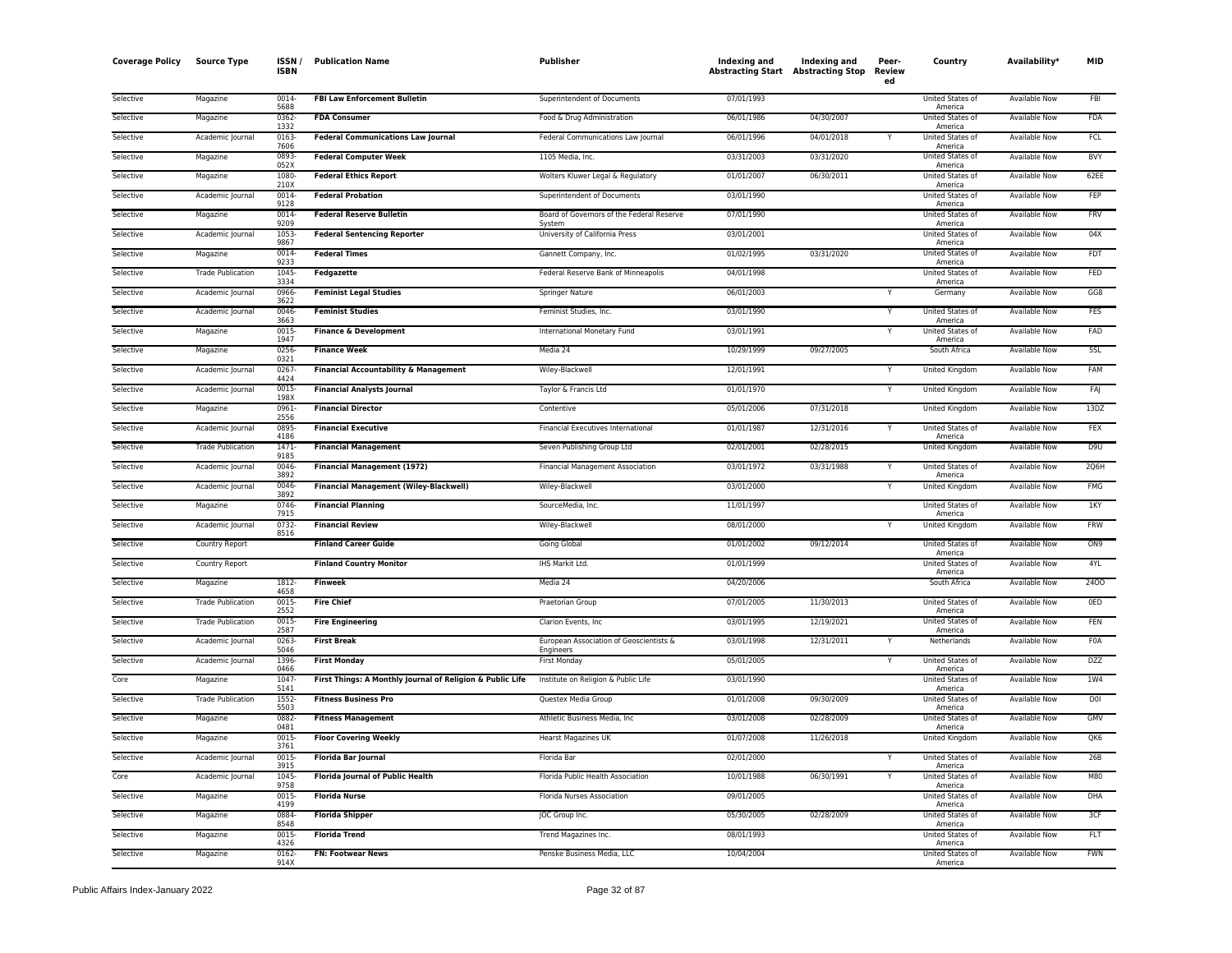| <b>Coverage Policy</b> | <b>Source Type</b>       | ISSN.<br><b>ISBN</b> | <b>Publication Name</b>                              | Publisher                                       | Indexing and | Indexing and<br><b>Abstracting Start Abstracting Stop</b> | Peer-<br>Review<br>ed | Country                            | Availability*        | MID              |
|------------------------|--------------------------|----------------------|------------------------------------------------------|-------------------------------------------------|--------------|-----------------------------------------------------------|-----------------------|------------------------------------|----------------------|------------------|
| Selective              | Academic Journal         | 0920-<br>1297        | Focaal                                               | Berghahn Books                                  | 02/01/2004   |                                                           |                       | United States of<br>America        | <b>Available Now</b> | LSZ              |
| Selective              | Academic Journal         | 1088-<br>3576        | Focus on Autism & Other Developmental Disabilities   | Sage Publications                               | 06/01/1996   |                                                           | Y                     | United States of<br>America        | Available Now        | <b>FDD</b>       |
| Selective              | <b>Trade Publication</b> | 0046<br>4333         | <b>Folio: The Magazine for Magazine Management</b>   | Access Intelligence LLC                         | 07/15/1999   | 12/31/2016                                                |                       | United States of<br>America        | Available Now        | FOL              |
| Selective              | <b>Trade Publication</b> | 0015<br>6477         | <b>Food Manufacture</b>                              | William Reed Business Media Ltd                 | 11/01/2001   |                                                           |                       | United Kingdom                     | <b>Available Now</b> | <b>FMF</b>       |
| Core                   | Academic Journal         | 0306<br>9192         | <b>Food Policy</b>                                   | Pergamon Press - An Imprint of Elsevier Science | 05/01/1978   |                                                           | Y                     | United Kingdom                     | Available Now        | JF9              |
| Selective              | <b>Trade Publication</b> | 0015<br>6639         | <b>Food Technology</b>                               | Institute of Food Technologists                 | 12/01/2007   |                                                           |                       | United States of<br>America        | <b>Available Now</b> | FTK              |
| Selective              | <b>Trade Publication</b> | 0897<br>7208         | <b>FoodService Director</b>                          | CSP Business Media, LLC                         | 02/16/1998   |                                                           |                       | United States of<br>America        | Available Now        | 02W              |
| Selective              | Magazine                 | 0015-<br>6914        | <b>Forbes</b>                                        | Forbes Inc.                                     | 05/21/1984   |                                                           |                       | United States of<br>America        | <b>Available Now</b> | FRB              |
| Selective              | Magazine                 | 1078<br>9901         | <b>Forbes ASAP</b>                                   | Forbes Inc.                                     | 08/22/2000   | 10/31/2002                                                |                       | United States of<br>America        | Available Now        | 91JC             |
| Selective              | Magazine                 | 1793<br>2181         | <b>Forbes Asia</b>                                   | Forbes Global Inc                               | 09/19/2005   |                                                           |                       | United States of<br>America        | <b>Available Now</b> | 1GMY             |
| Selective              | Magazine                 | 1066-<br>9205        | <b>Forbes FYI</b>                                    | Forbes Inc.                                     | 03/14/2006   | 03/31/2006                                                |                       | United States of<br>America        | <b>Available Now</b> | 968E             |
| Selective              | Magazine                 |                      | <b>Forbes Life</b>                                   | Forbes Inc.                                     | 10/31/2006   | 12/31/2014                                                |                       | <b>United States of</b><br>America | <b>Available Now</b> | 968F             |
| Selective              | Academic Journal         | 1460-<br>9819        | <b>Forced Migration Review</b>                       | <b>Forced Migration Review</b>                  | 08/01/2006   |                                                           |                       | United Kingdom                     | Available Now        | <b>ICOU</b>      |
| Selective              | Academic Journal         | 0199<br>4646         | Fordham Urban Law Journal                            | Fordham University School of Law                | 01/01/2007   |                                                           |                       | United States of<br>America        | Available Now        | 16G6             |
| Selective              | Magazine                 | 0015<br>7120         | <b>Foreign Affairs</b>                               | Foreign Affairs                                 | 04/01/1939   |                                                           |                       | United States of<br>America        | Available Now        | FAF              |
| Selective              | Magazine                 | 0015-<br>7228        | <b>Foreign Policy</b>                                | Foreign Policy                                  | 01/03/1971   |                                                           |                       | United States of<br>America        | <b>Available Now</b> | <b>FPO</b>       |
| Core                   | Academic Journal         | 1743-<br>8586        | <b>Foreign Policy Analysis</b>                       | Oxford University Press / USA                   | 03/01/2005   |                                                           | Y                     | United States of<br>America        | <b>Available Now</b> | 1C4L             |
| Selective              | Magazine                 | 0146<br>3543         | <b>Foreign Service Journal</b>                       | American Foreign Service Association            | 03/01/1971   |                                                           |                       | United States of<br>America        | Available Now        | <b>FSJ</b>       |
| Selective              | Magazine                 | 0015<br>7384         | Forest & Bird                                        | Royal Forest & Bird Protection Society          | 02/01/1998   | 03/31/2021                                                |                       | New Zealand                        | Available Now        | 10M              |
| Core                   | Academic Journal         | 1389<br>9341         | <b>Forest Policy &amp; Economics</b>                 | Elsevier B.V.                                   | 01/01/2002   |                                                           |                       | United Kingdom                     | Available Now        | JQX              |
| Selective              | Country Report           |                      | Former Yugoslav Republic of Macedonia Country Review | CountryWatch Incorporated                       | 07/01/2007   |                                                           |                       | United States of<br>America        | <b>Available Now</b> | 6EZM             |
| Selective              | Academic Journal         | 1082-<br>801X        | <b>Formulary</b>                                     | MJH Life Sciences                               | 09/01/1995   | 12/31/2013                                                |                       | United States of<br>America        | Available Now        | <b>FRM</b>       |
| Selective              | Magazine                 |                      | <b>Formulary Watch</b>                               | MJH Life Sciences                               | 05/01/2020   |                                                           |                       | United States of<br>America        | <b>Available Now</b> | MD <sub>2F</sub> |
| Selective              | Newspaper                | 1527<br>4667         | <b>Fort Worth Business Press</b>                     | Fort Worth Business Press                       | 12/24/1999   |                                                           |                       | <b>United States of</b><br>America | <b>Available Now</b> | 6XR              |
| Selective              | Magazine                 | 0015<br>8259         | Fortune                                              | Fortune Media (USA) Corporation                 | 04/01/1970   |                                                           |                       | United States of<br>America        | Available Now        | <b>FOR</b>       |
| Selective              | Magazine                 | 0738<br>5587         | <b>Fortune International (Europe)</b>                | Fortune Media (USA) Corporation                 | 08/13/2001   |                                                           |                       | United States of<br>America        | Available Now        | 5K5              |
| Selective              | Academic Journal         | 2194<br>6183         | Forum (2194-6183)                                    | De Gruyter                                      | 06/01/2005   |                                                           |                       | Germany                            | <b>Available Now</b> | 1BVD             |
| Core                   | Academic Journal         | 0887<br>8218         | Forum for Applied Research & Public Policy           | Energy, Environment & Resources Center          | 03/01/1989   | 06/30/2002                                                | Y                     | United States of<br>America        | <b>Available Now</b> | FAP              |
| Selective              | Academic Journal         | 0803<br>9410         | <b>Forum for Development Studies</b>                 | Routledge                                       | 07/01/2005   |                                                           |                       | United Kingdom                     | Available Now        | RH3              |
| Core                   | Academic Journal         | 1558<br>9544         | Forum for Health Economics & Policy                  | De Gruyter                                      | 01/01/2006   |                                                           | Y                     | Germany                            | <b>Available Now</b> | 3BAV             |
| Selective              | <b>Trade Publication</b> | 1041<br>7311         | <b>Franchising World</b>                             | International Franchise Association             | 05/01/2000   |                                                           |                       | United States of<br>America        | <b>Available Now</b> | FOP              |
| Selective              | Magazine                 | 0827<br>7893         | <b>Fraser Forum</b>                                  | Fraser Institute                                | 02/01/2004   | 12/31/2013                                                |                       | Canada                             | Available Now        | <b>VSC</b>       |
| Selective              | <b>Trade Publication</b> | 0890-<br>927X        | <b>FRBSF Economic Letter</b>                         | Federal Reserve Bank of San Francisco           | 06/19/1998   |                                                           |                       | United States of<br>America        | Available Now        | <b>FEL</b>       |
| Selective              | Academic Journal         | 0272<br>0701         | <b>Free Inquiry</b>                                  | Council for Secular Humanism Inc.               | 06/01/1996   |                                                           |                       | United States of<br>America        | <b>Available Now</b> | <b>FRQ</b>       |
| Selective              | Newspaper                | 1063<br>1267         | Free Press (OH)                                      | <b>Columbus Free Press</b>                      | 07/01/2003   | 10/31/2008                                                |                       | United States of<br>America        | Available Now        | L9A              |
| Selective              | Academic Journal         | 0187<br>7372         | <b>Frontera Norte</b>                                | El Colegio de la Frontera Norte                 | 01/01/2001   |                                                           | Y                     | Mexico                             | <b>Available Now</b> | HG9              |
| Selective              | Academic Journal         | 1540<br>9295         | Frontiers in Ecology & the Environment               | John Wiley & Sons, Inc.                         | 09/01/2005   |                                                           |                       | United States of<br>America        | <b>Available Now</b> | W52              |
| Selective              | Academic Journal         | 0160-<br>9009        | Frontiers: A Journal of Women Studies                | University of Nebraska Press                    | 04/01/1996   |                                                           |                       | United States of<br>America        | Available Now        | FON              |
| Selective              | <b>Trade Publication</b> | 0016<br>268X         | <b>Fund Raising Management</b>                       | Hoke Communications Inc.                        | 02/01/1993   | 10/31/2002                                                |                       | United States of<br>America        | Available Now        | <b>FND</b>       |
| Selective              | <b>Trade Publication</b> | 1472-<br>3042        | <b>Fund Strategy</b>                                 | <b>Centaur Communications</b>                   | 05/08/2006   | 12/31/2016                                                |                       | United Kingdom                     | <b>Available Now</b> | 18GX             |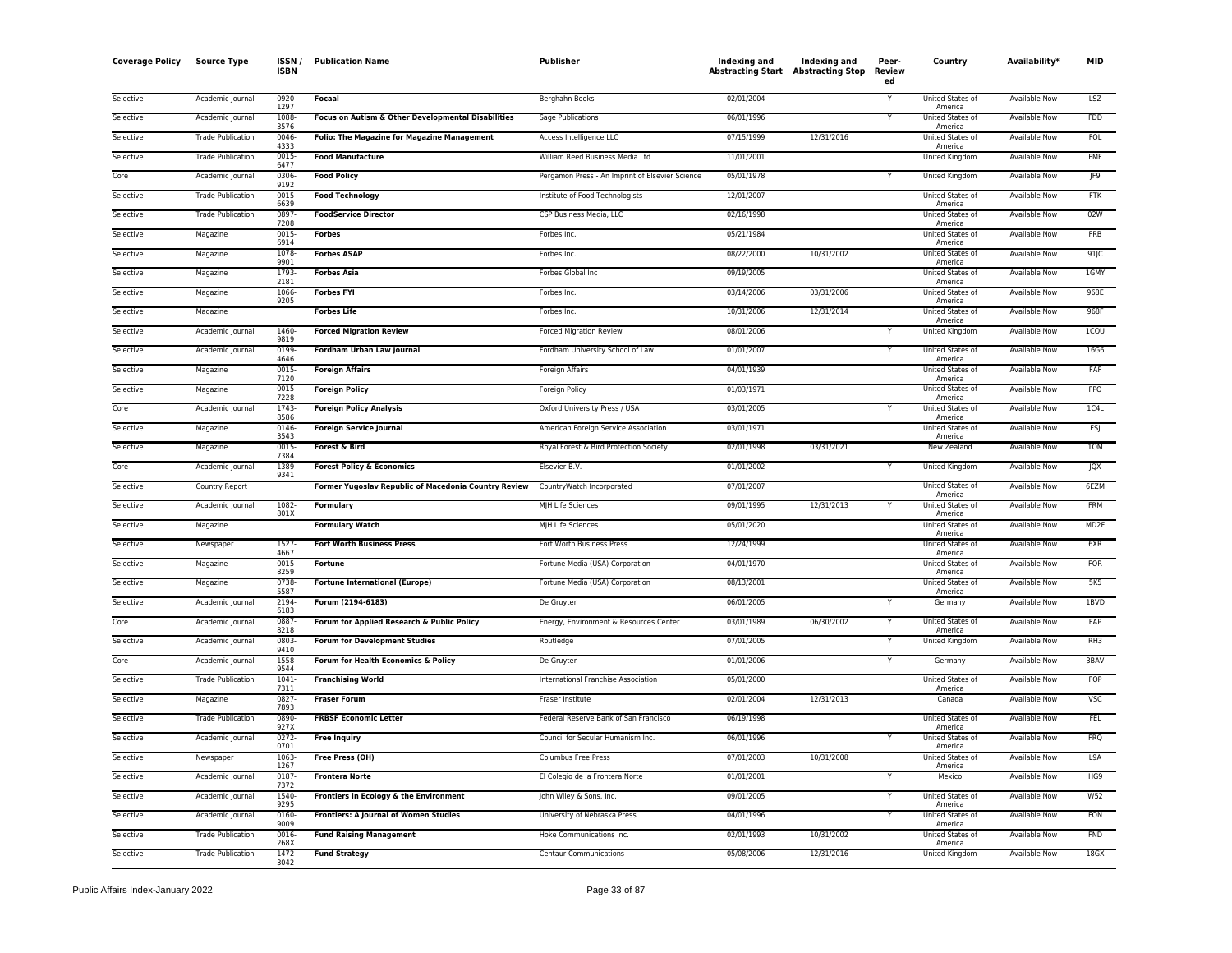| <b>Coverage Policy</b> | <b>Source Type</b>       | ISSN /<br><b>ISBN</b> | <b>Publication Name</b>                                                    | Publisher                                                                                  | Indexing and<br><b>Abstracting Start Abstracting Stop</b> | Indexing and | Peer-<br>Review<br>ed | Country                                | Availability*        | <b>MID</b>      |
|------------------------|--------------------------|-----------------------|----------------------------------------------------------------------------|--------------------------------------------------------------------------------------------|-----------------------------------------------------------|--------------|-----------------------|----------------------------------------|----------------------|-----------------|
| Selective              | <b>Trade Publication</b> | 0194<br>360X          | <b>Furniture/Today</b>                                                     | Bridge Tower Media Holding Company d/b/a<br><b>Bridge Tower Media</b>                      | 11/05/2007                                                |              |                       | United States of<br>America            | Available Now        | 17N             |
| Selective              | Academic Journal         | 1054<br>8289          | <b>Future of Children</b>                                                  | Future of Children                                                                         | 03/01/2006                                                | 03/31/2021   |                       | United States of                       | <b>Available Now</b> | 6NB             |
| Selective              | Magazine                 | 0190-                 | <b>Future Survey</b>                                                       | World Future Society                                                                       | 08/01/2003                                                | 12/31/2008   |                       | America<br>United States of            | <b>Available Now</b> | PP7             |
| Selective              | Academic Journal         | 3241<br>0016          | <b>Futures</b>                                                             | Elsevier B.V.                                                                              | 03/01/1998                                                |              |                       | America<br>United Kingdom              | Available Now        | <b>FUL</b>      |
| Selective              | Magazine                 | 3287<br>0746          | Futures: News, Analysis & Strategies for Futures, Options Alpha Pages      |                                                                                            | 11/01/1998                                                | 06/30/2015   |                       | United States of                       | Available Now        | <b>FTS</b>      |
| Selective              | Academic Journal         | 2468<br>0337          | & Derivatives Traders<br><b>Futuribles</b>                                 | <b>Futuribles SARL</b>                                                                     | 07/01/2004                                                |              |                       | America<br>France                      | Available Now        | RI <sub>2</sub> |
| Selective              | Magazine                 | 307X<br>0016-         | <b>Futurist</b>                                                            | World Future Society                                                                       | 09/01/1987                                                | 07/31/2015   |                       | United States of                       | <b>Available Now</b> | <b>FUT</b>      |
| Selective              | Country Report           | 3317<br>1520          | <b>Gabon Country Review</b>                                                | CountryWatch Incorporated                                                                  | 07/01/2000                                                |              |                       | America<br>United States of            | Available Now        | <b>DUW</b>      |
| Selective              | Magazine                 | 1805                  | <b>Gallup News Service</b>                                                 | Gallup Poll News Service                                                                   | 06/01/2016                                                |              |                       | America<br>United States of            | <b>Available Now</b> | <b>KBFK</b>     |
| Selective              | Magazine                 | 1930-                 | <b>Gallup Poll Briefing</b>                                                | Gallup Poll News Service                                                                   | 07/03/2006                                                | 05/31/2016   |                       | America<br>United States of            | <b>Available Now</b> | 25SG            |
| Selective              | Magazine                 | 224X<br>$1051 -$      | <b>Gallup Poll Monthly</b>                                                 | Gallup Poll News Service                                                                   | 09/01/1996                                                | 12/31/2001   |                       | America<br>United States of            | Available Now        | GPM             |
| Selective              | Magazine                 | 2616<br>1542-         | <b>Gallup Poll Tuesday Briefing</b>                                        | Gallup Poll News Service                                                                   | 04/30/2002                                                | 12/31/2005   |                       | America<br>United States of            | Available Now        | 17G             |
| Selective              | Academic Journal         | 8885<br>0899<br>8256  | <b>Games &amp; Economic Behavior</b>                                       | Academic Press                                                                             | 02/01/2002                                                |              |                       | America<br>United States of            | Available Now        | 2TN             |
| Selective              | Academic Journal         | 1092<br>1885          | <b>Gaming Law Review</b>                                                   | Mary Ann Liebert, Inc.                                                                     | 12/01/2004                                                | 03/31/2008   |                       | America<br>United States of            | <b>Available Now</b> | N3F             |
| Selective              | Government Document      |                       | <b>GAO Reports</b>                                                         | United States Government Accountability Office                                             | 05/01/1998                                                |              |                       | America<br>United States of<br>America | <b>Available Now</b> | 1EFG            |
| Selective              | <b>Trade Publication</b> |                       | <b>Gasification News</b>                                                   | Hart Energy Publishing, LP                                                                 | 12/12/2007                                                | 06/24/2010   |                       | United States of<br>America            | <b>Available Now</b> | 1XQQ            |
| Selective              | Magazine                 | 1532<br>1118          | Gay & Lesbian Review Worldwide                                             | Gay & Lesbian Review                                                                       | 01/01/2000                                                |              |                       | United States of                       | <b>Available Now</b> | 3UB             |
| Selective              | Academic Journal         | 0016<br>5492          | Gazette: International Journal for Communication Studies Sage Publications |                                                                                            | 02/01/1998                                                | 12/31/2005   |                       | America<br>United Kingdom              | Available Now        | GIJ             |
| Selective              | Academic Journal         | 1355<br>2074          | <b>Gender &amp; Development</b>                                            | Routledge                                                                                  | 10/01/1995                                                |              | Y                     | United Kingdom                         | Available Now        | 55R             |
| Selective              | Academic Journal         | 0954<br>0253          | <b>Gender &amp; Education</b>                                              | Routledge                                                                                  | 12/01/2000                                                |              |                       | United Kingdom                         | Available Now        | GAE             |
| Selective              | Academic Journal         | 0891<br>2432          | <b>Gender &amp; Society</b>                                                | Sage Publications                                                                          | 06/01/1998                                                |              | Ÿ                     | United States of<br>America            | <b>Available Now</b> | GES             |
| Selective              | Academic Journal         | 0966-<br>369X         | Gender, Place & Culture: A Journal of Feminist Geography Routledge         |                                                                                            | 07/01/1998                                                |              | Y                     | <b>United Kingdom</b>                  | <b>Available Now</b> | <b>GPC</b>      |
| Selective              | Academic Journal         | 0738<br>7806          | <b>Generations</b>                                                         | American Society on Aging                                                                  | 01/01/1990                                                |              | Y                     | United States of<br>America            | Available Now        | GEN             |
| Selective              | Academic Journal         | 0016<br>7185          | Geoforum                                                                   | Pergamon Press - An Imprint of Elsevier Science                                            | 02/01/1998                                                |              |                       | United Kingdom                         | Available Now        | JFL             |
| Selective              | Academic Journal         | 0435<br>3684          | Geografiska Annaler Series B: Human Geography                              | Taylor & Francis Ltd                                                                       | 03/01/2000                                                |              | Y                     | United Kingdom                         | Available Now        | 7QV             |
| Selective              | Magazine                 | 0016<br>741X          | <b>Geographical (Campion Interactive Publishing)</b>                       | Campion Interactive Publishing                                                             | 03/01/1974                                                | 11/30/2005   |                       | <b>United Kingdom</b>                  | <b>Available Now</b> | <b>GEM</b>      |
| Selective              | Academic Journal         | 0016<br>7398          | <b>Geographical Journal</b>                                                | Wiley-Blackwell                                                                            | 07/01/1999                                                |              |                       | United Kingdom                         | Available Now        | GEO             |
| Selective              | Academic Journal         | 1745<br>5863          | <b>Geographical Research</b>                                               | Wiley-Blackwell                                                                            | 03/01/2005                                                |              |                       | United Kingdom                         | <b>Available Now</b> | 1FPP            |
| Selective              | Academic Journal         | 0016-<br>7428         | <b>Geographical Review</b>                                                 | Taylor & Francis Ltd                                                                       | 01/01/1974                                                |              | Υ                     | United Kingdom                         | <b>Available Now</b> | GOR             |
| Selective              | Academic Journal         | 0343<br>2521          | GeoJournal                                                                 | Springer Nature                                                                            | 02/01/1998                                                |              | Y                     | Germany                                | Available Now        | KSF             |
| Selective              | Academic Journal         | 1465<br>0045          | <b>Geopolitics</b>                                                         | Routledge                                                                                  | 07/01/1998                                                |              | Y                     | United Kingdom                         | Available Now        | <b>IXQ</b>      |
| Selective              | Academic Journal         | 0016<br>8076          | <b>George Washington Law Review</b>                                        | George Washington University, Law School                                                   | 04/01/2002                                                |              | Υ                     | United States of<br>America            | Available Now        | L8Z             |
| Selective              | Academic Journal         | 1525<br>6146          | Georgetown Journal of Gender & the Law                                     | Georgetown University Law Center                                                           | 03/01/2001                                                |              | Y                     | United States of<br>America            | <b>Available Now</b> | $6$ W $X$       |
| Core                   | Academic Journal         | 1524<br>3974          | Georgetown Journal on Poverty Law & Policy                                 | Georgetown University Law Center                                                           | 01/01/2000                                                |              |                       | United States of<br>America            | Available Now        | 6QR             |
| Selective              | Academic Journal         | 0016<br>8092          | <b>Georgetown Law Journal</b>                                              | Georgetown University Law Center                                                           | 11/01/2000                                                |              |                       | United States of<br>America            | <b>Available Now</b> | OLF             |
| Selective              | Country Report           | 1520-<br>1821         | <b>Georgia Country Review</b>                                              | CountryWatch Incorporated                                                                  | 07/01/2000                                                |              |                       | United States of<br>America            | Available Now        | <b>DUY</b>      |
| Selective              | Academic Journal         | 0046<br>578X          | Georgia Journal of International & Comparative Law                         | University of Georgia School of Law, Georgia<br>Journal of International & Comparative Law | 02/01/2003                                                |              | Υ                     | United States of<br>America            | Available Now        | L8Y             |
| Selective              | Magazine                 | 0882<br>5971          | <b>Georgia Trend</b>                                                       | <b>Trend Publications</b>                                                                  | 12/01/1998                                                |              |                       | United States of<br>America            | Available Now        | GTE             |
| Selective              | Magazine                 | 0016<br>8556          | Geotimes                                                                   | American Geosciences Institute                                                             | 12/01/1998                                                | 08/31/2008   |                       | United States of<br>America            | Available Now        | GTM             |
| Selective              | Academic Journal         | 0016-<br>867X         | Geriatrics                                                                 | Advanstar Communications Inc.                                                              | 04/01/2000                                                | 10/31/2009   |                       | United States of<br>America            | <b>Available Now</b> | GRT             |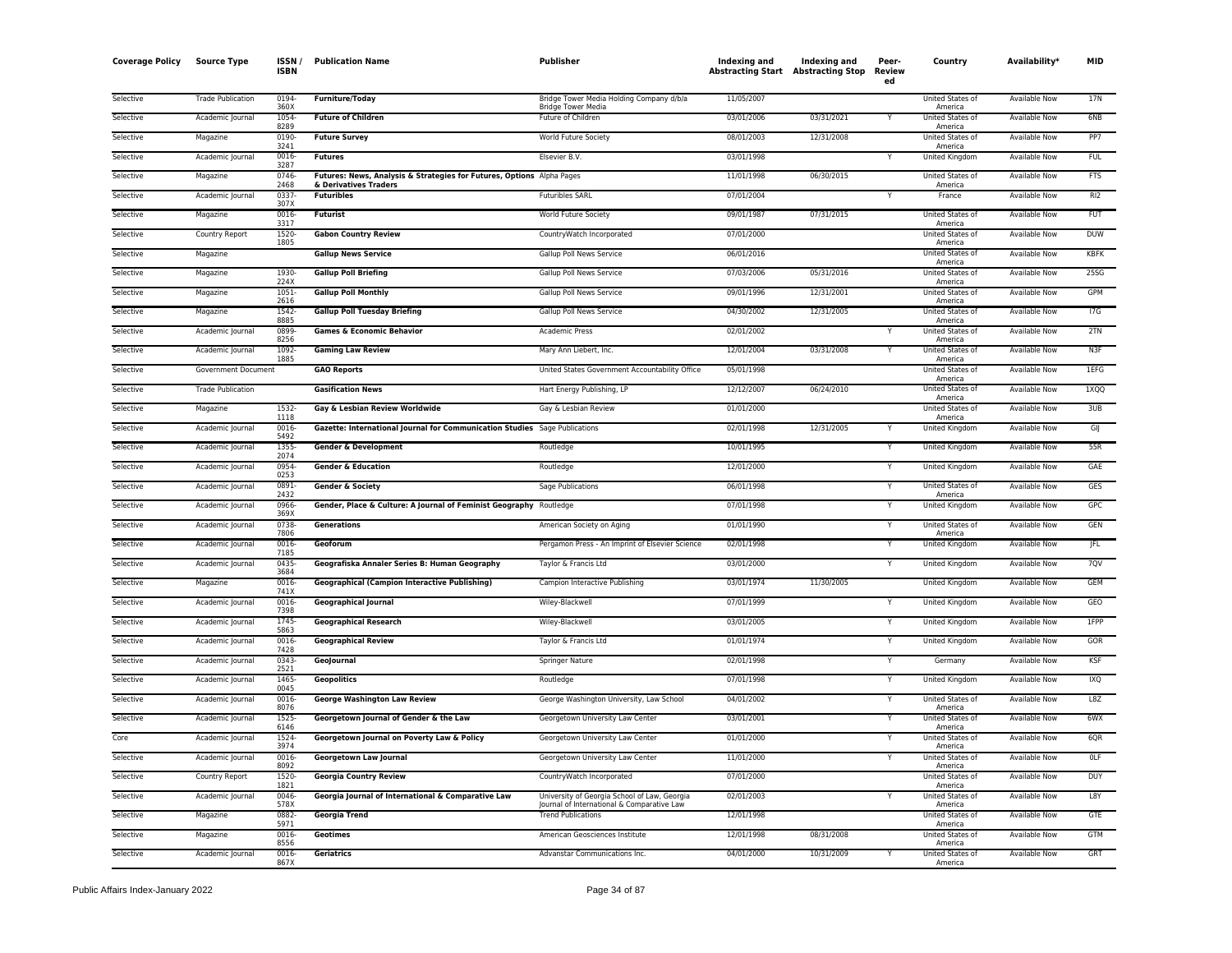| <b>Coverage Policy</b> | <b>Source Type</b>       | ISSN/<br><b>ISBN</b> | <b>Publication Name</b>                                                        | Publisher                                                      | Indexing and<br>Abstracting Start Abstracting Stop | Indexing and | Peer-<br><b>Review</b><br>ed | Country                            | Availability*        | <b>MID</b>       |
|------------------------|--------------------------|----------------------|--------------------------------------------------------------------------------|----------------------------------------------------------------|----------------------------------------------------|--------------|------------------------------|------------------------------------|----------------------|------------------|
| Selective              | Academic Journal         | 1465-<br>6485        | <b>German Economic Review</b>                                                  | De Gruyter                                                     | 02/01/2001                                         |              |                              | Germany                            | Available Now        | 7PZ              |
| Selective              | Academic Journal         | 0266<br>3554         | <b>German History</b>                                                          | Oxford University Press                                        | 06/01/1998                                         |              | Y                            | United Kingdom                     | Available Now        | 31M              |
| Core                   | Academic Journal         | 1523-<br>9764        | German Policy Studies/Politikfeldanalyse                                       | Southern Public Administration Education<br>Foundation         | 01/01/2002                                         | 10/31/2013   | Y                            | United States of<br>America        | <b>Available Now</b> | 164              |
| Selective              | Academic Journal         | 0964-<br>4008        | <b>German Politics</b>                                                         | Routledge                                                      | 08/01/2000                                         |              |                              | United Kingdom                     | <b>Available Now</b> | 6Z <sub>0</sub>  |
| Selective              | Academic Journal         | 1045<br>0300         | <b>German Politics &amp; Society</b>                                           | Berghahn Books                                                 | 06/01/2001                                         |              |                              | <b>United States of</b><br>America | Available Now        | 9GJ              |
| Selective              | Country Report           |                      | <b>Germany Country Monitor</b>                                                 | IHS Markit Ltd.                                                | 11/01/1998                                         |              |                              | United States of<br>America        | Available Now        | 4YP              |
| Selective              | Academic Journal         | 0016<br>9013         | Gerontologist                                                                  | Oxford University Press                                        | 06/01/1998                                         |              | Y                            | United Kingdom                     | Available Now        | GET              |
| Selective              | Magazine                 | 1541-<br>7646        | <b>Getting Paid in Behavioral Healthcare</b>                                   | Manisses Communications Group Inc.                             | 10/01/2002                                         | 01/31/2008   |                              | United States of<br>America        | <b>Available Now</b> | OQB              |
| Selective              | Magazine                 | 1450<br>0590         | <b>Global Dialogue</b>                                                         | Centre for World Dialogue                                      | 03/01/2005                                         |              |                              | Cyprus                             | <b>Available Now</b> | RH <sub>5</sub>  |
| Selective              | Academic Journal         | 1226-<br>508X        | <b>Global Economic Review</b>                                                  | Routledge                                                      | 03/01/2005                                         |              |                              | United Kingdom                     | <b>Available Now</b> | A9X              |
| Core                   | Academic Journal         | 0959<br>3780         | Global Environmental Change Part A: Human & Policy<br><b>Dimensions</b>        | Pergamon Press - An Imprint of Elsevier Science                | 12/01/1990                                         |              | Y                            | United Kingdom                     | <b>Available Now</b> | IR0              |
| Selective              | Magazine                 | 1049<br>9083         | <b>Global Environmental Change Report</b>                                      | Wolters Kluwer Legal & Regulatory                              | 08/01/2003                                         | 08/31/2005   |                              | United States of<br>America        | <b>Available Now</b> | QNB              |
| Selective              | Academic Journal         | 1526<br>3800         | <b>Global Environmental Politics</b>                                           | MIT Press                                                      | 02/01/2001                                         |              |                              | United States of<br>America        | Available Now        | FL <sub>0</sub>  |
| Selective              | <b>Trade Publication</b> | 0896<br>4181         | <b>Global Finance</b>                                                          | Global Finance Media Inc.                                      | 09/01/1997                                         |              |                              | United States of<br>America        | <b>Available Now</b> | 1L1              |
| Selective              | Academic Journal         | 1470<br>2266         | <b>Global Networks</b>                                                         | Wiley-Blackwell                                                | 01/01/2001                                         |              |                              | United Kingdom                     | Available Now        | D83              |
| Core                   | Academic Journal         | 1758<br>5880         | <b>Global Policy</b>                                                           | Wiley-Blackwell                                                | 05/01/2012                                         |              | Y                            | United Kingdom                     | Available Now        | <b>BDBY</b>      |
| Core                   | Academic Journal         | 1744<br>1692         | <b>Global Public Health</b>                                                    | Routledge                                                      | 01/01/2006                                         |              | Y                            | <b>United Kingdom</b>              | <b>Available Now</b> | 15 <sub>U</sub>  |
| Selective              | <b>Trade Publication</b> | 1940-<br>5162        | <b>Global Refining &amp; Fuels Report</b>                                      | Hart Energy Publishing, LP                                     | 01/30/2008                                         | 07/01/2010   |                              | United States of<br>America        | <b>Available Now</b> | 1G1R             |
| Core                   | Academic Journal         | 1468<br>0181         | <b>Global Social Policy</b>                                                    | <b>Sage Publications</b>                                       | 04/01/2001                                         |              |                              | <b>United Kingdom</b>              | <b>Available Now</b> | NL3              |
| Selective              | Academic Journal         | 1360-<br>0826        | Global Society: Journal of Interdisciplinary International<br><b>Relations</b> | Routledge                                                      | 05/01/1996                                         |              | Y                            | United Kingdom                     | Available Now        | 0 <sub>V</sub> 3 |
| Selective              | Academic Journal         | 1476<br>7724         | <b>Globalisation, Societies &amp; Education</b>                                | Routledge                                                      | 03/01/2003                                         |              | Y                            | United Kingdom                     | Available Now        | J35              |
| Selective              | Academic Journal         | 1474-<br>7731        | <b>Globalizations</b>                                                          | Routledge                                                      | 09/01/2004                                         |              |                              | <b>United Kingdom</b>              | <b>Available Now</b> | <b>RFD</b>       |
| Selective              | Magazine                 | 0017<br>209X         | <b>Good Housekeeping</b>                                                       | Hearst Magazines, a division of Hearst<br>Communications, Inc. | 09/01/1996                                         |              |                              | United States of<br>America        | <b>Available Now</b> | GHS              |
| Selective              | Academic Journal         | 1089-<br>0017        | <b>Good Society Journal</b>                                                    | Pennsylvania State University Press                            | 12/01/2003                                         |              |                              | United States of<br>America        | Available Now        | <b>N68</b>       |
| Selective              | Academic Journal         | 0952-<br>1895        | Governance                                                                     | Wiley-Blackwell                                                | 01/01/1998                                         |              | Y                            | United Kingdom                     | <b>Available Now</b> | 7QX              |
| Selective              | Magazine                 | 0894<br>3842         | Governing                                                                      | eRepublic, Inc.                                                | 01/01/1997                                         |              |                              | <b>United States of</b><br>America | Available Now        | <b>GVR</b>       |
| Selective              | Academic Journal         | $0017 -$<br>257X     | <b>Government &amp; Opposition</b>                                             | Cambridge University Press                                     | 01/01/1985                                         |              | Y                            | United Kingdom                     | Available Now        | GOV              |
| Selective              | Magazine                 | 0883<br>7856         | <b>Government Finance Review</b>                                               | Government Finance Officers Association                        | 08/01/1993                                         |              |                              | United States of<br>America        | Available Now        | GFR              |
| Core                   | Academic Journal         | 0740<br>624X         | <b>Government Information Quarterly</b>                                        | Elsevier B.V.                                                  | 01/01/1996                                         |              |                              | United Kingdom                     | Available Now        | GIQ              |
| Selective              | Magazine                 | 1078<br>0769         | <b>Government Procurement</b>                                                  | Penton Media, Inc.                                             | 10/01/1998                                         | 12/31/2014   |                              | United States of<br>America        | Available Now        | 25M              |
| Selective              | Academic Journal         | 1043-<br>9668        | <b>Government Technology</b>                                                   | eRepublic, Inc.                                                | 01/01/2003                                         |              | Y                            | United States of<br>America        | <b>Available Now</b> | QF7              |
| Selective              | Magazine                 | 1045-<br>4055        | <b>Grand Rapids Business Journal</b>                                           | <b>Hour Media</b>                                              | 08/28/1995                                         |              |                              | United States of<br>America        | <b>Available Now</b> | GRJ              |
| Selective              | <b>Trade Publication</b> | 1047<br>9325         | <b>Graphic Arts Monthly</b>                                                    | Reed Business Information                                      | 08/01/1997                                         | 04/30/2010   |                              | <b>United States of</b><br>America | <b>Available Now</b> | GRA              |
| Selective              | Magazine                 | 0747<br>4652         | <b>Greater Baton Rouge Business Report</b>                                     | Louisiana Business Inc.                                        | 02/20/1996                                         | 08/31/2020   |                              | United States of<br>America        | <b>Available Now</b> | <b>BRB</b>       |
| Selective              | Country Report           |                      | <b>Greece Country Profile</b>                                                  | MarketLine, a Progressive Digital Media<br>business            | 02/01/2004                                         |              |                              | United Kingdom                     | Available Now        | <b>VZR</b>       |
| Selective              | Academic Journal         | 0966-<br>9671        | <b>Greener Management International</b>                                        | Taylor & Francis Ltd                                           | 10/01/1996                                         | 05/31/2012   |                              | <b>United Kingdom</b>              | <b>Available Now</b> | GMI              |
| Selective              | Magazine                 | 8899<br>0190         | <b>Greenpeace Update</b>                                                       | Greenpeace Inc                                                 | 06/01/2001                                         |              |                              | United States of<br>America        | <b>Available Now</b> | FY7              |
| Selective              | Country Report           | 1520-<br>1864        | <b>Grenada Country Review</b>                                                  | CountryWatch Incorporated                                      | 07/01/2000                                         |              |                              | United States of<br>America        | Available Now        | DV2              |
| Selective              | Academic Journal         | 0017-<br>4815        | <b>Growth &amp; Change</b>                                                     | Wiley-Blackwell                                                | 01/01/1970                                         |              |                              | <b>United Kingdom</b>              | <b>Available Now</b> | <b>GRC</b>       |
| Selective              | Country Report           | 1520-<br>1872        | <b>Guatemala Country Review</b>                                                | CountryWatch Incorporated                                      | 07/01/2000                                         |              |                              | United States of<br>America        | <b>Available Now</b> | DV3              |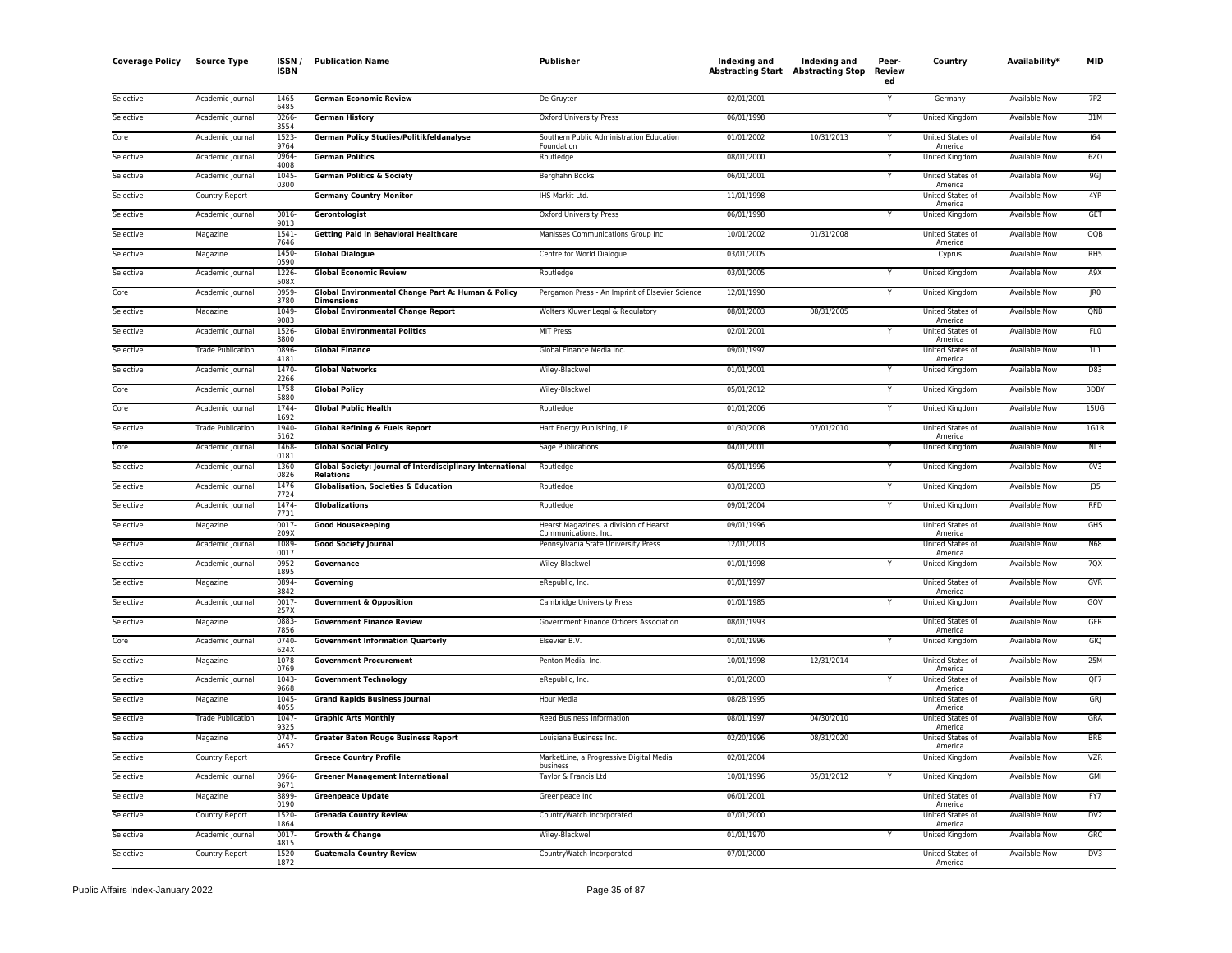| <b>Coverage Policy</b> | <b>Source Type</b>       | ISSN,<br><b>ISBN</b> | <b>Publication Name</b>                                                                                              | Publisher                                                                                   | Indexing and<br><b>Abstracting Start Abstracting Stop</b> | Indexing and | Peer-<br>Review<br>ed | Country                            | Availability*        | MID             |
|------------------------|--------------------------|----------------------|----------------------------------------------------------------------------------------------------------------------|---------------------------------------------------------------------------------------------|-----------------------------------------------------------|--------------|-----------------------|------------------------------------|----------------------|-----------------|
| Selective              | Magazine                 | 0148-<br>0588        | <b>Guild Notes</b>                                                                                                   | National Lawyers Guild                                                                      | 03/01/2001                                                |              |                       | United States of<br>America        | Available Now        | 5FV             |
| Selective              | Country Report           |                      | <b>Guinea Bissau Country Review</b>                                                                                  | CountryWatch Incorporated                                                                   | 07/01/2000                                                |              |                       | United States of<br>America        | <b>Available Now</b> | D <sub>V</sub>  |
| Selective              | Country Report           | 1520<br>1880         | <b>Guinea Country Review</b>                                                                                         | CountryWatch Incorporated                                                                   | 07/01/2000                                                |              |                       | United States of<br>America        | <b>Available Now</b> | DVA             |
| Selective              | <b>Trade Publication</b> | 1068<br>8838         | <b>H&amp;HN: Hospitals &amp; Health Networks</b>                                                                     | Health Forum                                                                                | 08/20/1993                                                | 12/31/2017   |                       | United States of<br>America        | Available Now        | <b>HHN</b>      |
| Selective              | Academic Journal         | 1538<br>0661         | H-Net Reviews in the Humanities & Social Sciences                                                                    | H-Net Humanities & Social Sciences OnLine                                                   | 01/01/1998                                                |              | Y                     | United States of<br>America        | Available Now        | 8L4             |
| Selective              | Magazine                 | 0310<br>2939         | <b>Habitat Australia</b>                                                                                             | Australian Conservation Foundation                                                          | 04/01/2013                                                |              |                       | Australia                          | <b>Available Now</b> | <b>HAU</b>      |
| Core                   | Academic Journal         | 0197<br>3975         | <b>Habitat International</b>                                                                                         | Pergamon Press - An Imprint of Elsevier Science                                             | 04/01/2011                                                |              | Y                     | United Kingdom                     | <b>Available Now</b> | <b>JFU</b>      |
| Selective              | <b>Working Paper</b>     |                      | <b>Hamilton Project: Discussion Papers</b>                                                                           | <b>Brookings Institution Press</b>                                                          | 10/02/2007                                                | 10/31/2010   |                       | United States of<br>America        | Available Now        | 2ELG            |
| Core                   | Academic Journal         | 0736<br>1033         | Hamline Journal of Public Law & Policy                                                                               | Mitchell Hamline School of Law                                                              | 09/01/2003                                                | 01/31/2017   |                       | United States of<br>America        | Available Now        | VCI             |
| Selective              | Magazine                 | 0017<br>789X         | <b>Harper's Magazine</b>                                                                                             | Harper's Magazine Foundation                                                                | 04/01/1986                                                |              |                       | United States of<br>America        | <b>Available Now</b> | HAM             |
| Selective              | Magazine                 | 0017<br>8012         | <b>Harvard Business Review</b>                                                                                       | Harvard Business School Publishing                                                          | 01/01/1970                                                |              |                       | United States of<br>America        | <b>Available Now</b> | <b>HBR</b>      |
| Selective              | Magazine                 |                      | <b>Harvard Business Review Digital Articles</b>                                                                      | Harvard Business School Publishing                                                          | 03/01/2007                                                |              |                       | United States of<br>America        | Available Now        | KBS9            |
| Selective              | Academic Journal         | 0017<br>8039         | <b>Harvard Civil Rights-Civil Liberties Law Review</b>                                                               | Harvard Law School Journals                                                                 | 01/01/1996                                                |              | Y                     | United States of<br>America        | <b>Available Now</b> | <b>HRR</b>      |
| Selective              | Academic Journal         | 0017<br>8055         | <b>Harvard Educational Review</b>                                                                                    | Harvard Education Publishing Group                                                          | 02/01/1970                                                |              |                       | United States of<br>America        | <b>Available Now</b> | <b>HER</b>      |
| Selective              | Academic Journal         | 0147<br>8257         | <b>Harvard Environmental Law Review</b>                                                                              | Harvard Law School Journals                                                                 | 01/01/1976                                                |              | Υ                     | <b>United States of</b><br>America | Available Now        | G1X             |
| Core                   | Academic Journal         | 1057<br>5057         | <b>Harvard Human Rights Journal</b>                                                                                  | Harvard Law School Journals                                                                 | 03/01/2005                                                |              | Y                     | United States of<br>America        | Available Now        | 137Z            |
| Selective              | Academic Journal         | 1081<br>180X         | <b>Harvard International Journal of Press/Politics</b>                                                               | Sage Publications                                                                           | 01/01/1997                                                | 09/30/2007   |                       | United States of<br>America        | Available Now        | <b>HVP</b>      |
| Selective              | Magazine                 | 0739<br>1854         | <b>Harvard International Review</b>                                                                                  | Harvard International Review                                                                | 02/01/1979                                                |              |                       | United States of<br>America        | <b>Available Now</b> | <b>HRV</b>      |
| Core                   | Academic Journal         | 1081<br>0463         | Harvard Journal of African American Public Policy                                                                    | President & Fellows of Harvard College                                                      | 06/01/2004                                                | 01/31/2014   | Y                     | United States of<br>America        | Available Now        | OR <sub>6</sub> |
| Core                   | Academic Journal         | 1074<br>1917         | <b>Harvard Journal of Hispanic Policy</b>                                                                            | President & Fellows of Harvard College                                                      | 07/01/1996                                                |              | Y                     | United States of<br>America        | <b>Available Now</b> | HJH             |
| Core                   | Academic Journal         | 0193<br>4872         | Harvard Journal of Law & Public Policy                                                                               | Harvard Law School Journals                                                                 | 01/01/1990                                                |              | Y                     | United States of<br>America        | Available Now        | H               |
| Selective              | Academic Journal         | $0017 -$<br>808X     | <b>Harvard Journal on Legislation</b>                                                                                | Harvard Law School Journals                                                                 | 06/01/2000                                                |              | Y                     | <b>United States of</b><br>America | <b>Available Now</b> | 1382            |
| Selective              | Academic Journal         | 1535<br>0215         | <b>Harvard Kennedy School Review</b>                                                                                 | President & Fellows of Harvard College                                                      | 01/01/2005                                                |              |                       | United States of<br>America        | Available Now        | AS <sub>6</sub> |
| Selective              | Academic Journal         | 0017<br>811X         | <b>Harvard Law Review</b>                                                                                            | Harvard Law Review Association                                                              | 01/01/1936                                                |              | Y                     | United States of<br>America        | Available Now        | <b>HLR</b>      |
| Selective              | Magazine                 |                      | <b>Harvard Salient</b>                                                                                               | <b>Harvard Salient</b>                                                                      | 11/29/2007                                                |              |                       | United States of<br>America        | Available Now        | 1HLW            |
| Selective              | Academic Journal         | 0093<br>0334         | <b>Hastings Center Report</b>                                                                                        | Wiley-Blackwell                                                                             | 03/01/1991                                                |              | Y                     | <b>United Kingdom</b>              | <b>Available Now</b> | HCR             |
| Selective              | Magazine                 | 0440<br>5056         | <b>Hawaii Business</b>                                                                                               | PacificBasin Communications                                                                 | 08/01/1995                                                | 08/31/2020   |                       | United States of<br>America        | Available Now        | <b>HAW</b>      |
| Selective              | Academic Journal         | 0738<br>0232         | <b>Hazardous Waste Consultant</b>                                                                                    | Wolters Kluwer Legal & Regulatory                                                           | 03/01/2000                                                | 07/31/2013   |                       | United States of<br>America        | <b>Available Now</b> | W5              |
| Selective              | Magazine                 | 0300<br>5720         | HD: The Journal for Healthcare Design & Development                                                                  | Wilmington Media Ltd.                                                                       | 05/01/1994                                                | 06/30/2004   |                       | United Kingdom                     | Available Now        | HDE             |
| Selective              | Academic Journal         | $0017 -$<br>8748     | Headache: The Journal of Head & Face Pain                                                                            | Wiley-Blackwell                                                                             | 12/01/2001                                                |              | Y                     | United Kingdom                     | Available Now        | 4AP             |
| Core                   | Academic Journal         | 1079<br>0969         | Health & Human Rights: An International Journal                                                                      | Harvard School of Public Health/Francois-Xavier<br>Bagnoud Center for Health & Human Rights | 12/01/2002                                                |              | Y                     | United States of<br>America        | <b>Available Now</b> | G23             |
| Selective              | Academic Journal         | 1353-<br>8292        | <b>Health &amp; Place</b>                                                                                            | Elsevier B.V.                                                                               | 12/01/2002                                                |              | Y                     | United Kingdom                     | <b>Available Now</b> | GZ5             |
| Selective              | Academic Journal         | 0966<br>0410         | Health & Social Care in the Community                                                                                | Wiley-Blackwell                                                                             | 01/01/1998                                                |              | Y                     | United Kingdom                     | Available Now        | <b>EVX</b>      |
| Selective              | Academic Journal         | 0360<br>7283         | <b>Health &amp; Social Work</b>                                                                                      | <b>Oxford University Press</b>                                                              | 02/01/1996                                                |              | Y                     | <b>United Kingdom</b>              | <b>Available Now</b> | <b>HSW</b>      |
| Selective              | Magazine                 | 1059<br>938X         | Health (Time Inc. Health)                                                                                            | Time Inc.                                                                                   | 03/01/1998                                                | 12/31/2005   |                       | United States of<br>America        | <b>Available Now</b> | <b>HEB</b>      |
| Selective              | Academic Journal         | 0278<br>2715         | <b>Health Affairs</b>                                                                                                | Project HOPE/HEALTH AFFAIRS                                                                 | 03/01/1995                                                |              |                       | United States of<br>America        | Available Now        | <b>HAF</b>      |
| Selective              | <b>Trade Publication</b> | 1060<br>0442         | Health Care Collector: The Monthly Newsletter for Health Wolters Kluwer Legal & Regulatory<br><b>Care Collectors</b> |                                                                                             | 02/01/2008                                                |              |                       | United States of<br>America        | Available Now        | JW7             |
| Selective              | Academic Journal         | 0195<br>8631         | <b>Health Care Financing Review</b>                                                                                  | <b>HCFA ORDS Publications</b>                                                               | 03/01/1991                                                | 12/31/2009   |                       | United States of<br>America        | Available Now        | <b>HCF</b>      |
| Selective              | Academic Journal         | 0739<br>9332         | <b>Health Care for Women International</b>                                                                           | Routledge                                                                                   | 01/01/2002                                                |              | Y                     | United Kingdom                     | <b>Available Now</b> | 1HP             |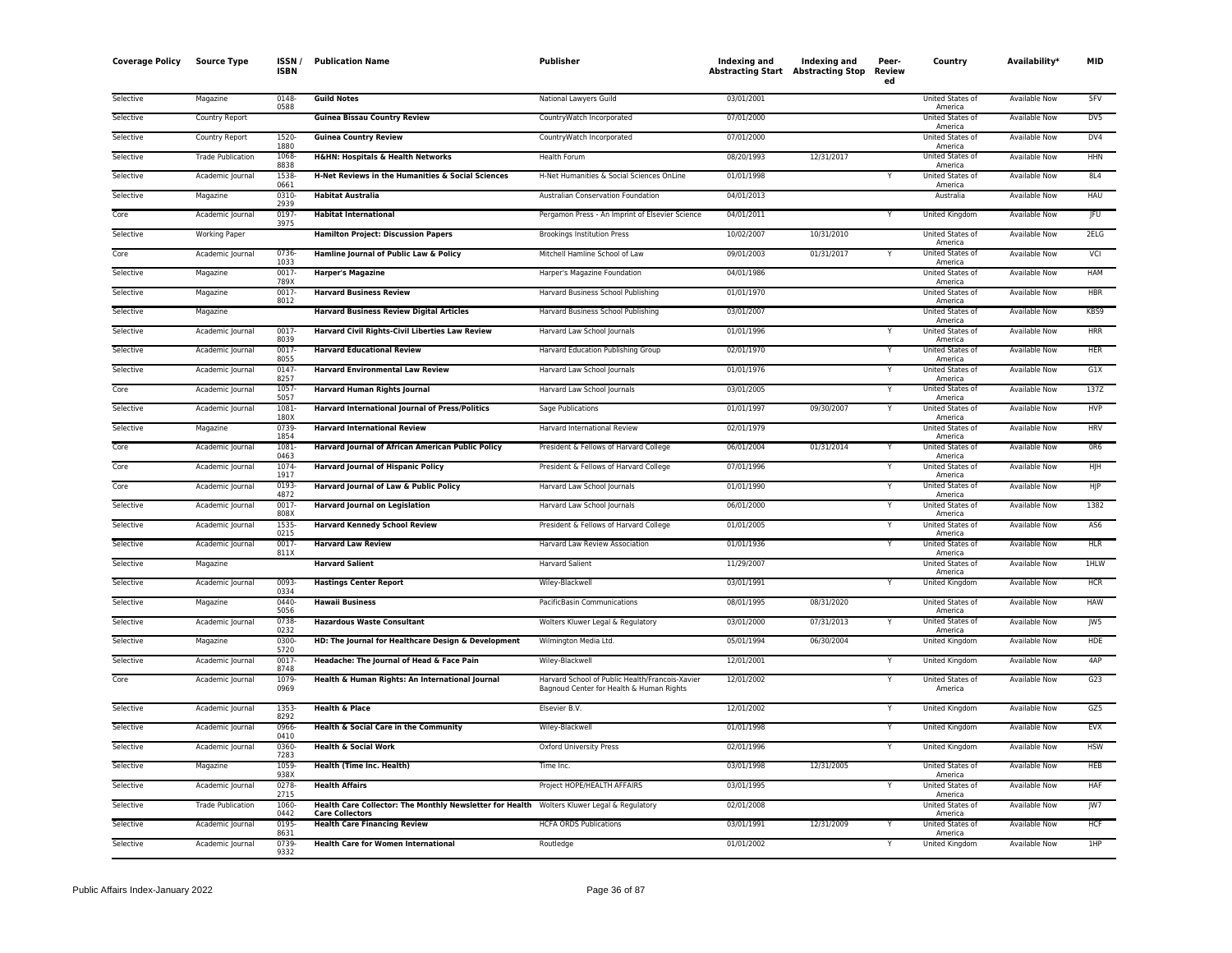| <b>Coverage Policy</b> | <b>Source Type</b>       | <b>ISSN</b><br><b>ISBN</b> | <b>Publication Name</b>                         | Publisher                                              | Indexing and<br><b>Abstracting Start Abstracting Stop</b> | Indexing and | Peer-<br><b>Review</b><br>ed | Country                     | Availability*        | <b>MID</b> |
|------------------------|--------------------------|----------------------------|-------------------------------------------------|--------------------------------------------------------|-----------------------------------------------------------|--------------|------------------------------|-----------------------------|----------------------|------------|
| Selective              | Academic Journal         | 1386<br>9620               | <b>Health Care Management Science</b>           | Springer Nature                                        | 06/01/1999                                                |              |                              | Germany                     | <b>Available Now</b> | <b>BSF</b> |
| Selective              | Academic Journal         | 1041<br>0236               | <b>Health Communication</b>                     | Taylor & Francis Ltd                                   | 07/01/1998                                                |              | Y                            | <b>United Kingdom</b>       | <b>Available Now</b> | 7LW        |
| Core                   | Academic Journal         | 1057<br>9230               | <b>Health Economics</b>                         | John Wiley & Sons, Inc.                                | 01/01/2002                                                | 03/31/2004   | Y                            | United States of<br>America | Available Now        | 082        |
| Selective              | Academic Journal         | 1090<br>1981               | <b>Health Education &amp; Behavior</b>          | Sage Publications                                      | 02/01/1998                                                |              | Ϋ                            | United States of<br>America | <b>Available Now</b> | 1PK        |
| Selective              | Academic Journal         | 0268<br>1153               | <b>Health Education Research</b>                | Oxford University Press                                | 09/01/1996                                                |              | Y                            | United Kingdom              | Available Now        | FA0        |
| Selective              | Academic Journal         | 1369<br>6513               | <b>Health Expectations</b>                      | Wiley-Blackwell                                        | 06/01/2000                                                |              | Y                            | <b>United Kingdom</b>       | <b>Available Now</b> | EVY        |
| Selective              | <b>Trade Publication</b> | 0899<br>6210               | <b>Health Facilities Management</b>             | Health Forum                                           | 11/01/1995                                                |              |                              | United States of<br>America | Available Now        | HFA        |
| Selective              | Academic Journal         | 1527<br>3547               | <b>Health Forum Journal</b>                     | Health Forum                                           | 05/01/1999                                                | 07/31/2003   |                              | United States of<br>America | <b>Available Now</b> | 5L7        |
| Selective              | Academic Journal         | 1471<br>1834               | Health Information & Libraries Journal          | Wiley-Blackwell                                        | 06/01/2002                                                |              | Y                            | United Kingdom              | <b>Available Now</b> | EVZ        |
| Selective              | <b>Trade Publication</b> | 1074<br>4770               | <b>Health Management Technology</b>             | <b>Endeavor Business Media</b>                         | 03/01/1998                                                | 11/30/2018   |                              | United States of<br>America | Available Now        | EHT        |
| Selective              | Academic Journal         | 0748<br>383X               | <b>Health Matrix: Journal of Law-Medicine</b>   | Case Western Reserve University School of Law          | 06/01/1991                                                |              | $\overline{\mathsf{Y}}$      | United States of<br>America | <b>Available Now</b> | <b>HLM</b> |
| Selective              | Academic Journal         | 0017-<br>9078              | <b>Health Physics</b>                           | Lippincott Williams & Wilkins                          | 09/01/2003                                                | 02/28/2011   | Y                            | United States of<br>America | Available Now        | KOU        |
| Core                   | Academic Journal         | 0168<br>8510               | <b>Health Policy</b>                            | <b>Elsevier Science</b>                                | 01/01/2002                                                |              | Y                            | Netherlands                 | Available Now        | 3LC        |
| Core                   | Academic Journal         | 0268<br>1080               | <b>Health Policy &amp; Planning</b>             | <b>Oxford University Press</b>                         | 04/01/2003                                                |              | Y                            | United Kingdom              | Available Now        | N5E        |
| Selective              | Academic Journal         | 0957<br>4824               | <b>Health Promotion International</b>           | Oxford University Press                                | 03/01/1998                                                |              | Y                            | United Kingdom              | <b>Available Now</b> | F9Y        |
| Selective              | Academic Journal         | 1524<br>8399               | <b>Health Promotion Practice</b>                | <b>Sage Publications</b>                               | 07/01/2002                                                |              | $\overline{\mathsf{Y}}$      | United States of<br>America | <b>Available Now</b> | IS2        |
| Core                   | Academic Journal         | 1478<br>4505               | Health Research Policy & Systems                | <b>BioMed Central</b>                                  | 01/01/2003                                                |              | Y                            | United Kingdom              | <b>Available Now</b> | 1CPP       |
| Selective              | Academic Journal         | 0017<br>9124               | <b>Health Services Research</b>                 | Wiley-Blackwell                                        | 02/01/1998                                                |              | Y                            | United Kingdom              | <b>Available Now</b> | <b>HSR</b> |
| Selective              | Academic Journal         | 1369<br>8575               | Health, Risk & Society                          | Routledge                                              | 07/01/1999                                                |              | Y                            | United Kingdom              | Available Now        | 35X        |
| Selective              | <b>Trade Publication</b> | 0883<br>5381               | <b>Healthcare Executive</b>                     | American College of Healthcare Executives              | 01/01/1996                                                |              |                              | United States of<br>America | <b>Available Now</b> | <b>HEX</b> |
| Selective              | <b>Trade Publication</b> | 1098<br>3716               | <b>Healthcare Purchasing News</b>               | <b>Endeavor Business Media</b>                         | 10/01/2003                                                |              |                              | United States of<br>America | <b>Available Now</b> | 12Z        |
| Selective              | Academic Journal         | 1355<br>6037               | <b>Heart</b>                                    | <b>BMJ Publishing Group</b>                            | 10/02/2002                                                | 04/04/2016   | Y                            | <b>United Kingdom</b>       | <b>Available Now</b> | 1XU        |
| Selective              | <b>Trade Publication</b> | 0017<br>9396               | <b>Heating &amp; Ventilating Review</b>         | Datateam Publishing, Ltd.                              | 06/01/2008                                                |              |                              | <b>United Kingdom</b>       | <b>Available Now</b> | 3LT        |
| Selective              | Academic Journal         | 1527<br>9677               | <b>Hedgehog Review</b>                          | <b>Hedgehog Review</b>                                 | 09/01/2004                                                |              | Y                            | United States of<br>America | <b>Available Now</b> | UN7        |
| Selective              | Academic Journal         | 0925<br>0972               | <b>Helsinki Monitor</b>                         | Martinus Nijhoff                                       | 01/01/2001                                                | 10/31/2007   | Y                            | Netherlands                 | Available Now        | N6F        |
| Selective              | Magazine                 | 0898<br>3038               | Hemisphere: A Magazine of the Americas          | Latin American & Caribbean Center                      | 09/01/1997                                                | 09/30/2007   |                              | United States of<br>America | <b>Available Now</b> | $2$ JI     |
| Selective              | Magazine                 | $0711 -$<br>7485           | <b>Herizons</b>                                 | Herizons, Inc.                                         | 06/01/1998                                                |              |                              | Canada                      | <b>Available Now</b> | RIZ        |
| Selective              | <b>Trade Publication</b> | 0735<br>0732               | hfm (Healthcare Financial Management)           | Healthcare Financial Management Association            | 02/01/1995                                                |              | Y                            | United States of<br>America | Available Now        | <b>HFN</b> |
| Selective              | Magazine                 | $0191 -$<br>5657           | <b>High Country News</b>                        | <b>High Country News</b>                               | 04/01/2000                                                |              |                              | United States of<br>America | <b>Available Now</b> | KOZ        |
| Selective              | Academic Journal         | 0018<br>1560               | Higher Education (00181560)                     | Springer Nature                                        | 12/01/2003                                                |              | Y                            | Germany                     | Available Now        | HIE        |
| Selective              | Academic Journal         | 0379<br>7724               | <b>Higher Education in Europe</b>               | Routledge                                              | 07/01/1998                                                | 10/31/2009   | Υ                            | <b>United Kingdom</b>       | Available Now        | 540        |
| Selective              | Magazine                 | 1682<br>3451               | <b>Higher Education Management &amp; Policy</b> | Organisation for Economic Cooperation &<br>Development | 03/01/2003                                                | 01/01/2014   |                              | France                      | Available Now        | N4B        |
| Core                   | Academic Journal         | 0952<br>8733               | <b>Higher Education Policy</b>                  | Palgrave Macmillan Ltd.                                | 01/01/2006                                                |              | Ÿ                            | United Kingdom              | Available Now        | <b>IFW</b> |
| Selective              | Magazine                 | 0898<br>3097               | <b>Hispanic</b>                                 | ET Publishing International LLC                        | 06/01/1993                                                | 05/31/2010   |                              | United States of<br>America | Available Now        | <b>HIS</b> |
| Selective              | Academic Journal         | 0018<br>2370               | <b>Historian</b>                                | Taylor & Francis Ltd                                   | 01/01/1998                                                | 12/31/2019   |                              | United Kingdom              | <b>Available Now</b> | <b>HST</b> |
| Core                   | Academic Journal         | 0345<br>469X               | <b>Historisk Tidskrift</b>                      | Svenska Historiska Foereningen                         | 12/01/2006                                                |              | Y                            | Sweden                      | <b>Available Now</b> | 37UH       |
| Selective              | Academic Journal         | 0018<br>2702               | <b>History of Political Economy</b>             | Duke University Press                                  | 01/01/1971                                                |              | Y                            | United States of<br>America | Available Now        | <b>HPE</b> |
| Selective              | Magazine                 | 0018<br>2753               | <b>History Today</b>                            | History Today Ltd.                                     | 09/01/1980                                                |              |                              | United Kingdom              | Available Now        | <b>HIT</b> |
| Selective              | Magazine                 | 1712<br>624X               | <b>HIV/AIDS Policy &amp; Law Review</b>         | Canadian HIV/AIDS Legal Network                        | 08/01/2005                                                | 05/31/2012   |                              | Canada                      | Available Now        | 2Y4Q       |
| Selective              | Magazine                 | 1940-<br>6479              | <b>HME Business</b>                             | 1105 Media, Inc.                                       | 03/01/2008                                                | 11/30/2018   |                              | United States of<br>America | <b>Available Now</b> | 6MUF       |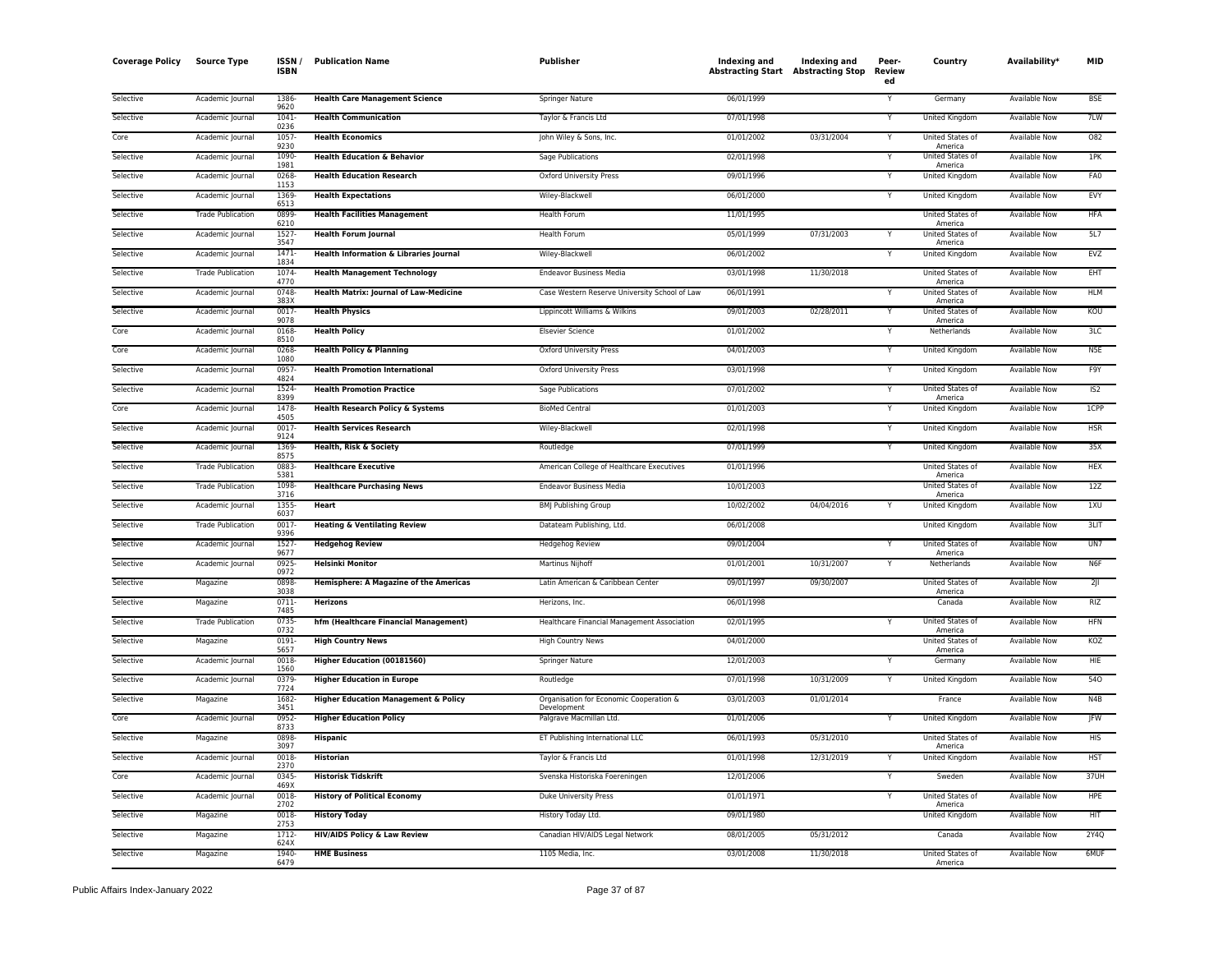| <b>Coverage Policy</b> | <b>Source Type</b>       | ISSN .<br><b>ISBN</b> | <b>Publication Name</b>                     | Publisher                                           | Indexing and<br><b>Abstracting Start Abstracting Stop</b> | Indexing and | Peer-<br>Review<br>ed | Country                            | Availability*        | MID             |
|------------------------|--------------------------|-----------------------|---------------------------------------------|-----------------------------------------------------|-----------------------------------------------------------|--------------|-----------------------|------------------------------------|----------------------|-----------------|
| Selective              | Magazine                 |                       | Hollywood Reporter -- International Edition | MRC Media, LLC                                      | 01/11/2008                                                | 05/21/2009   |                       | United States of<br>America        | <b>Available Now</b> | 4T1             |
| Selective              | Country Report           | 1520-<br>1929         | <b>Holy See Country Review</b>              | CountryWatch Incorporated                           | 07/01/2000                                                |              |                       | <b>United States of</b><br>America | <b>Available Now</b> | DV8             |
| Selective              | <b>Trade Publication</b> | 0896-<br>9442         | <b>Home Energy</b>                          | Home Performance Coalition, Inc.                    | 05/01/2000                                                | 12/31/2019   |                       | United States of<br>America        | Available Now        | KP3             |
| Selective              | Academic Journal         | 1084<br>8223          | Home Health Care Management & Practice      | Sage Publications                                   | 12/01/2007                                                |              |                       | United States of<br>America        | Available Now        | 96C             |
| Selective              | Academic Journal         | 0162-<br>1424         | <b>Home Health Care Services Quarterly</b>  | Taylor & Francis Ltd                                | 03/01/2001                                                |              |                       | United Kingdom                     | Available Now        | HHC             |
| Selective              | Country Report           |                       | <b>Honduras Country Monitor</b>             | IHS Markit Ltd.                                     | 11/01/1998                                                |              |                       | United States of<br>America        | Available Now        | 4YT             |
| Selective              | Country Report           |                       | <b>Hong Kong Country Monitor</b>            | IHS Markit Ltd.                                     | 11/01/1998                                                |              |                       | United States of                   | <b>Available Now</b> | 4YU             |
| Selective              | <b>Industry Report</b>   | 1747<br>8901          | <b>Hong Kong Tourism Report</b>             | <b>Business Monitor International</b>               | 08/01/2007                                                |              |                       | America<br><b>United Kingdom</b>   | <b>Available Now</b> | 502Y            |
| Selective              | <b>Trade Publication</b> | 0269<br>9478          | <b>Horticulture Week</b>                    | Haymarket Media Group Ltd                           | 01/10/2008                                                | 10/22/2019   |                       | United Kingdom                     | Available Now        | 1UTJ            |
| Selective              | <b>Trade Publication</b> | 0738<br>0984          | <b>Hospital Law Newsletter</b>              | Wolters Kluwer Legal & Regulatory                   | 10/01/2002                                                | 12/31/2005   |                       | United States of<br>America        | <b>Available Now</b> | <b>IWB</b>      |
| Selective              | Magazine                 | 0888-<br>3068         | <b>Hospital Materials Management</b>        | <b>HCPro</b>                                        | 08/01/1996                                                | 08/31/2009   |                       | United States of<br>America        | <b>Available Now</b> | <b>HMA</b>      |
| Selective              | Academic Journal         | 0018<br>5868          | <b>Hospital Topics</b>                      | Taylor & Francis Ltd                                | 06/01/1996                                                |              |                       | <b>United Kingdom</b>              | <b>Available Now</b> | <b>HTP</b>      |
| Selective              | <b>Trade Publication</b> | 0018<br>6082          | Hotel & Motel Management                    | Questex Media Group                                 | 05/20/1996                                                | 12/31/2010   |                       | United States of<br>America        | <b>Available Now</b> | <b>HMM</b>      |
| Selective              | Academic Journal         | 0267<br>3037          | <b>Housing Studies</b>                      | Routledge                                           | 04/01/1994                                                |              |                       | United Kingdom                     | <b>Available Now</b> | <b>HNG</b>      |
| Core                   | Academic Journal         | 1403<br>6096          | Housing, Theory & Society                   | Routledge                                           | 10/01/1999                                                |              | Υ                     | United Kingdom                     | Available Now        | <b>B7J</b>      |
| Selective              | Academic Journal         | 0265-<br>552          | <b>Howard Journal of Criminal Justice</b>   | Wiley-Blackwell                                     | 02/01/1998                                                | 12/31/2015   | Y                     | <b>United Kingdom</b>              | <b>Available Now</b> | 7RB             |
| Selective              | <b>Trade Publication</b> | 1059-<br>6038         | <b>HR Focus</b>                             | <b>Bloomberg BNA</b>                                | 04/01/1995                                                | 10/03/2018   |                       | United States of<br>America        | Available Now        | <b>HRF</b>      |
| Selective              | Magazine                 | 1047-<br>3149         | <b>HR Magazine</b>                          | Society for Human Resource Management               | 11/01/1994                                                |              |                       | United States of<br>America        | <b>Available Now</b> | HR <sub>0</sub> |
| Selective              | <b>Trade Publication</b> | 0847<br>9453          | <b>HR Professional</b>                      | Human Resources Professionals Association<br>(HRPA) | 10/01/2002                                                |              |                       | Canada                             | Available Now        | F17             |
| Selective              | Magazine                 | 1050-<br>1096         | <b>Hudson Valley Business Journal</b>       | Hudson Valley Business Digital                      | 08/21/1995                                                | 09/30/2014   |                       | United States of<br>America        | Available Now        | OCB             |
| Selective              | Academic Journal         | 1080-<br>7039         | Human & Ecological Risk Assessment          | Taylor & Francis Ltd                                | 08/01/2001                                                |              | Y                     | United Kingdom                     | Available Now        | 161             |
| Selective              | Academic Journal         | 1530-<br>7069         | <b>Human Ecology</b>                        | Cornell University, College of Human Ecology        | 01/01/2000                                                | 09/30/2021   |                       | United States of<br>America        | <b>Available Now</b> | <b>HEF</b>      |
| Selective              | Magazine                 | 0018<br>7178          | <b>Human Ecology Forum</b>                  | Cornell University, College of Human Ecology        | 09/01/1974                                                | 12/31/1999   |                       | United States of<br>America        | Available Now        | KP6             |
| Selective              | Academic Journal         | 0300-<br>7839         | Human Ecology: An Interdisciplinary Journal | Springer Nature                                     | 09/01/1998                                                |              |                       | Germany                            | <b>Available Now</b> | <b>HUE</b>      |
| Selective              | Newspaper                | 0018<br>7194          | <b>Human Events</b>                         | Parallel Media LLC                                  | 08/07/1993                                                | 12/10/2012   |                       |                                    | Available Now        | <b>HEV</b>      |
| Selective              | Academic Journal         | 0097<br>9783          | <b>Human Life Review</b>                    | Human Life Foundation, Inc.                         | 09/01/1996                                                |              |                       | United States of<br>America        | Available Now        | HUL             |
| Selective              | Academic Journal         | 0018<br>7259          | <b>Human Organization</b>                   | Society for Applied Anthropology                    | 06/01/1998                                                |              |                       | United States of<br>America        | <b>Available Now</b> | <b>HUO</b>      |
| Selective              | Academic Journal         | 0018<br>7267          | <b>Human Relations</b>                      | <b>Sage Publications</b>                            | 02/01/1970                                                |              |                       | United States of<br>America        | <b>Available Now</b> | <b>HRL</b>      |
| Selective              | Academic Journal         | 0090-<br>4848         | <b>Human Resource Management</b>            | John Wiley & Sons, Inc.                             | 03/01/1972                                                |              |                       | United States of<br>America        | <b>Available Now</b> | <b>HRM</b>      |
| Core                   | Magazine                 | 0046<br>8185          | <b>Human Rights</b>                         | American Bar Association                            | 01/01/1990                                                |              |                       | United States of<br>America        | Available Now        | <b>HUR</b>      |
| Core                   | Academic Journal         | 0965<br>934X          | <b>Human Rights Case Digest</b>             | Martinus Nijhoff                                    | 01/01/1999                                                | 12/31/2008   | Y                     | Netherlands                        | Available Now        | OG5             |
| Core                   | Academic Journal         | 0275<br>0392          | <b>Human Rights Quarterly</b>               | Johns Hopkins University Press                      | 05/01/1981                                                |              | Υ                     | United States of<br>America        | Available Now        | <b>HRQ</b>      |
| Core                   | Academic Journal         | 1524<br>8879          | <b>Human Rights Review</b>                  | <b>Springer Nature</b>                              | 10/01/1999                                                |              | Y                     | Germany                            | <b>Available Now</b> | <b>DYT</b>      |
| Selective              | Magazine                 | 0018<br>7399          | Humanist                                    | American Humanist Association                       | 01/01/1983                                                |              |                       | United States of<br>America        | Available Now        | <b>HUM</b>      |
| Selective              | Academic Journal         | 0160-<br>5976         | <b>Humanity &amp; Society</b>               | Sage Publications Inc.                              | 05/01/2001                                                |              |                       | United States of<br>America        | <b>Available Now</b> | GWQ             |
| Core                   | Academic Journal         | 1350-<br>7516         | <b>Hume Papers on Public Policy</b>         | Edinburgh University Press                          | 03/01/1998                                                | 12/31/2000   | Y                     | United Kingdom                     | Available Now        | <b>COM</b>      |
| Selective              | Country Report           | 1520-<br>1945         | <b>Hungary Country Review</b>               | CountryWatch Incorporated                           | 07/01/2000                                                |              |                       | United States of<br>America        | <b>Available Now</b> | <b>DVA</b>      |
| Selective              | Academic Journal         | 0018-<br>8158         | Hydrobiologia                               | Springer Nature                                     | 11/01/2005                                                |              |                       | Germany                            | Available Now        | KPB             |
| Selective              | <b>Trade Publication</b> | 0018<br>8190          | <b>Hydrocarbon Processing</b>               | Gulf Energy Information                             | 12/01/1998                                                |              |                       | United States of<br>America        | Available Now        | <b>HYD</b>      |
| Core                   | Academic Journal         | 1403<br>8668          | <b>Hygiea Internationalis</b>               | Linkoping University Electronic Press               | 01/01/2007                                                | 07/31/2011   | Y                     | Sweden                             | <b>Available Now</b> | 1CQ0            |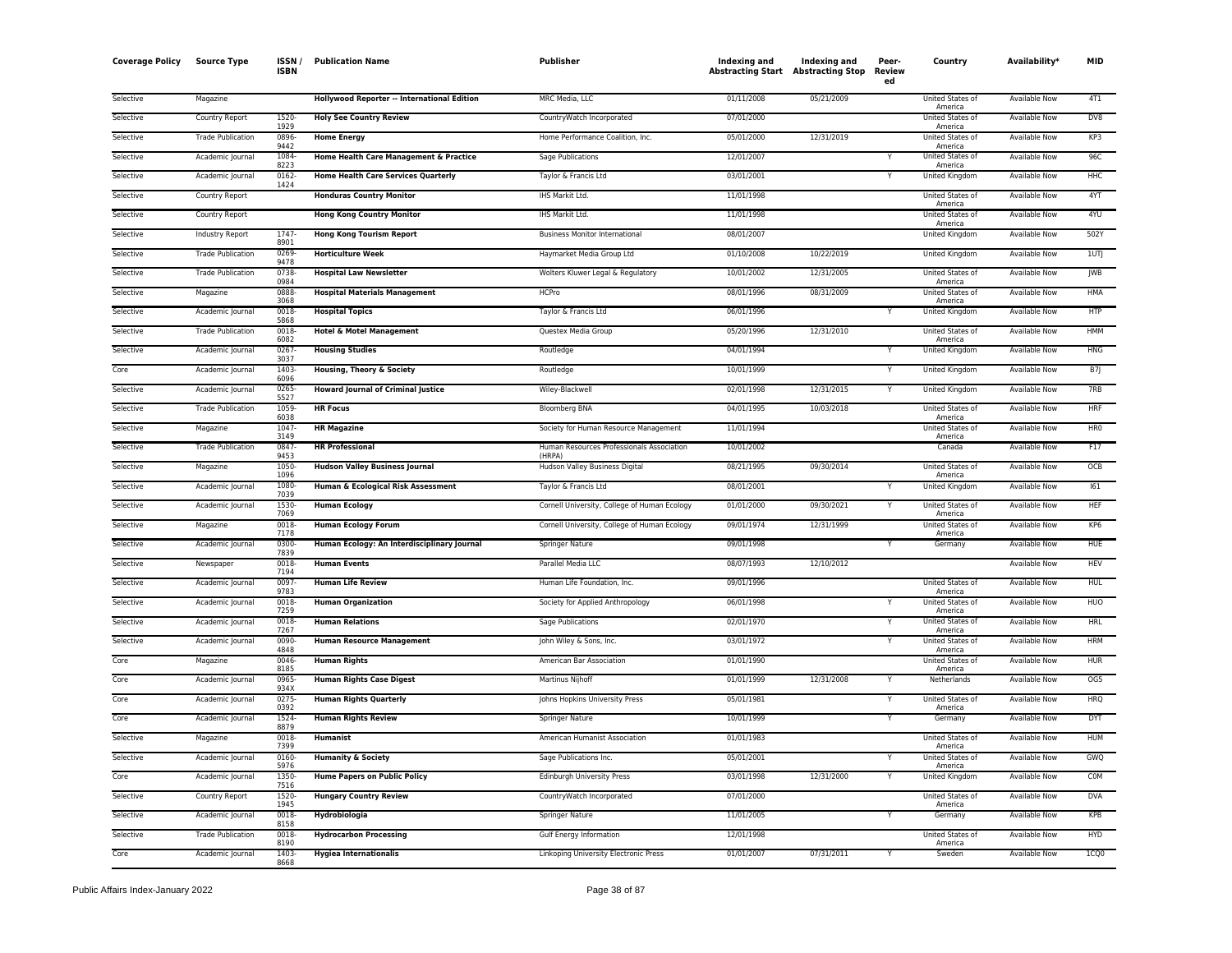| <b>Coverage Policy</b> | <b>Source Type</b>       | ISSN<br><b>ISBN</b> | <b>Publication Name</b>                                | Publisher                                               | Indexing and<br><b>Abstracting Start Abstracting Stop</b> | Indexing and | Peer-<br>Review<br>ed | Country                            | Availability <sup>*</sup> | MID              |
|------------------------|--------------------------|---------------------|--------------------------------------------------------|---------------------------------------------------------|-----------------------------------------------------------|--------------|-----------------------|------------------------------------|---------------------------|------------------|
| Selective              | Country Report           | 1520<br>1953        | <b>Iceland Country Review</b>                          | CountryWatch Incorporated                               | 07/01/2000                                                |              |                       | United States of<br>America        | Available Now             | DVC              |
| Core                   | Academic Journal         |                     | <b>ICFAI Journal of Governance &amp; Public Policy</b> | <b>IUP Publications</b>                                 | 06/01/2007                                                | 07/31/2009   |                       | India                              | Available Now             | 2WQ3             |
| Core                   | Academic Journal         | 0973-<br>225X       | <b>ICFAI Journal of Public Administration</b>          | <b>IUP Publications</b>                                 | 07/01/2007                                                | 07/31/2009   |                       | India                              | Available Now             | 2WQ4             |
| Core                   | Academic Journal         |                     | <b>ICFAI Journal of Public Finance</b>                 | <b>IUP Publications</b>                                 | 05/01/2007                                                | 07/31/2009   |                       | India                              | Available Now             | 2WPM             |
| Selective              | <b>Trade Publication</b> | 1937<br>5786        | <b>ICIS Chemical Business</b>                          | Reed Business Information Limited                       | 01/07/2008                                                | 02/04/2020   |                       | United Kingdom                     | Available Now             | 1H <sub>06</sub> |
| Selective              | Magazine                 | 1075<br>3516        | <b>ICPS Newsletter</b>                                 | International Centre for Policy Studies                 | 11/06/2006                                                |              |                       | Ukraine                            | Available Now             | 1BVU             |
| Selective              | Academic Journal         | 1094<br>9542        | <b>IDC Quarterly</b>                                   | Illinois Association of Defense Trial Counsel           | 05/01/2004                                                | 10/31/2019   |                       | United States of<br>America        | <b>Available Now</b>      | <b>TAV</b>       |
| Selective              | Academic Journal         | 1070<br>289X        | <b>Identities</b>                                      | Routledge                                               | 04/01/1996                                                |              |                       | <b>United Kingdom</b>              | <b>Available Now</b>      | IDT              |
| Selective              | Magazine                 | 0265<br>5012        | <b>IDS Bulletin</b>                                    | Institute of Development Studies                        | 01/01/2003                                                |              |                       | United Kingdom                     | Available Now             | LT4              |
| Selective              | Academic Journal         | 0163<br>6804        | <b>IEEE Communications Magazine</b>                    | <b>IEEE</b>                                             | 03/01/1998                                                |              | Y                     | United States of<br>America        | Available Now             | IEZ              |
| Selective              | Academic Journal         | 0278<br>0097        | <b>IEEE Technology &amp; Society Magazine</b>          | <b>IEEE</b>                                             | 06/01/1996                                                |              |                       | United States of<br>America        | Available Now             | IEY              |
| Selective              | Academic Journal         | 0018<br>9391        | <b>IEEE Transactions on Engineering Management</b>     | <b>IEEE</b>                                             | 05/01/1998                                                |              |                       | United States of<br>America        | Available Now             | IEE              |
| Selective              | Academic Journal         | 0019<br>7939        | <b>ILR Review</b>                                      | Sage Publications                                       | 01/01/1970                                                |              |                       | United States of<br>America        | Available Now             | <b>ILR</b>       |
| Selective              | Academic Journal         | 1082<br>944X        | ILSA Journal of International & Comparative Law        | ILSA Journal of International & Comparative Law         | 09/01/2002                                                |              |                       | United States of<br>America        | Available Now             | L81              |
| Selective              | Academic Journal         | 1020<br>7635        | <b>IMF Staff Papers</b>                                | Macmillan Publishers Ltd.                               | 12/01/1997                                                | 06/30/2010   |                       | United Kingdom                     | <b>Available Now</b>      | IMF              |
| Selective              | Academic Journal         | $1461 -$<br>5517    | <b>Impact Assessment &amp; Project Appraisal</b>       | Taylor & Francis Ltd                                    | 06/01/2003                                                |              |                       | <b>United Kingdom</b>              | <b>Available Now</b>      | P93              |
| Selective              | Magazine                 | 0192<br>7450        | In Business: Greater Madison                           | <b>Business Information LLC</b>                         | 02/01/2008                                                | 04/30/2020   |                       | United States of<br>America        | <b>Available Now</b>      | 31D <sub>5</sub> |
| Selective              | <b>Trade Publication</b> | 1832-<br>0899       | In the Black                                           | CPA Australia                                           | 08/01/2005                                                | 12/31/2018   |                       | Australia                          | Available Now             | 16AK             |
| Selective              | Magazine                 | 0162-<br>8968       | Inc.                                                   | Mansueto Ventures LLC                                   | 09/01/1996                                                |              |                       | United States of<br>America        | Available Now             | INC              |
| Selective              | <b>Trade Publication</b> | 1042<br>5195        | Incentive                                              | Northstar Travel Media LLC                              | 10/01/1998                                                |              |                       | United States of<br>America        | Available Now             | <b>INV</b>       |
| Selective              | Academic Journal         | 0046<br>8819        | Inchiesta                                              | <b>Edizioni Dedalo</b>                                  | 04/01/2005                                                | 04/30/2019   |                       | Italy                              | <b>Available Now</b>      | LT9              |
| Selective              | Magazine                 | 1047<br>7969        | Independent                                            | Independent Institute                                   | 02/01/2000                                                |              |                       | United States of<br>America        | <b>Available Now</b>      | 5V1              |
| Selective              | <b>Trade Publication</b> | 1043<br>7320        | <b>Independent Energy</b>                              | Clarion Events, Inc.                                    | 09/01/1997                                                | 03/31/2000   |                       | United States of<br>America        | Available Now             | 1PU              |
| Selective              | Academic Journal         | 1086<br>1653        | <b>Independent Review</b>                              | Independent Institute                                   | 03/01/1996                                                |              |                       | United States of<br>America        | Available Now             | TIR              |
| Selective              | Country Report           |                     | <b>India Career Guide</b>                              | Going Global                                            | 01/01/2009                                                | 09/12/2014   |                       | United States of<br>America        | <b>Available Now</b>      | ONW              |
| Selective              | Country Report           |                     | <b>India Country Profile</b>                           | MarketLine, a Progressive Digital Media<br>business     | 02/01/2004                                                |              |                       | United Kingdom                     | <b>Available Now</b>      | <b>VZV</b>       |
| Selective              | Industry Report          | 1748<br>4006        | India Oil & Gas Report                                 | <b>Business Monitor International</b>                   | 12/01/2007                                                |              |                       | United Kingdom                     | Available Now             | 5022             |
| Selective              | Academic Journal         | 0974<br>9284        | <b>India Quarterly</b>                                 | Sage India                                              | 01/01/1995                                                |              |                       | India                              | Available Now             | <b>IND</b>       |
| Selective              | Magazine                 |                     | <b>Indian Gaming</b>                                   | Arrowpoint Media                                        | 07/01/2004                                                | 12/31/2019   |                       | United States of<br>America        | Available Now             | R <sub>5</sub> H |
| Selective              | Academic Journal         | 0378<br>6323        | Indian Journal of Dermatology, Venereology & Leprology | Scientific Scholar LLC                                  | 11/01/2007                                                |              |                       | United States of<br>America        | Available Now             | SV4              |
| Selective              | Academic Journal         | 0971<br>5215        | <b>Indian Journal of Gender Studies</b>                | Sage Publications                                       | 09/01/2003                                                |              |                       | United States of<br>America        | Available Now             | 3EZ              |
| Selective              | Academic Journal         | 0019<br>5634        | <b>Indian Journal of Social Work</b>                   | Tata Institute of Social Sciences                       | 01/01/1998                                                | 10/31/2014   |                       | India                              | <b>Available Now</b>      | L7Z              |
| Selective              | Magazine                 | 1060-<br>4154       | <b>Indiana Business Magazine</b>                       | Curtis Magazine Group Inc.                              | 06/01/1998                                                | 02/28/2009   |                       | United States of<br>America        | <b>Available Now</b>      | <b>INB</b>       |
| Selective              | Academic Journal         | 0019<br>6541        | <b>Indiana Business Review</b>                         | Indiana University, Indiana Business Research<br>Center | 12/01/1998                                                |              |                       | <b>United States of</b><br>America | Available Now             | <b>ONL</b>       |
| Selective              | Academic Journal         | 1080<br>0727        | Indiana Journal of Global Legal Studies                | Indiana University Press                                | 01/01/2003                                                |              |                       | <b>United States of</b><br>America | Available Now             | <b>MWB</b>       |
| Selective              | Academic Journal         | 0019<br>6665        | Indiana Law Journal                                    | Indiana Law Journal                                     | 06/01/2003                                                |              |                       | United States of<br>America        | Available Now             | L7Y              |
| Selective              | Academic Journal         | 0090<br>4198        | <b>Indiana Law Review</b>                              | Indiana Law Review                                      | 01/01/2004                                                |              |                       | United States of<br>America        | Available Now             | L7X              |
| Selective              | Magazine                 | 0275-<br>777X       | <b>Indiana Libraries</b>                               | Indiana Library Federation                              | 12/15/2005                                                | 01/01/2016   |                       | United States of<br>America        | Available Now             | R9M              |
| Selective              | Magazine                 | 0899<br>0328        | <b>Indianapolis Monthly</b>                            | Emmis Publishing, L.P. dba Indianapolis Monthly         | 04/01/2000                                                |              |                       | United States of<br>America        | <b>Available Now</b>      | 5X3              |
| Selective              | Country Report           | 1745<br>0586        | <b>Indonesia Business Forecast Report</b>              | <b>Business Monitor International</b>                   | 10/01/2004                                                | 12/31/2014   |                       | United Kingdom                     | <b>Available Now</b>      | AKK              |
| Selective              | Country Report           | 1520-               | <b>Indonesia Country Review</b>                        | CountryWatch Incorporated                               | 07/01/2000                                                |              |                       | United States of                   | <b>Available Now</b>      | <b>DVE</b>       |
|                        |                          | 197X                |                                                        |                                                         |                                                           |              |                       | America                            |                           |                  |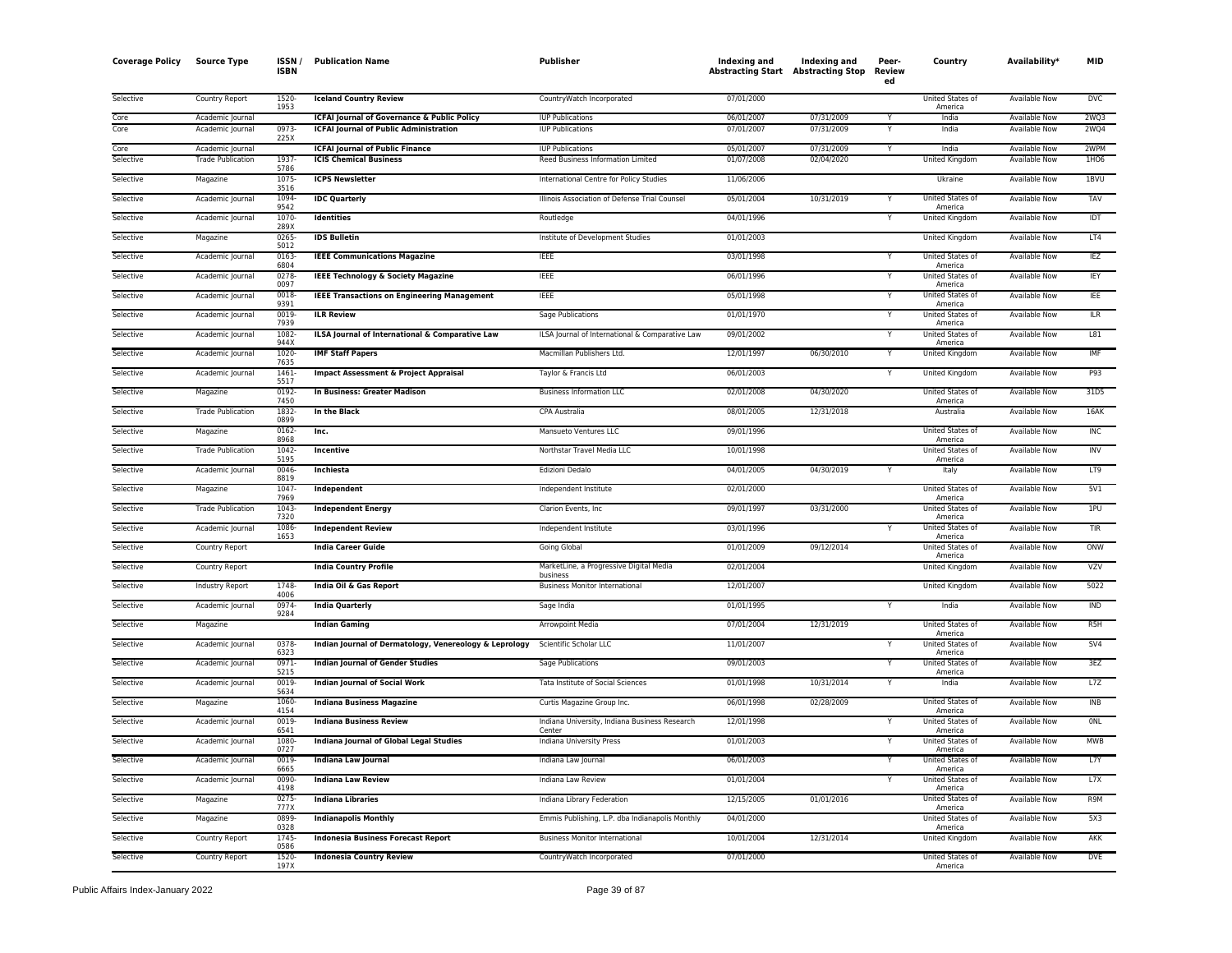| <b>Coverage Policy</b> | <b>Source Type</b>       | ISSN.<br><b>ISBN</b> | <b>Publication Name</b>                                                     | Publisher                                                            | Indexing and | Indexing and<br><b>Abstracting Start Abstracting Stop</b> | Peer-<br>Review<br>ed | Country                            | Availability*        | MID              |
|------------------------|--------------------------|----------------------|-----------------------------------------------------------------------------|----------------------------------------------------------------------|--------------|-----------------------------------------------------------|-----------------------|------------------------------------|----------------------|------------------|
| Selective              | Country Report           | 2057<br>9799         | <b>Indonesia Country Risk Report</b>                                        | <b>Business Monitor International</b>                                | 01/01/2015   |                                                           |                       | <b>United Kingdom</b>              | <b>Available Now</b> | <b>KCDF</b>      |
| Selective              | Magazine                 | 1094<br>2769         | <b>Indoor Environment Quality Strategies</b>                                | Wolters Kluwer Legal & Regulatory                                    | 10/01/2003   | 12/31/2006                                                |                       | United States of<br>America        | Available Now        | QNC              |
| Selective              | Magazine                 | 1542-<br>894X        | <b>Industrial Engineer: IE</b>                                              | Institute of Industrial Engineers                                    | 02/01/2004   | 04/30/2016                                                |                       | United States of<br>America        | <b>Available Now</b> | QOC              |
| Selective              | Academic Journal         | 0019<br>8501         | <b>Industrial Marketing Management</b>                                      | Elsevier B.V.                                                        | 01/01/1972   |                                                           |                       | United Kingdom                     | Available Now        | <b>IMM</b>       |
| Selective              | Academic Journal         | 0019-<br>8676        | <b>Industrial Relations</b>                                                 | Wiley-Blackwell                                                      | 05/01/1970   |                                                           | Y                     | <b>United Kingdom</b>              | <b>Available Now</b> | INR              |
| Selective              | Academic Journal         | 0019<br>8692         | <b>Industrial Relations Journal</b>                                         | Wiley-Blackwell                                                      | 03/01/1970   |                                                           | Y                     | <b>United Kingdom</b>              | <b>Available Now</b> | IR               |
| Selective              | Magazine                 | 0378<br>9993         | <b>Industry &amp; Environment</b>                                           | <b>United Nations Publications</b>                                   | 10/01/1999   | 12/31/2004                                                |                       | United States of<br>America        | Available Now        | <b>KPJ</b>       |
| Selective              | <b>Trade Publication</b> | 0039<br>0895         | <b>Industry Week/IW</b>                                                     | <b>Endeavor Business Media</b>                                       | 07/05/1993   |                                                           |                       | United States of<br>America        | Available Now        | IWK              |
| Selective              | Academic Journal         | 1476<br>0320         | <b>Informatics in Primary Care</b>                                          | Radcliffe Publishing                                                 | 02/01/2003   | 12/31/2012                                                |                       | <b>United Kingdom</b>              | Available Now        | <b>NAN</b>       |
| Core                   | Academic Journal         | 0167<br>6245         | <b>Information Economics &amp; Policy</b>                                   | <b>Elsevier Science</b>                                              | 03/01/1996   |                                                           |                       | Netherlands                        | <b>Available Now</b> | <b>IEP</b>       |
| Selective              | Magazine                 | 1535<br>2897         | <b>Information Management Journal</b>                                       | Association of Records Managers &<br>Administrators                  | 01/01/2001   | 12/31/2018                                                |                       | <b>United States of</b><br>America | <b>Available Now</b> | 6FO              |
| Selective              | <b>Trade Publication</b> | 1091<br>0808         | <b>Information Outlook</b>                                                  | Special Libraries Association                                        | 03/01/1998   | 04/30/2020                                                |                       | United States of<br>America        | Available Now        | 1SB              |
| Selective              | Academic Journal         | 1570-<br>1255        | Information Polity: The International Journal of                            | IOS Press                                                            | 06/01/2002   |                                                           | Y                     | Netherlands                        | Available Now        | KL4              |
| Selective              | Academic Journal         | 0197<br>2243         | Government & Democracy in the Information Age<br><b>Information Society</b> | Routledge                                                            | 07/01/1997   |                                                           | Y                     | United Kingdom                     | Available Now        | 1HQ              |
| Selective              | Academic Journal         | 0730<br>9295         | <b>Information Technology &amp; Libraries</b>                               | American Library Association                                         | 03/01/1994   |                                                           |                       | United States of<br>America        | Available Now        | <b>ITL</b>       |
| Selective              | <b>Trade Publication</b> | 8755<br>6286         | <b>Information Today</b>                                                    | Information Today Inc.                                               | 11/01/1998   |                                                           |                       | United States of<br>America        | <b>Available Now</b> | IFT              |
| Selective              | Academic Journal         | 1369-<br>118X        | Information, Communication & Society                                        | Routledge                                                            | 03/01/2000   |                                                           | Y                     | United Kingdom                     | <b>Available Now</b> | 5BA              |
| Selective              | Magazine                 | 8750-<br>6874        | Informationweek                                                             | <b>United Business Media</b>                                         | 02/20/1995   | 09/30/2017                                                |                       | United States of<br>America        | <b>Available Now</b> | IFW              |
| Selective              | <b>Trade Publication</b> | 0199<br>6649         | <b>InfoWorld</b>                                                            | IDG Communications, Inc.                                             | 07/10/1995   | 04/30/2007                                                |                       | United States of<br>America        | Available Now        | <b>INW</b>       |
| Selective              | Magazine                 | 1353<br>8047         | Injury Prevention (1353-8047)                                               | <b>BMJ Publishing Group</b>                                          | 02/01/2008   | 04/04/2016                                                |                       | United Kingdom                     | <b>Available Now</b> | N86              |
| Core                   | Academic Journal         | 1447<br>9338         | <b>Innovation: Management, Policy &amp; Practice</b>                        | Taylor & Francis Ltd                                                 | 01/01/2006   | 12/31/2016                                                |                       | United Kingdom                     | Available Now        | 1F4L             |
| Core                   | Academic Journal         | 1447<br>9338         | <b>Innovation: Organization &amp; Management</b>                            | Taylor & Francis Ltd                                                 | 01/01/2017   |                                                           |                       | <b>United Kingdom</b>              | <b>Available Now</b> | LF4D             |
| Selective              | Academic Journal         | $1351-$<br>1610      | Innovation: The European Journal of Social Sciences                         | Routledge                                                            | 03/01/1994   |                                                           | Y                     | United Kingdom                     | <b>Available Now</b> | <b>IVT</b>       |
| Selective              | Magazine                 | 1173<br>8324         | <b>Inpharma Weekly</b>                                                      | Springer Nature                                                      | 01/01/2004   | 12/31/2008                                                |                       | Germany                            | <b>Available Now</b> | T <sub>0</sub> R |
| Selective              | Academic Journal         | 0046<br>9580         | Inquiry (00469580)                                                          | Sage Publications                                                    | 09/01/1995   |                                                           |                       | United States of<br>America        | Available Now        | INQ              |
| Selective              | Magazine                 | 1069<br>5184         | <b>Inside Tucson Business</b>                                               | <b>Tucson Local Media</b>                                            | 11/13/1995   |                                                           |                       | United States of<br>America        | <b>Available Now</b> | <b>ITB</b>       |
| Selective              | <b>Trade Publication</b> | 1930<br>6393         | <b>InsideCounsel</b>                                                        | ALM Media, LLC                                                       | 09/01/2006   | 01/31/2016                                                |                       | United States of<br>America        | Available Now        | 1WCY             |
| Selective              | Magazine                 | $1051 -$<br>4880     | Insight on the News                                                         | Washington Times LLC                                                 | 07/01/1996   | 05/31/2004                                                |                       | <b>United States of</b><br>America | <b>Available Now</b> | <b>ITN</b>       |
| Selective              | Magazine                 | 1531-<br>2461        | Insights on Law & Society                                                   | American Bar Association                                             | 04/01/2003   |                                                           |                       | United States of<br>America        | <b>Available Now</b> | QPT              |
| Selective              | <b>Trade Publication</b> | 0192<br>5660         | <b>Institutional Investor</b>                                               | <b>Euromoney Trading Limited</b>                                     | 04/01/1997   | 04/30/2018                                                |                       | United Kingdom                     | Available Now        | IIV              |
| Selective              | <b>Trade Publication</b> | 0020-<br>3580        | <b>Institutional Investor-International Edition</b>                         | Euromoney Trading Limited                                            | 09/01/1998   | 04/30/2018                                                |                       | United Kingdom                     | Available Now        | 1UP              |
| Selective              | Magazine                 | 0020-<br>4587        | <b>Insurance Advocate</b>                                                   | CINN Worldwide Inc.                                                  | 01/06/1996   |                                                           |                       | United States of<br>America        | <b>Available Now</b> | <b>IAV</b>       |
| Selective              | Academic Journal         | 1934<br>9491         | <b>Intellectual &amp; Developmental Disabilities</b>                        | American Association on Intellectual &<br>Developmental Disabilities | 06/01/2007   |                                                           |                       | United States of<br>America        | <b>Available Now</b> | 394C             |
| Selective              | Academic Journal         | 1464<br>9373         | <b>Inter-Asia Cultural Studies</b>                                          | Routledge                                                            | 04/01/2000   |                                                           |                       | United Kingdom                     | <b>Available Now</b> | B8U              |
| Selective              | Magazine                 | 1078<br>7259         | Inter@ctive Week                                                            | QuinStreet, Inc.                                                     | 08/12/1996   | 10/22/2000                                                |                       | United States of<br>America        | <b>Available Now</b> | ITW              |
| Selective              | Magazine                 | 1078<br>7259         | <b>Interactive Week</b>                                                     | QuinStreet, Inc.                                                     | 10/30/2000   | 11/18/2001                                                |                       | United States of<br>America        | Available Now        | HQP              |
| Selective              | Magazine                 | 1423<br>3215         | <b>Interavia Business &amp; Technology</b>                                  | Aerospace Media Publishing                                           | 03/01/1998   | 12/31/2008                                                |                       | France                             | Available Now        | IAR              |
| Selective              | Academic Journal         | 0020<br>5249         | <b>Intercollegiate Review</b>                                               | Intercollegiate Studies Institute                                    | 09/01/2000   |                                                           |                       | United States of<br>America        | Available Now        | 6LZ              |
| Selective              | Academic Journal         | 1467<br>5986         | <b>Intercultural Education</b>                                              | Routledge                                                            | 12/01/2003   |                                                           |                       | United Kingdom                     | Available Now        | 9DL              |
| Selective              | Academic Journal         | 0020<br>5346         | <b>Intereconomics</b>                                                       | Springer Nature                                                      | 07/01/1999   |                                                           | Y                     | Germany                            | <b>Available Now</b> | 4ZQ              |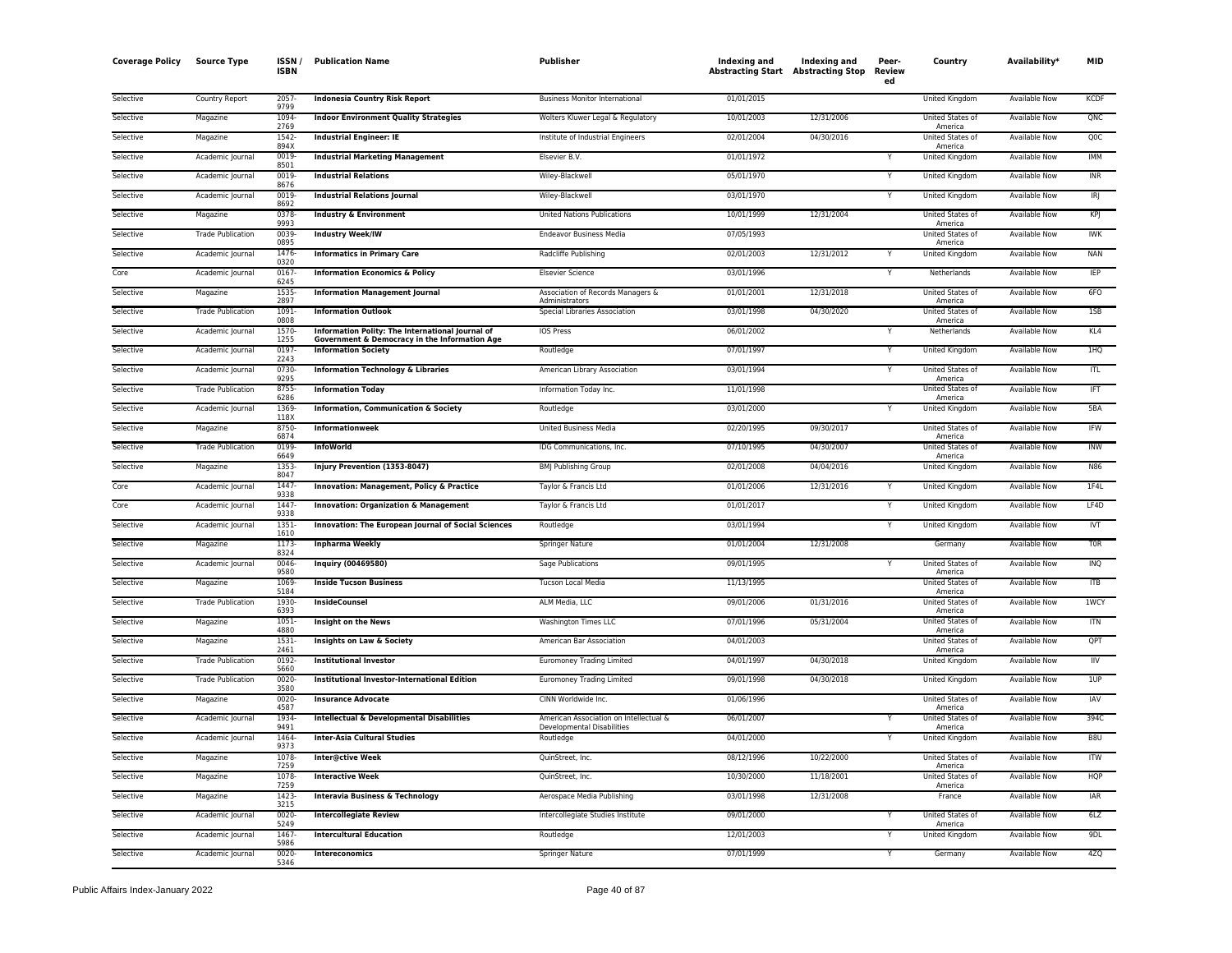| <b>Coverage Policy</b> | <b>Source Type</b>       | <b>ISSN</b><br><b>ISBN</b> | <b>Publication Name</b>                                                                                            | <b>Publisher</b>                                  | Indexing and<br><b>Abstracting Start</b> Abstracting Stop | Indexing and | Peer-<br>Review<br>ed | Country                     | Availability <sup>*</sup> | <b>MID</b>     |
|------------------------|--------------------------|----------------------------|--------------------------------------------------------------------------------------------------------------------|---------------------------------------------------|-----------------------------------------------------------|--------------|-----------------------|-----------------------------|---------------------------|----------------|
| Selective              | Magazine                 | 0020-<br>5508              | <b>Interior Design</b>                                                                                             | Interior Design Media Group LLC                   | 07/01/1999                                                |              |                       | United States of<br>America | Available Now             | IDS            |
| Selective              | Magazine                 | $0020 -$<br>5761           | <b>Internal Revenue Bulletin</b>                                                                                   | Department of the Treasury                        | 05/27/2008                                                |              |                       | United States of<br>America | <b>Available Now</b>      | <b>1235</b>    |
| Selective              | Academic Journal         | 1083<br>0898               | <b>International Advances in Economic Research</b>                                                                 | Springer Nature                                   | 01/01/1995                                                |              |                       | Germany                     | Available Now             | <b>IAO</b>     |
| Core                   | Academic Journal         | 0020-<br>5850              | <b>International Affairs</b>                                                                                       | <b>Oxford University Press</b>                    | 03/01/1954                                                |              |                       | United Kingdom              | <b>Available Now</b>      | INA            |
| Selective              | Academic Journal         | 0130<br>9641               | International Affairs: A Russian Journal of World Politics, East View Information Services                         |                                                   | 05/01/2002                                                | 09/30/2019   | Υ                     | United States of            | Available Now             | IAA            |
| Selective              | Academic Journal         | 0340                       | Diplomacy & International Relations<br><b>International Archives of Occupational &amp; Environmental</b><br>Health | <b>Springer Nature</b>                            | 06/01/2000                                                |              | Υ                     | America<br>Germany          | Available Now             | <b>NQR</b>     |
| Selective              | Academic Journal         | 0131<br>0969-              | <b>International Business Review</b>                                                                               | Elsevier B.V.                                     | 02/01/1998                                                |              | Y                     | United Kingdom              | Available Now             | <b>FYX</b>     |
| Selective              | Academic Journal         | 5931<br>1748               | <b>International Communication Gazette</b>                                                                         | Sage Publications                                 | 10/01/2006                                                |              |                       | United Kingdom              | <b>Available Now</b>      | 2QVF           |
| Selective              | Academic Journal         | 0485<br>1871               | <b>International Community Law Review</b>                                                                          | <b>Brill Academic Publishers</b>                  | 12/01/2007                                                |              | Y                     | Netherlands                 | Available Now             | 2ZRZ           |
| Selective              | <b>Trade Publication</b> | 9740<br>0020-              | <b>International Construction</b>                                                                                  | <b>KHL Group</b>                                  | 04/01/1998                                                |              |                       | United Kingdom              | Available Now             | 1AD            |
| Selective              | Academic Journal         | 6415<br>1057               | <b>International Criminal Justice Review (Sage Publications)</b>                                                   | Sage Publications                                 | 05/01/2005                                                |              |                       | United States of            | <b>Available Now</b>      | $1$ GV5        |
| Selective              | Academic Journal         | 5677<br>1567-              | <b>International Criminal Law Review</b>                                                                           | <b>Brill Academic Publishers</b>                  | 07/01/2001                                                |              | Υ                     | America<br>Netherlands      | Available Now             | OGH            |
| Selective              | Magazine                 | 536)<br>1542-              | <b>International Debates</b>                                                                                       | <b>Congressional Digest Corp</b>                  | 02/01/2003                                                | 09/30/2013   |                       | United States of            | Available Now             | RXL            |
| Selective              | Academic Journal         | 0345<br>1474-              | <b>International Development Planning Review</b>                                                                   | Liverpool University Press / Journals             | 02/01/2004                                                |              | Y                     | America<br>United Kingdom   | Available Now             | HCC            |
| Selective              | Academic Journal         | 6743<br>0020               | <b>International Economic Review</b>                                                                               | Wiley-Blackwell                                   | 06/01/1970                                                |              |                       | United Kingdom              | Available Now             | <b>IER</b>     |
| Core                   | Academic Journal         | 6598<br>1612-              | <b>International Economics &amp; Economic Policy</b>                                                               | Springer Nature                                   | 03/01/2004                                                |              |                       | Germany                     | <b>Available Now</b>      | <b>W56</b>     |
| Selective              | Academic Journal         | 4804<br>0898               | <b>International Economy</b>                                                                                       | International Economy Publications Inc.           | 11/01/1996                                                |              |                       | United States of            | <b>Available Now</b>      | C              |
| Selective              | Academic Journal         | 4336<br>0020               | <b>International Executive</b>                                                                                     | John Wiley & Sons, Inc.                           | 09/01/1963                                                | 12/31/1997   | Y                     | America<br>United States of | Available Now             | $1 \cup$       |
| Selective              | Academic Journal         | 6652<br>0190               | <b>International Family Planning Perspectives</b>                                                                  | Guttmacher Institute, Inc.                        | 09/01/1996                                                | 12/31/2008   |                       | America<br>United States of | <b>Available Now</b>      | <b>IPP</b>     |
| Selective              | Academic Journal         | 3187<br>1461               | <b>International Feminist Journal of Politics</b>                                                                  | Routledge                                         | 06/01/1999                                                |              |                       | America<br>United Kingdom   | Available Now             | 5BC            |
| Selective              | Magazine                 | 6742<br>0262-              | <b>International Financial Law Review</b>                                                                          | <b>Euromoney Trading Limited</b>                  | 11/01/2002                                                |              | Ÿ                     | <b>United Kingdom</b>       | <b>Available Now</b>      | OKI            |
| Selective              | Academic Journal         | 6969<br>0305-              | <b>International Interactions</b>                                                                                  | Routledge                                         | 07/01/1992                                                |              | Y                     | <b>United Kingdom</b>       | <b>Available Now</b>      | J3H            |
| Selective              | Academic Journal         | 0629<br>$0020 -$           | <b>International Journal</b>                                                                                       | <b>Sage Publications</b>                          | 12/01/2000                                                |              | Y                     | United States of            | <b>Available Now</b>      | <b>RHM</b>     |
| Selective              | Academic Journal         | 7020<br>0020-              | <b>International Journal of Accounting (World Scientific</b>                                                       | World Scientific Publishing Company               | 09/01/1970                                                | 12/31/2018   | Υ                     | America<br>Singapore        | Available Now             | 1 <sub>l</sub> |
| Selective              | Academic Journal         | 7063<br>0265               | <b>Publishing Company)</b><br><b>International Journal of Advertising</b>                                          | Routledge                                         | 01/01/1982                                                |              |                       | United Kingdom              | <b>Available Now</b>      | IJА            |
| Selective              | Academic Journal         | 0487<br>0361-              | <b>International Journal of African Historical Studies</b>                                                         | Trustees of Boston University, acting through its | 10/01/2000                                                |              |                       | United States of            | <b>Available Now</b>      | IAF            |
| Selective              | Academic Journal         | 7882<br>0167               | <b>International Journal of Cardiology</b>                                                                         | African Studies Center<br><b>Elsevier Science</b> | 01/24/2008                                                |              |                       | America<br>Netherlands      | Available Now             | 3LV            |
| Selective              | Academic Journal         | 5273<br>0927-              | <b>International Journal of Children's Rights</b>                                                                  | <b>Brill Academic Publishers</b>                  | 01/01/1999                                                |              |                       | Netherlands                 | <b>Available Now</b>      | <b>NOB</b>     |
| Selective              | Academic Journal         | 5568<br>1364               | International Journal of Children's Spirituality                                                                   | Routledge                                         | 12/01/1999                                                |              |                       | <b>United Kingdom</b>       | <b>Available Now</b>      | 35Z            |
| Selective              | Academic Journal         | 436X<br>1470               | <b>International Journal of Consumer Studies</b>                                                                   | Wiley-Blackwell                                   | 06/01/2001                                                |              |                       | United Kingdom              | Available Now             | EVE            |
| Core                   | Academic Journal         | 6423<br>1028               | <b>International Journal of Cultural Policy</b>                                                                    | Routledge                                         | 10/01/1997                                                |              | Y                     | United Kingdom              | Available Now             | J3L            |
| Selective              | Academic Journal         | 6632<br>1367-              | <b>International Journal of Cultural Studies</b>                                                                   | <b>Sage Publications</b>                          | 08/01/2000                                                |              |                       | <b>United Kingdom</b>       | <b>Available Now</b>      | 3F2            |
| Core                   | Academic Journal         | 8779<br>0955               | <b>International Journal of Drug Policy</b>                                                                        | Elsevier B.V.                                     | 05/01/2002                                                |              | Y                     | United Kingdom              | Available Now             | GPD            |
| Selective              | Academic Journal         | 3959<br>0738               | <b>International Journal of Educational Development</b>                                                            | Pergamon Press - An Imprint of Elsevier Science   | 09/01/2002                                                |              | Υ                     | United Kingdom              | <b>Available Now</b>      | HA             |
| Core                   | Academic Journal         | 0593<br>1472-              | International Journal of Energy Technology & Policy                                                                | Inderscience Enterprises Ltd.                     | 01/01/2004                                                | 10/01/2018   |                       | <b>United Kingdom</b>       | <b>Available Now</b>      | <b>RVA</b>     |
| Selective              | Academic Journal         | 8923<br>0020-              | <b>International Journal of Environmental Studies</b>                                                              | Routledge                                         | 01/01/1974                                                |              | Υ                     | United Kingdom              | Available Now             | 7VX            |
| Selective              | Academic Journal         | 7233<br>0169               | <b>International Journal of Forecasting</b>                                                                        | <b>Elsevier Science</b>                           | 06/01/1985                                                |              | Y                     | Netherlands                 | Available Now             | 1NF            |
| Selective              | Academic Journal         | 2070<br>0885-              | <b>International Journal of Geriatric Psychiatry</b>                                                               | John Wiley & Sons, Inc.                           | 02/01/1999                                                |              | Υ                     | United States of            | Available Now             | <b>BWG</b>     |
| Selective              | Academic Journal         | 6230<br>0020               | International Journal of Gynecology & Obstetrics                                                                   | John Wiley & Sons, Inc.                           | 09/01/2002                                                |              |                       | America<br>United States of | Available Now             | 3LX            |
|                        |                          | 7292                       |                                                                                                                    |                                                   |                                                           |              |                       | America                     |                           |                |
| Selective              | Academic Journal         | 0020-<br>7314              | <b>International Journal of Health Services</b>                                                                    | Sage Publications                                 | 12/01/2003                                                |              | Y                     | United States of<br>America | <b>Available Now</b>      | E6D            |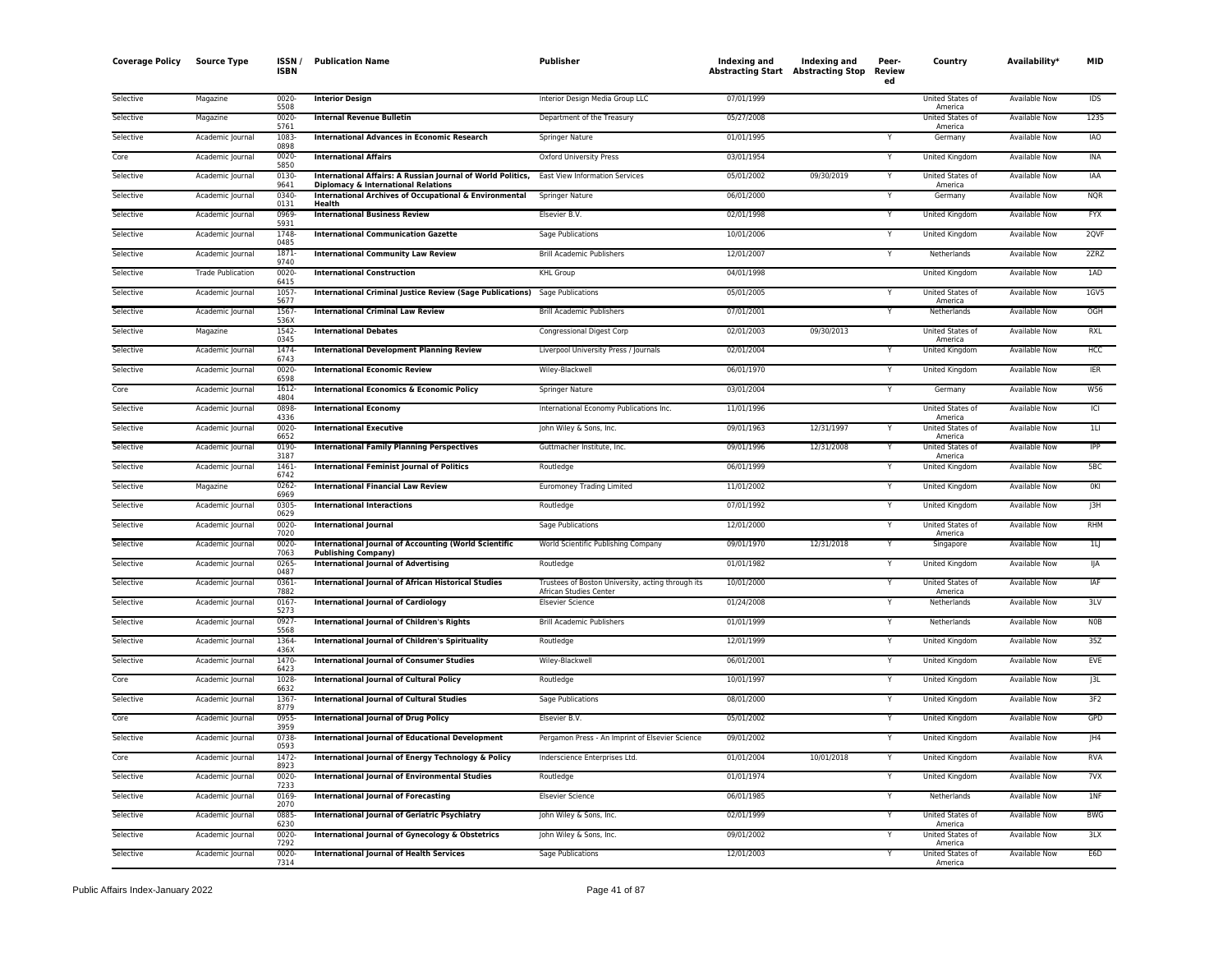| <b>Coverage Policy</b> | Source Type      | ISSN/<br><b>ISBN</b> | <b>Publication Name</b>                                                                       | <b>Publisher</b>                                | Indexing and<br><b>Abstracting Start Abstracting Stop</b> | Indexing and | Peer-<br>Review<br>ed | Country                            | Availability*        | <b>MID</b>      |
|------------------------|------------------|----------------------|-----------------------------------------------------------------------------------------------|-------------------------------------------------|-----------------------------------------------------------|--------------|-----------------------|------------------------------------|----------------------|-----------------|
| Selective              | Academic Journal | 1525<br>6480         | International Journal of Hospitality & Tourism<br>Administration                              | Taylor & Francis Ltd                            | 01/01/2001                                                |              | Y                     | United Kingdom                     | Available Now        | 6PH             |
| Core                   | Academic Journal | 1949<br>1247         | <b>International Journal of Housing Policy</b>                                                | Routledge                                       | 01/01/2010                                                |              |                       | United Kingdom                     | <b>Available Now</b> | <b>BCGD</b>     |
| Selective              | Academic Journal | 0958<br>5192         | <b>International Journal of Human Resource Management</b>                                     | Routledge                                       | 02/01/1996                                                |              | Y                     | United Kingdom                     | Available Now        | 3CC             |
| Core                   | Academic Journal | 1364<br>2987         | <b>International Journal of Human Rights</b>                                                  | Routledge                                       | 03/01/1997                                                |              | Y                     | United Kingdom                     | <b>Available Now</b> | IY <sub>6</sub> |
| Selective              | Academic Journal | 1438<br>4639         | International Journal of Hygiene & Environmental Health Elsevier GmbH, Urban & Fischer Verlag |                                                 | 02/15/2002                                                |              | Y                     | United Kingdom                     | Available Now        | NX6             |
| Selective              | Academic Journal | 0268<br>4012         | <b>International Journal of Information Management</b>                                        | Elsevier Science                                | 02/01/1997                                                |              | Y                     | Netherlands                        | Available Now        | 11L             |
| Selective              | Academic Journal | 0885<br>0607         | International Journal of Intelligence & Counterintelligence Routledge                         |                                                 | 01/01/2001                                                |              | Y                     | United Kingdom                     | <b>Available Now</b> | BT              |
| Core                   | Academic Journal | 2380-<br>0992        | International Journal of Intelligence, Security & Public<br><b>Affairs</b>                    | Routledge                                       | 12/01/2017                                                |              | Y                     | United Kingdom                     | Available Now        | JQ1D            |
| Selective              | Academic Journal | 0147<br>1767         | <b>International Journal of Intercultural Relations</b>                                       | Pergamon Press - An Imprint of Elsevier Science | 11/01/2002                                                |              |                       | United Kingdom                     | Available Now        | <b>IHF</b>      |
| Selective              | Academic Journal | 0950<br>4109         | International Journal of Law & the Family                                                     | <b>Oxford University Press</b>                  | 10/01/1987                                                | 12/31/1995   |                       | United Kingdom                     | <b>Available Now</b> | L7S             |
| Core                   | Academic Journal | 1360-<br>9939        | International Journal of Law, Policy & the Family                                             | <b>Oxford University Press</b>                  | 04/01/1996                                                |              | Y                     | United Kingdom                     | <b>Available Now</b> | B <sub>18</sub> |
| Core                   | Academic Journal | 1754<br>8187         | International Journal of Leadership in Public Services                                        | <b>Emerald Publishing Limited</b>               | 04/01/2007                                                | 12/31/2014   | Υ                     | United Kingdom                     | <b>Available Now</b> | 3BUH            |
| Selective              | Academic Journal | 0260<br>1370         | <b>International Journal of Lifelong Education</b>                                            | Routledge                                       | 05/01/2003                                                |              | Y                     | United Kingdom                     | <b>Available Now</b> | B7W             |
| Selective              | Academic Journal | 0927<br>3522         | International Journal of Marine & Coastal Law                                                 | <b>Brill Academic Publishers</b>                | 05/01/1998                                                |              | Y                     | Netherlands                        | Available Now        | KQ4             |
| Core                   | Academic Journal | 0280-<br>7270        | <b>International Journal of Mass Emergencies &amp; Disasters</b>                              | International Research Committee on Disasters   | 01/01/2003                                                |              | Y                     | United States of<br>America        | Available Now        | GU4             |
| Selective              | Academic Journal | 0306<br>624X         | International Journal of Offender Therapy & Comparative<br>Criminology                        | Sage Publications                               | 04/01/2003                                                |              |                       | United States of<br>America        | <b>Available Now</b> | 110             |
| Selective              | Academic Journal | 0891<br>1916         | <b>International Journal of Political Economy</b>                                             | Taylor & Francis Ltd                            | 03/01/1987                                                |              | Y                     | United Kingdom                     | Available Now        | 8CV             |
| Selective              | Academic Journal | 0891<br>4486         | International Journal of Politics, Culture & Society                                          | <b>Springer Nature</b>                          | 03/01/1995                                                |              | Y                     | Germany                            | <b>Available Now</b> | 5LH             |
| Selective              | Academic Journal | 1940-<br>1612        | <b>International Journal of Press/Politics</b>                                                | <b>Sage Publications</b>                        | 01/01/2008                                                |              |                       | United States of<br>America        | <b>Available Now</b> | 595S            |
| Selective              | Academic Journal | 0020<br>7594         | <b>International Journal of Psychology</b>                                                    | John Wiley & Sons, Inc.                         | 08/01/1998                                                |              |                       | <b>United States of</b><br>America | Available Now        | 9ED             |
| Core                   | Academic Journal | 0190<br>0692         | <b>International Journal of Public Administration</b>                                         | Routledge                                       | 03/01/1979                                                |              | Y                     | United Kingdom                     | Available Now        | IPN             |
| Core                   | Academic Journal | 2056<br>4929         | <b>International Journal of Public Leadership</b>                                             | <b>Emerald Publishing Limited</b>               | 01/01/2015                                                |              | Y                     | United Kingdom                     | Available Now        | JX67            |
| Core                   | Academic Journal | 0954<br>2892         | <b>International Journal of Public Opinion Research</b>                                       | Oxford University Press                         | 03/01/1989                                                |              | Y                     | United Kingdom                     | Available Now        | <b>IUB</b>      |
| Core                   | Academic Journal | 0951<br>3558         | <b>International Journal of Public Sector Management</b>                                      | <b>Emerald Publishing Limited</b>               | 01/01/1988                                                |              | Y                     | United Kingdom                     | <b>Available Now</b> | 0QF             |
| Core                   | Academic Journal | 1872<br>5171         | <b>International Journal of Public Theology</b>                                               | <b>Brill Academic Publishers</b>                | 01/01/2007                                                |              | Ý                     | Netherlands                        | Available Now        | 2SGN            |
| Selective              | Academic Journal | 0143<br>1161         | <b>International Journal of Remote Sensing</b>                                                | Taylor & Francis Ltd                            | 01/10/2008                                                |              | Υ                     | United Kingdom                     | <b>Available Now</b> | 4QB             |
| Selective              | Academic Journal | 0924<br>6479         | International Journal of Risk & Safety in Medicine                                            | <b>IOS Press</b>                                | 01/01/1998                                                |              | Y                     | Netherlands                        | <b>Available Now</b> | <b>FUV</b>      |
| Selective              | Academic Journal | 1931<br>7611         | <b>International Journal of Sexual Health</b>                                                 | Taylor & Francis Ltd                            | 09/01/2007                                                |              | Y                     | United Kingdom                     | Available Now        | 34V5            |
| Selective              | Academic Journal | 0306<br>8293         | <b>International Journal of Social Economics</b>                                              | <b>Emerald Publishing Limited</b>               | 02/01/1974                                                |              |                       | United Kingdom                     | Available Now        | <b>ISE</b>      |
| Selective              | Academic Journal | 0020<br>7640         | <b>International Journal of Social Psychiatry</b>                                             | Sage Publications                               | 12/01/2001                                                |              |                       | United Kingdom                     | <b>Available Now</b> | <b>ISP</b>      |
| Selective              | Academic Journal | 1364<br>5579         | <b>International Journal of Social Research Methodology</b>                                   | Routledge                                       | 04/01/1998                                                |              | Y                     | United Kingdom                     | Available Now        | 9EB             |
| Core                   | Academic Journal | 1369<br>6866         | <b>International Journal of Social Welfare</b>                                                | Wiley-Blackwell                                 | 01/01/1999                                                |              | Y                     | <b>United Kingdom</b>              | <b>Available Now</b> | 7R <sub>0</sub> |
| Selective              | Academic Journal | 0020<br>7659         | <b>International Journal of Sociology</b>                                                     | Taylor & Francis Ltd                            | 03/01/1971                                                |              | Y                     | United Kingdom                     | <b>Available Now</b> | 8CW             |
| Core                   | Academic Journal | 0144<br>333X         | International Journal of Sociology & Social Policy                                            | <b>Emerald Publishing Limited</b>               | 01/01/1981                                                |              | Y                     | United Kingdom                     | Available Now        | 1D2             |
| Selective              | Academic Journal | 0956<br>4624         | International Journal of STD & AIDS                                                           | Sage Publications                               | 11/01/1998                                                |              |                       | United States of<br>America        | <b>Available Now</b> | 809             |
| Selective              | Academic Journal | 1467<br>6370         | International Journal of Sustainability in Higher Education Emerald Publishing Limited        |                                                 | 08/01/2003                                                |              | Y                     | United Kingdom                     | Available Now        | <b>NFD</b>      |
| Selective              | Academic Journal | 1350-<br>4509        | International Journal of Sustainable Development & World Taylor & Francis Ltd<br>Ecology      |                                                 | 12/01/1996                                                |              | Y                     | United Kingdom                     | Available Now        | KQ6             |
| Selective              | Academic Journal | 0267<br>5730         | <b>International Journal of Technology Management</b>                                         | Inderscience Enterprises Ltd.                   | 07/01/1995                                                | 10/31/2018   | Y                     | <b>United Kingdom</b>              | <b>Available Now</b> | <b>ITM</b>      |
| Selective              | Academic Journal | 1474<br>2748         | International Journal of Technology Management &<br><b>Sustainable Development</b>            | Intellect Ltd.                                  | 01/01/2002                                                |              |                       | United Kingdom                     | Available Now        | L2K             |
| Core                   | Academic Journal | 1468<br>4322         | International Journal of Technology, Policy & Management Inderscience Enterprises Ltd.        |                                                 | 01/01/2004                                                |              | Y                     | <b>United Kingdom</b>              | <b>Available Now</b> | <b>RVU</b>      |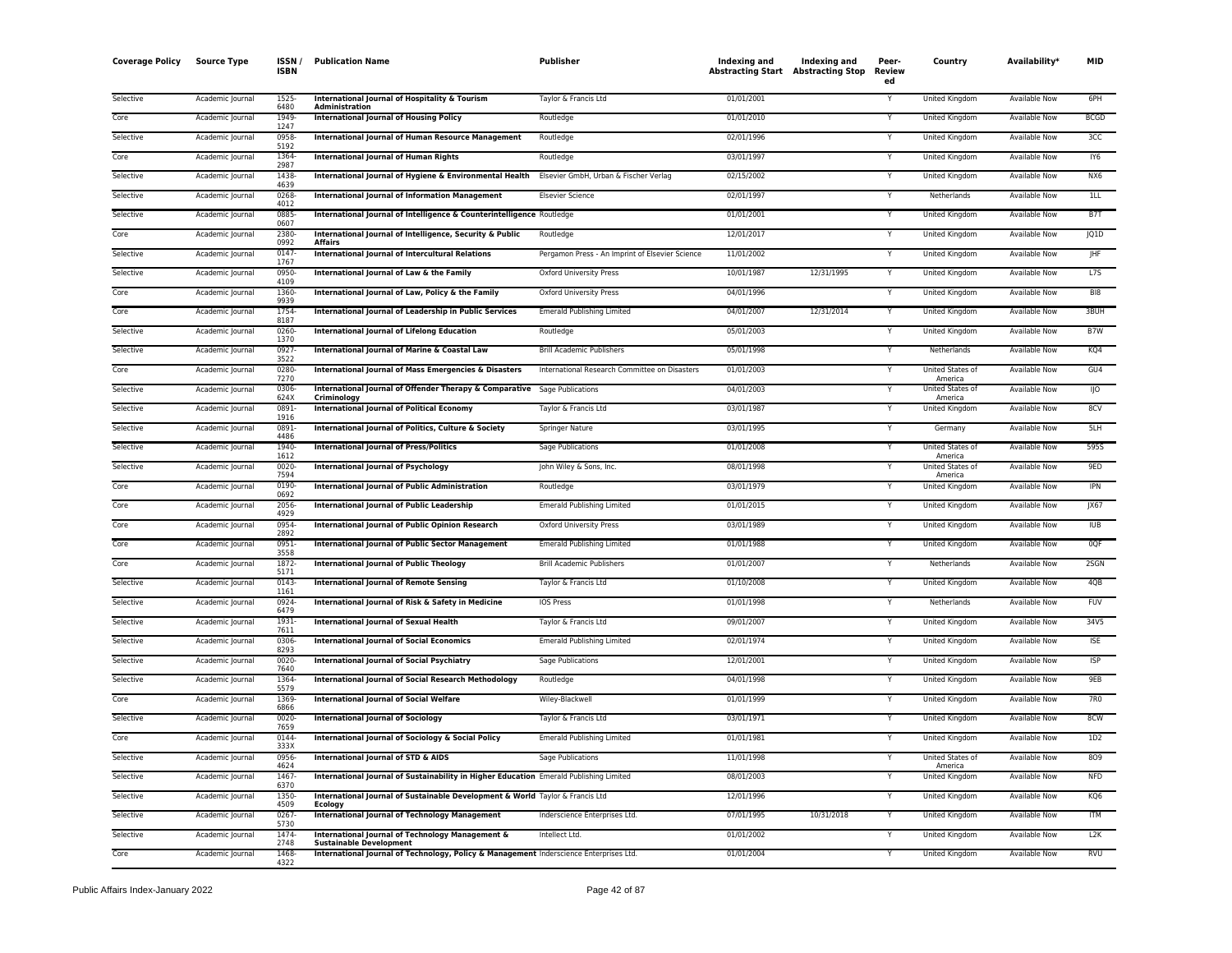| <b>Coverage Policy</b> | <b>Source Type</b> | ISSN /<br><b>ISBN</b> | <b>Publication Name</b>                                                                             | <b>Publisher</b>                              | Indexing and<br><b>Abstracting Start Abstracting Stop</b> | Indexing and | Peer-<br><b>Review</b><br>ed | Country                     | Availability*        | <b>MID</b>       |
|------------------------|--------------------|-----------------------|-----------------------------------------------------------------------------------------------------|-----------------------------------------------|-----------------------------------------------------------|--------------|------------------------------|-----------------------------|----------------------|------------------|
| Selective              | Academic Journal   | $1741 -$<br>1645      | International Journal of Therapy & Rehabilitation                                                   | Mark Allen Holdings Limited                   | 07/01/2003                                                |              | Υ                            | United Kingdom              | <b>Available Now</b> | <b>QTM</b>       |
| Selective              | Academic Journal   | 0309<br>1317          | International Journal of Urban & Regional Research                                                  | Wiley-Blackwell                               | 06/01/1984                                                |              | Y                            | United Kingdom              | Available Now        | IJυ              |
| Selective              | Academic Journal   | 0790<br>0627          | <b>International Journal of Water Resources Development</b>                                         | Routledge                                     | 12/01/1996                                                |              | Υ                            | United Kingdom              | Available Now        | 55W              |
| Selective              | Academic Journal   | 1385<br>4879          | International Journal on Minority & Group Rights                                                    | <b>Brill Academic Publishers</b>              | 03/01/2001                                                |              | Y                            | Netherlands                 | Available Now        | <b>LTC</b>       |
| Selective              | Academic Journal   | 0742<br>3640          | <b>International Journal on World Peace</b>                                                         | Paragon House                                 | 03/01/1996                                                |              | Υ                            | United States of<br>America | Available Now        | <b>IWP</b>       |
| Selective              | Academic Journal   | 0020<br>7780          | <b>International Labour Review</b>                                                                  | Wiley-Blackwell                               | 12/01/1963                                                |              |                              | United Kingdom              | Available Now        | <b>ILB</b>       |
| Selective              | Academic Journal   | 1388<br>9036          | International Law FORUM du Droit International                                                      | <b>Martinus Nijhoff</b>                       | 05/01/1999                                                | 12/31/2005   | Ÿ                            | Netherlands                 | <b>Available Now</b> | <b>N00</b>       |
| Selective              | Magazine           | 1089<br>5450          | <b>International Law Update</b>                                                                     | Transnational Law Associates, LLC             | 01/01/1999                                                | 12/31/2017   |                              | United States of<br>America | <b>Available Now</b> | 3SG              |
| Selective              | Academic Journal   | 0265<br>1335          | <b>International Marketing Review</b>                                                               | <b>Emerald Publishing Limited</b>             | 04/01/2000                                                |              |                              | United Kingdom              | Available Now        | <b>IMV</b>       |
| Selective              | Academic Journal   | 0020<br>7985          | <b>International Migration</b>                                                                      | Wiley-Blackwell                               | 02/01/1976                                                |              | Y                            | United Kingdom              | Available Now        | IMI              |
| Selective              | Academic Journal   | 0197<br>9183          | <b>International Migration Review</b>                                                               | Sage Publications                             | 03/01/1970                                                |              |                              | United States of<br>America | Available Now        | <b>IMR</b>       |
| Selective              | Academic Journal   | 1382<br>340X          | <b>International Negotiation</b>                                                                    | <b>Brill Academic Publishers</b>              | 06/01/1996                                                |              | Y                            | Netherlands                 | <b>Available Now</b> | <b>MZZ</b>       |
| Selective              | Academic Journal   | 0020<br>8132          | <b>International Nursing Review</b>                                                                 | Wiley-Blackwell                               | 01/01/1981                                                |              | Y                            | United Kingdom              | Available Now        | 81B              |
| Selective              | Academic Journal   | 1353<br>3312          | International Peacekeeping (13533312)                                                               | Routledge                                     | 12/01/1998                                                |              | Ϋ                            | United Kingdom              | <b>Available Now</b> | IY5              |
| Selective              | Magazine           | $0020 -$<br>8256      | <b>International Pest Control</b>                                                                   | Research Information Ltd.                     | 11/01/2005                                                | 11/01/2019   |                              | United Kingdom              | Available Now        | KQD              |
| Selective              | Academic Journal   | 1356<br>3475          | <b>International Planning Studies</b>                                                               | Routledge                                     | 10/01/1996                                                |              | Y                            | United Kingdom              | Available Now        | <b>LPS</b>       |
| Selective              | Academic Journal   | 0192<br>5121          | <b>International Political Science Review</b>                                                       | Sage Publications                             | 09/01/1980                                                |              | Υ                            | United Kingdom              | Available Now        | IPC              |
| Selective              | Academic Journal   | 1384-<br>5748         | <b>International Politics</b>                                                                       | Palgrave Macmillan Ltd.                       | 03/01/1996                                                |              | ٧                            | United Kingdom              | Available Now        | P6A              |
| Selective              | Academic Journal   | 0945<br>2419          | <b>International Politics &amp; Society (Springer)</b>                                              | Springer Nature                               | 07/01/2003                                                | 12/31/2007   | Υ                            | Germany                     | <b>Available Now</b> | LTD              |
| Selective              | Academic Journal   | 0141<br>1918          | <b>International Power Generation</b>                                                               | Access Intelligence LLC                       | 03/01/1998                                                | 01/31/2007   | Y                            | United States of<br>America | <b>Available Now</b> | 0 <sub>U</sub> 4 |
| Core                   | Academic Journal   | 1096<br>7494          | <b>International Public Management Journal</b>                                                      | Routledge                                     | 11/01/2002                                                |              | Y                            | United Kingdom              | <b>Available Now</b> | $\parallel$ 1    |
| Selective              | Academic Journal   | 0047<br>1178          | <b>International Relations</b>                                                                      | Sage Publications                             | 03/01/1976                                                |              | Y                            | United Kingdom              | Available Now        | 67Y              |
| Selective              | Academic Journal   | 1038<br>2046          | International Research in Geographical & Environmental<br><b>Education</b>                          | Taylor & Francis Ltd                          | 07/01/2002                                                |              | Y                            | United Kingdom              | Available Now        | GHT              |
| Selective              | Academic Journal   | 1345<br>7594          | <b>International Review for Environmental Strategies</b>                                            | Institute for Global Environmental Strategies | 06/01/2000                                                | 06/30/2007   | Υ                            | Japan                       | Available Now        | <b>RXA</b>       |
| Selective              | Academic Journal   | 0269<br>2171          | <b>International Review of Applied Economics</b>                                                    | Routledge                                     | 05/01/1997                                                |              |                              | United Kingdom              | Available Now        | RAE              |
| Selective              | Academic Journal   | 0020<br>8566          | <b>International Review of Education / Internationale</b><br>Zeitschrift für Erziehungswissenschaft | <b>Springer Nature</b>                        | 09/01/1998                                                |              | Y                            | Germany                     | <b>Available Now</b> | <b>IRE</b>       |
| Selective              | Academic Journal   | 0144<br>8188          | <b>International Review of Law &amp; Economics</b>                                                  | <b>Elsevier Science</b>                       | 06/01/1985                                                |              | Y                            | Netherlands                 | <b>Available Now</b> | 1LP              |
| Selective              | Academic Journal   | 1360<br>0869          | International Review of Law, Computers & Technology                                                 | Routledge                                     | 07/01/1998                                                |              | Y                            | United Kingdom              | Available Now        | <b>RLC</b>       |
| Selective              | Academic Journal   | 0020<br>8590          | <b>International Review of Social History</b>                                                       | Cambridge University Press                    | 08/01/1998                                                |              | Y                            | United Kingdom              | Available Now        | 5 <sub>VQ</sub>  |
| Selective              | Academic Journal   | 0390<br>6701          | <b>International Review of Sociology</b>                                                            | Routledge                                     | 11/01/1998                                                |              | Y                            | United Kingdom              | Available Now        | <b>IRV</b>       |
| Selective              | Academic Journal   | 0266-<br>2426         | <b>International Small Business Journal: Researching</b><br><b>Entrepreneurship</b>                 | <b>Sage Publications</b>                      | 07/01/1996                                                |              | Υ                            | United States of<br>America | <b>Available Now</b> | <b>IMB</b>       |
| Selective              | Academic Journal   | 0020<br>8701          | <b>International Social Science Journal</b>                                                         | Wiley-Blackwell                               | 07/01/1965                                                |              |                              | United Kingdom              | Available Now        | <b>ISJ</b>       |
| Selective              | Academic Journal   | 0278<br>2308          | <b>International Social Science Review</b>                                                          | Pi Gamma Mu Inc.                              | 03/01/1990                                                |              | Y                            | United States of<br>America | Available Now        | <b>ISR</b>       |
| Selective              | Academic Journal   | $0020 -$<br>871X      | <b>International Social Security Review</b>                                                         | Wiley-Blackwell                               | 01/01/1998                                                |              | Y                            | United Kingdom              | <b>Available Now</b> | 7R3              |
| Selective              | Academic Journal   | 0020<br>8728          | <b>International Social Work</b>                                                                    | Sage Publications                             | 07/01/1998                                                |              | Y                            | United Kingdom              | Available Now        | <b>ISW</b>       |
| Selective              | Academic Journal   | 0268<br>5809          | <b>International Sociology</b>                                                                      | Sage Publications                             | 03/01/1986                                                |              | Υ                            | United States of<br>America | Available Now        | 0S7              |
| Selective              | Academic Journal   | 0393<br>2729          | <b>International Spectator</b>                                                                      | Routledge                                     | 06/01/2008                                                |              | Y                            | United Kingdom              | Available Now        | 3008             |
| Selective              | Academic Journal   | 0020<br>8817          | <b>International Studies</b>                                                                        | Sage India                                    | 03/01/1974                                                | 12/31/2012   | Υ                            | India                       | <b>Available Now</b> | 3F5              |
| Selective              | Academic Journal   | 0020<br>8825          | <b>International Studies of Management &amp; Organization</b>                                       | Taylor & Francis Ltd                          | 09/01/1971                                                |              |                              | United Kingdom              | Available Now        | <b>IMO</b>       |
| Selective              | Academic Journal   | 1528<br>3577          | <b>International Studies Perspectives</b>                                                           | Oxford University Press                       | 04/01/2000                                                |              | Y                            | <b>United Kingdom</b>       | <b>Available Now</b> | <b>90N</b>       |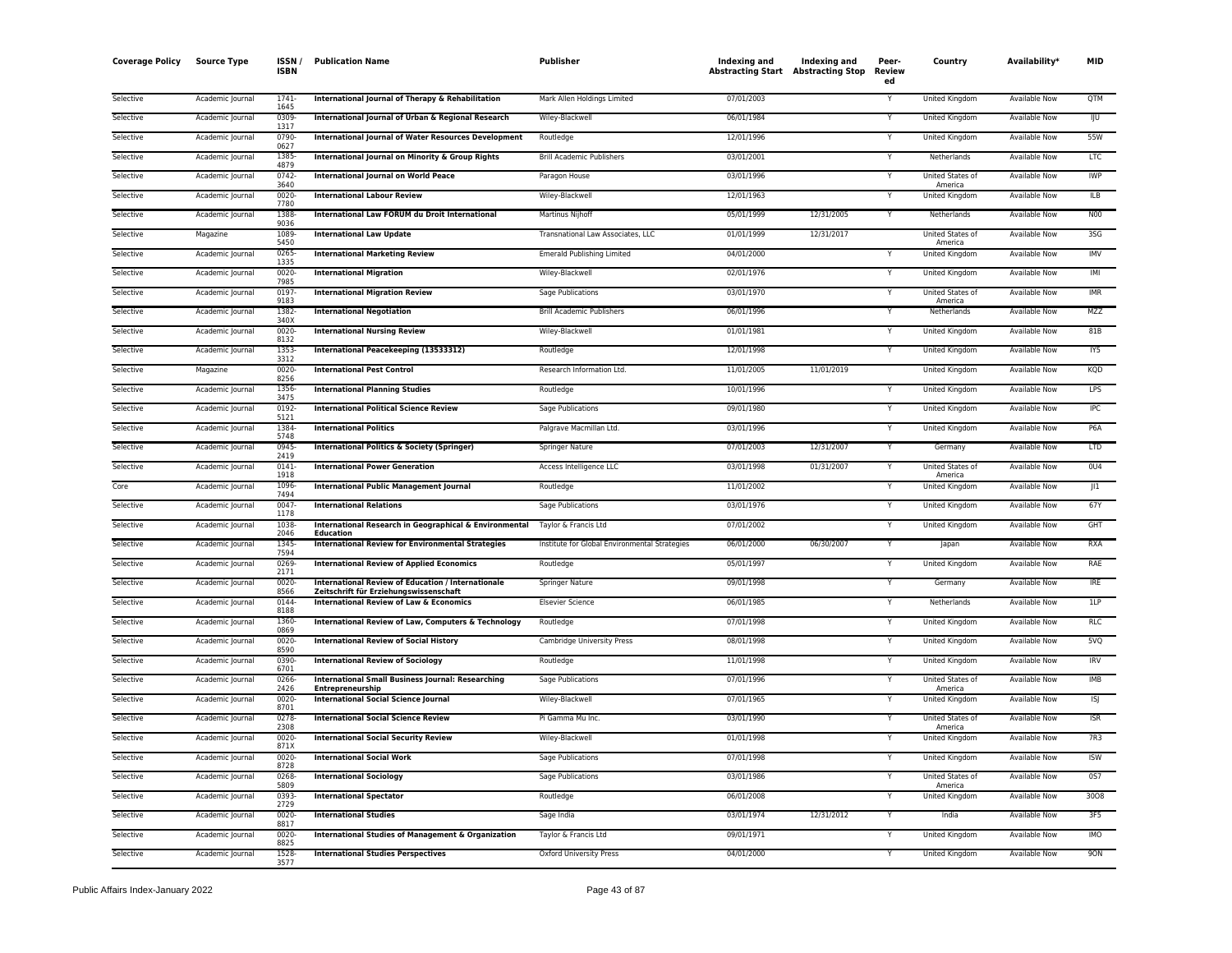| <b>Coverage Policy</b> | <b>Source Type</b>       | <b>ISSN</b><br><b>ISBN</b> | <b>Publication Name</b>                       | Publisher                                                                              | Indexing and<br><b>Abstracting Start Abstracting Stop</b> | Indexing and | Peer-<br>Review<br>ed | Country                            | <b>Availability</b>  | <b>MID</b>      |
|------------------------|--------------------------|----------------------------|-----------------------------------------------|----------------------------------------------------------------------------------------|-----------------------------------------------------------|--------------|-----------------------|------------------------------------|----------------------|-----------------|
| Selective              | Academic Journal         | $0020 -$<br>8833           | <b>International Studies Quarterly</b>        | Oxford University Press                                                                | 09/01/1972                                                |              | Y                     | United Kingdom                     | Available Now        | <b>ISQ</b>      |
| Selective              | Academic Journal         | 1521<br>9488               | <b>International Studies Review</b>           | Oxford University Press                                                                | 03/01/1999                                                |              |                       | United Kingdom                     | Available Now        | 611             |
| Core                   | Academic Journal         | 0927<br>5940               | <b>International Tax &amp; Public Finance</b> | Springer Nature                                                                        | 07/01/2002                                                |              | Y                     | Germany                            | Available Now        | OH <sub>0</sub> |
| Selective              | Academic Journal         | 0097<br>7314               | <b>International Tax Journal</b>              | CCH Incorporated                                                                       | 06/01/1998                                                |              | Ÿ                     | United States of<br>America        | <b>Available Now</b> | 帀               |
| Selective              | Academic Journal         | 0958-<br>7594              | <b>International Tax Review</b>               | <b>Euromoney Trading Limited</b>                                                       | 04/01/2004                                                |              |                       | United Kingdom                     | Available Now        | <b>OKK</b>      |
| Selective              | Academic Journal         | 0020-<br>8957              | <b>International Trade Forum</b>              | International Trade Centre (ITC)                                                       | 01/01/1990                                                |              | Υ                     | Switzerland                        | <b>Available Now</b> | $\overline{IF}$ |
| Selective              | Magazine                 | 1430<br>175X               | <b>Internationale Politik</b>                 | Deutsche Gesellschaft fur Auswartige Politik<br>e.V. (DGAP)                            | 01/01/2002                                                |              |                       | Germany                            | <b>Available Now</b> | <b>HRT</b>      |
| Selective              | Academic Journal         | 1066<br>2243               | <b>Internet Research</b>                      | <b>Emerald Publishing Limited</b>                                                      | 01/01/1994                                                |              | Y                     | United Kingdom                     | Available Now        | 58X             |
| Selective              | Magazine                 | 1096<br>9969               | <b>InternetWeek</b>                           | <b>United Business Media</b>                                                           | 04/20/1998                                                | 01/08/2002   |                       | United States of<br>America        | Available Now        | 28A             |
| Selective              | Magazine                 | 0165<br>2826               | <b>Intertax, International Tax Review</b>     | Kluwer Law International                                                               | 10/01/2004                                                | 02/28/2019   |                       | Netherlands                        | <b>Available Now</b> | MZY             |
| Selective              | <b>Trade Publication</b> | 0021<br>0080               | <b>Investment Dealers' Digest</b>             | SourceMedia, Inc.                                                                      | 08/11/1997                                                | 05/28/2011   |                       | United States of<br>America        | Available Now        | <b>OKL</b>      |
| Selective              | Magazine                 | 0896-<br>8500              | <b>Investment Management Weekly</b>           | SourceMedia, Inc.                                                                      | 02/14/2000                                                | 01/04/2011   |                       | United States of<br>America        | <b>Available Now</b> | 30Q             |
| Selective              | Academic Journal         | $0021 -$<br>0552           | <b>Iowa Law Review</b>                        | University of Iowa, College of Law, Iowa Law<br>Review                                 | 11/01/2006                                                |              | Y                     | <b>United States of</b><br>America | <b>Available Now</b> | 16HK            |
| Core                   | Magazine                 | 1329<br>8100               | <b>IPA Review</b>                             | Institute of Public Affairs                                                            | 03/01/1997                                                |              |                       | Australia                          | <b>Available Now</b> | <b>VSK</b>      |
| Selective              | Country Report           | 1744<br>8867               | <b>Iran Business Forecast Report</b>          | <b>Business Monitor International</b>                                                  | 10/01/2004                                                | 12/31/2014   |                       | United Kingdom                     | Available Now        | AKM             |
| Selective              | Country Report           |                            | <b>Iran Country Monitor</b>                   | IHS Markit Ltd.                                                                        | 10/01/1998                                                |              |                       | United States of<br>America        | <b>Available Now</b> | 4YZ             |
| Selective              | Country Report           | 2057<br>9802               | <b>Iran Country Risk Report</b>               | <b>Business Monitor International</b>                                                  | 01/01/2015                                                |              |                       | <b>United Kingdom</b>              | <b>Available Now</b> | <b>KCDG</b>     |
| Selective              | Industry Report          | 1748<br>4022               | Iran Oil & Gas Report                         | <b>Business Monitor International</b>                                                  | 09/01/2007                                                |              |                       | United Kingdom                     | Available Now        | 5023            |
| Selective              | Country Report           |                            | <b>Iraq Country Monitor</b>                   | IHS Markit Ltd.                                                                        | 10/01/1998                                                |              |                       | United States of<br>America        | <b>Available Now</b> | 4Z <sub>0</sub> |
| Selective              | Magazine                 | 0164-<br>7016              | <b>IRE Journal</b>                            | IRE Journal                                                                            | 03/01/1999                                                |              |                       | United States of<br>America        | <b>Available Now</b> | IJ              |
| Selective              | Country Report           |                            | <b>Ireland Country Monitor</b>                | IHS Markit Ltd.                                                                        | 11/01/1998                                                |              |                       | United States of<br>America        | Available Now        | 4Z1             |
| Selective              | Country Report           |                            | <b>Ireland Country Profile</b>                | MarketLine, a Progressive Digital Media<br>business                                    | 02/01/2004                                                |              |                       | United Kingdom                     | Available Now        | VZY             |
| Selective              | Country Report           | 1520-<br>2003              | <b>Ireland Country Review</b>                 | CountryWatch Incorporated                                                              | 07/01/2000                                                |              |                       | United States of<br>America        | Available Now        | <b>DVH</b>      |
| Selective              | <b>Trade Publication</b> | 0332-<br>2408              | <b>Irish Farmers Monthly</b>                  | IFP Media, Ltd.                                                                        | 03/01/2007                                                |              |                       | Ireland                            | Available Now        | 1HK7            |
| Selective              | Academic Journal         | 0791<br>6035               | <b>Irish Journal of Sociology</b>             | Sage Publications Inc.                                                                 | 01/01/1995                                                |              |                       | United States of<br>America        | Available Now        | H3R             |
| Selective              | Academic Journal         | 0790-<br>7184              | <b>Irish Political Studies</b>                | Routledge                                                                              | 06/01/2003                                                |              |                       | <b>United Kingdom</b>              | <b>Available Now</b> | <b>UPK</b>      |
| Selective              | Academic Journal         | 0368<br>0762               | <b>Irish Veterinary Journal</b>               | IFP Media, Ltd.                                                                        | 02/01/2008                                                | 05/01/2012   | Y                     | Ireland                            | <b>Available Now</b> | 1HK8            |
| Selective              | Magazine                 | 1542-<br>894X              | ISE: Industrial & Systems Engineering at Work | Institute of Industrial Engineers                                                      | 05/01/2016                                                |              |                       | United States of<br>America        | <b>Available Now</b> | LLB9            |
| Selective              | Academic Journal         | 0959-<br>6410              | <b>Islam &amp; Christian-Muslim Relations</b> | Routledge                                                                              | 10/01/1999                                                |              |                       | United Kingdom                     | Available Now        | 56D             |
| Selective              | Academic Journal         | 1353<br>7121               | <b>Israel Affairs</b>                         | Routledge                                                                              | 03/01/2000                                                |              |                       | United Kingdom                     | <b>Available Now</b> | IY7             |
| Selective              | Country Report           |                            | <b>Israel Country Profile</b>                 | MarketLine, a Progressive Digital Media<br>business                                    | 02/01/2004                                                |              |                       | <b>United Kingdom</b>              | <b>Available Now</b> | <b>VZZ</b>      |
| Core                   | Academic Journal         | 2373-<br>9770              | <b>Israel Journal of Foreign Affairs</b>      | Taylor & Francis Ltd                                                                   | 12/01/2017                                                |              |                       | United Kingdom                     | Available Now        | <b>GBMY</b>     |
| Selective              | Academic Journal         | 1084<br>9513               | <b>Israel Studies</b>                         | Indiana University Press                                                               | 03/01/1996                                                |              | Y                     | United States of<br>America        | <b>Available Now</b> | 6L3             |
| Selective              | Academic Journal         | 1013<br>2511               | <b>Issues &amp; Studies</b>                   | World Scientific Publishing Company                                                    | 02/01/1998                                                |              |                       | Singapore                          | <b>Available Now</b> | <b>RHO</b>      |
| Selective              | Academic Journal         | 8756<br>8160               | <b>Issues in Law &amp; Medicine</b>           | Issues in Law & Medicine                                                               | 12/01/1998                                                |              |                       | United States of<br>America        | <b>Available Now</b> | <b>ILM</b>      |
| Selective              | Academic Journal         | $0161 -$<br>2840           | <b>Issues in Mental Health Nursing</b>        | Taylor & Francis Ltd                                                                   | 12/01/2002                                                |              | Y                     | United Kingdom                     | Available Now        | B <sub>9F</sub> |
| Selective              | Academic Journal         | 0748-<br>5492              | <b>Issues in Science &amp; Technology</b>     | Arizona State University, Walter Cronkite School<br>of Journalism & Mass Communication | 09/01/1990                                                |              |                       | United States of<br>America        | Available Now        | <b>IST</b>      |
| Selective              | Country Report           |                            | <b>Italy Country Monitor</b>                  | IHS Markit Ltd.                                                                        | 11/01/1998                                                |              |                       | United States of<br>America        | <b>Available Now</b> | 4Z <sub>3</sub> |
| Selective              | Country Report           | 1520-<br>202X              | <b>Italy Country Review</b>                   | CountryWatch Incorporated                                                              | 07/01/2000                                                |              |                       | United States of<br>America        | Available Now        | <b>DVJ</b>      |
| Selective              | <b>Industry Report</b>   | 1749<br>1479               | Italy Defence & Security Report               | <b>Business Monitor International</b>                                                  | 01/01/2008                                                |              |                       | <b>United Kingdom</b>              | <b>Available Now</b> | 5030            |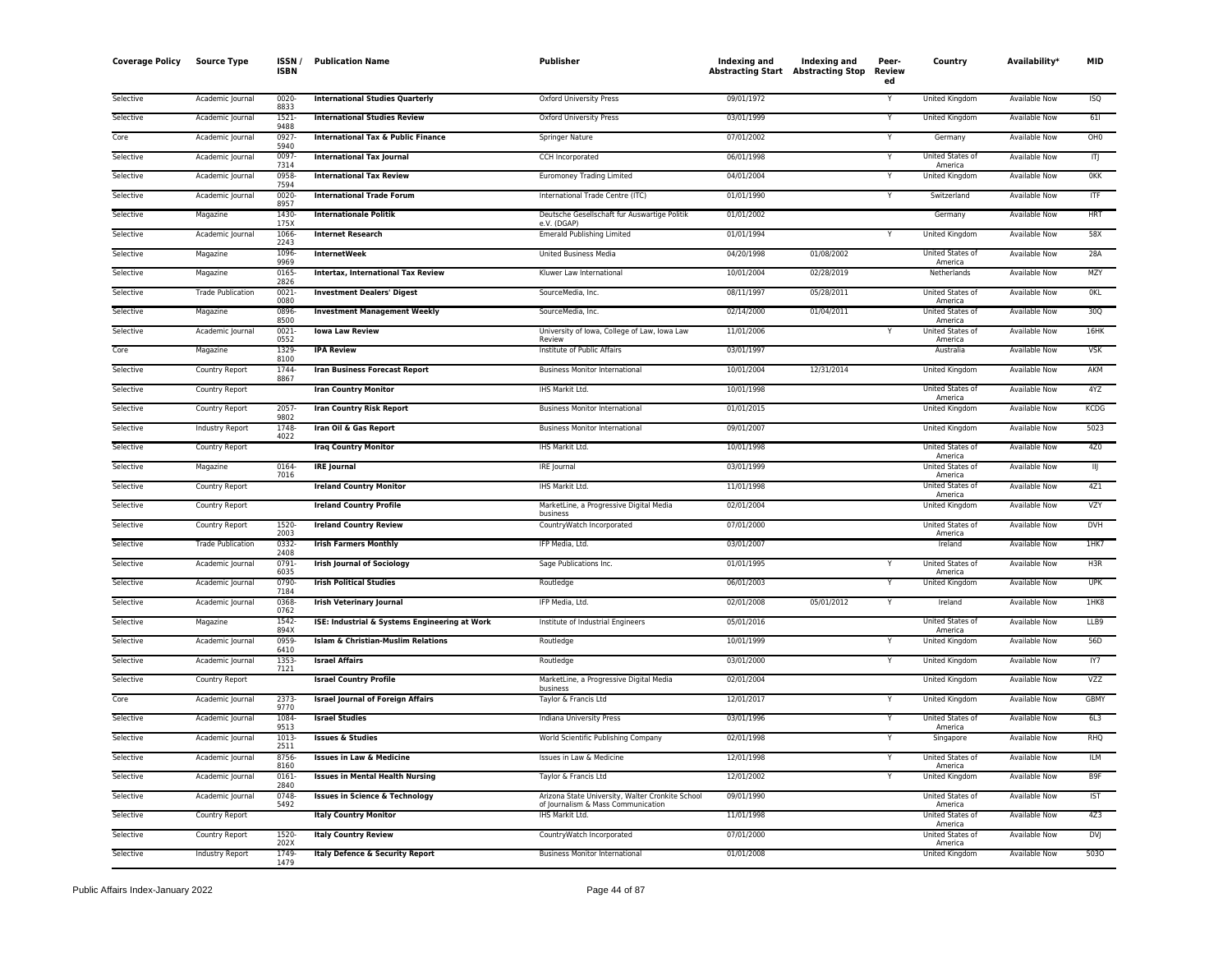| <b>Coverage Policy</b> | <b>Source Type</b> | <b>ISSN</b><br><b>ISBN</b> | <b>Publication Name</b>                                                               | <b>Publisher</b>                                                | Indexing and<br><b>Abstracting Start Abstracting Stop</b> | <b>Indexing and</b> | Peer-<br>Review<br>ed | Country                     | Availability <sup>*</sup> | <b>MID</b>      |
|------------------------|--------------------|----------------------------|---------------------------------------------------------------------------------------|-----------------------------------------------------------------|-----------------------------------------------------------|---------------------|-----------------------|-----------------------------|---------------------------|-----------------|
| Core                   | Academic Journal   | 0972<br>9356               | <b>IUP Journal of Public Finance</b>                                                  | <b>IUP Publications</b>                                         | 02/01/2010                                                | 02/29/2012          |                       | India                       | Available Now             | <b>AUDM</b>     |
| Selective              | Magazine           | 1345<br>4846               | J@pan Inc.                                                                            | Japan Inc Communications, K.K.                                  | 06/01/2000                                                | 07/31/2009          |                       | Japan                       | <b>Available Now</b>      | 6Z4             |
| Selective              | Academic Journal   | 1525<br>4135               | JAIDS: Journal of Acquired Immune Deficiency Syndromes Lippincott Williams & Wilkins  |                                                                 | 12/01/2000                                                | 02/28/2011          |                       | United States of<br>America | Available Now             | EJV             |
| Selective              | Academic Journal   | 0098<br>7484               | JAMA: Journal of the American Medical Association                                     | American Medical Association                                    | 11/17/1993                                                |                     |                       | United States of<br>America | Available Now             | AMA             |
| Selective              | Country Report     | 1520-<br>2038              | <b>Jamaica Country Review</b>                                                         | CountryWatch Incorporated                                       | 07/01/2000                                                |                     |                       | United States of<br>America | Available Now             | <b>DVK</b>      |
| Selective              | Magazine           | 2048<br>349X               | Jane's Intelligence Review                                                            | IHS Markit Ltd.                                                 | 07/01/2005                                                |                     |                       | United States of<br>America | Available Now             | 1ZU             |
| Selective              | Academic Journal   | 0922<br>1425               | Japan & the World Economy                                                             | <b>Elsevier Science</b>                                         | 01/01/2002                                                |                     | Y                     | Netherlands                 | Available Now             | 3M7             |
| Selective              | Country Report     |                            | <b>Japan Country Profile</b>                                                          | MarketLine, a Progressive Digital Media<br>business             | 07/01/2003                                                |                     |                       | United Kingdom              | Available Now             | W02             |
| Selective              | Industry Report    | 1749<br>1487               | Japan Defence & Security Report                                                       | <b>Business Monitor International</b>                           | 11/01/2007                                                |                     |                       | United Kingdom              | Available Now             | 503P            |
| Selective              | Magazine           | 0021<br>4590               | Japan Quarterly                                                                       | Asahi Shinbunsha                                                | 10/01/1990                                                | 10/31/2001          |                       | Japan                       | <b>Available Now</b>      | <b>JAQ</b>      |
| Selective              | Academic Journal   | 1097<br>203X               | Japanese Economy                                                                      | Taylor & Francis Ltd                                            | 09/01/2001                                                | 06/30/2014          |                       | <b>United Kingdom</b>       | <b>Available Now</b>      | 8CX             |
| Selective              | Academic Journal   | 1037<br>1397               | <b>Japanese Studies</b>                                                               | Routledge                                                       | 05/01/1998                                                |                     |                       | United Kingdom              | Available Now             | 36C             |
| Selective              | Academic Journal   | 1318<br>3222               | Javnost-The Public                                                                    | Taylor & Francis Ltd                                            | 03/01/2003                                                |                     |                       | United Kingdom              | <b>Available Now</b>      | L8P             |
| Selective              | Academic Journal   | 0021-<br>6704              | <b>Iewish Social Studies</b>                                                          | Indiana University Press                                        | 01/01/1971                                                |                     |                       | United States of<br>America | Available Now             | JWS             |
| Selective              | Magazine           | 1070<br>0692               | JFQ: Joint Force Quarterly                                                            | National Defense University                                     | 01/01/1999                                                |                     |                       | United States of<br>America | Available Now             | 1ZW             |
| Selective              | Academic Journal   | 0884<br>8734               | JGIM: Journal of General Internal Medicine                                            | <b>Springer Nature</b>                                          | 05/01/1998                                                |                     |                       | Germany                     | <b>Available Now</b>      | 4BF             |
| Selective              | Academic Journal   | 0027<br>8874               | JNCI: Journal of the National Cancer Institute                                        | Oxford University Press                                         | 01/21/1998                                                |                     |                       | United Kingdom              | Available Now             | <b>JNC</b>      |
| Selective              | Academic Journal   | 0730<br>3084               | JOPERD: The Journal of Physical Education, Recreation &<br>Dance                      | Routledge                                                       | 08/01/1998                                                |                     |                       | United Kingdom              | <b>Available Now</b>      | ERD             |
| Selective              | Academic Journal   | $0021 -$<br>8294           | Journal for the Scientific Study of Religion                                          | Wiley-Blackwell                                                 | 06/01/1993                                                |                     |                       | United Kingdom              | <b>Available Now</b>      | SSN             |
| Selective              | Academic Journal   | 1302<br>2431               | <b>Journal of Academic Studies</b>                                                    | Journal of Academic Studies                                     | 02/01/2002                                                |                     |                       | Turkey                      | Available Now             | <b>MXL</b>      |
| Selective              | Magazine           | 0021<br>8448               | <b>Journal of Accountancy</b>                                                         | American Institute of Certified Public<br>Accountants           | 01/01/1970                                                |                     |                       | United States of<br>America | Available Now             | JAJ             |
| Core                   | Academic Journal   | 0278<br>4254               | Journal of Accounting & Public Policy                                                 | Elsevier B.V.                                                   | 09/01/1982                                                |                     |                       | United Kingdom              | Available Now             | JBY             |
| Selective              | Academic Journal   | 1054<br>139X               | <b>Journal of Adolescent Health</b>                                                   | Elsevier B.V.                                                   | 02/01/2003                                                |                     |                       | United Kingdom              | <b>Available Now</b>      | ILK             |
| Selective              | Academic Journal   | 0309<br>2402               | Journal of Advanced Nursing (John Wiley & Sons, Inc.)                                 | John Wiley & Sons, Inc.                                         | 01/01/2010                                                |                     |                       | United Kingdom              | Available Now             | <b>LVDY</b>     |
| Selective              | Academic Journal   | 0309<br>2402               | Journal of Advanced Nursing (Wiley-Blackwell)                                         | Wiley-Blackwell                                                 | 01/01/1987                                                | 12/31/2009          |                       | United Kingdom              | Available Now             | 4BG             |
| Selective              | Academic Journal   | 0091<br>3367               | <b>Journal of Advertising</b>                                                         | Taylor & Francis Ltd                                            | 03/01/1973                                                |                     |                       | <b>United Kingdom</b>       | <b>Available Now</b>      | <b>JAD</b>      |
| Selective              | Academic Journal   | 1084<br>2268               | Journal of Affordable Housing & Community Development American Bar Association<br>Law |                                                                 | 09/01/2007                                                |                     |                       | United States of<br>America | <b>Available Now</b>      | D <sub>4E</sub> |
| Selective              | Academic Journal   | 2689<br>2618               | Journal of Aging & Environment                                                        | Taylor & Francis Ltd                                            | 01/01/2020                                                |                     |                       | United Kingdom              | Available Now             | MCGZ            |
| Core                   | Academic Journal   | 0895<br>9420               | Journal of Aging & Social Policy                                                      | Taylor & Francis Ltd                                            | 03/01/1995                                                |                     |                       | United Kingdom              | Available Now             | DAP             |
| Selective              | Academic Journal   | 0890<br>4065               | <b>Journal of Aging Studies</b>                                                       | Elsevier B.V.                                                   | 09/01/2001                                                |                     |                       | United Kingdom              | Available Now             | JUG             |
| Selective              | Academic Journal   | 1471<br>0358               | <b>Journal of Agrarian Change</b>                                                     | Wiley-Blackwell                                                 | 10/01/2001                                                |                     |                       | United Kingdom              | <b>Available Now</b>      | D89             |
| Selective              | Academic Journal   | $0021 -$<br>857X           | <b>Journal of Agricultural Economics</b>                                              | Wiley-Blackwell                                                 | 03/01/2003                                                |                     |                       | United Kingdom              | <b>Available Now</b>      | QNZ             |
| Selective              | Academic Journal   | 0925<br>8388               | Journal of Alloys & Compounds                                                         | <b>Elsevier Science</b>                                         | 06/09/2004                                                |                     |                       | Netherlands                 | <b>Available Now</b>      | 3MA             |
| Selective              | Academic Journal   | 0148<br>9917               | Journal of Ambulatory Care Management                                                 | Lippincott Williams & Wilkins                                   | 01/01/2000                                                | 04/30/2009          |                       | United States of<br>America | <b>Available Now</b>      | <b>ONV</b>      |
| Selective              | Academic Journal   | 0744-<br>8481              | Journal of American College Health                                                    | Taylor & Francis Ltd                                            | 11/01/1996                                                |                     |                       | United Kingdom              | Available Now             | ACL             |
| Selective              | Academic Journal   | 1542<br>7331               | <b>Journal of American Culture</b>                                                    | Wiley-Blackwell                                                 | 06/01/2004                                                |                     |                       | United Kingdom              | Available Now             | QMP             |
| Selective              | Academic Journal   | 0278<br>5927               | Journal of American Ethnic History                                                    | University of Illinois Press                                    | 09/01/2000                                                |                     |                       | United States of<br>America | <b>Available Now</b>      | <b>JEN</b>      |
| Selective              | Academic Journal   | 0021<br>8723               | Journal of American History                                                           | Oxford University Press                                         | 03/01/1998                                                |                     |                       | United Kingdom              | Available Now             | JAT             |
| Selective              | Academic Journal   | 0021<br>8901               | <b>Journal of Applied Ecology</b>                                                     | Wiley-Blackwell                                                 | 02/01/1996                                                |                     |                       | United Kingdom              | <b>Available Now</b>      | 810             |
| Core                   | Academic Journal   | 0734<br>4058               | Journal of Applied Economics & Policy                                                 | Kentucky Economic Association at Western<br>Kentucky University | 11/01/2004                                                |                     | Y                     | United States of<br>America | Available Now             | U78             |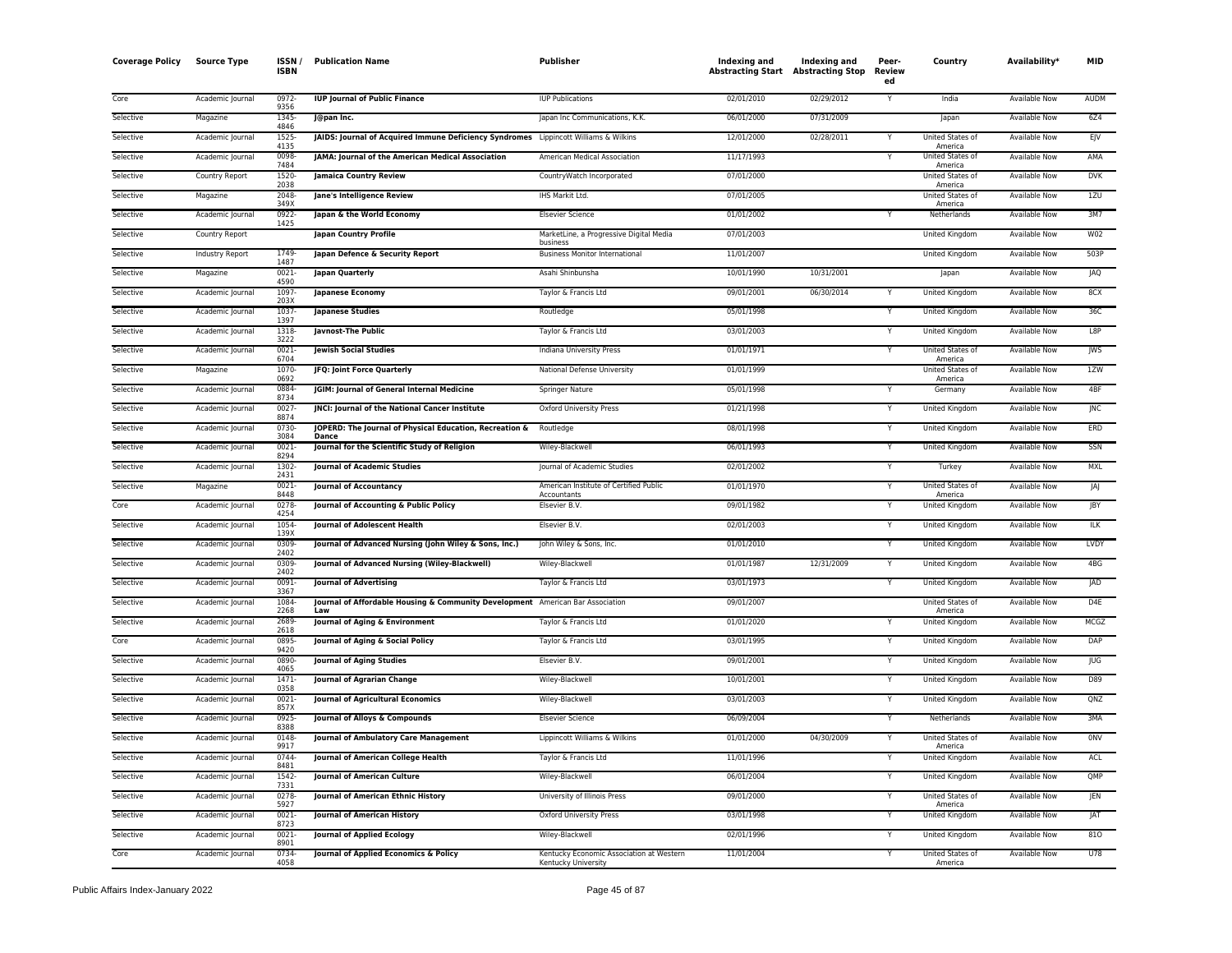| <b>Coverage Policy</b> | <b>Source Type</b> | ISSN.<br>ISBN        | <b>Publication Name</b>                                                  | Publisher                                       | Indexing and<br><b>Abstracting Start Abstracting Stop</b> | <b>Indexing and</b> | Peer-<br>Review<br>ed   | Country                     | Availability <sup>*</sup> | <b>MID</b>      |
|------------------------|--------------------|----------------------|--------------------------------------------------------------------------|-------------------------------------------------|-----------------------------------------------------------|---------------------|-------------------------|-----------------------------|---------------------------|-----------------|
| Selective              | Academic Journal   | 0021<br>9010         | Journal of Applied Psychology                                            | American Psychological Association              | 02/01/1995                                                |                     |                         | United States of<br>America | Available Now             | JAY             |
| Selective              | Academic Journal   | 1360<br>2322         | Journal of Applied Research in Intellectual Disabilities                 | Wiley-Blackwell                                 | 12/01/2003                                                |                     | Y                       | <b>United Kingdom</b>       | <b>Available Now</b>      | E03             |
| Selective              | Academic Journal   | 0021<br>9029         | Journal of Applied Social Psychology                                     | Wiley-Blackwell                                 | 08/01/1995                                                |                     | Y                       | United Kingdom              | Available Now             | <b>JAV</b>      |
| Selective              | Academic Journal   | 0738<br>0895         | Journal of Architectural & Planning Research                             | Locke Science Publishing Company Inc.           | 03/01/2000                                                |                     | Y                       | United States of            | <b>Available Now</b>      | GN3             |
| Selective              | Academic Journal   | 1046<br>4883         | Journal of Architectural Education                                       | Routledge                                       | 02/01/2002                                                |                     | Υ                       | America<br>United Kingdom   | Available Now             | 18P             |
| Selective              | Academic Journal   | 1063                 | Journal of Arts Management, Law & Society                                | Taylor & Francis Ltd                            | 01/01/1996                                                |                     | Y                       | United Kingdom              | Available Now             | ARM             |
| Selective              | Academic Journal   | 2921<br>0021         | Journal of Asian & African Studies (Sage Publications,<br>Ltd.           | Sage Publications                               | 01/01/2002                                                |                     | Y                       | United Kingdom              | Available Now             | KHP             |
| Selective              | Academic Journal   | 9096<br>1049<br>0078 | <b>Journal of Asian Economics</b>                                        | Elsevier B.V.                                   | 09/01/1997                                                |                     |                         | United Kingdom              | <b>Available Now</b>      | RAM             |
| Core                   | Academic Journal   | 1751<br>6234         | Journal of Asian Public Policy                                           | Routledge                                       | 01/01/2008                                                |                     | Y                       | United Kingdom              | Available Now             | 30NO            |
| Selective              | Academic Journal   | $0021 -$             | <b>Journal of Asian Studies</b>                                          | Cambridge University Press                      | 02/01/1999                                                |                     | Y                       | United Kingdom              | Available Now             | JAI             |
| Selective              | Academic Journal   | 9118<br>0162         | Journal of Autism & Developmental Disorders                              | Springer Nature                                 | 02/01/2005                                                |                     | v                       | Germany                     | <b>Available Now</b>      | AUT             |
| Selective              | Academic Journal   | 3257<br>0378         | Journal of Banking & Finance                                             | Elsevier B.V.                                   | 06/01/1977                                                |                     | Υ                       | United Kingdom              | Available Now             | JBF             |
| Selective              | Academic Journal   | 4266<br>1094         | Journal of Behavioral Health Services & Research                         | Springer Nature                                 | 02/01/1998                                                |                     | Υ                       | Germany                     | Available Now             | 2WS             |
| Core                   | Academic Journal   | 3412<br>2475         | Journal of Best Practices in Health Professions Diversity:               | School of Health Sciences at Winston-Salem      | 03/01/2007                                                |                     | Y                       | United States of            | Available Now             | 44UL            |
| Selective              | Academic Journal   | 2843<br>1529         | <b>Education, Research &amp; Policy</b><br><b>Journal of Bisexuality</b> | <b>State University</b><br>Taylor & Francis Ltd | 06/01/2001                                                |                     |                         | America<br>United Kingdom   | Available Now             | 85V             |
| Selective              | Academic Journal   | 9716<br>0021<br>9347 | <b>Iournal of Black Studies</b>                                          | Sage Publications                               | 09/01/1979                                                |                     | Y                       | United States of            | <b>Available Now</b>      | <b>BLT</b>      |
| Selective              | Academic Journal   | 0021                 | Journal of Bone & Joint Surgery, American Volume                         | Lippincott Williams & Wilkins                   | 01/01/2000                                                |                     | Y                       | America<br>United States of | <b>Available Now</b>      | 1H <sub>2</sub> |
| Selective              | Academic Journal   | 9355<br>0883         | Journal of Broadcasting & Electronic Media                               | <b>Broadcast Education Association</b>          | 03/01/1987                                                |                     |                         | America<br>United States of | Available Now             | <b>JBE</b>      |
| Selective              | Academic Journal   | 8151<br>0021         | <b>Journal of Business</b>                                               | University of Chicago Press                     | 01/01/1970                                                | 11/30/2006          | Y                       | America<br>United States of | Available Now             | <b>JBU</b>      |
| Selective              | Academic Journal   | 9398<br>0896<br>3568 | Journal of Business & Finance Librarianship                              | Taylor & Francis Ltd                            | 09/01/1990                                                |                     |                         | America<br>United Kingdom   | Available Now             | 4N7             |
| Selective              | Academic Journal   | 0167                 | <b>Journal of Business Ethics</b>                                        | Springer Nature                                 | 06/01/1985                                                |                     | $\overline{\mathsf{Y}}$ | Germany                     | <b>Available Now</b>      | <b>BET</b>      |
| Selective              | Academic Journal   | 4544<br>0148<br>2963 | Journal of Business Research                                             | Elsevier B.V.                                   | 01/01/1974                                                |                     | Y                       | <b>United Kingdom</b>       | <b>Available Now</b>      | <b>BRE</b>      |
| Selective              | Academic Journal   | 0275                 | <b>Journal of Business Strategy</b>                                      | <b>Emerald Publishing Limited</b>               | 06/01/1980                                                |                     | Y                       | <b>United Kingdom</b>       | <b>Available Now</b>      | <b>BST</b>      |
| Selective              | Academic Journal   | 6668<br>0021<br>9495 | Journal of Canadian Studies                                              | University of Toronto Press                     | 03/01/1996                                                |                     | Y                       | Canada                      | Available Now             | JCS             |
| Selective              | Academic Journal   | 0021<br>9584         | <b>Journal of Chemical Education</b>                                     | American Chemical Society                       | 04/01/2006                                                | 06/12/2018          |                         | United States of<br>America | Available Now             | <b>ICM</b>      |
| Selective              | Academic Journal   | 1062<br>1024         | Journal of Child & Family Studies                                        | Springer Nature                                 | 06/01/1996                                                |                     | Y                       | Germany                     | <b>Available Now</b>      | <b>IFM</b>      |
| Selective              | Academic Journal   | 1079-<br>6126        | Journal of Children & Poverty                                            | Routledge                                       | 09/01/1998                                                |                     |                         | United Kingdom              | Available Now             | <b>B91</b>      |
| Core                   | Academic Journal   | 2381<br>2346         | <b>Journal of Chinese Governance</b>                                     | Routledge                                       | 02/01/2018                                                |                     |                         | <b>United Kingdom</b>       | <b>Available Now</b>      | JQW2            |
| Selective              | Academic Journal   | 1080<br>6954         | Journal of Chinese Political Science                                     | Springer Nature                                 | 06/01/1996                                                |                     | Y                       | Germany                     | Available Now             | S30             |
| Selective              | Academic Journal   | 0021<br>969X         | Journal of Church & State                                                | Oxford University Press                         | 03/01/1990                                                |                     | Y                       | United Kingdom              | Available Now             | <b>JCW</b>      |
| Selective              | Academic Journal   | 0959<br>6526         | Journal of Cleaner Production                                            | Elsevier B.V.                                   | 06/01/2002                                                |                     | Y                       | United Kingdom              | Available Now             | JIJ             |
| Selective              | Academic Journal   | 0363<br>8855         | Journal of Clinical Engineering                                          | Lippincott Williams & Wilkins                   | 01/01/2001                                                | 04/30/2009          |                         | United States of<br>America | <b>Available Now</b>      | 4BO             |
| Selective              | Academic Journal   | 0962<br>1067         | Journal of Clinical Nursing (John Wiley & Sons, Inc.)                    | John Wiley & Sons, Inc.                         | 01/01/2010                                                |                     | Y                       | United Kingdom              | Available Now             | LVDZ            |
| Selective              | Academic Journal   | 0962<br>1067         | Journal of Clinical Nursing (Wiley-Blackwell)                            | Wiley-Blackwell                                 | 05/01/1996                                                | 12/31/2009          | Y                       | <b>United Kingdom</b>       | <b>Available Now</b>      | 6PW             |
| Selective              | Academic Journal   | 1386<br>6532         | <b>Journal of Clinical Virology</b>                                      | Elsevier B.V.                                   | 03/01/2008                                                |                     |                         | <b>United Kingdom</b>       | <b>Available Now</b>      | JR5             |
| Selective              | Academic Journal   | 1520<br>3972         | Journal of Cold War Studies                                              | <b>MIT Press</b>                                | 05/01/1999                                                |                     |                         | United States of<br>America | Available Now             | 5W2             |
| Selective              | Academic Journal   | 2167<br>7816         | <b>Journal of Collective Negotiations</b>                                | Sage Publications Inc.                          | 12/01/2005                                                | 12/31/2008          | Y                       | United States of<br>America | Available Now             | 2YCK            |
| Selective              | Magazine           | 1542<br>3867         | Journal of Commerce (1542-3867)                                          | JOC Group Inc.                                  | 11/11/2002                                                |                     |                         | United States of<br>America | Available Now             | <b>P38</b>      |
| Selective              | Academic Journal   | 0021<br>9886         | Journal of Common Market Studies                                         | Wiley-Blackwell                                 | 03/01/1970                                                |                     |                         | United Kingdom              | Available Now             | CMS             |
| Selective              | Academic Journal   | 0021-<br>9916        | <b>Journal of Communication</b>                                          | <b>Oxford University Press</b>                  | 06/01/1995                                                |                     | Y                       | <b>United Kingdom</b>       | <b>Available Now</b>      | ICO             |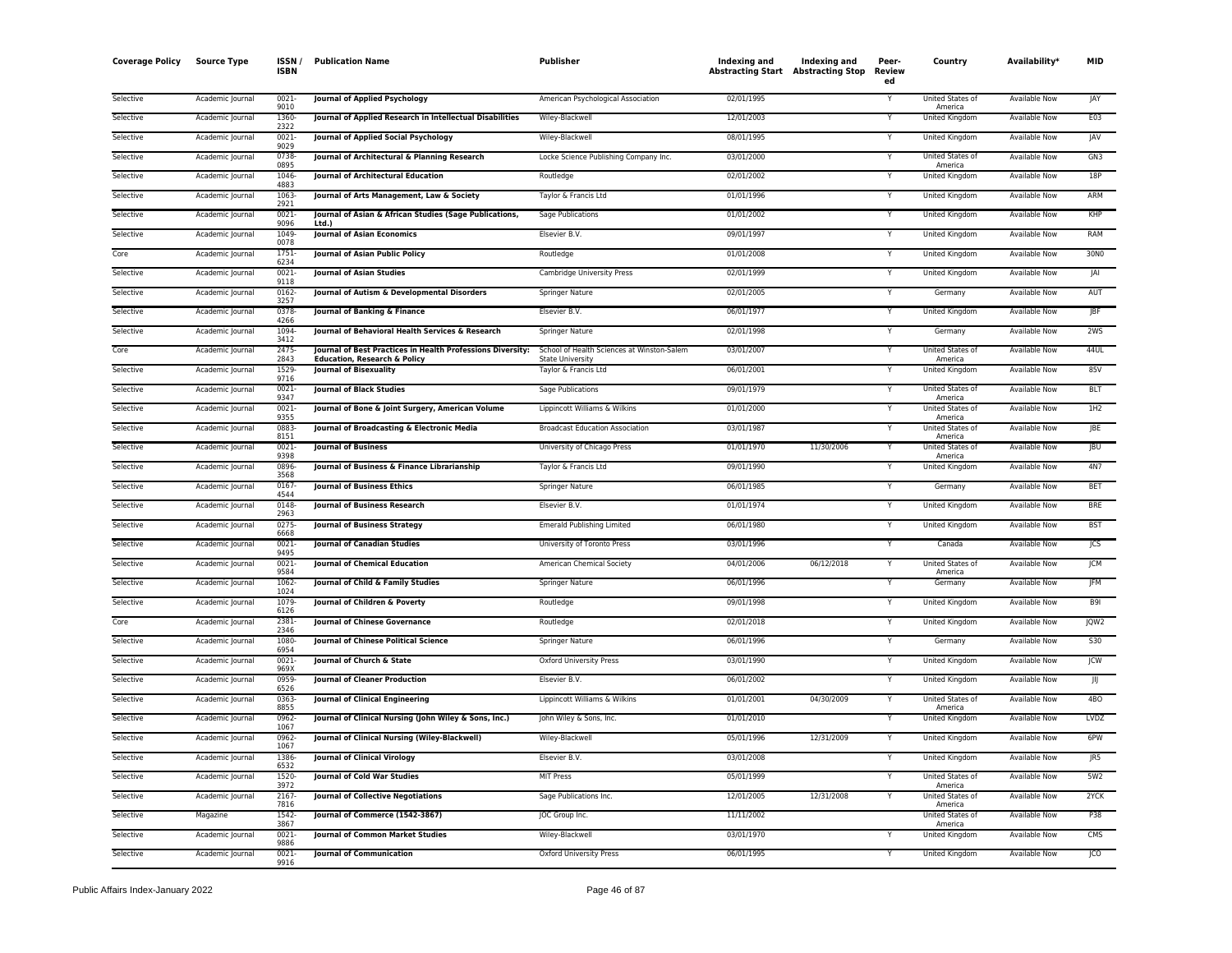| <b>Coverage Policy</b> | <b>Source Type</b> | ISSN<br>ISBN  | <b>Publication Name</b>                                  | Publisher                                                          | Indexing and<br><b>Abstracting Start Abstracting Stop</b> | Indexing and | Peer-<br>Review<br>ed | Country                     | Availability*        | MID              |
|------------------------|--------------------|---------------|----------------------------------------------------------|--------------------------------------------------------------------|-----------------------------------------------------------|--------------|-----------------------|-----------------------------|----------------------|------------------|
| Selective              | Academic Journal   | 1052<br>9284  | Journal of Community & Applied Social Psychology         | John Wiley & Sons, Inc.                                            | 11/01/1993                                                |              |                       | United States of<br>America | <b>Available Now</b> | 59A              |
| Selective              | Academic Journal   | 0094<br>5145  | Journal of Community Health                              | Springer Nature                                                    | 08/01/1990                                                |              | Y                     | Germany                     | Available Now        | JCH              |
| Selective              | Academic Journal   | 0737<br>0016  | <b>Journal of Community Health Nursing</b>               | Taylor & Francis Ltd                                               | 09/01/1996                                                |              | Υ                     | <b>United Kingdom</b>       | <b>Available Now</b> | <b>7M8</b>       |
| Selective              | Academic Journal   | 1070<br>5422  | <b>Journal of Community Practice</b>                     | Taylor & Francis Ltd                                               | 03/01/2000                                                |              | Y                     | United Kingdom              | Available Now        | 67L              |
| Selective              | Academic Journal   | 0090<br>4392  | <b>Journal of Community Psychology</b>                   | John Wiley & Sons, Inc.                                            | 07/01/1990                                                |              | Y                     | United States of<br>America | <b>Available Now</b> | 59B              |
| Selective              | Academic Journal   | 0147<br>5967  | <b>Journal of Comparative Economics</b>                  | Academic Press                                                     | 09/01/1992                                                |              | v                     | United States of<br>America | <b>Available Now</b> | <b>JCE</b>       |
| Selective              | Academic Journal   | 1387<br>6988  | Journal of Comparative Policy Analysis                   | Routledge                                                          | 08/01/2004                                                |              | Y                     | United Kingdom              | Available Now        | OHG              |
| Selective              | Academic Journal   | 1748<br>6831  | Journal of Comparative Social Welfare                    | Routledge                                                          | 04/01/2006                                                | 12/31/2012   | Y                     | United Kingdom              | Available Now        | 1X0E             |
| Selective              | Academic Journal   | 0022<br>0027  | <b>Journal of Conflict Resolution</b>                    | Sage Publications                                                  | 03/01/1970                                                |              | Y                     | United States of<br>America | Available Now        | JCF              |
| Selective              | Academic Journal   | 0733<br>9364  | Journal of Construction Engineering & Management         | American Society of Civil Engineers                                | 09/01/1999                                                |              |                       | United States of<br>America | <b>Available Now</b> | EEE              |
| Selective              | Academic Journal   | 0022<br>006X  | Journal of Consulting & Clinical Psychology              | American Psychological Association                                 | 04/01/1995                                                |              | Υ                     | <b>United States of</b>     | <b>Available Now</b> | CC               |
| Selective              | Academic Journal   | 0022<br>0078  | <b>Journal of Consumer Affairs</b>                       | Wiley-Blackwell                                                    | 06/01/1970                                                |              | Y                     | America<br>United Kingdom   | Available Now        | JCA              |
| Selective              | Magazine           | 1539<br>8285  | Journal of Consumer Health on the Internet               | Taylor & Francis Ltd                                               | 01/01/2003                                                |              |                       | United Kingdom              | Available Now        | RE <sub>6</sub>  |
| Core                   | Academic Journal   | 0168<br>7034  | <b>Journal of Consumer Policy</b>                        | Springer Nature                                                    | 03/01/1983                                                |              | Y                     | Germany                     | Available Now        | JCN              |
| Selective              | Academic Journal   | 0258<br>9001  | Journal of Contemporary African Studies                  | Routledge                                                          | 01/01/1998                                                |              |                       | United Kingdom              | Available Now        | 3U4              |
| Selective              | Academic Journal   | 0047<br>2336  | Journal of Contemporary Asia                             | Routledge                                                          | 06/01/1995                                                |              | Y                     | <b>United Kingdom</b>       | <b>Available Now</b> | CAS              |
| Selective              | Academic Journal   | 1067<br>0564  | Journal of Contemporary China                            | Routledge                                                          | 11/01/1996                                                |              | Y                     | United Kingdom              | <b>Available Now</b> | <b>LCC</b>       |
| Selective              | Academic Journal   | 1043<br>9862  | Journal of Contemporary Criminal Justice                 | Sage Publications                                                  | 08/01/2000                                                |              | Υ                     | United States of<br>America | <b>Available Now</b> | 3F7              |
| Selective              | Academic Journal   | 1478<br>2804  | Journal of Contemporary European Studies                 | Routledge                                                          | 11/01/2003                                                |              | Υ                     | United Kingdom              | Available Now        | <b>RFL</b>       |
| Core                   | Academic Journal   | 0882<br>1046  | Journal of Contemporary Health Law & Policy              | Catholic University of America, Columbus<br>School of Law          | 12/01/2002                                                | 03/31/2013   |                       | United States of<br>America | <b>Available Now</b> | L7M              |
| Selective              | Academic Journal   | 0022<br>0094  | Journal of Contemporary History                          | Sage Publications                                                  | 01/01/1995                                                |              |                       | United Kingdom              | Available Now        | JCI              |
| Selective              | Academic Journal   | 0966<br>0879  | Journal of Contingencies & Crisis Management             | Wiley-Blackwell                                                    | 03/01/1995                                                |              | Y                     | <b>United Kingdom</b>       | <b>Available Now</b> | D <sub>8</sub> B |
| Selective              | Academic Journal   | 1470<br>5001  | Journal of Corporate Citizenship                         | Taylor & Francis Ltd                                               | 03/01/2004                                                |              | Y                     | United Kingdom              | <b>Available Now</b> | <b>UHU</b>       |
| Core                   | Academic Journal   | 1473<br>5970  | Journal of Corporate Law Studies                         | Taylor & Francis Ltd                                               | 01/01/2007                                                |              | Y                     | <b>United Kingdom</b>       | <b>Available Now</b> | $3$ IJT          |
| Selective              | Academic Journal   | 0360<br>795X  | Journal of Corporation Law                               | University of Iowa, College of Law (Journal of<br>Corporation Law) | 09/01/1975                                                |              |                       | United States of<br>America | Available Now        | JCT              |
| Selective              | Academic Journal   | 0748<br>9633  | Journal of Counseling & Development                      | Wiley-Blackwell                                                    | 12/01/1985                                                |              | Y                     | <b>United Kingdom</b>       | <b>Available Now</b> | <b>JCD</b>       |
| Core                   | Academic Journal   | 0735<br>648X  | Journal of Crime & Justice                               | Taylor & Francis Ltd                                               | 12/01/2005                                                |              | Y                     | United Kingdom              | Available Now        | 16G              |
| Selective              | Academic Journal   | 0047<br>2352  | <b>Journal of Criminal Justice</b>                       | Pergamon Press - An Imprint of Elsevier Science                    | 10/01/1993                                                |              |                       | United Kingdom              | <b>Available Now</b> | JOC              |
| Selective              | Academic Journal   | 0022-<br>0183 | <b>Journal of Criminal Law</b>                           | Sage Publications                                                  | 10/01/2003                                                |              | Y                     | United Kingdom              | <b>Available Now</b> | QM3              |
| Selective              | Academic Journal   | 0091<br>4169  | Journal of Criminal Law & Criminology                    | Northwestern University School of Law                              | 03/01/1973                                                |              |                       | United States of<br>America | Available Now        | CLC              |
| Core                   | Academic Journal   | 2373<br>8871  | Journal of Cyber Policy                                  | Routledge                                                          | 01/01/2019                                                |              | Y                     | United Kingdom              | Available Now        | IQ3W             |
| Selective              | Academic Journal   | 1045<br>5736  | <b>Journal of Democracy</b>                              | Johns Hopkins University Press                                     | 01/01/1991                                                |              | Υ                     | United States of<br>America | <b>Available Now</b> | IOD              |
| Selective              | Academic Journal   | 0022<br>037X  | Journal of Developing Areas                              | Tennessee State University, College of Business                    | 07/01/1993                                                |              | Y                     | United States of<br>America | <b>Available Now</b> | JDA              |
| Selective              | Academic Journal   | 0169<br>796X  | Journal of Developing Societies (Sage Publications Inc.) | Sage Publications                                                  | 03/01/2002                                                |              |                       | United States of<br>America | <b>Available Now</b> | <b>KHS</b>       |
| Selective              | Academic Journal   | 0304<br>3878  | <b>Journal of Development Economics</b>                  | <b>Elsevier Science</b>                                            | 12/01/1974                                                |              |                       | Netherlands                 | <b>Available Now</b> | JDE              |
| Selective              | Academic Journal   | 0022<br>0388  | Journal of Development Studies                           | Routledge                                                          | 01/01/1970                                                |              | Y                     | United Kingdom              | Available Now        | JDS              |
| Core                   | Academic Journal   | 1044<br>2073  | Journal of Disability Policy Studies                     | Sage Publications Inc.                                             | 12/01/2001                                                |              | Y                     | United States of<br>America | Available Now        | 9 <sub>WI</sub>  |
| Selective              | Academic Journal   | 1598<br>2408  | <b>Journal of East Asian Studies</b>                     | Cambridge University Press                                         | 01/01/2004                                                |              |                       | <b>United Kingdom</b>       | Available Now        | SVR              |
| Selective              | Academic Journal   | 0747<br>9662  | Journal of Economic & Social Measurement                 | IOS Press                                                          | 07/01/1985                                                |              |                       | Netherlands                 | Available Now        | <b>JUU</b>       |
| Selective              | Academic Journal   | 0167<br>2681  | Journal of Economic Behavior & Organization              | Elsevier B.V.                                                      | 05/01/1995                                                |              | Y                     | United Kingdom              | <b>Available Now</b> | EBO              |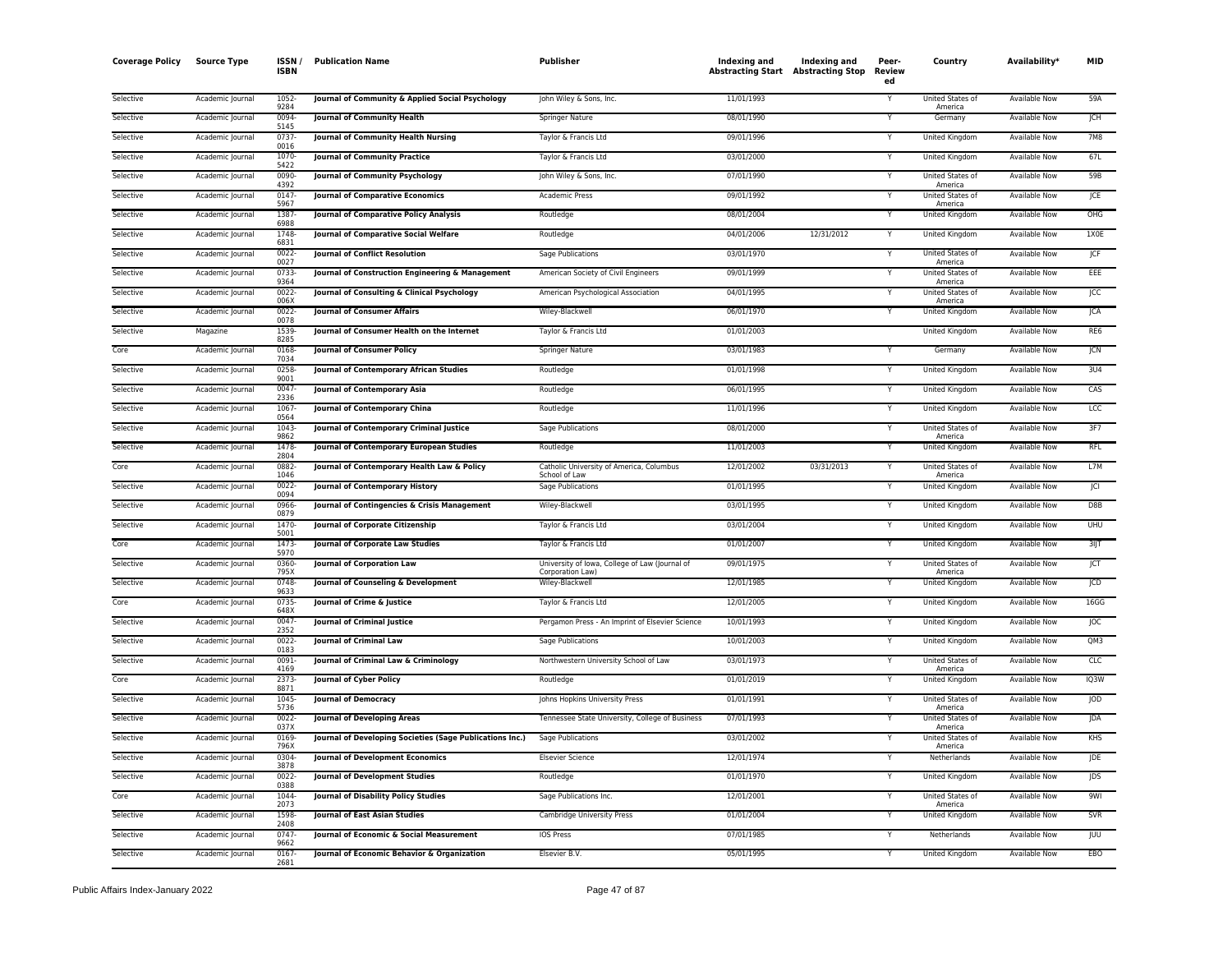| <b>Coverage Policy</b> | <b>Source Type</b>       | ISSN /<br><b>ISBN</b> | <b>Publication Name</b>                                                | <b>Publisher</b>                                     | Indexing and<br><b>Abstracting Start Abstracting Stop</b> | <b>Indexing and</b> | Peer-<br>Review<br>ed | Country                     | Availability*        | <b>MID</b>        |
|------------------------|--------------------------|-----------------------|------------------------------------------------------------------------|------------------------------------------------------|-----------------------------------------------------------|---------------------|-----------------------|-----------------------------|----------------------|-------------------|
| Core                   | Academic Journal         |                       | Journal of Economic Development & Business Policy                      | Journal of Economic Development & Business<br>Policy | 11/01/2006                                                | 05/31/2009          |                       | United States of<br>America | Available Now        | 27CP              |
| Selective              | Academic Journal         | 0165-<br>1889         | Journal of Economic Dynamics & Control                                 | Elsevier B.V.                                        | 11/01/1995                                                |                     | Y                     | <b>United Kingdom</b>       | <b>Available Now</b> | EDY               |
| Selective              | Academic Journal         | 0022-<br>0485         | Journal of Economic Education                                          | Taylor & Francis Ltd                                 | 03/01/1977                                                |                     |                       | United Kingdom              | Available Now        | JMD               |
| Selective              | Academic Journal         | 1468<br>2702          | Journal of Economic Geography                                          | <b>Oxford University Press</b>                       | 10/01/2001                                                |                     | Y                     | United Kingdom              | <b>Available Now</b> | CS6               |
| Selective              | Academic Journal         | 0022<br>0507          | Journal of Economic History                                            | Cambridge University Press                           | 03/01/1970                                                |                     | Y                     | United Kingdom              | Available Now        | JEH               |
| Selective              | Academic Journal         | 0021<br>3624          | Journal of Economic Issues (Association for Evolutionary<br>Economics) | Association for Evolutionary Economics               | 03/01/1970                                                | 12/31/2008          | Y                     | United States of<br>America | Available Now        | <b>JEI</b>        |
| Selective              | Academic Journal         | 0022-<br>0515         | Journal of Economic Literature                                         | American Economic Association                        | 03/01/1970                                                |                     | Y                     | United States of<br>America | Available Now        | JEL               |
| Selective              | Academic Journal         | 0895-<br>3309         | Journal of Economic Perspectives                                       | American Economic Association                        | 03/01/1989                                                |                     |                       | United States of<br>America | Available Now        | <b>JEC</b>        |
| Core                   | Academic Journal         | 1748<br>7870          | Journal of Economic Policy Reform                                      | Routledge                                            | 01/01/2007                                                |                     | Y                     | United Kingdom              | <b>Available Now</b> | 3PW <sub>2</sub>  |
| Selective              | Academic Journal         | 0144<br>3585          | Journal of Economic Studies                                            | <b>Emerald Publishing Limited</b>                    | 11/01/1974                                                |                     | Y                     | United Kingdom              | <b>Available Now</b> | JEO               |
| Selective              | Academic Journal         | 0022<br>0531          | Journal of Economic Theory                                             | <b>Academic Press</b>                                | 12/01/1995                                                |                     | Y                     | United States of<br>America | <b>Available Now</b> | <b>RTH</b>        |
| Selective              | Academic Journal         | 0931<br>8658          | <b>Journal of Economics</b>                                            | Springer Nature                                      | 05/01/1998                                                |                     |                       | Germany                     | Available Now        | 72C               |
| Selective              | Academic Journal         | 0148<br>6195          | Journal of Economics & Business                                        | Elsevier B.V.                                        | 09/01/1970                                                |                     | Υ                     | United Kingdom              | Available Now        | EBU               |
| Selective              | Academic Journal         | 0022-<br>0574         | <b>Journal of Education</b>                                            | Sage Publications                                    | 02/01/1970                                                |                     | Y                     | United States of<br>America | Available Now        | JED               |
| Selective              | Academic Journal         | 0883<br>2323          | <b>Journal of Education for Business</b>                               | Taylor & Francis Ltd                                 | 09/01/1990                                                |                     |                       | United Kingdom              | Available Now        | <b>IEB</b>        |
| Core                   | Academic Journal         | 0268<br>0939          | Journal of Education Policy                                            | Routledge                                            | 01/01/1999                                                |                     | Y                     | <b>United Kingdom</b>       | <b>Available Now</b> | B9M               |
| Core                   | Academic Journal         | 1745<br>7289          | Journal of Elections, Public Opinion & Parties                         | Routledge                                            | 01/01/2005                                                |                     | Y                     | United Kingdom              | Available Now        | 1III              |
| Selective              | <b>Trade Publication</b> |                       | <b>Journal of Electromagnetic Dominance</b>                            | Association of Old Crows                             | 05/01/2020                                                |                     |                       | United States of<br>America | <b>Available Now</b> | MRW8              |
| Selective              | <b>Trade Publication</b> | 0192-<br>429X         | Journal of Electronic Defense                                          | Association of Old Crows                             | 08/01/1998                                                | 04/30/2020          |                       | United States of<br>America | Available Now        | 0OZ               |
| Core                   | Academic Journal         | 0264<br>6811          | Journal of Energy & Natural Resources Law                              | Taylor & Francis Ltd                                 | 02/01/1995                                                |                     |                       | United Kingdom              | <b>Available Now</b> | KNN               |
| Selective              | Academic Journal         | 1070-<br>4965         | Journal of Environment & Development                                   | Sage Publications                                    | 03/01/1996                                                |                     |                       | United States of<br>America | <b>Available Now</b> | 11V               |
| Core                   | Academic Journal         | 1464<br>3332          | Journal of Environmental Assessment Policy &<br>Management             | World Scientific Publishing Company                  | 03/01/1999                                                |                     |                       | Singapore                   | <b>Available Now</b> | 8KJ               |
| Selective              | Academic Journal         | 0095-<br>0696         | Journal of Environmental Economics & Management                        | <b>Academic Press</b>                                | 03/01/1994                                                |                     | Y                     | United States of<br>America | <b>Available Now</b> | EEM               |
| Selective              | Academic Journal         | 0022<br>0892          | Journal of Environmental Health                                        | National Environmental Health Association            | 09/01/1993                                                |                     |                       | United States of<br>America | <b>Available Now</b> | <b>EVH</b>        |
| Selective              | Academic Journal         | 0952<br>8873          | Journal of Environmental Law                                           | Oxford University Press                              | 01/01/2001                                                |                     | Y                     | United Kingdom              | Available Now        | BIJ               |
| Selective              | Academic Journal         | 1181<br>7534          | Journal of Environmental Law & Practice (11817534)                     | Carswell                                             | 12/01/2003                                                |                     | Y                     | Canada                      | Available Now        | E6X               |
| Selective              | Academic Journal         | 0301-<br>4797         | Journal of Environmental Management                                    | <b>Academic Press</b>                                | 08/01/1996                                                |                     |                       | United States of<br>America | <b>Available Now</b> | EMJ               |
| Selective              | Academic Journal         | 0964<br>0568          | Journal of Environmental Planning & Management                         | Routledge                                            | 01/01/1994                                                |                     |                       | United Kingdom              | Available Now        | ENP               |
| Selective              | Academic Journal         | 0143<br>005X          | Journal of Epidemiology & Community Health                             | <b>BMJ Publishing Group</b>                          | 11/01/2003                                                | 04/04/2016          | Υ                     | United Kingdom              | <b>Available Now</b> | <b>COH</b>        |
| Selective              | Academic Journal         | 1369-<br>183X         | Journal of Ethnic & Migration Studies                                  | Routledge                                            | 07/01/1998                                                |                     |                       | United Kingdom              | Available Now        | 56F               |
| Selective              | Academic Journal         | 1537<br>7938          | Journal of Ethnicity in Criminal Justice                               | Taylor & Francis Ltd                                 | 04/01/2003                                                |                     | Y                     | United Kingdom              | Available Now        | <b>YRM</b>        |
| Selective              | Academic Journal         | 1533-<br>2640         | Journal of Ethnicity in Substance Abuse                                | Taylor & Francis Ltd                                 | 03/01/2002                                                |                     |                       | United Kingdom              | Available Now        | 86Q               |
| Selective              | Academic Journal         | 0703<br>6337          | Journal of European Integration                                        | Routledge                                            | 06/01/2002                                                |                     | Y                     | United Kingdom              | Available Now        | J48               |
| Core                   | Academic Journal         | 1350<br>1763          | Journal of European Public Policy                                      | Routledge                                            | 01/01/2011                                                |                     | Y                     | United Kingdom              | Available Now        | 5BM               |
| Core                   | Academic Journal         | 0958<br>9287          | Journal of European Social Policy                                      | Sage Publications                                    | 02/01/1999                                                |                     |                       | United Kingdom              | Available Now        | 3F9               |
| Selective              | Academic Journal         | 1543<br>3714          | Journal of Evidence-Based Social Work                                  | Taylor & Francis Ltd                                 | 09/01/2005                                                | 12/31/2014          | Y                     | <b>United Kingdom</b>       | <b>Available Now</b> | 1GW8              |
| Selective              | Academic Journal         | 0887<br>5405          | Journal of Exceptional Children                                        | Council for Exceptional Children                     | 02/01/1937                                                | 05/31/1951          | Y                     | United States of<br>America | Available Now        | 1BOV              |
| Selective              | Academic Journal         | 0022-<br>1031         | Journal of Experimental Social Psychology                              | Academic Press                                       | 03/01/2008                                                |                     |                       | United States of<br>America | <b>Available Now</b> | JEZ               |
| Selective              | Academic Journal         | 1559<br>0631          | Journal of Exposure Science & Environmental<br>Epidemiology            | Springer Nature                                      | 09/01/2007                                                | 11/30/2015          |                       | United Kingdom              | Available Now        | 1H <sub>O</sub> 8 |
| Selective              | Academic Journal         | 0192-<br>513X         | <b>Journal of Family Issues</b>                                        | Sage Publications                                    | 09/01/2000                                                |                     | Y                     | United States of<br>America | <b>Available Now</b> | JFI.              |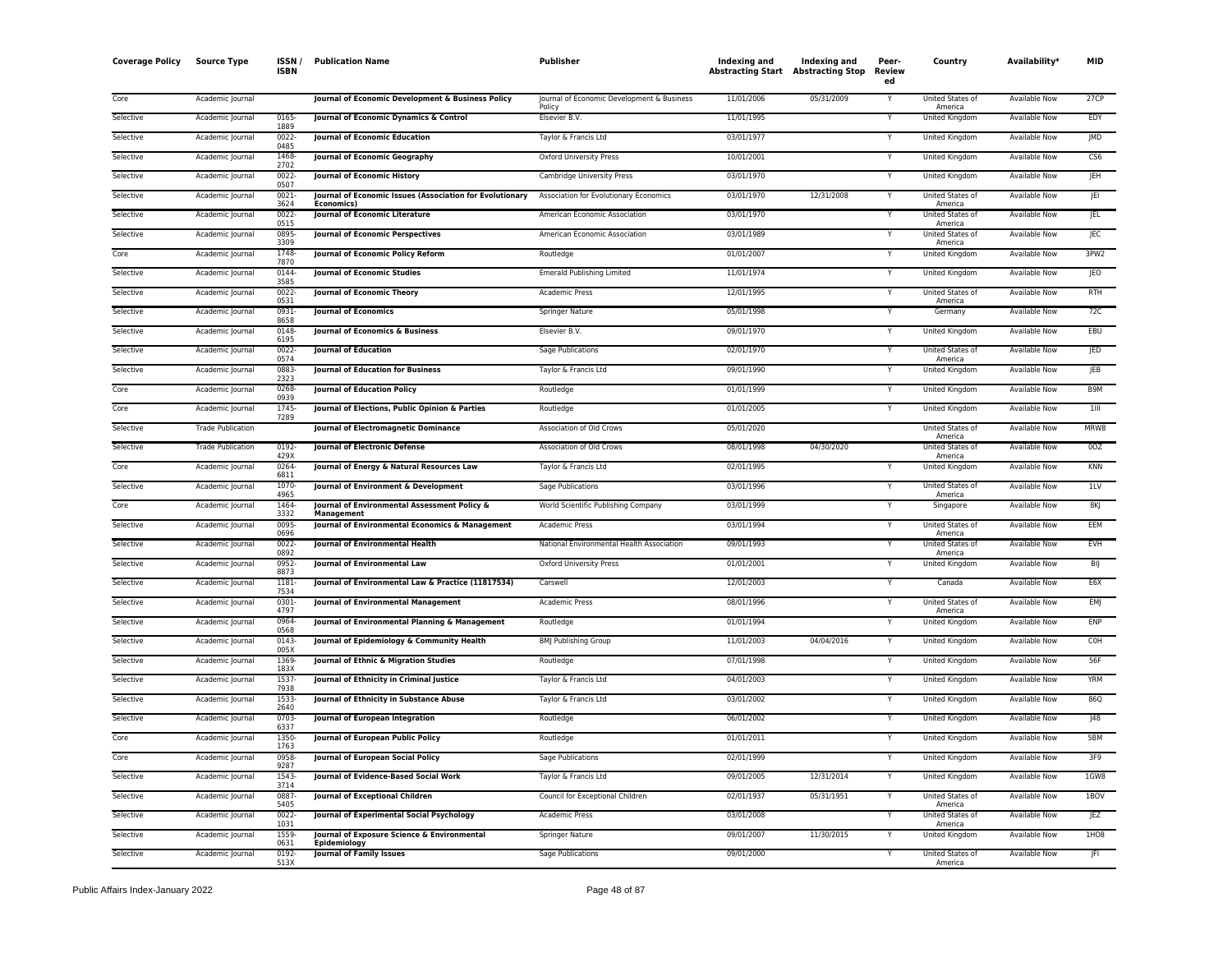| <b>Coverage Policy</b> | <b>Source Type</b> | <b>ISSN</b><br><b>ISBN</b> | <b>Publication Name</b>                                        | <b>Publisher</b>                                       | Indexing and<br><b>Abstracting Start</b> Abstracting Stop | Indexing and | Peer-<br>Review<br>ed | Country                                | Availability*        | <b>MID</b>  |
|------------------------|--------------------|----------------------------|----------------------------------------------------------------|--------------------------------------------------------|-----------------------------------------------------------|--------------|-----------------------|----------------------------------------|----------------------|-------------|
| Selective              | Academic Journal   | 0094<br>3509               | <b>Journal of Family Practice</b>                              | Frontline Medical Communications                       | 06/01/1996                                                |              |                       | United States of<br>America            | Available Now        | <b>JFP</b>  |
| Selective              | Academic Journal   | 0885<br>7482               | <b>Journal of Family Violence</b>                              | <b>Springer Nature</b>                                 | 10/01/2005                                                |              |                       | Germany                                | <b>Available Now</b> | <b>JVI</b>  |
| Selective              | Academic Journal   | 0022-<br>1082              | Journal of Finance (John Wiley & Sons, Inc.)                   | John Wiley & Sons, Inc.                                | 01/01/2010                                                |              |                       | United Kingdom                         | Available Now        | LVF0        |
| Selective              | Academic Journal   | 0022-<br>1082              | Journal of Finance (Wiley-Blackwell)                           | Wiley-Blackwell                                        | 08/01/1946                                                | 12/31/2009   | Υ                     | United Kingdom                         | <b>Available Now</b> | FIN         |
| Selective              | Academic Journal   | 0022<br>1090               | Journal of Financial & Quantitative Analysis                   | Cambridge University Press                             | 06/01/1966                                                |              | Y                     | United Kingdom                         | Available Now        | FQA         |
| Selective              | Academic Journal   | 1359<br>0790               | Journal of Financial Crime                                     | <b>Emerald Publishing Limited</b>                      | 08/01/1998                                                |              | Y                     | United Kingdom                         | Available Now        | 1LW         |
| Selective              | Academic Journal   | 1040<br>3981               | Journal of Financial Planning                                  | <b>Financial Planning Association</b>                  | 01/01/1989                                                |              | Y                     | United States of<br>America            | Available Now        | OL9         |
| Selective              | Academic Journal   | 0362-<br>028X              | Journal of Food Protection                                     | Allen Press Publishing Services Inc.                   | 03/01/2008                                                |              |                       | United States of<br>America            | <b>Available Now</b> | QO          |
| Selective              | Academic Journal   | 0277<br>6693               | Journal of Forecasting                                         | John Wiley & Sons, Inc.                                | 04/01/1985                                                |              | Y                     | United States of<br>America            | Available Now        | <b>FRR</b>  |
| Selective              | Academic Journal   | 0270-<br>7314              | <b>Journal of Futures Markets</b>                              | John Wiley & Sons, Inc.                                | 06/01/1983                                                |              | Υ                     | United States of<br>America            | Available Now        | <b>FUM</b>  |
| Selective              | Academic Journal   | 1541<br>0889               | Journal of Gay & Lesbian Issues In Education                   | Taylor & Francis Ltd                                   | 01/01/2003                                                | 10/31/2007   | Y                     | United Kingdom                         | Available Now        | QMH         |
| Selective              | Academic Journal   | 1053-<br>8720              | Journal of Gay & Lesbian Social Services                       | Taylor & Francis Ltd                                   | 01/01/2001                                                |              | Υ                     | United Kingdom                         | Available Now        | 5FU         |
| Selective              | Academic Journal   | 0306<br>3070               | Journal of General Management                                  | Sage Publications                                      | 12/01/1973                                                |              |                       | United States of<br>America            | Available Now        | <b>GMG</b>  |
| Selective              | Academic Journal   | 0163<br>4372               | Journal of Gerontological Social Work                          | Taylor & Francis Ltd                                   | 09/01/1995                                                |              | ٧                     | United Kingdom                         | Available Now        | GSW         |
| Selective              | Academic Journal   | 1744<br>9626               | <b>Journal of Global Ethics</b>                                | Routledge                                              | 12/01/2005                                                |              |                       | United Kingdom                         | Available Now        | <b>15UO</b> |
| Selective              | Academic Journal   | 0891<br>1762               | Journal of Global Marketing                                    | Taylor & Francis Ltd                                   | 09/01/1987                                                |              | Y                     | United Kingdom                         | <b>Available Now</b> | 1M7         |
| Selective              | Academic Journal   | 2476<br>1397               | Journal of Global South Studies                                | University of Florida, Board of Trustees               | 01/01/2016                                                |              | Y                     | United States of                       | <b>Available Now</b> | KYYP        |
| Selective              | Academic Journal   | 1533-<br>1385              | Journal of Government Financial Management                     | Association of Government Accountants                  | 03/01/2001                                                |              | Y                     | America<br>United States of<br>America | Available Now        | <b>FSY</b>  |
| Selective              | Academic Journal   | 0304<br>3894               | <b>Journal of Hazardous Materials</b>                          | <b>Elsevier Science</b>                                | 07/05/2004                                                |              | Y                     | Netherlands                            | <b>Available Now</b> | 3MX         |
| Selective              | Academic Journal   | 1079-<br>3739              | Journal of Health & Human Services Administration              | Southern Public Administration Education<br>Foundation | 06/01/2001                                                |              |                       | United States of<br>America            | Available Now        | 7BU         |
| Selective              | Academic Journal   | 0022-<br>1465              | Journal of Health & Social Behavior                            | Sage Publications                                      | 12/01/1976                                                |              | Ÿ                     | United States of                       | <b>Available Now</b> | <b>IHS</b>  |
| Selective              | Academic Journal   | 0897-<br>7186              | Journal of Health & Social Policy                              | Taylor & Francis Ltd                                   | 08/01/1993                                                | 02/28/2007   | Y                     | America<br>United Kingdom              | <b>Available Now</b> | <b>HSP</b>  |
| Selective              | Academic Journal   | 1520-<br>8303              | Journal of Health Care Compliance                              | Wolters Kluwer Legal & Regulatory                      | 07/01/2003                                                |              | Y                     | United States of<br>America            | <b>Available Now</b> | 6PB         |
| Core                   | Academic Journal   | 1097<br>4768               | Journal of Health Care Law & Policy                            | University of Maryland School of Law                   | 03/01/2004                                                |              | Υ                     | United States of<br>America            | Available Now        | <b>T06</b>  |
| Selective              | Academic Journal   | 0737-<br>3252              | Journal of Health Care Marketing                               | American Marketing Association                         | 12/01/1980                                                | 12/31/1996   |                       | United States of<br>America            | Available Now        | MRK         |
| Selective              | Academic Journal   | 1081<br>0730               | Journal of Health Communication                                | Routledge                                              | 07/01/1998                                                |              | Y                     | United Kingdom                         | <b>Available Now</b> | 1HT         |
| Selective              | Academic Journal   | 0167<br>6296               | Journal of Health Economics                                    | <b>Elsevier Science</b>                                | 04/01/1984                                                |              |                       | Netherlands                            | Available Now        | IOH         |
| Selective              | Academic Journal   | 0361-<br>6878              | Journal of Health Politics, Policy & Law                       | Duke University Press                                  | 06/01/1995                                                |              |                       | United States of<br>America            | <b>Available Now</b> | HPP         |
| Selective              | Academic Journal   | 1359<br>1053               | Journal of Health Psychology                                   | Sage Publications                                      | 05/01/2002                                                |              |                       | <b>United States of</b><br>America     | <b>Available Now</b> | 3FA         |
| Core                   | Academic Journal   | 1355<br>8196               | Journal of Health Services Research & Policy                   | Sage Publications, Ltd.                                | 01/01/2001                                                |              |                       | United Kingdom                         | Available Now        | 8OE         |
| Selective              | Academic Journal   | 1096<br>9012               | Journal of Healthcare Management                               | Lippincott Williams & Wilkins                          | 03/01/1998                                                |              | Y                     | United States of<br>America            | Available Now        | 371         |
| Core                   | Academic Journal   | 1360-<br>080X              | Journal of Higher Education Policy & Management                | Routledge                                              | 05/01/1998                                                |              |                       | United Kingdom                         | <b>Available Now</b> | 0V1         |
| Selective              | Academic Journal   | 0952-<br>1909              | <b>Journal of Historical Sociology</b>                         | Wiley-Blackwell                                        | 03/01/1998                                                |              | Y                     | United Kingdom                         | Available Now        | 3E4         |
| Selective              | Academic Journal   | 1538<br>1501               | Journal of HIV/AIDS & Social Services                          | Taylor & Francis Ltd                                   | 03/01/2002                                                |              |                       | United Kingdom                         | <b>Available Now</b> | VI2         |
| Selective              | Academic Journal   | 1547<br>7355               | Journal of Homeland Security & Emergency Management De Gruyter |                                                        | 06/01/2004                                                |              |                       | Germany                                | <b>Available Now</b> | W16         |
| Selective              | Academic Journal   | 0091-<br>8369              | Journal of Homosexuality                                       | Taylor & Francis Ltd                                   | 09/01/1974                                                |              |                       | United Kingdom                         | Available Now        | HOX         |
| Selective              | Academic Journal   | 1522-<br>2179              | Journal of Hospice & Palliative Nursing                        | Lippincott Williams & Wilkins                          | 07/01/2001                                                | 05/31/2009   | Y                     | United States of<br>America            | Available Now        | A0H         |
| Selective              | Academic Journal   | 1532-<br>3269              | Journal of Hospital Librarianship                              | Taylor & Francis Ltd                                   | 03/01/2001                                                |              | Y                     | United Kingdom                         | Available Now        | EWB         |
| Core                   | Academic Journal   | 1534<br>648X               | Journal of Housing & Community Development                     | National Association of Housing &<br>Redevelopment     | 01/01/1995                                                |              |                       | United States of<br>America            | Available Now        | <b>HCD</b>  |
| Selective              | Academic Journal   | 1051-<br>1377              | <b>Journal of Housing Economics</b>                            | <b>Academic Press</b>                                  | 09/01/2002                                                |              | Y                     | United States of<br>America            | <b>Available Now</b> | 3X          |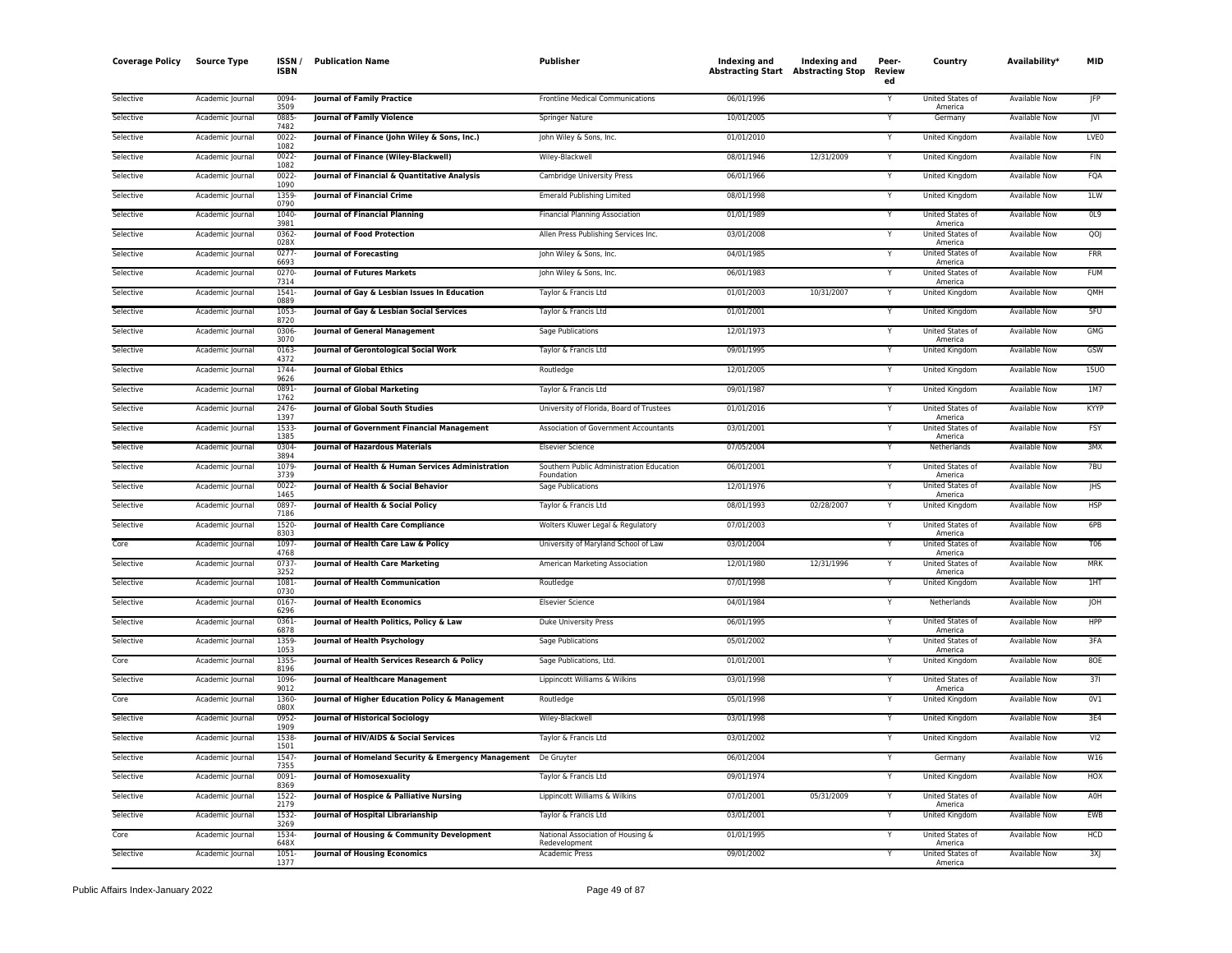| <b>Coverage Policy</b> | Source Type      | ISSN/<br><b>ISBN</b> | <b>Publication Name</b>                              | <b>Publisher</b>                                          | Indexing and<br><b>Abstracting Start Abstracting Stop</b> | Indexing and | Peer-<br>Review<br>ed | Country                            | Availability*        | <b>MID</b>       |
|------------------------|------------------|----------------------|------------------------------------------------------|-----------------------------------------------------------|-----------------------------------------------------------|--------------|-----------------------|------------------------------------|----------------------|------------------|
| Selective              | Academic Journal | 0276<br>3893         | Journal of Housing for the Elderly                   | Taylor & Francis Ltd                                      | 01/01/2000                                                | 12/31/2019   | Y                     | United Kingdom                     | Available Now        | 88G              |
| Selective              | Academic Journal | 1091<br>1359         | Journal of Human Behavior in the Social Environment  | Taylor & Francis Ltd                                      | 02/01/2000                                                |              |                       | United Kingdom                     | <b>Available Now</b> | 3XW              |
| Selective              | Academic Journal | 1464<br>9888         | Journal of Human Development                         | Routledge                                                 | 02/01/2000                                                | 12/31/2008   | Y                     | United Kingdom                     | <b>Available Now</b> | 9DK              |
| Selective              | Academic Journal | 0952<br>3871         | Journal of Human Nutrition & Dietetics               | Wiley-Blackwell                                           | 02/01/2000                                                |              | Y                     | United Kingdom                     | Available Now        | <b>EUQ</b>       |
| Selective              | Academic Journal | 0022<br>166X         | <b>Journal of Human Resources</b>                    | University of Wisconsin Press                             | 01/01/1970                                                |              | Y                     | United States of<br>America        | Available Now        | <b>JHR</b>       |
| Core                   | Academic Journal | 1475<br>4835         | Journal of Human Rights                              | Routledge                                                 | 03/01/2002                                                |              |                       | United Kingdom                     | Available Now        | $ 49\rangle$     |
| Selective              | Academic Journal | 1557<br>1912         | Journal of Immigrant & Minority Health               | Springer Nature                                           | 10/08/2007                                                |              | Y                     | Germany                            | Available Now        | 1UWU             |
| Selective              | Academic Journal | 1556<br>2948         | Journal of Immigrant & Refugee Studies               | Taylor & Francis Ltd                                      | 09/01/2007                                                |              | $\checkmark$          | United Kingdom                     | Available Now        | 2Y66             |
| Selective              | Academic Journal | 1088<br>1980         | Journal of Industrial Ecology                        | Wiley-Blackwell                                           | 01/01/2001                                                |              |                       | United Kingdom                     | Available Now        | FL1              |
| Selective              | Academic Journal | 0022<br>1821         | Journal of Industrial Economics                      | Wiley-Blackwell                                           | 04/01/1970                                                |              | Y                     | United Kingdom                     | Available Now        | <b>INE</b>       |
| Selective              | Academic Journal | 0022<br>1899         | <b>Journal of Infectious Diseases</b>                | Oxford University Press                                   | 11/16/2007                                                |              |                       | United Kingdom                     | <b>Available Now</b> | 1YU              |
| Selective              | Academic Journal | 1933<br>1681         | Journal of Information Technology & Politics         | Taylor & Francis Ltd                                      | 03/01/2007                                                |              | Y                     | <b>United Kingdom</b>              | <b>Available Now</b> | 3AFS             |
| Selective              | Academic Iournal | 0736<br>248X         | Journal of Insurance Regulation                      | National Association of Insurance<br>Commissioners (NAIC) | 09/01/1983                                                |              | Y                     | United States of<br>America        | <b>Available Now</b> | IRG              |
| Selective              | Academic Journal | 0964<br>2633         | Journal of Intellectual Disability Research          | Wiley-Blackwell                                           | 06/01/1998                                                |              | $\checkmark$          | United Kingdom                     | <b>Available Now</b> | <b>EUL</b>       |
| Selective              | Academic Journal | 0022<br>1937         | Journal of Interamerican Studies & World Affairs     | Wiley-Blackwell                                           | 03/01/1990                                                | 12/31/2000   | Y                     | United Kingdom                     | Available Now        | JIS              |
| Selective              | Academic Journal | 1226<br>8550         | Journal of International & Area Studies              | Seoul National University                                 | 06/01/2004                                                | 06/30/2019   |                       | Korea, Republic of<br>(South)      | <b>Available Now</b> | AYA              |
| Selective              | Academic Journal | 2169<br>9763         | Journal of International & Comparative Social Policy | Cambridge University Press                                | 01/01/2013                                                | 12/31/2019   | Y                     | <b>United Kingdom</b>              | <b>Available Now</b> | GUJG             |
| Selective              | Academic Journal | 0022<br>197X         | Journal of International Affairs                     | Journal of International Affairs                          | 03/01/1975                                                |              | Y                     | United States of<br>America        | Available Now        | JIA              |
| Selective              | Academic Journal | 0255<br>8106         | Journal of International Arbitration                 | Kluwer Law International                                  | 06/01/2003                                                | 10/31/2018   |                       | Netherlands                        | <b>Available Now</b> | OVM              |
| Selective              | Academic Journal | 0047-<br>2506        | Journal of International Business Studies            | Springer Nature                                           | 03/01/1970                                                |              | Y                     | Germany                            | <b>Available Now</b> | <b>IBS</b>       |
| Selective              | Academic Journal | 0954<br>1748         | Journal of International Development                 | John Wiley & Sons, Inc.                                   | 10/01/1991                                                |              |                       | United States of<br>America        | Available Now        | 8FU              |
| Selective              | Academic Journal | 0022<br>1996         | Journal of International Economics                   | Elsevier B.V                                              | 02/01/1971                                                | 01/31/2013   | Y                     | United Kingdom                     | Available Now        | <b>IEM</b>       |
| Selective              | Academic Journal | 1488<br>3473         | Journal of International Migration & Integration     | Springer Nature                                           | 04/01/2003                                                |              |                       | Germany                            | Available Now        | <b>LTB</b>       |
| Selective              | Academic Journal | 0261<br>5606         | Journal of International Money & Finance             | <b>Elsevier Science</b>                                   | 06/01/1999                                                |              | $\checkmark$          | Netherlands                        | Available Now        | JIF              |
| Selective              | Academic Journal | 1408<br>6980         | Journal of International Relations & Development     | Palgrave Macmillan Ltd.                                   | 06/01/2001                                                |              |                       | United Kingdom                     | Available Now        | <b>FTH</b>       |
| Core                   | Academic Journal | 1388<br>0292         | Journal of International Wildlife Law & Policy       | Routledge                                                 | 01/01/2004                                                |              | Y                     | <b>United Kingdom</b>              | <b>Available Now</b> | <b>MZP</b>       |
| Selective              | Academic Journal | 1539<br>8706         | Journal of International Women's Studies             | Journal of International Women's Studies                  | 03/01/2006                                                |              | Y                     | United States of<br>America        | <b>Available Now</b> | 1CTY             |
| Selective              | Academic Journal | 1533<br>2861         | <b>Journal of Internet Commerce</b>                  | Taylor & Francis Ltd                                      | 09/01/2002                                                |              |                       | United Kingdom                     | <b>Available Now</b> | 88N              |
| Selective              | Academic Journal | 1356<br>1820         | Journal of Interprofessional Care                    | Taylor & Francis Ltd                                      | 05/01/1999                                                |              | Y                     | United Kingdom                     | Available Now        | 57N              |
| Selective              | Academic Journal | 0022<br>2089         | Journal of Jewish Communal Service                   | Jewish Communal Service Association                       | 09/01/2001                                                |              |                       | United States of<br>America        | Available Now        | GF <sub>0</sub>  |
| Selective              | Academic Journal | 2471<br>4607         | Journal of Labor & Society                           | <b>Brill Academic Publishers</b>                          | 01/01/2017                                                |              | Y                     | Netherlands                        | <b>Available Now</b> | L3DK             |
| Selective              | Academic Journal | 0195<br>3613         | <b>Journal of Labor Research</b>                     | Springer Nature                                           | 09/01/1981                                                |              |                       | Germany                            | <b>Available Now</b> | JLR              |
| Selective              | Academic Journal | 0022<br>216X         | Journal of Latin American Studies                    | Cambridge University Press                                | 10/01/1990                                                |              | Y                     | United Kingdom                     | Available Now        | <b>JLA</b>       |
| Selective              | Academic Journal | 0022<br>2186         | Journal of Law & Economics                           | University of Chicago Press                               | 04/01/1970                                                |              |                       | United States of<br>America        | <b>Available Now</b> | ILE.             |
| Selective              | Academic Journal | $0275 -$<br>6072     | Journal of Law & Education                           | Journal of Law & Education                                | 01/01/2004                                                |              |                       | United States of<br>America        | <b>Available Now</b> | QQ0              |
| Selective              | Academic Journal | 0749<br>2227         | Journal of Law & Politics                            | Journal of Law & Politics                                 | 06/01/2001                                                |              | Y                     | <b>United States of</b><br>America | Available Now        | L7C              |
| Selective              | Academic Journal | 0263<br>323X         | Journal of Law & Society                             | Wiley-Blackwell                                           | 03/01/1998                                                |              |                       | United Kingdom                     | <b>Available Now</b> | 7Q3              |
| Selective              | Academic Journal | 1073-<br>1105        | Journal of Law, Medicine & Ethics                    | Cambridge University Press                                | 09/01/1994                                                |              | Y                     | United Kingdom                     | Available Now        | JME              |
| Selective              | Academic Journal | 0022<br>2194         | <b>Journal of Learning Disabilities</b>              | Sage Publications                                         | 04/01/1970                                                |              |                       | United States of<br>America        | <b>Available Now</b> | LED              |
| Selective              | Academic Journal | 0194<br>7648         | <b>Journal of Legal Medicine</b>                     | Routledge                                                 | 06/01/1999                                                |              | $\overline{Y}$        | United Kingdom                     | <b>Available Now</b> | B <sub>9</sub> P |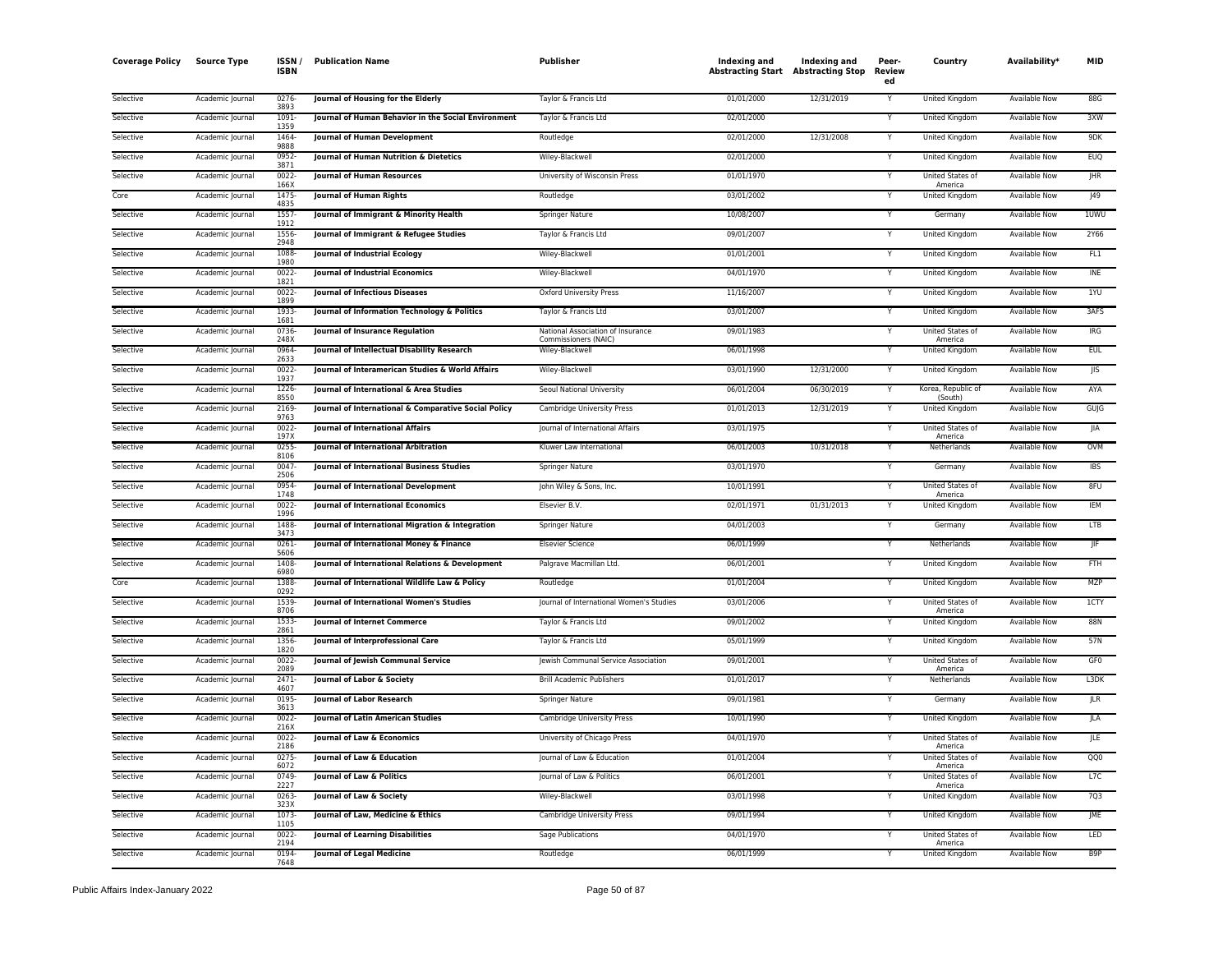| <b>Coverage Policy</b> | <b>Source Type</b> | ISSN /<br><b>ISBN</b> | <b>Publication Name</b>                                                                         | <b>Publisher</b>                   | Indexing and<br><b>Abstracting Start Abstracting Stop</b> | Indexing and | Peer-<br>Review<br>ed | Country                            | Availability*        | <b>MID</b>       |
|------------------------|--------------------|-----------------------|-------------------------------------------------------------------------------------------------|------------------------------------|-----------------------------------------------------------|--------------|-----------------------|------------------------------------|----------------------|------------------|
| Selective              | Academic Journal   | 1357-<br>2334         | Journal of Legislative Studies                                                                  | Routledge                          | 12/01/2003                                                |              |                       | <b>United Kingdom</b>              | <b>Available Now</b> | <b>RIF</b>       |
| Selective              | Academic Journal   | 1089<br>4160          | <b>Journal of Lesbian Studies</b>                                                               | Taylor & Francis Ltd               | 09/01/1997                                                |              | Y                     | United Kingdom                     | <b>Available Now</b> | 3UC              |
| Selective              | Academic Journal   | 0193<br>0826          | Journal of Library Administration                                                               | Taylor & Francis Ltd               | 09/01/1993                                                |              | Y                     | United Kingdom                     | <b>Available Now</b> | LIA              |
| Selective              | Academic Journal   | 0164<br>0704          | <b>Iournal of Macroeconomics</b>                                                                | Elsevier B.V.                      | 09/01/2004                                                |              | Y                     | United Kingdom                     | Available Now        | <b>MRO</b>       |
| Selective              | Academic Journal   | 0149<br>2063          | <b>Journal of Management</b>                                                                    | Sage Publications                  | 03/01/1977                                                |              | Y                     | United States of<br>America        | Available Now        | MGT              |
| Selective              | Academic Journal   | 0022<br>2380          | Journal of Management Studies (John Wiley & Sons, Inc.)                                         | John Wiley & Sons, Inc.            | 01/01/2010                                                |              |                       | <b>United Kingdom</b>              | Available Now        | LVE <sub>2</sub> |
| Selective              | Academic Journal   | 0022<br>2380          | Journal of Management Studies (Wiley-Blackwell)                                                 | Wiley-Blackwell                    | 01/01/1988                                                | 12/31/2009   | Y                     | <b>United Kingdom</b>              | <b>Available Now</b> | <b>MSU</b>       |
| Selective              | Academic Journal   | 1045-<br>3695         | <b>Journal of Managerial Issues</b>                                                             | Journal of Managerial Issues / PSU | 03/01/1997                                                |              | Y                     | United States of<br>America        | <b>Available Now</b> | JIU              |
| Selective              | Academic Journal   | 0022<br>2410          | Journal of Maritime Law & Commerce                                                              | Journal of Maritime Law & Commerce | 01/01/2006                                                |              |                       | United States of<br>America        | Available Now        | 16T              |
| Selective              | Academic Journal   | 0267<br>257X          | Journal of Marketing Management                                                                 | Routledge                          | 07/01/1994                                                |              | Y                     | United Kingdom                     | <b>Available Now</b> | 3 <sub>CO</sub>  |
| Selective              | Academic Journal   | 0890<br>0523          | Journal of Mass Media Ethics                                                                    | Taylor & Francis Ltd               | 07/01/1988                                                | 12/31/2014   | Υ                     | United Kingdom                     | Available Now        | JJE              |
| Selective              | Academic Journal   | $0022 -$<br>2461      | <b>Journal of Materials Science</b>                                                             | <b>Springer Nature</b>             | 05/15/2004                                                |              | Y                     | Germany                            | <b>Available Now</b> | OIB              |
| Selective              | Academic Journal   | 0306<br>6800          | <b>Journal of Medical Ethics</b>                                                                | <b>BMJ Publishing Group</b>        | 10/01/1998                                                | 04/04/2016   |                       | United Kingdom                     | Available Now        | <b>MET</b>       |
| Selective              | Academic Journal   | 0963<br>8237          | <b>Journal of Mental Health</b>                                                                 | Routledge                          | 04/01/1998                                                |              | Υ                     | United Kingdom                     | <b>Available Now</b> | JHM              |
| Selective              | Academic Journal   | $0022 -$<br>278X      | <b>Journal of Modern African Studies</b>                                                        | Cambridge University Press         | 06/01/1995                                                |              | Y                     | United Kingdom                     | Available Now        | <b>IMS</b>       |
| Selective              | Academic Journal   | 0022<br>2801          | <b>Journal of Modern History</b>                                                                | University of Chicago Press        | 12/01/2001                                                |              | Υ                     | United States of<br>America        | Available Now        | JMH              |
| Selective              | Academic Journal   | 1354<br>571X          | Journal of Modern Italian Studies                                                               | Routledge                          | 03/01/1998                                                |              | Y                     | United Kingdom                     | Available Now        | 5BR              |
| Selective              | Academic Journal   | 0304<br>3932          | <b>Journal of Monetary Economics</b>                                                            | Elsevier B.V.                      | 01/01/1975                                                |              | Y                     | United Kingdom                     | Available Now        | MEC              |
| Selective              | Academic Journal   | 0022<br>2879          | Journal of Money, Credit & Banking (John Wiley & Sons,<br>Inc.)                                 | John Wiley & Sons, Inc.            | 01/01/2010                                                |              | Y                     | <b>United Kingdom</b>              | <b>Available Now</b> | LVE3             |
| Selective              | Academic Journal   | 0022<br>2879          | Journal of Money, Credit & Banking (Ohio State University Ohio State University Press<br>Press) |                                    | 02/01/1969                                                | 12/31/2006   | Ý                     | United States of<br>America        | <b>Available Now</b> | <b>MCB</b>       |
| Selective              | Academic Journal   | $0022 -$<br>2879      | Journal of Money, Credit & Banking (Wiley-Blackwell)                                            | Wiley-Blackwell                    | 08/01/2008                                                | 12/31/2009   | Υ                     | United Kingdom                     | <b>Available Now</b> | $31$ VK          |
| Selective              | Academic Journal   | 1360<br>2004          | Journal of Muslim Minority Affairs                                                              | Routledge                          | 01/01/1996                                                |              | Y                     | <b>United Kingdom</b>              | Available Now        | <b>LMM</b>       |
| Selective              | Academic Journal   | 0022<br>2984          | <b>Journal of Negro Education</b>                                                               | Howard University                  | 09/01/1970                                                |              | Y                     | United States of<br>America        | Available Now        | JNE              |
| Selective              | Academic Journal   | 1049<br>5142          | Journal of Nonprofit & Public Sector Marketing                                                  | Taylor & Francis Ltd               | 03/01/2001                                                |              | Y                     | United Kingdom                     | Available Now        | 5XV              |
| Selective              | Academic Journal   | 0966<br>0429          | Journal of Nursing Management (John Wiley & Sons, Inc.)                                         | John Wiley & Sons, Inc.            | 01/01/2010                                                |              |                       | United Kingdom                     | Available Now        | LVE4             |
| Selective              | Academic Journal   | 0966<br>0429          | Journal of Nursing Management (Wiley-Blackwell)                                                 | Wiley-Blackwell                    | 03/01/1998                                                | 12/31/2009   | Y                     | <b>United Kingdom</b>              | <b>Available Now</b> | 81U              |
| Selective              | Academic Journal   | $0022 -$<br>3166      | <b>Journal of Nutrition</b>                                                                     | <b>Oxford University Press</b>     | 02/02/2000                                                |              | Y                     | <b>United Kingdom</b>              | <b>Available Now</b> | <b>NUI</b>       |
| Selective              | Academic Journal   | 0022<br>3182          | <b>Journal of Nutrition Education</b>                                                           | Elsevier B.V.                      | 07/01/1998                                                | 12/31/2001   | Y                     | United Kingdom                     | Available Now        | <b>NUJ</b>       |
| Selective              | Academic Journal   | 1499<br>4046          | Journal of Nutrition Education & Behavior                                                       | Elsevier B.V.                      | 01/01/2002                                                |              | Y                     | United Kingdom                     | <b>Available Now</b> | IXG              |
| Selective              | Academic Journal   | 1545<br>9624          | Journal of Occupational & Environmental Hygiene                                                 | Taylor & Francis Ltd               | 11/01/2005                                                |              |                       | United Kingdom                     | Available Now        | V <sub>1</sub> L |
| Selective              | Academic Journal   | 1076<br>2752          | Journal of Occupational & Environmental Medicine                                                | Lippincott Williams & Wilkins      | 02/01/2004                                                |              | Y                     | United States of<br>America        | <b>Available Now</b> | OEM              |
| Selective              | Academic Journal   | 1536<br>0288          | Journal of Pain & Palliative Care Pharmacotherapy                                               | Taylor & Francis Ltd               | 03/01/2002                                                |              | Y                     | <b>United Kingdom</b>              | Available Now        | HC <sub>9</sub>  |
| Selective              | Academic Journal   | 0377<br>919X          | <b>Journal of Palestine Studies</b>                                                             | University of California Press     | 09/01/1993                                                |              |                       | United States of<br>America        | Available Now        | PAL              |
| Selective              | Academic Journal   | 1096<br>6218          | <b>Journal of Palliative Medicine</b>                                                           | Mary Ann Liebert, Inc.             | 06/01/1998                                                |              |                       | United States of<br>America        | <b>Available Now</b> | C1U              |
| Selective              | Academic Journal   | 0735<br>1968          | Journal of Park & Recreation Administration                                                     | Sagamore Publishing                | 06/01/1999                                                |              |                       | United States of<br>America        | Available Now        | 3XM              |
| Selective              | Academic Journal   | 2516<br>0435          | Journal of Patient Safety & Risk Management                                                     | Sage Publications, Ltd.            | 01/01/2018                                                |              | Y                     | United Kingdom                     | Available Now        | LAW1             |
| Selective              | Academic Journal   | 0022<br>3433          | Journal of Peace Research                                                                       | Sage Publications                  | 01/04/1970                                                |              | Y                     | United Kingdom                     | Available Now        | <b>JPR</b>       |
| Selective              | Academic Journal   | 0148<br>2181          | Journal of Pension Planning & Compliance                                                        | Wolters Kluwer Legal & Regulatory  | 01/01/2002                                                |              | Y                     | United States of<br>America        | <b>Available Now</b> | PNG              |
| Selective              | Academic Journal   | 0022<br>3514          | Journal of Personality & Social Psychology                                                      | American Psychological Association | 03/01/2002                                                |              |                       | <b>United States of</b><br>America | Available Now        | JSS              |
| Core                   | Academic Journal   | 1538<br>5698          | Journal of Pharmaceutical Finance, Economics & Policy                                           | Taylor & Francis Ltd               | 01/01/2003                                                | 12/31/2007   | Y                     | United Kingdom                     | <b>Available Now</b> | 1VMI             |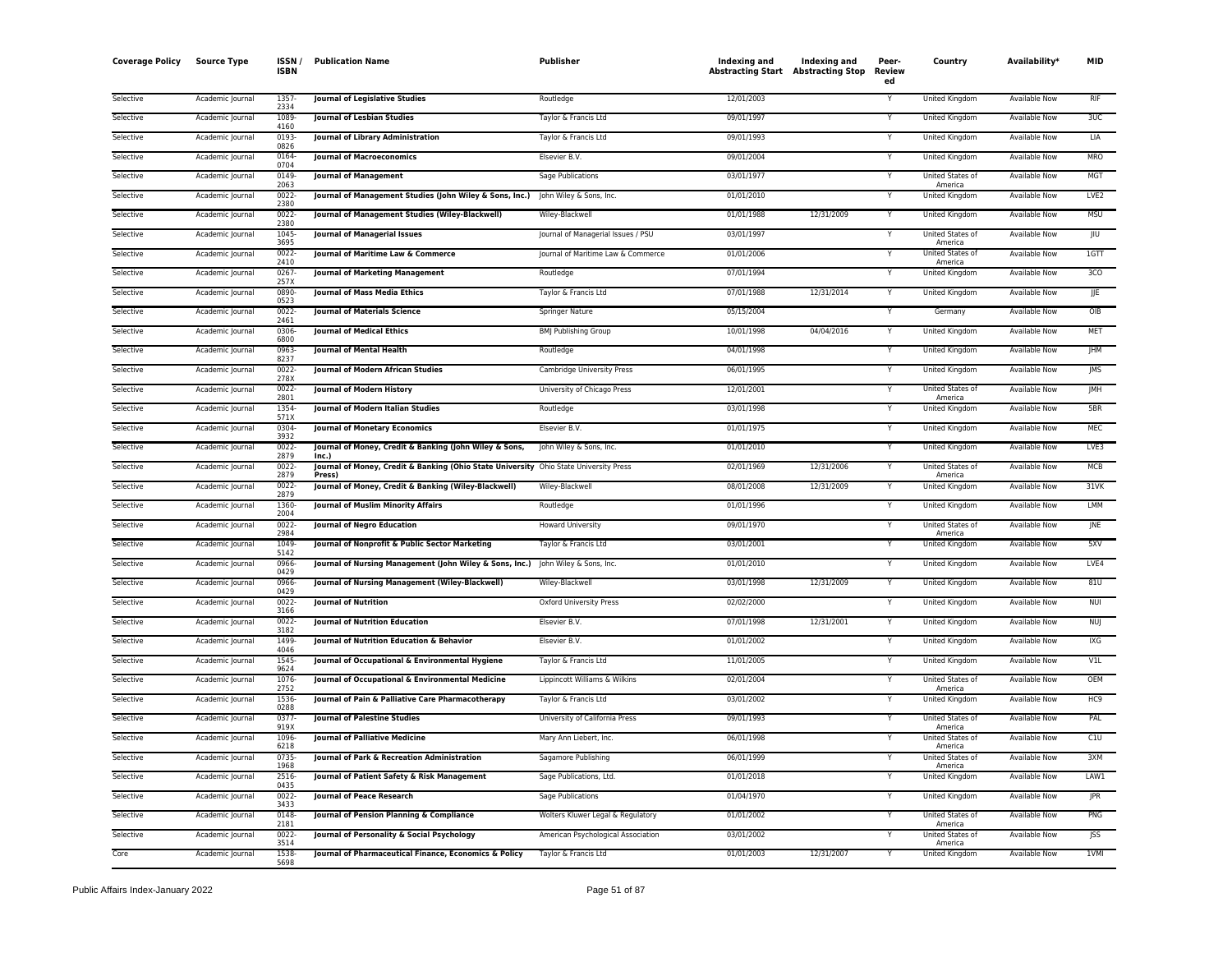| <b>Coverage Policy</b> | <b>Source Type</b> | <b>ISSN</b><br><b>ISBN</b> | <b>Publication Name</b>                                                                                   | Publisher                                                                                           | Indexing and<br>Abstracting Start Abstracting Stop | Indexing and | Peer-<br>Review<br>ed | Country                                | Availability*        | MID             |
|------------------------|--------------------|----------------------------|-----------------------------------------------------------------------------------------------------------|-----------------------------------------------------------------------------------------------------|----------------------------------------------------|--------------|-----------------------|----------------------------------------|----------------------|-----------------|
| Selective              | Academic Journal   | 0885<br>4122               | Journal of Planning Literature                                                                            | Sage Publications                                                                                   | 02/01/1994                                         |              |                       | United States of<br>America            | Available Now        | <b>JPN</b>      |
| Selective              | Academic Journal   | 1533<br>2586               | Journal of Police Crisis Negotiations                                                                     | Taylor & Francis Ltd                                                                                | 05/01/2002                                         | 11/30/2012   | Y                     | <b>United Kingdom</b>                  | <b>Available Now</b> | DQ <sub>2</sub> |
| Core                   | Academic Journal   | 1741<br>1122               | Journal of Policy & Practice in Intellectual Disabilities                                                 | Wiley-Blackwell                                                                                     | 03/01/2004                                         |              | Y                     | United Kingdom                         | Available Now        | 0KS             |
| Core                   | Academic Journal   | 0276-<br>8739              | Journal of Policy Analysis & Management                                                                   | John Wiley & Sons, Inc.                                                                             | 01/01/2011                                         |              | Y                     | United States of                       | <b>Available Now</b> | JPA             |
| Selective              | Academic Journal   | $0161 -$<br>8938           | <b>Journal of Policy Modeling</b>                                                                         | Elsevier B.V.                                                                                       | 10/01/1993                                         |              | Υ                     | America<br>United Kingdom              | Available Now        | PMD             |
| Core                   | Academic Journal   | 1558<br>8742               | <b>Journal of Policy Practice</b>                                                                         | Taylor & Francis Ltd                                                                                | 01/01/2005                                         | 12/31/2017   | Y                     | United Kingdom                         | Available Now        | 1HIC            |
| Selective              | Academic Journal   | 0047<br>2697               | Journal of Political & Military Sociology                                                                 | University of Florida, Board of Trustees                                                            | 03/01/1973                                         |              | Y                     | United States of                       | Available Now        | 1ZA             |
| Selective              | Academic Journal   | 0022<br>3808               | Journal of Political Economy                                                                              | University of Chicago Press                                                                         | 01/01/1970                                         |              |                       | America<br>United States of<br>America | <b>Available Now</b> | <b>IPE</b>      |
| Selective              | Academic Journal   | 1537<br>7857               | <b>Journal of Political Marketing</b>                                                                     | Taylor & Francis Ltd                                                                                | 04/01/2002                                         |              | Y                     | United Kingdom                         | Available Now        | 131B            |
| Selective              | Academic Journal   | 0963-<br>8016              | Journal of Political Philosophy                                                                           | Wiley-Blackwell                                                                                     | 06/01/1998                                         |              | Y                     | <b>United Kingdom</b>                  | Available Now        | 7RC             |
| Selective              | Academic Journal   | $0022 -$<br>3816           | <b>Journal of Politics</b>                                                                                | University of Chicago Press                                                                         | 02/01/1975                                         |              |                       | United States of<br>America            | Available Now        | <b>JPO</b>      |
| Selective              | Academic Journal   | 0933-<br>1433              | <b>Journal of Population Economics</b>                                                                    | Springer Nature                                                                                     | 01/01/2008                                         |              | Υ                     | Germany                                | Available Now        | 72F             |
| Selective              | Academic Journal   | 0095-<br>4918              | Journal of Portfolio Management                                                                           | Pageant Media                                                                                       | 01/01/1975                                         | 01/31/2017   | Y                     | United Kingdom                         | Available Now        | PFM             |
| Selective              | Academic Journal   | 1087-<br>5549              | <b>Journal of Poverty</b>                                                                                 | Taylor & Francis Ltd                                                                                | 03/01/2000                                         |              | Y                     | United Kingdom                         | Available Now        | 41T             |
| Selective              | Academic Journal   | 1085-<br>2352              | <b>Journal of Prevention &amp; Intervention in the Community</b>                                          | Taylor & Francis Ltd                                                                                | 06/01/2000                                         |              |                       | United Kingdom                         | Available Now        | 89N             |
| Selective              | Academic Journal   | 1052-<br>3928              | Journal of Professional Issues in Engineering Education & American Society of Civil Engineers<br>Practice |                                                                                                     | 04/01/1995                                         | 10/31/2019   | Y                     | <b>United States of</b><br>America     | Available Now        | <b>JSU</b>      |
| Selective              | Academic Journal   | 1042-<br>8232              | Journal of Progressive Human Services                                                                     | Taylor & Francis Ltd                                                                                | 03/01/2001                                         |              | Y                     | United Kingdom                         | Available Now        | <b>89Q</b>      |
| Selective              | Academic Journal   | 0022-<br>3905              | <b>Journal of Property Management</b>                                                                     | Institute of Real Estate Management                                                                 | 07/01/1993                                         | 07/13/2021   | Y                     | United States of<br>America            | Available Now        | PMA             |
| Selective              | Academic Journal   | 1351<br>0126               | Journal of Psychiatric & Mental Health Nursing (John Wiley John Wiley & Sons, Inc.                        |                                                                                                     | 01/01/2010                                         |              | Y                     | United Kingdom                         | <b>Available Now</b> | LVE5            |
| Selective              | Academic Journal   | 1351-<br>0126              | & Sons, Inc.)<br>Journal of Psychiatric & Mental Health Nursing (Wiley-<br><b>Blackwell</b> )             | Wiley-Blackwell                                                                                     | 04/01/2000                                         | 12/31/2009   |                       | United Kingdom                         | Available Now        | 81W             |
| Core                   | Academic Journal   | 1070-<br>521X              | Journal of Public & International Affairs                                                                 | Princeton University, Woodrow Wilson School of                                                      | 01/01/2007                                         |              | Ÿ                     | United States of<br>America            | <b>Available Now</b> | 22M4            |
| Core                   | Academic Journal   | 1087-<br>7789              | Journal of Public Administration Education                                                                | Public & International Affairs<br>Network of Schools of Public Policy, Affairs, &<br>Administration | 05/01/1995                                         | 09/30/1997   | Υ                     | United States of<br>America            | <b>Available Now</b> | 10NE            |
| Selective              | Academic Journal   | 1053<br>1858               | Journal of Public Administration Research & Theory                                                        | <b>Oxford University Press</b>                                                                      | 04/01/2000                                         |              | Y                     | <b>United Kingdom</b>                  | <b>Available Now</b> | 172N            |
| Core                   | Academic Journal   | 1540-<br>823X              | <b>Journal of Public Affairs</b>                                                                          | Board of Governors of Southwest Missouri State<br>University                                        | 01/01/2001                                         | 12/31/2005   | Y                     | United States of<br>America            | Available Now        | GOK             |
| Core                   | Academic Journal   | 1472<br>3891               | Journal of Public Affairs (14723891)                                                                      | John Wiley & Sons, Inc.                                                                             | 01/01/2001                                         |              |                       | United States of<br>America            | Available Now        | 8E              |
| Core                   | Academic Journal   | 1523-<br>6803              | Journal of Public Affairs Education                                                                       | Taylor & Francis Ltd                                                                                | 07/01/2003                                         |              | Y                     | United Kingdom                         | <b>Available Now</b> | QQ1             |
| Core                   | Academic Journal   | 1096-<br>3367              | Journal of Public Budgeting, Accounting & Financial<br>Management                                         | <b>Emerald Publishing Limited</b>                                                                   | 03/01/1997                                         |              |                       | United Kingdom                         | Available Now        | 107             |
| Core                   | Academic Journal   | 1554<br>8732               | Journal of Public Child Welfare                                                                           | Taylor & Francis Ltd                                                                                | 01/01/2007                                         |              | Y                     | <b>United Kingdom</b>                  | <b>Available Now</b> | <b>2Y68</b>     |
| Selective              | Academic Journal   | 0047<br>2727               | <b>Journal of Public Economics</b>                                                                        | Elsevier B.V.                                                                                       | 04/01/1972                                         |              | Υ                     | <b>United Kingdom</b>                  | <b>Available Now</b> | PEC             |
| Selective              | Academic Journal   | 1078<br>4659               | Journal of Public Health Management & Practice                                                            | Lippincott Williams & Wilkins                                                                       | 01/01/2000                                         | 07/31/2009   |                       | United States of<br>America            | Available Now        | 003             |
| Core                   | Academic Journal   | 0197<br>5897               | Journal of Public Health Policy                                                                           | Palgrave Macmillan Ltd.                                                                             | 03/01/1991                                         |              | Y                     | United Kingdom                         | Available Now        | G3V             |
| Core                   | Academic Journal   | 1746-<br>5729              | Journal of Public Mental Health                                                                           | <b>Emerald Publishing Limited</b>                                                                   | 01/01/2005                                         | 12/31/2006   |                       | United Kingdom                         | <b>Available Now</b> | 176L            |
| Core                   | Academic Journal   | 0143<br>814X               | Journal of Public Policy                                                                                  | Cambridge University Press                                                                          | 05/01/2003                                         |              | Y                     | United Kingdom                         | Available Now        | 41E             |
| Core                   | Academic Journal   | $0743-$<br>9156            | Journal of Public Policy & Marketing                                                                      | American Marketing Association                                                                      | 01/01/1982                                         |              |                       | United States of<br>America            | <b>Available Now</b> | <b>IPP</b>      |
| Core                   | Academic Journal   | 1535-<br>0118              | <b>Journal of Public Procurement</b>                                                                      | <b>Emerald Publishing Limited</b>                                                                   | 03/01/2005                                         | 12/01/2018   |                       | <b>United Kingdom</b>                  | <b>Available Now</b> | SK3             |
| Selective              | Academic Journal   | 0236<br>5731               | Journal of Radioanalytical & Nuclear Chemistry                                                            | Springer Nature                                                                                     | 05/01/2004                                         |              | Υ                     | Germany                                | Available Now        | O <sub>1</sub>  |
| Selective              | Academic Journal   | 0951<br>6328               | Journal of Refugee Studies                                                                                | Oxford University Press                                                                             | 12/01/2002                                         |              | Υ                     | United Kingdom                         | Available Now        | <b>BIW</b>      |
| Selective              | Academic Journal   | 0022-<br>4146              | Journal of Regional Science                                                                               | Wiley-Blackwell                                                                                     | 04/01/1970                                         |              | Υ                     | United Kingdom                         | Available Now        | <b>RSC</b>      |
| Selective              | Academic Journal   | 0022<br>4359               | <b>Journal of Retailing</b>                                                                               | Elsevier B.V.                                                                                       | 03/01/1970                                         |              |                       | United Kingdom                         | Available Now        | REN             |
| Selective              | Academic Journal   | 0022-<br>4367              | Journal of Risk & Insurance                                                                               | Wiley-Blackwell                                                                                     | 03/01/1970                                         |              | Y                     | United Kingdom                         | <b>Available Now</b> | <b>RAS</b>      |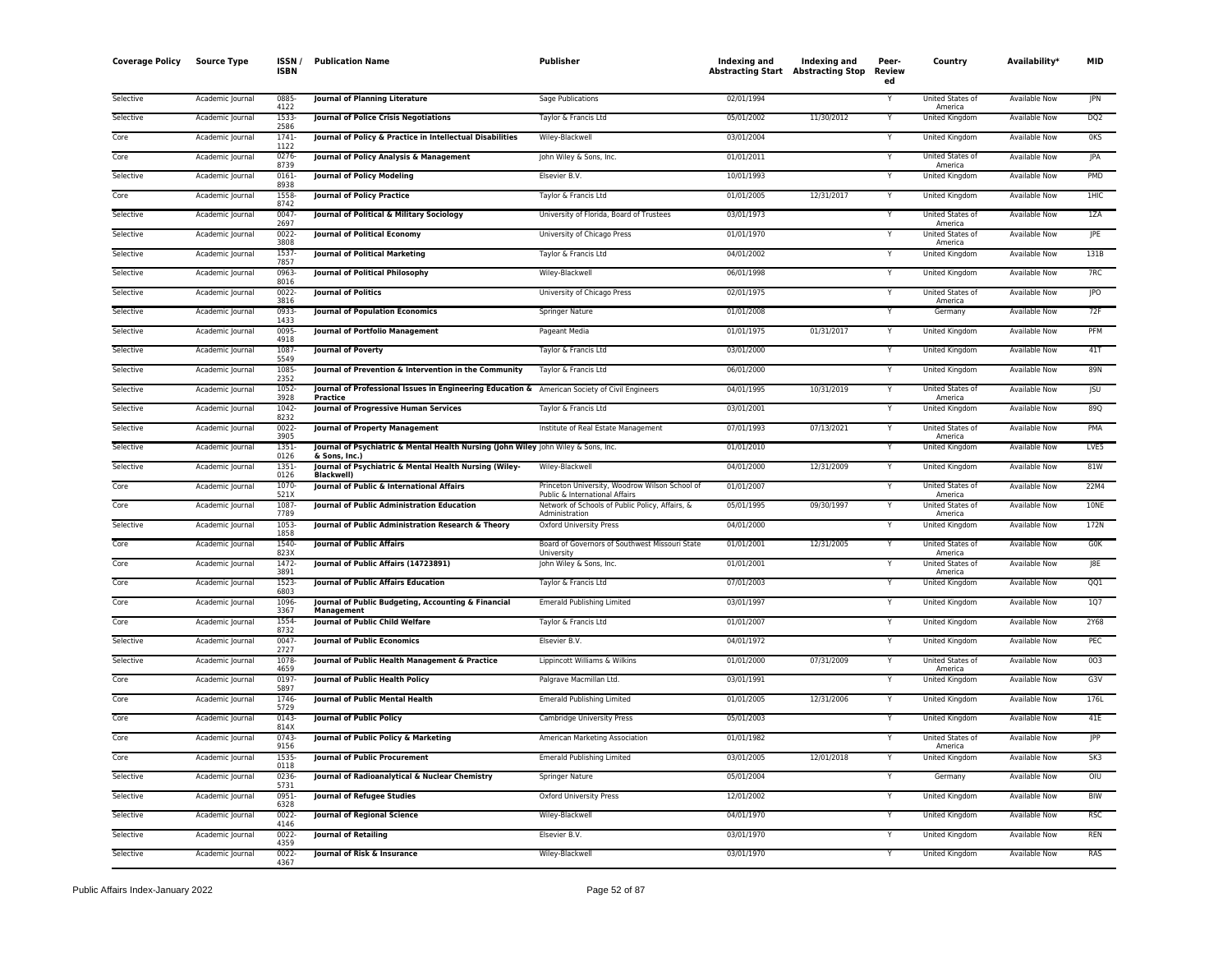| <b>Coverage Policy</b> | Source Type      | ISSN/<br><b>ISBN</b> | <b>Publication Name</b>                                                                                                             | Publisher                                                        | Indexing and<br><b>Abstracting Start Abstracting Stop</b> | Indexing and | Peer-<br>Review<br>ed | Country                            | Availability*        | <b>MID</b> |
|------------------------|------------------|----------------------|-------------------------------------------------------------------------------------------------------------------------------------|------------------------------------------------------------------|-----------------------------------------------------------|--------------|-----------------------|------------------------------------|----------------------|------------|
| Selective              | Academic Journal | 0890<br>765>         | Journal of Rural Health                                                                                                             | Wiley-Blackwell                                                  | 10/01/2005                                                |              | Y                     | United Kingdom                     | Available Now        | GUO        |
| Selective              | Academic Journal | 0743<br>0167         | <b>Journal of Rural Studies</b>                                                                                                     | Pergamon Press - An Imprint of Elsevier Science                  | 01/01/2000                                                |              |                       | United Kingdom                     | Available Now        | JL8        |
| Selective              | Academic Journal | 0022<br>4391         | Journal of School Health                                                                                                            | Wiley-Blackwell                                                  | 09/01/1998                                                |              | Υ                     | United Kingdom                     | Available Now        | <b>JOS</b> |
| Selective              | Academic Journal | 1538<br>8220         | <b>Journal of School Violence</b>                                                                                                   | Taylor & Francis Ltd                                             | 10/01/2002                                                |              | Y                     | United Kingdom                     | Available Now        | II6        |
| Selective              | Academic Journal | 1743<br>6095         | <b>Journal of Sexual Medicine</b>                                                                                                   | Elsevier B.V.                                                    | 09/01/2007                                                |              | Y                     | United States of<br>America        | <b>Available Now</b> | 172H       |
| Selective              | Academic Journal | 0047<br>2778         | <b>Journal of Small Business Management</b>                                                                                         | Taylor & Francis Ltd                                             | 10/01/1972                                                |              |                       | <b>United Kingdom</b>              | <b>Available Now</b> | <b>SBM</b> |
| Selective              | Academic Journal | 0022<br>4529         | <b>Journal of Social History</b>                                                                                                    | <b>Oxford University Press</b>                                   | 09/01/2002                                                |              | Y                     | <b>United Kingdom</b>              | <b>Available Now</b> | <b>JSH</b> |
| Selective              | Academic Journal | 0022<br>4537         | <b>Journal of Social Issues</b>                                                                                                     | Wiley-Blackwell                                                  | 01/01/1970                                                |              | Y                     | United Kingdom                     | <b>Available Now</b> | JSI        |
| Selective              | Academic Journal | 0047<br>2786         | Journal of Social Philosophy                                                                                                        | Wiley-Blackwell                                                  | 03/01/1998                                                |              | Y                     | United Kingdom                     | Available Now        | <b>BQC</b> |
| Core                   | Academic Journal | 0047<br>2794         | <b>Journal of Social Policy</b>                                                                                                     | Cambridge University Press                                       | 01/01/1987                                                |              | Y                     | United Kingdom                     | Available Now        | <b>JSP</b> |
| Core                   | Academic Journal | 1727<br>0634         | Journal of Social Policy Studies                                                                                                    | National Research University Higher School of<br>Economics (HSE) | 12/01/2006                                                |              | Y                     | Russian Federation                 | Available Now        | 24SC       |
| Selective              | Academic Journal | 0148<br>8376         | Journal of Social Service Research                                                                                                  | Taylor & Francis Ltd                                             | 04/01/2000                                                |              | Y                     | <b>United Kingdom</b>              | <b>Available Now</b> | 8AG        |
| Selective              | Academic Journal | 0964<br>9069         | Journal of Social Welfare & Family Law                                                                                              | Routledge                                                        | 02/01/1998                                                |              |                       | United Kingdom                     | Available Now        | 5BU        |
| Selective              | Academic Journal | 1468<br>0173         | Journal of Social Work                                                                                                              | Sage Publications                                                | 12/01/2001                                                |              | Y                     | United Kingdom                     | Available Now        | NL9        |
| Selective              | Academic Iournal | 0265<br>0533         | <b>Journal of Social Work Practice</b>                                                                                              | Routledge                                                        | 11/01/1999                                                |              | Y                     | United Kingdom                     | <b>Available Now</b> | 56H        |
| Selective              | Academic Journal | 1053<br>5357         | <b>Journal of Socio-Economics</b>                                                                                                   | Elsevier B.V.                                                    | 12/01/1995                                                | 02/28/2014   | Y                     | United Kingdom                     | <b>Available Now</b> | SOE        |
| Selective              | Academic Journal | 1440<br>7833         | <b>Journal of Sociology</b>                                                                                                         | Sage Publications                                                | 03/01/1998                                                |              | Y                     | United Kingdom                     | Available Now        | NLB        |
| Selective              | Academic Journal | 0191<br>5096         | Journal of Sociology & Social Welfare                                                                                               | Western Michigan University                                      | 03/01/1996                                                |              | Y                     | United States of<br>America        | Available Now        | 410        |
| Selective              | Academic Journal | 0022<br>4561         | Journal of Soil & Water Conservation                                                                                                | Soil & Water Conservation Society                                | 09/01/1997                                                |              | Y                     | United States of<br>America        | Available Now        | <b>JSW</b> |
| Selective              | Academic Journal | 1468<br>3857         | Journal of Southeast European & Black Sea Studies                                                                                   | Routledge                                                        | 05/01/2001                                                |              |                       | United Kingdom                     | Available Now        | <b>IXS</b> |
| Selective              | Academic Journal | 0305<br>7070         | Journal of Southern African Studies                                                                                                 | Routledge                                                        | 03/01/1999                                                |              | Y                     | United Kingdom                     | Available Now        | JSF        |
| Selective              | Academic Journal | 1461<br>3190         | Journal of Southern Europe & the Balkans                                                                                            | Routledge                                                        | 05/01/1999                                                | 12/31/2008   | Y                     | United Kingdom                     | <b>Available Now</b> | 36F        |
| Selective              | Academic Journal | 0022<br>4642         | Journal of Southern History                                                                                                         | Southern Historical Association                                  | 11/01/1998                                                |              | Y                     | United States of<br>America        | <b>Available Now</b> | JSO        |
| Selective              | Academic Journal | 0022<br>4669         | <b>Journal of Special Education</b>                                                                                                 | Sage Publications                                                | 09/01/1975                                                |              | Υ                     | <b>United States of</b><br>America | Available Now        | <b>SET</b> |
| Selective              | Academic Journal | 0193<br>7235         | Journal of Sport & Social Issues                                                                                                    | Sage Publications                                                | 06/01/1977                                                |              | Y                     | United States of<br>America        | Available Now        | JRI        |
| Selective              | Academic Journal | 0744<br>6713         | <b>Journal of State Taxation</b>                                                                                                    | CCH Incorporated                                                 | 01/01/2001                                                |              | Y                     | United States of<br>America        | Available Now        | 004        |
| Selective              | Academic Journal | 0140<br>2390         | Journal of Strategic Studies                                                                                                        | Routledge                                                        | 03/01/1998                                                |              | Y                     | United Kingdom                     | Available Now        | IY9        |
| Selective              | Academic Journal | 1028<br>3153         | Journal of Studies in International Education                                                                                       | Sage Publications                                                | 09/01/2001                                                |              | Y                     | United States of<br>America        | <b>Available Now</b> | 27C        |
| Selective              | Academic Journal | 0096<br>882X         | Journal of Studies on Alcohol                                                                                                       | Alcohol Research Documentation                                   | 09/01/1991                                                | 11/30/2006   |                       | United States of<br>America        | Available Now        | <b>JSA</b> |
| Selective              | Academic Journal | 0740<br>5472         | Journal of Substance Abuse Treatment                                                                                                | Pergamon Press - An Imprint of Elsevier Science                  | 07/01/1999                                                |              | Y                     | United Kingdom                     | <b>Available Now</b> | <b>JUB</b> |
| Selective              | Academic Journal | 1059<br>4329         | Journal of Supreme Court History                                                                                                    | Wiley-Blackwell                                                  | 10/01/2001                                                |              | Y                     | United Kingdom                     | Available Now        | D95        |
| Selective              | Academic Journal | 1044<br>0046         | Journal of Sustainable Agriculture                                                                                                  | Taylor & Francis Ltd                                             | 02/01/1990                                                | 12/31/2012   | Y                     | <b>United Kingdom</b>              | <b>Available Now</b> | 8AJ        |
| Selective              | Academic Journal | 1054<br>9811         | Journal of Sustainable Forestry                                                                                                     | Taylor & Francis Ltd                                             | 03/01/2000                                                |              | Y                     | United Kingdom                     | Available Now        | 8AK        |
| Selective              | Academic Journal | 0966<br>9582         | <b>Journal of Sustainable Tourism</b>                                                                                               | Taylor & Francis Ltd                                             | 03/01/2004                                                |              | Y                     | United Kingdom                     | Available Now        | GHV        |
| Selective              | Academic Journal | 0022<br>4863         | <b>Journal of Taxation</b>                                                                                                          | Research Institute of America                                    | 01/01/1997                                                |              | Y                     | United States of<br>America        | <b>Available Now</b> | <b>TAX</b> |
| Selective              | Academic Journal | 0897<br>5930         | Journal of Teaching in International Business                                                                                       | Taylor & Francis Ltd                                             | 03/01/2000                                                |              |                       | United Kingdom                     | Available Now        | 8AL        |
| Core                   | Academic Journal | 1087<br>6995         | Journal of Technology Law & Policy                                                                                                  | Journal of Technology Law & Policy                               | 01/01/2005                                                |              | Y                     | United States of<br>America        | Available Now        | 9NT        |
| Selective              | Academic Journal | 1357<br>633X         | Journal of Telemedicine & Telecare                                                                                                  | Sage Publications                                                | 03/02/1998                                                |              |                       | <b>United States of</b><br>America | <b>Available Now</b> | 8OL        |
| Selective              | Academic Journal | 0092<br>0703         | Journal of the Academy of Marketing Science                                                                                         | <b>Springer Nature</b>                                           | 03/01/1973                                                |              | Y                     | Germany                            | <b>Available Now</b> | JAK        |
| Selective              | Academic Journal | 1096<br>2247         | Journal of the Air & Waste Management Association (Air & Air & Waste Management Association<br><b>Waste Management Association)</b> |                                                                  | 07/01/1999                                                | 12/31/2011   | Y                     | United States of<br>America        | <b>Available Now</b> | 16VX       |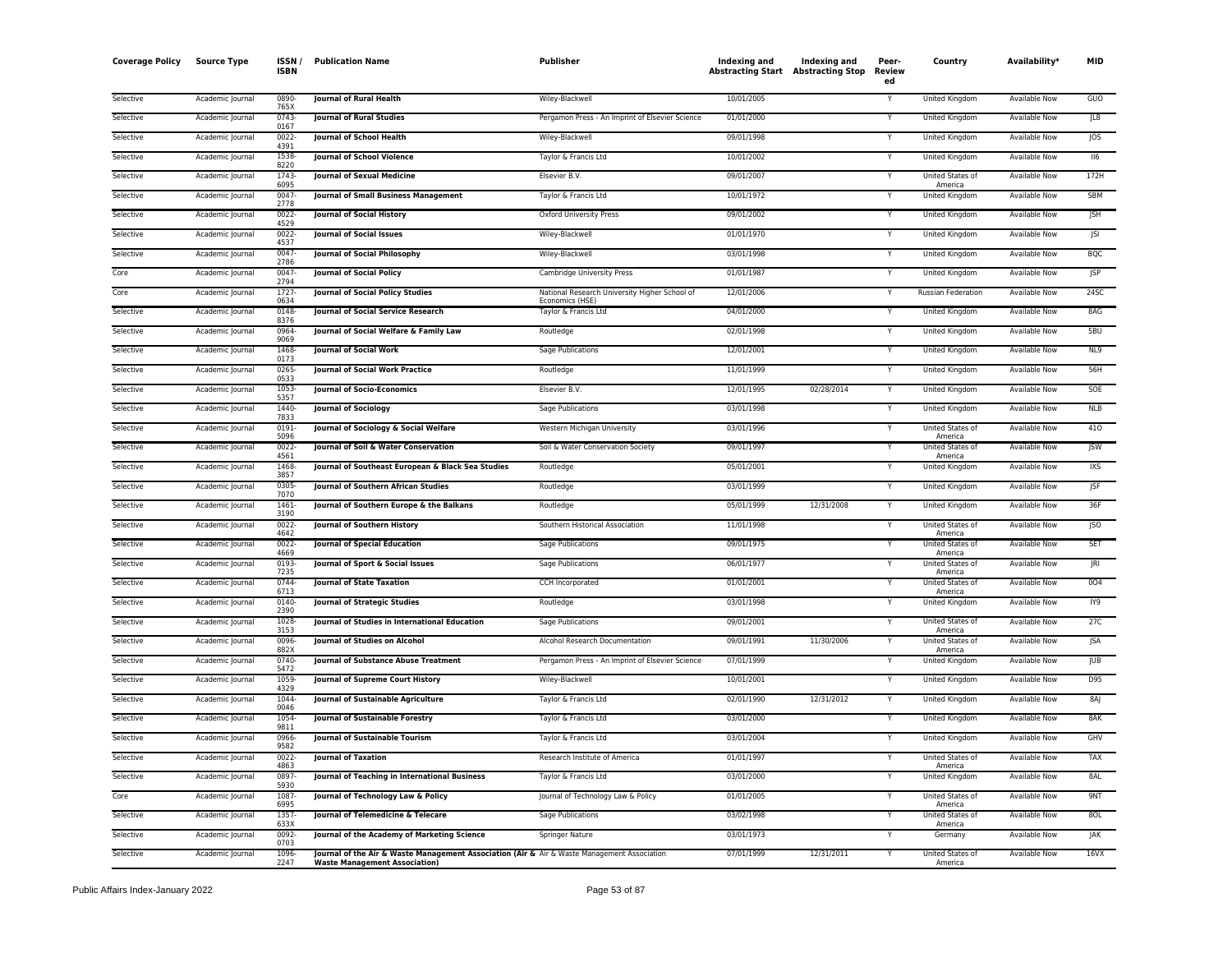| <b>Coverage Policy</b> | <b>Source Type</b> | <b>ISSN</b><br><b>ISBN</b> | <b>Publication Name</b>                                                                                | Publisher                                       | Indexing and<br><b>Abstracting Start Abstracting Stop</b> | Indexing and | Peer-<br><b>Review</b><br>ed | Country                     | Availability*        | <b>MID</b>       |
|------------------------|--------------------|----------------------------|--------------------------------------------------------------------------------------------------------|-------------------------------------------------|-----------------------------------------------------------|--------------|------------------------------|-----------------------------|----------------------|------------------|
| Selective              | Academic Journal   | 0890<br>8567               | Journal of the American Academy of Child & Adolescent<br>Psychiatry                                    | Elsevier B.V.                                   | 02/01/1998                                                |              |                              | United Kingdom              | Available Now        | JAM              |
| Selective              | Magazine           | 1093<br>6793               | Journal of the American Academy of Psychiatry & the Law American Academy of Psychiatry & the Law       |                                                 | 09/01/2004                                                |              | Y                            | United States of<br>America | <b>Available Now</b> | GFO              |
| Selective              | Academic Journal   | 0002<br>8177               | Journal of the American Dental Association (JADA)                                                      | American Dental Association                     | 04/01/2011                                                |              |                              | United States of<br>America | Available Now        | <b>DEN</b>       |
| Selective              | Academic Journal   | 0002<br>8223               | Journal of the American Dietetic Association                                                           | Elsevier B.V.                                   | 09/02/1995                                                | 12/31/2011   | Y                            | United Kingdom              | <b>Available Now</b> | ADA              |
| Selective              | Academic Journal   | 0002<br>8614               | Journal of the American Geriatrics Society                                                             | Wiley-Blackwell                                 | 10/01/2001                                                |              | Y                            | United Kingdom              | Available Now        | 200              |
| Selective              | Academic Journal   | 0194<br>4363               | Journal of the American Planning Association                                                           | Routledge                                       | 01/01/1990                                                |              | Υ                            | United Kingdom              | Available Now        | APN              |
| Selective              | Academic Journal   | 0002<br>8231               | Journal of the American Society for Information Science                                                | John Wiley & Sons, Inc.                         | 03/01/1970                                                | 12/31/2000   | Y                            | United States of<br>America | <b>Available Now</b> | ASY              |
| Selective              | Academic Journal   | 1532<br>2882               | Journal of the American Society for Information Science & John Wiley & Sons, Inc.<br><b>Technology</b> |                                                 | 07/01/2001                                                | 12/31/2013   | Y                            | United States of<br>America | Available Now        | IGD              |
| Selective              | Academic Journal   | 0003<br>1488               | Journal of the American Veterinary Medical Association                                                 | American Veterinary Medical Association         | 06/15/2007                                                |              | Υ                            | United States of<br>America | <b>Available Now</b> | QOA              |
| Selective              | Academic Journal   | 0275<br>1275               | <b>Journal of the Early Republic</b>                                                                   | University of Pennsylvania Press                | 09/01/2000                                                |              | Ÿ                            | United States of<br>America | Available Now        | ERP              |
| Selective              | Academic Journal   | 1542<br>4766               | Journal of the European Economic Association                                                           | Oxford University Press                         | 06/01/2003                                                |              | $\overline{\mathsf{Y}}$      | <b>United Kingdom</b>       | <b>Available Now</b> | <b>TOK</b>       |
| Selective              | Academic Journal   | 0025<br>3618               | Journal of the Market Research Society                                                                 | Market Research Society                         | 01/01/1968                                                | 12/31/1999   | Y                            | United Kingdom              | <b>Available Now</b> | <b>RSO</b>       |
| Selective              | Academic Journal   | 1359<br>0987               | Journal of the Royal Anthropological Institute                                                         | Wiley-Blackwell                                 | 12/01/2000                                                |              | Y                            | United Kingdom              | Available Now        | <b>JRA</b>       |
| Selective              | Academic Journal   | 1466<br>4240               | Journal of the Royal Society for the Promotion of Health                                               | Sage Publications                               | 03/01/2003                                                | 12/31/2007   | Y                            | United Kingdom              | Available Now        | PV4              |
| Selective              | Academic Journal   | 0267<br>5331               | Journal of the Royal Society of Medicine (Supplement)                                                  | Sage Publications, Ltd.                         | 07/01/1995                                                |              |                              | United Kingdom              | <b>Available Now</b> | 1XIU             |
| Selective              | Academic Journal   | 0964<br>1998               | Journal of the Royal Statistical Society: Series A<br>(Statistics in Society)                          | Wiley-Blackwell                                 | 01/01/2008                                                |              | Y                            | United Kingdom              | Available Now        | <b>BQN</b>       |
| Selective              | Academic Journal   | 0951<br>6298               | <b>Journal of Theoretical Politics</b>                                                                 | Sage Publications                               | 01/01/1998                                                |              | Y                            | United Kingdom              | <b>Available Now</b> | OSR              |
| Selective              | Academic Journal   | 8755<br>3449               | <b>Journal of Third World Studies</b>                                                                  | University of Florida, Board of Trustees        | 09/01/1995                                                | 12/31/2015   | Y                            | United States of<br>America | <b>Available Now</b> | JTW              |
| Selective              | Academic Journal   | 1528<br>7394               | Journal of Toxicology & Environmental Health: Part A                                                   | Taylor & Francis Ltd                            | 01/15/1999                                                |              | Y                            | United Kingdom              | <b>Available Now</b> | B <sub>9</sub> Y |
| Core                   | Academic Journal   | 0022<br>5258               | Journal of Transport Economics & Policy                                                                | Journal of Transport Economics & Policy         | 09/01/1996                                                |              | v                            | United Kingdom              | Available Now        | JTY              |
| Core                   | Academic Journal   | 1078<br>5906               | Journal of Transportation Law, Logistics & Policy                                                      | Association of Transportation Law Professionals | 09/01/1999                                                |              | Υ                            | United States of<br>America | Available Now        | 42D              |
| Selective              | Academic Journal   | 0894<br>9867               | <b>Journal of Traumatic Stress</b>                                                                     | John Wiley & Sons, Inc.                         | 10/01/2002                                                |              |                              | United States of<br>America | <b>Available Now</b> | <b>TST</b>       |
| Core                   | Academic Journal   | 0735<br>2166               | Journal of Urban Affairs                                                                               | Taylor & Francis Ltd                            | 03/01/1996                                                |              | Y                            | United Kingdom              | <b>Available Now</b> | JFA              |
| Selective              | Academic Journal   | 1357<br>4809               | <b>Journal of Urban Design</b>                                                                         | Routledge                                       | 02/01/1998                                                |              | Υ                            | United Kingdom              | <b>Available Now</b> | <b>URD</b>       |
| Selective              | Academic Journal   | 0094<br>1190               | <b>Iournal of Urban Economics</b>                                                                      | <b>Academic Press</b>                           | 07/01/1974                                                |              | Y                            | United States of<br>America | Available Now        | JUE              |
| Selective              | Academic Journal   | 1099<br>3460               | Journal of Urban Health                                                                                | Springer Nature                                 | 05/12/2007                                                |              | Υ                            | Germany                     | Available Now        | <b>GMF</b>       |
| Selective              | Academic Journal   | 0096<br>1442               | Journal of Urban History                                                                               | Sage Publications                               | 08/01/1980                                                |              | Y                            | United States of<br>America | <b>Available Now</b> | <b>JUH</b>       |
| Selective              | Academic Journal   | 0733-<br>9488              | Journal of Urban Planning & Development                                                                | American Society of Civil Engineers             | 09/01/1993                                                |              | Y                            | United States of<br>America | Available Now        | <b>UPD</b>       |
| Selective              | Academic Journal   | 1063<br>0732               | Journal of Urban Technology                                                                            | Routledge                                       | 08/01/1998                                                |              |                              | <b>United Kingdom</b>       | <b>Available Now</b> | 3U6              |
| Selective              | Academic Journal   | 0145<br>482X               | Journal of Visual Impairment & Blindness                                                               | Sage Publications                               | 04/01/1998                                                |              | Y                            | United States of<br>America | <b>Available Now</b> | VIB              |
| Selective              | Academic Journal   | 1363<br>6820               | Journal of Vocational Education & Training                                                             | Routledge                                       | 01/01/2003                                                |              | Y                            | United Kingdom              | Available Now        | GP3              |
| Selective              | Academic Journal   | 1052<br>2263               | <b>Journal of Vocational Rehabilitation</b>                                                            | <b>IOS Press</b>                                | 10/01/2000                                                |              | Y                            | Netherlands                 | <b>Available Now</b> | 302              |
| Selective              | Academic Journal   | 1059<br>7115               | Journal of Women's Health                                                                              | Mary Ann Liebert, Inc.                          | 02/01/1998                                                | 04/30/1999   | Υ                            | United States of<br>America | Available Now        | <b>ISN</b>       |
| Selective              | Academic Journal   | 1524<br>6094               | Journal of Women's Health & Gender-Based Medicine                                                      | Mary Ann Liebert, Inc.                          | 05/01/1999                                                | 09/30/2002   |                              | United States of<br>America | <b>Available Now</b> | C1V              |
| Selective              | Academic Journal   | 1540<br>9996               | Journal of Women's Health (15409996)                                                                   | Mary Ann Liebert, Inc.                          | 11/01/2002                                                |              | v                            | United States of<br>America | Available Now        | Q13              |
| Selective              | Academic Journal   | 1090<br>9516               | <b>Journal of World Business</b>                                                                       | Elsevier B.V.                                   | 06/01/1997                                                |              |                              | United Kingdom              | Available Now        | <b>1S8</b>       |
| Selective              | Academic Journal   | $1011 -$<br>6702           | <b>Journal of World Trade</b>                                                                          | Kluwer Law International                        | 06/01/1999                                                | 12/31/2018   | Y                            | Netherlands                 | <b>Available Now</b> | WT               |
| Selective              | Academic Journal   | 1367<br>6261               | <b>Journal of Youth Studies</b>                                                                        | Routledge                                       | 02/01/1998                                                |              | Y                            | United Kingdom              | <b>Available Now</b> | 36H              |
| Selective              | Academic Iournal   | 0003<br>150X               | Journal: American Water Works Association                                                              | Wiley-Blackwell                                 | 11/01/2002                                                |              | Υ                            | United Kingdom              | <b>Available Now</b> | <b>KNS</b>       |
| Selective              | Academic Journal   | 1077<br>6990               | Journalism & Mass Communication Quarterly                                                              | Sage Publications                               | 06/01/1998                                                |              | Υ                            | United States of<br>America | <b>Available Now</b> | <b>IMY</b>       |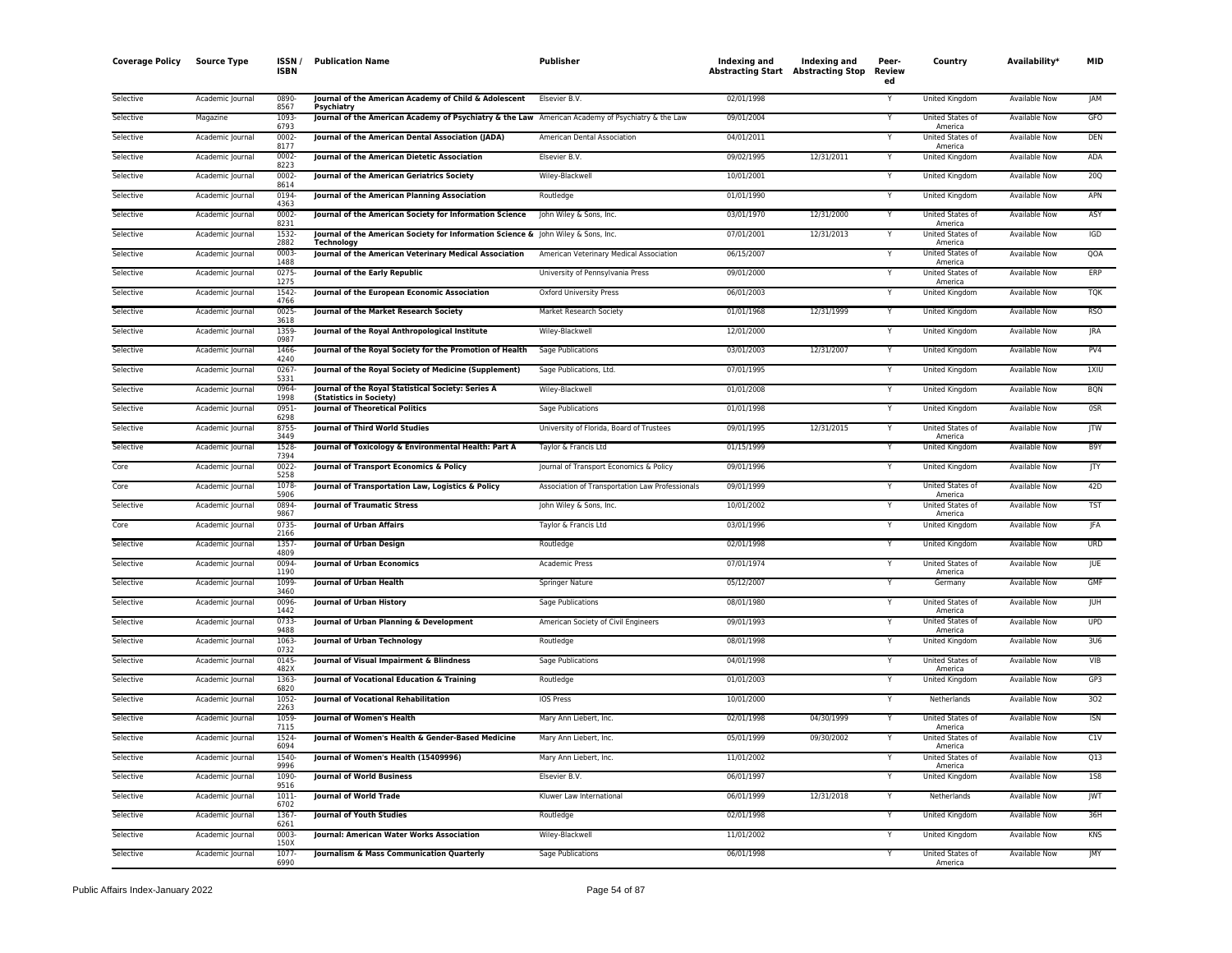| <b>Coverage Policy</b> | <b>Source Type</b>       | <b>ISSN</b><br><b>ISBN</b> | <b>Publication Name</b>                                                            | Publisher                                                       | Indexing and<br><b>Abstracting Start Abstracting Stop</b> | Indexing and | Peer-<br>Review<br>ed | Country                                | Availability*        | <b>MID</b>      |
|------------------------|--------------------------|----------------------------|------------------------------------------------------------------------------------|-----------------------------------------------------------------|-----------------------------------------------------------|--------------|-----------------------|----------------------------------------|----------------------|-----------------|
| Selective              | Academic Journal         | 0196-<br>3031              | <b>Journalism Quarterly</b>                                                        | Association for Education in Journalism & Mass<br>Communication | 03/01/1975                                                | 12/31/1994   | Y                     | United States of<br>America            | Available Now        | <b>JOQ</b>      |
| Selective              | Academic Journal         | 1461<br>670X               | <b>Journalism Studies</b>                                                          | Routledge                                                       | 02/01/2000                                                |              |                       | United Kingdom                         | Available Now        | 5BX             |
| Selective              | Academic Journal         | 1079-<br>5006              | Journals of Gerontology Series A: Biological Sciences &<br><b>Medical Sciences</b> | Oxford University Press                                         | 01/01/1995                                                |              | Y                     | United Kingdom                         | Available Now        | JGA             |
| Core                   | Academic Journal         | $0741 -$<br>8825           | JQ: Justice Quarterly                                                              | Routledge                                                       | 09/01/2001                                                |              | Ÿ                     | United Kingdom                         | <b>Available Now</b> | 6M9             |
| Core                   | Academic Journal         | 2050-<br>5868              | Juncture                                                                           | Wiley-Blackwell                                                 | 03/01/2013                                                | 03/31/2017   | $\mathsf{Y}$          | United Kingdom                         | Available Now        | <b>FXJQ</b>     |
| Selective              | Academic Journal         | 1392-<br>6195              | Jurisprudencija                                                                    | Mykolas Romeris University                                      | 04/01/2007                                                |              | Υ                     | Lithuania                              | <b>Available Now</b> | 277Z            |
| Core                   | Academic Journal         | 1323-<br>2266              | Just Policy: A Journal of Australian Social Policy                                 | Victorian Council of Social Service                             | 01/01/2003                                                | 04/30/2009   | Y                     | Australia                              | <b>Available Now</b> | L6Y             |
| Core                   | Academic Journal         | 1525<br>1071               | Justice Research & Policy                                                          | Sage Publications                                               | 03/01/2005                                                | 09/30/2014   | Y                     | United States of<br>America            | Available Now        | RI9             |
| Selective              | Country Report           |                            | Kazakhstan Country Monitor                                                         | IHS Markit Ltd.                                                 | 10/01/1998                                                |              |                       | United States of<br>America            | Available Now        | 4Z6             |
| Selective              | Academic Journal         | 0023-<br>026X              | <b>Kentucky Law Journal</b>                                                        | University of Kentucky, College of Law                          | 06/01/2005                                                | 01/31/2019   |                       | United States of<br>America            | <b>Available Now</b> | <b>RIA</b>      |
| Selective              | Country Report           | 1520-<br>1619              | Kenya Country Review                                                               | CountryWatch Incorporated                                       | 07/01/2000                                                |              |                       | United States of                       | Available Now        | <b>DVP</b>      |
| Selective              | Magazine                 | 1054<br>2868               | <b>Kids Discover</b>                                                               | Kids Discover                                                   | 01/01/2001                                                | 09/30/2014   |                       | America<br>United States of            | <b>Available Now</b> | <b>KDS</b>      |
| Core                   | Academic Journal         | 0961-<br>5768              | King's Law Journal                                                                 | Taylor & Francis Ltd                                            | 01/01/2007                                                |              | Y                     | America<br>United Kingdom              | <b>Available Now</b> | $3$ IJV         |
| Selective              | Magazine                 | 1528                       | <b>Kiplinger's Personal Finance</b>                                                | Kiplinger Washington Editors Inc.                               | 01/01/2000                                                |              |                       | United States of                       | <b>Available Now</b> | HB4             |
| Selective              | Magazine                 | 9729<br>1056               | Kiplinger's Personal Finance Magazine                                              | Kiplinger Washington Editors Inc.                               | 01/01/1996                                                | 12/31/1999   |                       | America<br>United States of            | Available Now        | KPF             |
| Selective              | Magazine                 | 697X<br>1948<br>7428       | <b>Kirkus Reviews</b>                                                              | Kirkus Media, LLC                                               | 06/01/2002                                                |              |                       | America<br>United States of<br>America | <b>Available Now</b> | IZ4             |
| Selective              | <b>Trade Publication</b> | 1369-                      | <b>KM Review</b>                                                                   | Melcrum Publishing Ltd.                                         | 11/01/2004                                                | 06/30/2010   |                       | <b>United Kingdom</b>                  | <b>Available Now</b> | <b>RCV</b>      |
| Core                   | Academic Journal         | 7633<br>1946<br>4789       | Knowledge, Technology & Policy                                                     | Springer Nature                                                 | 01/01/1999                                                | 12/31/2010   | Y                     | Germany                                | Available Now        | F90             |
| Selective              | Magazine                 | 1225-<br>8113              | <b>Korea Focus</b>                                                                 | Korea Foundation                                                | 03/01/2004                                                | 06/01/2015   |                       | Korea, Republic of                     | <b>Available Now</b> | 02Q             |
| Selective              | Academic Journal         | $0023 -$<br>3900           | Korea Journal                                                                      | Academy of Korean Studies                                       | 06/01/1998                                                |              |                       | (South)<br>Korea, Republic of          | <b>Available Now</b> | KJO             |
| Selective              | Academic Journal         | 0023-                      | Kozgazdasagi Szemle / Economic Review                                              | Kozgazdasagi Szemle Alapitvany (Economic                        | 01/01/1974                                                |              |                       | (South)<br>Hungary                     | Available Now        | 37XU            |
| Selective              | Industry Report          | 4346<br>1749<br>1509       | Kuwait Defence & Security Report                                                   | Review Foundation)<br><b>Business Monitor International</b>     | 09/01/2007                                                |              |                       | United Kingdom                         | Available Now        | 5030            |
| Selective              | Industry Report          | 1748-<br>4081              | Kuwait Oil & Gas Report                                                            | <b>Business Monitor International</b>                           | 09/01/2007                                                |              |                       | United Kingdom                         | Available Now        | 5028            |
| Selective              | Academic Journal         | 0023-<br>5962              | Kyklos                                                                             | Wiley-Blackwell                                                 | 01/03/1970                                                |              |                       | United Kingdom                         | Available Now        | <b>KYK</b>      |
| Selective              | Country Report           |                            | <b>Kyrgyzstan Country Monitor</b>                                                  | IHS Markit Ltd.                                                 | 10/01/1998                                                |              |                       | United States of<br>America            | Available Now        | 4Z9             |
| Selective              | Country Report           | 1520-<br>166X              | <b>Kyrgyzstan Country Review</b>                                                   | CountryWatch Incorporated                                       | 07/01/2000                                                |              |                       | United States of<br>America            | <b>Available Now</b> | <b>DVV</b>      |
| Selective              | Academic Journal         | $0023 -$<br>6586           | <b>Labor Law Journal</b>                                                           | CCH Incorporated                                                | 06/01/1963                                                |              | Y                     | <b>United States of</b><br>America     | <b>Available Now</b> | $\overline{u}$  |
| Selective              | Academic Journal         | 0160<br>449X               | <b>Labor Studies Journal</b>                                                       | Sage Publications                                               | 05/01/1976                                                |              | Y                     | United States of                       | <b>Available Now</b> | LSJ             |
| Selective              | Academic Journal         | 0961-<br>5652              | <b>Labour History Review (Maney Publishing)</b>                                    | Taylor & Francis Ltd                                            | 03/01/1990                                                | 12/31/2011   |                       | America<br>United Kingdom              | Available Now        | 06B             |
| Selective              | Magazine                 | 1361<br>4819               | <b>Labour Market Trends</b>                                                        | Springer Nature                                                 | 03/01/2004                                                | 12/31/2006   |                       | Germany                                | <b>Available Now</b> | 3C <sub>S</sub> |
| Selective              | Academic Journal         | 0706-<br>1706              | Labour, Capital & Society                                                          | Saint Mary's University / International<br>Development Studies  | 04/01/1998                                                | 12/31/2012   | v                     | Canada                                 | <b>Available Now</b> | 3ZB             |
| Selective              | Academic Journal         | 0140-<br>6736              | Lancet                                                                             | Lancet                                                          | 01/30/1993                                                |              |                       | United States of<br>America            | Available Now        | LAN             |
| Selective              | Academic Journal         | $0023 -$<br>7639           | <b>Land Economics</b>                                                              | University of Wisconsin Press                                   | 02/01/1970                                                |              |                       | United States of<br>America            | <b>Available Now</b> | LAE             |
| Core                   | Academic Journal         | 0264                       | <b>Land Use Policy</b>                                                             | Pergamon Press - An Imprint of Elsevier Science                 | 07/01/2011                                                |              |                       | <b>United Kingdom</b>                  | <b>Available Now</b> | IM1             |
| Selective              | Academic Journal         | 8377<br>0169<br>2046       | Landscape & Urban Planning                                                         | <b>Elsevier Science</b>                                         | 01/01/1998                                                |              | Y                     | Netherlands                            | <b>Available Now</b> | 309             |
| Selective              | <b>Trade Publication</b> | 0023<br>8031               | <b>Landscape Architecture</b>                                                      | American Society of Landscape Architects                        | 01/01/1998                                                |              |                       | United States of<br>America            | Available Now        | M3I             |
| Selective              | Country Report           | 1520-                      | <b>Laos Country Review</b>                                                         | CountryWatch Incorporated                                       | 07/01/2000                                                |              |                       | United States of                       | Available Now        | <b>DVW</b>      |
| Selective              | Magazine                 | 1678<br>1071-              | <b>Las Vegas Business Press</b>                                                    | Las Vegas Review Journal, Inc.                                  | 10/23/1995                                                | 09/12/2004   |                       | America<br>United States of            | <b>Available Now</b> | LVP             |
| Selective              | Magazine                 | 2186<br>1071<br>2186       | Las Vegas Business Press (10712186)                                                | Las Vegas Review Journal, Inc.                                  | 06/13/2005                                                | 08/03/2015   |                       | America<br>United States of            | Available Now        | 1E2Y            |
| Selective              | Country Report           | 1748<br>2860               | Latin America Monitor: Andean Group Monitor                                        | <b>Business Monitor International</b>                           | 08/01/2002                                                |              |                       | America<br><b>United Kingdom</b>       | <b>Available Now</b> | 5PX             |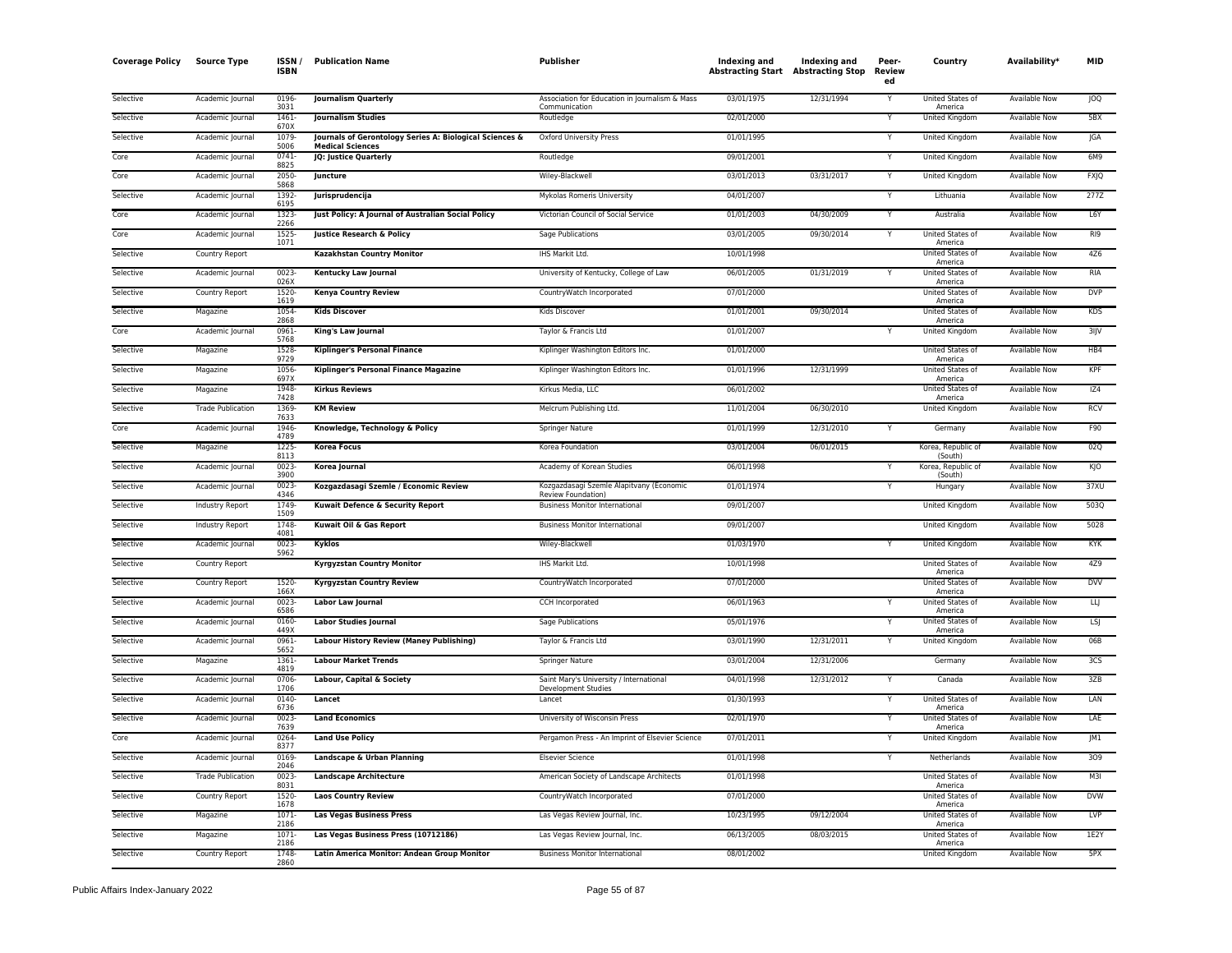| <b>Coverage Policy</b> | <b>Source Type</b>       | <b>ISSN</b><br><b>ISBN</b> | <b>Publication Name</b>                                                                             | Publisher                                                     | Indexing and<br><b>Abstracting Start Abstracting Stop</b> | Indexing and | Peer-<br>Review<br>ed | Country                            | Availability <sup>*</sup> | MID              |
|------------------------|--------------------------|----------------------------|-----------------------------------------------------------------------------------------------------|---------------------------------------------------------------|-----------------------------------------------------------|--------------|-----------------------|------------------------------------|---------------------------|------------------|
| Selective              | Country Report           | 2059<br>8327               | Latin America Monitor: Caribbean Monitor                                                            | <b>Business Monitor International</b>                         | 12/01/2002                                                |              |                       | United Kingdom                     | Available Now             | 501              |
| Selective              | Country Report           | 0265<br>9085               | Latin America Monitor: Central America Monitor                                                      | <b>Business Monitor International</b>                         | 01/01/2003                                                |              |                       | United Kingdom                     | Available Now             | 5PZ              |
| Selective              | Country Report           | 0969<br>5974               | Latin America Monitor: Mexico Monitor                                                               | <b>Business Monitor International</b>                         | 08/01/2002                                                |              |                       | United Kingdom                     | Available Now             | 5PY              |
| Selective              | Country Report           | 0265<br>9107               | Latin America Monitor: Southern Cone Monitor                                                        | <b>Business Monitor International</b>                         | 05/01/2003                                                |              |                       | United Kingdom                     | <b>Available Now</b>      | <b>5Q0</b>       |
| Selective              | Academic Journal         | 1097<br>8526               | <b>Latin American Business Review</b>                                                               | Taylor & Francis Ltd                                          | 06/01/2000                                                |              |                       | United Kingdom                     | Available Now             | 67G              |
| Selective              | Academic Journal         | 0094<br>582X               | <b>Latin American Perspectives</b>                                                                  | Sage Publications                                             | 06/01/1974                                                |              | Υ                     | <b>United States of</b><br>America | <b>Available Now</b>      | LAP              |
| Selective              | Academic Journal         | 1531<br>426                | Latin American Politics & Society                                                                   | Cambridge University Press                                    | 03/01/2001                                                |              | Y                     | <b>United Kingdom</b>              | <b>Available Now</b>      | <b>FSZ</b>       |
| Selective              | Academic Journal         | 0023<br>8791               | <b>Latin American Research Review</b>                                                               | Latin American Studies Association                            | 01/01/1991                                                |              | Y                     | United States of<br>America        | Available Now             | LAR              |
| Selective              | Magazine                 | 1087<br>0857               | <b>Latin Trade (English)</b>                                                                        | Latin Trade                                                   | 01/01/1998                                                |              |                       | Colombia                           | Available Now             | 29E              |
| Selective              | Magazine                 | 1048<br>535X               | <b>LatinFinance</b>                                                                                 | Latin American Financial Media LLC                            | 12/01/1996                                                | 01/31/2018   |                       | United States of<br>America        | <b>Available Now</b>      | LFN              |
| Selective              | Academic Journal         | 0023<br>9186               | Law & Contemporary Problems                                                                         | Duke University, School of Law                                | 09/01/1991                                                |              | Y                     | United States of<br>America        | Available Now             | LCP              |
| Selective              | Academic Journal         | 0957<br>8536               | Law & Critique                                                                                      | <b>Springer Nature</b>                                        | 03/01/2004                                                |              |                       | Germany                            | <b>Available Now</b>      | G55              |
| Core                   | Academic Journal         | 1752<br>1440               | Law & Financial Markets Review                                                                      | Taylor & Francis Ltd                                          | 03/01/2009                                                |              | Y                     | <b>United Kingdom</b>              | <b>Available Now</b>      | 3PXB             |
| Core                   | Academic Journal         | 0265<br>8240               | Law & Policy                                                                                        | Wiley-Blackwell                                               | 01/01/2011                                                |              | Y                     | <b>United Kingdom</b>              | <b>Available Now</b>      | LPL              |
| Selective              | Academic Journal         | 0023<br>9208               | Law & Policy in International Business                                                              | Georgetown University Law Center                              | 06/01/1996                                                | 03/01/2002   | Υ                     | United States of<br>America        | Available Now             | LPI              |
| Selective              | Academic Journal         | 1569<br>1853               | Law & Practice of International Courts & Tribunals                                                  | <b>Brill Academic Publishers</b>                              | 09/01/2002                                                |              | Υ                     | Netherlands                        | Available Now             | 0JD              |
| Selective              | Academic Journal         | 0023<br>9216               | Law & Society Review                                                                                | Wiley-Blackwell                                               | 02/01/1970                                                |              | ٧                     | United Kingdom                     | <b>Available Now</b>      | <b>LSR</b>       |
| Selective              | Magazine                 | 0023<br>9267               | Law Institute Journal: Official Organ of The Law Institute Law Institute of Victoria<br>of Victoria |                                                               | 03/01/2003                                                |              | Y                     | Australia                          | Available Now             | L6W              |
| Selective              | Academic Journal         | 0023<br>9283               | Law Library Journal                                                                                 | American Association of Law Libraries                         | 04/01/2003                                                |              |                       | United States of<br>America        | <b>Available Now</b>      | R8D              |
| Selective              | Academic Journal         | 1839<br>5287               | <b>Law Society Journal</b>                                                                          | Law Society of New South Wales                                | 04/01/2003                                                |              | Y                     | Australia                          | <b>Available Now</b>      | L6U              |
| Selective              | Magazine                 | 0278<br>3916               | Law/Technology                                                                                      | World Jurist Association                                      | 12/01/2002                                                | 03/31/2015   |                       | United States of<br>America        | Available Now             | DK0              |
| Selective              | <b>Trade Publication</b> | 0953<br>7902               | Lawyer                                                                                              | <b>Centaur Communications</b>                                 | 09/24/2001                                                | 03/20/2017   |                       | United Kingdom                     | Available Now             | <b>FWY</b>       |
| Selective              | Newspaper                | 0395<br>2037               | <b>Le Monde</b>                                                                                     | Le Monde Interactif                                           | 01/10/2008                                                | 03/31/2010   |                       | France                             | Available Now             | B <sub>2</sub> Y |
| Selective              | <b>Trade Publication</b> | 1087<br>8149               | <b>Leader to Leader</b>                                                                             | John Wiley & Sons, Inc.                                       | 01/01/1998                                                |              |                       | United States of<br>America        | <b>Available Now</b>      | OAB              |
| Core                   | Academic Journal         | 1570<br>0763               | Leadership & Policy in Schools                                                                      | Routledge                                                     | 04/01/2003                                                |              | Ÿ                     | United Kingdom                     | Available Now             | 080              |
| Selective              | Academic Journal         | 1465<br>8712               | <b>Learning Disability Practice</b>                                                                 | <b>RCNi</b>                                                   | 06/01/2002                                                |              | Y                     | <b>United Kingdom</b>              | Available Now             | <b>FTU</b>       |
| Selective              | Country Report           | 1520<br>1694               | <b>Lebanon Country Review</b>                                                                       | CountryWatch Incorporated                                     | 07/01/2000                                                |              |                       | United States of<br>America        | <b>Available Now</b>      | <b>DVY</b>       |
| Selective              | Academic Journal         | 0270<br>319X               | <b>Legal Reference Services Quarterly</b>                                                           | Taylor & Francis Ltd                                          | 05/01/2001                                                |              |                       | United Kingdom                     | Available Now             | 8AS              |
| Selective              | Academic Journal         | 0261<br>3875               | <b>Legal Studies</b>                                                                                | Cambridge University Press                                    | 03/01/2006                                                |              |                       | United Kingdom                     | Available Now             | 1YE8             |
| Selective              | <b>Trade Publication</b> | 0458<br>9599               | <b>Legal-Legislative Reporter</b>                                                                   | International Foundation of Employee Benefits                 | 02/01/2008                                                | 03/31/2010   |                       | United States of<br>America        | <b>Available Now</b>      | 2778             |
| Selective              | Magazine                 | 1034<br>229X               | Legaldate                                                                                           | <b>Warringal Publications</b>                                 | 09/01/1998                                                |              |                       | Australia                          | Available Now             | <b>LGD</b>       |
| Selective              | Academic Journal         | 0362<br>9805               | <b>Legislative Studies Quarterly</b>                                                                | Wiley-Blackwell                                               | 02/01/1979                                                |              |                       | <b>United Kingdom</b>              | <b>Available Now</b>      | 2UE              |
| Selective              | Academic Journal         | 0149<br>0400               | <b>Leisure Sciences</b>                                                                             | Routledge                                                     | 07/01/1998                                                |              | Y                     | United Kingdom                     | <b>Available Now</b>      | 1HV              |
| Selective              | Magazine                 | 0739<br>1803               | <b>Lesbian News</b>                                                                                 | Lesbian News Publishing, Inc.                                 | 10/01/1998                                                |              |                       | United States of<br>America        | <b>Available Now</b>      | LBN              |
| Selective              | Country Report           | 1520<br>0752               | <b>Lesotho Country Review</b>                                                                       | CountryWatch Incorporated                                     | 07/01/2000                                                |              |                       | United States of<br>America        | Available Now             | DV7              |
| Selective              | Academic Journal         | 0340<br>0425               | Leviathan: Zeitschrift für Sozialwissenschaft (Nomos<br>Verlagsgesellschaft mbH & Co. KG)           | Nomos Verlagsgesellschaft mbH & Co. KG                        | 05/01/1973                                                |              | Υ                     | Germany                            | Available Now             | V3F              |
| Selective              | Academic Journal         |                            | Leviathan: Zeitschrift für Sozialwissenschaft (Springer<br>Science & Business Media B.V.)           | <b>Springer Nature</b>                                        | 03/01/2000                                                | 12/31/2011   | Y                     | Germany                            | <b>Available Now</b>      | K1G4             |
| Selective              | Academic Journal         | 1476<br>7171               | <b>Library &amp; Information Update</b>                                                             | Chartered Institute of Library & Information<br>Professionals | 01/01/2003                                                | 12/31/2010   |                       | United Kingdom                     | Available Now             | R8W              |
| Selective              | <b>Trade Publication</b> | 0363<br>0277               | <b>Library Journal</b>                                                                              | Media Source, Inc.                                            | 09/01/1976                                                |              |                       | United States of<br>America        | <b>Available Now</b>      | IJ               |
| Selective              | <b>Trade Publication</b> | 1542<br>4715               | <b>Library Media Connection</b>                                                                     | ABC-Clio - Library Media Connection                           | 01/01/2004                                                | 06/30/2015   |                       | United States of<br>America        | <b>Available Now</b>      | P7V              |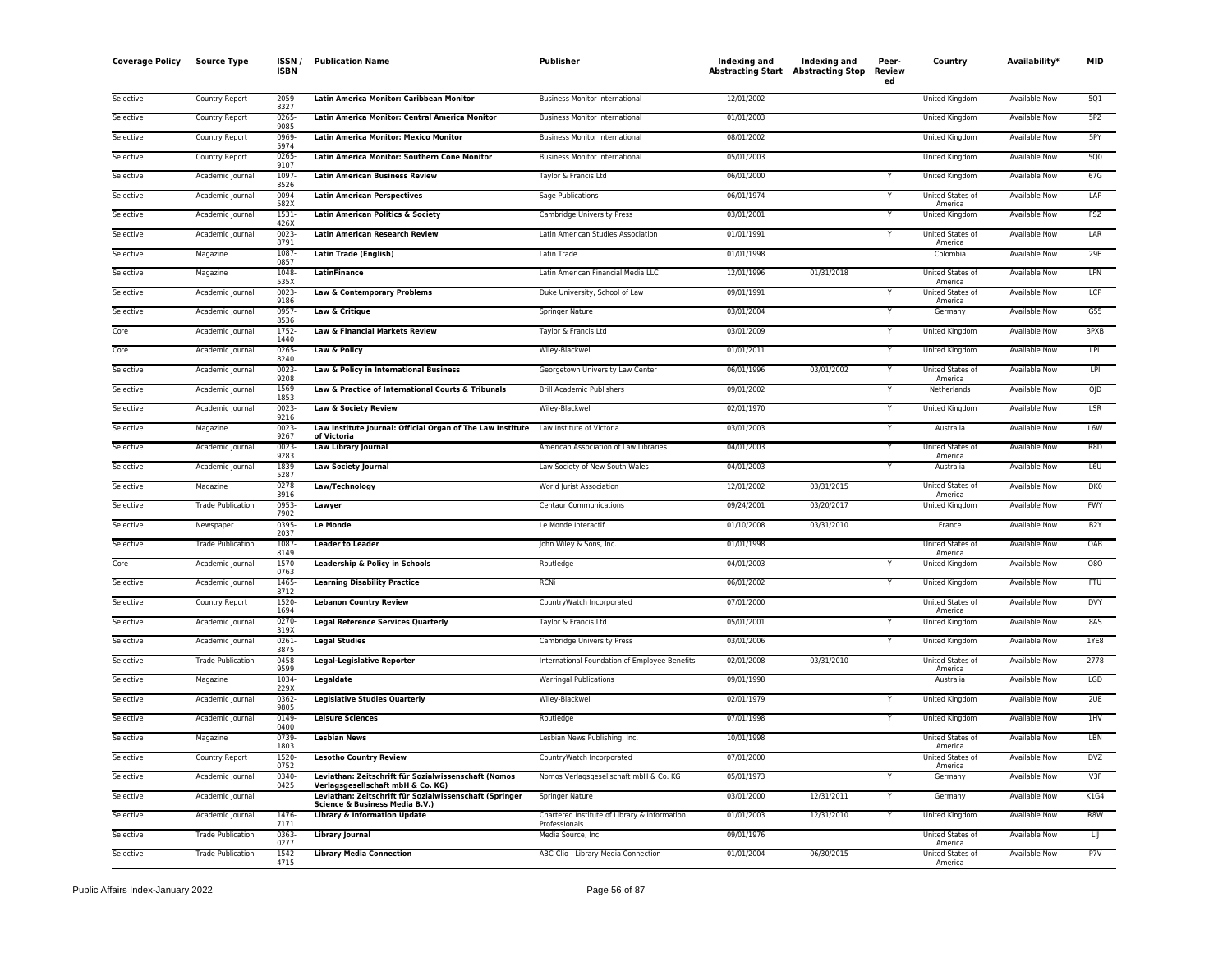| <b>Coverage Policy</b> | <b>Source Type</b>       | ISSN<br><b>ISBN</b> | <b>Publication Name</b>                                          | Publisher                                                             | Indexing and | Indexing and<br><b>Abstracting Start Abstracting Stop</b> | Peer-<br><b>Review</b><br>ed | Country                            | Availability*        | MID             |
|------------------------|--------------------------|---------------------|------------------------------------------------------------------|-----------------------------------------------------------------------|--------------|-----------------------------------------------------------|------------------------------|------------------------------------|----------------------|-----------------|
| Selective              | Magazine                 | 0041<br>7904        | <b>Library of Congress Information Bulletin</b>                  | US Library of Congress                                                | 04/01/2004   | 12/31/2011                                                |                              | United States of<br>America        | <b>Available Now</b> | R9S             |
| Selective              | Academic Journal         | 0024<br>2519        | <b>Library Quarterly</b>                                         | University of Chicago Press                                           | 10/01/1995   |                                                           | Υ                            | United States of<br>America        | Available Now        | LIQ             |
| Selective              | Academic Journal         | 0024<br>2594        | <b>Library Trends</b>                                            | Johns Hopkins University Press                                        | 06/01/1993   |                                                           | Υ                            | United States of<br>America        | Available Now        | LIT             |
| Selective              | Country Report           | 1520<br>0779        | <b>Libya Country Review</b>                                      | CountryWatch Incorporated                                             | 07/01/2000   |                                                           |                              | United States of<br>America        | Available Now        | DW1             |
| Selective              | Country Report           | 1520<br>0795        | <b>Lithuania Country Review</b>                                  | CountryWatch Incorporated                                             | 07/01/2000   |                                                           |                              | United States of<br>America        | <b>Available Now</b> | DW3             |
| Selective              | Academic Journal         | 1354<br>9839        | <b>Local Environment</b>                                         | Routledge                                                             | 10/01/1998   |                                                           | Y                            | <b>United Kingdom</b>              | <b>Available Now</b> | <b>OUW</b>      |
| Selective              | Academic Journal         | 0300<br>3930        | <b>Local Government Studies</b>                                  | Routledge                                                             | 03/01/1998   |                                                           | Y                            | <b>United Kingdom</b>              | <b>Available Now</b> | LBQ             |
| Selective              | <b>Trade Publication</b> | 1466<br>836X        | <b>Logistics &amp; Transport Focus</b>                           | Chartered Institute of Logistics & Transport (UK)                     | 10/01/1999   |                                                           |                              | United Kingdom                     | Available Now        | 6WO             |
| Selective              | Magazine                 | 0260<br>9592        | <b>London Review of Books</b>                                    | London Review of Books                                                | 09/06/2001   |                                                           |                              | United States of<br>America        | Available Now        | <b>FYQ</b>      |
| Selective              | Academic Journal         | 1474<br>8460        | <b>London Review of Education</b>                                | <b>UCL Press</b>                                                      | 04/01/2003   |                                                           |                              | United Kingdom                     | Available Now        | J4L             |
| Selective              | Magazine                 | 0894<br>4806        | Long Island Business News (7/1993 to 5/2009)                     | Bridge Tower Media Holding Company d/b/a<br><b>Bridge Tower Media</b> | 03/11/1996   | 05/31/2009                                                |                              | United States of<br>America        | <b>Available Now</b> | LIN             |
| Selective              | Academic Journal         | 0024<br>6301        | <b>Long Range Planning</b>                                       | Elsevier B.V.                                                         | 03/01/1970   |                                                           | Υ                            | United Kingdom                     | <b>Available Now</b> | LRP             |
| Selective              | Magazine                 | 1940<br>9958        | Long-Term Living: For the Continuing Care Professional           | Vendome Group LLC                                                     | 03/01/2008   | 11/30/2016                                                |                              | United States of<br>America        | <b>Available Now</b> | 5F <sub>0</sub> |
| Selective              | Magazine                 | 0456<br>5339        | Look Japan                                                       | Look Japan Publishing Pte Ltd.                                        | 08/01/1994   | 03/31/2004                                                |                              | Malaysia                           | Available Now        | LOJ             |
| Core                   | Academic Journal         | 2051<br>1817        | Luxury: History, Culture, Consumption                            | Routledge                                                             | 01/01/2019   |                                                           |                              | United Kingdom                     | <b>Available Now</b> | <b>JDON</b>     |
| Selective              | Country Report           | 1520<br>0817        | <b>Macedonia Country Review</b>                                  | CountryWatch Incorporated                                             | 07/01/2000   | 07/31/2006                                                |                              | United States of<br>America        | <b>Available Now</b> | DW5             |
| Selective              | <b>Trade Publication</b> | 0024<br>9114        | <b>Machine Design</b>                                            | <b>Endeavor Business Media</b>                                        | 11/23/1995   |                                                           |                              | United States of<br>America        | <b>Available Now</b> | <b>MDS</b>      |
| Selective              | Magazine                 | 0024<br>9262        | Maclean's                                                        | St. Joseph Communications                                             | 01/09/1984   |                                                           |                              | Canada                             | <b>Available Now</b> | <b>MAC</b>      |
| Selective              | Academic Journal         | 0025<br>0651        | <b>Maine Law Review</b>                                          | Maine Law Review                                                      | 04/01/2003   |                                                           |                              | United States of<br>America        | <b>Available Now</b> | L6G             |
| Selective              | Country Report           |                     | <b>Malaysia Country Profile</b>                                  | MarketLine, a Progressive Digital Media<br>business                   | 02/01/2004   |                                                           |                              | United Kingdom                     | Available Now        | W03             |
| Selective              | Country Report           | 1520<br>0868        | <b>Mali Country Review</b>                                       | CountryWatch Incorporated                                             | 07/01/2000   |                                                           |                              | United States of<br>America        | <b>Available Now</b> | <b>DWA</b>      |
| Selective              | Country Report           | 1520<br>0876        | <b>Malta Country Review</b>                                      | CountryWatch Incorporated                                             | 07/01/2000   |                                                           |                              | United States of<br>America        | Available Now        | <b>DWB</b>      |
| Selective              | Magazine                 | 0896<br>6567        | <b>Managed Care Outlook</b>                                      | Wolters Kluwer Legal & Regulatory                                     | 01/15/1999   | 12/31/2014                                                |                              | United States of<br>America        | <b>Available Now</b> | 11Y             |
| Selective              | Academic Journal         | 1064<br>5454        | <b>Managed Care Quarterly</b>                                    | Lippincott Williams & Wilkins                                         | 01/01/2001   | 01/31/2006                                                |                              | <b>United States of</b><br>America | Available Now        | 005             |
| Selective              | <b>Trade Publication</b> | 1533<br>9300        | <b>Managed Healthcare Executive</b>                              | MJH Life Sciences                                                     | 06/01/2001   |                                                           |                              | United States of<br>America        | Available Now        | EW3             |
| Selective              | Academic Journal         | 0025<br>1747        | <b>Management Decision</b>                                       | <b>Emerald Publishing Limited</b>                                     | 01/01/1995   |                                                           | Y                            | United Kingdom                     | Available Now        | MGD             |
| Selective              | Magazine                 | $0025 -$<br>181X    | <b>Management International Review</b>                           | Springer Nature                                                       | 01/01/1970   | 12/31/1989                                                |                              | Germany                            | <b>Available Now</b> | <b>D9X3</b>     |
| Selective              | Academic Journal         | 0938<br>8249        | <b>Management International Review (MIR)</b>                     | Springer Nature                                                       | 01/01/1990   |                                                           |                              | Germany                            | Available Now        | MGI             |
| Selective              | Academic Journal         | 1477<br>7835        | Management of Environmental Quality: An International<br>Journal | <b>Emerald Publishing Limited</b>                                     | 11/01/2005   |                                                           | Υ                            | United Kingdom                     | <b>Available Now</b> | QEU             |
| Selective              | Magazine                 | 0745<br>4880        | <b>Management Report for Nonunion Organizations (Wiley)</b>      | John Wiley & Sons, Inc.                                               | 04/01/1995   |                                                           |                              | United States of<br>America        | Available Now        | <b>BXZ</b>      |
| Selective              | Academic Journal         | 0025<br>1895        | <b>Management Review</b>                                         | American Management Association International                         | 01/01/1970   | 03/31/2000                                                | Y                            | United States of<br>America        | Available Now        | <b>MGR</b>      |
| Selective              | <b>Trade Publication</b> | 0025<br>1925        | <b>Management Today</b>                                          | Haymarket Media Group Ltd                                             | 06/01/1998   | 10/22/2019                                                |                              | United Kingdom                     | Available Now        | MGE             |
| Selective              | Academic Journal         | 0143<br>6570        | <b>Managerial &amp; Decision Economics</b>                       | John Wiley & Sons, Inc.                                               | 09/01/1980   |                                                           | Y                            | United States of<br>America        | <b>Available Now</b> | <b>MDE</b>      |
| Selective              | <b>Trade Publication</b> | 1098<br>5662        | <b>Managing Benefits Plans</b>                                   | <b>Bloomberg BNA</b>                                                  | 03/01/2008   | 03/01/2016                                                |                              | United States of<br>America        | Available Now        | Y2              |
| Selective              | Magazine                 | 1352<br>0229        | <b>Managing Information</b>                                      | <b>ASLIB</b>                                                          | 09/01/2005   | 07/31/2015                                                |                              | <b>United Kingdom</b>              | <b>Available Now</b> | <b>IWV</b>      |
| Selective              | <b>Trade Publication</b> | 0960<br>5002        | <b>Managing Intellectual Property</b>                            | <b>Euromoney Trading Limited</b>                                      | 09/01/1998   |                                                           |                              | United Kingdom                     | Available Now        | OLY             |
| Selective              | <b>Trade Publication</b> | 0262<br>4230        | <b>Manufacturing Chemist</b>                                     | <b>HPCi Media Limited</b>                                             | 12/01/2001   |                                                           |                              | United Kingdom                     | Available Now        | <b>MCM</b>      |
| Selective              | Magazine                 | 1081<br>8626        | <b>Marie Claire (US Edition)</b>                                 | Hearst Magazines, a division of Hearst<br>Communications, Inc.        | 01/01/2008   | 06/30/2021                                                |                              | United States of<br>America        | Available Now        | 5DE             |
| Selective              | Magazine                 | 0025<br>3170        | <b>Marine Corps Gazette</b>                                      | Marine Corps Association                                              | 04/01/1996   |                                                           |                              | United States of<br>America        | <b>Available Now</b> | <b>MCG</b>      |
| Core                   | Academic Journal         | 0308<br>597X        | <b>Marine Policy</b>                                             | Pergamon Press - An Imprint of Elsevier Science                       | 01/01/1979   |                                                           | Y                            | United Kingdom                     | <b>Available Now</b> | N1              |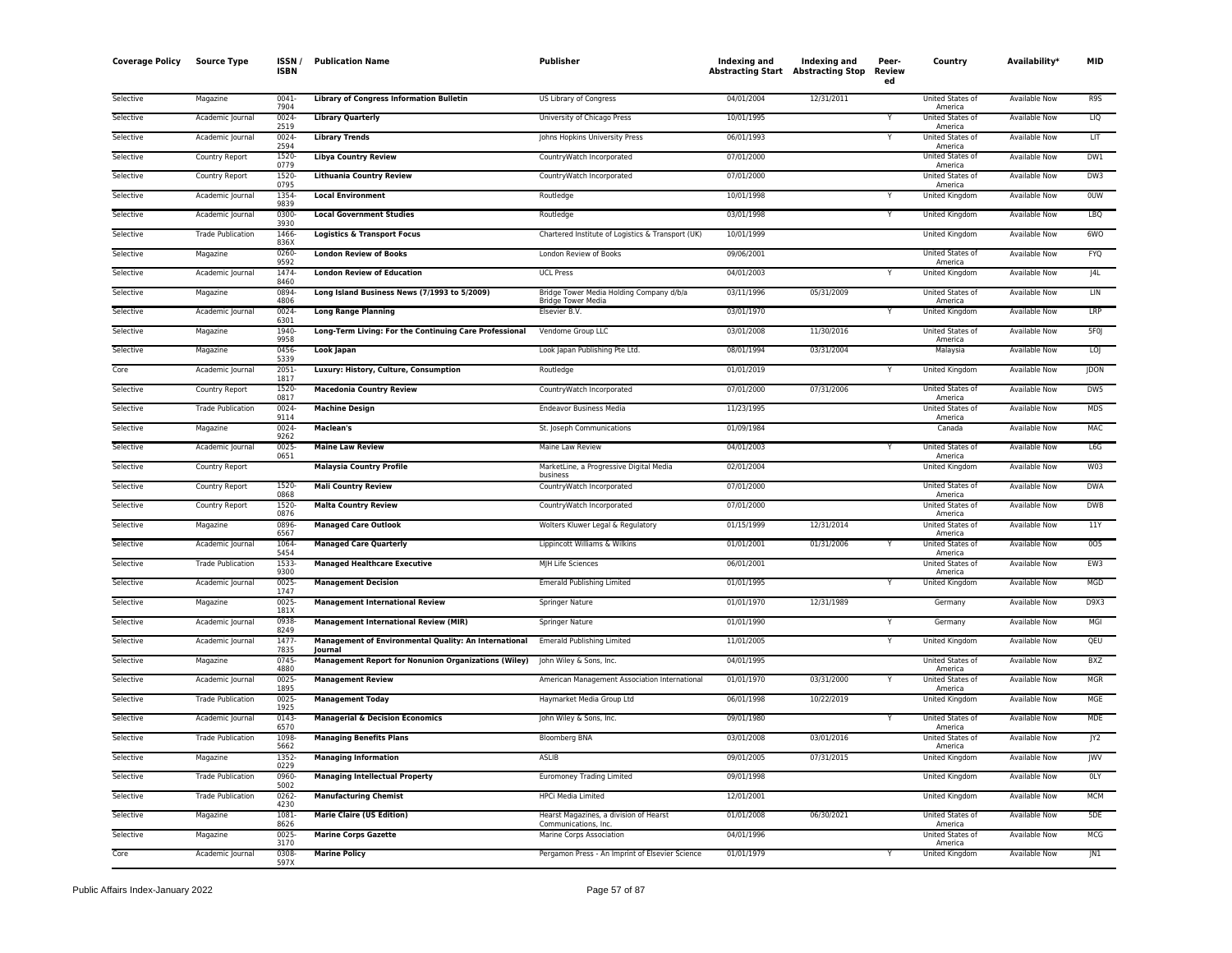| <b>Coverage Policy</b> | <b>Source Type</b>        | ISSN/<br><b>ISBN</b> | <b>Publication Name</b>                            | Publisher                                            | Indexing and<br><b>Abstracting Start Abstracting Stop</b> | Indexing and | Peer-<br>Review<br>ed   | Country                            | Availability*        | <b>MID</b>       |
|------------------------|---------------------------|----------------------|----------------------------------------------------|------------------------------------------------------|-----------------------------------------------------------|--------------|-------------------------|------------------------------------|----------------------|------------------|
| Core                   | Academic Journal          | 0308<br>8839         | <b>Maritime Policy &amp; Management</b>            | Routledge                                            | 01/01/1999                                                |              | Υ                       | United Kingdom                     | <b>Available Now</b> | <b>BAN</b>       |
| Selective              | <b>Trade Publication</b>  | 0025<br>3650         | <b>Marketing (00253650)</b>                        | Haymarket Media Group Ltd                            | 02/03/2000                                                | 05/31/2016   |                         | <b>United Kingdom</b>              | <b>Available Now</b> | 35T              |
| Selective              | Academic Journal          | 1094<br>1304         | <b>Marketing Health Services</b>                   | American Marketing Association                       | 03/01/1997                                                | 03/31/2016   | Υ                       | United States of<br>America        | <b>Available Now</b> | 25G              |
| Selective              | <b>Trade Publication</b>  | 1196<br>4650         | <b>Marketing Magazine</b>                          | Brunico Communications Inc.                          | 04/22/1996                                                | 12/31/2016   |                         | Canada                             | Available Now        | <b>MKI</b>       |
| Selective              | <b>Trade Publication</b>  | 0141<br>9285         | <b>Marketing Week</b>                              | <b>Centaur Communications</b>                        | 10/29/1998                                                | 03/31/2017   |                         | United Kingdom                     | <b>Available Now</b> | 1Q3              |
| Selective              | Market Research<br>Report |                      | MarketWatch: Global Round-up                       | MarketLine, a Progressive Digital Media<br>business  | 02/01/2003                                                | 08/31/2010   |                         | United Kingdom                     | Available Now        | W4G              |
| Selective              | Academic Journal          | 0025<br>3987         | <b>Marquette Law Review</b>                        | Marquette University Law School                      | 12/01/2003                                                |              | Ÿ                       | United States of<br>America        | <b>Available Now</b> | L6E              |
| Selective              | Academic Journal          | 0149<br>4929         | <b>Marriage &amp; Family Review</b>                | Taylor & Francis Ltd                                 | 10/01/2005                                                |              | Y                       | United Kingdom                     | <b>Available Now</b> | <b>MFR</b>       |
| Selective              | Academic Journal          | 0025<br>4282         | <b>Maryland Law Review</b>                         | University of Maryland School of Law                 | 02/01/2004                                                |              | Υ                       | United States of<br>America        | Available Now        | L6D              |
| Selective              | Academic Journal          | 1520<br>5436         | <b>Mass Communication &amp; Society</b>            | Taylor & Francis Ltd                                 | 06/01/1998                                                |              | Y                       | United Kingdom                     | <b>Available Now</b> | 7MK              |
| Selective              | Magazine                  | 0163<br>0784         | <b>Massachusetts Nurse</b>                         | Massachusetts Nurses Association                     | 03/01/2003                                                | 08/31/2007   |                         | United States of<br>America        | Available Now        | GKO              |
| Selective              | Magazine                  | 1941<br>367X         | <b>Massachusetts Nurse Advocate</b>                | Massachusetts Nurses Association                     | 09/01/2007                                                |              |                         | United States of<br>America        | <b>Available Now</b> | <b>BLJB</b>      |
| Selective              | <b>Trade Publication</b>  | 0025<br>5122         | <b>Masthead</b>                                    | American Society of News Editors                     | 06/01/2000                                                | 12/31/2009   |                         | United States of<br>America        | Available Now        | MAH              |
| Selective              | <b>Trade Publication</b>  | 1059<br>4531         | <b>Materials Management in Health Care</b>         | Health Forum                                         | 11/01/1995                                                | 06/30/2010   |                         | United States of<br>America        | <b>Available Now</b> | <b>MMC</b>       |
| Selective              | Academic Journal          | 1092<br>7875         | Maternal & Child Health Journal                    | Springer Nature                                      | 03/01/1998                                                |              |                         | Germany                            | <b>Available Now</b> | N9J              |
| Selective              | Academic Journal          | 0165<br>4896         | <b>Mathematical Social Sciences</b>                | <b>Elsevier Science</b>                              | 03/01/2002                                                |              | Y                       | Netherlands                        | Available Now        | 300              |
| Selective              | Magazine                  | 0378<br>4754         | <b>Mathematics &amp; Computers in Simulation</b>   | <b>Elsevier Science</b>                              | 12/03/2004                                                |              |                         | Netherlands                        | Available Now        | 3OP              |
| Selective              | Country Report            | 1520<br>0914         | <b>Mauritius Country Review</b>                    | CountryWatch Incorporated                            | 07/01/2000                                                |              |                         | United States of<br>America        | Available Now        | <b>DWE</b>       |
| Selective              | Academic Journal          | 1520<br>9245         | <b>McGeorge Law Review</b>                         | University of the Pacific, McGeorge School of<br>Law | 01/01/2010                                                | 12/30/2014   |                         | United States of<br>America        | <b>Available Now</b> | 837Z             |
| Selective              | Magazine                  | 0047<br>5394         | <b>McKinsey Quarterly</b>                          | McKinsey & Company, Inc.                             | 03/01/1993                                                |              |                         | United States of<br>America        | <b>Available Now</b> | <b>MCK</b>       |
| Selective              | <b>Trade Publication</b>  | 0025<br>6501         | <b>Mechanical Engineering</b>                      | American Society of Mechanical Engineers             | 01/01/2008                                                |              |                         | <b>United States of</b><br>America | <b>Available Now</b> | <b>MEE</b>       |
| Selective              | Academic Journal          | 0163<br>4437         | Media, Culture & Society                           | Sage Publications                                    | 04/01/1998                                                |              | Υ                       | United Kingdom                     | Available Now        | <b>MCS</b>       |
| Selective              | Magazine                  | 1562<br>1138         | Media: Asia's Media & Marketing Newspaper          | Haymarket Media Group Ltd                            | 02/07/2003                                                | 08/31/2010   |                         | United Kingdom                     | Available Now        | D <sub>5</sub> N |
| Selective              | <b>Trade Publication</b>  | 1055<br>176X         | <b>MediaWeek</b>                                   | Adweek, LLC                                          | 02/19/1996                                                | 04/30/2011   |                         | United States of<br>America        | Available Now        | <b>MWK</b>       |
| Selective              | Magazine                  | 0743<br>8079         | <b>Medical Benefits</b>                            | Wolters Kluwer Legal & Regulatory                    | 04/15/2002                                                |              |                         | United States of<br>America        | Available Now        | 6FK              |
| Selective              | Academic Journal          | 1077<br>5587         | <b>Medical Care Research &amp; Review</b>          | <b>Sage Publications</b>                             | 06/01/1997                                                |              | $\overline{\mathsf{Y}}$ | United States of<br>America        | <b>Available Now</b> | <b>MDC</b>       |
| Selective              | <b>Trade Publication</b>  | 0025<br>7206         | <b>Medical Economics</b>                           | MJH Life Sciences                                    | 06/26/1995                                                |              |                         | United States of<br>America        | <b>Available Now</b> | <b>MED</b>       |
| Selective              | Academic Journal          | 0308<br>0110         | <b>Medical Education</b>                           | Wiley-Blackwell                                      | 01/01/2000                                                |              | Υ                       | United Kingdom                     | <b>Available Now</b> | ESF              |
| Selective              | Magazine                  | 0886<br>0653         | <b>Medical Ethics Advisor</b>                      | AHC Media LLC                                        | 12/01/2007                                                |              |                         | United States of<br>America        | <b>Available Now</b> | 14B              |
| Selective              | <b>Trade Publication</b>  | 0025<br>7354         | <b>Medical Marketing &amp; Media</b>               | Haymarket Media, Inc.                                | 08/01/1998                                                |              |                         | United States of<br>America        | Available Now        | 0N2              |
| Selective              | Academic Journal          | 0276<br>3869         | <b>Medical Reference Services Quarterly</b>        | Taylor & Francis Ltd                                 | 04/01/2000                                                |              | Y                       | United Kingdom                     | <b>Available Now</b> | 4DM              |
| Selective              | Academic Journal          | 0142<br>159X         | <b>Medical Teacher</b>                             | Taylor & Francis Ltd                                 | 01/01/1998                                                |              |                         | United Kingdom                     | Available Now        | <b>MCH</b>       |
| Selective              | Magazine                  | 1548<br>9825         | <b>Medicine &amp; Health</b>                       | American Academy of Professional Coders<br>(AAPC)    | 11/24/2003                                                | 12/31/2009   |                         | United States of<br>America        | Available Now        | RA0              |
| Selective              | Academic Journal          | $0723-$<br>1393      | Medicine & Law (World Association for Medical Law) | World Association for Medical Law                    | 12/01/2003                                                | 03/31/2007   |                         | South Africa                       | <b>Available Now</b> | L6A              |
| Selective              | Academic Journal          | 1362<br>3699         | <b>Medicine, Conflict &amp; Survival</b>           | Routledge                                            | 04/01/2004                                                |              | Υ                       | <b>United Kingdom</b>              | <b>Available Now</b> | <b>RIW</b>       |
| Selective              | Academic Journal          | 1362<br>9395         | <b>Mediterranean Politics</b>                      | Routledge                                            | 03/01/2000                                                |              | Υ                       | United Kingdom                     | Available Now        | 6ZR              |
| Selective              | Academic Journal          | 1047<br>4552         | <b>Mediterranean Quarterly</b>                     | Mediterranean Affairs, Inc.                          | 01/01/1997                                                | 12/31/2018   | Y                       | United States of<br>America        | Available Now        | 6Z0              |
| Selective              | Academic Journal          | 1092<br>0811         | <b>MEDSURG Nursing</b>                             | Jannetti Publications, Inc.                          | 06/01/1999                                                |              | Υ                       | United States of<br>America        | <b>Available Now</b> | 4DQ              |
| Selective              | <b>Trade Publication</b>  | 2397<br>7310         | <b>MEED Business Review</b>                        | MEED Media FZ LLC                                    | 01/01/2016                                                |              |                         | United Kingdom                     | Available Now        | KHV5             |
| Selective              | Magazine                  | 0047<br>7230         | <b>MEED: Middle East Economic Digest</b>           | MEED Media FZ LLC                                    | 01/02/1998                                                | 12/31/2015   |                         | United Kingdom                     | <b>Available Now</b> | <b>MDI</b>       |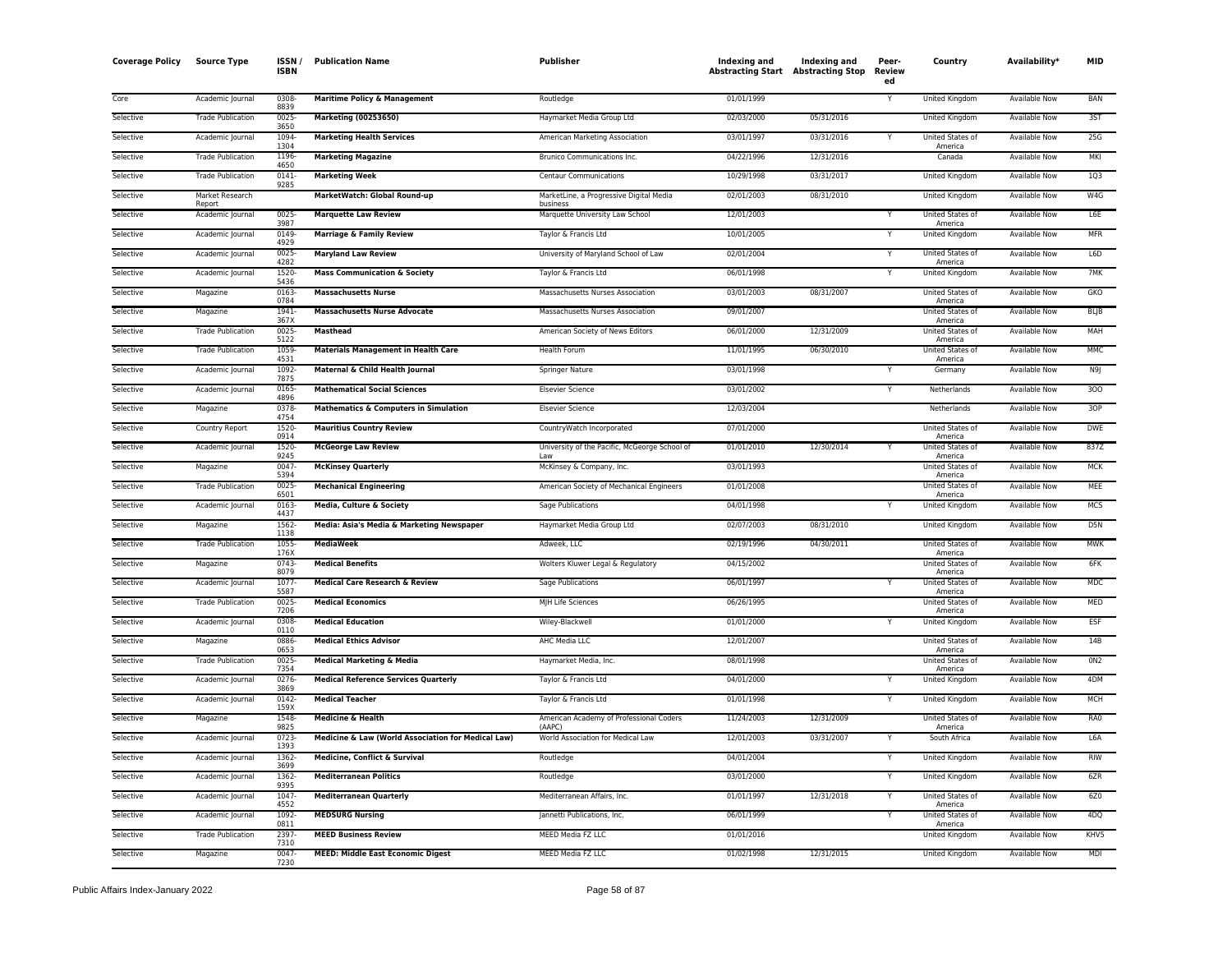| <b>Coverage Policy</b> | <b>Source Type</b>       | <b>ISSN</b><br><b>ISBN</b> | <b>Publication Name</b>                                  | <b>Publisher</b>                                                            | Indexing and<br><b>Abstracting Start</b> Abstracting Stop | Indexing and | Peer-<br>Review<br>ed | Country                            | Availability <sup>*</sup> | <b>MID</b>       |
|------------------------|--------------------------|----------------------------|----------------------------------------------------------|-----------------------------------------------------------------------------|-----------------------------------------------------------|--------------|-----------------------|------------------------------------|---------------------------|------------------|
| Selective              | <b>Trade Publication</b> | 0145<br>630X               | <b>Meeting News</b>                                      | Northstar Travel Media LLC                                                  | 08/11/2003                                                | 09/30/2010   |                       | United States of<br>America        | Available Now             | 177              |
| Selective              | <b>Trade Publication</b> | $0025 -$<br>8652           | <b>Meetings &amp; Conventions</b>                        | Northstar Travel Media LLC                                                  | 11/01/1996                                                |              |                       | United States of<br>America        | <b>Available Now</b>      | <b>MCV</b>       |
| Selective              | Magazine                 | 1054<br>4836               | <b>Men's Health</b>                                      | Hearst Magazines, a division of Hearst<br>Communications, Inc.              | 02/01/1991                                                |              |                       | United States of<br>America        | Available Now             | <b>MNH</b>       |
| Selective              | Academic Journal         | 1465-<br>8720              | <b>Mental Health Practice</b>                            | <b>RCNi</b>                                                                 | 02/01/2002                                                |              |                       | United Kingdom                     | <b>Available Now</b>      | FTT              |
| Selective              | Magazine                 | 1058<br>1103               | <b>Mental Health Weekly</b>                              | John Wiley & Sons, Inc.                                                     | 09/12/1994                                                |              |                       | United States of<br>America        | Available Now             | MHW              |
| Selective              | Academic Journal         | $0047 -$<br>6765           | <b>Mental Retardation</b>                                | American Association on Intellectual &<br><b>Developmental Disabilities</b> | 10/01/1969                                                | 12/31/2006   |                       | United States of<br>America        | Available Now             | <b>MRT</b>       |
| Selective              | Magazine                 | 0026<br>0010               | <b>Mergers &amp; Acquisitions</b>                        | Middle Market Information LLC                                               | 05/01/1997                                                |              |                       | United States of<br>America        | Available Now             | MRG              |
| Selective              | Country Report           |                            | <b>Mexico Country Profile</b>                            | MarketLine, a Progressive Digital Media<br>business                         | 02/01/2004                                                |              |                       | United Kingdom                     | <b>Available Now</b>      | <b>W04</b>       |
| Selective              | Country Report           | 1470<br>742X               | <b>Mexico Quarterly Forecast Report</b>                  | <b>Business Monitor International</b>                                       | 07/01/2002                                                | 10/31/2004   |                       | United Kingdom                     | Available Now             | K4L              |
| Selective              | Industry Report          | 1747<br>8952               | <b>Mexico Tourism Report</b>                             | <b>Business Monitor International</b>                                       | 09/01/2007                                                |              |                       | United Kingdom                     | Available Now             | 5031             |
| Selective              | Academic Journal         | 0026-<br>2234              | <b>Michigan Law Review</b>                               | Michigan Law Review Association                                             | 06/01/1996                                                |              |                       | United States of<br>America        | <b>Available Now</b>      | MGL              |
| Selective              | Academic Journal         | 0192-<br>622               | <b>Microwave Journal</b>                                 | Horizon House Publications Inc.                                             | 01/01/2008                                                |              | Y                     | United States of<br>America        | Available Now             | 0OY              |
| Selective              | Magazine                 | 0305<br>0734               | <b>Middle East</b>                                       | TME Media 21 Limited                                                        | 07/01/1996                                                | 12/31/2014   |                       | United Kingdom                     | Available Now             | MLE              |
| Selective              | Industry Report          | 1475-<br>5211              | Middle East & Africa Financial Alert                     | <b>Business Monitor International</b>                                       | 01/27/2003                                                | 04/30/2004   |                       | United Kingdom                     | Available Now             | K4M              |
| Selective              | Magazine                 | 0271<br>0498               | <b>Middle East Executive Reports</b>                     | Middle East Executive Reports, Ltd.                                         | 04/01/1997                                                | 07/31/2000   |                       | United States of<br>America        | Available Now             | <b>MXR</b>       |
| Selective              | Academic Journal         | 0026-<br>3141              | <b>Middle East Journal</b>                               | Middle East Journal                                                         | 03/01/1970                                                |              |                       | <b>United States of</b><br>America | <b>Available Now</b>      | <b>MEJ</b>       |
| Selective              | Country Report           | 1469<br>526X               | <b>Middle East Monitor: East Med</b>                     | <b>Business Monitor International</b>                                       | 12/01/2003                                                |              |                       | United Kingdom                     | Available Now             | D9C              |
| Selective              | Country Report           | 1469<br>5251               | <b>Middle East Monitor: The Gulf</b>                     | <b>Business Monitor International</b>                                       | 08/01/2002                                                |              |                       | United Kingdom                     | Available Now             | D <sub>9</sub> B |
| Selective              | Academic Journal         | 1061<br>1924               | <b>Middle East Policy</b>                                | Wiley-Blackwell                                                             | 03/01/1992                                                |              |                       | United Kingdom                     | Available Now             | <b>MEP</b>       |
| Selective              | Academic Journal         | 1073<br>9467               | <b>Middle East Quarterly</b>                             | Middle East Forum                                                           | 03/01/1999                                                | 08/31/2006   |                       | United States of<br>America        | Available Now             | E15              |
| Selective              | Academic Journal         | 0026-<br>3206              | <b>Middle Eastern Studies</b>                            | Routledge                                                                   | 04/01/1992                                                |              | Ÿ                     | <b>United Kingdom</b>              | <b>Available Now</b>      | <b>MES</b>       |
| Selective              | Academic Journal         | $0026 -$<br>3397           | <b>Midwest Journal of Political Science</b>              | Wiley-Blackwell                                                             | 01/01/1958                                                | 08/31/1972   | Y                     | <b>United Kingdom</b>              | <b>Available Now</b>      | <b>3195</b>      |
| Selective              | Academic Journal         | 0026<br>3451               | <b>Midwest Quarterly</b>                                 | Midwest Quarterly                                                           | 09/01/1971                                                |              | Y                     | United States of<br>America        | <b>Available Now</b>      | <b>MWQ</b>       |
| Selective              | Magazine                 | 1058<br>5095               | <b>Migration World Magazine</b>                          | Center for Migration Studies                                                | 09/01/1996                                                | 09/30/2002   |                       | United States of<br>America        | <b>Available Now</b>      | <b>MWM</b>       |
| Core                   | Academic Journal         | 0887<br>378X               | <b>Milbank Quarterly</b>                                 | Wiley-Blackwell                                                             | 09/01/1988                                                |              |                       | United Kingdom                     | Available Now             | <b>MIQ</b>       |
| Selective              | Magazine                 | 1046<br>9079               | <b>Military &amp; Aerospace Electronics</b>              | <b>Endeavor Business Media</b>                                              | 12/01/1998                                                |              |                       | United States of<br>America        | <b>Available Now</b>      | <b>MTY</b>       |
| Selective              | Academic Journal         | 0026-<br>4075              | <b>Military Medicine</b>                                 | <b>Oxford University Press</b>                                              | 08/01/2003                                                |              |                       | United Kingdom                     | Available Now             | 4DV              |
| Selective              | Magazine                 | 0026-<br>4148              | <b>Military Review</b>                                   | US Army, Combined Arms Center                                               | 03/01/1971                                                |              |                       | United States of<br>America        | <b>Available Now</b>      | <b>MYR</b>       |
| Selective              | Magazine                 | 0722<br>3226               | <b>Military Technology</b>                               | Monch Publishing Group                                                      | 06/01/2002                                                |              |                       | Germany                            | <b>Available Now</b>      | 21G              |
| Selective              | Academic Journal         | 0869<br>5636               | <b>Military Thought</b>                                  | East View Information Services                                              | 07/01/2000                                                | 04/30/2019   |                       | United States of<br>America        | Available Now             | 1DZ              |
| Selective              | Academic Journal         | 0305<br>8298               | Millennium (03058298)                                    | Sage Publications                                                           | 03/01/1993                                                |              | Y                     | United Kingdom                     | Available Now             | LUG              |
| Selective              | Magazine                 | $0741 -$<br>1243           | <b>Milwaukee Magazine</b>                                | Milwaukee Magazine                                                          | 10/01/1998                                                |              |                       | United States of<br>America        | <b>Available Now</b>      | <b>MMG</b>       |
| Selective              | Academic Journal         | 1404<br>1049               | <b>Minerals &amp; Energy</b>                             | Routledge                                                                   | 12/01/2000                                                | 12/31/2008   |                       | United Kingdom                     | Available Now             | BB <sub>3</sub>  |
| Core                   | Academic Journal         | 0026-<br>4695              | Minerva: A Review of Science, Learning & Policy          | Springer Nature                                                             | 01/01/1979                                                |              |                       | Germany                            | <b>Available Now</b>      | GR9              |
| Selective              | Academic Journal         | 0026<br>5187               | <b>Mining Engineering</b>                                | Society for Mining, Metallurgy, & Exploration,<br><b>Inc</b>                | 07/01/2004                                                |              |                       | United States of<br>America        | <b>Available Now</b>      | QUO              |
| Selective              | Magazine                 | 0026-<br>5470              | <b>Minnesota Fire Chief</b>                              | Minnesota State Fire Chiefs Association                                     | 01/01/2005                                                |              |                       | United States of<br>America        | Available Now             | T2K              |
| Selective              | Magazine                 | 0195<br>0002               | <b>Mississippi Business Journal</b>                      | Journal Inc.                                                                | 10/02/1995                                                | 06/08/2009   |                       | United States of<br>America        | Available Now             | <b>MBN</b>       |
| Core                   | Academic Journal         |                            | Mitchell Hamline Law Journal of Public Policy & Practice | Mitchell Hamline School of Law                                              | 02/01/2018                                                |              |                       | United States of<br>America        | Available Now             | MC7Q             |
| Selective              | Academic Journal         | 0580<br>7247               | <b>MLO: Medical Laboratory Observer</b>                  | <b>Endeavor Business Media</b>                                              | 05/01/1998                                                |              |                       | United States of<br>America        | Available Now             | <b>MLO</b>       |
| Selective              | Magazine                 | 0149<br>2195               | MMWR: Morbidity & Mortality Weekly Report                | Centers for Disease Control & Prevention (CDC)                              | 03/27/1998                                                |              |                       | United States of<br>America        | <b>Available Now</b>      | MMW              |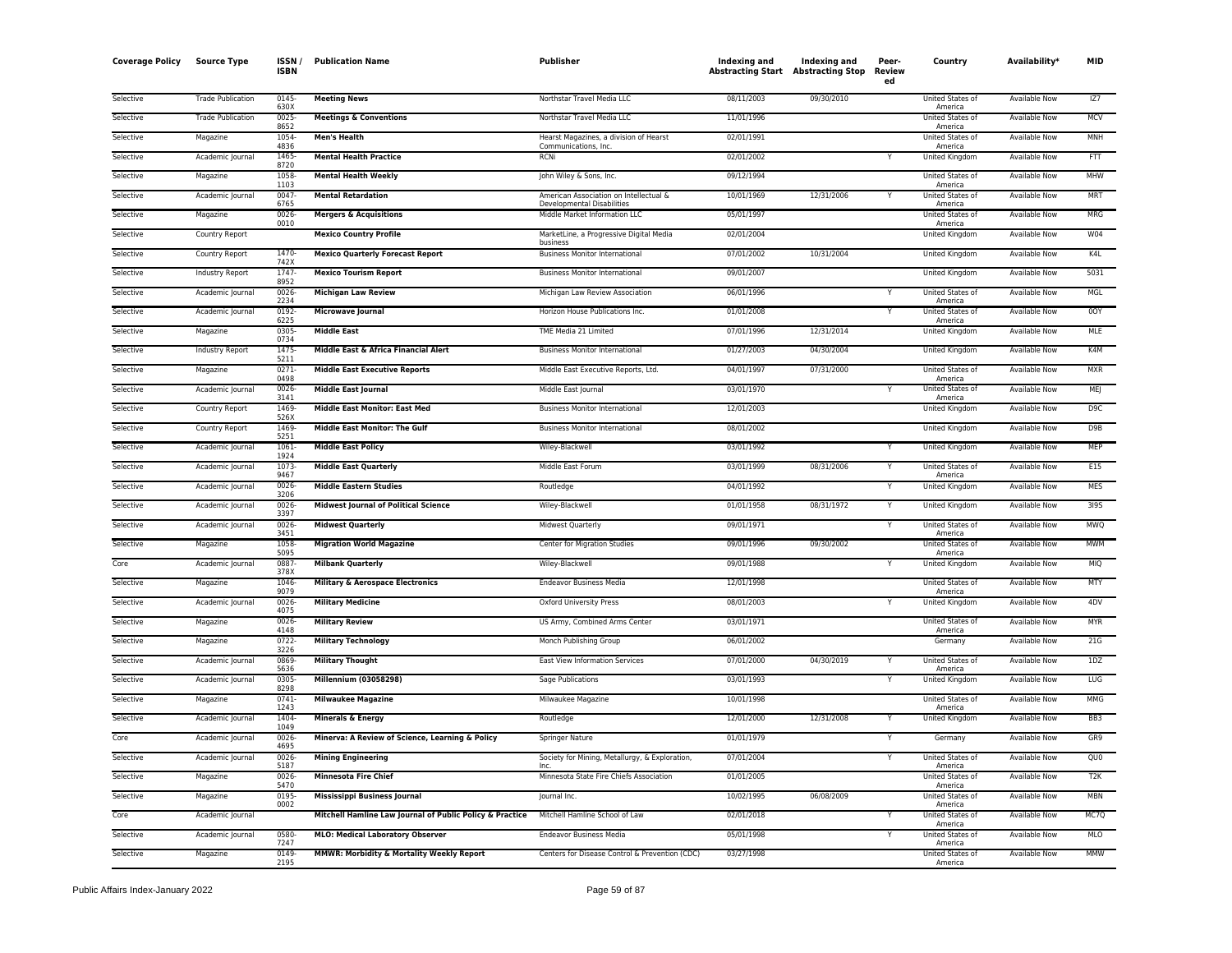| <b>Coverage Policy</b> | <b>Source Type</b>       | <b>ISSN</b><br><b>ISBN</b> | <b>Publication Name</b>                               | <b>Publisher</b>                                    | Indexing and<br><b>Abstracting Start Abstracting Stop</b> | Indexing and | Peer-<br>Review<br>ed | Country                            | Availability <sup>*</sup> | <b>MID</b>  |
|------------------------|--------------------------|----------------------------|-------------------------------------------------------|-----------------------------------------------------|-----------------------------------------------------------|--------------|-----------------------|------------------------------------|---------------------------|-------------|
| Selective              | Academic Journal         | 1086<br>671X               | <b>Mobilization</b>                                   | Mobilization                                        | 03/01/1998                                                |              | Υ                     | United States of<br>America        | Available Now             | 11.5        |
| Selective              | Academic Journal         | 0963<br>9489               | <b>Modern &amp; Contemporary France</b>               | Routledge                                           | 02/01/1999                                                |              | Y                     | <b>United Kingdom</b>              | <b>Available Now</b>      | 55N         |
| Selective              | Academic Journal         | 0026<br>7457               | <b>Modern Age</b>                                     | Intercollegiate Studies Institute                   | 09/01/1971                                                |              |                       | United States of<br>America        | Available Now             | <b>MOA</b>  |
| Selective              | Academic Journal         | 0026<br>749X               | <b>Modern Asian Studies</b>                           | Cambridge University Press                          | 07/01/1995                                                |              |                       | United Kingdom                     | <b>Available Now</b>      | <b>MOU</b>  |
| Selective              | Academic Journal         | 0097<br>7004               | <b>Modern China</b>                                   | Sage Publications                                   | 04/01/1975                                                |              | Y                     | United States of<br>America        | Available Now             | MOC         |
| Selective              | <b>Trade Publication</b> | 0160<br>7480               | <b>Modern Healthcare</b>                              | <b>Crain Communications</b>                         | 05/23/1994                                                |              |                       | United States of<br>America        | Available Now             | MHL         |
| Selective              | Academic Journal         | 1353<br>2944               | <b>Modern Italy</b>                                   | Cambridge University Press                          | 05/01/2000                                                |              | Y                     | United Kingdom                     | Available Now             | 36L         |
| Selective              | Academic Journal         | 0026<br>7961               | <b>Modern Law Review</b>                              | Wiley-Blackwell                                     | 11/01/1997                                                |              | Y                     | United Kingdom                     | Available Now             | D8H         |
| Selective              | Magazine                 | 0026<br>8046               | <b>Modern Maturity</b>                                | AARP                                                | 09/01/1996                                                | 02/28/2002   |                       | United States of<br>America        | <b>Available Now</b>      | <b>MMA</b>  |
| Selective              | Magazine                 | 0260<br>7840               | <b>Modern Power Systems</b>                           | Progressive Media Publishing Ltd.                   | 03/01/1998                                                |              |                       | United Kingdom                     | <b>Available Now</b>      | MPY         |
| Selective              | Country Report           | 1520<br>0957               | <b>Moldova Country Review</b>                         | CountryWatch Incorporated                           | 07/01/2000                                                |              |                       | United States of<br>America        | <b>Available Now</b>      | <b>DWI</b>  |
| Selective              | Magazine                 | 1940<br>3410               | Momentum (19403410)                                   | National Multiple Sclerosis Society                 | 12/01/2007                                                | 09/30/2013   |                       | United States of<br>America        | Available Now             | 55M6        |
| Selective              | Academic Journal         | 0026<br>9301               | Monatsschrift fuer Kriminologie und Strafrechtsreform | De Gruyter                                          | 06/01/2006                                                |              | Y                     | Germany                            | Available Now             | 1613        |
| Selective              | Academic Journal         | 0185<br>1136               | Monetaria                                             | Centro de Estudios Monetarios<br>Latinoamericanos   | 01/01/1978                                                | 06/30/2018   | Y                     | Mexico                             | Available Now             | HDI         |
| Selective              | Magazine                 | 0149<br>4953               | Money                                                 | Ad Practitioners, LLC                               | 03/01/1996                                                | 07/31/2019   |                       | United States of<br>America        | Available Now             | <b>MON</b>  |
| Selective              | Magazine                 | 1444<br>6219               | <b>Money (Australia Edition)</b>                      | Rainmaker Group                                     | 10/01/2002                                                |              |                       | Australia                          | <b>Available Now</b>      | <b>7B6</b>  |
| Selective              | Academic Journal         | 0187<br>7615               | <b>Money Affairs</b>                                  | Centro de Estudios Monetarios<br>Latinoamericanos   | 01/01/1988                                                | 12/31/2011   | Y                     | Mexico                             | <b>Available Now</b>      | UGZ         |
| Selective              | <b>Trade Publication</b> | 1322<br>7254               | <b>Money Management</b>                               | FE Money Management Pty Ltd                         | 11/06/2003                                                |              |                       | Australia                          | <b>Available Now</b>      | 64P         |
| Selective              | Magazine                 | 1549<br>9111               | <b>Money Management Executive</b>                     | SourceMedia, Inc.                                   | 09/06/2004                                                | 05/31/2020   |                       | United States of<br>America        | Available Now             | R4C         |
| Selective              | Magazine                 | 0958<br>3769               | <b>Money Marketing</b>                                | Centaur Communications                              | 05/22/2003                                                | 04/30/2017   |                       | United Kingdom                     | <b>Available Now</b>      | <b>DYX</b>  |
| Selective              | Country Report           | 1520<br>0965               | <b>Mongolia Country Review</b>                        | CountryWatch Incorporated                           | 07/01/2000                                                |              |                       | United States of<br>America        | <b>Available Now</b>      | <b>DWK</b>  |
| Selective              | Magazine                 | 0026<br>9921               | <b>Montana Business Quarterly</b>                     | Montana Business Quarterly                          | 03/01/1991                                                |              |                       | United States of<br>America        | <b>Available Now</b>      | <b>MBQ</b>  |
| Selective              | Academic Journal         | 0098<br>1818               | <b>Monthly Labor Review</b>                           | US Department of Labor                              | 01/01/1970                                                |              |                       | United States of<br>America        | <b>Available Now</b>      | <b>MLR</b>  |
| Selective              | Magazine                 | 0027<br>0520               | Monthly Review: An Independent Socialist Magazine     | Monthly Review Foundation                           | 01/01/1988                                                |              |                       | United States of<br>America        | <b>Available Now</b>      | <b>MRV</b>  |
| Selective              | Country Report           |                            | <b>Morocco Country Profile</b>                        | MarketLine, a Progressive Digital Media<br>business | 03/01/2004                                                | 12/31/2007   |                       | United Kingdom                     | Available Now             | W49         |
| Selective              | Magazine                 | 0730<br>0212               | <b>Mortgage Banking</b>                               | Mortgage Bankers Association of America             | 10/01/1993                                                | 10/01/2016   |                       | United States of<br>America        | Available Now             | MGB         |
| Selective              | Magazine                 | 1093<br>1252               | <b>Mortgage Servicing News</b>                        | SourceMedia, Inc.                                   | 10/01/2000                                                | 12/31/2014   |                       | United States of<br>America        | <b>Available Now</b>      | 70A         |
| Selective              | <b>Trade Publication</b> | 1475<br>651X               | <b>Mortgage Strategy</b>                              | <b>Centaur Communications</b>                       | 04/10/2006                                                | 05/24/2017   |                       | United Kingdom                     | Available Now             | <b>18GW</b> |
| Selective              | Magazine                 | 0027<br>1535               | <b>Mother Earth News</b>                              | Ogden Publications, Inc.                            | 10/01/1992                                                |              |                       | United States of<br>America        | <b>Available Now</b>      | <b>MEN</b>  |
| Selective              | Magazine                 | 0362<br>8841               | <b>Mother Jones</b>                                   | Foundation for National Progress                    | 05/01/1984                                                |              |                       | <b>United States of</b><br>America | Available Now             | MJO         |
| Selective              | <b>Trade Publication</b> | $0027 -$<br>206X           | <b>Motor Transport</b>                                | DVV Media International                             | 09/18/2003                                                |              |                       | United Kingdom                     | Available Now             | O4H         |
| Selective              | Country Report           |                            | <b>Mozambique Country Monitor</b>                     | IHS Markit Ltd.                                     | 10/01/1998                                                |              |                       | United States of<br>America        | Available Now             | 4ZP         |
| Selective              | Country Report           | 1520<br>0981               | <b>Mozambique Country Review</b>                      | CountryWatch Incorporated                           | 07/01/2000                                                |              |                       | United States of<br>America        | Available Now             | <b>DWM</b>  |
| Selective              | <b>Trade Publication</b> | 1053<br>7899               | <b>MSW Management</b>                                 | <b>Endeavor Business Media</b>                      | 01/01/1998                                                |              |                       | United States of<br>America        | Available Now             | KQQ         |
| Selective              | <b>Trade Publication</b> | 0146<br>0919               | <b>Multi-Housing News</b>                             | Yardi Systems, Inc.                                 | 05/01/2002                                                |              |                       | United States of<br>America        | Available Now             | IZ8         |
| Selective              | Magazine                 | 0276<br>8593               | <b>Multichannel News</b>                              | Future Publishing Ltd.                              | 12/06/1999                                                | 03/16/2021   |                       | <b>United Kingdom</b>              | <b>Available Now</b>      | 1EK         |
| Selective              | Academic Journal         | 1058<br>9236               | <b>Multicultural Review</b>                           | Goldman Group, Inc.                                 | 06/01/1994                                                | 09/30/2010   | Y                     | United States of<br>America        | Available Now             | <b>MRW</b>  |
| Selective              | Academic Journal         | 1525<br>383X               | Multinational Business Review (St. Louis University)  | St. Louis University                                | 09/01/1996                                                | 06/30/2010   |                       | United States of<br>America        | Available Now             | <b>MLB</b>  |
| Core                   | Magazine                 | 0197<br>4637               | <b>Multinational Monitor</b>                          | Corporate Accountability Research                   | 07/01/1996                                                | 06/30/2009   |                       | United States of<br>America        | Available Now             | <b>MTM</b>  |
| Selective              | Academic Journal         | 0199<br>6134               | <b>Municipal Finance Journal</b>                      | Civic Research Institute                            | 06/01/2001                                                |              | Y                     | United States of<br>America        | <b>Available Now</b>      | 006         |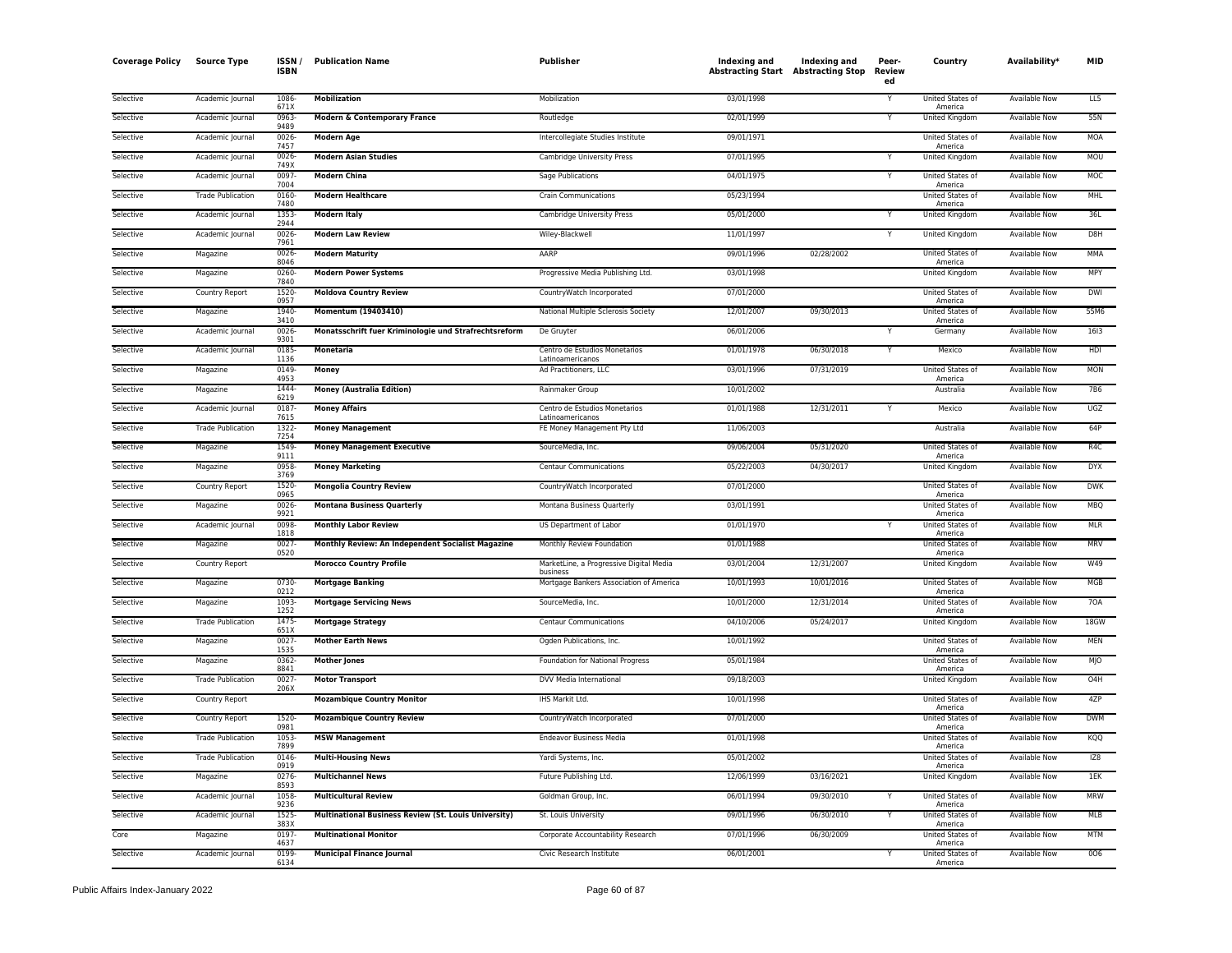| <b>Coverage Policy</b> | <b>Source Type</b>       | <b>ISSN</b><br><b>ISBN</b> | <b>Publication Name</b>                                                         | Publisher                                     | Indexing and<br><b>Abstracting Start Abstracting Stop</b> | Indexing and | Peer-<br><b>Review</b><br>ed | Country                                | Availability*        | <b>MID</b>        |
|------------------------|--------------------------|----------------------------|---------------------------------------------------------------------------------|-----------------------------------------------|-----------------------------------------------------------|--------------|------------------------------|----------------------------------------|----------------------|-------------------|
| Selective              | <b>Trade Publication</b> | 0265<br>1548               | <b>Music Week</b>                                                               | Future Publishing Ltd.                        | 08/10/2002                                                |              |                              | United Kingdom                         | Available Now        | 8MH               |
| Selective              | Academic Journal         | 0027<br>4909               | <b>Muslim World</b>                                                             | Wiley-Blackwell                               | 01/04/1972                                                |              | Y                            | United Kingdom                         | <b>Available Now</b> | <b>MUW</b>        |
| Selective              | Country Report           | 1520<br>099X               | <b>Myanmar Country Review</b>                                                   | CountryWatch Incorporated                     | 07/01/2000                                                | 12/31/2007   |                              | United States of<br>America            | Available Now        | <b>DWN</b>        |
| Selective              | Magazine                 | 0193<br>4279               | <b>NACD Directorship</b>                                                        | National Association of Corporate Directors   | 06/02/1996                                                |              |                              | United States of                       | <b>Available Now</b> | <b>DIP</b>        |
| Selective              | Academic Journal         | $1071 -$                   | <b>NACLA Report on the Americas</b>                                             | Taylor & Francis Ltd                          | 07/01/1996                                                |              | Y                            | America<br><b>United Kingdom</b>       | Available Now        | SIL               |
| Selective              | Country Report           | 4839                       | <b>Namibia Country Monitor</b>                                                  | IHS Markit Ltd.                               | 10/01/1998                                                |              |                              | United States of                       | <b>Available Now</b> | 4ZR               |
| Selective              | Magazine                 | 0027<br>8378               | <b>Nation</b>                                                                   | Nation Company, L. P.                         | 10/20/2008                                                |              |                              | America<br>United States of            | Available Now        | <b>NAT</b>        |
| Selective              | Magazine                 | 0164<br>5935               | <b>Nation's Cities Weekly</b>                                                   | National League of Cities                     | 07/05/1993                                                | 05/31/2012   |                              | America<br>United States of<br>America | Available Now        | <b>NCT</b>        |
| Selective              | Newspaper                | 0028<br>0496               | <b>Nation's Health</b>                                                          | American Public Health Association            | 01/01/1992                                                |              |                              | United States of<br>America            | <b>Available Now</b> | <b>NAH</b>        |
| Selective              | <b>Trade Publication</b> | 0028<br>0518               | <b>Nation's Restaurant News</b>                                                 | Penton Media, Inc.                            | 05/22/1995                                                |              |                              | United States of<br>America            | <b>Available Now</b> | <b>NRN</b>        |
| Selective              | Newspaper                | 0027<br>8939               | <b>National Catholic Reporter</b>                                               | National Catholic Reporter Publishing Company | 07/02/1993                                                |              |                              | United States of<br>America            | <b>Available Now</b> | <b>NCR</b>        |
| Selective              | <b>Trade Publication</b> | 0092<br>1491               | <b>National Defense</b>                                                         | National Defense Industrial Association       | 09/01/2005                                                |              |                              | United States of<br>America            | Available Now        | 21K               |
| Selective              | Magazine                 | $0027 -$<br>9358           | <b>National Geographic</b>                                                      | National Geographic Partners LLC              | 10/01/1994                                                |              |                              | United States of<br>America            | <b>Available Now</b> | <b>NGE</b>        |
| Selective              | Magazine                 | 0747-<br>0932              | <b>National Geographic Traveler</b>                                             | National Geographic Partners LLC              | 04/01/2003                                                | 12/31/2019   |                              | United States of<br>America            | Available Now        | <b>NGT</b>        |
| Selective              | Academic Journal         | 0027<br>9501               | <b>National Institute Economic Review</b>                                       | Cambridge University Press                    | 08/01/1993                                                |              |                              | United Kingdom                         | Available Now        | <b>NIE</b>        |
| Selective              | Magazine                 | 2332<br>1466               | <b>National Intelligence Report</b>                                             | Plain Language Media                          | 01/13/2003                                                | 03/31/2020   |                              | United States of<br>America            | <b>Available Now</b> | JY9               |
| Selective              | Magazine                 | 0884<br>9382               | <b>National Interest</b>                                                        | Center for the National Interest              | 06/01/1996                                                |              |                              | United States of<br>America            | <b>Available Now</b> | <b>NER</b>        |
| Selective              | Magazine                 | 0360<br>4217               | <b>National Journal</b>                                                         | National Journal Group LLC                    | 07/08/1996                                                | 12/31/2015   |                              | United States of<br>America            | <b>Available Now</b> | NAJ               |
| Selective              | Newspaper                | 2158<br>3862               | <b>National Journal Daily</b>                                                   | National Journal Group LLC                    | 01/03/2011                                                | 02/28/2013   |                              | United States of<br>America            | Available Now        | F <sub>2</sub> IR |
| Selective              | Newspaper                | 2158<br>3870               | <b>National Journal Daily AM</b>                                                | National Journal Group LLC                    | 01/05/2011                                                | 06/01/2016   |                              | United States of<br>America            | <b>Available Now</b> | <b>F2IQ</b>       |
| Selective              | <b>Trade Publication</b> | 1050<br>3331               | <b>National Mortgage News</b>                                                   | SourceMedia, Inc.                             | 08/07/2000                                                |              |                              | United States of<br>America            | <b>Available Now</b> | 709               |
| Selective              | Magazine                 | 0149<br>4740               | <b>National NOW Times</b>                                                       | National Organization for Women               | 03/01/1999                                                |              |                              | <b>United States of</b><br>America     | <b>Available Now</b> | <b>NOW</b>        |
| Selective              | Magazine                 | 1442<br>5548               | <b>National Observer</b>                                                        | National Observer                             | 03/01/1999                                                | 03/31/2009   |                              | Australia                              | <b>Available Now</b> | 5QY               |
| Selective              | Magazine                 | $0276 -$<br>8186           | <b>National Parks</b>                                                           | National Parks Conservation Association       | 09/01/1992                                                |              |                              | <b>United States of</b><br>America     | Available Now‡       | <b>NPR</b>        |
| Selective              | <b>Trade Publication</b> | 0027<br>9978               | <b>National Public Accountant</b>                                               | National Society of Accountants               | 07/01/1993                                                | 09/30/2009   |                              | United States of<br>America            | Available Now        | <b>NPA</b>        |
| Selective              | <b>Trade Publication</b> | $0027 -$<br>9994           | <b>National Real Estate Investor</b>                                            | Penton Media, Inc.                            | 07/01/1993                                                | 12/31/2020   |                              | United States of<br>America            | Available Now        | <b>NRE</b>        |
| Selective              | Magazine                 | 0028<br>0038               | <b>National Review</b>                                                          | National Review Inc.                          | 08/03/1992                                                |              |                              | United States of<br>America            | <b>Available Now</b> | <b>NRV</b>        |
| Selective              | Magazine                 | 0164<br>7415               | <b>National Right to Life News</b>                                              | National Right to Life                        | 12/01/2005                                                |              |                              | United States of<br>America            | Available Now        | 1F35              |
| Selective              | Academic Journal         | 0028-<br>0283              | <b>National Tax Journal</b>                                                     | University of Chicago Press                   | 03/01/1970                                                |              |                              | United States of<br>America            | <b>Available Now</b> | NTJ               |
| Selective              | Magazine                 | 0893<br>8202               | National Underwriter / Life & Health Financial Services                         | ALM Media, LLC                                | 03/06/1995                                                | 03/31/2017   |                              | United States of<br>America            | <b>Available Now</b> | Z3N               |
| Selective              | Magazine                 | 1940<br>1353               | National Underwriter / P&C                                                      | ALM Media, LLC                                | 03/15/2004                                                | 12/31/2012   |                              | United States of<br>America            | <b>Available Now</b> | <b>BMDR</b>       |
| Selective              | Magazine                 | 1042<br>6841               | National Underwriter / Property & Casualty Risk &<br><b>Benefits Management</b> | ALM Media, LLC                                | 06/19/1995                                                | 03/07/2004   |                              | United States of<br>America            | Available Now        | <b>NUP</b>        |
| Selective              | Magazine                 | 0164-<br>0712              | <b>National Wetlands Newsletter</b>                                             | Environmental Law Institute                   | 07/01/1998                                                |              |                              | United States of<br>America            | Available Now        | 4EB               |
| Selective              | Magazine                 | 1545<br>5157               | <b>National Wildlife (World Edition)</b>                                        | National Wildlife Federation                  | 04/01/1990                                                |              |                              | United States of<br>America            | Available Now        | <b>NWL</b>        |
| Selective              | Academic Journal         | 1353<br>7113               | <b>Nationalism &amp; Ethnic Politics</b>                                        | Routledge                                     | 12/01/2000                                                |              | Y                            | United Kingdom                         | Available Now        | <b>IYA</b>        |
| Selective              | Academic Journal         | 0090<br>5992               | <b>Nationalities Papers</b>                                                     | Cambridge University Press                    | 06/01/1999                                                |              | Y                            | <b>United Kingdom</b>                  | <b>Available Now</b> | 550               |
| Selective              | Academic Journal         | 1354<br>5078               | <b>Nations &amp; Nationalism</b>                                                | Wiley-Blackwell                               | 04/01/2001                                                |              | Y                            | United Kingdom                         | Available Now        | DSK               |
| Selective              | Academic Journal         | 0885<br>8608               | <b>Natural Areas Journal</b>                                                    | Natural Areas Association                     | 04/01/2002                                                |              | Y                            | United States of<br>America            | Available Now        | KQV               |
| Selective              | Magazine                 | 1067<br>9588               | <b>Natural Health</b>                                                           | Meredith Corporation                          | 03/01/2000                                                | 04/30/2015   |                              | United States of<br>America            | Available Now        | NHE               |
| Selective              | Academic Journal         | 0165<br>0203               | <b>Natural Resources Forum</b>                                                  | Wiley-Blackwell                               | 05/01/1998                                                |              | Y                            | United Kingdom                         | <b>Available Now</b> | <b>NRF</b>        |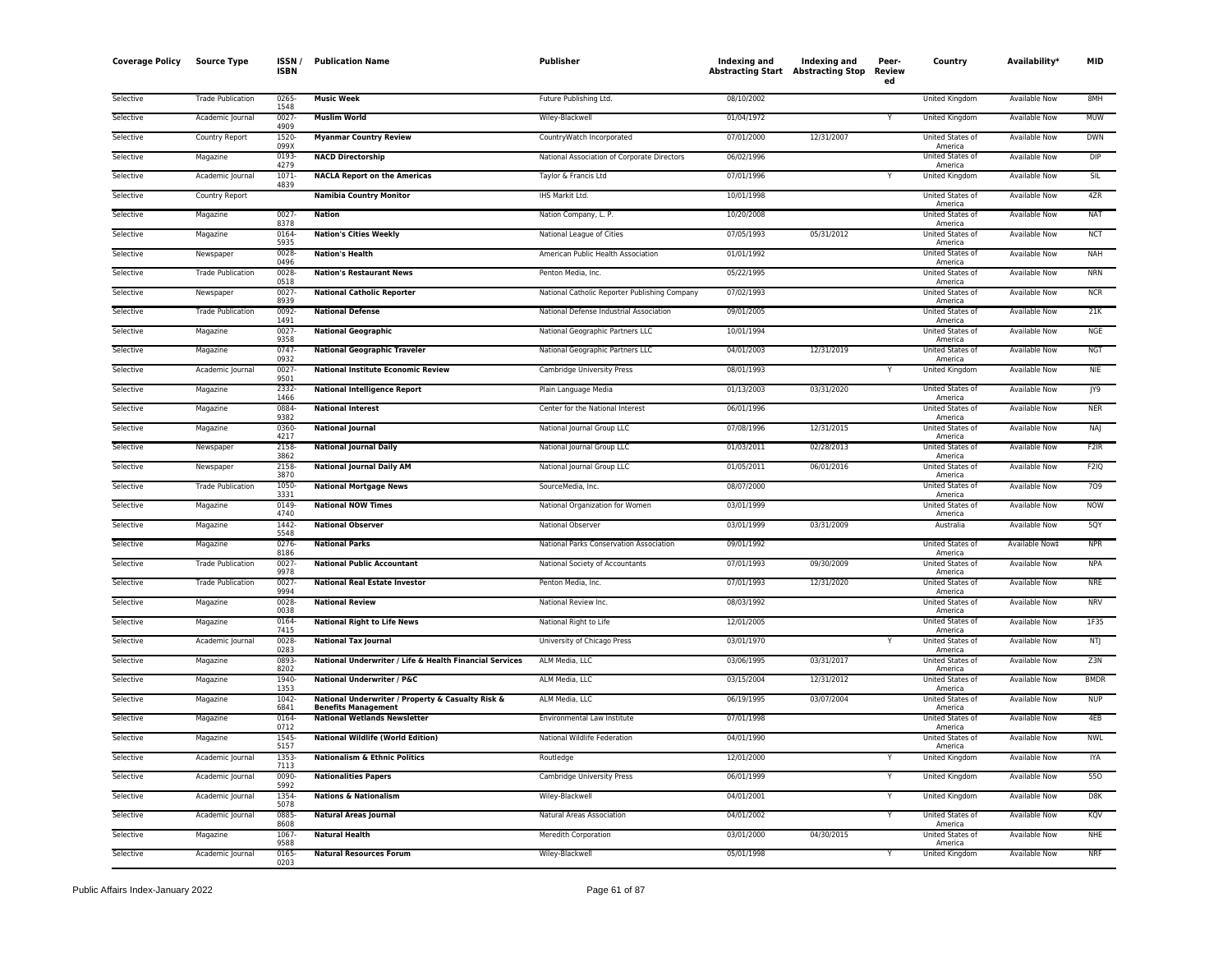| <b>Coverage Policy</b> | <b>Source Type</b>       | ISSN /<br><b>ISBN</b> | <b>Publication Name</b>                                                      | <b>Publisher</b>                                    | Indexing and<br><b>Abstracting Start Abstracting Stop</b> | Indexing and | Peer-<br>Review<br>ed | Country                            | Availability*        | <b>MID</b>      |
|------------------------|--------------------------|-----------------------|------------------------------------------------------------------------------|-----------------------------------------------------|-----------------------------------------------------------|--------------|-----------------------|------------------------------------|----------------------|-----------------|
| Selective              | Academic Journal         | 0028<br>0739          | <b>Natural Resources Journal</b>                                             | University of New Mexico School of Law              | 10/01/1972                                                |              |                       | United States of<br>America        | <b>Available Now</b> | <b>NJR</b>      |
| Selective              | Academic Journal         | 0028<br>0836          | <b>Nature</b>                                                                | Springer Nature                                     | 08/29/1991                                                | 11/30/2015   |                       | United Kingdom                     | Available Now        | <b>NAE</b>      |
| Selective              | Academic Journal         | 1087<br>0156          | <b>Nature Biotechnology</b>                                                  | Springer Nature                                     | 07/01/2000                                                | 11/30/2015   | Υ                     | <b>United Kingdom</b>              | Available Now        | 4FD             |
| Selective              | Magazine                 | 0374<br>9894          | <b>Nature Canada</b>                                                         | Canadian Nature Federation                          | 06/01/1996                                                | 06/30/2006   |                       | Canada                             | Available Now        | <b>NAC</b>      |
| Selective              | Academic Journal         | 1078<br>8956          | <b>Nature Medicine</b>                                                       | Springer Nature                                     | 09/01/1998                                                | 11/30/2015   | Y                     | United Kingdom                     | <b>Available Now</b> | 21N             |
| Selective              | Academic Journal         | 1474<br>1776          | <b>Nature Reviews Drug Discovery</b>                                         | Springer Nature                                     | 01/01/2008                                                | 11/30/2015   |                       | United Kingdom                     | Available Now        | <b>LKD</b>      |
| Selective              | Academic Journal         | 0890<br>6130          | Nature, Society & Thought                                                    | <b>Marxist Educational Press</b>                    | 10/01/2001                                                | 07/31/2007   |                       | United States of<br>America        | <b>Available Now</b> | LSE             |
| Selective              | Academic Journal         | 0028-<br>1484         | <b>Naval War College Review</b>                                              | Naval War College                                   | 09/01/1998                                                |              | Y                     | United States of<br>America        | <b>Available Now</b> | 21Q             |
| Selective              | Magazine                 | 0028-<br>1697         | <b>Navy Times</b>                                                            | Gannett Company, Inc.                               | 11/13/1995                                                |              |                       | United States of<br>America        | Available Now        | <b>NYS</b>      |
| Core                   | Report                   | 1531-<br>3468         | NBER Innovation Policy & the Economy (University of<br><b>Chicago Press)</b> | University of Chicago Press                         | 01/01/2008                                                | 01/31/2017   |                       | United States of<br>America        | <b>Available Now</b> | 88GD            |
| Selective              | <b>Trade Publication</b> | 0276<br>119X          | <b>NBER Reporter</b>                                                         | National Bureau of Economic Research, Inc.          | 09/01/2000                                                |              |                       | United States of<br>America        | Available Now        | <b>NBE</b>      |
| Core                   | Academic Journal         | 1096<br>231X          | <b>NBER/Frontiers in Health Policy Research</b>                              | <b>MIT Press</b>                                    | 01/01/2000                                                | 12/31/2004   | Y                     | United States of<br>America        | <b>Available Now</b> | FL <sub>2</sub> |
| Core                   | Academic Journal         | 0892<br>8649          | NBER/Tax Policy & the Economy (University of Chicago<br>Press)               | University of Chicago Press                         | 01/01/2008                                                |              |                       | United States of<br>America        | Available Now        | 88GC            |
| Selective              | Magazine                 |                       | <b>NCADD Washington Report</b>                                               | National Council on Alcoholism & Drug<br>Dependence | 12/01/1998                                                |              |                       | United States of<br>America        | <b>Available Now</b> | 4Q1             |
| Selective              | Magazine                 | 1605<br>9581          | <b>NEA News (OECD Nuclear Energy Agency)</b>                                 | OECD Nuclear Energy Agency                          | 10/01/2005                                                | 02/28/2018   |                       | France                             | <b>Available Now</b> | 1WSJ            |
| Selective              | Magazine                 | 0734<br>7219          | <b>NEA Today</b>                                                             | National Education Association                      | 04/01/1996                                                |              |                       | <b>United States of</b><br>America | Available Now        | <b>NET</b>      |
| Selective              | Academic Journal         | 0748<br>4526          | <b>Negotiation Journal</b>                                                   | Wiley-Blackwell                                     | 01/01/1991                                                |              | Y                     | United Kingdom                     | Available Now        | 400             |
| Selective              | Country Report           |                       | <b>Netherlands Career Guide</b>                                              | Going Global                                        | 01/01/2002                                                | 09/12/2014   |                       | United States of<br>America        | Available Now        | ONF             |
| Selective              | Academic Journal         | 0924<br>0519          | <b>Netherlands Quarterly of Human Rights</b>                                 | Sage Publications                                   | 03/01/2007                                                |              |                       | United States of<br>America        | <b>Available Now</b> | MZ3             |
| Selective              | <b>Trade Publication</b> | 1046<br>4468          | <b>Network Computing</b>                                                     | <b>United Business Media</b>                        | 11/01/1995                                                | 06/30/2007   |                       | United States of<br>America        | <b>Available Now</b> | <b>NCP</b>      |
| Selective              | Magazine                 | 0745<br>418X          | <b>Network News</b>                                                          | Presbyterian Voices for Justice                     | 09/01/1998                                                | 01/31/2018   |                       | United States of<br>America        | <b>Available Now</b> | <b>NWN</b>      |
| Selective              | <b>Trade Publication</b> | 0887<br>7661          | <b>Network World</b>                                                         | IDG Communications, Inc.                            | 05/18/1998                                                | 06/04/2013   |                       | United States of<br>America        | Available Now        | <b>ONA</b>      |
| Selective              | Academic Journal         | 1053<br>8119          | Neurolmage                                                                   | Academic Press                                      | 01/15/2008                                                |              | Y                     | United States of<br>America        | Available Now        | L16             |
| Selective              | Magazine                 | 0142<br>9345          | <b>New African</b>                                                           | IC Publications Ltd.                                | 11/01/2000                                                |              |                       | United Kingdom                     | Available Now        | 6MF             |
| Selective              | Magazine                 | 0885<br>6540          | <b>New American (08856540)</b>                                               | John Birch Society                                  | 02/04/2008                                                |              |                       | United States of<br>America        | Available Now        | 1HLH            |
| Selective              | Magazine                 | 1559<br>1603          | <b>New Crisis (15591603)</b>                                                 | Crisis Publications Inc.                            | 07/01/1998                                                | 03/31/2003   |                       | United States of<br>America        | <b>Available Now</b> | AAC             |
| Selective              | Magazine                 | 0734-<br>0222         | <b>New Criterion</b>                                                         | New Criterion                                       | 11/01/1996                                                |              |                       | United States of<br>America        | <b>Available Now</b> | <b>NCI</b>      |
| Selective              | Academic Journal         | 0194<br>3081          | <b>New Directions for Community Colleges</b>                                 | John Wiley & Sons, Inc.                             | 09/01/1998                                                |              |                       | United States of<br>America        | <b>Available Now</b> | 0YG             |
| Selective              | Academic Journal         | 1097<br>6736          | <b>New Directions for Evaluation</b>                                         | John Wiley & Sons, Inc.                             | 03/01/1999                                                |              | Y                     | United States of<br>America        | <b>Available Now</b> | 25B             |
| Selective              | Academic Journal         | 1533<br>8916          | <b>New Directions for Youth Development</b>                                  | John Wiley & Sons, Inc.                             | 06/01/2002                                                | 12/31/2014   |                       | United States of<br>America        | Available Now        | TR3             |
| Selective              | Academic Journal         | 1070-<br>3535         | <b>New Economy</b>                                                           | Wiley-Blackwell                                     | 09/01/1998                                                | 12/31/2004   | Y                     | <b>United Kingdom</b>              | <b>Available Now</b> | 706             |
| Selective              | Academic Journal         | 0028<br>4726          | <b>New England Economic Review</b>                                           | Federal Reserve Bank of Boston                      | 11/01/1993                                                | 01/31/2004   |                       | United States of<br>America        | Available Now        | <b>NEE</b>      |
| Selective              | Magazine                 | 1938<br>5978          | <b>New England Journal of Higher Education</b>                               | New England Board of Higher Education               | 06/01/2007                                                | 03/01/2021   |                       | United States of<br>America        | Available Now        | 3E8V            |
| Selective              | Academic Journal         | 0028<br>4793          | <b>New England Journal of Medicine</b>                                       | Massachusetts Medical Society                       | 09/08/1994                                                |              |                       | United States of<br>America        | <b>Available Now</b> | <b>NEJ</b>      |
| Core                   | Academic Journal         | 0749<br>016X          | <b>New England Journal of Public Policy</b>                                  | New England Journal of Public Policy                | 09/01/2003                                                |              |                       | <b>United States of</b><br>America | Available Now        | S <sub>2E</sub> |
| Selective              | Academic Journal         | 0028<br>4823          | <b>New England Law Review</b>                                                | New England Law Review                              | 07/01/2003                                                |              | Y                     | United States of<br>America        | Available Now        | L65             |
| Selective              | Magazine                 | 0164<br>8152          | <b>New Hampshire Business Review</b>                                         | New Hampshire Business Review                       | 07/21/1995                                                |              |                       | United States of<br>America        | Available Now        | <b>NHV</b>      |
| Selective              | Magazine                 | 0305<br>9529          | <b>New Internationalist</b>                                                  | New Internationalist                                | 01/01/1995                                                |              |                       | <b>United Kingdom</b>              | <b>Available Now</b> | <b>NIT</b>      |
| Selective              | Magazine                 | 0273<br>270X          | <b>New Jersey Monthly</b>                                                    | New Jersey Monthly, LLC                             | 03/01/2002                                                | 12/31/2020   |                       | United States of<br>America        | Available Now        | <b>NJM</b>      |
| Selective              | Academic Journal         | 1095<br>7960          | <b>New Labor Forum (Routledge)</b>                                           | Routledge                                           | 03/01/2003                                                | 06/30/2008   |                       | United Kingdom                     | <b>Available Now</b> | <b>RFV</b>      |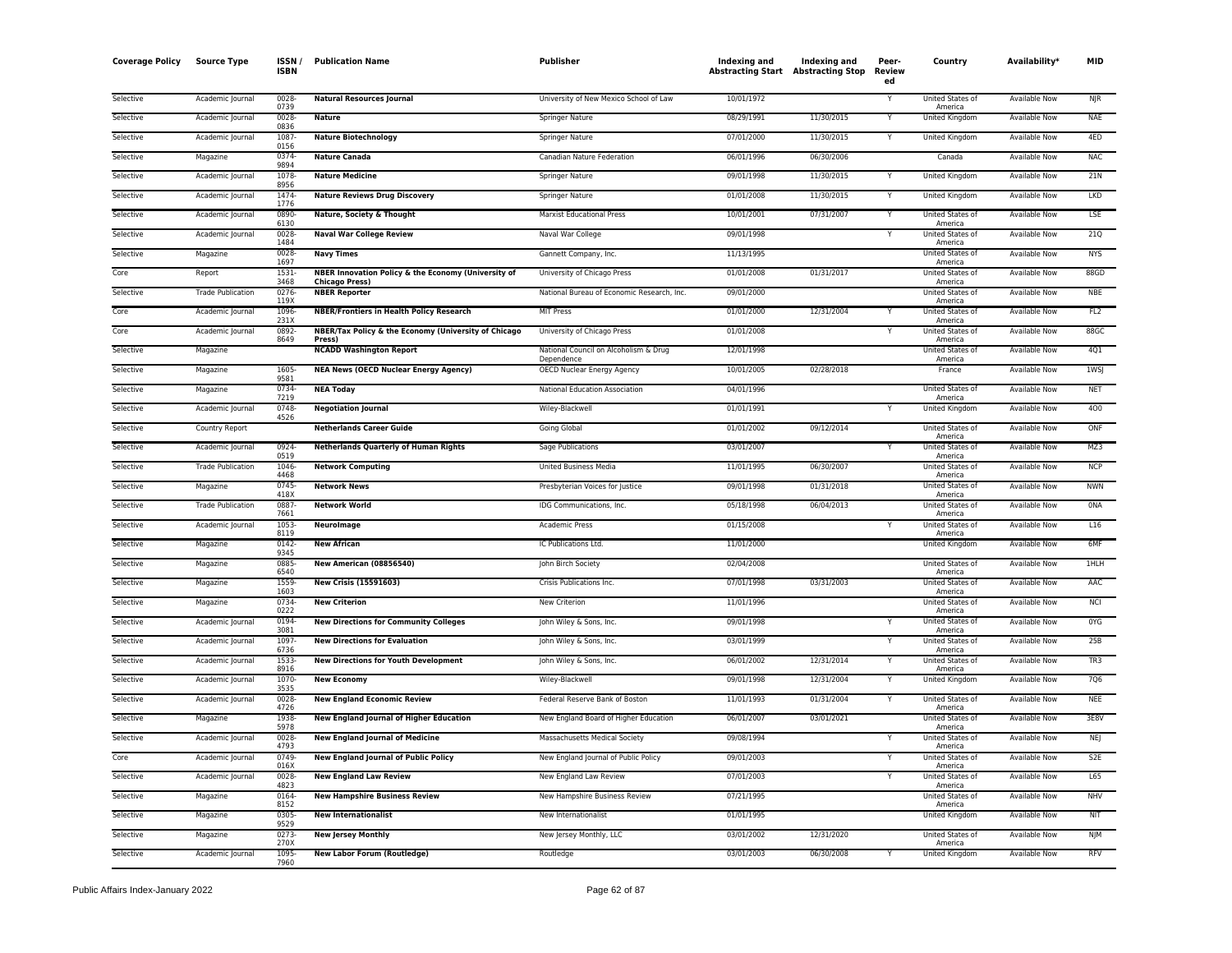| <b>Coverage Policy</b> | <b>Source Type</b>       | ISSN /<br><b>ISBN</b> | <b>Publication Name</b>                                                                            | <b>Publisher</b>                                                      | Indexing and<br><b>Abstracting Start Abstracting Stop</b> | <b>Indexing and</b> | Peer-<br>Review<br>ed | Country                            | Availability*        | <b>MID</b> |
|------------------------|--------------------------|-----------------------|----------------------------------------------------------------------------------------------------|-----------------------------------------------------------------------|-----------------------------------------------------------|---------------------|-----------------------|------------------------------------|----------------------|------------|
| Selective              | Magazine                 | 0028-<br>6044         | <b>New Leader</b>                                                                                  | American Labor Conference on International<br>Affairs                 | 04/13/1970                                                | 05/31/2010          |                       | United States of<br>America        | <b>Available Now</b> | <b>NLL</b> |
| Selective              | Academic Journal         | 0028<br>6060          | <b>New Left Review</b>                                                                             | New Left Review Ltd.                                                  | 01/01/1985                                                |                     |                       | <b>United Kingdom</b>              | <b>Available Now</b> | <b>NLR</b> |
| Selective              | Academic Journal         | 1461<br>4448          | <b>New Media &amp; Society</b>                                                                     | Sage Publications                                                     | 03/01/2000                                                |                     | Υ                     | United Kingdom                     | Available Now        | 3FI        |
| Selective              | <b>Trade Publication</b> |                       | <b>New Media Age</b>                                                                               | <b>Centaur Communications</b>                                         | 06/27/2002                                                | 06/30/2011          |                       | United Kingdom                     | Available Now        | FX0        |
| Selective              | <b>Trade Publication</b> | 0164<br>6796          | <b>New Mexico Business Journal</b>                                                                 | New Mexico Business Journal LLC                                       | 08/01/1998                                                | 12/31/2007          |                       | United States of<br>America        | <b>Available Now</b> | <b>NMB</b> |
| Selective              | Magazine                 | 0279<br>4527          | New Orleans CityBusiness (1994 to 2008)                                                            | New Orleans City Business                                             | 04/08/1996                                                | 03/31/2008          |                       | United States of<br>America        | <b>Available Now</b> | <b>NOC</b> |
| Selective              | Magazine                 | 0149-<br>4244         | <b>New Oxford Review</b>                                                                           | New Oxford Review                                                     | 05/01/2007                                                |                     |                       | <b>United States of</b><br>America | <b>Available Now</b> | 6MG        |
| Selective              | Academic Journal         | 0896<br>6346          | <b>New Perspectives on Turkey</b>                                                                  | Cambridge University Press                                            | 03/01/2006                                                |                     |                       | United Kingdom                     | Available Now        | <b>RIK</b> |
| Selective              | Academic Journal         | 1356-<br>3467         | <b>New Political Economy</b>                                                                       | Routledge                                                             | 07/01/1998                                                |                     | Y                     | United Kingdom                     | Available Now        | <b>NPE</b> |
| Selective              | Academic Journal         | 0739<br>3148          | <b>New Political Science</b>                                                                       | Routledge                                                             | 03/01/1998                                                |                     |                       | United Kingdom                     | <b>Available Now</b> | 36N        |
| Selective              | Magazine                 | 0028<br>6494          | <b>New Politics</b>                                                                                | <b>New Politics</b>                                                   | 01/01/2006                                                |                     |                       | United States of<br>America        | <b>Available Now</b> | <b>RIL</b> |
| Selective              | Academic Journal         | 1211<br>8303          | New Presence: The Prague Journal of Central European<br><b>Affairs</b>                             | Martin Jan Stransky                                                   | 10/01/2001                                                | 09/30/2013          |                       | Czech Republic                     | <b>Available Now</b> | <b>DSA</b> |
| Selective              | Magazine                 | 0028<br>6583          | <b>New Republic</b>                                                                                | TNR II, LLC                                                           | 02/06/1956                                                |                     |                       | United States of<br>America        | <b>Available Now</b> | <b>NRP</b> |
| Selective              | Magazine                 | 0262-<br>4079         | <b>New Scientist</b>                                                                               | New Scientist Ltd.                                                    | 07/01/1990                                                |                     |                       | United Kingdom                     | Available Now        | <b>NSI</b> |
| Selective              | Magazine                 | 1073<br>7871          | <b>New Social Worker</b>                                                                           | White Hat Communications                                              | 09/01/1999                                                |                     |                       | United States of<br>America        | Available Now        | R9Y        |
| Core                   | Academic Journal         | 1048<br>2911          | New Solutions: A Journal of Environmental & Occupational Sage Publications<br><b>Health Policy</b> |                                                                       | 02/01/1992                                                |                     |                       | <b>United States of</b><br>America | <b>Available Now</b> | E66        |
| Selective              | Magazine                 | 1364<br>7431          | <b>New Statesman</b>                                                                               | New Statesman Ltd.                                                    | 08/16/1996                                                | 12/12/2020          |                       | United Kingdom                     | <b>Available Now</b> | <b>NSM</b> |
| Selective              | Magazine                 | 0028<br>7369          | <b>New York</b>                                                                                    | New York Media                                                        | 01/11/1993                                                |                     |                       | United States of<br>America        | Available Now        | <b>NYO</b> |
| Selective              | Newspaper                | 1059-<br>1818         | <b>New York Amsterdam News</b>                                                                     | New York Amsterdam News                                               | 07/16/1994                                                |                     |                       | United States of<br>America        | Available Now        | ANE        |
| Selective              | Academic Journal         | 0145<br>448X          | <b>New York Law School Law Review</b>                                                              | New York Law School                                                   | 09/01/2004                                                |                     | Y                     | <b>United States of</b><br>America | <b>Available Now</b> | <b>3B8</b> |
| Selective              | Magazine                 | 0028<br>7504          | <b>New York Review of Books</b>                                                                    | New York Review of Books, Inc.                                        | 02/15/1996                                                |                     |                       | United States of<br>America        | Available Now        | <b>NRB</b> |
| Core                   | Magazine                 | 0028<br>7806          | <b>New York Times Book Review</b>                                                                  | New York Times                                                        | 01/01/1985                                                | 12/31/2012          |                       | United States of<br>America        | Available Now        | 54ZA       |
| Core                   | Magazine                 | 0028<br>7822          | <b>New York Times Magazine</b>                                                                     | New York Times                                                        | 01/01/1985                                                | 12/31/2012          |                       | United States of<br>America        | Available Now        | 54ZB       |
| Selective              | Magazine                 | 1525-<br>1292         | <b>New York Times Upfront</b>                                                                      | Scholastic Inc.                                                       | 09/01/2008                                                |                     |                       | United States of<br>America        | Available Now        | 63B        |
| Selective              | Academic Journal         | 0028-<br>7881         | <b>New York University Law Review</b>                                                              | New York University School of Law                                     | 10/01/1998                                                |                     | Y                     | United States of<br>America        | Available Now        | <b>NYU</b> |
| Selective              | Country Report           |                       | <b>New Zealand Country Profile</b>                                                                 | MarketLine, a Progressive Digital Media<br>business                   | 03/01/2004                                                |                     |                       | United Kingdom                     | <b>Available Now</b> | W07        |
| Selective              | Magazine                 | 1174<br>5339          | <b>New Zealand Management</b>                                                                      | Adrenalin Publishing Limited                                          | 06/01/1998                                                | 08/31/2015          |                       | New Zealand                        | Available Now        | MNT        |
| Selective              | Academic Journal         | 0549<br>0618          | <b>New Zealand Universities Law Review</b>                                                         | Thomson Reuters (New Zealand)                                         | 12/01/2006                                                |                     |                       | New Zealand                        | Available Now        | 2SCE       |
| Selective              | Magazine                 | 0884<br>3910          | <b>News for You</b>                                                                                | New Readers Press                                                     | 04/19/1995                                                |                     |                       | United States of<br>America        | <b>Available Now</b> | <b>NFY</b> |
| Selective              | Magazine                 | 0149<br>0737          | News Media & the Law                                                                               | Reporter's Committee for Freedom of the Press                         | 03/01/1998                                                |                     |                       | United States of<br>America        | Available Now        | <b>NML</b> |
| Selective              | <b>Trade Publication</b> | 0199<br>2422          | <b>News Photographer</b>                                                                           | National Press Photographers Association                              | 08/01/1999                                                |                     |                       | United States of<br>America        | <b>Available Now</b> | <b>NEP</b> |
| Selective              | Magazine                 | 1544-<br>6999         | <b>Next American City</b>                                                                          | Next American City                                                    | 03/01/2007                                                | 06/30/2011          |                       | United States of<br>America        | Available Now        | 2Q7Z       |
| Selective              | Academic Journal         | 1462<br>2203          | Nicotine & Tobacco Research                                                                        | Oxford University Press                                               | 02/01/2000                                                |                     |                       | United Kingdom                     | <b>Available Now</b> | 570        |
| Selective              | Magazine                 | 0028<br>9817          | <b>Nieman Reports</b>                                                                              | Nieman Reports                                                        | 03/01/1998                                                |                     |                       | United States of<br>America        | <b>Available Now</b> | <b>NIM</b> |
| Selective              | Country Report           | 1520-<br>1082         | <b>Nigeria Country Review</b>                                                                      | CountryWatch Incorporated                                             | 07/01/2000                                                |                     |                       | <b>United States of</b><br>America | <b>Available Now</b> | <b>DWW</b> |
| Selective              | Industry Report          | 1748<br>412X          | Nigeria Oil & Gas Report                                                                           | <b>Business Monitor International</b>                                 | 09/01/2007                                                |                     |                       | <b>United Kingdom</b>              | Available Now        | 502B       |
| Selective              | Magazine                 | 1540<br>4161          | njbiz                                                                                              | Bridge Tower Media Holding Company d/b/a<br><b>Bridge Tower Media</b> | 07/08/2002                                                |                     |                       | United States of<br>America        | Available Now        | <b>KVB</b> |
| Selective              | Magazine                 | 0957<br>4565          | <b>Noise &amp; Vibration Worldwide</b>                                                             | Sage Publications                                                     | 11/01/2007                                                |                     |                       | United States of<br>America        | <b>Available Now</b> | N47        |
| Selective              | Academic Journal         | 1567<br>7125          | Non-State Actors & International Law                                                               | Martinus Nijhoff                                                      | 02/01/2001                                                | 12/31/2005          |                       | Netherlands                        | Available Now        | MZ2        |
| Selective              | Academic Journal         | 0899-<br>7640         | Nonprofit & Voluntary Sector Quarterly                                                             | Sage Publications                                                     | 03/01/2000                                                |                     | Y                     | United States of<br>America        | <b>Available Now</b> | 3FJ        |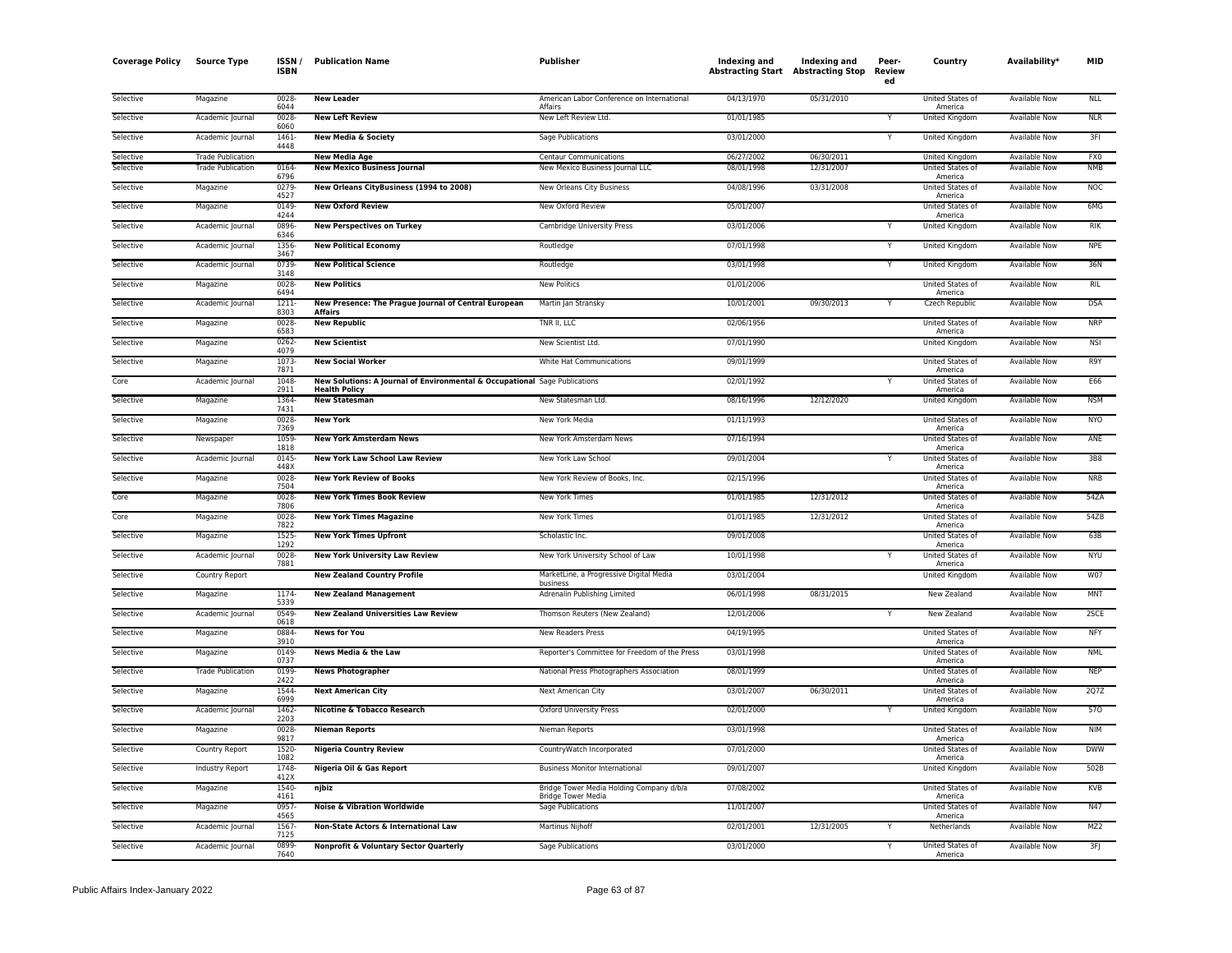| <b>Coverage Policy</b> | <b>Source Type</b>       | <b>ISSN</b><br><b>ISBN</b> | <b>Publication Name</b>                                                | Publisher                                              | Indexing and<br><b>Abstracting Start Abstracting Stop</b> | Indexing and | Peer-<br>Review<br>ed | Country                            | Availability*        | MID         |
|------------------------|--------------------------|----------------------------|------------------------------------------------------------------------|--------------------------------------------------------|-----------------------------------------------------------|--------------|-----------------------|------------------------------------|----------------------|-------------|
| Selective              | Academic Journal         | 1048<br>6682               | Nonprofit Management & Leadership                                      | John Wiley & Sons, Inc.                                | 03/01/1998                                                |              |                       | United States of<br>America        | Available Now        | 0YL         |
| Selective              | Magazine                 |                            | <b>Nonprofit World Funding Alert</b>                                   | Society for Nonprofit Organization                     | 05/01/2001                                                |              |                       | United States of<br>America        | Available Now        | UGI         |
| Selective              | Academic Journal         | 0902<br>7351               | Nordic Journal of International Law                                    | <b>Brill Academic Publishers</b>                       | 05/01/1998                                                |              | Y                     | Netherlands                        | Available Now        | L4X         |
| Selective              | <b>Trade Publication</b> | 1042<br>1254               | <b>North Western Financial Review</b>                                  | <b>NFR Communications</b>                              | 04/15/2004                                                | 01/31/2019   |                       | United States of<br>America        | <b>Available Now</b> | D69         |
| Selective              | Magazine                 | 0710<br>2755               | <b>Northern Ontario Business</b>                                       | Northern Ontario Business                              | 10/01/1995                                                |              |                       | Canada                             | Available Now        | <b>NOB</b>  |
| Selective              | Academic Journal         | 0196<br>3228               | Northwestern Journal of International Law & Business                   | Northwestern University School of Law                  | 01/01/2001                                                |              |                       | United States of<br>America        | <b>Available Now</b> | 5FP         |
| Selective              | Academic Journal         | 0029<br>3571               | <b>Northwestern University Law Review</b>                              | Northwestern University School of Law                  | 01/01/2003                                                |              | Y                     | United States of<br>America        | <b>Available Now</b> | 6MH         |
| Selective              | Country Report           |                            | <b>Norway Career Guide</b>                                             | Going Global                                           | 01/01/2002                                                | 09/12/2014   |                       | United States of<br>America        | Available Now        | ONG         |
| Selective              | Country Report           |                            | <b>Norway Country Monitor</b>                                          | IHS Markit Ltd.                                        | 03/01/1999                                                |              |                       | United States of<br>America        | Available Now        | 4ZY         |
| Selective              | Country Report           |                            | <b>Norway Country Profile</b>                                          | MarketLine, a Progressive Digital Media<br>business    | 03/01/2004                                                |              |                       | United Kingdom                     | <b>Available Now</b> | <b>W08</b>  |
| Core                   | Academic Journal         | 0883<br>3648               | Notre Dame Journal of Law, Ethics & Public Policy                      | Notre Dame Journal of Law, Ethics & Public<br>Policy   | 05/01/2005                                                |              | Y                     | United States of<br>America        | Available Now        | H8M         |
| Selective              | Academic Journal         | 0843<br>4468               | <b>Nouvelles Pratiques Sociales</b>                                    | Revue Nouvelles Pratiques Sociales                     | 06/01/2005                                                |              |                       | Canada                             | <b>Available Now</b> | LSN         |
| Selective              | Newspaper                | 0820<br>2737               | <b>Nova Scotia Business Journal</b>                                    | <b>CEDROM-SNi</b>                                      | 07/01/2008                                                | 03/31/2016   |                       | Canada                             | <b>Available Now</b> | 5F1G        |
| Selective              | Academic Journal         | 0893<br>7850               | <b>NPQ: New Perspectives Quarterly</b>                                 | Wiley-Blackwell                                        | 03/01/1988                                                | 12/31/2019   | Y                     | United Kingdom                     | <b>Available Now</b> | <b>NPQ</b>  |
| Selective              | Academic Journal         | 0140<br>4067               | <b>Nuclear Energy</b>                                                  | Thomas Telford Ltd                                     | 04/01/1994                                                | 12/31/2004   | v                     | United Kingdom                     | Available Now        | C3D         |
| Selective              | Academic Journal         | 1745<br>2058               | <b>Nuclear Future</b>                                                  | <b>British Nuclear Energy Society</b>                  | 11/01/2005                                                |              | Y                     | United Kingdom                     | Available Now        | 16VU        |
| Selective              | Academic Journal         | 0168<br>9002               | Nuclear Instruments & Methods in Physics Research<br><b>Section A</b>  | <b>Elsevier Science</b>                                | 04/21/2004                                                |              |                       | Netherlands                        | <b>Available Now</b> | 3RK         |
| Selective              | Magazine                 | 0304<br>341X               | <b>Nuclear Law Bulletin</b>                                            | Organisation for Economic Cooperation &<br>Development | 06/01/2003                                                |              |                       | France                             | Available Now        | 12Z         |
| Selective              | <b>Trade Publication</b> | 0892<br>2055               | <b>Nuclear Plant Journal</b>                                           | Presidents & Prime Ministers                           | 07/01/2001                                                |              |                       | United States of<br>America        | <b>Available Now</b> | 11Q         |
| Selective              | Academic Journal         | 0360<br>4039               | <b>Nursing</b>                                                         | Lippincott Williams & Wilkins                          | 04/01/1988                                                |              |                       | United States of<br>America        | <b>Available Now</b> | <b>NRS</b>  |
| Selective              | Academic Journal         | 1441<br>0745               | <b>Nursing &amp; Health Sciences</b>                                   | Wiley-Blackwell                                        | 09/01/2000                                                |              | Y                     | United Kingdom                     | Available Now        | 82B         |
| Selective              | Academic Journal         | 0363<br>9568               | <b>Nursing Administration Quarterly</b>                                | Lippincott Williams & Wilkins                          | 10/01/2000                                                | 04/30/2009   | Y                     | United States of<br>America        | Available Now        | 007         |
| Selective              | Academic Journal         | 0746<br>1739               | <b>Nursing Economic\$</b>                                              | Jannetti Publications, Inc.                            | 01/01/1995                                                |              | Y                     | United States of<br>America        | Available Now        | 22R         |
| Selective              | Academic Journal         | 1536<br>5026               | <b>Nursing Education Perspectives (National League for</b><br>Nursing) | National League for Nursing                            | 03/01/2003                                                | 06/30/2016   |                       | United States of<br>America        | <b>Available Now</b> | LA8         |
| Selective              | Academic Journal         | 1536<br>5026               | <b>Nursing Education Perspectives (Wolters Kluwer Health)</b>          | Wolters Kluwer Health                                  | 07/01/2016                                                |              | Ÿ                     | United States of<br>America        | Available Now        | <b>KITP</b> |
| Selective              | Academic Journal         | 0969<br>7330               | <b>Nursing Ethics</b>                                                  | Sage Publications                                      | 11/01/1998                                                |              | Y                     | United States of<br>America        | <b>Available Now</b> | 31K         |
| Selective              | <b>Trade Publication</b> | 1061<br>4753               | <b>Nursing Homes: Long Term Care Management</b>                        | Vendome Group LLC                                      | 07/01/1995                                                | 02/29/2008   |                       | United States of<br>America        | <b>Available Now</b> | <b>NHS</b>  |
| Selective              | Academic Journal         | 0744<br>6314               | <b>Nursing Management</b>                                              | Lippincott Williams & Wilkins                          | 03/01/1995                                                |              |                       | United States of<br>America        | Available Now        | <b>NMA</b>  |
| Selective              | Academic Journal         | 1472<br>0795               | <b>Nursing Older People</b>                                            | <b>RCNi</b>                                            | 03/01/2002                                                |              |                       | United Kingdom                     | Available Now        | <b>FTV</b>  |
| Selective              | <b>Trade Publication</b> | 0029<br>6570               | <b>Nursing Standard</b>                                                | RCNi                                                   | 01/14/2004                                                |              |                       | United Kingdom                     | <b>Available Now</b> | 4ER         |
| Selective              | Academic Journal         | 1471<br>9827               | <b>Nutrition Bulletin</b>                                              | Wiley-Blackwell                                        | 03/01/2001                                                |              |                       | United Kingdom                     | Available Now        | <b>FOS</b>  |
| Selective              | Magazine                 | 0736<br>0037               | <b>Nutrition Research Newsletter</b>                                   | John Wiley & Sons, Inc. / Education                    | 10/01/1996                                                | 12/31/2010   |                       | United States of<br>America        | <b>Available Now</b> | <b>NUR</b>  |
| Selective              | Academic Journal         | 0029<br>666X               | <b>Nutrition Today</b>                                                 | Lippincott Williams & Wilkins                          | 03/01/1998                                                |              |                       | United States of<br>America        | Available Now        | <b>NUT</b>  |
| Selective              | Academic Journal         | 1040<br>0656               | <b>NWSA Journal</b>                                                    | Johns Hopkins University Press                         | 09/01/1988                                                | 09/30/2009   | Y                     | <b>United States of</b><br>America | <b>Available Now</b> | <b>NWS</b>  |
| Selective              | Magazine                 | 1059<br>1125               | <b>OAH Newsletter</b>                                                  | Organization of American Historians                    | 02/01/2004                                                | 11/30/2009   |                       | United States of<br>America        | Available Now        | 4PF         |
| Selective              | Academic Journal         | 1467<br>7881               | <b>Obesity Reviews</b>                                                 | Wiley-Blackwell                                        | 05/01/2000                                                |              | Y                     | United Kingdom                     | Available Now        | <b>FOT</b>  |
| Selective              | Academic Journal         | 0029<br>7844               | <b>Obstetrics &amp; Gynecology</b>                                     | Lippincott Williams & Wilkins                          | 06/01/2002                                                |              | Y                     | United States of<br>America        | <b>Available Now</b> | 22Z         |
| Selective              | Magazine                 | 0029<br>7909               | <b>Occupational Hazards</b>                                            | <b>Endeavor Business Media</b>                         | 04/01/1998                                                | 10/31/2008   |                       | United States of<br>America        | Available Now        | OHZ         |
| Selective              | Magazine                 | 0029<br>7917               | <b>Occupational Health</b>                                             | DVV Media International                                | 11/01/2003                                                | 12/31/2015   |                       | <b>United Kingdom</b>              | <b>Available Now</b> | GSQ         |
| Selective              | Magazine                 | 0362<br>4064               | <b>Occupational Health &amp; Safety</b>                                | 1105 Media, Inc.                                       | 02/01/1993                                                |              |                       | United States of<br>America        | <b>Available Now</b> | OHS         |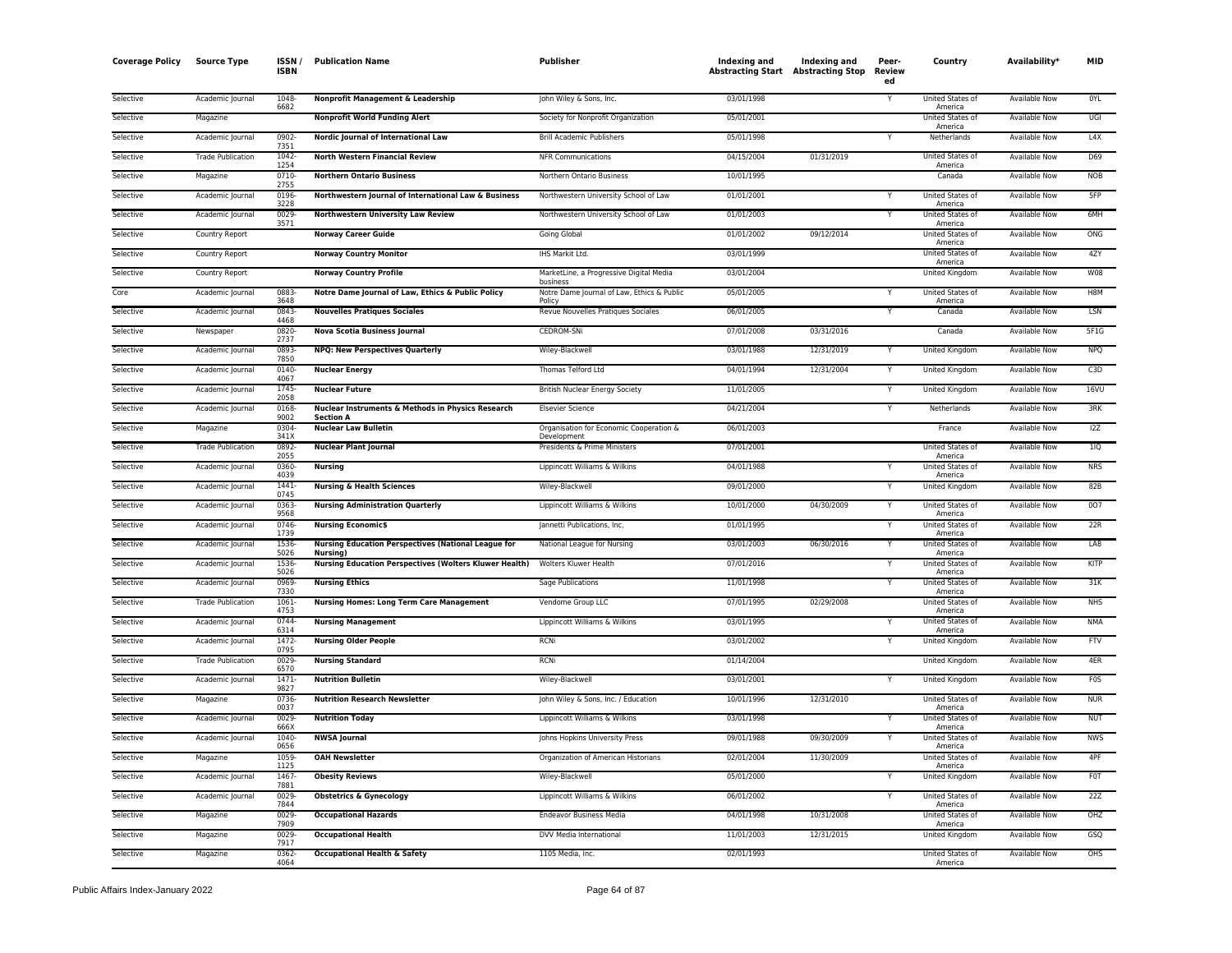| <b>Coverage Policy</b> | <b>Source Type</b>       | ISSN /<br><b>ISBN</b> | <b>Publication Name</b>                                   | Publisher                                              | Indexing and | Indexing and<br><b>Abstracting Start Abstracting Stop</b> | Peer-<br><b>Review</b><br>ed | Country                     | Availability*        | MID             |
|------------------------|--------------------------|-----------------------|-----------------------------------------------------------|--------------------------------------------------------|--------------|-----------------------------------------------------------|------------------------------|-----------------------------|----------------------|-----------------|
| Selective              | Magazine                 | 2397<br>1223          | <b>Occupational Health &amp; Wellbeing</b>                | DVV Media International                                | 01/01/2016   |                                                           |                              | United Kingdom              | <b>Available Now</b> | <b>KGDU</b>     |
| Selective              | <b>Trade Publication</b> | 0199-<br>4786         | <b>Occupational Outlook Quarterly</b>                     | <b>Bureau of Labor Statistics</b>                      | 12/01/1989   | 08/31/2014                                                |                              | United States of<br>America | Available Now        | OOQ             |
| Selective              | Academic Journal         | 0964-<br>5691         | <b>Ocean &amp; Coastal Management</b>                     | Elsevier B.V.                                          | 04/01/1998   |                                                           |                              | <b>United Kingdom</b>       | <b>Available Now</b> | J <sub>N8</sub> |
| Selective              | Academic Journal         | 0090<br>8320          | Ocean Development & International Law                     | Routledge                                              | 10/01/1973   |                                                           | Y                            | United Kingdom              | <b>Available Now</b> | ODI             |
| Selective              | Academic Journal         | 0029<br>8077          | Oceania                                                   | Wiley-Blackwell                                        | 09/01/1993   |                                                           | Y                            | United Kingdom              | <b>Available Now</b> | OCA             |
| Selective              | <b>Trade Publication</b> | 1072<br>8740          | <b>Octane Week</b>                                        | Hart Energy Publishing, LP                             | 12/26/2007   | 06/28/2009                                                |                              | United States of<br>America | <b>Available Now</b> | 1G1Q            |
| Selective              | Country Report           | 1995<br>3089          | <b>OECD Economic Surveys: Australia</b>                   | Organisation for Economic Cooperation &<br>Development | 01/01/1998   |                                                           |                              | France                      | Available Now        | P7W             |
| Selective              | Country Report           | 1995<br>3127          | <b>OECD Economic Surveys: Austria</b>                     | Organisation for Economic Cooperation &<br>Development | 06/01/1998   |                                                           |                              | France                      | Available Now        | P7X             |
| Selective              | Country Report           | 1995<br>3682          | <b>OECD Economic Surveys: Baltic States</b>               | Organisation for Economic Cooperation &<br>Development | 09/01/1999   | 03/31/2003                                                |                              | France                      | Available Now        | P7Y             |
| Selective              | Country Report           | 1995<br>3704          | <b>OECD Economic Surveys: Belgium</b>                     | Organisation for Economic Cooperation &<br>Development | 02/01/1999   |                                                           |                              | France                      | Available Now        | P7Z             |
| Selective              | Country Report           | 1995<br>3194          | <b>OECD Economic Surveys: Germany</b>                     | Organisation for Economic Cooperation &<br>Development | 09/01/1998   |                                                           |                              | France                      | <b>Available Now</b> | P88             |
| Selective              | Country Report           | 1995<br>3267          | <b>OECD Economic Surveys: Ireland</b>                     | Organisation for Economic Cooperation &<br>Development | 06/01/1999   |                                                           |                              | France                      | <b>Available Now</b> | P8C             |
| Selective              | Country Report           | 1995<br>3062          | <b>OECD Economic Surveys: Japan</b>                       | Organisation for Economic Cooperation &<br>Development | 12/01/1998   |                                                           |                              | France                      | Available Now        | P8F             |
| Selective              | Country Report           | 1995-<br>3720         | <b>OECD Economic Surveys: Luxembourg</b>                  | Organisation for Economic Cooperation &<br>Development | 02/01/1999   |                                                           |                              | France                      | Available Now        | P8H             |
| Selective              | Country Report           | 1995<br>3666          | <b>OECD Economic Surveys: Mexico</b>                      | Organisation for Economic Cooperation &<br>Development | 04/01/2002   |                                                           |                              | France                      | Available Now        | P8W             |
| Selective              | <b>Country Report</b>    | 1995<br>3305          | <b>OECD Economic Surveys: Netherlands</b>                 | Organisation for Economic Cooperation &<br>Development | 03/01/1998   |                                                           |                              | France                      | <b>Available Now</b> | <b>P81</b>      |
| Selective              | Country Report           | 1995-<br>3542         | <b>OECD Economic Surveys: Poland</b>                      | Organisation for Economic Cooperation &<br>Development | 07/01/1998   |                                                           |                              | France                      | <b>Available Now</b> | P8L             |
| Selective              | Country Report           | 1995<br>3607          | <b>OECD Economic Surveys: Russian Federation</b>          | Organisation for Economic Cooperation &<br>Development | 03/01/2000   | 01/31/2018                                                |                              | France                      | <b>Available Now</b> | P8N             |
| Selective              | Country Report           | 1995<br>3526          | <b>OECD Economic Surveys: Slovak Republic</b>             | Organisation for Economic Cooperation &<br>Development | 03/01/1999   |                                                           |                              | France                      | Available Now        | <b>P80</b>      |
| Selective              | Country Report           | 1995<br>3364          | <b>OECD Economic Surveys: Spain</b>                       | Organisation for Economic Cooperation &<br>Development | 03/01/1998   |                                                           |                              | France                      | <b>Available Now</b> | P8P             |
| Selective              | Country Report           | 1995<br>3380          | <b>OECD Economic Surveys: Sweden</b>                      | Organisation for Economic Cooperation &<br>Development | 02/01/1998   |                                                           |                              | France                      | <b>Available Now</b> | P8R             |
| Selective              | <b>Country Report</b>    | 1995<br>3402          | <b>OECD Economic Surveys: Switzerland</b>                 | Organisation for Economic Cooperation &<br>Development | 08/01/1999   |                                                           |                              | France                      | <b>Available Now</b> | P8S             |
| Selective              | Country Report           | 1995<br>3046          | <b>OECD Economic Surveys: United States</b>               | Organisation for Economic Cooperation &<br>Development | 06/01/1999   |                                                           |                              | France                      | <b>Available Now</b> | P8V             |
| Core                   | Academic Journal         | 1560<br>7771          | <b>OECD Journal of Competition Law &amp; Policy</b>       | Organisation for Economic Cooperation &<br>Development | 01/01/2003   | 06/30/2011                                                |                              | France                      | <b>Available Now</b> | 131             |
| Selective              | Academic Journal         | 1608<br>7143          | <b>OECD Journal on Budgeting</b>                          | Organisation for Economic Cooperation &<br>Development | 12/01/2003   |                                                           |                              | France                      | Available Now        | 132             |
| Selective              | Academic Journal         | 0029<br>7054          | <b>OECD Observer</b>                                      | Organisation for Economic Cooperation &<br>Development | 08/01/1993   |                                                           | Y                            | France                      | <b>Available Now</b> | <b>OEO</b>      |
| Selective              | Magazine                 | 0030-<br>0071         | <b>Off Our Backs</b>                                      | Off Our Backs                                          | 02/01/1998   | 03/31/2008                                                |                              | United States of<br>America | <b>Available Now</b> | OOB             |
| Selective              | Magazine                 | 0736<br>7317          | <b>Officer Review Magazine</b>                            | Military Order of the World Wars                       | 05/01/2004   | 06/12/2014                                                |                              | United States of<br>America | <b>Available Now</b> | GOS             |
| Selective              | Magazine                 | 0030-<br>0284         | <b>Official Board Markets</b>                             | Questex Media Group                                    | 11/19/2005   | 09/30/2012                                                |                              | United States of<br>America | <b>Available Now</b> | 1 <sup>C</sup>  |
| Selective              | Academic Journal         | 0030<br>1299          | <b>Oikos</b>                                              | Wiley-Blackwell                                        | 02/01/1976   |                                                           |                              | United Kingdom              | <b>Available Now</b> | <b>HYL</b>      |
| Selective              | Magazine                 | 0030-<br>1388         | Oil & Gas Journal                                         | <b>Endeavor Business Media</b>                         | 01/19/1998   |                                                           |                              | United States of<br>America | Available Now        | OGJ             |
| Selective              | Magazine                 | 0195-<br>3524         | Oil Spill Intelligence Report                             | Wolters Kluwer Legal & Regulatory                      | 10/02/2003   |                                                           |                              | United States of<br>America | <b>Available Now</b> | QND             |
| Selective              | Industry Report          | 1748<br>4138          | <b>Oman Oil &amp; Gas Report</b>                          | <b>Business Monitor International</b>                  | 09/01/2007   |                                                           |                              | <b>United Kingdom</b>       | <b>Available Now</b> | 502C            |
| Selective              | Academic Journal         | 0190-<br>535X         | <b>Oncology Nursing Forum</b>                             | <b>Oncology Nursing Society</b>                        | 07/01/2006   |                                                           |                              | United States of<br>America | <b>Available Now</b> | 4F <sub>0</sub> |
| Selective              | Magazine                 | 1537<br>4246          | <b>Onearth</b>                                            | Natural Resources Defense Council                      | 09/01/2001   |                                                           |                              | United States of<br>America | <b>Available Now</b> | 104             |
| Selective              | Academic Journal         | 1091<br>3734          | <b>Online Journal of Issues in Nursing</b>                | American Nurses Association                            | 05/01/2002   |                                                           | Υ                            | United States of<br>America | <b>Available Now</b> | G6M             |
| Selective              | Academic Journal         | 1935<br>1623          | <b>ONS Connect</b>                                        | <b>Oncology Nursing Society</b>                        | 01/01/2007   | 12/31/2016                                                | Y                            | United States of<br>America | Available Now        | 32DL            |
| Selective              | Academic Journal         | 0890-<br>5215         | <b>ONS News</b>                                           | <b>Oncology Nursing Society</b>                        | 01/01/2000   | 12/31/2006                                                | Y                            | United States of<br>America | Available Now        | <b>GNM</b>      |
| Selective              | Academic Journal         | 2475<br>6938          | <b>ONS Voice</b>                                          | <b>Oncology Nursing Society</b>                        | 01/01/2017   |                                                           |                              | United States of<br>America | Available Now        | L4UR            |
| Selective              | Academic Journal         | 0277<br>0180          | <b>OPEC Review: Energy Economics &amp; Related Issues</b> | Wiley-Blackwell                                        | 03/01/1997   | 12/31/2007                                                | Y                            | <b>United Kingdom</b>       | Available Now        | 7R6             |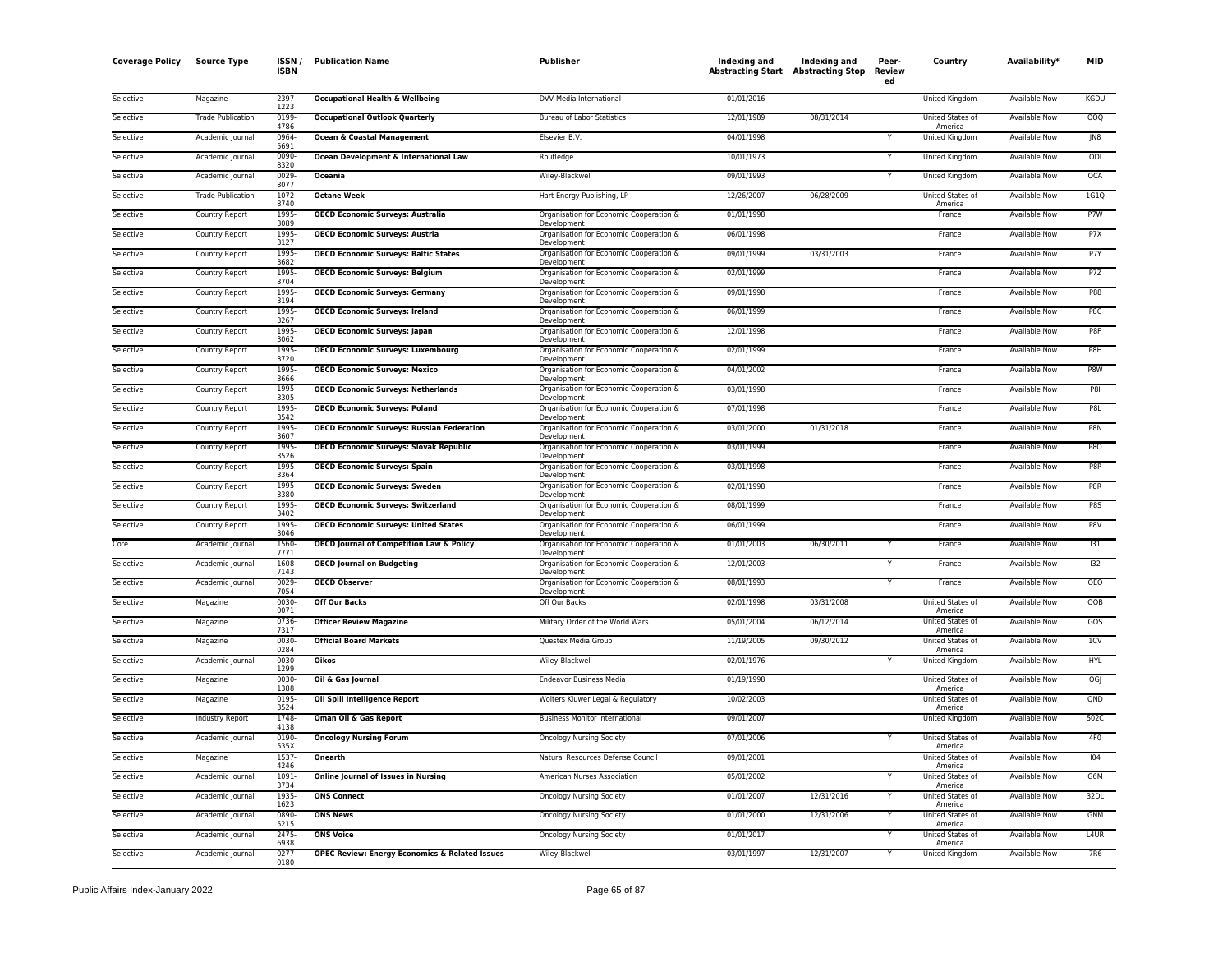| <b>Coverage Policy</b> | <b>Source Type</b>       | ISSN /<br><b>ISBN</b> | <b>Publication Name</b>                                   | <b>Publisher</b>                                        | Indexing and<br><b>Abstracting Start Abstracting Stop</b> | Indexing and | Peer-<br>Review<br>ed | Country                            | Availability <sup>*</sup> | <b>MID</b>       |
|------------------------|--------------------------|-----------------------|-----------------------------------------------------------|---------------------------------------------------------|-----------------------------------------------------------|--------------|-----------------------|------------------------------------|---------------------------|------------------|
| Selective              | <b>Trade Publication</b> | 0193<br>032X          | <b>Ophthalmology Times</b>                                | MJH Life Sciences                                       | 07/24/1995                                                |              |                       | United States of<br>America        | <b>Available Now</b>      | OTI              |
| Selective              | <b>Trade Publication</b> | 0030-<br>3968         | Optician                                                  | Mark Allen Holdings Limited                             | 11/16/2007                                                |              |                       | United Kingdom                     | Available Now             | <b>IHV</b>       |
| Selective              | Academic Journal         | 1910-<br>7706         | <b>Optimum Online</b>                                     | Optimum Online                                          | 12/01/2006                                                |              | Y                     | Canada                             | <b>Available Now</b>      | 2YHA             |
| Selective              | Magazine                 | $1051 -$<br>7480      | <b>Orange County Business Journal</b>                     | Orange County Business Journal                          | 07/29/1996                                                |              |                       | United States of<br>America        | Available Now             | CB               |
| Selective              | Academic Journal         | 0030-<br>4387         | Orbis                                                     | Elsevier B.V.                                           | 03/01/1970                                                |              |                       | United Kingdom                     | Available Now             | ORB              |
| Selective              | Magazine                 | 0279<br>8190          | <b>Oregon Business Magazine</b>                           | Oregon Business                                         | 03/01/1998                                                |              |                       | United States of<br>America        | Available Now             | ORE              |
| Selective              | Academic Journal         | 1047<br>7039          | <b>Organization Science</b>                               | INFORMS: Institute for Operations Research              | 11/01/1998                                                |              |                       | United States of<br>America        | <b>Available Now</b>      | 2VO              |
| Selective              | Academic Journal         | 0744<br>6020          | <b>Orthopaedic Nursing</b>                                | Lippincott Williams & Wilkins                           | 01/01/2000                                                | 05/31/2009   |                       | United States of<br>America        | <b>Available Now</b>      | 39H              |
| Selective              | Academic Journal         | 0030-<br>6053         | Oryx                                                      | Cambridge University Press                              | 04/01/1999                                                |              |                       | United Kingdom                     | Available Now             | <b>FOU</b>       |
| Selective              | Academic Journal         | 0937-<br>941X         | <b>Osteoporosis International</b>                         | <b>Springer Nature</b>                                  | 02/01/2000                                                |              |                       | Germany                            | Available Now             | O <sub>4</sub> T |
| Selective              | Academic Journal         | 1011<br>0070          | Österreichische Zeitschrift für Soziologie OZS            | Springer Nature                                         | 09/01/1978                                                |              |                       | Germany                            | Available Now             | <b>BME</b>       |
| Selective              | Academic Journal         | 0030-                 | Osteuropa                                                 | Berliner Wissenschaftsverlag GmbH                       | 06/01/1970                                                | 09/30/2019   |                       | Germany                            | <b>Available Now</b>      | 12HB             |
| Selective              | Academic Journal         | 6428<br>0030          | Osteuropa-Wirtschaft                                      | Berliner Wissenschaftsverlag GmbH                       | 03/01/1978                                                | 12/31/2011   |                       | Germany                            | <b>Available Now</b>      | 1DY1             |
| Selective              | Magazine                 | 6460<br>0030-         | <b>Outdoor Life</b>                                       | <b>Bonnier Corporation</b>                              | 01/01/1993                                                | 09/30/2020   |                       | United States of                   | Available Now             | OUT              |
| Core                   | Magazine                 | 7076<br>0165          | <b>Outlook on Science Policy</b>                          | Beech Tree Publishing                                   | 04/01/2003                                                | 12/31/2006   |                       | America<br>United Kingdom          | Available Now             | P92              |
| Selective              | Magazine                 | 0262<br>0278<br>1433  | Outside                                                   | Outside Interactive, Inc.                               | 08/01/1998                                                |              |                       | Thailand                           | Available Now             | <b>OSD</b>       |
| Selective              | <b>Trade Publication</b> | 2154                  | <b>Outsourced Logistics</b>                               | Penton Publishing                                       | 07/01/2008                                                | 03/31/2009   |                       | <b>United States of</b>            | <b>Available Now</b>      | 6EZR             |
| Selective              | <b>Trade Publication</b> | 3437<br>0030-         | Overdrive                                                 | Randall-Reilly Publishing Co., LLC                      | 10/01/1996                                                | 12/31/2020   |                       | America<br>United States of        | Available Now             | OVD              |
| Selective              | Magazine                 | 7394<br>0030-         | Overture                                                  | Professional Musicians Union - Local 47 AFM             | 09/01/2004                                                |              |                       | America<br>United States of        | Available Now             | 6ZF              |
| Selective              | Academic Journal         | 7556<br>0305<br>9049  | <b>Oxford Bulletin of Economics &amp; Statistics</b>      | Wiley-Blackwell                                         | 02/01/1973                                                |              |                       | America<br>United Kingdom          | Available Now             | OBE              |
| Selective              | Academic Journal         | 1360-                 | <b>Oxford Development Studies</b>                         | Routledge                                               | 02/01/1998                                                |              |                       | <b>United Kingdom</b>              | <b>Available Now</b>      | <b>ODS</b>       |
| Selective              | Academic Journal         | 0818<br>$0030 -$      | <b>Oxford Economic Papers</b>                             | <b>Oxford University Press</b>                          | 04/01/1994                                                |              |                       | <b>United Kingdom</b>              | <b>Available Now</b>      | OXE              |
| Core                   | Academic Journal         | 7653<br>0266-<br>903X | <b>Oxford Review of Economic Policy</b>                   | Oxford University Press                                 | 03/01/1997                                                |              |                       | United Kingdom                     | Available Now             | 3DJ              |
| Selective              | Academic Journal         | 0305<br>4985          | <b>Oxford Review of Education</b>                         | Routledge                                               | 03/01/1999                                                |              |                       | United Kingdom                     | Available Now             | OXR              |
| Selective              | Academic Journal         | 1615<br>5548          | OZP-Oesterreichische Zeitschrift für Politikwissenschaft  | Oesterreichische Zeitschrift fur<br>Politikwissenschaft | 12/01/2007                                                | 12/31/2014   |                       | Austria                            | Available Now             | 2Z2U             |
| Selective              | Magazine                 | 1041<br>6323          | <b>PA Times</b>                                           | American Society for Public Administration              | 03/01/1998                                                |              |                       | United States of<br>America        | <b>Available Now</b>      | OR1              |
| Selective              | Academic Journal         | 0030<br>851X          | <b>Pacific Affairs</b>                                    | <b>Pacific Affairs</b>                                  | 03/01/1970                                                |              |                       | Canada                             | <b>Available Now</b>      | PAA              |
| Selective              | Academic Journal         |                       | <b>Pacific Economic Bulletin</b>                          | National Center for Development Studies                 | 06/01/2005                                                | 11/30/2010   |                       | India                              | <b>Available Now</b>      | GU1              |
| Selective              | Academic Journal         | 0030-<br>8684         | <b>Pacific Historical Review</b>                          | University of California Press                          | 11/01/2000                                                |              |                       | United States of<br>America        | Available Now             | PAH              |
| Core                   | Academic Journal         | 1933-<br>1223         | <b>Pacific Islands Policy</b>                             | East-West Center                                        | 01/01/2008                                                | 05/31/2010   |                       | United States of<br>America        | Available Now             | 69WZ             |
| Selective              | Academic Journal         | 0951-<br>2748         | <b>Pacific Review</b>                                     | Routledge                                               | 03/01/1989                                                |              |                       | <b>United Kingdom</b>              | <b>Available Now</b>      | 5C <sub>0</sub>  |
| Core                   | Academic Journal         | 1066<br>8632          | Pacific Rim Law & Policy Journal                          | Pacific Rim Law & Policy Association                    | 01/01/2008                                                | 12/31/2014   |                       | United States of<br>America        | <b>Available Now</b>      | 3107             |
| Selective              | Magazine                 | 0030-<br>8900         | <b>Pacific Shipper</b>                                    | JOC Group Inc.                                          | 05/09/2005                                                | 02/28/2009   |                       | United States of<br>America        | Available Now             | 3C8              |
| Selective              | Country Report           | 1520-<br>1031         | <b>Pakistan Country Review</b>                            | CountryWatch Incorporated                               | 07/01/2000                                                |              |                       | United States of<br>America        | Available Now             | DWZ              |
| Selective              | Academic Journal         | 0793<br>1395          | Palestine-Israel Journal of Politics, Economics & Culture | Palestine-Israel Journal                                | 09/01/2001                                                |              |                       | Israel                             | Available Now             | FUI              |
| Selective              | Country Report           |                       | <b>Panama Country Monitor</b>                             | IHS Markit Ltd.                                         | 11/01/1998                                                |              |                       | <b>United States of</b><br>America | <b>Available Now</b>      | <b>50B</b>       |
| Selective              | Country Report           | 1520<br>1120          | <b>Panama Country Review</b>                              | CountryWatch Incorporated                               | 07/01/2000                                                |              |                       | United States of<br>America        | Available Now             | DX1              |
| Selective              | Academic Journal         | 1056<br>8190          | <b>Papers in Regional Science</b>                         | Wiley-Blackwell                                         | 07/01/1999                                                |              |                       | United Kingdom                     | Available Now             | 72J              |
| Selective              | Academic Journal         | 0031<br>1723          | Parameters: U.S. Army War College                         | U.S. Army War College                                   | 09/01/1998                                                |              | $\checkmark$          | United States of<br>America        | Available Now             | 22M              |
| Selective              | Magazine                 | $0031 -$<br>2215      | <b>Parks &amp; Recreation</b>                             | National Recreation & Park Association                  | 08/01/1997                                                |              |                       | United States of<br>America        | Available Now             | <b>PKR</b>       |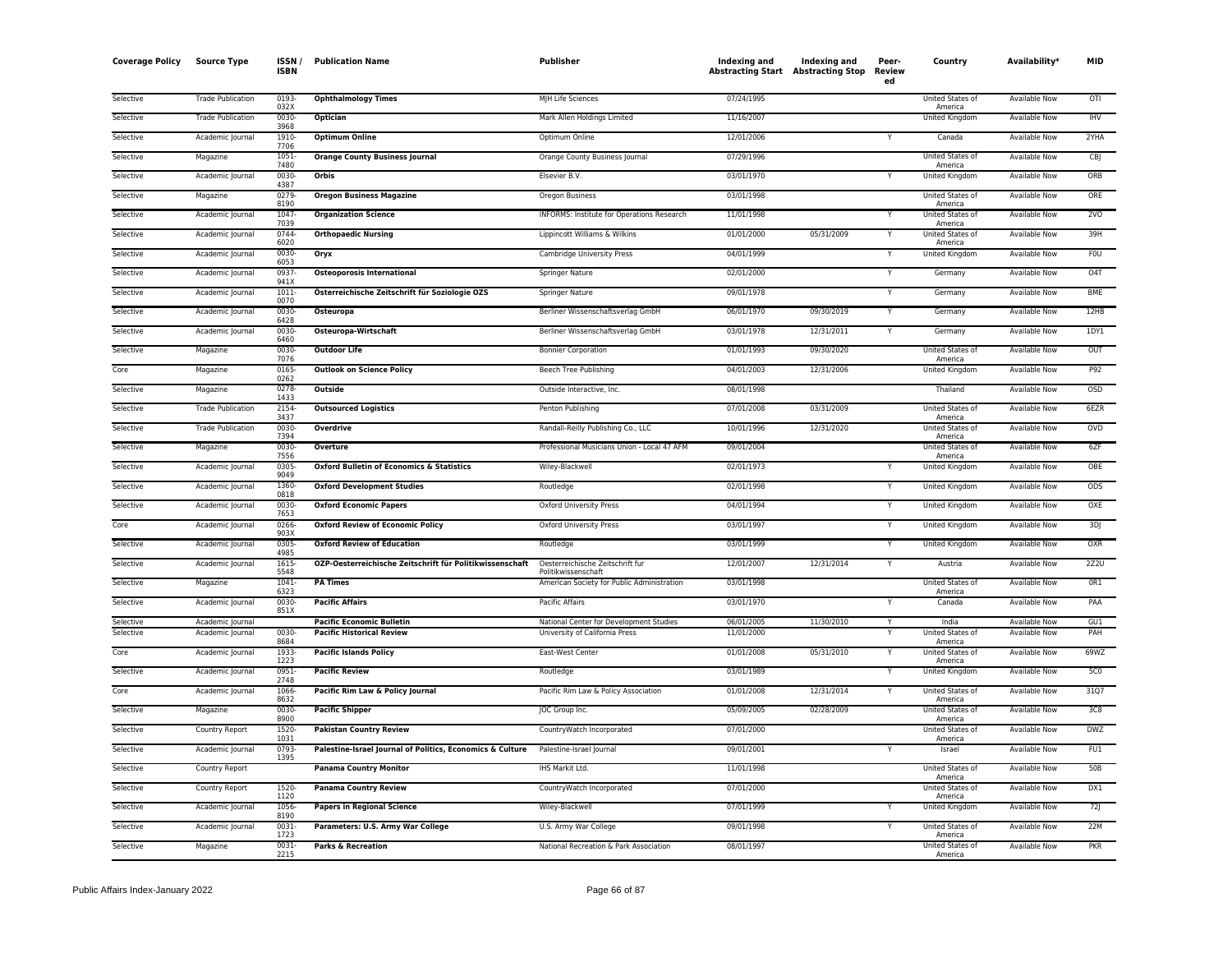| <b>Coverage Policy</b> | <b>Source Type</b>       | ISSN,<br><b>ISBN</b> | <b>Publication Name</b>                             | Publisher                             | Indexing and<br><b>Abstracting Start Abstracting Stop</b> | Indexing and | Peer-<br>Review<br>ed | Country                            | Availability*        | <b>MID</b>      |
|------------------------|--------------------------|----------------------|-----------------------------------------------------|---------------------------------------|-----------------------------------------------------------|--------------|-----------------------|------------------------------------|----------------------|-----------------|
| Selective              | Academic Journal         | 0031<br>2290         | <b>Parliamentary Affairs</b>                        | Oxford University Press               | 03/01/1982                                                |              | Y                     | United Kingdom                     | Available Now        | PAF             |
| Selective              | Academic Journal         | 0264<br>2824         | Parliamentary History (Edinburgh University Press)  | Edinburgh University Press            | 03/01/1998                                                | 12/31/2007   |                       | United Kingdom                     | Available Now        | 8N5             |
| Selective              | Academic Journal         | 0264<br>2824         | Parliamentary History (Wiley-Blackwell)             | Wiley-Blackwell                       | 02/01/2009                                                |              | Y                     | United Kingdom                     | Available Now        | EGRC            |
| Selective              | Academic Journal         | 1354<br>0688         | <b>Party Politics</b>                               | Sage Publications                     | 01/01/1995                                                |              |                       | <b>United Kingdom</b>              | <b>Available Now</b> | 0SW             |
| Selective              | Academic Journal         | 0031<br>2746         | Past & Present                                      | Oxford University Press               | 08/01/2003                                                |              | Y                     | United Kingdom                     | Available Now        | PAN             |
| Selective              | Academic Journal         | 0264<br>3944         | <b>Pastoral Care in Education</b>                   | Taylor & Francis Ltd                  | 12/01/1998                                                |              | Y                     | <b>United Kingdom</b>              | <b>Available Now</b> | <b>BRU</b>      |
| Selective              | Academic Journal         | 0031<br>305X         | <b>Patient Care</b>                                 | MJH Life Sciences                     | 08/15/1998                                                | 03/31/2007   | Y                     | United States of<br>America        | Available Now        | PAC             |
| Selective              | Academic Journal         | 0738<br>3991         | <b>Patient Education &amp; Counseling</b>           | <b>Elsevier Science</b>               | 02/01/2002                                                |              |                       | Netherlands                        | <b>Available Now</b> | 3RX             |
| Selective              | Academic Journal         | 0031<br>322X         | <b>Patterns of Prejudice</b>                        | Routledge                             | 09/01/2003                                                |              | Y                     | United Kingdom                     | Available Now        | 0SV             |
| Selective              | <b>Trade Publication</b> | 0895<br>7975         | <b>Payroll Manager's Letter</b>                     | Wolters Kluwer Legal & Regulatory     | 05/07/2004                                                |              |                       | United States of<br>America        | Available Now        | 97N             |
| Selective              | <b>Trade Publication</b> | 1090<br>2244         | <b>Payroll Manager's Report</b>                     | <b>Bloomberg BNA</b>                  | 11/01/2005                                                | 02/28/2016   |                       | <b>United States of</b><br>America | <b>Available Now</b> | <b>JYB</b>      |
| Selective              | <b>Trade Publication</b> | 0740<br>1604         | <b>PC Week</b>                                      | QuinStreet, Inc.                      | 11/15/1993                                                | 05/07/2000   |                       | United States of<br>America        | <b>Available Now</b> | PCK             |
| Selective              | Academic Journal         | 0149<br>0508         | Peace & Change                                      | Wiley-Blackwell                       | 10/01/1972                                                |              |                       | United Kingdom                     | Available Now        | PNC             |
| Selective              | Academic Journal         | 1078<br>1919         | Peace & Conflict                                    | American Psychological Association    | 03/01/1995                                                |              | Y                     | United States of<br>America        | <b>Available Now</b> | 7MU             |
| Core                   | Academic Journal         | 1554<br>8597         | Peace Economics, Peace Science, & Public Policy     | De Gruyter                            | 01/01/2005                                                |              |                       | Germany                            | Available Now        | YS1             |
| Selective              | Academic Journal         | 0031<br>3599         | Peace Research Abstracts Journal                    | Sage Publications                     | 02/01/1998                                                | 04/30/2004   | Y                     | <b>United States of</b><br>America | Available Now        | PEA             |
| Selective              | Academic Journal         | 1040<br>2659         | <b>Peace Review</b>                                 | Routledge                             | 09/01/1996                                                |              |                       | United Kingdom                     | Available Now        | <b>PCR</b>      |
| Selective              | Academic Journal         | 0031<br>4005         | Pediatrics                                          | American Academy of Pediatrics        | 04/01/1972                                                |              |                       | United States of<br>America        | Available Now        | PDT             |
| Selective              | Magazine                 | 1050-<br>4974        | <b>Pensions &amp; Investments</b>                   | <b>Crain Communications</b>           | 10/04/1993                                                |              |                       | United States of<br>America        | Available Now        | PAI             |
| Selective              | Magazine                 | 1358<br>6297         | <b>People Management</b>                            | Haymarket Media Group Ltd             | 07/09/1998                                                | 10/22/2019   |                       | <b>United Kingdom</b>              | <b>Available Now</b> | 1QM             |
| Selective              | Academic Journal         | 0173<br>184X         | Peripherie                                          | Verlag Barbara Budrich GmbH           | 03/01/2008                                                |              |                       | Germany                            | <b>Available Now</b> | LSU             |
| Selective              | Magazine                 |                      | <b>Permaculture Activist</b>                        | Permaculture Activist                 | 03/01/2001                                                | 04/30/2015   |                       | <b>United States of</b><br>America | <b>Available Now</b> | LZV             |
| Selective              | Magazine                 | 0031<br>5745         | <b>Personnel Journal</b>                            | Crain Communications                  | 07/01/1990                                                | 12/31/1996   |                       | United States of<br>America        | Available Now        | PER             |
| Selective              | Academic Journal         | 1570<br>5854         | Perspectives on European Politics & Society         | Routledge                             | 12/01/2000                                                | 12/31/2014   |                       | United Kingdom                     | Available Now        | ED <sub>9</sub> |
| Selective              | Academic Journal         | 1569<br>1500         | Perspectives on Global Development & Technology     | <b>Brill Academic Publishers</b>      | 09/01/2002                                                |              |                       | Netherlands                        | Available Now        | KHL             |
| Selective              | Academic Journal         | 0840<br>8750         | Perspectives on Labour & Income                     | <b>Statistics Canada</b>              | 03/01/2005                                                | 06/30/2012   | Y                     | Canada                             | Available Now        | R <sub>I0</sub> |
| Selective              | Academic Journal         | 1045<br>7097         | <b>Perspectives on Political Science</b>            | Taylor & Francis Ltd                  | 06/01/1996                                                |              |                       | <b>United Kingdom</b>              | <b>Available Now</b> | <b>PPS</b>      |
| Selective              | Academic Journal         | 1538<br>6341         | Perspectives on Sexual & Reproductive Health        | Wiley-Blackwell                       | 03/01/2002                                                |              | Y                     | United Kingdom                     | <b>Available Now</b> | K87             |
| Core                   | Academic Journal         | 1360<br>3108         | Perspectives: Policy & Practice in Higher Education | Routledge                             | 01/01/1999                                                |              |                       | United Kingdom                     | Available Now        | BC7             |
| Selective              | Academic Journal         | 1465<br>6493         | Perspektiven der Wirtschaftspolitik                 | De Gruyter                            | 01/01/2000                                                |              | Y                     | Germany                            | <b>Available Now</b> | <b>D80</b>      |
| Selective              | Country Report           | 1745<br>0640         | <b>Peru Business Forecast Report</b>                | <b>Business Monitor International</b> | 10/01/2004                                                | 12/31/2014   |                       | <b>United Kingdom</b>              | Available Now        | AKW             |
| Selective              | Country Report           | 1520<br>1155         | <b>Peru Country Review</b>                          | CountryWatch Incorporated             | 07/01/2000                                                |              |                       | United States of<br>America        | Available Now        | DX4             |
| Selective              | Country Report           | 2058<br>007X         | <b>Peru Country Risk Report</b>                     | <b>Business Monitor International</b> | 01/01/2015                                                |              |                       | United Kingdom                     | Available Now        | <b>KCDJ</b>     |
| Selective              | <b>Trade Publication</b> | 0279<br>6570         | <b>Pharmaceutical Executive</b>                     | MJH Life Sciences                     | 10/01/2000                                                |              |                       | United States of<br>America        | Available Now        | <b>1Q4</b>      |
| Selective              | Magazine                 | 0161<br>8415         | <b>Pharmaceutical Representative</b>                | Advanstar Communications Inc.         | 03/01/2005                                                | 12/31/2011   |                       | United States of<br>America        | Available Now        | 13C             |
| Core                   | Academic Journal         | 1389<br>2827         | <b>Pharmaceuticals Policy &amp; Law</b>             | <b>IOS Press</b>                      | 01/01/1999                                                | 01/31/2018   |                       | Netherlands                        | <b>Available Now</b> | <b>FUW</b>      |
| Selective              | Academic Journal         | 1170<br>7690         | <b>PharmacoEconomics</b>                            | <b>Springer Nature</b>                | 07/01/1998                                                |              | Y                     | Germany                            | <b>Available Now</b> | C5G             |
| Selective              | Magazine                 | 1173<br>5503         | <b>PharmacoEconomics &amp; Outcomes News</b>        | Springer Nature                       | 02/28/2004                                                |              |                       | Germany                            | <b>Available Now</b> | T1B             |
| Selective              | <b>Trade Publication</b> | 0003<br>0627         | <b>Pharmacy Times</b>                               | MJH Life Sciences                     | 03/01/2007                                                |              |                       | <b>United States of</b><br>America | <b>Available Now</b> | <b>2SI5</b>     |
| Selective              | Magazine                 | 0031<br>7217         | Phi Delta Kappan                                    | Sage Publications                     | 11/01/1983                                                |              |                       | United States of<br>America        | <b>Available Now</b> | <b>PDK</b>      |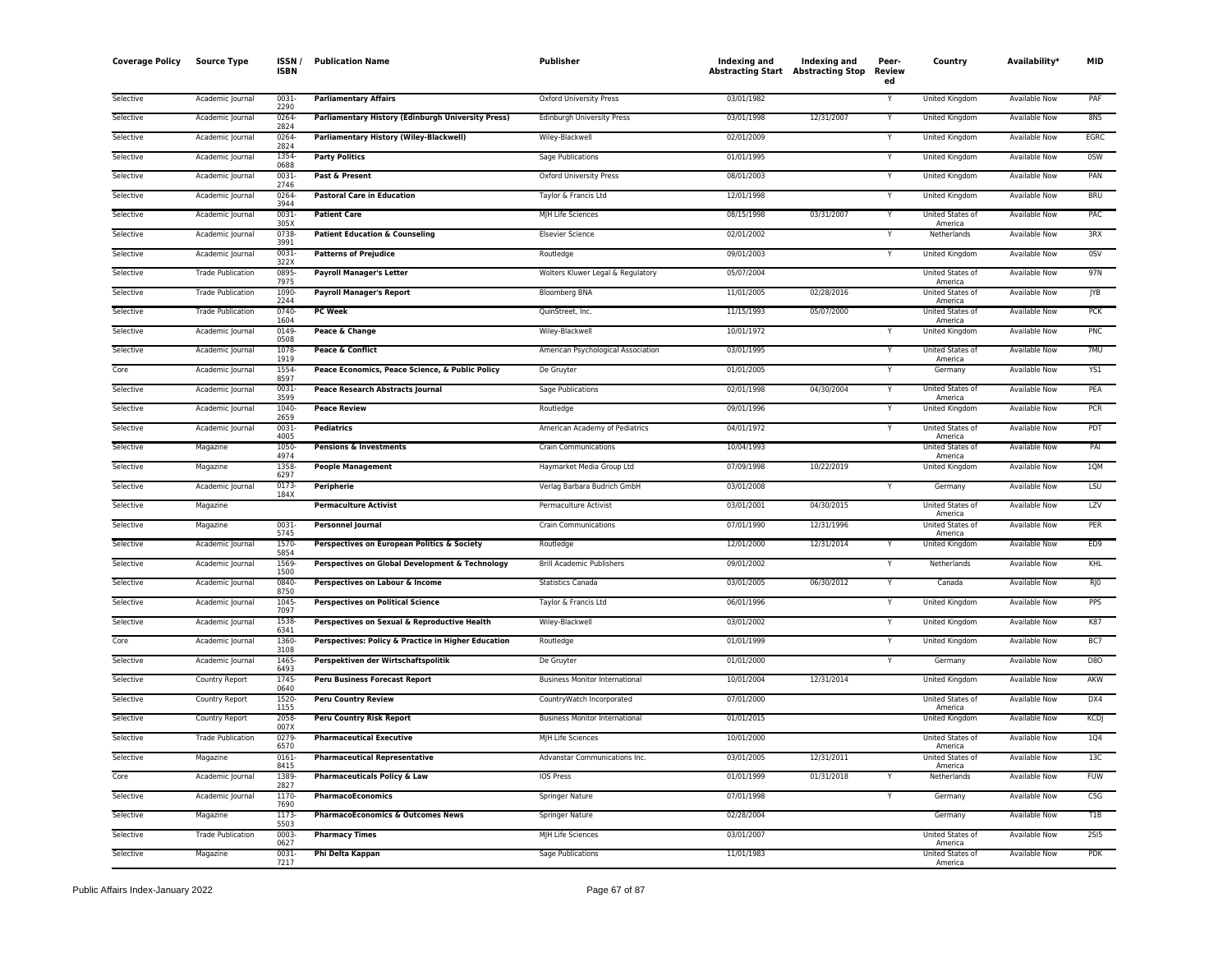| <b>Coverage Policy</b> | <b>Source Type</b>       | ISSN /<br>ISBN   | <b>Publication Name</b>                                             | Publisher                                      | Indexing and<br><b>Abstracting Start Abstracting Stop</b> | <b>Indexing and</b> | Peer-<br>Review<br>ed | Country                     | Availability <sup>*</sup> | <b>MID</b>  |
|------------------------|--------------------------|------------------|---------------------------------------------------------------------|------------------------------------------------|-----------------------------------------------------------|---------------------|-----------------------|-----------------------------|---------------------------|-------------|
| Selective              | Magazine                 | 1538-<br>5914    | Phi Kappa Phi Forum                                                 | Phi Kappa Phi Forum                            | 01/01/2002                                                |                     |                       | United States of<br>America | Available Now             | L1          |
| Core                   | Academic Journal         | 0031<br>7675     | <b>Philippine Journal of Public Administration</b>                  | University of the Philippines - Diliman        | 01/01/1973                                                | 01/01/2010          | Y                     | Philippines                 | <b>Available Now</b>      | RJ3         |
| Selective              | Country Report           | 1745<br>0659     | <b>Philippines Business Forecast Report</b>                         | <b>Business Monitor International</b>          | 01/01/2005                                                | 12/31/2014          |                       | United Kingdom              | Available Now             | AL1         |
| Selective              | Country Report           | 1520<br>1163     | <b>Philippines Country Review</b>                                   | CountryWatch Incorporated                      | 07/01/2000                                                |                     |                       | United States of<br>America | Available Now             | DX5         |
| Selective              | Country Report           | 2058-<br>0088    | <b>Philippines Country Risk Report</b>                              | <b>Business Monitor International</b>          | 01/01/2015                                                |                     |                       | United Kingdom              | Available Now             | <b>KCDK</b> |
| Selective              | Country Report           | 1474<br>1407     | <b>Philippines Quarterly Forecast Report</b>                        | <b>Business Monitor International</b>          | 07/01/2002                                                | 07/31/2004          |                       | United Kingdom              | Available Now             | <b>K40</b>  |
| Core                   | Academic Journal         | 0048<br>3915     | Philosophy & Public Affairs                                         | Wiley-Blackwell                                | 01/01/1987                                                |                     | Υ                     | United Kingdom              | Available Now             | PPA         |
| Core                   | Academic Journal         | 2210<br>5433     | Philosophy & Technology                                             | Springer Nature                                | 03/01/2011                                                |                     |                       | Germany                     | Available Now             | 2Y0Z        |
| Selective              | Academic Journal         | 0378-<br>4371    | Physica A                                                           | <b>Elsevier Science</b>                        | 10/15/2003                                                |                     | Y                     | Netherlands                 | Available Now             | 3S1         |
| Selective              | Academic Journal         | 0270<br>3181     | Physical & Occupational Therapy in Geriatrics                       | Taylor & Francis Ltd                           | 01/01/2001                                                |                     |                       | United Kingdom              | <b>Available Now</b>      | PTG         |
| Selective              | Academic Journal         | 0898<br>2759     | <b>Physician Executive</b>                                          | American Association for Physician Leadership  | 01/01/1995                                                | 08/31/2014          | Y                     | United States of<br>America | <b>Available Now</b>      | PEX         |
| Selective              | Academic Journal         | 0031<br>9228     | <b>Physics Today</b>                                                | American Institute of Physics -- Physics Today | 10/01/1996                                                |                     | Υ                     | United States of<br>America | <b>Available Now</b>      | PHY         |
| Selective              | <b>Trade Publication</b> | 0032<br>0188     | Pipeline & Gas Journal                                              | Gulf Energy Information                        | 09/01/2004                                                |                     |                       | United States of<br>America | <b>Available Now</b>      | PGJ         |
| Selective              | <b>Trade Publication</b> | 0032<br>0293     | Pit & Quarry                                                        | North Coast Media, LLC                         | 08/01/1998                                                |                     |                       | United States of<br>America | Available Now             | PAO         |
| Selective              | Magazine                 | 0194<br>8431     | <b>Pittsburgh Magazine</b>                                          | WiesnerMedia, LLC.                             | 10/01/2000                                                | 12/01/2020          |                       | United States of<br>America | Available Now             | 7DT         |
| Selective              | <b>Trade Publication</b> | 0001<br>2610     | Planning                                                            | American Planning Association                  | 06/01/1978                                                |                     |                       | United States of<br>America | <b>Available Now</b>      | PLG         |
| Selective              | Magazine                 | 1467<br>2073     | <b>Planning (14672073)</b>                                          | Haymarket Media Group Ltd                      | 12/14/2007                                                | 10/22/2019          |                       | United Kingdom              | Available Now             | 55ME        |
| Selective              | Academic Journal         | 0266<br>5433     | <b>Planning Perspectives</b>                                        | Routledge                                      | 07/01/1996                                                |                     |                       | United Kingdom              | <b>Available Now</b>      | 5C2         |
| Selective              | Academic Journal         | 0269<br>7459     | <b>Planning Practice &amp; Research</b>                             | Routledge                                      | 05/01/1990                                                |                     |                       | <b>United Kingdom</b>       | <b>Available Now</b>      | PLP         |
| Selective              | Academic Journal         | 1464<br>9357     | <b>Planning Theory &amp; Practice</b>                               | Routledge                                      | 09/01/2000                                                |                     | Υ                     | United Kingdom              | Available Now             | J5D         |
| Selective              | <b>Trade Publication</b> | 1042<br>802X     | <b>Plastics News</b>                                                | <b>Crain Communications</b>                    | 11/09/1998                                                |                     |                       | United States of<br>America | Available Now             | PAW         |
| Selective              | Academic Journal         | 1549<br>1277     | <b>PLoS Medicine</b>                                                | Public Library of Science                      | 12/01/2004                                                |                     |                       | United States of<br>America | Available Now             | UIH         |
| Selective              | Academic Journal         | 0030<br>8129     | PMLA: Publications of the Modern Language Association<br>of America | Modern Language Association of America         | 01/01/2011                                                |                     | Y                     | United States of<br>America | <b>Available Now</b>      | PML         |
| Selective              | Country Report           | 1745<br>0667     | <b>Poland Business Forecast Report</b>                              | <b>Business Monitor International</b>          | 10/01/2004                                                | 12/31/2014          |                       | United Kingdom              | Available Now             | AL6         |
| Selective              | Country Report           |                  | <b>Poland Country Monitor</b>                                       | IHS Markit Ltd.                                | 10/01/1998                                                |                     |                       | United States of<br>America | Available Now             | 50E         |
| Selective              | Country Report           | 2058<br>0096     | <b>Poland Country Risk Report</b>                                   | <b>Business Monitor International</b>          | 01/01/2015                                                |                     |                       | United Kingdom              | <b>Available Now</b>      | <b>KCDL</b> |
| Selective              | Academic Journal         | 1561<br>4263     | Police Practice & Research                                          | Routledge                                      | 12/01/2002                                                |                     | Υ                     | United Kingdom              | Available Now             | J5F         |
| Selective              | Academic Journal         | 1098<br>6111     | <b>Police Quarterly</b>                                             | Sage Publications                              | 06/01/2002                                                |                     |                       | United States of<br>America | Available Now             | FQC         |
| Core                   | Academic Journal         | 1043<br>9463     | Policing & Society                                                  | Routledge                                      | 01/01/1997                                                |                     |                       | United Kingdom              | Available Now             | <b>BJQ</b>  |
| Core                   | Academic Journal         | 1032<br>6634     | Policy                                                              | Centre for Independent Studies                 | 01/01/2000                                                | 06/30/2018          | Y                     | Australia                   | <b>Available Now</b>      | 5WB         |
| Selective              | Academic Journal         | 0305<br>5736     | <b>Policy &amp; Politics</b>                                        | <b>Policy Press</b>                            | 09/01/1974                                                |                     |                       | <b>United Kingdom</b>       | <b>Available Now</b>      | PPL         |
| Core                   | Magazine                 | 1942<br>6828     | Policy & Practice (19426828)                                        | American Public Human Services Association     | 06/01/2003                                                |                     |                       | United States of<br>America | <b>Available Now</b>      | B7YA        |
| Selective              | Magazine                 | 1520<br>801X     | <b>Policy &amp; Practice of Public Human Services</b>               | American Public Human Services Association     | 08/01/1998                                                | 05/31/2003          |                       | United States of<br>America | Available Now             | 4SW         |
| Selective              | Academic Journal         | 0146<br>5945     | <b>Policy Review</b>                                                | <b>Hoover Institution Press</b>                | 01/01/1978                                                | 02/28/2013          | v                     | United States of<br>America | <b>Available Now</b>      | PLV         |
| Selective              | Academic Journal         | 0032<br>2687     | <b>Policy Sciences</b>                                              | Springer Nature                                | 03/01/1970                                                |                     |                       | Germany                     | Available Now             | PCI         |
| Core                   | Academic Journal         | 0144<br>2872     | <b>Policy Studies</b>                                               | Routledge                                      | 03/01/1998                                                |                     | Υ                     | United Kingdom              | Available Now             | 56W         |
| Core                   | Academic Journal         | 1547<br>1349     | <b>Policy Studies (15471349)</b>                                    | East-West Center                               | 12/01/2007                                                |                     | Y                     | United States of<br>America | <b>Available Now</b>      | $1$ IFF     |
| Selective              | Academic Journal         | 0190<br>292X     | <b>Policy Studies Journal</b>                                       | Wiley-Blackwell                                | 09/01/1972                                                |                     |                       | United Kingdom              | Available Now             | PSJ         |
| Selective              | Academic Journal         | 0278<br>4416     | <b>Policy Studies Review</b>                                        | Wiley-Blackwell                                | 08/01/1981                                                | 03/31/2002          |                       | United Kingdom              | <b>Available Now</b>      | PYW         |
| Core                   | Academic Journal         | $1527 -$<br>1544 | Policy, Politics & Nursing Practice                                 | Sage Publications                              | 02/01/2000                                                |                     | Y                     | United States of<br>America | <b>Available Now</b>      | <b>FMO</b>  |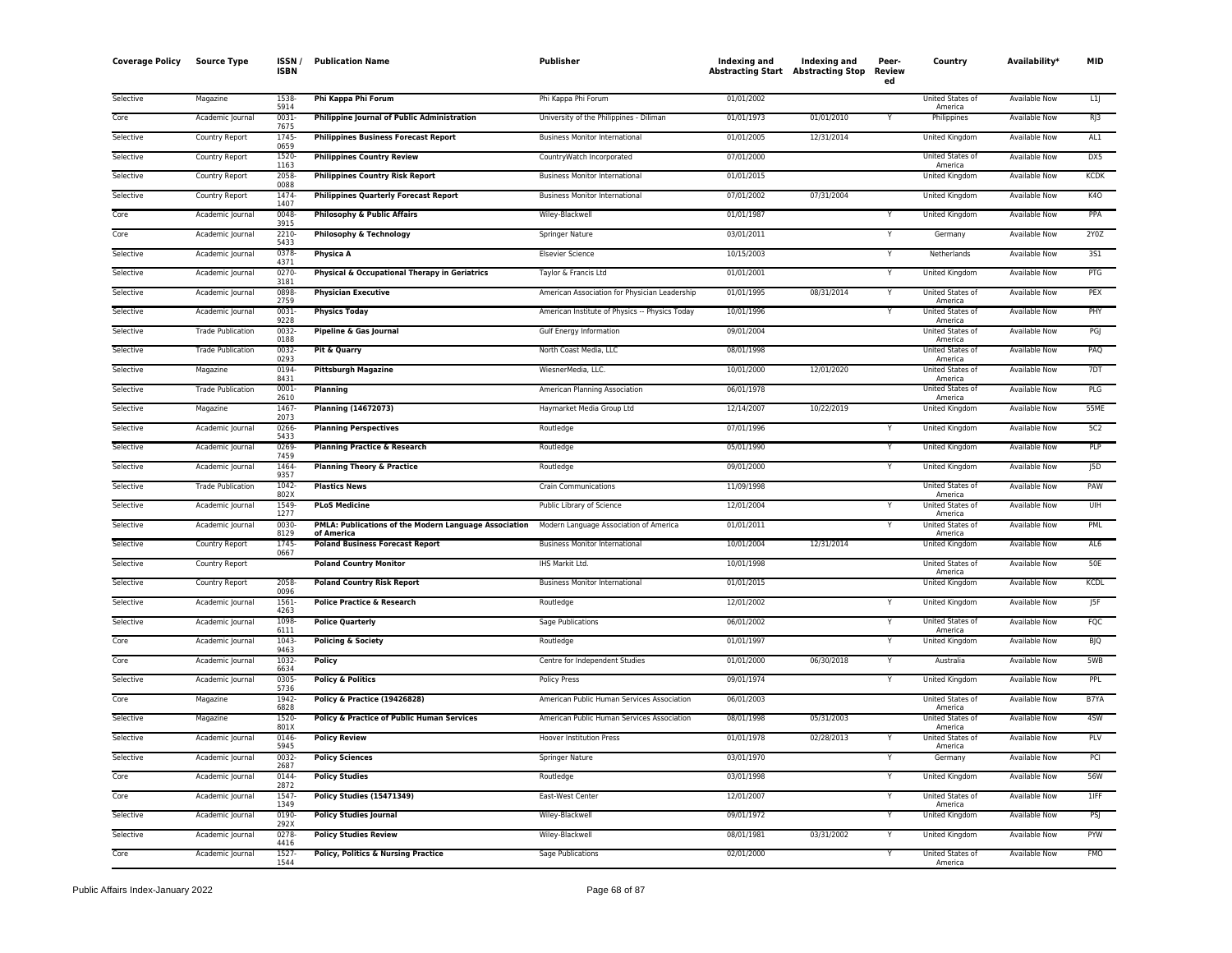| <b>Coverage Policy</b> | <b>Source Type</b>       | <b>ISSN</b><br><b>ISBN</b> | <b>Publication Name</b>                                                                 | Publisher                                       | Indexing and<br><b>Abstracting Start Abstracting Stop</b> | Indexing and | Peer-<br>Review<br>ed | Country                     | Availability*        | <b>MID</b>      |
|------------------------|--------------------------|----------------------------|-----------------------------------------------------------------------------------------|-------------------------------------------------|-----------------------------------------------------------|--------------|-----------------------|-----------------------------|----------------------|-----------------|
| Selective              | Academic Journal         | 1230-<br>1485              | <b>Polish Journal of Environmental Studies</b>                                          | HARD Publishing Company                         | 05/01/2004                                                |              | Y                     | Poland                      | Available Now        | <b>DSJ</b>      |
| Selective              | Academic Journal         | 1405<br>1060               | Política y Gobierno                                                                     | Centro de Investigacion y Docencia Economicas,  | 01/01/2006                                                |              |                       | Mexico                      | Available Now        | НJJ             |
| Selective              | Academic Journal         | 0190-<br>9320              | <b>Political Behavior</b>                                                               | Springer Nature                                 | 03/01/1995                                                |              | Y                     | Germany                     | Available Now        | 4PX             |
| Selective              | <b>Trade Publication</b> | 1816<br>7152               | <b>Political Commentary</b>                                                             | International Centre for Policy Studies         | 03/01/2005                                                | 12/31/2008   |                       | Ukraine                     | <b>Available Now</b> | 1BVS            |
| Selective              | Academic Journal         | 1058<br>4609               | <b>Political Communication</b>                                                          | Routledge                                       | 07/01/1992                                                |              | Y                     | United Kingdom              | Available Now        | POU             |
| Selective              | Academic Journal         | 0962<br>6298               | <b>Political Geography</b>                                                              | Pergamon Press - An Imprint of Elsevier Science | 02/01/1997                                                |              | Y                     | United Kingdom              | Available Now        | IKG             |
| Selective              | Academic Journal         | $0162 -$<br>895X           | <b>Political Psychology</b>                                                             | Wiley-Blackwell                                 | 03/01/1998                                                |              | Y                     | <b>United Kingdom</b>       | <b>Available Now</b> | BS5             |
| Selective              | Academic Journal         | 0032-<br>3179              | <b>Political Quarterly</b>                                                              | Wiley-Blackwell                                 | 01/01/1973                                                |              | Y                     | United Kingdom              | Available Now        | PQT             |
| Selective              | Academic Journal         | 1065<br>9129               | <b>Political Research Quarterly</b>                                                     | Sage Publications Inc.                          | 03/01/1993                                                |              |                       | United States of<br>America | Available Now        | PTQ             |
| Selective              | Academic Journal         | 0032-<br>3187              | Political Science (00323187)                                                            | Taylor & Francis Ltd                            | 12/01/1995                                                |              | Y                     | United Kingdom              | <b>Available Now</b> | E02             |
| Selective              | Academic Journal         | 0032<br>3195               | Political Science Quarterly (Academy of Political Science) Academy of Political Science |                                                 | 06/01/1970                                                | 12/31/2013   |                       | United States of<br>America | Available Now        | PSQ             |
| Selective              | Academic Journal         | 0032<br>3217               | <b>Political Studies</b>                                                                | <b>Sage Publications</b>                        | 03/01/1974                                                |              |                       | United States of<br>America | <b>Available Now</b> | PSZ             |
| Selective              | Academic Journal         | 1478<br>9299               | <b>Political Studies Review</b>                                                         | Sage Publications                               | 04/01/2003                                                |              | Y                     | United States of<br>America | <b>Available Now</b> | Q1D             |
| Selective              | Academic Journal         | 0090<br>5917               | <b>Political Theory</b>                                                                 | Sage Publications                               | 02/01/1974                                                |              |                       | United States of<br>America | <b>Available Now</b> | POT             |
| Selective              | Academic Journal         | 0263<br>3957               | <b>Politics</b>                                                                         | Sage Publications                               | 05/01/1998                                                |              | Y                     | United States of<br>America | Available Now        | 7R7             |
| Selective              | Academic Journal         | 1555<br>5623               | <b>Politics &amp; Policy</b>                                                            | Wiley-Blackwell                                 | 03/01/2006                                                |              | Υ                     | United Kingdom              | Available Now        | <b>1WQK</b>     |
| Selective              | Academic Journal         | 0032<br>3292               | <b>Politics &amp; Society</b>                                                           | Sage Publications                               | 09/01/1996                                                |              | Y                     | United States of<br>America | Available Now        | POS             |
| Selective              | Academic Journal         | 0730<br>9384               | <b>Politics &amp; the Life Sciences</b>                                                 | Association for Politics & the Life Sciences    | 09/01/1999                                                |              |                       | United States of<br>America | <b>Available Now</b> | PFC             |
| Selective              | Magazine                 | 1945<br>3191               | <b>Politics (Campaigns &amp; Elections)</b>                                             | Political World Communications, LLC             | 01/01/2008                                                | 05/31/2010   |                       | United States of<br>America | Available Now        | 61KW            |
| Selective              | Academic Journal         | 0258<br>9346               | Politikon: South African Journal of Political Studies                                   | Routledge                                       | 11/01/1999                                                |              |                       | <b>United Kingdom</b>       | <b>Available Now</b> | 56Y             |
| Selective              | Academic Journal         | 1203<br>9438               | Politique et Sociétés                                                                   | Politique et Societes                           | 12/01/2004                                                | 12/01/2010   | Y                     | Canada                      | <b>Available Now</b> | LT1             |
| Selective              | Academic Journal         | 0032<br>3470               | Politische Vierteljahresschrift                                                         | <b>Springer Nature</b>                          | 06/01/1998                                                |              |                       | Germany                     | Available Now        | B8V             |
| Selective              | Academic Journal         | 0295<br>2319               | <b>Politix</b>                                                                          | De Boeck Universite                             | 03/01/2007                                                | 07/31/2019   | Y                     | France                      | <b>Available Now</b> | 2Z2L            |
| Selective              | Academic Journal         | 0032<br>3497               | Polity                                                                                  | University of Chicago Press                     | 09/01/1978                                                |              | Y                     | United States of<br>America | Available Now        | PYT             |
| Selective              | <b>Trade Publication</b> | 0032<br>3640               | <b>Pollution Engineering</b>                                                            | <b>BNP Media</b>                                | 09/01/1997                                                | 12/31/2010   |                       | United States of<br>America | Available Now        | 171             |
| Selective              | Magazine                 | $0161 -$<br>7370           | <b>Popular Science</b>                                                                  | <b>Bonnier Corporation</b>                      | 01/01/1994                                                | 12/31/2020   |                       | United States of<br>America | <b>Available Now</b> | PSI             |
| Selective              | Academic Journal         | 0098<br>7921               | <b>Population &amp; Development Review</b>                                              | Wiley-Blackwell                                 | 09/01/1975                                                |              |                       | United Kingdom              | <b>Available Now</b> | PDV             |
| Selective              | Academic Journal         | 0199<br>0039               | <b>Population &amp; Environment</b>                                                     | Springer Nature                                 | 09/01/1993                                                |              | Y                     | Germany                     | <b>Available Now</b> | PAZ             |
| Selective              | Magazine                 | 0032<br>468X               | <b>Population Bulletin</b>                                                              | Population Reference Bureau, Inc.               | 07/01/1991                                                |              |                       | United States of<br>America | <b>Available Now</b> | PBL             |
| Selective              | Academic Journal         | 0887<br>0241               | <b>Population Reports</b>                                                               | Johns Hopkins University Press                  | 12/01/1998                                                | 09/30/2008   |                       | United States of<br>America | Available Now        | PIO             |
| Core                   | Academic Journal         | 0167<br>5923               | Population Research & Policy Review                                                     | Springer Nature                                 | 02/01/2003                                                |              | Y                     | Germany                     | Available Now        | 4KJ             |
| Selective              | Academic Journal         | 0032<br>4728               | <b>Population Studies</b>                                                               | Routledge                                       | 07/01/1953                                                |              |                       | <b>United Kingdom</b>       | <b>Available Now</b> | PPU             |
| Selective              | Academic Journal         | 1060<br>586X               | <b>Post-Soviet Affairs</b>                                                              | Taylor & Francis Ltd                            | 10/01/1992                                                |              | Y                     | United Kingdom              | Available Now        | PVT             |
| Selective              | <b>Trade Publication</b> | 0032<br>5813               | <b>Poultry World</b>                                                                    | Reed Business Information Limited               | 08/01/2003                                                | 01/31/2019   |                       | <b>United Kingdom</b>       | <b>Available Now</b> | 04N             |
| Selective              | <b>Trade Publication</b> | 0032<br>5929               | Power                                                                                   | Access Intelligence LLC                         | 03/01/1995                                                |              |                       | United States of<br>America | <b>Available Now</b> | <b>PWR</b>      |
| Selective              | Magazine                 | 1367<br>1707               | <b>Power Economics</b>                                                                  | Wilmington Business Information                 | 10/01/2000                                                | 06/30/2005   |                       | United Kingdom              | Available Now        | 1RZ             |
| Selective              | Academic Journal         | 1479<br>8344               | <b>Power Engineer</b>                                                                   | Institution of Engineering & Technology         | 02/01/2003                                                | 12/31/2007   | Y                     | United Kingdom              | Available Now        | PO <sub>1</sub> |
| Selective              | <b>Trade Publication</b> | 0032<br>5961               | <b>Power Engineering</b>                                                                | Clarion Events, Inc.                            | 05/01/1998                                                | 06/30/2018   |                       | United States of<br>America | Available Now        | <b>WOP</b>      |
| Selective              | <b>Trade Publication</b> | 0033<br>409X               | PPI: Pulp & Paper International                                                         | RISI, Inc.                                      | 07/01/2001                                                | 12/31/2015   |                       | United States of<br>America | Available Now        | 3DQ             |
| Selective              | <b>Trade Publication</b> | 0032<br>6321               | <b>Practical Accountant</b>                                                             | SourceMedia, Inc.                               | 03/01/1998                                                | 06/30/2009   |                       | United States of<br>America | <b>Available Now</b> | PAT             |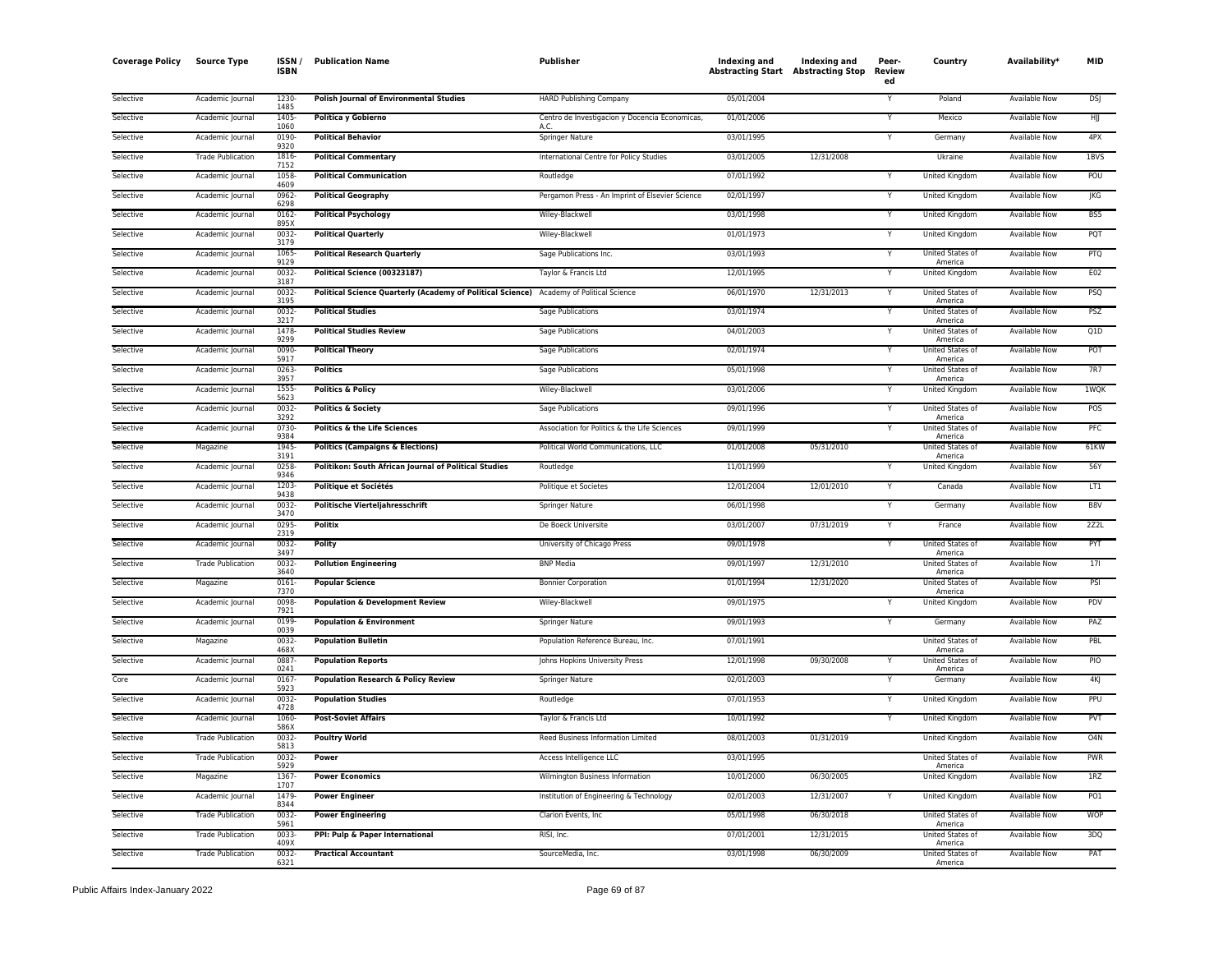| <b>Coverage Policy</b> | <b>Source Type</b>       | ISSN/<br><b>ISBN</b> | <b>Publication Name</b>                                                                   | Publisher                                                                           | Indexing and<br><b>Abstracting Start Abstracting Stop</b> | Indexing and | Peer-<br>Review<br>ed | Country                            | Availability*        | <b>MID</b> |
|------------------------|--------------------------|----------------------|-------------------------------------------------------------------------------------------|-------------------------------------------------------------------------------------|-----------------------------------------------------------|--------------|-----------------------|------------------------------------|----------------------|------------|
| Selective              | Academic Journal         | 0953<br>6612         | <b>Practice Nurse</b>                                                                     | Medical Education Solutions Ltd                                                     | 03/14/2003                                                |              |                       | United Kingdom                     | <b>Available Now</b> | <b>DYZ</b> |
| Selective              | Magazine                 | 0955<br>0836         | <b>Precision Marketing</b>                                                                | <b>Centaur Communications</b>                                                       | 02/01/2002                                                | 01/31/2009   |                       | <b>United Kingdom</b>              | <b>Available Now</b> | <b>FWS</b> |
| Selective              | Academic Journal         | 0360<br>4918         | <b>Presidential Studies Quarterly</b>                                                     | Wiley-Blackwell                                                                     | 03/01/1985                                                |              | Υ                     | United Kingdom                     | <b>Available Now</b> | PRQ        |
| Selective              | Magazine                 | 1060-<br>5088        | <b>Presidents &amp; Prime Ministers</b>                                                   | Presidents & Prime Ministers                                                        | 07/01/1993                                                | 01/31/2004   |                       | United States of<br>America        | Available Now        | <b>PPR</b> |
| Selective              | Academic Journal         | 0091-<br>7435        | <b>Preventive Medicine</b>                                                                | Academic Press                                                                      | 02/01/2002                                                |              | Y                     | United States of<br>America        | Available Now        | DP9        |
| Selective              | Academic Journal         | 0264<br>5033         | <b>Primary Health Care</b>                                                                | <b>RCNi</b>                                                                         | 12/01/2001                                                |              |                       | United Kingdom                     | Available Now        | <b>FTX</b> |
| Selective              | <b>Trade Publication</b> | 0032<br>8715         | <b>Printing World</b>                                                                     | Haymarket Media Group Ltd                                                           | 07/01/2002                                                | 03/31/2009   |                       | <b>United Kingdom</b>              | <b>Available Now</b> | 4KK        |
| Selective              | <b>Trade Publication</b> | 1350-<br>9829        | <b>PrintWeek (Haymarket Business Publications Ltd)</b>                                    | Haymarket Media Group Ltd                                                           | 03/20/2008                                                | 12/31/2011   |                       | United Kingdom                     | <b>Available Now</b> | 1UTL       |
| Selective              | Academic Journal         | 0032<br>8855         | Prison Journal                                                                            | Sage Publications                                                                   | 09/01/1998                                                |              | Y                     | United States of<br>America        | Available Now        | PN         |
| Selective              | Academic Journal         | 0301<br>7036         | Problemas del Desarrollo. Revista Latinoamericana de<br>Economía                          | Universidad Nacional Autonoma de Mexico.<br>Instituto de Investigaciones Economicas | 10/01/2006                                                |              | Y                     | Mexico                             | Available Now        | HDF        |
| Selective              | Academic Journal         | 1061<br>1991         | <b>Problems of Economic Transition</b>                                                    | Taylor & Francis Ltd                                                                | 05/01/1992                                                |              | v                     | United Kingdom                     | Available Now        | 1M6        |
| Selective              | Academic Journal         | 0032<br>9436         | <b>Problems of Economics</b>                                                              | Taylor & Francis Ltd                                                                | 06/01/1970                                                | 04/30/1992   | Y                     | <b>United Kingdom</b>              | <b>Available Now</b> | 17Y        |
| Selective              | Academic Journal         | 1075<br>8216         | <b>Problems of Post-Communism</b>                                                         | Taylor & Francis Ltd                                                                | 09/01/1994                                                |              |                       | United Kingdom                     | Available Now        | PPC        |
| Selective              | Academic Journal         | 0965<br>089X         | Proceedings of the Institution of Civil Engineers. Civil<br>Enaineerina                   | Thomas Telford Ltd                                                                  | 10/01/2003                                                |              |                       | <b>United Kingdom</b>              | <b>Available Now</b> | C3E        |
| Selective              | Academic Journal         | 0965<br>0903         | Proceedings of the Institution of Civil Engineers.<br><b>Municipal Engineer</b>           | Thomas Telford Ltd                                                                  | 06/01/2004                                                |              | Y                     | United Kingdom                     | Available Now        | C3G        |
| Selective              | Academic Journal         | 0027<br>8424         | Proceedings of the National Academy of Sciences of the<br><b>United States of America</b> | National Academy of Sciences                                                        | 11/12/1996                                                |              | Y                     | United States of<br>America        | Available Now        | PCE        |
| Core                   | Academic Journal         | 1066<br>8527         | <b>Process Safety Progress</b>                                                            | John Wiley & Sons, Inc.                                                             | 06/01/2012                                                |              | Y                     | United States of<br>America        | Available Now        | 1223       |
| Selective              | <b>Trade Publication</b> | 0032<br>9940         | <b>Products Finishing</b>                                                                 | Gardner Publications, Inc.                                                          | 07/01/2000                                                |              |                       | United States of<br>America        | Available Now        | PRF        |
| Selective              | <b>Trade Publication</b> | 1072<br>0561         | <b>Professional Builder</b>                                                               | Scranton Gillette Communications Inc                                                | 01/01/1998                                                | 04/30/2010   |                       | United States of<br>America        | <b>Available Now</b> | PBD        |
| Selective              | <b>Trade Publication</b> | 0953<br>6639         | <b>Professional Engineering</b>                                                           | Caspian Publishing                                                                  | 01/15/1997                                                |              |                       | United Kingdom                     | <b>Available Now</b> | 1MC        |
| Selective              | Academic Journal         | 0033<br>0124         | <b>Professional Geographer</b>                                                            | Taylor & Francis Ltd                                                                | 05/01/1984                                                |              |                       | <b>United Kingdom</b>              | <b>Available Now</b> | PGG        |
| Selective              | Academic Journal         | 0735<br>7028         | Professional Psychology: Research & Practice                                              | American Psychological Association                                                  | 02/01/1998                                                |              | Y                     | United States of<br>America        | Available Now        | PYC        |
| Selective              | Academic Journal         | 0099<br>0027         | <b>Professional Safety</b>                                                                | American Society of Safety Engineers                                                | 01/01/1995                                                |              | Y                     | United States of<br>America        | Available Now        | PFS        |
| Selective              | Academic Journal         | 1464<br>9934         | <b>Progress in Development Studies</b>                                                    | Sage Publications, Ltd.                                                             | 01/01/2002                                                |              | Y                     | United Kingdom                     | Available Now        | I3Y        |
| Selective              | Academic Journal         | 0309<br>1325         | <b>Progress in Human Geography</b>                                                        | Sage Publications                                                                   | 06/01/1997                                                |              |                       | United States of<br>America        | Available Now        | 29K        |
| Selective              | Magazine                 | 0033<br>0736         | <b>Progressive</b>                                                                        | Progressive, Inc.                                                                   | 09/01/1981                                                |              |                       | United States of<br>America        | Available Now‡       | PRS        |
| Selective              | Academic Journal         | 0810-<br>9028        | <b>Prometheus (Routledge)</b>                                                             | Routledge                                                                           | 03/01/1999                                                | 12/31/2017   | Y                     | <b>United Kingdom</b>              | <b>Available Now</b> | 57C        |
| Selective              | Academic Journal         | 1025<br>3823         | <b>Promotion &amp; Education</b>                                                          | Sage Publications                                                                   | 03/01/2005                                                | 02/28/2009   | Y                     | United States of<br>America        | <b>Available Now</b> | D6W        |
| Selective              | <b>Trade Publication</b> | 1088<br>291X         | <b>Property Tax Alert</b>                                                                 | CCH Incorporated                                                                    | 02/01/2008                                                | 07/31/2010   |                       | United States of<br>America        | <b>Available Now</b> | 22D9       |
| Core                   | Academic Journal         | 0033<br>2437         | Przeglad Zachodni                                                                         | Instytut Zachodni im. Z. Wojciechowskiego                                           | 09/01/2008                                                |              |                       | Poland                             | Available Now        | 3830       |
| Selective              | Academic Journal         | 1095<br>158X         | <b>Psychiatric Rehabilitation Journal</b>                                                 | American Psychological Association                                                  | 09/01/1997                                                |              | Y                     | United States of<br>America        | <b>Available Now</b> | PSH        |
| Selective              | Academic Journal         | 1075<br>2730         | <b>Psychiatric Services</b>                                                               | American Psychiatric Publishing, Inc.                                               | 11/01/2003                                                |              |                       | United States of<br>America        | Available Now        | 0Y1        |
| Selective              | Academic Journal         | 0893<br>2905         | <b>Psychiatric Times</b>                                                                  | MJH Life Sciences                                                                   | 05/01/2003                                                |              |                       | United States of<br>America        | Available Now        | 8MJ        |
| Selective              | Academic Journal         | 0033<br>2917         | <b>Psychological Medicine</b>                                                             | Cambridge University Press                                                          | 05/01/1998                                                |              |                       | United Kingdom                     | <b>Available Now</b> | 6Q3        |
| Selective              | Academic Journal         | 0033<br>2941         | <b>Psychological Reports</b>                                                              | Sage Publications                                                                   | 02/01/1996                                                |              | Y                     | <b>United States of</b><br>America | Available Now        | <b>PSR</b> |
| Core                   | Academic Journal         | 1529<br>1006         | Psychological Science in the Public Interest                                              | Sage Publications Inc.                                                              | 01/01/2000                                                |              | Y                     | United States of<br>America        | Available Now        | N83        |
| Selective              | Magazine                 | 0952<br>8229         | Psychologist                                                                              | <b>British Psychological Society</b>                                                | 04/01/2003                                                |              |                       | United Kingdom                     | Available Now        | QW3        |
| Selective              | Magazine                 | 1065<br>5077         | PT: Magazine of Physical Therapy                                                          | American Physical Therapy Association                                               | 07/01/2000                                                | 09/30/2009   |                       | United States of<br>America        | <b>Available Now</b> | 4G7        |
| Selective              | Academic Journal         | 0033<br>3298         | <b>Public Administration</b>                                                              | Wiley-Blackwell                                                                     | 03/01/1970                                                |              |                       | United Kingdom                     | Available Now        | PAD        |
| Selective              | Academic Journal         | 0271<br>2075         | <b>Public Administration &amp; Development</b>                                            | John Wiley & Sons, Inc.                                                             | 04/01/1982                                                |              | Y                     | United States of<br>America        | <b>Available Now</b> | 2C5        |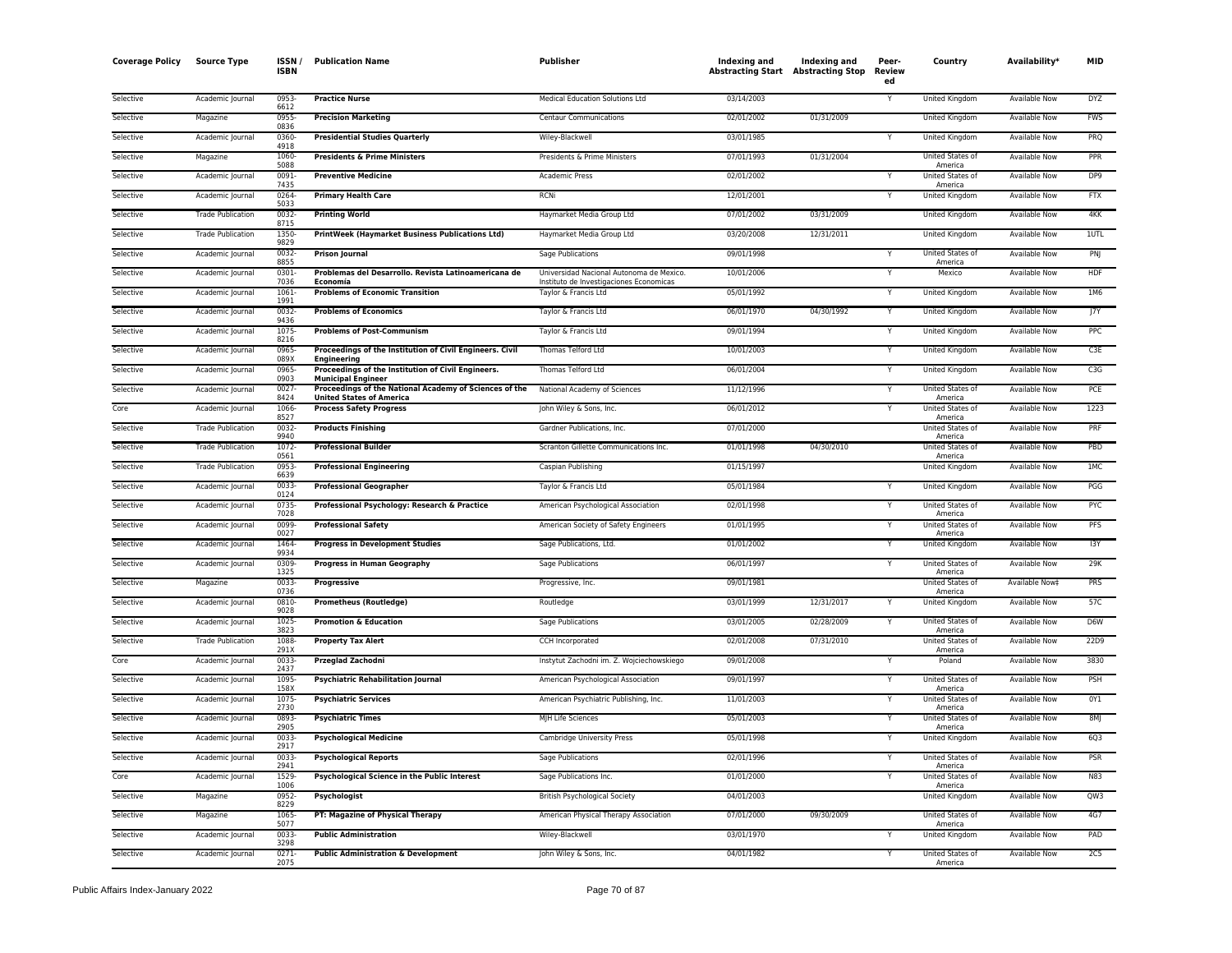| <b>Coverage Policy</b> | <b>Source Type</b>       | ISSN /<br><b>ISBN</b> | <b>Publication Name</b>                   | Publisher                                                | Indexing and<br><b>Abstracting Start Abstracting Stop</b> | Indexing and | Peer-<br>Review<br>ed | Country                                | Availability*        | <b>MID</b>      |
|------------------------|--------------------------|-----------------------|-------------------------------------------|----------------------------------------------------------|-----------------------------------------------------------|--------------|-----------------------|----------------------------------------|----------------------|-----------------|
| Selective              | Academic Journal         | 1648<br>4541          | Public Administration (16484541)          | Lithuanian Public Administration Training<br>Association | 06/01/2006                                                |              |                       | Lithuania                              | Available Now        | 1UZC            |
| Selective              | Academic Journal         | 0734<br>9149          | <b>Public Administration Quarterly</b>    | Southern Public Administration Education<br>Foundation   | 09/01/1983                                                |              |                       | United States of<br>America            | <b>Available Now</b> | <b>OOL</b>      |
| Selective              | Academic Journal         | 0033-<br>3352         | <b>Public Administration Review</b>       | Wiley-Blackwell                                          | 01/01/1969                                                |              | Y                     | <b>United Kingdom</b>                  | <b>Available Now</b> | PBA             |
| Selective              | Academic Journal         | $0275 -$<br>1100      | <b>Public Budgeting &amp; Finance</b>     | Wiley-Blackwell                                          | 12/01/1982                                                |              | Y                     | <b>United Kingdom</b>                  | <b>Available Now</b> | <b>BDG</b>      |
| Selective              | Academic Journal         | 0048<br>5829          | <b>Public Choice</b>                      | Springer Nature                                          | 03/01/1970                                                |              | Υ                     | Germany                                | Available Now        | 2B7             |
| Selective              | Academic Journal         | 0899<br>2363          | <b>Public Culture</b>                     | Duke University Press                                    | 01/01/1998                                                |              |                       | United States of<br>America            | Available Now        | 6Z1             |
| Selective              | <b>Trade Publication</b> | 1352<br>9250          | <b>Public Finance</b>                     | Redactive Publishing Ltd.                                | 11/24/1995                                                |              |                       | <b>United Kingdom</b>                  | <b>Available Now</b> | PBF             |
| Selective              | Academic Journal         | 0048<br>5853          | <b>Public Finance Quarterly</b>           | Sage Publications                                        | 01/01/1990                                                | 10/31/1996   |                       | United States of<br>America            | Available Now        | PFQ             |
| Selective              | Academic Journal         | 1091                  | <b>Public Finance Review</b>              | Sage Publications                                        | 05/01/1997                                                |              |                       | United States of                       | <b>Available Now</b> | <b>24Q</b>      |
| Core                   | Academic Journal         | 1421<br>0033<br>3506  | <b>Public Health (Elsevier)</b>           | Elsevier B.V.                                            | 01/01/2011                                                |              | Υ                     | America<br>United Kingdom              | Available Now        | <b>18J0</b>     |
| Selective              | Academic Journal         | 0033                  | <b>Public Health (Nature)</b>             | Springer Nature                                          | 05/01/1998                                                | 12/31/2002   | Y                     | United Kingdom                         | Available Now        | 2B4             |
| Core                   | Academic Journal         | 3506<br>1754<br>9973  | <b>Public Health Ethics</b>               | Oxford University Press                                  | 11/01/2009                                                |              | Y                     | United Kingdom                         | Available Now        | 5308            |
| Selective              | Academic Journal         | 0737                  | <b>Public Health Nursing</b>              | Wiley-Blackwell                                          | 02/01/1998                                                |              | Y                     | <b>United Kingdom</b>                  | <b>Available Now</b> | 2B6             |
| Selective              | Magazine                 | 1209<br>1368<br>9800  | <b>Public Health Nutrition</b>            | Cambridge University Press                               | 09/01/2005                                                |              | Y                     | United Kingdom                         | <b>Available Now</b> | N8M             |
| Core                   | Academic Journal         | 0033<br>3549          | <b>Public Health Reports</b>              | Sage Publications                                        | 01/01/1988                                                |              | Y                     | United States of<br>America            | Available Now        | PHR             |
| Selective              | Academic Journal         | $0272 -$<br>3433      | <b>Public Historian</b>                   | University of California Press                           | 09/01/2001                                                |              | Y                     | United States of                       | <b>Available Now</b> | 04R             |
| Selective              | Academic Journal         | 1099                  | <b>Public Integrity</b>                   | Taylor & Francis Ltd                                     | 07/01/2003                                                |              | Y                     | America<br>United Kingdom              | Available Now        | QJD             |
| Selective              | Academic Journal         | 9922<br>0033          | <b>Public Interest</b>                    | Public Interest                                          | 03/01/1984                                                | 03/31/2005   | Y                     | United States of                       | Available Now        | PBI             |
| Selective              | Magazine                 | 3557<br>0163          | <b>Public Libraries</b>                   | American Library Association                             | 09/01/2005                                                |              |                       | America<br>United States of            | Available Now        | 0YC             |
| Selective              | Magazine                 | 5506<br>0033          | Public Management (00333611)              | International City/County Management                     | 10/01/1994                                                |              |                       | America<br>United States of            | <b>Available Now</b> | PMT             |
| Selective              | Academic Journal         | 3611<br>1471          | <b>Public Management Review</b>           | Association<br>Routledge                                 | 03/01/2001                                                |              | Y                     | America<br>United Kingdom              | <b>Available Now</b> | <b>FPL</b>      |
| Selective              | Magazine                 | 9037<br>1061          | <b>Public Manager</b>                     | Association for Talent Development                       | 03/01/1998                                                | 07/31/2017   |                       | United States of                       | Available Now        | <b>BUR</b>      |
| Selective              | Academic Journal         | 7639<br>0954          | <b>Public Money &amp; Management</b>      | Routledge                                                | 09/01/1989                                                |              | v                     | America<br>United Kingdom              | Available Now        | 1MD             |
| Selective              | Academic Journal         | 0962<br>0033          | <b>Public Opinion Quarterly</b>           | Oxford University Press                                  | 07/01/1967                                                |              | Y                     | United Kingdom                         | Available Now        | POQ             |
| Selective              | Academic Journal         | 362X<br>1566          | <b>Public Organization Review</b>         | Springer Nature                                          | 03/01/2001                                                |              | Y                     | Germany                                | Available Now        | N9Q             |
| Selective              | Academic Journal         | 7170<br>1530          | Public Performance & Management Review    | Taylor & Francis Ltd                                     | 09/01/2001                                                |              | Y                     | <b>United Kingdom</b>                  | Available Now        | E90             |
| Selective              | Academic Journal         | 9576<br>0091          | <b>Public Personnel Management</b>        | <b>Sage Publications</b>                                 | 01/01/1973                                                |              |                       | United States of                       | <b>Available Now</b> | PPM             |
| Core                   | Academic Journal         | 0260<br>1744          | <b>Public Policy Research</b>             | Wiley-Blackwell                                          | 01/01/2005                                                | 02/28/2013   | Y                     | America<br>United Kingdom              | <b>Available Now</b> | <b>YNY</b>      |
| Selective              | <b>Trade Publication</b> | 5396<br>1742          | <b>Public Private Finance</b>             | Centaur Communications                                   | 04/01/2003                                                | 02/28/2009   |                       | <b>United Kingdom</b>                  | <b>Available Now</b> | VS7             |
| Selective              | Academic Journal         | 0334<br>0363          | <b>Public Relations Review</b>            | Elsevier B.V.                                            | 12/01/1988                                                |              |                       | United Kingdom                         | Available Now        | PRR             |
| Selective              | <b>Trade Publication</b> | 8111<br>1080-         | <b>Public Relations Tactics</b>           | Public Relations Society of America                      | 04/01/1996                                                | 12/31/2017   |                       | United States of                       | Available Now        | PTA             |
| Selective              | Academic Journal         | 6792<br>1087<br>724X  | Public Works Management & Policy          | <b>Sage Publications</b>                                 | 01/01/1999                                                |              |                       | America<br>United States of<br>America | <b>Available Now</b> | 3FN             |
| Selective              | <b>Trade Publication</b> | 0000<br>0019          | <b>Publishers Weekly</b>                  | PWxyz LLC                                                | 01/20/1989                                                |              |                       | United States of                       | Available Now        | <b>PWK</b>      |
| Selective              | Academic Journal         | 1053-<br>8801         | <b>Publishing Research Quarterly</b>      | <b>Springer Nature</b>                                   | 03/01/1994                                                |              |                       | America<br>Germany                     | <b>Available Now</b> | <b>PUQ</b>      |
| Selective              | Academic Journal         | 0048                  | <b>Publius: The Journal of Federalism</b> | <b>Oxford University Press</b>                           | 03/01/1972                                                |              | Y                     | <b>United Kingdom</b>                  | <b>Available Now</b> | <b>UBL</b>      |
| Selective              | Magazine                 | 5950<br>0048<br>6000  | Pulse                                     | Cogora                                                   | 05/27/2002                                                |              |                       | United Kingdom                         | Available Now        | 4L5             |
| Selective              | Academic Journal         | 1462                  | <b>Punishment &amp; Society</b>           | Sage Publications                                        | 01/01/2000                                                |              | Y                     | United Kingdom                         | Available Now        | 3FO             |
| Selective              | <b>Trade Publication</b> | 4745<br>0033          | <b>Purchasing</b>                         | Reed Business Information                                | 10/17/1996                                                | 04/30/2010   |                       | United States of                       | <b>Available Now</b> | <b>PUR</b>      |
| Selective              | Academic Journal         | 4448<br>0033          | Quaderni di Sociologia                    | LEXIS Compagnia Editoriale in Torino srl.                | 12/01/2003                                                |              |                       | America<br>Italy                       | Available Now        | LL <sub>9</sub> |
| Selective              | Magazine                 | 4952<br>0033<br>5002  | <b>Quadrant Magazine</b>                  | Quadrant Magazine Co Inc.                                | 06/01/1998                                                |              |                       | Australia                              | <b>Available Now</b> | QUA             |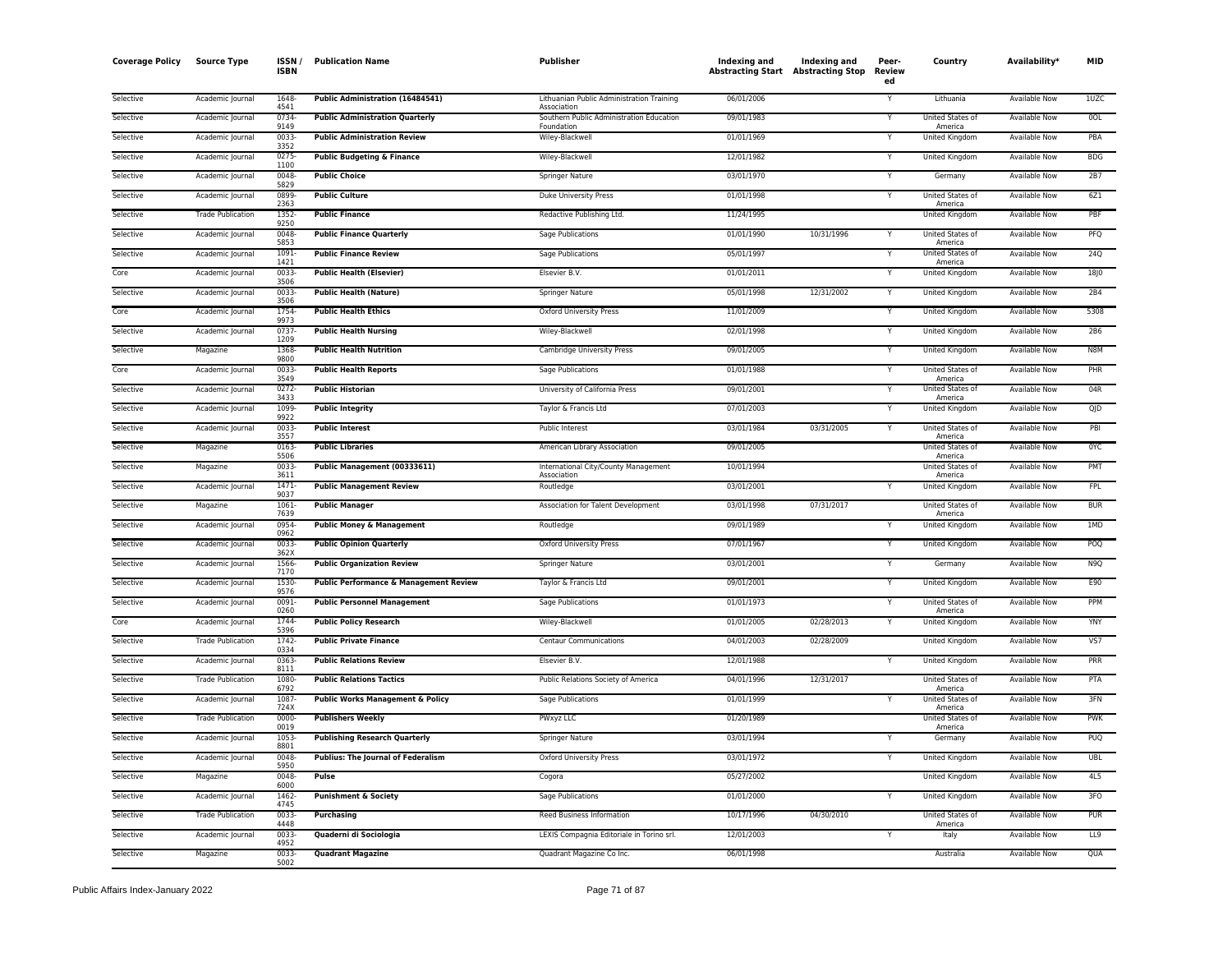| <b>Coverage Policy</b> | <b>Source Type</b>       | ISSN /<br><b>ISBN</b> | <b>Publication Name</b>                                                   | Publisher                                                          | Indexing and | Indexing and<br><b>Abstracting Start Abstracting Stop</b> | Peer-<br>Review<br>ed | Country                            | Availability*        | <b>MID</b>       |
|------------------------|--------------------------|-----------------------|---------------------------------------------------------------------------|--------------------------------------------------------------------|--------------|-----------------------------------------------------------|-----------------------|------------------------------------|----------------------|------------------|
| Selective              | Magazine                 | 0098<br>9207          | <b>Qualified Remodeler</b>                                                | Sola Group Inc.                                                    | 09/01/2005   | 12/01/2017                                                |                       | United States of<br>America        | Available Now        | DI <sub>7</sub>  |
| Selective              | Academic Journal         | 1049<br>7323          | <b>Qualitative Health Research</b>                                        | Sage Publications                                                  | 01/01/2001   |                                                           | Y                     | United States of<br>America        | Available Now        | QHR              |
| Selective              | Academic Journal         | 1473-<br>3250         | <b>Qualitative Social Work</b>                                            | Sage Publications                                                  | 03/01/2002   |                                                           |                       | <b>United Kingdom</b>              | <b>Available Now</b> | NLJ              |
| Selective              | Academic Journal         | 0162<br>0436          | <b>Qualitative Sociology</b>                                              | <b>Springer Nature</b>                                             | 09/01/1993   |                                                           | Y                     | Germany                            | <b>Available Now</b> | 3MI              |
| Selective              | Academic Journal         | 0962<br>9343          | <b>Quality of Life Research</b>                                           | Springer Nature                                                    | 01/01/2000   |                                                           | Y                     | Germany                            | Available Now        | GPQ              |
| Selective              | Academic Journal         | 0033<br>524X          | <b>Quality Progress</b>                                                   | American Society for Quality, Inc.                                 | 10/01/1996   |                                                           | v                     | United States of<br>America        | Available Now        | QAP              |
| Selective              | Academic Journal         | 0747<br>5535          | Quarterly Journal of Business & Economics                                 | Creighton University, College of Business                          | 01/01/1984   | 09/30/2007                                                | Y                     | United States of<br>America        | Available Now        | QBE              |
| Selective              | Academic Journal         | 0033<br>5533          | <b>Quarterly Journal of Economics</b>                                     | <b>Oxford University Press</b>                                     | 05/01/1989   |                                                           |                       | <b>United Kingdom</b>              | <b>Available Now</b> | QJE              |
| Selective              | Academic Journal         | 0271<br>5287          | Quarterly Review (02715287)                                               | Federal Reserve Bank of Minneapolis                                | 01/01/1990   |                                                           | Y                     | United States of<br>America        | <b>Available Now</b> | <b>FMN</b>       |
| Selective              | Academic Journal         | 1062<br>9769          | Quarterly Review of Economics & Finance                                   | Elsevier B.V.                                                      | 03/01/1994   |                                                           | Y                     | United Kingdom                     | <b>Available Now</b> | OEB              |
| Selective              | <b>Trade Publication</b> | 0033<br>6475          | Quill                                                                     | Society of Professional Journalists                                | 01/01/1998   |                                                           |                       | United States of<br>America        | <b>Available Now</b> | QUL              |
| Selective              | Academic Journal         | 0033<br>6807          | <b>R&amp;D Management</b>                                                 | Wiley-Blackwell                                                    | 07/01/1997   |                                                           | Y                     | United Kingdom                     | Available Now        | RDS              |
| Selective              | Academic Journal         | 0306<br>3968          | Race & Class                                                              | Sage Publications                                                  | 01/01/1988   |                                                           | Y                     | United Kingdom                     | Available Now        | <b>RAC</b>       |
| Selective              | Academic Journal         | 0163<br>6545          | <b>Radical History Review</b>                                             | Duke University Press                                              | 03/01/1998   |                                                           | Υ                     | United States of<br>America        | Available Now        | 2AT              |
| Selective              | <b>Trade Publication</b> | 1472<br>5428          | <b>Rail Business Intelligence</b>                                         | DVV Media UK Ltd.                                                  | 07/17/2003   |                                                           |                       | United Kingdom                     | Available Now        | O <sub>4</sub> Q |
| Selective              | <b>Trade Publication</b> | 0033<br>8826          | <b>Railway Age</b>                                                        | Simmons Boardman Publishing Corp.                                  | 12/01/1995   |                                                           |                       | United States of<br>America        | <b>Available Now</b> | <b>RWA</b>       |
| Selective              | <b>Trade Publication</b> | 0373-<br>5346         | <b>Railway Gazette International</b>                                      | DVV Media International                                            | 02/01/2003   |                                                           |                       | <b>United Kingdom</b>              | <b>Available Now</b> | 045              |
| Selective              | Academic Journal         | 0033<br>9075          | <b>Raison Presente</b>                                                    | Nouvelles Editions Rationalistes                                   | 03/01/2004   | 07/01/2019                                                |                       | France                             | <b>Available Now</b> | LT5              |
| Selective              | Academic Journal         | 0952<br>1917          | <b>Ratio Juris</b>                                                        | Wiley-Blackwell                                                    | 06/01/1999   |                                                           | Y                     | <b>United Kingdom</b>              | <b>Available Now</b> | D <sub>8</sub> T |
| Selective              | Academic Journal         | 1043<br>4631          | <b>Rationality &amp; Society</b>                                          | Sage Publications                                                  | 02/01/1998   |                                                           | v                     | United Kingdom                     | Available Now        | <b>RYS</b>       |
| Selective              | <b>Trade Publication</b> | 0744<br>0618          | <b>RCR</b>                                                                | <b>Crain Communications</b>                                        | 08/26/1996   | 09/10/2000                                                |                       | United States of<br>America        | Available Now        | <b>RRR</b>       |
| Selective              | <b>Trade Publication</b> | 1533<br>0796          | <b>RCR Wireless News</b>                                                  | <b>Crain Communications</b>                                        | 09/18/2000   | 02/28/2009                                                |                       | United States of<br>America        | <b>Available Now</b> | <b>DNH</b>       |
| Selective              | Magazine                 | 0279<br>7720          | <b>RDH</b>                                                                | <b>Endeavor Business Media</b>                                     | 01/01/2003   |                                                           |                       | United States of<br>America        | <b>Available Now</b> | 0DU              |
| Selective              | Magazine                 | 0114<br>9954          | <b>Reactions Weekly</b>                                                   | Springer Nature                                                    | 03/19/2005   |                                                           |                       | Germany                            | Available Now        | ZZF              |
| Selective              | Magazine                 | 0034<br>0375          | <b>Reader's Digest</b>                                                    | Trusted Media Brands, Inc.                                         | 11/01/1996   |                                                           |                       | United States of<br>America        | <b>Available Now</b> | <b>REA</b>       |
| Selective              | Magazine                 | 2160-<br>8083         | <b>Reading Today</b>                                                      | International Literacy Association                                 | 08/01/2000   | 06/30/2015                                                |                       | <b>United States of</b><br>America | Available Now        | <b>RTD</b>       |
| Selective              | Academic Journal         | 0147<br>1937          | <b>Real Analysis Exchange</b>                                             | Michigan State University Press                                    | 08/01/2007   |                                                           | Y                     | United States of<br>America        | Available Now        | IKE              |
| Selective              | Academic Journal         | 0898<br>0209          | Real Estate Finance Journal                                               | West Information Publishing Group                                  | 12/01/1998   | 06/30/2017                                                |                       | United States of<br>America        | Available Now        | REI              |
| Selective              | Magazine                 | 0034<br>0707          | <b>Real Estate Forum</b>                                                  | American Lawyer Media Inc.                                         | 09/01/2005   | 10/01/2018                                                |                       | United States of<br>America        | Available Now        | R <sub>5</sub> P |
| Selective              | <b>Trade Publication</b> | 0034-<br>0790         | <b>Real Estate Review</b>                                                 | West Information Publishing Group                                  | 01/01/1990   | 12/01/2017                                                |                       | United States of<br>America        | Available Now        | <b>REW</b>       |
| Selective              | Magazine                 | 0048-<br>6906         | Reason                                                                    | Reason Foundation                                                  | 02/01/1986   |                                                           |                       | United States of<br>America        | <b>Available Now</b> | <b>RSN</b>       |
| Selective              | Magazine                 | 1060-<br>0418         | Receivables Report for America's Health Care Financial<br><b>Managers</b> | Wolters Kluwer Legal & Regulatory                                  | 06/01/2003   |                                                           |                       | United States of<br>America        | <b>Available Now</b> | 9NG              |
| Selective              | Academic Journal         | 0838<br>4479          | <b>Recherches Feministes</b>                                              | Groupe de Recherche et d'Echange<br>Multidisciplinaires Feministes | 06/01/2005   |                                                           |                       | Canada                             | <b>Available Now</b> | LT6              |
| Selective              | Magazine                 | 1746<br>9465          | <b>Records Management Society Bulletin</b>                                | Information & Records Management Society                           | 02/01/2005   | 10/31/2010                                                |                       | United Kingdom                     | <b>Available Now</b> | W7U              |
| Selective              | Academic Journal         | 1471<br>0846          | Refocus                                                                   | Elsevier B.V.                                                      | 03/01/2002   | 06/30/2007                                                |                       | United Kingdom                     | Available Now        | LXH              |
| Selective              | Academic Journal         | 0229<br>5113          | Refuge (0229-5113)                                                        | <b>York University</b>                                             | 01/01/2005   |                                                           | Y                     | Canada                             | <b>Available Now</b> | RJ5              |
| Selective              | <b>Trade Publication</b> | 1472<br>5053          | <b>Regeneration &amp; Renewal</b>                                         | Haymarket Media Group Ltd                                          | 01/04/2008   | 12/06/2010                                                |                       | <b>United Kingdom</b>              | <b>Available Now</b> | 1UTG             |
| Selective              | <b>Trade Publication</b> | 1045<br>3369          | Region (10453369)                                                         | Federal Reserve Bank of Minneapolis                                | 06/01/1994   |                                                           |                       | United States of<br>America        | Available Now        | <b>RGN</b>       |
| Selective              | Academic Journal         | 1359<br>7566          | <b>Regional &amp; Federal Studies</b>                                     | Routledge                                                          | 06/01/2004   |                                                           |                       | United Kingdom                     | <b>Available Now</b> | RJF              |
| Selective              | Magazine                 |                       | <b>Regional Development Dialogue</b>                                      | United Nations Centre for Regional<br>Development                  | 09/01/2002   | 09/30/2013                                                |                       | Japan                              | <b>Available Now</b> | RJ <sub>6</sub>  |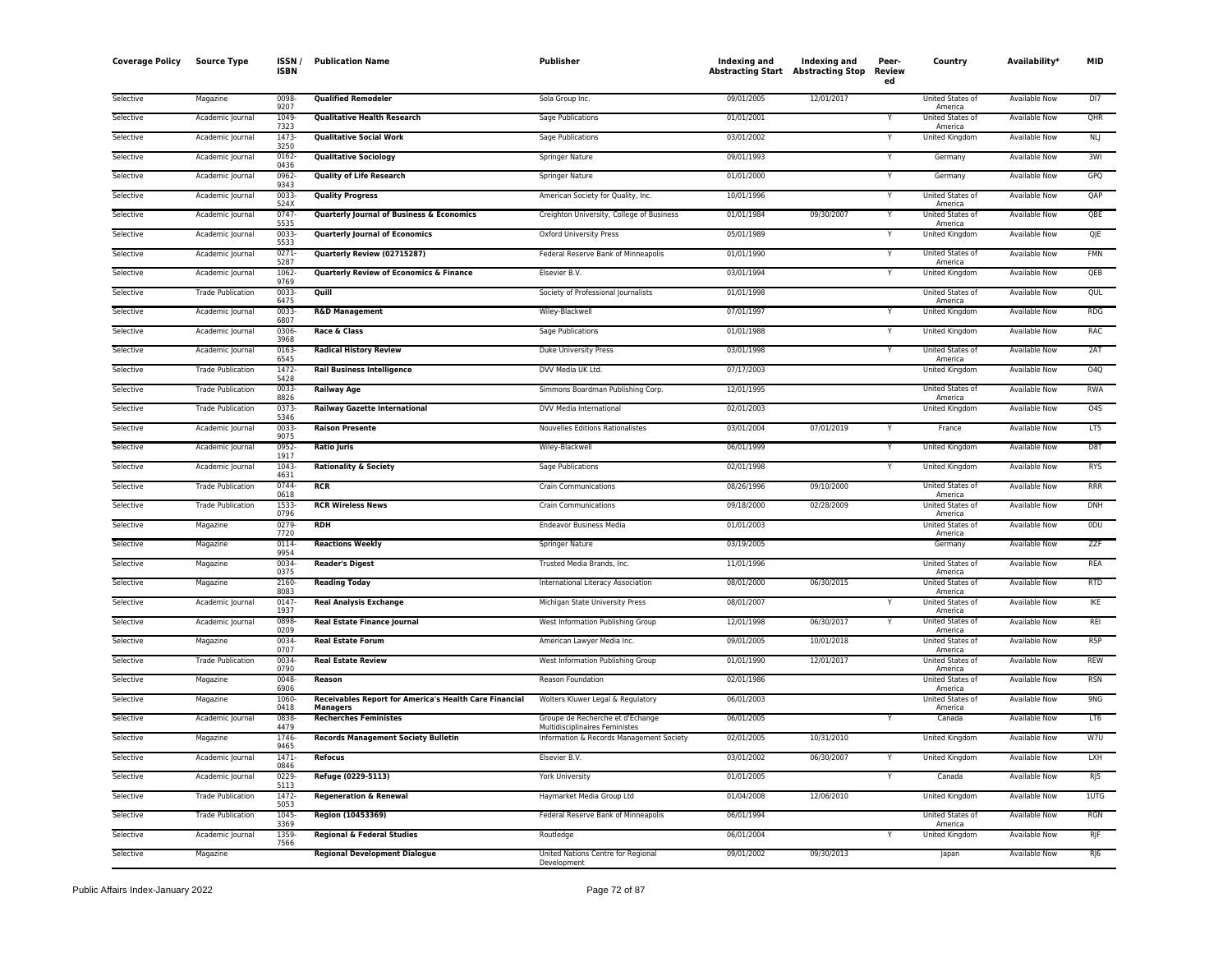| <b>Coverage Policy</b> | <b>Source Type</b>       | ISSN /<br><b>ISBN</b> | <b>Publication Name</b>                                                  | Publisher                                       | Indexing and<br><b>Abstracting Start Abstracting Stop</b> | Indexing and | Peer-<br>Review<br>ed | Country                          | Availability*        | <b>MID</b>  |
|------------------------|--------------------------|-----------------------|--------------------------------------------------------------------------|-------------------------------------------------|-----------------------------------------------------------|--------------|-----------------------|----------------------------------|----------------------|-------------|
| Selective              | <b>Trade Publication</b> | 1062-<br>1865         | <b>Regional Review</b>                                                   | Federal Reserve Bank of Boston                  | 01/01/1991                                                | 03/31/2005   |                       | United States of<br>America      | <b>Available Now</b> | <b>RRW</b>  |
| Selective              | Academic Journal         | 0166<br>0462          | <b>Regional Science &amp; Urban Economics</b>                            | <b>Elsevier Science</b>                         | 02/01/1975                                                |              |                       | Netherlands                      | <b>Available Now</b> | <b>RSU</b>  |
| Selective              | Academic Journal         | 0034<br>3404          | <b>Regional Studies</b>                                                  | Routledge                                       | 02/01/1996                                                |              | Y                     | <b>United Kingdom</b>            | Available Now        | <b>RIO</b>  |
| Selective              | Magazine                 | 1932                  | Registered Nurse: Journal of Patient Advocacy                            | California Nurses Association                   | 07/01/2006                                                | 12/31/2009   |                       | United States of                 | Available Now        | 2R0W        |
| Selective              | Academic Journal         | 8966<br>0147          | Regulation                                                               | Cato Institute                                  | 03/01/1996                                                |              |                       | America<br>United States of      | <b>Available Now</b> | RGL         |
| Selective              | Academic Journal         | 0590<br>0034          | Relations Industrielles / Industrial Relations                           | Universite Laval, Department of Industrial      | 01/01/1976                                                |              |                       | America<br>Canada                | Available Now        | <b>RID</b>  |
| Selective              | Academic Journal         | 379X<br>0963          | Religion, State & Society                                                | Relations<br>Routledge                          | 06/01/2000                                                |              |                       | <b>United Kingdom</b>            | <b>Available Now</b> | 55P         |
| Selective              | Academic Journal         | 7494<br>1364          | Renewable & Sustainable Energy Reviews                                   | Pergamon Press - An Imprint of Elsevier Science | 06/01/2002                                                |              | Y                     | United Kingdom                   | <b>Available Now</b> | JK2         |
| Selective              | Academic Journal         | 0321<br>0960          | Renewable Energy: An International Journal                               | Pergamon Press - An Imprint of Elsevier Science | 09/01/1998                                                |              |                       | United Kingdom                   | Available Now        | JK1         |
| Selective              | Magazine                 | 1481<br>1488          | Report / Newsmagazine (Alberta Edition)                                  | United Western Communications Ltd.              | 11/08/1999                                                | 08/11/2002   |                       | Canada                           | Available Now        | 6VD         |
| Selective              | Magazine                 | 8092<br>1488          | <b>Report / Newsmagazine (BC Edition)</b>                                | United Western Communications Ltd.              | 07/03/2000                                                | 08/11/2002   |                       | Canada                           | Available Now        | 6WD         |
| Selective              | Magazine                 | 8106<br>1488          | <b>Report / Newsmagazine (National Edition)</b>                          | United Western Communications Ltd.              | 07/03/2000                                                | 02/16/2003   |                       | Canada                           | <b>Available Now</b> | 6WC         |
| Selective              | Magazine                 | 8084<br>0193          | Reporter                                                                 | Superintendent of Documents                     | 06/01/1998                                                |              |                       | United States of                 | Available Now        | <b>RPT</b>  |
| Selective              | Academic Journal         | 8134<br>0034          | Representation                                                           | Routledge                                       | 07/01/2006                                                |              |                       | America<br><b>United Kingdom</b> | <b>Available Now</b> | 1X2C        |
|                        |                          | 4893<br>0968-         |                                                                          |                                                 |                                                           |              |                       |                                  |                      | <b>FOW</b>  |
| Selective              | Academic Journal         | 8080                  | <b>Reproductive Health Matters</b>                                       | Taylor & Francis Ltd                            | 11/01/1998                                                | 12/31/2012   | Y                     | United Kingdom                   | Available Now        |             |
| Core                   | Academic Journal         | 0196<br>1152          | Research in Social Problems & Public Policy                              | <b>Emerald Publishing Limited</b>               | 01/01/1979                                                |              | Y                     | United Kingdom                   | Available Now        | LLE         |
| Selective              | Academic Journal         | 0164<br>0275          | <b>Research on Aging</b>                                                 | Sage Publications                               | 11/01/1998                                                |              | Y                     | United States of<br>America      | Available Now        | RAG         |
| Selective              | Academic Journal         | 1049<br>7315          | <b>Research on Social Work Practice</b>                                  | Sage Publications                               | 01/01/1994                                                |              |                       | United States of<br>America      | Available Now        | <b>RSW</b>  |
| Core                   | Academic Journal         | 0048<br>7333          | <b>Research Policy</b>                                                   | <b>Elsevier Science</b>                         | 08/01/1996                                                |              |                       | Netherlands                      | <b>Available Now</b> | <b>RAO</b>  |
| Selective              | Academic Journal         | 0895<br>6308          | <b>Research Technology Management</b>                                    | Routledge                                       | 09/01/1993                                                |              | Y                     | United Kingdom                   | <b>Available Now</b> | <b>RTM</b>  |
| Selective              | Magazine                 | 0897<br>2613          | Resist                                                                   | Resist                                          | 12/01/2003                                                |              |                       | United States of<br>America      | <b>Available Now</b> | L5S         |
| Selective              | <b>Trade Publication</b> | 0744<br>4710          | <b>Resource Recycling</b>                                                | Resource Recycling                              | 11/01/2003                                                |              |                       | United States of<br>America      | Available Now        | <b>KRH</b>  |
| Selective              | <b>Trade Publication</b> | 0048<br>7376          | <b>Resources</b>                                                         | Resources for the Future                        | 06/01/1997                                                | 03/31/2020   |                       | United States of<br>America      | Available Now        | KRK         |
| Core                   | Academic Journal         | 0301<br>4207          | <b>Resources Policy</b>                                                  | Pergamon Press - An Imprint of Elsevier Science | 01/01/2002                                                |              |                       | United Kingdom                   | Available Now        | JJY         |
| Selective              | Academic Journal         | 1061<br>2971          | <b>Restoration Ecology</b>                                               | Wiley-Blackwell                                 | 06/01/1993                                                |              |                       | United Kingdom                   | Available Now        | FSB         |
| Selective              | <b>Trade Publication</b> |                       | <b>Retail Law Strategist</b>                                             | International Council of Shopping Centers       | 06/01/2008                                                | 12/31/2015   |                       | United States of<br>America      | <b>Available Now</b> | <b>2Q91</b> |
| Selective              | <b>Trade Publication</b> | 1544<br>4236          | <b>Retail Traffic</b>                                                    | Penton Media, Inc.                              | 09/01/2005                                                | 09/30/2011   |                       | United States of<br>America      | <b>Available Now</b> | RXI         |
| Selective              | <b>Trade Publication</b> | 1935                  | <b>Retailing Today</b>                                                   | EnsembleIQ                                      | 03/17/2008                                                | 12/31/2008   |                       | United States of                 | <b>Available Now</b> | 30V0        |
| Selective              | Academic Journal         | 7168<br>0893          | <b>Rethinking Marxism</b>                                                | Routledge                                       | 01/01/2003                                                |              |                       | America<br>United Kingdom        | <b>Available Now</b> | 10U         |
| Selective              | <b>Trade Publication</b> | 5696<br>0014          | Review (00149187)                                                        | Federal Reserve Bank of St. Louis               | 01/01/1993                                                |              |                       | United States of                 | Available Now        | FSL         |
| Selective              | Academic Journal         | 9187<br>0305          | <b>Review of African Political Economy</b>                               | Routledge                                       | 03/01/1991                                                |              | Y                     | America<br><b>United Kingdom</b> | <b>Available Now</b> | RAP         |
| Selective              | Academic Journal         | 6244<br>1058          | <b>Review of Agricultural Economics</b>                                  | John Wiley & Sons, Inc.                         | 09/01/2005                                                | 12/31/2009   |                       | United States of                 | Available Now        | 7R8         |
| Selective              | Academic Journal         | 7195<br>0034          | <b>Review of Black Political Economy</b>                                 | Sage Publications                               | 04/01/1983                                                |              |                       | America<br>United States of      | Available Now        | <b>BLK</b>  |
| Selective              | Academic Journal         | 6446<br>0925-         | Review of Central & East European Law                                    | <b>Brill Academic Publishers</b>                | 01/01/2002                                                |              |                       | America<br>Netherlands           | <b>Available Now</b> | MZ0         |
| Selective              | Academic Journal         | 9880<br>1363          | <b>Review of Development Economics</b>                                   | Wiley-Blackwell                                 | 10/01/1998                                                |              | Y                     | <b>United Kingdom</b>            | <b>Available Now</b> | 708         |
| Selective              | Academic Journal         | 6669<br>0034          | <b>Review of Economic Studies</b>                                        | <b>Oxford University Press</b>                  | 04/01/1981                                                |              | Υ                     | United Kingdom                   | Available Now        | <b>REM</b>  |
| Selective              | Academic Journal         | 6527<br>0034          | <b>Review of Economics &amp; Statistics</b>                              | MIT Press                                       | 02/01/1970                                                |              | Υ                     | United States of                 | Available Now        | <b>RMS</b>  |
| Selective              | Academic Journal         | 6535<br>$1071-$       | Review of Education, Pedagogy & Cultural Studies                         | Routledge                                       | 12/01/2000                                                |              | Y                     | America<br><b>United Kingdom</b> | <b>Available Now</b> | 7WM         |
|                        |                          | 4413<br>0962          |                                                                          |                                                 |                                                           |              |                       |                                  |                      |             |
| Selective              | Academic Journal         | 8797                  | Review of European Community & International<br><b>Environmental Law</b> | Wiley-Blackwell                                 | 03/01/1998                                                | 07/31/2013   |                       | United Kingdom                   | Available Now        | 7Q9         |
| Selective              | Academic Journal         | 0034<br>6586          | <b>Review of Income &amp; Wealth</b>                                     | Wiley-Blackwell                                 | 03/01/1970                                                |              | Y                     | <b>United Kingdom</b>            | <b>Available Now</b> | 2GZ         |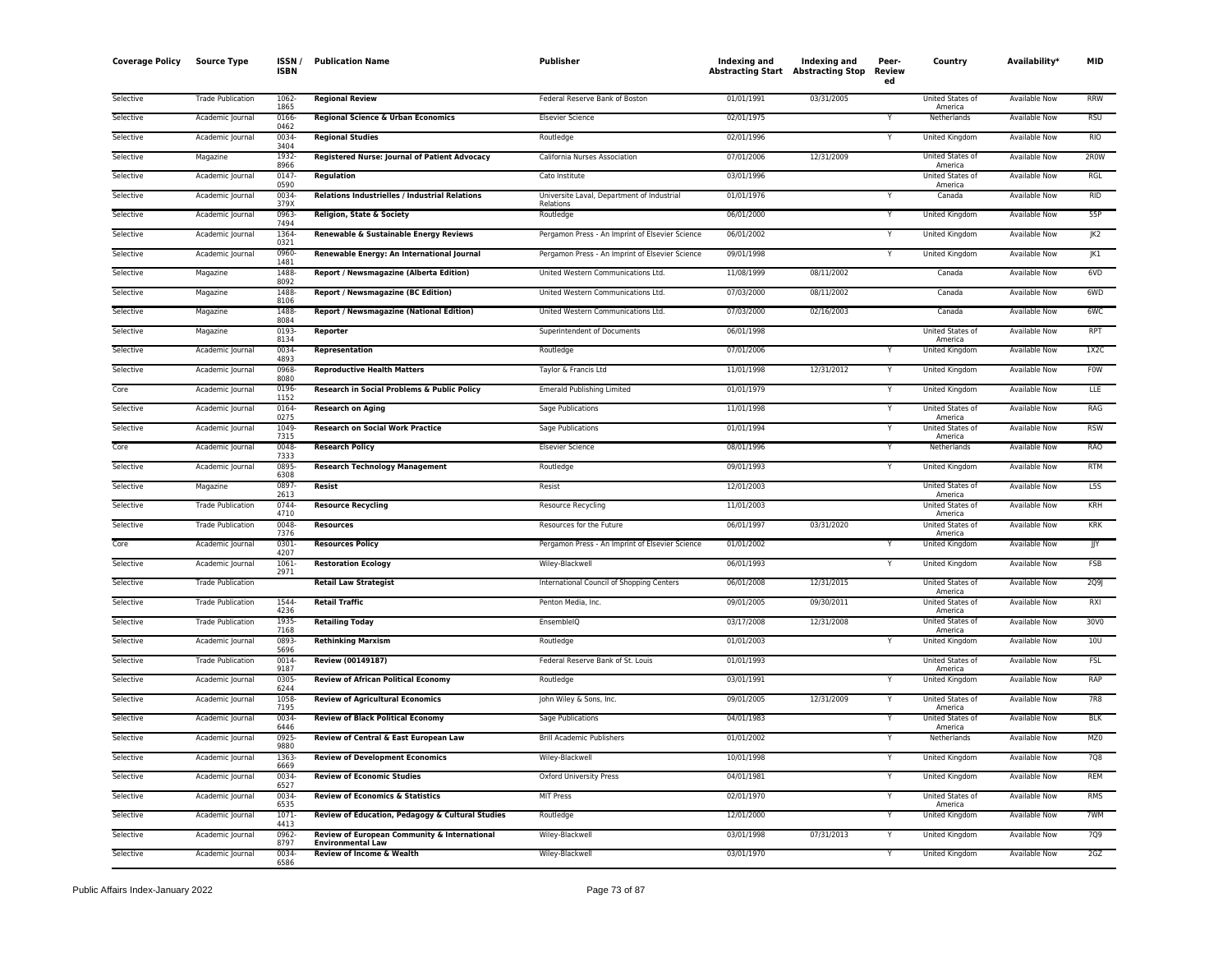| <b>Coverage Policy</b> | <b>Source Type</b>       | ISSN/<br><b>ISBN</b> | <b>Publication Name</b>                            | Publisher                                                   | Indexing and<br><b>Abstracting Start Abstracting Stop</b> | Indexing and | Peer-<br><b>Review</b><br>ed | Country                            | Availability*        | <b>MID</b>       |
|------------------------|--------------------------|----------------------|----------------------------------------------------|-------------------------------------------------------------|-----------------------------------------------------------|--------------|------------------------------|------------------------------------|----------------------|------------------|
| Selective              | Academic Journal         | 0965<br>7576         | <b>Review of International Economics</b>           | Wiley-Blackwell                                             | 02/01/2004                                                |              |                              | United Kingdom                     | Available Now        | 1MJ              |
| Selective              | Academic Journal         | 0969<br>2290         | Review of International Political Economy          | Routledge                                                   | 01/01/1998                                                |              | Y                            | United Kingdom                     | Available Now        | 5C6              |
| Selective              | Academic Journal         | 0260<br>2105         | <b>Review of International Studies</b>             | Cambridge University Press                                  | 04/01/1991                                                |              | Y                            | United Kingdom                     | <b>Available Now</b> | 7YD              |
| Selective              | Academic Journal         | 0734<br>4015         | <b>Review of Litigation</b>                        | University of Texas at Austin School of Law<br>Publications | 01/01/1998                                                |              | Y                            | United States of<br>America        | <b>Available Now</b> | 6ZV              |
| Selective              | Academic Journal         | 1541<br>132X         | <b>Review of Policy Research</b>                   | Wiley-Blackwell                                             | 06/01/2002                                                |              |                              | United Kingdom                     | Available Now        | MJJ              |
| Selective              | Academic Journal         | 0734<br>371X         | <b>Review of Public Personnel Administration</b>   | Sage Publications                                           | 12/01/2003                                                |              | v                            | United States of<br>America        | Available Now        | <b>RPP</b>       |
| Selective              | Academic Journal         | 0486<br>6134         | <b>Review of Radical Political Economics</b>       | Sage Publications                                           | 01/01/1971                                                |              | Y                            | United States of<br>America        | Available Now        | <b>RRP</b>       |
| Selective              | Academic Journal         | 0034<br>6764         | <b>Review of Social Economy</b>                    | Routledge                                                   | 06/01/1993                                                |              |                              | <b>United Kingdom</b>              | <b>Available Now</b> | <b>RSY</b>       |
| Selective              | Academic Journal         | 0917<br>0553         | Review of Urban & Regional Development Studies     | Wiley-Blackwell                                             | 07/01/1999                                                | 12/31/2019   | Y                            | United Kingdom                     | <b>Available Now</b> | 7QA              |
| Selective              | Academic Journal         | 1610<br>2878         | <b>Review of World Economics</b>                   | Springer Nature                                             | 01/01/2003                                                |              | Y                            | Germany                            | <b>Available Now</b> | <b>RWE</b>       |
| Selective              | Academic Journal         | 1330<br>2965         | Revija za Socijalnu Politiku                       | Revija za Socijalnu Politiku                                | 12/01/2005                                                |              | Υ                            | Croatia                            | <b>Available Now</b> | 12HL             |
| Selective              | Academic Journal         | 0034<br>7329         | Revista Brasileira de Política Internacional       | Instituto Brasileiro de Relacoes Internacionais             | 07/01/1996                                                |              | Y                            | Brazil                             | Available Now        | <b>HVJ</b>       |
| Selective              | Academic Journal         | 1133<br>6595         | Revista CIDOB d'Afers Internacionals               | <b>CIDOB Foundation</b>                                     | 05/01/2001                                                |              | Y                            | Spain                              | Available Now        | FUG              |
| Selective              | Academic Journal         | 0716<br>1417         | Revista de Ciencia Politica                        | Instituto de Ciencias Politicas                             | 12/01/2005                                                |              | Y                            | Chile                              | Available Now        | IHB              |
| Selective              | Academic Journal         | 1576<br>0162         | Revista de Economía Mundial                        | Sociedad de Economia Mundial                                | 12/01/2007                                                |              |                              | Spain                              | Available Now        | 24NV             |
| Selective              | Academic Journal         | 0188<br>2503         | Revista Mexicana de Sociología                     | Instituto de Investigaciones Filosoficas                    | 07/01/1999                                                |              | Y                            | Mexico                             | Available Now        | <b>HDM</b>       |
| Selective              | Magazine                 | 1020<br>4989         | Revista Panamericana de Salud Pública              | Pan American Health Organization                            | 10/01/2002                                                |              |                              | United States of<br>America        | <b>Available Now</b> | 135              |
| Selective              | Magazine                 | 1059<br>0927         | Revolution: The Journal for RNs & Patient Advocacy | California Nurses Association                               | 01/01/2003                                                | 02/28/2006   |                              | United States of<br>America        | <b>Available Now</b> | IJ0              |
| Selective              | Academic Journal         | 0702<br>8997         | Revue Anthropologie et Sociétés                    | Anthropologie et Societies                                  | 08/01/2003                                                |              |                              | Canada                             | <b>Available Now</b> | 260              |
| Selective              | Academic Journal         | 0180<br>7307         | Revue d'Économie Régionale & urbaine               | Librairie Armand Colin                                      | 04/01/2005                                                |              | v                            | France                             | Available Now        | K92              |
| Selective              | Academic Journal         | 0338<br>0599         | Revue d'Études Comparatives Est-Ouest              | Presses Universitaires de France                            | 03/01/2005                                                | 09/01/2017   | Y                            | France                             | Available Now        | RJG              |
| Selective              | Academic Journal         | 0035<br>2764         | <b>Revue Economiaue</b>                            | Presses de Sciences Po                                      | 01/01/2007                                                |              | Y                            | France                             | <b>Available Now</b> | B <sub>3</sub> T |
| Selective              | Academic Journal         | 0338<br>4551         | <b>Revue Française de Gestion</b>                  | Lavoisier SAS                                               | 03/01/2005                                                |              | Y                            | France                             | <b>Available Now</b> | B <sub>3</sub> Y |
| Selective              | Academic Journal         | 0035<br>2950         | Revue Française de Science Politique               | Presses de Sciences Po                                      | 02/01/1974                                                |              |                              | France                             | Available Now        | KEC              |
| Selective              | Academic Journal         | 0035<br>2969         | <b>Revue Française de Sociologie</b>               | Presses de Sciences Po                                      | 01/01/1970                                                | 04/30/2016   | Y                            | France                             | <b>Available Now</b> | <b>B40</b>       |
| Selective              | Academic Journal         | 1293<br>8887         | <b>Revue Tiers Monde</b>                           | Librairie Armand Colin                                      | 10/01/2005                                                | 12/31/2016   | Y                            | France                             | <b>Available Now</b> | LUJ              |
| Core                   | Academic Journal         | 1094<br>8392         | <b>Rhetoric &amp; Public Affairs</b>               | Michigan State University Press                             | 03/01/1998                                                |              | Y                            | United States of<br>America        | Available Now        | L8S              |
| Selective              | Magazine                 | 1552<br>8189         | <b>Rhodes Cook Letter</b>                          | De Gruyter                                                  | 01/01/2005                                                | 12/31/2012   |                              | Germany                            | <b>Available Now</b> | 1BVB             |
| Selective              | Academic Journal         | 0272<br>4332         | Risk Analysis: An International Journal            | Wiley-Blackwell                                             | 02/01/1994                                                |              |                              | United Kingdom                     | Available Now        | 2C2              |
| Selective              | <b>Trade Publication</b> | 0035<br>5593         | Risk Management (00355593)                         | Risk & Insurance Management Society, Inc.                   | 05/01/1987                                                |              |                              | United States of<br>America        | Available Now        | RSK              |
| Core                   | Academic Journal         | 1944<br>4079         | Risk, Hazards & Crisis in Public Policy            | Wiley-Blackwell                                             | 01/01/2012                                                |              | Y                            | United Kingdom                     | <b>Available Now</b> | DS1P             |
| Selective              | Academic Journal         | 0033<br>7021         | <b>RN</b>                                          | Advanstar Communications Inc.                               | 02/01/1998                                                | 09/30/2009   | Y                            | United States of<br>America        | <b>Available Now</b> | <b>RNN</b>       |
| Selective              | Magazine                 | 8750<br>9229         | <b>Roads &amp; Bridges</b>                         | Scranton Gillette Communications Inc.                       | 10/01/1996                                                |              |                              | <b>United States of</b><br>America | <b>Available Now</b> | <b>RDB</b>       |
| Selective              | Magazine                 | 0035<br>7464         | <b>Rock Products</b>                               | Mining Media Inc.                                           | 07/01/2003                                                |              |                              | United States of<br>America        | <b>Available Now</b> | 19U              |
| Selective              | Newspaper                | 0035<br>788X         | <b>Roll Call</b>                                   | Roll Call, Inc.                                             | 09/03/2003                                                | 06/16/2008   |                              | United States of<br>America        | Available Now        | R9F              |
| Selective              | <b>Country Report</b>    |                      | <b>Romania Country Profile</b>                     | MarketLine, a Progressive Digital Media<br>business         | 02/01/2004                                                | 12/31/2007   |                              | <b>United Kingdom</b>              | <b>Available Now</b> | <b>WOL</b>       |
| Selective              | Country Report           | 1520<br>1201         | <b>Romania Country Review</b>                      | CountryWatch Incorporated                                   | 07/01/2000                                                |              |                              | United States of<br>America        | <b>Available Now</b> | DX9              |
| Selective              | Magazine                 | 1474<br>7952         | RoSPA Occupational Safety & Health Journal         | Royal Society for the Prevention of Accidents               | 02/01/2003                                                |              |                              | United Kingdom                     | Available Now        | <b>7S4</b>       |
| Selective              | Academic Journal         | 0035<br>8533         | <b>Round Table</b>                                 | Routledge                                                   | 07/01/1970                                                |              |                              | <b>United Kingdom</b>              | <b>Available Now</b> | <b>RTA</b>       |
| Selective              | <b>Trade Publication</b> | 0300<br>6123         | <b>Rubber &amp; Plastics News</b>                  | Crain Communications                                        | 08/11/2003                                                | 08/09/2021   |                              | United States of<br>America        | <b>Available Now</b> | 25Q              |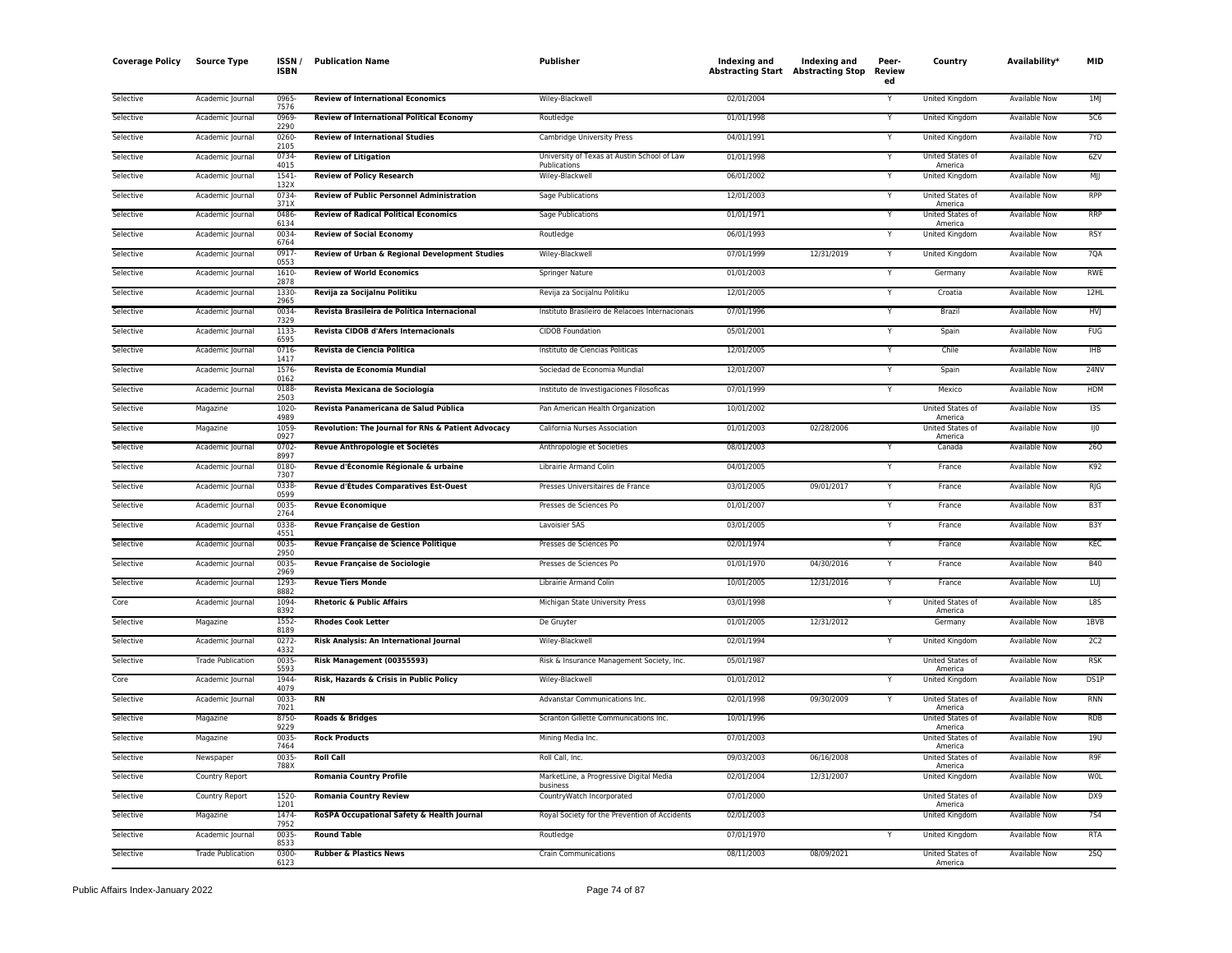| Coverage Policy | <b>Source Type</b>       | <b>ISSN</b><br><b>ISBN</b> | <b>Publication Name</b>                            | Publisher                                              | Indexing and<br><b>Abstracting Start Abstracting Stop</b> | Indexing and | Peer-<br>Review<br>ed | Country                     | Availability*        | MID              |
|-----------------|--------------------------|----------------------------|----------------------------------------------------|--------------------------------------------------------|-----------------------------------------------------------|--------------|-----------------------|-----------------------------|----------------------|------------------|
| Selective       | <b>Trade Publication</b> |                            | <b>Rubber News</b>                                 | <b>Crain Communications</b>                            | 08/23/2021                                                |              |                       | United States of<br>America | <b>Available Now</b> | <b>MSRU</b>      |
| Selective       | Magazine                 | 1088<br>8845               | <b>Rural Cooperatives</b>                          | Superintendent of Documents                            | 03/01/1996                                                |              |                       | United States of<br>America | Available Now        | <b>RCO</b>       |
| Selective       | Academic Journal         | 0036<br>0112               | <b>Rural Sociology</b>                             | Wiley-Blackwell                                        | 03/01/1970                                                |              | Y                     | United Kingdom              | Available Now        | <b>RUS</b>       |
| Selective       | Country Report           | 1520-<br>121X              | <b>Russia Country Review</b>                       | CountryWatch Incorporated                              | 07/01/2000                                                |              |                       | United States of<br>America | Available Now        | <b>DXA</b>       |
| Selective       | Country Report           | 1470<br>7446               | <b>Russia Quarterly Forecast Report</b>            | <b>Business Monitor International</b>                  | 07/01/2002                                                | 10/31/2004   |                       | United Kingdom              | <b>Available Now</b> | K <sub>4</sub> Q |
| Selective       | Academic Journal         | 1060-<br>9393              | <b>Russian Education &amp; Society</b>             | Taylor & Francis Ltd                                   | 01/01/2001                                                |              |                       | <b>United Kingdom</b>       | <b>Available Now</b> | 2CN              |
| Selective       | Magazine                 | 1066<br>999X               | <b>Russian Life</b>                                | Storyworkz Inc.                                        | 10/01/1998                                                |              |                       | United States of<br>America | <b>Available Now</b> | <b>RSL</b>       |
| Selective       | Academic Journal         | 1061-<br>1940              | <b>Russian Politics &amp; Law</b>                  | Taylor & Francis Ltd                                   | 05/01/2001                                                |              | Y                     | United Kingdom              | Available Now        | 2CP              |
| Selective       | Academic Journal         | 0036<br>0341               | <b>Russian Review</b>                              | Wiley-Blackwell                                        | 04/01/1971                                                |              | Y                     | United Kingdom              | Available Now        | <b>RUR</b>       |
| Selective       | Academic Journal         | 1061-<br>1428              | <b>Russian Social Science Review</b>               | Taylor & Francis Ltd                                   | 03/01/1992                                                |              |                       | United Kingdom              | Available Now        | <b>RSS</b>       |
| Selective       | Magazine                 | 0891-<br>1797              | Safety & Health                                    | National Safety Council                                | 03/01/1994                                                | 10/31/2017   |                       | United States of<br>America | <b>Available Now</b> | SAH              |
| Selective       | Country Report           | $1520 -$<br>1244           | <b>Saint Lucia Country Review</b>                  | CountryWatch Incorporated                              | 07/01/2000                                                |              |                       | United States of<br>America | <b>Available Now</b> | <b>DXD</b>       |
| Selective       | Country Report           | 1520-<br>1252              | Saint Vincent & the Grenadines Country Review      | CountryWatch Incorporated                              | 07/01/2000                                                |              |                       | United States of<br>America | <b>Available Now</b> | <b>DXE</b>       |
| Selective       | Academic Journal         | 1945-<br>4716              | <b>SAIS Review of International Affairs</b>        | Johns Hopkins University Press                         | 07/01/2008                                                |              |                       | United States of<br>America | Available Now        | 2EZ3             |
| Selective       | Magazine                 | 1054<br>6812               | Sales & Use Tax Alert                              | CCH Incorporated                                       | 05/15/2008                                                | 01/31/2014   |                       | United States of<br>America | Available Now        | 22DA             |
| Selective       | Academic Journal         | 0036-<br>3634              | Salud Pública de México                            | Instituto Nacional de Salud Publica                    | 01/02/2007                                                |              | Y                     | Mexico                      | <b>Available Now</b> | 7LC              |
| Selective       | <b>Country Report</b>    | 1520-<br>068X              | <b>Samoa Country Review</b>                        | CountryWatch Incorporated                              | 07/01/2000                                                |              |                       | United States of<br>America | <b>Available Now</b> | <b>DXF</b>       |
| Selective       | Magazine                 | 8750-<br>6890              | San Diego Business Journal                         | San Diego Business Journal                             | 07/31/1995                                                |              |                       | United States of<br>America | <b>Available Now</b> | SDI              |
| Selective       | Academic Journal         | 0036-<br>4037              | <b>San Diego Law Review</b>                        | University of San Diego, School of Law                 | 01/01/1997                                                |              |                       | United States of<br>America | <b>Available Now</b> | 1ML              |
| Selective       | Country Report           | 1520-<br>1260              | <b>San Marino Country Review</b>                   | CountryWatch Incorporated                              | 07/01/2000                                                |              |                       | United States of<br>America | Available Now        | DXG              |
| Selective       | Country Report           | 1520-<br>1279              | Sao Tome & Principe Country Review                 | CountryWatch Incorporated                              | 07/01/2000                                                |              |                       | United States of<br>America | <b>Available Now</b> | <b>DXH</b>       |
| Selective       | Magazine                 | 1048-<br>2245              | <b>Sarasota Magazine</b>                           | Gulfshore Media LLC                                    | 04/01/2000                                                |              |                       | United States of<br>America | Available Now        | <b>NBS</b>       |
| Selective       | Magazine                 | 1206-<br>0313              | <b>Saskatchewan Sage</b>                           | Aboriginal Multi-Media Society                         | 03/01/2000                                                | 02/28/2013   |                       | Canada                      | <b>Available Now</b> | GN7              |
| Selective       | Magazine                 | 0036<br>4975               | <b>Saturday Night</b>                              | National Post                                          | 02/01/1992                                                | 03/31/2000   |                       | Canada                      | <b>Available Now</b> | SNN              |
| Selective       | Industry Report          | 1749<br>1606               | Saudi Arabia Defence & Security Report             | <b>Business Monitor International</b>                  | 09/01/2007                                                |              |                       | United Kingdom              | Available Now        | 503Y             |
| Selective       | Country Report           | 1470-<br>7349              | Saudi Arabia Quarterly Forecast Report             | <b>Business Monitor International</b>                  | 07/01/2002                                                | 07/31/2004   |                       | United Kingdom              | Available Now        | K4S              |
| Selective       | Academic Journal         | 0347<br>0520               | <b>Scandinavian Journal of Economics</b>           | Wiley-Blackwell                                        | 06/01/1976                                                |              |                       | <b>United Kingdom</b>       | <b>Available Now</b> | S <sub>1</sub> U |
| Selective       | Academic Journal         | 0036-<br>5548              | <b>Scandinavian Journal of Infectious Diseases</b> | Taylor & Francis Ltd                                   | 03/01/2008                                                | 12/31/2014   |                       | United Kingdom              | Available Now        | BD <sub>8</sub>  |
| Core            | Academic Journal         | 1403<br>4948               | <b>Scandinavian Journal of Public Health</b>       | Sage Publications                                      | 04/15/1999                                                |              | Υ                     | United Kingdom              | <b>Available Now</b> | <b>BDD</b>       |
| Selective       | Academic Journal         | 0080<br>6757               | <b>Scandinavian Political Studies</b>              | Wiley-Blackwell                                        | 03/01/1998                                                |              | Y                     | United Kingdom              | Available Now        | 7QD              |
| Selective       | Magazine                 | 0098-<br>857>              | <b>Scandinavian Review</b>                         | American Scandinavian Foundation                       | 03/01/1990                                                | 09/01/2019   |                       | United States of<br>America | Available Now        | SAR              |
| Selective       | Academic Journal         | 0920-<br>9964              | Schizophrenia Research                             | <b>Elsevier Science</b>                                | 12/01/2007                                                |              |                       | Netherlands                 | Available Now        | 3PT              |
| Selective       | Magazine                 | 0736-<br>0592              | <b>Scholastic News -- Edition 4</b>                | Scholastic Inc.                                        | 12/13/1999                                                |              |                       | United States of<br>America | <b>Available Now</b> | 20U              |
| Selective       | Magazine                 | 1554<br>2440               | <b>Scholastic News -- Edition 5/6</b>              | Scholastic Inc.                                        | 11/14/2005                                                |              |                       | United States of<br>America | Available Now        | 15VA             |
| Selective       | Academic Journal         | 1363<br>2434               | <b>School Leadership &amp; Management</b>          | Routledge                                              | 05/01/2000                                                |              |                       | United Kingdom              | <b>Available Now</b> | 1SF              |
| Selective       | <b>Trade Publication</b> | 0362<br>8930               | <b>School Library Journal</b>                      | Media Source, Inc.                                     | 12/01/1990                                                |              |                       | United States of<br>America | Available Now        | <b>SLJ</b>       |
| Selective       | Magazine                 | 1086<br>4628               | <b>School Planning &amp; Management</b>            | 1105 Media, Inc.                                       | 12/01/1998                                                | 10/31/2019   |                       | United States of<br>America | Available Now        | SPN              |
| Selective       | Academic Journal         | 0036-<br>8075              | <b>Science</b>                                     | American Association for the Advancement of<br>Science | 12/01/1970                                                | 12/31/2004   |                       | United States of<br>America | Available Now        | SCI              |
| Selective       | Academic Journal         | 1353<br>3452               | <b>Science &amp; Engineering Ethics</b>            | Springer Nature                                        | 01/01/2003                                                |              |                       | Germany                     | Available Now        | GNI              |
| Core            | Academic Journal         | 0302-<br>3427              | <b>Science &amp; Public Policy (SPP)</b>           | Oxford University Press                                | 04/01/2003                                                |              | Y                     | United Kingdom              | <b>Available Now</b> | <b>HOF</b>       |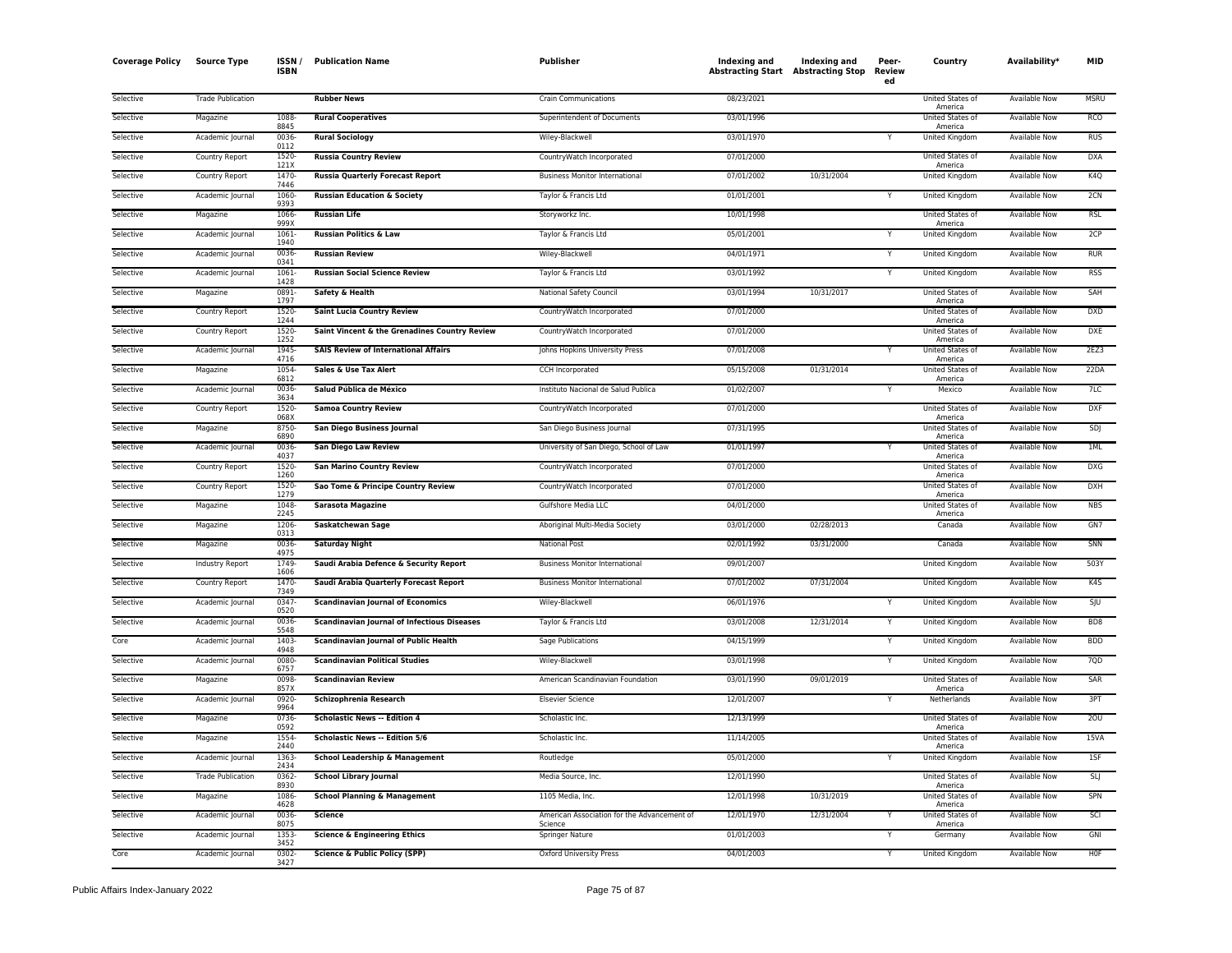| Coverage Policy | <b>Source Type</b>       | ISSN<br><b>ISBN</b> | <b>Publication Name</b>                        | Publisher                                              | Indexing and<br><b>Abstracting Start Abstracting Stop</b> | Indexing and | Peer-<br><b>Review</b><br>ed | Country                     | Availability*        | MID         |
|-----------------|--------------------------|---------------------|------------------------------------------------|--------------------------------------------------------|-----------------------------------------------------------|--------------|------------------------------|-----------------------------|----------------------|-------------|
| Selective       | Academic Journal         | 0036<br>8237        | <b>Science &amp; Society</b>                   | Guilford Publications Inc.                             | 03/01/1970                                                |              | Y                            | United States of<br>America | <b>Available Now</b> | SSO         |
| Selective       | Academic Journal         | 0194<br>262X        | <b>Science &amp; Technology Libraries</b>      | Taylor & Francis Ltd                                   | 08/01/2001                                                |              |                              | United Kingdom              | Available Now        | 8BT         |
| Selective       | Academic Journal         | 1075-<br>5470       | <b>Science Communication</b>                   | Sage Publications                                      | 09/01/1998                                                |              | Y                            | United States of<br>America | Available Now        | UNI         |
| Selective       | Academic Journal         | 0263-<br>6271       | <b>Science in Parliament</b>                   | Parliamentary & Scientific Commission                  | 05/01/2008                                                | 10/31/2014   | Y                            | United Kingdom              | Available Now        | YOE         |
| Selective       | Magazine                 | 0036<br>8423        | <b>Science News</b>                            | Society for Science & the Public                       | 10/19/1991                                                |              |                              | United States of<br>America | Available Now        | SCN         |
| Selective       | Magazine                 | 1947-<br>8062       | <b>Science Now</b>                             | American Association for the Advancement of<br>Science | 03/13/2000                                                |              |                              | United States of<br>America | <b>Available Now</b> | 6D3         |
| Selective       | Academic Journal         | 0048-<br>9697       | <b>Science of the Total Environment</b>        | <b>Elsevier Science</b>                                | 04/08/2002                                                | 12/31/2012   | Y                            | Netherlands                 | <b>Available Now</b> | 3QW         |
| Selective       | Academic Journal         | 0162-<br>2439       | Science, Technology & Human Values             | <b>Sage Publications</b>                               | 01/01/1992                                                |              | Υ                            | United States of<br>America | <b>Available Now</b> | VAL         |
| Selective       | Magazine                 | 0036<br>8733        | <b>Scientific American</b>                     | Scientific American                                    | 06/01/1993                                                |              |                              | United States of<br>America | <b>Available Now</b> | SIA         |
| Selective       | Academic Journal         | 0036-<br>9292       | <b>Scottish Journal of Political Economy</b>   | Wiley-Blackwell                                        | 02/01/1985                                                |              |                              | United Kingdom              | Available Now        | $S$ JP      |
| Selective       | Magazine                 | 0199<br>1337        | <b>Sea Power</b>                               | Navy League of the United States                       | 01/01/2001                                                |              |                              | United States of<br>America | <b>Available Now</b> | 1Y1         |
| Selective       | <b>Trade Publication</b> | 1070-<br>4795       | Searcher                                       | Information Today Inc.                                 | 03/01/2000                                                | 12/31/2012   |                              | United States of<br>America | Available Now        | <b>SEH</b>  |
| Selective       | <b>Trade Publication</b> | 1089<br>6333        | <b>Securities Industry News</b>                | SourceMedia, Inc.                                      | 05/22/2000                                                | 06/22/2010   |                              | United States of<br>America | <b>Available Now</b> | 2S1         |
| Selective       | <b>Trade Publication</b> | 0890-<br>8826       | <b>Security</b>                                | <b>BNP Media</b>                                       | 10/01/2005                                                |              |                              | United States of<br>America | <b>Available Now</b> | 1PL         |
| Selective       | Academic Journal         | 0967<br>0106        | <b>Security Dialogue</b>                       | Sage Publications                                      | 03/01/1995                                                |              |                              | United Kingdom              | Available Now        | 0SZ         |
| Selective       | Magazine                 | 0145<br>9406        | <b>Security Management</b>                     | American Society for Industrial Security               | 08/01/1998                                                |              |                              | United States of<br>America | Available Now        | <b>SMG</b>  |
| Selective       | Academic Journal         | 0963-<br>6412       | <b>Security Studies</b>                        | Routledge                                              | 04/01/2001                                                |              | Y                            | United Kingdom              | Available Now        | 6Z8         |
| Selective       | <b>Trade Publication</b> | 0163<br>3767        | <b>Semiconductor International</b>             | Reed Business Information                              | 10/01/2000                                                | 04/30/2010   |                              | United States of<br>America | <b>Available Now</b> | 16R         |
| Selective       | Academic Journal         | 0098<br>7913        | <b>Serials Review</b>                          | Routledge                                              | 03/01/1990                                                |              |                              | United Kingdom              | Available Now        | SIW         |
| Selective       | Academic Journal         | 0360-<br>0025       | <b>Sex Roles</b>                               | Springer Nature                                        | 08/01/1999                                                |              | Y                            | Germany                     | <b>Available Now</b> | <b>SXR</b>  |
| Selective       | Academic Journal         | $2641 -$<br>0397    | Sexual & Reproductive Health Matters           | Taylor & Francis Ltd                                   | 01/01/2019                                                |              | Y                            | <b>United Kingdom</b>       | Available Now        | <b>LW83</b> |
| Selective       | Academic Journal         | 1363<br>4607        | <b>Sexualities</b>                             | Sage Publications                                      | 05/01/2000                                                |              | Y                            | United Kingdom              | Available Now        | 3FQ         |
| Selective       | Academic Journal         | 0148<br>5717        | <b>Sexually Transmitted Diseases</b>           | Lippincott Williams & Wilkins                          | 07/01/1995                                                | 12/31/2011   | Υ                            | United States of<br>America | Available Now        | STD         |
| Selective       | Academic Journal         | 1368<br>4973        | <b>Sexually Transmitted Infections</b>         | <b>BMJ Publishing Group</b>                            | 10/01/2002                                                | 04/04/2016   |                              | United Kingdom              | <b>Available Now</b> | <b>6Q4</b>  |
| Selective       | Country Report           | 1520<br>0744        | <b>Seychelles Country Review</b>               | CountryWatch Incorporated                              | 07/01/2000                                                |              |                              | United States of<br>America | <b>Available Now</b> | <b>DXL</b>  |
| Selective       | Magazine                 | 0037<br>3893        | <b>Shipping Digest</b>                         | JOC Group Inc.                                         | 07/25/2005                                                | 02/28/2009   |                              | United States of<br>America | <b>Available Now</b> | 3CA         |
| Selective       | <b>Trade Publication</b> | 1074<br>5297        | <b>SHOOT</b>                                   | <b>DCA Business Media LLC</b>                          | 09/11/1998                                                |              |                              | United States of<br>America | <b>Available Now</b> | SHO         |
| Selective       | <b>Trade Publication</b> | 0885<br>9841        | <b>Shopping Centers Today</b>                  | International Council of Shopping Centers              | 09/01/2006                                                |              |                              | United States of<br>America | Available Now        | 2Q9W        |
| Selective       | Magazine                 | 0161<br>7362        | Sierra                                         | Sierra Club                                            | 07/01/1992                                                |              |                              | United States of<br>America | Available Now        | SIE         |
| Selective       | Country Report           | 1520-<br>1317       | <b>Sierra Leone Country Review</b>             | CountryWatch Incorporated                              | 07/01/2000                                                |              |                              | United States of<br>America | <b>Available Now</b> | <b>DXM</b>  |
| Selective       | Academic Journal         | 0097<br>9740        | Signs: Journal of Women in Culture & Society   | University of Chicago Press                            | 06/01/2000                                                |              |                              | United States of<br>America | Available Now        | <b>SIG</b>  |
| Selective       | Magazine                 | 1091<br>9503        | <b>Siliconindia</b>                            | Siliconindia Inc.                                      | 01/01/2000                                                |              |                              | United States of<br>America | <b>Available Now</b> | 5MP         |
| Selective       | Country Report           |                     | <b>Singapore Career Guide</b>                  | Going Global                                           | 01/01/2002                                                | 09/12/2014   |                              | United States of<br>America | <b>Available Now</b> | ONH         |
| Selective       | Country Report           |                     | <b>Singapore Country Monitor</b>               | IHS Markit Ltd.                                        | 11/01/1998                                                |              |                              | United States of<br>America | Available Now        | 50M         |
| Selective       | Country Report           | 1520-<br>1325       | <b>Singapore Country Review</b>                | CountryWatch Incorporated                              | 07/01/2000                                                |              |                              | United States of<br>America | Available Now        | <b>DXN</b>  |
| Selective       | Academic Journal         | 0217-<br>5908       | <b>Singapore Economic Review</b>               | World Scientific Publishing Company                    | 10/01/2003                                                |              |                              | Singapore                   | Available Now        | H6S         |
| Selective       | Academic Journal         | 0129-<br>7619       | <b>Singapore Journal of Tropical Geography</b> | Wiley-Blackwell                                        | 12/01/1998                                                |              | Y                            | <b>United Kingdom</b>       | <b>Available Now</b> | 2E          |
| Selective       | Industry Report          | 1747<br>8995        | <b>Singapore Tourism Report</b>                | <b>Business Monitor International</b>                  | 11/01/2007                                                |              |                              | United Kingdom              | Available Now        | 5033        |
| Selective       | Academic Journal         | 1522-<br>8886       | Slavic & East European Information Resources   | Taylor & Francis Ltd                                   | 07/01/2001                                                |              |                              | United Kingdom              | <b>Available Now</b> | 7F          |
| Selective       | Academic Journal         | 0037-<br>6779       | <b>Slavic Review</b>                           | Cambridge University Press                             | 03/01/1995                                                |              | Y                            | United States of<br>America | <b>Available Now</b> | <b>SLA</b>  |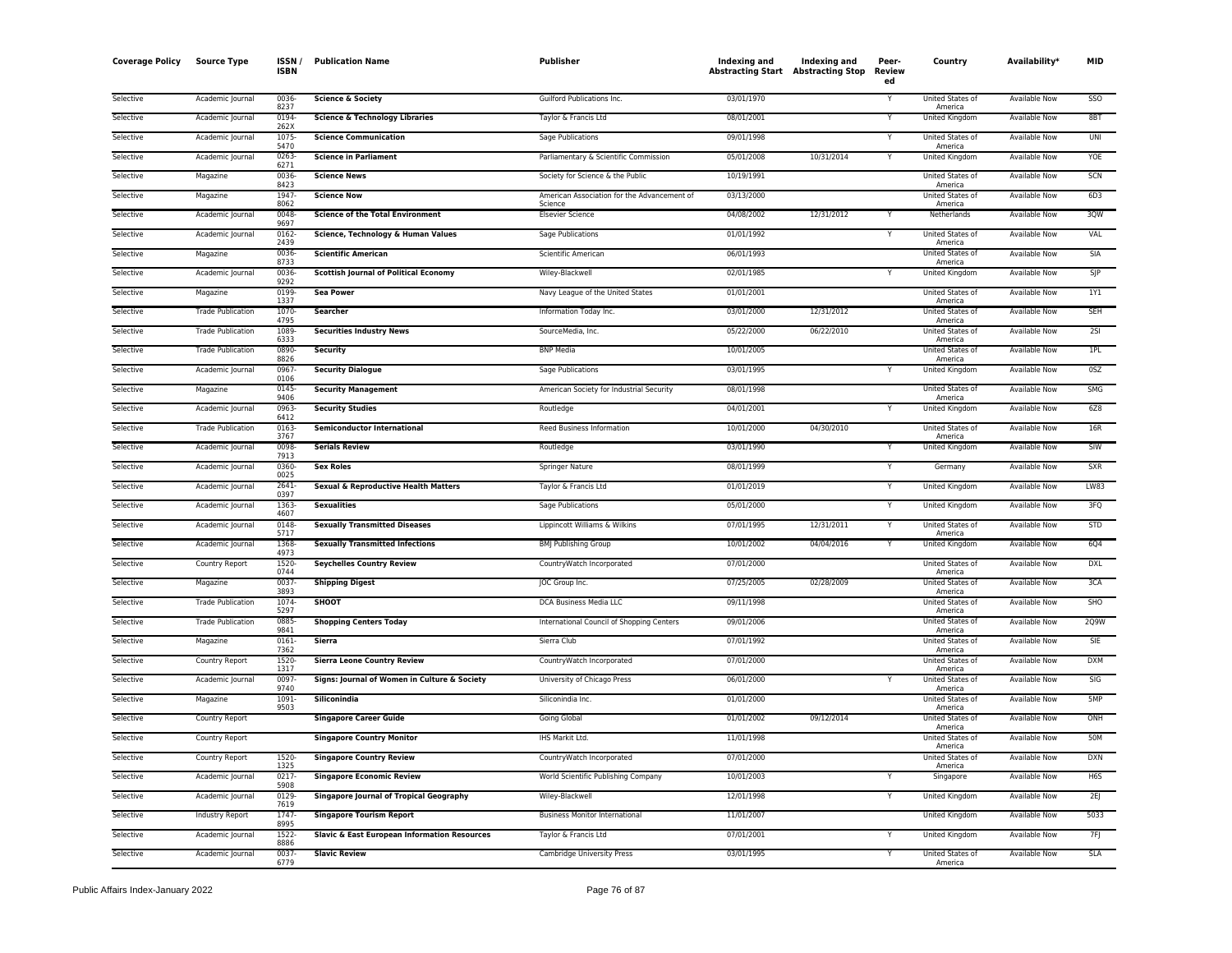| <b>Coverage Policy</b> | <b>Source Type</b>    | ISSN/<br><b>ISBN</b> | <b>Publication Name</b>                                                             | Publisher                                           | Indexing and<br><b>Abstracting Start Abstracting Stop</b> | Indexing and | Peer-<br><b>Review</b><br>ed | Country                                | Availability*        | <b>MID</b>     |
|------------------------|-----------------------|----------------------|-------------------------------------------------------------------------------------|-----------------------------------------------------|-----------------------------------------------------------|--------------|------------------------------|----------------------------------------|----------------------|----------------|
| Selective              | Academic Journal      | 0019<br>848X         | <b>Sloan Management Review</b>                                                      | Sloan Management Review                             | 01/01/1971                                                | 09/30/2000   |                              | United States of<br>America            | Available Now        | <b>SMR</b>     |
| Selective              | <b>Country Report</b> |                      | <b>Slovakia Country Profile</b>                                                     | MarketLine, a Progressive Digital Media<br>business | 02/01/2004                                                | 12/31/2007   |                              | <b>United Kingdom</b>                  | <b>Available Now</b> | W <sub>0</sub> |
| Selective              | Country Report        |                      | <b>Slovenia Country Monitor</b>                                                     | IHS Markit Ltd.                                     | 10/01/1998                                                |              |                              | United States of<br>America            | <b>Available Now</b> | 500            |
| Selective              | Country Report        | 1520<br>1341         | <b>Slovenia Country Review</b>                                                      | CountryWatch Incorporated                           | 07/01/2000                                                |              |                              | United States of<br>America            | <b>Available Now</b> | <b>DXP</b>     |
| Selective              | Magazine              | 1069<br>2851         | <b>Smart Money</b>                                                                  | Dow Jones & Company Inc                             | 02/01/2004                                                | 09/30/2012   |                              | <b>United States of</b><br>America     | Available Now        | 3TF            |
| Selective              | Magazine              | 0037                 | <b>Smithsonian</b>                                                                  | Smithsonian Magazine                                | 11/01/1998                                                |              |                              | United States of                       | Available Now        | SMI            |
| Selective              | Magazine              | 7333<br>0039         | <b>SN: Supermarket News</b>                                                         | Penton Media, Inc.                                  | 12/17/2007                                                | 04/30/2021   |                              | America<br>United States of            | <b>Available Now</b> | SNW            |
| Selective              | Academic Journal      | 5803<br>1466         | Soccer & Society                                                                    | Routledge                                           | 12/01/2006                                                |              |                              | America<br>United Kingdom              | Available Now        | IXR            |
| Selective              | Academic Journal      | 0970<br>1464         | Social & Cultural Geography                                                         | Routledge                                           | 12/01/2000                                                |              | Y                            | United Kingdom                         | <b>Available Now</b> | <b>BDK</b>     |
| Selective              | Academic Journal      | 9365<br>0037         | <b>Social &amp; Economic Studies</b>                                                | University of the West Indies - Mona                | 06/01/1971                                                |              | Y                            | Jamaica                                | Available Now        | G8R            |
| Selective              | Academic Journal      | 7651<br>0964         | Social & Legal Studies                                                              | Sage Publications                                   | 12/01/1999                                                |              | Y                            | United Kingdom                         | Available Now        | OTO            |
| Selective              | Academic Journal      | 6639<br>0155         | <b>Social Alternatives</b>                                                          | Social Alternatives                                 | 11/01/1980                                                |              | Y                            | Australia                              | Available Now        | SAT            |
| Selective              | Academic Journal      | 0306<br>0301         | Social Behavior & Personality: an international journal                             | Society for Personality Research                    | 12/01/1977                                                |              | Y                            | <b>New Zealand</b>                     | <b>Available Now</b> | 2EF            |
| Selective              | Academic Journal      | 2212<br>0176         | Social Choice & Welfare                                                             | Springer Nature                                     | 01/01/1998                                                |              | Y                            | Germany                                | <b>Available Now</b> | 2EE            |
| Selective              | Academic Journal      | 1714<br>0037         | <b>Social Compass</b>                                                               | Sage Publications                                   | 03/01/1998                                                |              | Y                            | United Kingdom                         | Available Now        | 0SY            |
| Selective              | Academic Journal      | 7686<br>0147         | <b>Social Development Issues (Follmer Group)</b>                                    | <b>Follmer Group</b>                                | 07/01/1995                                                | 12/31/2018   | Y                            | United States of                       | <b>Available Now</b> | SDV            |
| Selective              | Academic Journal      | 1473<br>0147         | <b>Social Development Issues (Social Development Issues)</b>                        | Social Development Issues                           | 01/01/2019                                                |              | Υ                            | America<br>United States of            | Available Now        | LW7P           |
| Selective              | Academic Journal      | 1473<br>0037         | <b>Social Education</b>                                                             | National Council for the Social Studies             | 09/01/1996                                                |              |                              | America<br>United States of            | Available Now        | STI            |
| Selective              | Magazine              | 7724<br>2046         | Social Europe: The Journal of the European Left                                     | European Research Forum at London                   | 10/01/2005                                                | 01/01/2015   |                              | America<br>United Kingdom              | Available Now        | 1GOC           |
| Selective              | Academic Journal      | 9810<br>0037         | <b>Social Forces</b>                                                                | Metropolitan University<br>Oxford University Press  | 09/01/1979                                                |              |                              | <b>United Kingdom</b>                  | <b>Available Now</b> | SFR            |
|                        |                       | 7732                 |                                                                                     |                                                     |                                                           |              | Y                            |                                        |                      |                |
| Selective              | Academic Journal      | 1350<br>4630         | <b>Social Identities</b>                                                            | Routledge                                           | 10/01/1997                                                |              |                              | United Kingdom                         | <b>Available Now</b> | SEN            |
| Core                   | Academic Journal      | 0303<br>8300         | <b>Social Indicators Research</b>                                                   | Springer Nature                                     | 07/01/1993                                                |              | Υ                            | Germany                                | Available Now        | SIR            |
| Core                   | Academic Journal      | 1043<br>1578         | <b>Social Justice</b>                                                               | Social Justice                                      | 03/01/1988                                                |              | Y                            | United States of<br>America            | Available Now        | <b>JUS</b>     |
| Core                   | Academic Journal      | 0885<br>7466         | <b>Social Justice Research</b>                                                      | Springer Nature                                     | 03/01/1987                                                |              | Y                            | Germany                                | Available Now        | 4LL            |
| Selective              | Academic Journal      | 1539<br>4093         | <b>Social Marketing Quarterly</b>                                                   | Sage Publications                                   | 12/01/2002                                                |              | Y                            | United States of<br>America            | Available Now        | P6H            |
| Selective              | Academic Journal      | 1474<br>2837         | <b>Social Movement Studies</b>                                                      | Routledge                                           | 04/01/2002                                                |              | Y                            | United Kingdom                         | Available Now        | J5V            |
| Core                   | Academic Journal      | 0265<br>0525         | Social Philosophy & Policy                                                          | Cambridge University Press                          | 01/01/2003                                                |              | Y                            | United Kingdom                         | <b>Available Now</b> | 2ED            |
| Core                   | Academic Journal      | 0037<br>7783         | <b>Social Policy</b>                                                                | Labor Neighbor Research & Training Center           | 03/01/1974                                                |              | Y                            | United States of<br>America            | <b>Available Now</b> | <b>SPO</b>     |
| Core                   | Academic Journal      | 0144<br>5596         | <b>Social Policy &amp; Administration</b>                                           | Wiley-Blackwell                                     | 04/01/1979                                                |              | Y                            | United Kingdom                         | <b>Available Now</b> | 7QE            |
| Core                   | Academic Journal      | 1172<br>4382         | <b>Social Policy Journal of New Zealand</b>                                         | New Zealand Ministry of Social Development          | 03/01/2007                                                | 12/31/2011   | Υ                            | New Zealand                            | Available Now        | 1G9T           |
| Selective              | Academic Journal      | 1072-<br>4745        | Social Politics: International Studies in Gender, State &<br>Society                | Oxford University Press                             | 03/01/2003                                                |              | Υ                            | United Kingdom                         | Available Now        | BJ8            |
| Selective              | Academic Journal      | 0037<br>7791         | <b>Social Problems</b>                                                              | <b>Oxford University Press</b>                      | 07/01/1960                                                |              | Y                            | United Kingdom                         | <b>Available Now</b> | <b>SPR</b>     |
| Selective              | Academic Journal      | 0933<br>7954         | Social Psychiatry & Psychiatric Epidemiology                                        | Springer Nature                                     | 12/02/1998                                                |              | Y                            | Germany                                | Available Now        | E G            |
| Selective              | Academic Journal      | 0037<br>783X         | <b>Social Research</b>                                                              | Johns Hopkins University Press                      | 03/01/1995                                                |              | Y                            | United States of<br>America            | <b>Available Now</b> | SRE            |
| Selective              | Academic Journal      | 0277<br>9536         | <b>Social Science &amp; Medicine</b>                                                | Pergamon Press - An Imprint of Elsevier Science     | 01/01/1982                                                |              | Υ                            | United Kingdom                         | Available Now        | <b>SMD</b>     |
| Selective              | Academic Journal      | 0894<br>4393         | <b>Social Science Computer Review</b>                                               | Sage Publications                                   | 11/01/1999                                                |              | Y                            | United States of<br>America            | Available Now        | 3FR            |
| Selective              | Academic Journal      | 0539<br>0184         | <b>Social Science Information</b>                                                   | Sage Publications                                   | 01/01/1982                                                |              | Y                            | United Kingdom                         | Available Now        | OT3            |
| Selective              | Academic Journal      | 0362                 | <b>Social Science Journal</b>                                                       | Taylor & Francis Ltd                                | 01/01/1990                                                |              | Y                            | United Kingdom                         | <b>Available Now</b> | SSJ            |
| Selective              | Academic Journal      | 3319<br>0038         | <b>Social Science Quarterly (Southwestern Social Sciences</b>                       | Southwestern Social Sciences Association            | 12/01/1968                                                | 03/31/1976   |                              | United States of                       | Available Now        | 3AZ            |
| Selective              | Academic Journal      | 4941<br>0038<br>4941 | <b>Association</b> )<br><b>Social Science Quarterly (University of Texas Press)</b> | University of Texas Press                           | 06/01/1976                                                | 12/31/2000   | Y                            | America<br>United States of<br>America | <b>Available Now</b> | G7             |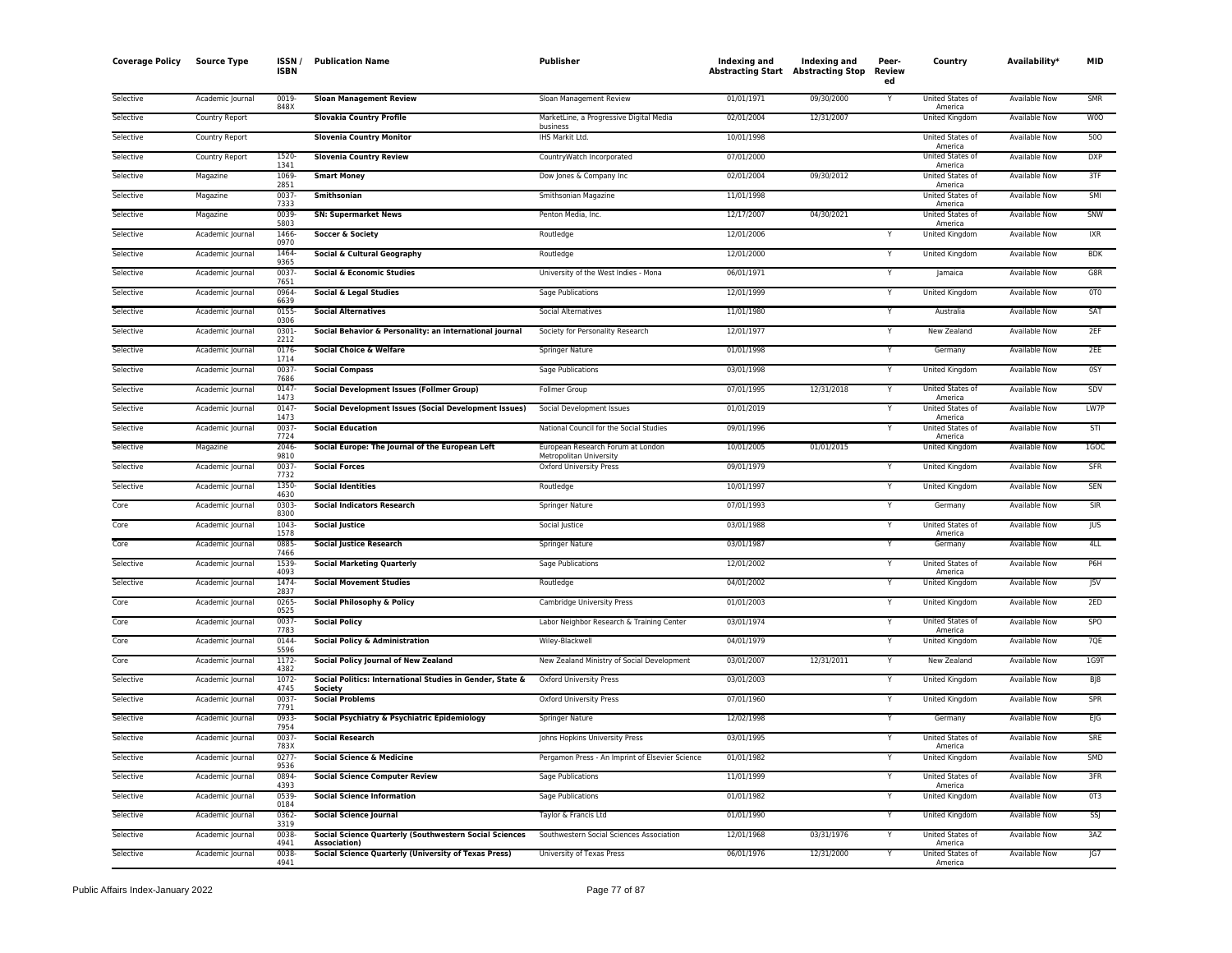| Coverage Policy | <b>Source Type</b>       | ISSN<br><b>ISBN</b> | <b>Publication Name</b>                             | Publisher                                           | Indexing and<br><b>Abstracting Start Abstracting Stop</b> | Indexing and | Peer-<br><b>Review</b><br>ed | Country                     | Availability*        | MID              |
|-----------------|--------------------------|---------------------|-----------------------------------------------------|-----------------------------------------------------|-----------------------------------------------------------|--------------|------------------------------|-----------------------------|----------------------|------------------|
| Selective       | Academic Journal         | 0038<br>4941        | <b>Social Science Quarterly (Wiley-Blackwell)</b>   | Wiley-Blackwell                                     | 03/01/2001                                                |              | Y                            | <b>United Kingdom</b>       | <b>Available Now</b> | SSQ              |
| Selective       | Academic Journal         | 0049<br>089X        | <b>Social Science Research</b>                      | Academic Press                                      | 03/01/1999                                                |              | Y                            | United States of<br>America | Available Now        | SSS              |
| Selective       | Academic Journal         | 0134<br>5486        | <b>Social Sciences</b>                              | East View Information Services                      | 01/01/2002                                                | 10/01/2017   |                              | United States of<br>America | Available Now        | K71              |
| Selective       | Academic Journal         | 0037-<br>7910       | <b>Social Security Bulletin</b>                     | Social Security Administration                      | 01/01/1990                                                |              | Υ                            | United States of<br>America | Available Now        | SSB              |
| Core            | Academic Journal         | 0037<br>7961        | <b>Social Service Review</b>                        | University of Chicago Press                         | 09/01/1963                                                |              |                              | United States of<br>America | Available Now        | <b>SSR</b>       |
| Selective       | Academic Journal         | 0037<br>7996        | <b>Social Studies</b>                               | Taylor & Francis Ltd                                | 01/01/1990                                                |              | Y                            | <b>United Kingdom</b>       | <b>Available Now</b> | SOC              |
| Selective       | Academic Journal         | 0306<br>3127        | Social Studies of Science (Sage Publications, Ltd.) | <b>Sage Publications</b>                            | 05/01/1992                                                |              | Υ                            | United Kingdom              | <b>Available Now</b> | 0T4              |
| Selective       | Academic Journal         | 0164<br>2472        | <b>Social Text</b>                                  | Duke University Press                               | 09/01/1998                                                |              | Υ                            | United States of<br>America | Available Now        | 6Z2              |
| Selective       | Academic Journal         | 0037<br>802X        | <b>Social Theory &amp; Practice</b>                 | Florida State University, Dept. of Philosophy       | 09/01/1994                                                |              |                              | United States of<br>America | Available Now        | <b>STP</b>       |
| Selective       | Academic Journal         | 0037<br>8046        | <b>Social Work</b>                                  | <b>Oxford University Press</b>                      | 04/01/1956                                                |              |                              | United Kingdom              | <b>Available Now</b> | SWR              |
| Selective       | Academic Journal         | 0261<br>5479        | <b>Social Work Education</b>                        | Routledge                                           | 11/01/1999                                                |              | Y                            | United Kingdom              | <b>Available Now</b> | 36Q              |
| Selective       | Academic Journal         | 0098<br>1389        | <b>Social Work in Health Care</b>                   | Routledge                                           | 01/01/1998                                                |              | Y                            | United Kingdom              | <b>Available Now</b> | SWH              |
| Selective       | Academic Journal         | 1070<br>5309        | <b>Social Work Research</b>                         | Oxford University Press                             | 06/01/1995                                                |              | Υ                            | United Kingdom              | Available Now        | <b>SWK</b>       |
| Selective       | Academic Journal         | 0885<br>4300        | <b>Socialism &amp; Democracy</b>                    | Routledge                                           | 12/01/1998                                                |              | Y                            | United Kingdom              | Available Now        | SDM              |
| Selective       | Academic Journal         | 0147<br>2011        | Society                                             | Springer Nature                                     | 02/01/1972                                                |              |                              | Germany                     | <b>Available Now</b> | STY              |
| Selective       | Academic Journal         | 0894<br>1920        | <b>Society &amp; Natural Resources</b>              | Taylor & Francis Ltd                                | 05/01/1997                                                |              |                              | <b>United Kingdom</b>       | <b>Available Now</b> | 1HX              |
| Selective       | Academic Journal         | 0038<br>0121        | <b>Socio-Economic Planning Sciences</b>             | Pergamon Press - An Imprint of Elsevier Science     | 09/01/1993                                                |              | Υ                            | United Kingdom              | <b>Available Now</b> | <b>SES</b>       |
| Selective       | Academic Journal         | 0038<br>0199        | <b>Sociologia Ruralis</b>                           | Wiley-Blackwell                                     | 07/01/1969                                                |              | Y                            | United Kingdom              | <b>Available Now</b> | 7QF              |
| Selective       | Academic Journal         | 0884<br>8971        | <b>Sociological Forum</b>                           | Wiley-Blackwell                                     | 03/01/1996                                                |              | Y                            | United Kingdom              | Available Now        | 2EA              |
| Selective       | Academic Journal         | 0038<br>0245        | <b>Sociological Inquiry</b>                         | Wiley-Blackwell                                     | 04/01/1972                                                |              |                              | United Kingdom              | Available Now        | SIN              |
| Selective       | Academic Journal         | 0049<br>1241        | Sociological Methods & Research                     | Sage Publications                                   | 11/01/1972                                                |              | Υ                            | United States of<br>America | Available Now        | SOM              |
| Selective       | Academic Journal         | 0731<br>1214        | <b>Sociological Perspectives</b>                    | Sage Publications                                   | 06/01/1996                                                |              |                              | United States of<br>America | <b>Available Now</b> | SPP              |
| Selective       | Academic Journal         | 0038<br>0253        | <b>Sociological Quarterly</b>                       | Taylor & Francis Ltd                                | 01/01/1965                                                |              |                              | United Kingdom              | <b>Available Now</b> | SQR              |
| Selective       | Academic Journal         | 1061<br>0154        | <b>Sociological Research</b>                        | Taylor & Francis Ltd                                | 01/01/2001                                                |              | Y                            | United Kingdom              | <b>Available Now</b> | 8D1              |
| Selective       | Academic Journal         | 0038<br>0261        | <b>Sociological Review</b>                          | Sage Publications                                   | 02/01/1975                                                |              |                              | United States of<br>America | Available Now        | SOR              |
| Selective       | Academic Journal         | 0273<br>2173        | <b>Sociological Spectrum</b>                        | Routledge                                           | 01/01/2000                                                |              | Υ                            | United Kingdom              | Available Now        | 1HY              |
| Selective       | Academic Journal         | 0038<br>030X        | Sociologie & Sociétés                               | Presses de l'Universite de Montreal                 | 10/01/2000                                                | 10/01/2012   |                              | Canada                      | Available Now        | KEB              |
| Selective       | Academic Journal         | 0038<br>0385        | Sociology                                           | Sage Publications                                   | 05/01/1972                                                |              |                              | United States of<br>America | <b>Available Now</b> | SGY              |
| Selective       | Academic Journal         | 0141<br>9889        | Sociology of Health & Illness                       | Wiley-Blackwell                                     | 06/01/1996                                                |              |                              | United Kingdom              | Available Now        | 7RA              |
| Selective       | Academic Journal         | 0217<br>9520        | SOJOURN: Journal of Social Issues in Southeast Asia | ISEAS- Yusof Ishak Institute                        | 02/01/1986                                                |              | Υ                            | Singapore                   | <b>Available Now</b> | 2VM              |
| Selective       | Magazine                 | 0191<br>8699        | Sojourner: The Women's Forum                        | Sojourner Feminist Institute                        | 11/01/1998                                                | 09/30/2002   |                              | United States of<br>America | Available Now        | EB <sub>2</sub>  |
| Selective       | Magazine                 | 1550<br>1140        | <b>Sojourners Magazine</b>                          | Sojourners                                          | 11/01/1995                                                |              |                              | United States of<br>America | Available Now        | D7               |
| Selective       | Academic Journal         | 0195<br>1785        | <b>Solar Law Reporter</b>                           | Solar Energy Research Institute                     | 05/01/1979                                                | 03/01/1982   |                              | United States of<br>America | Available Now        | M <sub>4</sub> D |
| Selective       | <b>Trade Publication</b> | 1042<br>0630        | <b>Solar Today</b>                                  | American Solar Energy Society                       | 09/01/2002                                                |              |                              | United States of<br>America | <b>Available Now</b> | KRO              |
| Selective       | Magazine                 | 0093<br>8440        | <b>Soldiers</b>                                     | Army Chief of Public Affairs                        | 06/01/1999                                                | 04/30/2017   |                              | United States of<br>America | Available Now        | 20K              |
| Selective       | <b>Country Report</b>    |                     | <b>South Africa Career Guide</b>                    | Going Global                                        | 01/01/2002                                                | 09/12/2014   |                              | United States of<br>America | <b>Available Now</b> | ONI              |
| Selective       | Country Report           |                     | <b>South Africa Country Monitor</b>                 | IHS Markit Ltd.                                     | 10/01/1998                                                |              |                              | United States of<br>America | <b>Available Now</b> | 50Q              |
| Selective       | Country Report           |                     | <b>South Africa Country Profile</b>                 | MarketLine, a Progressive Digital Media<br>business | 02/01/2004                                                |              |                              | United Kingdom              | Available Now        | <b>WOP</b>       |
| Selective       | Industry Report          | 1749<br>1657        | South Africa Defence & Security Report              | <b>Business Monitor International</b>               | 09/01/2007                                                |              |                              | United Kingdom              | Available Now        | 5040             |
| Selective       | Industry Report          | 1747<br>9010        | <b>South Africa Tourism Report</b>                  | <b>Business Monitor International</b>               | 09/01/2007                                                |              |                              | <b>United Kingdom</b>       | <b>Available Now</b> | 5034             |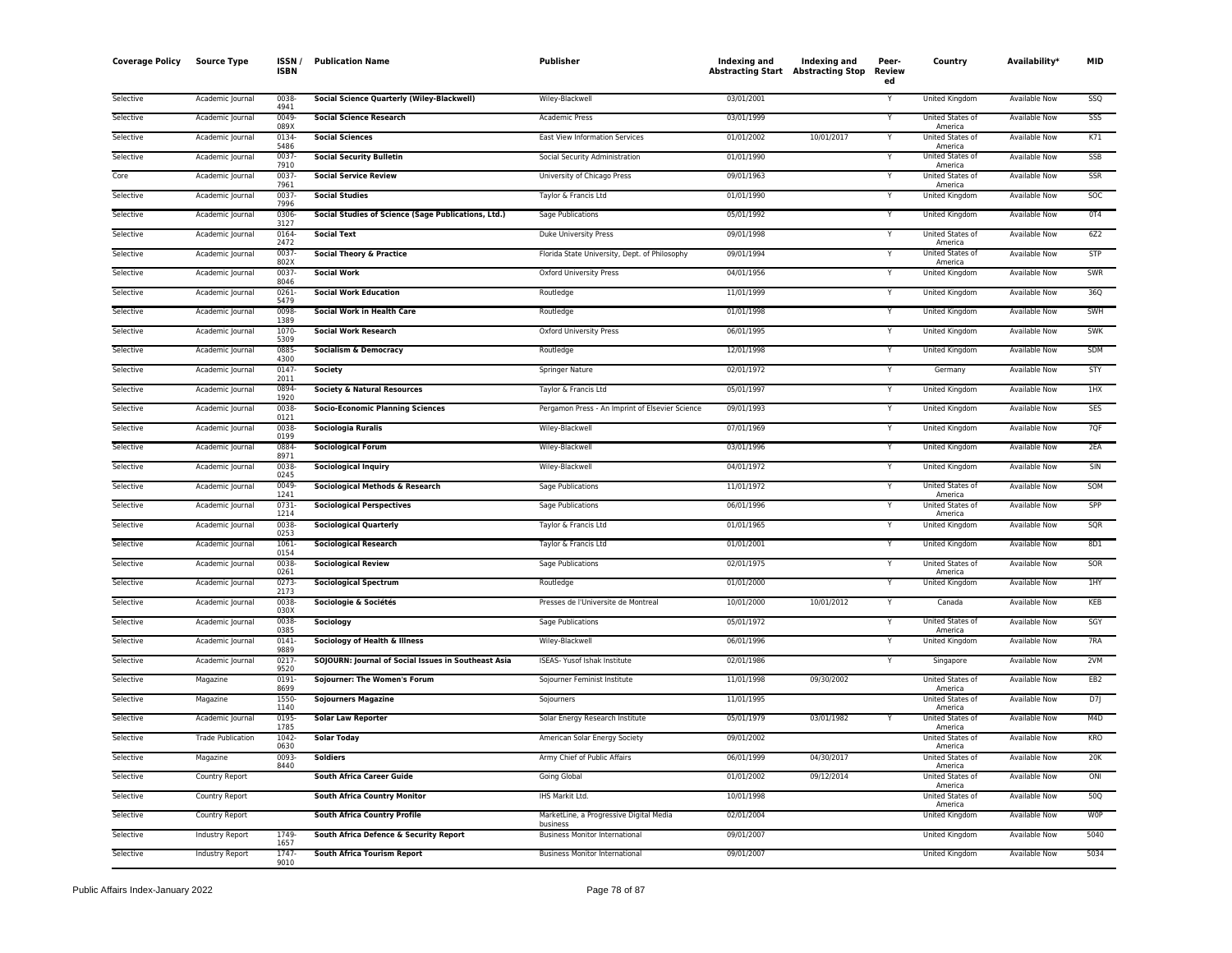| <b>Coverage Policy</b> | <b>Source Type</b>       | ISSN/<br><b>ISBN</b> | <b>Publication Name</b>                                                     | <b>Publisher</b>                                       | Indexing and<br><b>Abstracting Start Abstracting Stop</b> | <b>Indexing and</b> | Peer-<br>Review<br>ed | Country                            | Availability*        | <b>MID</b> |
|------------------------|--------------------------|----------------------|-----------------------------------------------------------------------------|--------------------------------------------------------|-----------------------------------------------------------|---------------------|-----------------------|------------------------------------|----------------------|------------|
| Selective              | Academic Journal         | $0373-$<br>6245      | South African Geographical Journal                                          | Routledge                                              | 09/01/1998                                                |                     | Y                     | <b>United Kingdom</b>              | <b>Available Now</b> | SGJ        |
| Selective              | Academic Journal         | 0038<br>2280         | South African Journal of Economics                                          | Wiley-Blackwell                                        | 06/01/1995                                                |                     | v                     | <b>United Kingdom</b>              | <b>Available Now</b> | SJE        |
| Selective              | Academic Journal         | 0038<br>2353         | South African Journal of Science                                            | Academy of Science of South Africa                     | 03/01/1998                                                |                     | Y                     | South Africa                       | Available Now        | SJS        |
| Selective              | Academic Journal         | 0038<br>2876         | <b>South Atlantic Quarterly</b>                                             | Duke University Press                                  | 09/01/2000                                                |                     | Υ                     | United States of<br>America        | Available Now        | SAQ        |
| Selective              | Magazine                 | 0038<br>3260         | <b>South Dakota Business Review</b>                                         | <b>Business Research Bureau</b>                        | 09/01/1991                                                | 03/31/2009          |                       | United States of<br>America        | Available Now        | SDB        |
| Selective              | Magazine                 | 0886<br>2680         | <b>South Dakota Magazine</b>                                                | South Dakota Magazine                                  | 03/01/2008                                                |                     |                       | United States of<br>America        | Available Now        | U55        |
| Selective              | Country Report           |                      | <b>South Korea Country Profile</b>                                          | MarketLine, a Progressive Digital Media<br>business    | 02/01/2004                                                |                     |                       | United Kingdom                     | <b>Available Now</b> | W0Q        |
| Selective              | <b>Industry Report</b>   | 1749<br>1665         | South Korea Defence & Security Report                                       | <b>Business Monitor International</b>                  | 09/01/2007                                                |                     |                       | United Kingdom                     | <b>Available Now</b> | 5041       |
| Selective              | Academic Journal         | 0377<br>5437         | <b>Southeast Asian Affairs</b>                                              | ISEAS- Yusof Ishak Institute                           | 01/01/1998                                                |                     |                       | Singapore                          | <b>Available Now</b> | 2VN        |
| Selective              | <b>Trade Publication</b> | 0194<br>0937         | <b>Southeast Farm Press</b>                                                 | Penton Media, Inc.                                     | 07/16/2003                                                |                     |                       | United States of<br>America        | <b>Available Now</b> | 1AH        |
| Selective              | Academic Journal         | 0038<br>4038         | Southern Economic Journal                                                   | John Wiley & Sons, Inc.                                | 04/01/1970                                                |                     |                       | United States of<br>America        | Available Now        | SEJ        |
| Selective              | Academic Journal         | 0038<br>4348         | <b>Southern Medical Journal</b>                                             | Lippincott Williams & Wilkins                          | 05/01/1998                                                |                     | Υ                     | United States of<br>America        | Available Now        | SOU        |
| Core                   | Academic Journal         | 0147<br>8168         | Southern Review of Public Administration                                    | Southern Public Administration Education<br>Foundation | 06/01/1977                                                | 01/31/1983          | Y                     | United States of<br>America        | Available Now        | <b>KTM</b> |
| Selective              | <b>Trade Publication</b> | 0194<br>0945         | <b>Southwest Farm Press</b>                                                 | Penton Media, Inc.                                     | 08/07/2003                                                |                     |                       | United States of<br>America        | Available Now        | 1AI        |
| Selective              | Academic Journal         | 0038<br>5263         | Soviet & Eastern European Foreign Trade                                     | Taylor & Francis Ltd                                   | 06/01/1971                                                | 12/31/1991          |                       | United Kingdom                     | Available Now        | 7Z         |
| Selective              | Academic Journal         | 0038<br>5824         | <b>Soviet Sociology</b>                                                     | M.E. Sharpe Inc.                                       | 06/01/1970                                                | 11/30/1991          | Y                     | United States of<br>America        | <b>Available Now</b> | 65L        |
| Selective              | Academic Journal         | 0038<br>609X         | <b>Sozialer Fortschritt</b>                                                 | Duncker & Humblot GmbH                                 | 07/01/1956                                                |                     | Y                     | Germany                            | <b>Available Now</b> | V3Y        |
| Selective              | Academic Journal         | 1356<br>2576         | <b>Space &amp; Polity</b>                                                   | Routledge                                              | 05/01/1999                                                |                     | Υ                     | United Kingdom                     | <b>Available Now</b> | 57Z        |
| Core                   | Academic Journal         | 0265<br>9646         | <b>Space Policy</b>                                                         | Elsevier B.V.                                          | 02/01/1990                                                |                     | Y                     | United Kingdom                     | <b>Available Now</b> | SOY        |
| Selective              | Country Report           |                      | <b>Spain Career Guide</b>                                                   | Going Global                                           | 01/01/2002                                                | 09/12/2014          |                       | United States of<br>America        | Available Now        | ONK        |
| Selective              | Country Report           |                      | <b>Spain Country Monitor</b>                                                | IHS Markit Ltd.                                        | 10/01/1998                                                |                     |                       | United States of<br>America        | Available Now        | 50S        |
| Selective              | Magazine                 | 0038<br>6952         | <b>Spectator (00386952)</b>                                                 | Spectator Ltd.                                         | 02/04/1995                                                | 11/30/2018          |                       | United Kingdom                     | Available Now        | <b>STA</b> |
| Selective              | Academic Journal         | 1067<br>8530         | <b>Spectrum: Journal of State Government</b>                                | Council of State Governments                           | 09/01/1995                                                | 03/31/2005          |                       | United States of<br>America        | <b>Available Now</b> | <b>STM</b> |
| Selective              | Magazine                 | 0038<br>805X         | <b>Sporting News</b>                                                        | American City Business Journal                         | 07/20/1998                                                | 03/31/2012          |                       | United States of<br>America        | Available Now        | PTN        |
| Selective              | Country Report           | 1520<br>1392         | <b>Sri Lanka Country Review</b>                                             | CountryWatch Incorporated                              | 07/01/2000                                                |                     |                       | United States of<br>America        | <b>Available Now</b> | <b>DXU</b> |
| Selective              | Academic Journal         | 0036<br>2905         | St. John's Law Review                                                       | St. John's Law Review                                  | 01/01/1998                                                |                     | Y                     | United States of<br>America        | Available Now        | 24N        |
| Selective              | Magazine                 | 0036<br>2972         | <b>St. Louis Journalism Review</b>                                          | St. Louis Journalism Review                            | 11/01/1998                                                | 07/31/2010          |                       | United States of<br>America        | <b>Available Now</b> | LSW        |
| Selective              | <b>Trade Publication</b> | 1094<br>4656         | <b>Standardization News</b>                                                 | <b>ASTM International</b>                              | 03/01/2004                                                | 11/30/2018          |                       | United States of<br>America        | <b>Available Now</b> | QLR        |
| Selective              | Academic Journal         | 0731<br>5082         | <b>Stanford Journal of International Law</b>                                | Stanford Journal of International Law                  | 07/01/1996                                                |                     |                       | United States of<br>America        | Available Now        | 2741       |
| Selective              | Academic Journal         | 0038<br>9765         | <b>Stanford Law Review</b>                                                  | <b>Stanford Law Review</b>                             | 02/01/1996                                                |                     | Y                     | United States of<br>America        | <b>Available Now</b> | SRI        |
| Selective              | Magazine                 | 0160<br>323X         | <b>State &amp; Local Government Review</b>                                  | Sage Publications                                      | 01/01/2007                                                |                     |                       | United States of<br>America        | <b>Available Now</b> | 2ZTT       |
| Selective              | Magazine                 | 1078<br>7356         | <b>State &amp; Local Law News</b>                                           | American Bar Association                               | 03/01/2008                                                |                     |                       | United States of<br>America        | <b>Available Now</b> | 1GYQ       |
| Selective              | Magazine                 | 0039<br>0119         | <b>State Government News</b>                                                | Council of State Governments                           | 01/01/1994                                                | 04/30/2004          |                       | United States of<br>America        | Available Now        | SGN        |
| Selective              | Magazine                 | 1074<br>4754         | <b>State Health Watch</b>                                                   | AHC Media LLC                                          | 08/01/2003                                                | 12/31/2011          |                       | United States of<br>America        | <b>Available Now</b> | 4M4        |
| Selective              | Magazine                 | 0147<br>6041         | <b>State Legislatures</b>                                                   | National Conference of State Legislatures              | 07/01/1996                                                |                     |                       | United States of<br>America        | <b>Available Now</b> | <b>SLS</b> |
| Selective              | Magazine                 | 1549<br>3628         | <b>State News (Council of State Governments)</b>                            | Council of State Governments                           | 05/01/2004                                                | 12/31/2009          |                       | <b>United States of</b><br>America | Available Now        | <b>ZZW</b> |
| Selective              | Magazine                 | 1532<br>4400         | <b>State Politics &amp; Policy Quarterly</b>                                | Cambridge University Press                             | 03/01/2002                                                |                     |                       | United Kingdom                     | Available Now        | <b>HAX</b> |
| Core                   | Academic Journal         | 2330<br>443X         | <b>Statistics &amp; Public Policy</b>                                       | Taylor & Francis Ltd                                   | 01/01/2014                                                |                     |                       | United Kingdom                     | Available Now        | GQIB       |
| Selective              | Magazine                 | 0730<br>0743         | <b>Statistics of Income (SOI) Bulletin</b>                                  | US Internal Revenue Service                            | 12/01/1997                                                |                     |                       | United States of<br>America        | Available Now        | <b>SIO</b> |
| Selective              | Academic Journal         | 1061<br>0014         | Statutes & Decisions: The Laws of the USSR & Its<br><b>Successor States</b> | Taylor & Francis Ltd                                   | 11/01/2000                                                |                     |                       | United Kingdom                     | <b>Available Now</b> | 8D2        |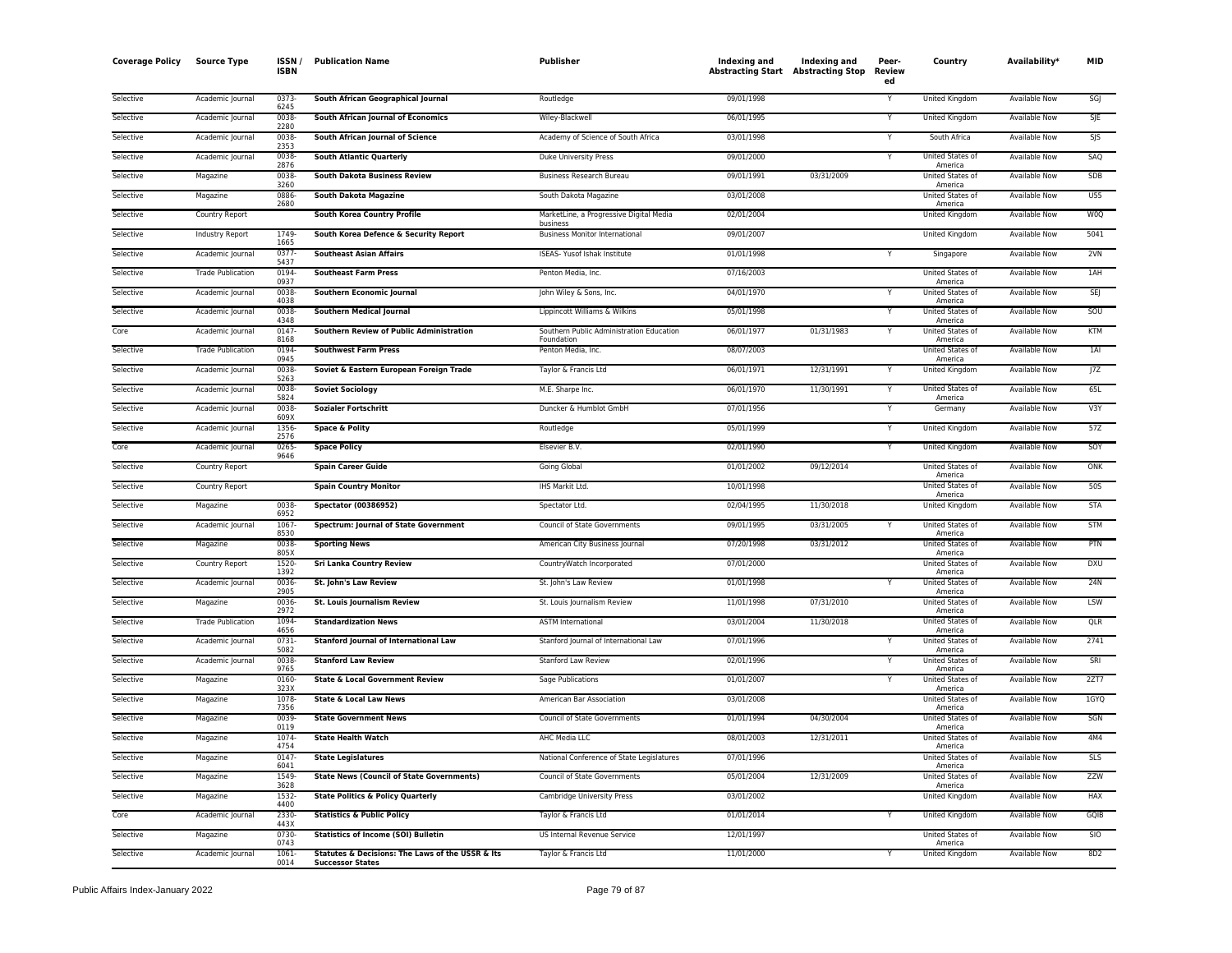| <b>Coverage Policy</b> | <b>Source Type</b>       | <b>ISSN</b><br><b>ISBN</b> | <b>Publication Name</b>                                                                       | <b>Publisher</b>                                      | Indexing and<br><b>Abstracting Start Abstracting Stop</b> | Indexing and | Peer-<br><b>Review</b><br>ed | Country                            | Availability*        | <b>MID</b>             |
|------------------------|--------------------------|----------------------------|-----------------------------------------------------------------------------------------------|-------------------------------------------------------|-----------------------------------------------------------|--------------|------------------------------|------------------------------------|----------------------|------------------------|
| Selective              | <b>Trade Publication</b> | 0039<br>095X               | <b>Steel Times</b>                                                                            | Quartz Business Media Ltd.                            | 01/01/1998                                                | 09/30/2001   |                              | United Kingdom                     | Available Now        | 0UI                    |
| Selective              | <b>Trade Publication</b> | 0039<br>1867               | <b>Stores Magazine</b>                                                                        | NRF Enterprises, Inc.                                 | 10/01/1996                                                |              |                              | United States of                   | <b>Available Now</b> | SSZ                    |
| Selective              | Magazine                 | 1524                       | <b>Strategic Finance</b>                                                                      | Institute of Management Accountants                   | 12/01/2000                                                |              |                              | America<br>United States of        | Available Now        | 5Y6                    |
| Core                   | Academic Journal         | 833X<br>1310               | Strategies for Policy in Science & Education / Strategii na Az Buki National Publishing House |                                                       | 01/01/2007                                                |              |                              | America<br>Bulgaria                | <b>Available Now</b> | <b>1WS6</b>            |
| Selective              | Magazine                 | 0270<br>1098               | Obrazovatelnata i Nauchnata Politika<br>Street & Smith's Sportsbusiness Journal               | Street & Smith's Sports Group                         | 01/14/2008                                                |              |                              | <b>United States of</b>            | Available Now        | 1FN8                   |
| Selective              | Academic Journal         | 5972<br>0954               | <b>Structural Change &amp; Economic Dynamics</b>                                              | <b>Elsevier Science</b>                               | 03/01/2002                                                |              | Y                            | America<br>Netherlands             | <b>Available Now</b> | 30K                    |
| Selective              | Academic Journal         | 349X<br>0039               | <b>Studi Emigrazione</b>                                                                      | Centro Studi Emigrazione                              | 12/01/2002                                                | 04/30/2020   | Y                            | Italy                              | Available Now        | LUU                    |
| Selective              | Academic Journal         | 2936<br>0039               | <b>Studies in Comparative International Development</b>                                       | Springer Nature                                       | 01/01/1998                                                |              |                              | Germany                            | Available Now        | CID                    |
| Selective              | Academic Journal         | 3606<br>1057               | <b>Studies in Conflict &amp; Terrorism</b>                                                    | Routledge                                             | 01/01/1992                                                |              | Y                            | United Kingdom                     | <b>Available Now</b> | CNF                    |
| Selective              | Academic Journal         | 610X<br>0039               | <b>Studies in Family Planning</b>                                                             | Wiley-Blackwell                                       | 07/01/1993                                                |              | Y                            | United Kingdom                     | Available Now        | SFP                    |
| Selective              | Academic Journal         | 3665<br>0039               | <b>Studies in Philosophy &amp; Education</b>                                                  | Springer Nature                                       | 10/01/1998                                                |              | Y                            | Germany                            | <b>Available Now</b> | <b>SPS</b>             |
| Selective              | Academic Journal         | 3746<br>0707               | <b>Studies in Political Economy: A Socialist Review</b>                                       | Taylor & Francis Ltd                                  | 09/01/1996                                                |              | Υ                            | United Kingdom                     | Available Now        | H8G                    |
| Core                   | Academic Journal         | 8552<br>1747               | Substance Abuse Treatment, Prevention & Policy                                                | <b>BioMed Central</b>                                 | 01/01/2006                                                |              | Y                            | United Kingdom                     | Available Now        | 3807                   |
| Selective              | Academic Journal         | 597X<br>1082               | <b>Substance Use &amp; Misuse</b>                                                             | Taylor & Francis Ltd                                  | 05/01/2001                                                |              |                              | United Kingdom                     | Available Now        | 2VI                    |
| Selective              | Magazine                 | 6084<br>0039               | <b>Successful Farming</b>                                                                     | Meredith Corporation                                  | 09/01/1998                                                |              |                              | United States of                   | Available Now        | <b>SFM</b>             |
| Selective              | Magazine                 | 4432<br>0148               | <b>Successful Meetings</b>                                                                    | Northstar Travel Media LLC                            | 06/01/1996                                                |              |                              | America<br>United States of        | <b>Available Now</b> | SMT                    |
| Selective              | <b>Trade Publication</b> | 4052<br>0039               | <b>Supply House Times</b>                                                                     | <b>BNP Media</b>                                      | 09/01/2000                                                |              |                              | America<br>United States of        | <b>Available Now</b> | 17A                    |
| Selective              | Magazine                 | 5935<br>1362-              | <b>Supply Management</b>                                                                      | Redactive Publishing Ltd.                             | 11/13/2003                                                | 10/31/2015   |                              | America<br><b>United Kingdom</b>   | <b>Available Now</b> | 1PN                    |
| Selective              | Magazine                 | 2021<br>1099               | <b>Supreme Court Debates</b>                                                                  | Congressional Digest Corp                             | 04/01/1998                                                |              |                              | United States of                   | Available Now        | 5EC                    |
| Selective              | Country Report           | 5390<br>1520               | <b>Suriname Country Review</b>                                                                | CountryWatch Incorporated                             | 07/01/2000                                                |              |                              | America<br>United States of        | <b>Available Now</b> | <b>DXW</b>             |
| Selective              | <b>Trade Publication</b> | 1414<br>0039               | <b>Survey of Current Business</b>                                                             | Superintendent of Documents                           | 07/01/1991                                                |              |                              | America<br>United States of        | <b>Available Now</b> | <b>SCB</b>             |
| Selective              | Academic Journal         | 6222<br>0039               | <b>Survival (00396338)</b>                                                                    | Routledge                                             | 03/01/1996                                                |              | Y                            | America<br><b>United Kingdom</b>   | <b>Available Now</b> | 1BOP                   |
| Selective              | Magazine                 | 6338<br>1476               | <b>Sustain' Magazine</b>                                                                      | McClelland Publishing Ltd.                            | 09/01/2005                                                | 03/31/2012   |                              | United Kingdom                     | <b>Available Now</b> | 1BWZ                   |
| Selective              | Academic Journal         | 1572<br>0968               | <b>Sustainable Development</b>                                                                | John Wiley & Sons, Inc.                               | 08/01/1998                                                |              |                              | United States of                   | <b>Available Now</b> | KOH                    |
| Selective              | Academic Journal         | 0802<br>1404               | <b>Sveriges Riksbank Economic Review</b>                                                      | Sveriges Riksbank                                     | 06/01/2001                                                | 01/01/2018   |                              | America<br>Sweden                  | Available Now        | E60                    |
| Selective              | Country Report           | 6768                       | <b>Sweden Career Guide</b>                                                                    | Going Global                                          | 01/01/2002                                                | 09/12/2014   |                              | United States of                   | Available Now        | ONM                    |
| Selective              | <b>Country Report</b>    |                            | <b>Sweden Country Profile</b>                                                                 | MarketLine, a Progressive Digital Media               | 02/01/2004                                                |              |                              | America<br><b>United Kingdom</b>   | <b>Available Now</b> | <b>WOT</b>             |
| Selective              | Country Report           | 1520                       | <b>Sweden Country Review</b>                                                                  | business<br>CountryWatch Incorporated                 | 07/01/2000                                                |              |                              | United States of                   | Available Now        | <b>DXY</b>             |
| Selective              | Country Report           | 1422                       | <b>Switzerland Career Guide</b>                                                               | Going Global                                          | 01/01/2002                                                | 09/12/2014   |                              | America<br>United States of        | <b>Available Now</b> | ONN                    |
| Selective              | Country Report           |                            | <b>Switzerland Country Monitor</b>                                                            | IHS Markit Ltd.                                       | 10/01/1998                                                |              |                              | America<br><b>United States of</b> | Available Now        | 50V                    |
| Selective              | Country Report           | 1520                       | <b>Switzerland Country Review</b>                                                             | CountryWatch Incorporated                             | 07/01/2000                                                |              |                              | America<br>United States of        | Available Now        | <b>DXZ</b>             |
| Selective              | Academic Journal         | 1430<br>0093               | Syracuse Journal of International Law & Commerce                                              | Syracuse Journal of International Law &               | 01/01/2003                                                |              |                              | America<br>United States of        | Available Now        | 0OV                    |
| Selective              | Magazine                 | 0709<br>0192               | THE Journal                                                                                   | Commerce<br>T.H.E. Journal                            | 11/01/1998                                                |              |                              | America<br>United States of        | Available Now        | TJO                    |
| Selective              | Magazine                 | 592X<br>1535               | $T+D$                                                                                         | Association for Talent Development                    | 07/01/2002                                                | 07/31/2014   |                              | America<br>United States of        | Available Now        | IX <sub>0</sub>        |
|                        |                          | 7740                       |                                                                                               |                                                       | 02/01/2004                                                |              |                              | America                            |                      |                        |
| Selective              | Country Report           | 1520                       | <b>Taiwan Country Profile</b>                                                                 | MarketLine, a Progressive Digital Media<br>business   |                                                           |              |                              | United Kingdom<br>United States of | Available Now        | <b>WOV</b>             |
| Selective              | Country Report           | 1465                       | <b>Tanzania Country Review</b>                                                                | CountryWatch Incorporated                             | 07/01/2000                                                |              |                              | America                            | <b>Available Now</b> | DY <sub>2</sub><br>TAD |
| Selective              | <b>Trade Publication</b> | 0039<br>9957               | <b>Tax Adviser</b>                                                                            | American Institute of Certified Public<br>Accountants | 06/01/1995                                                |              |                              | United States of<br>America        | Available Now        |                        |
| Selective              | Magazine                 | 0040-<br>0025              | <b>Tax Executive</b>                                                                          | Tax Executives Institute Inc.                         | 03/01/1996                                                |              |                              | United States of<br>America        | Available Now        | <b>TEV</b>             |
| Selective              | Magazine                 | 0747<br>8607               | <b>Tax Management Compensation Planning Journal</b>                                           | Tax Management, Inc.                                  | 05/02/2008                                                | 11/30/2016   |                              | United States of<br>America        | Available Now        | <b>TMC</b>             |
| Selective              | <b>Trade Publication</b> | 0090<br>4600               | <b>Tax Management International Journal</b>                                                   | Tax Management, Inc.                                  | 02/11/2000                                                | 11/30/2016   |                              | United States of<br>America        | <b>Available Now</b> | 1PP                    |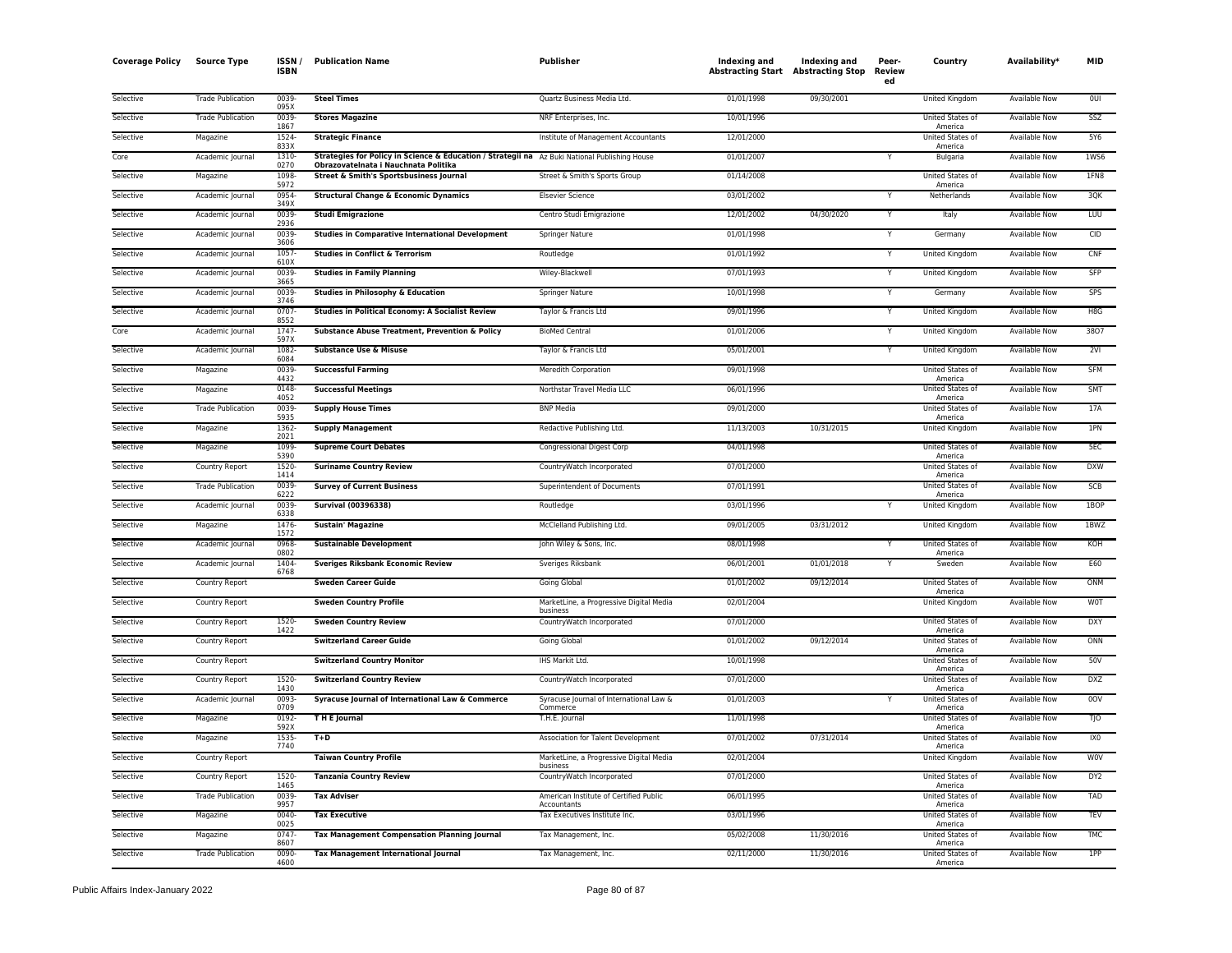| <b>Coverage Policy</b> | <b>Source Type</b>       | ISSN/<br><b>ISBN</b>  | <b>Publication Name</b>                               | Publisher                                                   | Indexing and<br>Abstracting Start Abstracting Stop | Indexing and | Peer-<br><b>Review</b><br>ed | Country                                | Availability*        | <b>MID</b> |
|------------------------|--------------------------|-----------------------|-------------------------------------------------------|-------------------------------------------------------------|----------------------------------------------------|--------------|------------------------------|----------------------------------------|----------------------|------------|
| Selective              | Academic Journal         | 0302-<br>0797         | <b>TCE: The Chemical Engineer</b>                     | Institution of Chemical Engineers                           | 06/01/2007                                         |              |                              | United Kingdom                         | Available Now        | <b>265</b> |
| Selective              | Magazine                 | 1046-<br>6193         | <b>Teacher Magazine</b>                               | Editorial Projects in Education Inc.                        | 02/01/1998                                         | 06/30/2007   |                              | United States of<br>America            | <b>Available Now</b> | <b>TMG</b> |
| Selective              | Academic Journal         | $0742 -$<br>051X      | <b>Teaching &amp; Teacher Education</b>               | Pergamon Press - An Imprint of Elsevier Science             | 01/01/2008                                         |              | Υ                            | <b>United Kingdom</b>                  | <b>Available Now</b> | 2EZ        |
| Selective              | Magazine                 | 0040-<br>0610         | <b>Teaching History</b>                               | <b>Historical Association</b>                               | 08/01/1999                                         |              |                              | United Kingdom                         | <b>Available Now</b> | THI        |
| Selective              | Magazine                 | 1053                  | Tech & Learning                                       | Future Publishing Ltd.                                      | 04/01/2005                                         |              |                              | United Kingdom                         | Available Now        | <b>TLR</b> |
| Selective              | Magazine                 | 6728<br>1527          | <b>Techniques: Connecting Education &amp; Careers</b> | Association for Career & Technical Education                | 05/01/2001                                         |              |                              | United States of                       | Available Now        | 7GE        |
| Selective              | Academic Journal         | 1803<br>0040-         | <b>Technology &amp; Culture</b>                       | Johns Hopkins University Press                              | 07/01/2000                                         |              | v                            | America<br>United States of            | <b>Available Now</b> | <b>TCU</b> |
| Selective              | Academic Journal         | 165X<br>0953-<br>7325 | Technology Analysis & Strategic Management            | Routledge                                                   | 09/01/1994                                         |              |                              | America<br>United Kingdom              | Available Now        | 1MQ        |
| Selective              | Magazine                 | 1099                  | <b>Technology Review</b>                              | MIT Technology Review                                       | 10/01/2001                                         | 10/30/2012   |                              | United States of                       | <b>Available Now</b> | 5PP        |
| Selective              | Magazine                 | 274X<br>0040-         | Technology Review (00401692)                          | MIT Technology Review                                       | 06/01/1974                                         | 01/31/1997   |                              | America<br><b>United States of</b>     | Available Now        | <b>TRV</b> |
| Selective              | Academic Journal         | 1692<br>0166-         | Technovation                                          | Pergamon Press - An Imprint of Elsevier Science             | 09/01/2001                                         |              |                              | America<br>United Kingdom              | Available Now        | <b>TCV</b> |
| Core                   | Academic Journal         | 4972<br>0308          | <b>Telecommunications Policy</b>                      | Pergamon Press - An Imprint of Elsevier Science             | 07/01/1996                                         |              | Y                            | United Kingdom                         | Available Now        | <b>TCP</b> |
| Selective              | <b>Trade Publication</b> | 5961<br>0163-         | <b>Telecommunications Reports</b>                     | Wolters Kluwer Legal & Regulatory                           | 08/01/2003                                         |              |                              | United States of                       | <b>Available Now</b> | 0GT        |
| Selective              | <b>Trade Publication</b> | 9854<br>0040          | <b>Telephony</b>                                      | Penton Media, Inc.                                          | 08/03/1998                                         | 08/31/2009   |                              | America<br>United States of            | <b>Available Now</b> | <b>TPY</b> |
| Selective              | Academic Journal         | 2656<br>1527-<br>4764 | <b>Television &amp; New Media</b>                     | Sage Publications                                           | 08/01/2001                                         |              |                              | America<br>United States of            | <b>Available Now</b> | FQE        |
| Selective              | <b>Trade Publication</b> |                       | <b>Television Week</b>                                | <b>Crain Communications</b>                                 | 03/10/2003                                         | 06/30/2009   |                              | America<br>United States of            | <b>Available Now</b> | QEC        |
| Selective              | Magazine                 | 0497                  | <b>Tennessee Bar Journal</b>                          | Tennessee Bar Association                                   | 06/01/2004                                         |              |                              | America<br>United States of            | Available Now        | U6P        |
| Selective              | Magazine                 | 2325<br>0040-         | <b>TES: Times Educational Supplement</b>              | <b>TSL Education Limited</b>                                | 10/01/1993                                         |              |                              | America<br>United Kingdom              | Available Now        | <b>TES</b> |
| Selective              | Magazine                 | 7887<br>0040-         | <b>Texas Business Review</b>                          | Bureau of Business Research/Texas                           | 12/01/1994                                         | 04/30/2011   |                              | United States of                       | Available Now        | TBR        |
| Selective              | Magazine                 | 4209<br>0887          | <b>Texas Fish &amp; Game</b>                          | Texas Fish & Game Publishing                                | 10/01/2005                                         |              |                              | America<br>United States of            | <b>Available Now</b> | SO9        |
| Core                   | Academic Journal         | 4174<br>1547-         | Texas Hispanic Journal of Law & Policy                | University of Texas at Austin School of Law                 | 03/01/1998                                         |              |                              | America<br>United States of            | <b>Available Now</b> | 6ZT        |
| Selective              | Academic Journal         | 4887<br>0163          | <b>Texas International Law Journal</b>                | Publications<br>University of Texas at Austin School of Law | 03/01/1998                                         |              | Υ                            | America<br>United States of            | Available Now        | 6MP        |
| Selective              | Academic Journal         | 7479<br>0040-         | <b>Texas Law Review</b>                               | Publications<br>University of Texas at Austin School of Law | 03/01/1998                                         |              | Y                            | America<br>United States of            | <b>Available Now</b> | 1MR        |
| Selective              | Magazine                 | 4411<br>0148          | <b>Texas Monthly</b>                                  | Publications<br><b>Texas Monthly</b>                        | 10/01/1994                                         |              |                              | America<br>United States of            | Available Now        | <b>TEX</b> |
| Core                   | Academic Journal         | 7736                  | <b>Texas Public Health Association Journal</b>        | Texas Public Health Association                             | 03/01/2005                                         | 12/31/2007   |                              | America<br>United States of<br>America | <b>Available Now</b> | 12PM       |
| Selective              | <b>Trade Publication</b> | 0040-<br>5213         | <b>Textile World</b>                                  | Textile Industries Media Group, LLC                         | 10/01/1996                                         |              |                              | United States of                       | <b>Available Now</b> | <b>TXW</b> |
| Selective              | <b>Country Report</b>    | 1520-<br>0728         | <b>Thailand Country Review</b>                        | CountryWatch Incorporated                                   | 07/01/2000                                         |              |                              | America<br>United States of            | <b>Available Now</b> | DY3        |
| Selective              | Country Report           | 1474                  | <b>Thailand Quarterly Forecast Report</b>             | <b>Business Monitor International</b>                       | 07/01/2002                                         | 10/31/2004   |                              | America<br>United Kingdom              | <b>Available Now</b> | K4X        |
| Selective              | Academic Journal         | 1415<br>0040          | <b>Theological Studies</b>                            | <b>Sage Publications</b>                                    | 03/01/1995                                         |              |                              | <b>United States of</b>                | <b>Available Now</b> | <b>TOS</b> |
| Selective              | Academic Journal         | 5639<br>1362-         | <b>Theoretical Criminology</b>                        | Sage Publications                                           | 11/01/2000                                         |              |                              | America<br>United Kingdom              | Available Now        | 2YU        |
| Selective              | Academic Journal         | 4806<br>0040-         | <b>Theoretical Population Biology</b>                 | <b>Academic Press</b>                                       | 11/01/2007                                         |              | Y                            | United States of                       | Available Now        | 215        |
| Selective              | Academic Journal         | 5809<br>0040-<br>5817 | Theoria: A Journal of Social & Political Theory       | Berghahn Books                                              | 12/01/2003                                         |              |                              | America<br>United States of<br>America | <b>Available Now</b> | <b>LUX</b> |
| Core                   | Academic Journal         | 2050-<br>8840         | Theory & Practice of Legislation                      | Taylor & Francis Ltd                                        | 01/01/2013                                         |              |                              | United Kingdom                         | Available Now        | GXGU       |
| Selective              | Academic Journal         | 0093-<br>3104         | Theory & Research in Social Education                 | Routledge                                                   | 09/01/2003                                         |              |                              | United Kingdom                         | <b>Available Now</b> | GU3        |
| Selective              | Academic Journal         | 0304<br>2421          | Theory & Society                                      | <b>Springer Nature</b>                                      | 03/01/1974                                         |              |                              | Germany                                | <b>Available Now</b> | <b>TSY</b> |
| Selective              | Academic Journal         | 0263-<br>2764         | Theory, Culture & Society                             | <b>Sage Publications</b>                                    | 05/01/1998                                         |              | Y                            | United Kingdom                         | Available Now        | OT5        |
| Selective              | <b>Trade Publication</b> | 1355-<br>6371         | <b>Third Sector</b>                                   | Haymarket Media Group Ltd                                   | 04/16/2008                                         | 10/22/2019   |                              | United Kingdom                         | Available Now        | 1UTR       |
| Selective              | Academic Journal         | 0143<br>6597          | <b>Third World Quarterly</b>                          | Routledge                                                   | 01/01/1985                                         |              |                              | United Kingdom                         | <b>Available Now</b> | <b>TWQ</b> |
| Selective              | Magazine                 | 0743<br>2437          | This Week in Washington                               | American Society of Civil Engineers                         | 07/02/2008                                         | 11/30/2012   |                              | United States of<br>America            | Available Now        | 2Z0H       |
| Selective              | Academic Journal         | 1090-<br>5278         | <b>Thomas Jefferson Law Review</b>                    | Thomas Jefferson School of Law                              | 10/01/2004                                         |              | Y                            | United States of<br>America            | <b>Available Now</b> | 3BP        |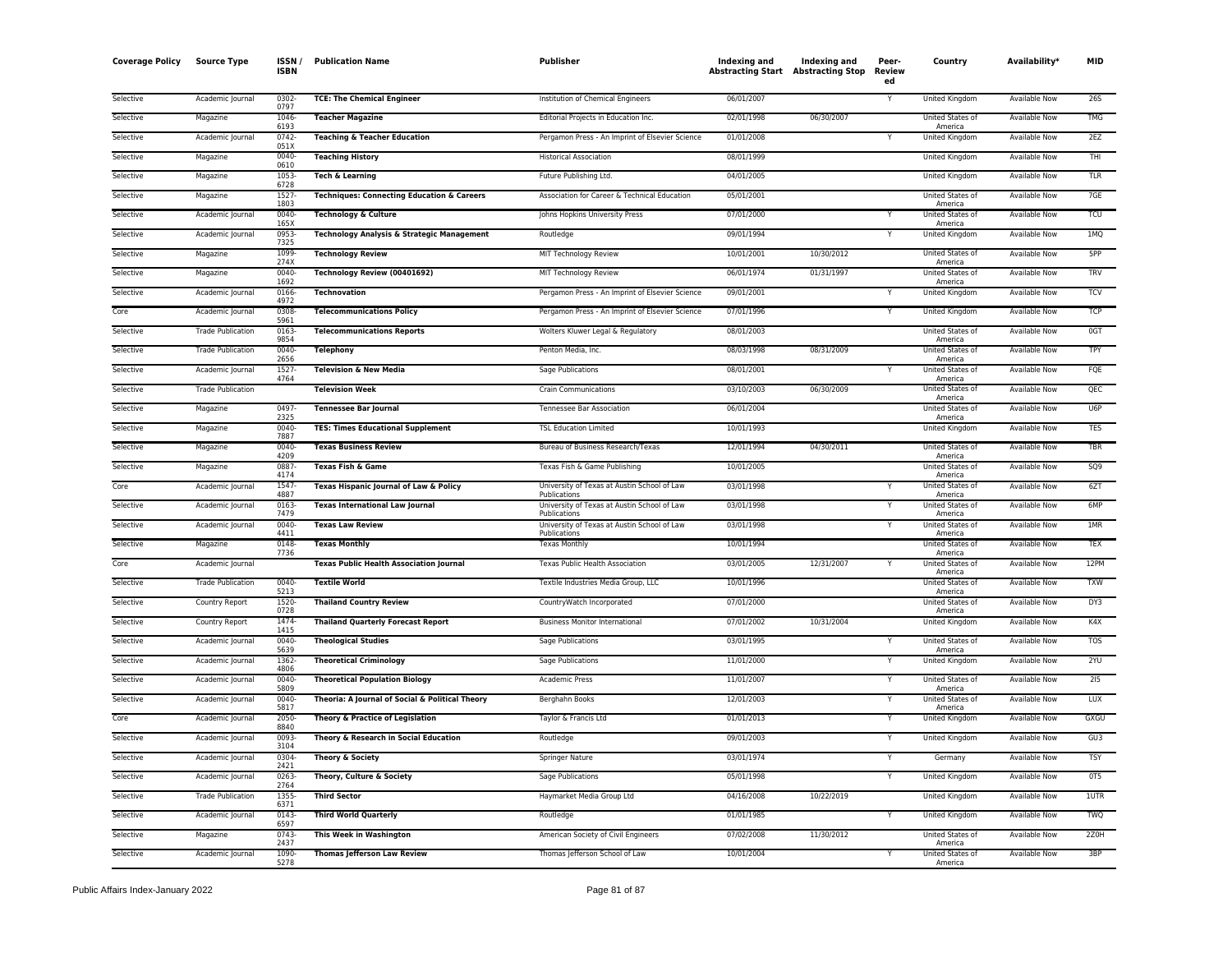| <b>Coverage Policy</b> | <b>Source Type</b>       | ISSN /<br><b>ISBN</b> | <b>Publication Name</b>                                                                          | <b>Publisher</b>                                           | Indexing and<br><b>Abstracting Start Abstracting Stop</b> | Indexing and | Peer-<br>Review<br>ed | Country                                | Availability*        | <b>MID</b> |
|------------------------|--------------------------|-----------------------|--------------------------------------------------------------------------------------------------|------------------------------------------------------------|-----------------------------------------------------------|--------------|-----------------------|----------------------------------------|----------------------|------------|
| Selective              | Academic Journal         | 1096<br>4762          | <b>Thunderbird International Business Review</b>                                                 | John Wiley & Sons, Inc.                                    | 01/01/1998                                                |              | Υ                     | United States of<br>America            | <b>Available Now</b> | 3GQ        |
| Selective              | Magazine                 | 0040<br>6708          | Tibetan Review: The Monthly Magazine on all Aspects of<br>Tibet                                  | <b>Tibetan Review</b>                                      | 04/01/2007                                                | 01/31/2016   |                       | India                                  | <b>Available Now</b> | 2WZO       |
| Selective              | Academic Journal         | $0212 -$<br>8926      | <b>Tiempo de Paz</b>                                                                             | Movimiento por la Paz, El Desarme y la Libertad<br>- Spain | 10/01/2004                                                |              | Y                     | Spain                                  | <b>Available Now</b> | GLI        |
| Selective              | Academic Journal         | 0040<br>747X          | Tijdschrift voor Economische en Sociale Geografie (Journal Wiley-Blackwell                       |                                                            | 02/01/1998                                                |              | Y                     | United Kingdom                         | Available Now        | 7QK        |
| Selective              | Magazine                 | 0887<br>9982          | of Economic & Social Geography)<br><b>Tikkun (Duke University Press)</b>                         | Duke University Press                                      | 01/01/1993                                                | 12/31/2018   |                       | United States of                       | Available Now        | TIK        |
| Selective              | Magazine                 | 0887<br>9982          | Tikkun (Institute for Labor & Mental Health)                                                     | Institute for Labor & Mental Health                        | 01/01/2019                                                |              |                       | America<br>United States of<br>America | Available Now        | M7GF       |
| Selective              | Academic Journal         | 0961<br>463X          | <b>Time &amp; Society</b>                                                                        | Sage Publications                                          | 02/01/1997                                                |              | Y                     | <b>United Kingdom</b>                  | <b>Available Now</b> | 0T7        |
| Selective              | Magazine                 | 0315<br>8446          | <b>Time International (Canada Edition)</b>                                                       | TIME USA, LLC                                              | 08/26/1996                                                | 01/11/2009   |                       | United States of<br>America            | <b>Available Now</b> | <b>TIC</b> |
| Selective              | Magazine                 | 0818<br>0628          | <b>Time International (South Pacific Edition)</b>                                                | TIME USA, LLC                                              | 01/30/1995                                                |              |                       | <b>United States of</b><br>America     | Available Now‡       | TAU        |
| Selective              | Magazine                 | 0049<br>3929          | <b>Times Higher Education Supplement</b>                                                         | <b>TSL Education Limited</b>                               | 08/20/1993                                                | 10/31/2007   |                       | United Kingdom                         | <b>Available Now</b> | <b>THS</b> |
| Selective              | <b>Trade Publication</b> | 0746<br>9071          | <b>Tire Business</b>                                                                             | <b>Crain Communications</b>                                | 08/05/2002                                                |              |                       | United States of<br>America            | Available Now        | 2SR        |
| Selective              | Newspaper                | 0307<br>661X          | <b>TLS. Times Literary Supplement</b>                                                            | Times Newspapers Ltd.                                      | 07/25/1997                                                |              |                       | United Kingdom                         | <b>Available Now</b> | <b>TLS</b> |
| Selective              | Academic Journal         | 0964<br>4563          | <b>Tobacco Control</b>                                                                           | <b>BMJ Publishing Group</b>                                | 09/01/2001                                                | 04/04/2016   |                       | United Kingdom                         | Available Now        | N8B        |
| Selective              | <b>Trade Publication</b> | 0040<br>8271          | <b>Tobacco Europe</b>                                                                            | DMG World Media (UK) Limited                               | 07/01/1998                                                | 09/30/2002   |                       | United Kingdom                         | <b>Available Now</b> | <b>TBC</b> |
| Selective              | Country Report           | 1520<br>1473          | <b>Togo Country Review</b>                                                                       | CountryWatch Incorporated                                  | 07/01/2000                                                |              |                       | United States of<br>America            | Available Now        | DY4        |
| Selective              | Magazine                 |                       | <b>Toledo Business Journal</b>                                                                   | Telex Communications Inc.                                  | 08/01/2008                                                |              |                       | <b>United States of</b><br>America     | Available Now        | 6FH        |
| Selective              | Country Report           | 1520<br>1481          | <b>Tonga Country Review</b>                                                                      | CountryWatch Incorporated                                  | 07/01/2000                                                |              |                       | United States of<br>America            | Available Now        | DY5        |
| Selective              | Magazine                 | 0897<br>327X          | Touchstone: A Journal of Mere Christianity                                                       | Fellowship of St. James                                    | 12/01/2007                                                |              |                       | United States of<br>America            | Available Now        | 1E3M       |
| Selective              | Academic Journal         | 0261<br>5177          | <b>Tourism Management</b>                                                                        | Pergamon Press - An Imprint of Elsevier Science            | 04/01/2005                                                |              |                       | United Kingdom                         | <b>Available Now</b> | Ш          |
| Selective              | Academic Journal         | 1392<br>1630          | Town Planning & Architecture                                                                     | Journal of Town Planning & Architecture                    | 12/01/2005                                                | 12/31/2011   | Υ                     | Lithuania                              | <b>Available Now</b> | 1659       |
| Selective              | Academic Journal         | 0041<br>0020          | <b>TPR: Town Planning Review</b>                                                                 | Liverpool University Press / Journals                      | 01/01/1998                                                |              | Υ                     | United Kingdom                         | <b>Available Now</b> | 3GB        |
| Selective              | <b>Trade Publication</b> | 1464<br>8873          | <b>Trade Finance</b>                                                                             | <b>Euromoney Trading Limited</b>                           | 12/01/2003                                                |              |                       | United Kingdom                         | <b>Available Now</b> | SZX        |
| Selective              | <b>Trade Publication</b> | 0041<br>073X          | <b>Traffic World</b>                                                                             | JOC Group Inc.                                             | 04/01/1996                                                | 02/28/2009   |                       | United States of<br>America            | Available Now        | <b>TRW</b> |
| Selective              | Academic Journal         | 0020<br>2754          | <b>Transactions of the Institute of British Geographers</b>                                      | Wiley-Blackwell                                            | 03/01/2001                                                |              |                       | United Kingdom                         | Available Now        | D8Z        |
| Selective              | Academic Journal         | 0035<br>9203          | Transactions of the Royal Society of Tropical Medicine &<br>Hygiene                              | Oxford University Press                                    | 09/01/2002                                                |              |                       | United Kingdom                         | Available Now        | 2HQ        |
| Selective              | Magazine                 | 1214<br>1615          | <b>Transitions Online</b>                                                                        | <b>Transitions Online</b>                                  | 10/07/2002                                                |              |                       | <b>Czech Republic</b>                  | <b>Available Now</b> | <b>FUF</b> |
| Core                   | Academic Journal         | 0967<br>070X          | <b>Transport Policy</b>                                                                          | Pergamon Press - An Imprint of Elsevier Science            | 01/01/2002                                                |              | Y                     | <b>United Kingdom</b>                  | <b>Available Now</b> | JJL        |
| Selective              | Academic Journal         | 0144<br>1647          | <b>Transport Reviews</b>                                                                         | Routledge                                                  | 04/01/1999                                                |              | Y                     | United Kingdom                         | Available Now        | BE1        |
| Selective              | Academic Journal         | 0041<br>1612          | <b>Transportation Journal (American Society of</b><br><b>Transportation &amp; Logistics Inc)</b> | American Society of Transportation & Logistics             | 03/01/1970                                                | 12/31/2010   | Y                     | United States of<br>America            | <b>Available Now</b> | <b>TSJ</b> |
| Selective              | Academic Journal         | 0278<br>9434          | <b>Transportation Quarterly</b>                                                                  | <b>ENO Transportation Foundation</b>                       | 07/01/1990                                                | 09/30/2003   |                       | United States of<br>America            | Available Now        | <b>TRQ</b> |
| Core                   | Academic Journal         | 0965<br>8564          | Transportation Research Part A: Policy & Practice                                                | Pergamon Press - An Imprint of Elsevier Science            | 01/01/1992                                                |              | Υ                     | United Kingdom                         | <b>Available Now</b> | <b>TSR</b> |
| Selective              | Academic Journal         | 1361<br>9209          | <b>Transportation Research: Part D</b>                                                           | Pergamon Press - An Imprint of Elsevier Science            | 09/01/2004                                                |              |                       | United Kingdom                         | Available Now        | JJM        |
| Selective              | Academic Journal         | 1842<br>2845          | <b>Transylvanian Review of Administrative Sciences</b>                                           | Transylvanian Review of Administrative<br>Sciences         | 09/01/2006                                                |              |                       | Romania                                | Available Now        | 22SU       |
| Selective              | Academic Journal         | 0224<br>4365          | <b>Travail et Emploi</b>                                                                         | Direction de l'Information Legale et<br>Administrative     | 01/01/2006                                                |              | Y                     | France                                 | <b>Available Now</b> | KWX        |
| Selective              | <b>Trade Publication</b> | 0262<br>4397          | Travel Trade Gazette UK & Ireland                                                                | <b>TTG Media Limited</b>                                   | 04/29/2002                                                | 01/29/2020   |                       | <b>United Kingdom</b>                  | Available Now        | <b>DBU</b> |
| Selective              | <b>Trade Publication</b> | 0041<br>2082          | <b>Travel Weekly</b>                                                                             | Northstar Travel Media LLC                                 | 02/23/1998                                                |              |                       | United States of<br>America            | Available Now        | <b>TWK</b> |
| Selective              | <b>Trade Publication</b> | 0049<br>4577          | <b>Travel Weekly (UK)</b>                                                                        | TW Group Limited                                           | 05/18/2007                                                |              |                       | United Kingdom                         | Available Now        | 30ZQ       |
| Selective              | Magazine                 | 1935<br>7214          | <b>Treasury &amp; Risk</b>                                                                       | ALM Media, LLC                                             | 02/01/2008                                                |              |                       | United States of<br>America            | <b>Available Now</b> | 2ZYN       |
| Selective              | Magazine                 | 0041<br>2538          | <b>Trial: The National Legal Newsmagazine</b>                                                    | American Association for Justice (AJJ)                     | 09/01/1998                                                |              |                       | United States of<br>America            | Available Now        | TRL        |
| Selective              | Academic Journal         | 0041<br>3011          | <b>Trimestre Económico</b>                                                                       | Fondo de Cultura Economica / Mexico                        | 10/01/2005                                                |              | Y                     | Mexico                                 | <b>Available Now</b> | <b>HDH</b> |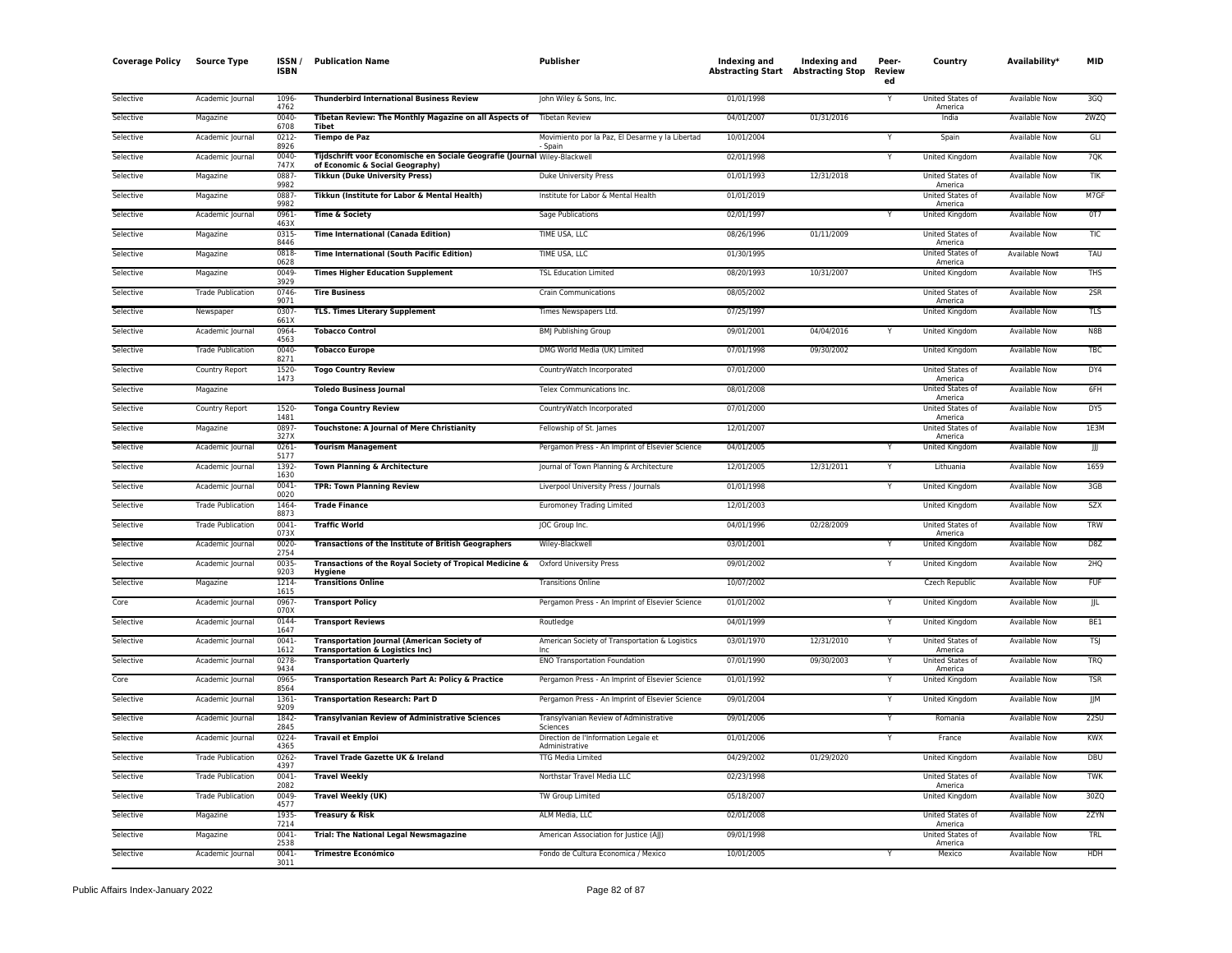| <b>Coverage Policy</b> | <b>Source Type</b>       | ISSN<br><b>ISBN</b> | <b>Publication Name</b>                                                                 | Publisher                                                    | Indexing and | Indexing and<br><b>Abstracting Start Abstracting Stop</b> | Peer-<br>Review<br>ed | Country                            | Availability <sup>*</sup> | MID        |
|------------------------|--------------------------|---------------------|-----------------------------------------------------------------------------------------|--------------------------------------------------------------|--------------|-----------------------------------------------------------|-----------------------|------------------------------------|---------------------------|------------|
| Selective              | Academic Journal         | 1360<br>2276        | Tropical Medicine & International Health                                                | Wiley-Blackwell                                              | 06/01/1998   |                                                           |                       | United Kingdom                     | <b>Available Now</b>      | 1YC        |
| Selective              | <b>Trade Publication</b> | 0041<br>3674        | <b>Trustee</b>                                                                          | Health Forum                                                 | 01/01/1995   |                                                           |                       | United States of<br>America        | Available Now             | <b>TRU</b> |
| Selective              | Country Report           |                     | <b>Turkey Country Monitor</b>                                                           | IHS Markit Ltd.                                              | 10/01/1998   |                                                           |                       | United States of<br>America        | Available Now             | 51D        |
| Selective              | Country Report           | 1470<br>7357        | <b>Turkey Quarterly Forecast Report</b>                                                 | <b>Business Monitor International</b>                        | 07/01/2002   | 07/31/2004                                                |                       | United Kingdom                     | <b>Available Now</b>      | K4Y        |
| Selective              | Academic Journal         | 1468<br>3849        | <b>Turkish Studies</b>                                                                  | Routledge                                                    | 03/01/2000   |                                                           |                       | United Kingdom                     | Available Now             | <b>IXV</b> |
| Selective              | Country Report           |                     | <b>Turkmenistan Country Monitor</b>                                                     | IHS Markit Ltd.                                              | 10/01/1998   |                                                           |                       | United States of<br>America        | <b>Available Now</b>      | 51E        |
| Selective              | Magazine                 | 0039<br>8543        | <b>TV Guide</b>                                                                         | <b>NTVB Media</b>                                            | 07/22/1995   |                                                           |                       | United States of<br>America        | Available Now             | <b>TVG</b> |
| Selective              | <b>Trade Publication</b> | 0892<br>7278        | <b>TWICE: This Week in Consumer Electronics</b>                                         | Future Publishing Ltd.                                       | 01/06/2000   |                                                           |                       | United Kingdom                     | Available Now             | 16U        |
| Selective              | <b>Trade Publication</b> | 0148<br>8848        | <b>U.S. Banker</b>                                                                      | SourceMedia, Inc.                                            | 09/01/1994   | 06/30/2011                                                |                       | United States of<br>America        | Available Now             | <b>USR</b> |
| Selective              | Magazine                 | $0041 -$<br>7548    | <b>U.S. Catholic</b>                                                                    | <b>Claretian Publications</b>                                | 12/01/1998   |                                                           |                       | United States of<br>America        | <b>Available Now</b>      | <b>USC</b> |
| Selective              | <b>Country Report</b>    |                     | <b>U.S. Country Profile</b>                                                             | MarketLine, a Progressive Digital Media<br>business          | 07/01/2003   |                                                           |                       | United Kingdom                     | <b>Available Now</b>      | <b>W0Z</b> |
| Selective              | <b>Industry Report</b>   | 1750<br>5577        | <b>U.S. Infrastructure Report</b>                                                       | <b>Business Monitor International</b>                        | 11/01/2007   |                                                           |                       | United Kingdom                     | <b>Available Now</b>      | 502K       |
| Selective              | Magazine                 | 0041<br>798X        | <b>U.S. Naval Institute Proceedings</b>                                                 | United States Naval Institute                                | 02/01/1999   |                                                           |                       | United States of<br>America        | Available Now             | 1YH        |
| Selective              | Country Report           | 1470<br>7373        | <b>UAE Quarterly Forecast Report</b>                                                    | <b>Business Monitor International</b>                        | 07/01/2002   | 07/31/2004                                                |                       | United Kingdom                     | Available Now             | K4Z        |
| Core                   | Academic Journal         | 0733<br>401X        | <b>UCLA Journal of Environmental Law &amp; Policy</b>                                   | <b>UCLA Law Review</b>                                       | 09/01/1980   |                                                           |                       | United States of<br>America        | <b>Available Now</b>      | 1YD        |
| Selective              | Academic Journal         | 0041<br>5650        | <b>UCLA Law Review</b>                                                                  | <b>UCLA Law Review</b>                                       | 06/01/1998   |                                                           |                       | United States of<br>America        | Available Now             | 1MT        |
| Selective              | Country Report           | 1520<br>1546        | <b>Uganda Country Review</b>                                                            | CountryWatch Incorporated                                    | 07/01/2000   |                                                           |                       | <b>United States of</b><br>America | <b>Available Now</b>      | <b>DYB</b> |
| Selective              | Country Report           |                     | <b>UK Country Profile</b>                                                               | MarketLine, a Progressive Digital Media<br>business          | 07/01/2003   |                                                           |                       | United Kingdom                     | Available Now             | W0Y        |
| Selective              | Country Report           |                     | <b>Ukraine Country Monitor</b>                                                          | IHS Markit Ltd.                                              | 04/01/2002   |                                                           |                       | United States of<br>America        | <b>Available Now</b>      | 5G3        |
| Selective              | Magazine                 | 0739<br>7100        | <b>UMTRI Research Review</b>                                                            | University of Michigan, Transportation Research<br>Institute | 01/01/2004   | 10/31/2016                                                |                       | United States of<br>America        | Available Now             | W1C        |
| Selective              | Magazine                 | 0251<br>7329        | <b>UN Chronicle</b>                                                                     | <b>United Nations Publications</b>                           | 09/01/1996   |                                                           |                       | United States of<br>America        | <b>Available Now</b>      | GB9        |
| Selective              | Magazine                 | 0049<br>514X        | <b>Unabashed Librarian</b>                                                              | Unabashed Librarian                                          | 11/01/2005   |                                                           |                       | United States of<br>America        | Available Now             | 416        |
| Selective              | <b>Trade Publication</b> | 1092<br>8634        | <b>Underground Construction</b>                                                         | Gulf Energy Information                                      | 08/01/1998   |                                                           |                       | <b>United States of</b><br>America | <b>Available Now</b>      | 1QZ        |
| Selective              | Magazine                 | 0041-<br>5278       | <b>UNESCO Courier</b>                                                                   | <b>UNESCO</b>                                                | 12/01/1992   | 12/31/2001                                                |                       | France                             | Available Now             | <b>UNE</b> |
| Selective              | Magazine                 | 1014<br>6989        | <b>UNESCO Sources</b>                                                                   | <b>UNESCO</b>                                                | 05/01/1995   | 07/31/2001                                                |                       | France                             | Available Now             | <b>USS</b> |
| Selective              | Country Report           |                     | <b>United Kingdom Career Guide</b>                                                      | Going Global                                                 | 01/01/2002   | 09/12/2014                                                |                       | United States of<br>America        | Available Now             | ONO        |
| Selective              | Country Report           | 1520<br>1570        | <b>United Kingdom Country Review</b>                                                    | CountryWatch Incorporated                                    | 07/01/2000   |                                                           |                       | United States of<br>America        | <b>Available Now</b>      | <b>DYE</b> |
| Selective              | Industry Report          | 1749<br>1746        | United Kingdom Defence & Security Report                                                | <b>Business Monitor International</b>                        | 01/01/2008   |                                                           |                       | United Kingdom                     | <b>Available Now</b>      | 5048       |
| Selective              | Country Report           |                     | <b>United States Country Monitor</b>                                                    | IHS Markit Ltd.                                              | 10/01/1998   |                                                           |                       | United States of<br>America        | Available Now             | 511        |
| Selective              | Magazine                 | 1097<br>6671        | <b>University Business</b>                                                              | <b>LRP Media Group</b>                                       | 03/01/2002   |                                                           |                       | United States of<br>America        | <b>Available Now</b>      | 33H        |
| Selective              | Academic Journal         | 0041<br>9494        | <b>University of Chicago Law Review</b>                                                 | University of Chicago Law Review                             | 06/01/1996   |                                                           |                       | United States of<br>America        | Available Now             | <b>ULA</b> |
| Core                   | Academic Journal         | 1047<br>8035        | University of Florida Journal of Law & Public Policy                                    | Journal of Law & Public Policy                               | 01/01/2005   |                                                           |                       | United States of<br>America        | Available Now             | 9LG        |
| Selective              | Academic Journal         | 0041<br>9818        | <b>University of Miami Law Review</b>                                                   | University of Miami School of Law                            | 07/01/2006   |                                                           | Y                     | United States of<br>America        | Available Now             | RJT        |
| Selective              | Academic Journal         | 1086<br>7872        | University of Pennsylvania Journal of International<br><b>Economic Law</b>              | University of Pennsylvania Law School                        | 06/01/1997   | 08/31/2007                                                |                       | United States of<br>America        | <b>Available Now</b>      | <b>UPJ</b> |
| Selective              | Academic Journal         | 0041<br>9907        | University of Pennsylvania Law Review                                                   | University of Pennsylvania Law Review                        | 12/01/1996   |                                                           |                       | United States of<br>America        | Available Now             | <b>UPL</b> |
| Selective              | Academic Journal         | 0042<br>0220        | <b>University of Toronto Law Journal</b>                                                | University of Toronto Press                                  | 01/01/1997   |                                                           | Y                     | Canada                             | <b>Available Now</b>      | 415        |
| Selective              | Academic Journal         | 0042<br>0816        | <b>Urban Affairs Quarterly</b>                                                          | Sage Publications                                            | 03/01/1970   | 09/30/1993                                                | Y                     | United States of<br>America        | <b>Available Now</b>      | <b>UAQ</b> |
| Core                   | Academic Journal         | 1078<br>0874        | <b>Urban Affairs Review</b>                                                             | Sage Publications                                            | 01/01/2011   |                                                           |                       | United States of<br>America        | Available Now             | <b>UAR</b> |
| Selective              | Academic Journal         | 0894<br>6019        | Urban Anthropology & Studies of Cultural Systems &<br><b>World Economic Development</b> | Institute, Inc.                                              | 06/01/1998   |                                                           |                       | United States of<br>America        | Available Now             | UAS        |
| Selective              | Academic Journal         | 1015<br>3802        | <b>Urban Forum</b>                                                                      | Springer Nature                                              | 01/01/2001   |                                                           | Y                     | Germany                            | <b>Available Now</b>      | <b>URF</b> |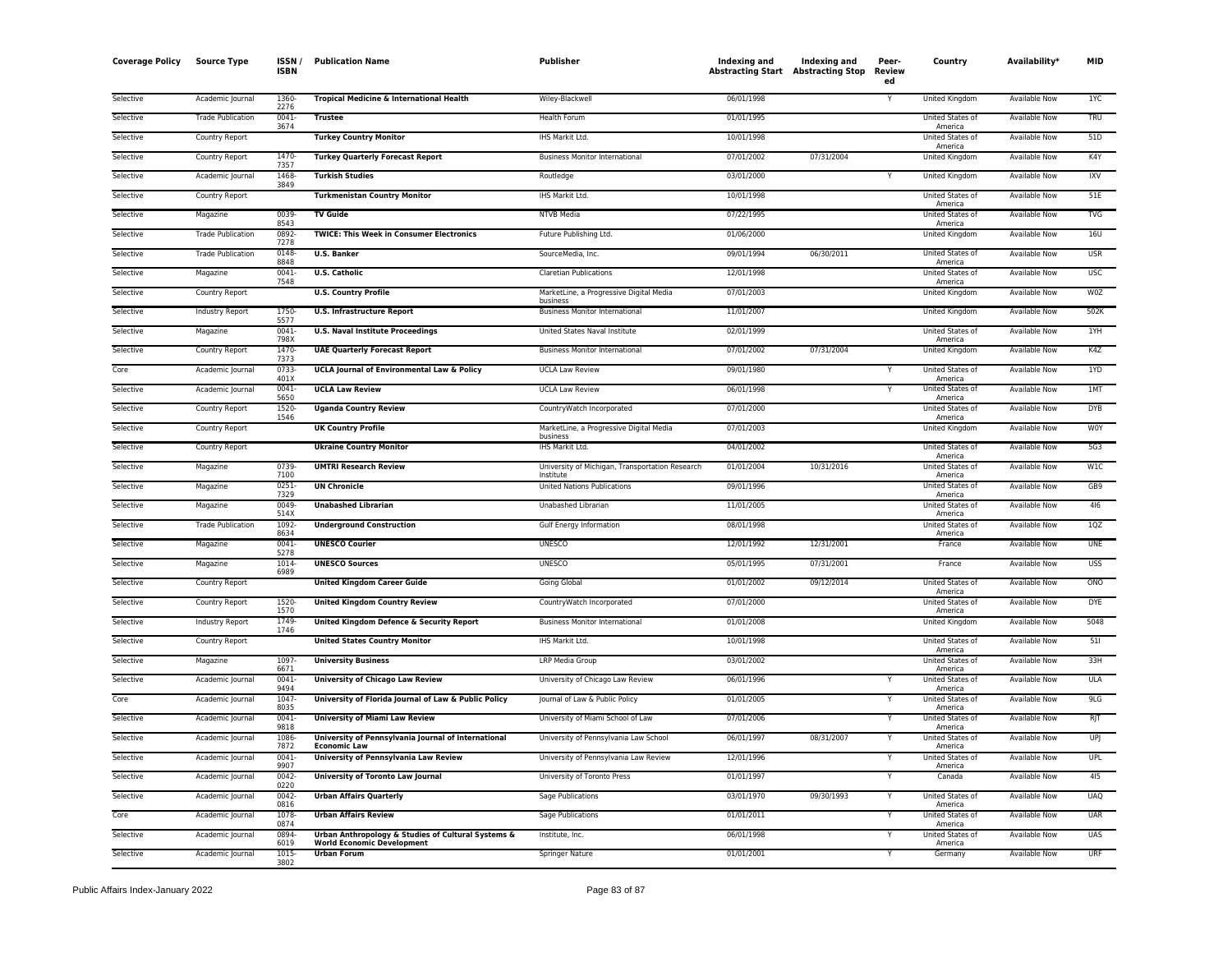| <b>Coverage Policy</b> | <b>Source Type</b>       | ISSN/<br><b>ISBN</b> | <b>Publication Name</b>                                                    | <b>Publisher</b>                                | Indexing and<br><b>Abstracting Start Abstracting Stop</b> | Indexing and | Peer-<br>Review<br>ed | Country                     | Availability <sup>*</sup> | <b>MID</b>       |
|------------------------|--------------------------|----------------------|----------------------------------------------------------------------------|-------------------------------------------------|-----------------------------------------------------------|--------------|-----------------------|-----------------------------|---------------------------|------------------|
| Selective              | Academic Journal         | $0042 -$<br>0905     | <b>Urban Lawyer</b>                                                        | American Bar Association                        | 03/01/1975                                                |              |                       | United States of<br>America | <b>Available Now</b>      | KOM              |
| Core                   | Academic Journal         | 0811-<br>1146        | <b>Urban Policy &amp; Research</b>                                         | Routledge                                       | 03/01/2002                                                |              |                       | <b>United Kingdom</b>       | <b>Available Now</b>      | J6E              |
| Core                   | Magazine                 | 1697<br>6223         | <b>Urban Public Economics Review</b>                                       | Urban Public Economics Review                   | 07/01/2007                                                |              |                       | Spain                       | <b>Available Now</b>      | 24L5             |
| Selective              | Academic Journal         | 0042-<br>0980        | <b>Urban Studies (Routledge)</b>                                           | Routledge                                       | 08/01/1993                                                | 12/31/2007   |                       | United Kingdom              | <b>Available Now</b>      | <b>UST</b>       |
| Selective              | Academic Journal         | 0042-<br>0980        | Urban Studies (Sage Publications, Ltd.)                                    | Sage Publications                               | 01/01/2008                                                |              |                       | United Kingdom              | Available Now             | 54XY             |
| Selective              | Magazine                 | 0093<br>9722         | <b>Urology Times</b>                                                       | MJH Life Sciences                               | 12/01/1995                                                |              |                       | United States of<br>America | <b>Available Now</b>      | <b>URO</b>       |
| Selective              | <b>Industry Report</b>   | 1749<br>026X         | <b>USA Autos Report</b>                                                    | <b>Business Monitor International</b>           | 10/01/2007                                                |              |                       | <b>United Kingdom</b>       | <b>Available Now</b>      | 502M             |
| Selective              | Industry Report          | 1752-<br>7937        | <b>USA Freight Transport Report</b>                                        | <b>Business Monitor International</b>           | 11/01/2007                                                |              |                       | United Kingdom              | Available Now             | 502N             |
| Selective              | Magazine                 | $0161 -$<br>7389     | <b>USA Today Magazine</b>                                                  | Society for the Advancement of Education        | 02/01/2008                                                |              |                       | United States of<br>America | <b>Available Now</b>      | <b>USA</b>       |
| Core                   | Academic Journal         | 0957-<br>1787        | <b>Utilities Policy</b>                                                    | Pergamon Press - An Imprint of Elsevier Science | 01/01/2002                                                |              |                       | United Kingdom              | Available Now             | J3               |
| Selective              | <b>Trade Publication</b> | 1356<br>5532         | <b>Utility Week</b>                                                        | Faversham House Ltd.                            | 02/15/2002                                                | 05/31/2020   |                       | United Kingdom              | Available Now             | $\overline{112}$ |
| Selective              | Magazine                 | 1544<br>2225         | Utne                                                                       | Lens Publishing Co., Inc.                       | 11/01/2002                                                | 10/31/2006   |                       | United States of<br>America | Available Now             | Q1L              |
| Selective              | Magazine                 | 8750<br>0256         | <b>Utne Reader (87500256)</b>                                              | Lens Publishing Co., Inc.                       | 01/01/1988                                                | 09/30/2002   |                       | United States of<br>America | Available Now             | <b>UTN</b>       |
| Selective              | Magazine                 | 1544-<br>2225        | Utne Reader: The Best of the Alternative Press                             | Ogden Publications, Inc.                        | 11/01/2006                                                |              |                       | United States of<br>America | Available Now             | 6352             |
| Selective              | Country Report           | 1520-<br>1600        | <b>Uzbekistan Country Review</b>                                           | CountryWatch Incorporated                       | 07/01/2000                                                |              |                       | United States of<br>America | <b>Available Now</b>      | DYI              |
| Selective              | Academic Journal         | 0264<br>410X         | Vaccine                                                                    | Elsevier B.V.                                   | 01/15/2002                                                |              |                       | United States of<br>America | <b>Available Now</b>      | 2FB              |
| Selective              | Academic Journal         | 1098<br>3015         | <b>Value in Health</b>                                                     | Elsevier B.V.                                   | 09/01/2000                                                |              |                       | <b>United Kingdom</b>       | <b>Available Now</b>      | <b>FSN</b>       |
| Selective              | Academic Journal         | 0090<br>2594         | <b>Vanderbilt Journal of Transnational Law</b>                             | Vanderbilt Journal of Transnational Law         | 10/01/1998                                                |              |                       | United States of<br>America | Available Now             | 1YL              |
| Selective              | Academic Journal         | 0042<br>2533         | <b>Vanderbilt Law Review</b>                                               | Vanderbilt Law Review                           | 10/01/2001                                                |              |                       | United States of<br>America | Available Now             | 3DW              |
| Selective              | Country Report           | 1520<br>0663         | <b>Vanuatu Country Review</b>                                              | CountryWatch Incorporated                       | 07/01/2000                                                |              |                       | United States of<br>America | Available Now             | <b>DYJ</b>       |
| Selective              | <b>Trade Publication</b> | 0894-<br>5802        | <b>VARBusiness</b>                                                         | <b>United Business Media</b>                    | 02/16/1998                                                | 02/28/2009   |                       | United States of<br>America | <b>Available Now</b>      | <b>VAR</b>       |
| Selective              | <b>Trade Publication</b> | $0042 -$<br>2738     | Variety                                                                    | Penske Business Media, LLC                      | 04/24/1995                                                |              |                       | United States of<br>America | <b>Available Now</b>      | <b>VTY</b>       |
| Selective              | Country Report           | 1744<br>8883         | Venezuela Business Forecast Report                                         | <b>Business Monitor International</b>           | 10/01/2004                                                | 12/31/2014   |                       | United Kingdom              | Available Now             | ANZ              |
| Selective              | Country Report           |                      | <b>Venezuela Country Monitor</b>                                           | IHS Markit Ltd.                                 | 11/01/1998                                                |              |                       | United States of<br>America | <b>Available Now</b>      | 51L              |
| Selective              | Country Report           | 1520-<br>0884        | <b>Venezuela Country Review</b>                                            | CountryWatch Incorporated                       | 07/01/2000                                                |              |                       | United States of<br>America | Available Now             | <b>DYK</b>       |
| Selective              | Country Report           | 2058-<br>0398        | Venezuela Country Risk Report                                              | <b>Business Monitor Internationa</b>            | 01/01/2015                                                |              |                       | United Kingdom              | Available Now             | <b>KCDS</b>      |
| Selective              | Industry Report          | 1748<br>4367         | Venezuela Oil & Gas Report                                                 | <b>Business Monitor International</b>           | 09/01/2007                                                |              |                       | <b>United Kingdom</b>       | <b>Available Now</b>      | 502R             |
| Selective              | Country Report           | 1474<br>1466         | <b>Venezuela Quarterly Forecast Report</b>                                 | <b>Business Monitor International</b>           | 07/01/2002                                                | 07/31/2004   |                       | United Kingdom              | Available Now             | K50              |
| Selective              | <b>Trade Publication</b> | 0883<br>2773         | <b>Venture Capital Journal</b>                                             | <b>Thomson Financial Partners</b>               | 10/01/2000                                                | 07/31/2010   |                       | United States of<br>America | Available Now             | 30K              |
| Selective              | Law                      |                      | <b>Venulex Legal Summaries</b>                                             | Venulex                                         | 07/01/2002                                                |              |                       | United States of<br>America | <b>Available Now</b>      | <b>1UN7</b>      |
| Selective              | Academic Journal         | 0042-<br>4900        | Veterinary Record: Journal of the British Veterinary<br><b>Association</b> | John Wiley & Sons, Inc.                         | 01/12/2008                                                | 04/04/2016   |                       | United States of<br>America | Available Now             | 2GR              |
| Selective              | Magazine                 | $0161 -$<br>8598     | <b>VFW</b>                                                                 | Veterans of Foreign Wars                        | 03/01/1998                                                |              |                       | United States of<br>America | <b>Available Now</b>      | <b>VFW</b>       |
| Selective              | Magazine                 | 1070<br>4701         | Vibe                                                                       | Meredith Corporation                            | 11/01/2004                                                | 06/30/2009   |                       | United States of<br>America | <b>Available Now</b>      | 2WD              |
| Selective              | Academic Journal         | 1648<br>2603         | Viesoji Politika ir Administravimas                                        | Mykolas Romeris University                      | 05/01/2006                                                |              |                       | Lithuania                   | Available Now             | 2780             |
| Selective              | Country Report           |                      | <b>Vietnam Country Monitor</b>                                             | IHS Markit Ltd.                                 | 11/01/1998                                                |              |                       | United States of<br>America | Available Now             | 51M              |
| Selective              | <b>Industry Report</b>   | 1749<br>1762         | Vietnam Defence & Security Report                                          | <b>Business Monitor International</b>           | 11/01/2007                                                |              |                       | <b>United Kingdom</b>       | <b>Available Now</b>      | 5049             |
| Selective              | Country Report           | 1474<br>1423         | <b>Vietnam Quarterly Forecast Report</b>                                   | <b>Business Monitor International</b>           | 10/01/2002                                                | 07/31/2004   |                       | <b>United Kingdom</b>       | <b>Available Now</b>      | K51              |
| Selective              | Newspaper                | 0042-<br>6180        | <b>Village Voice</b>                                                       | Village Voice Media Inc.                        | 01/16/2008                                                |              |                       | United States of<br>America | Available Now             | W <sub>0</sub>   |
| Selective              | Academic Journal         | 0042-<br>6229        | <b>Villanova Law Review</b>                                                | Villanova Law Review                            | 06/01/2005                                                |              |                       | United States of<br>America | <b>Available Now</b>      | <b>RJW</b>       |
| Selective              | Academic Journal         | 1077-<br>8012        | <b>Violence Against Women</b>                                              | Sage Publications                               | 03/01/2002                                                |              | Y                     | United States of<br>America | Available Now             | VAM              |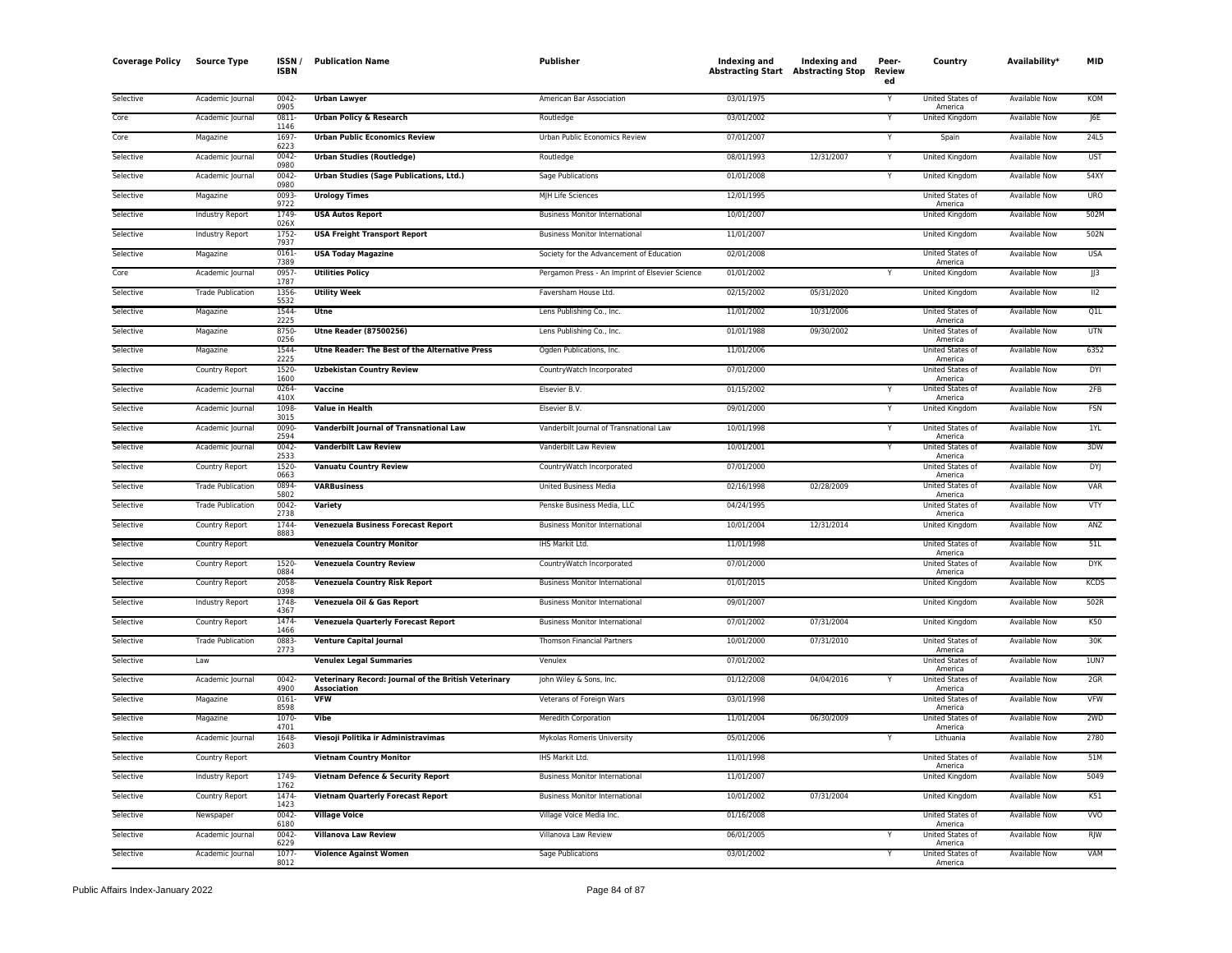| <b>Coverage Policy</b> | <b>Source Type</b>        | ISSN /<br><b>ISBN</b> | <b>Publication Name</b>                                  | Publisher                                       | Indexing and<br><b>Abstracting Start Abstracting Stop</b> | <b>Indexing and</b> | Peer-<br>Review<br>ed | Country                                | Availability <sup>*</sup> | <b>MID</b>              |
|------------------------|---------------------------|-----------------------|----------------------------------------------------------|-------------------------------------------------|-----------------------------------------------------------|---------------------|-----------------------|----------------------------------------|---------------------------|-------------------------|
| Selective              | Academic Journal          | 0042<br>6601          | Virginia Law Review                                      | Virginia Law Review Association                 | 10/01/1997                                                |                     |                       | United States of<br>America            | Available Now             | 24B                     |
| Selective              | Academic Journal          | 0042<br>675X          | <b>Virginia Quarterly Review</b>                         | Virginia Quarterly Review                       | 09/01/1985                                                |                     | Y                     | United States of<br>America            | <b>Available Now</b>      | <b>VQR</b>              |
| Selective              | Magazine                  | 0263<br>8169          | Voice (02638169)                                         | Voice Group Limited                             | 04/11/1995                                                | 01/31/2001          |                       | United Kingdom                         | Available Now             | VIC                     |
| Selective              | Academic Journal          | 0957<br>8765          | Voluntas: International Journal of Voluntary & Nonprofit | <b>Springer Nature</b>                          | 03/01/1998                                                |                     |                       | Germany                                | <b>Available Now</b>      | LV <sub>5</sub>         |
| Selective              | Magazine                  | 1931<br>6364          | Organizations<br><b>WAG Magazine</b>                     | Westfair Communications, Inc.                   | 04/01/2020                                                |                     |                       | <b>United States of</b><br>America     | Available Now             | MNE8                    |
| Selective              | Magazine                  | 1060<br>989X          | <b>Wall Street &amp; Technology</b>                      | <b>United Business Media</b>                    | 08/01/2001                                                | 06/30/2013          |                       | United States of                       | Available Now             | 0P3                     |
| Core                   | Newspaper                 | 2574<br>9579          | <b>Wall Street Journal (Online)</b>                      | Dow Jones & Company Inc                         | 03/03/2014                                                |                     |                       | America<br>United States of            | Available Now             | HOHO                    |
| Selective              | <b>Trade Publication</b>  | 0043<br>0102          | <b>Wall Street Transcript</b>                            | Wall Street Transcript Corp.                    | 07/01/2002                                                |                     |                       | America<br>United States of<br>America | <b>Available Now</b>      | D9X                     |
| Selective              | Newspaper                 | 0278<br>9892          | <b>Washington Blade</b>                                  | Brown Naff Pitts Omnimedia, Inc.                | 01/07/2000                                                | 11/14/2009          |                       | United States of<br>America            | Available Now             | <b>MLS</b>              |
| Core                   | Academic Journal          | 2377<br>0872          | Washington International Law Journal                     | Pacific Rim Law & Policy Association            | 01/01/2015                                                |                     |                       | United States of                       | Available Now             | <b>IF5R</b>             |
| Selective              | Magazine                  | 0043                  | <b>Washington Monthly</b>                                | <b>Washington Monthly</b>                       | 01/01/1985                                                |                     |                       | America<br>United States of            | <b>Available Now</b>      | <b>WSM</b>              |
| Selective              | Magazine                  | 0633<br>0163-         | <b>Washington Quarterly</b>                              | Routledge                                       | 01/01/1988                                                |                     |                       | America<br>United Kingdom              | Available Now             | <b>WQA</b>              |
| Selective              | Magazine                  | 660X<br>8755          | <b>Washington Report on Middle East Affairs</b>          | American Educational Trust                      | 03/01/2000                                                |                     |                       | United States of                       | Available Now             | 67F                     |
| Selective              | Magazine                  | 4917<br>1058          | <b>Washington Technology</b>                             | 1105 Media, Inc.                                | 12/16/2002                                                | 06/30/2012          |                       | America<br>United States of            | Available Now             | <b>DCA</b>              |
| Selective              | Magazine                  | 9163<br>0043<br>0897  | <b>Washingtonian Magazine</b>                            | Washingtonian Magazine                          | 05/01/2004                                                |                     |                       | America<br>United States of<br>America | <b>Available Now</b>      | <b>WSH</b>              |
| Selective              | <b>Trade Publication</b>  | 0043<br>1001          | <b>Waste Age</b>                                         | Penton Media, Inc.                              | 05/01/2000                                                | 11/30/2013          |                       | United States of                       | <b>Available Now</b>      | 5WC                     |
| Selective              | Academic Journal          | 0956<br>053X          | <b>Waste Management</b>                                  | Pergamon Press - An Imprint of Elsevier Science | 02/01/2004                                                |                     | Y                     | America<br><b>United Kingdom</b>       | <b>Available Now</b>      | $\overline{\mathbb{R}}$ |
| Selective              | <b>Trade Publication</b>  | 1091                  | <b>Waste News</b>                                        | <b>Crain Communications</b>                     | 07/06/1998                                                | 01/20/2009          |                       | United States of                       | Available Now             | <b>WSN</b>              |
| Selective              | <b>Trade Publication</b>  | 6199<br>1044          | <b>Water Environment &amp; Technology</b>                | Water Environment Federation                    | 08/01/1998                                                | 12/31/2018          |                       | America<br>United States of            | Available Now             | <b>KOP</b>              |
| Selective              | Academic Journal          | 9493<br>1061          | Water Environment Research (10614303)                    | Wiley-Blackwell                                 | 11/01/2007                                                |                     |                       | America<br>United Kingdom              | Available Now             | 2FZ                     |
| Core                   | Magazine                  | 4303<br>1366<br>7017  | <b>Water Policy</b>                                      | <b>IWA Publishing</b>                           | 07/01/2007                                                |                     |                       | <b>United Kingdom</b>                  | <b>Available Now</b>      | J1                      |
| Selective              | Academic Journal          | 0273<br>1223          | <b>Water Science &amp; Technology</b>                    | <b>IWA Publishing</b>                           | 07/01/2000                                                | 08/15/2019          | Y                     | United Kingdom                         | <b>Available Now</b>      | KOV                     |
| Selective              | Magazine                  | 0043<br>1435          | <b>Water Spectrum</b>                                    | Superintendent of Documents                     | 03/01/1974                                                | 03/01/1983          |                       | United States of                       | <b>Available Now</b>      | M <sub>5</sub> Q        |
| Selective              | Academic Journal          | 0262-                 | <b>Waterlines</b>                                        | <b>Practical Action Publishing</b>              | 04/01/1998                                                |                     |                       | America<br>United Kingdom              | Available Now             | KS <sub>2</sub>         |
| Selective              | <b>Trade Publication</b>  | 8104<br>1083<br>0723  | WaterWorld                                               | <b>Endeavor Business Media</b>                  | 04/01/1998                                                |                     |                       | United States of<br>America            | Available Now             | <b>WWR</b>              |
| Selective              | <b>Trade Publication</b>  |                       | <b>Wealth Management Real Estate</b>                     | Penton Media, Inc.                              | 01/01/2021                                                |                     |                       | United States of<br>America            | <b>Available Now</b>      | <b>MPNV</b>             |
| Core                   | Government Document 0511- | 4187                  | <b>Weekly Compilation of Presidential Documents</b>      | Superintendent of Documents                     | 01/01/1995                                                | 01/31/2009          |                       | United States of<br>America            | Available Now             | <b>WCP</b>              |
| Selective              | Magazine                  | 0049<br>8114          | <b>Weekly Epidemiological Record</b>                     | World Health Organization                       | 01/07/2000                                                |                     |                       | Switzerland                            | <b>Available Now</b>      | <b>DCD</b>              |
| Selective              | Magazine                  |                       | <b>Weekly Reader News - Senior</b>                       | <b>Weekly Reader Corporation</b>                | 10/25/2002                                                | 05/31/2010          |                       | United States of<br>America            | Available Now             | 4 <sub>IR</sub>         |
| Selective              | Magazine                  | 1083<br>3013          | <b>Weekly Standard</b>                                   | Clarity Media Group, Inc.                       | 12/30/2002                                                | 12/31/2018          |                       | United States of<br>America            | Available Now             | 39L                     |
| Selective              | Magazine                  | 0043-<br>3365         | <b>Wenatchee Business Journal</b>                        | <b>NCW Media</b>                                | 01/01/1998                                                | 11/30/2018          |                       | United States of<br>America            | Available Now             | WTJ                     |
| Selective              | Country Report            | 1472<br>2038          | <b>West &amp; Central Africa Monitor</b>                 | <b>Business Monitor International</b>           | 08/01/2002                                                | 04/30/2007          |                       | United Kingdom                         | <b>Available Now</b>      | K52                     |
| Selective              | Academic Journal          | 0140<br>2382          | <b>West European Politics</b>                            | Routledge                                       | 01/01/1995                                                |                     |                       | United Kingdom                         | Available Now             | <b>WEP</b>              |
| Selective              | Magazine                  | 1057<br>686X          | <b>Westchester County Business Journal</b>               | Westfair Communications, Inc.                   | 03/04/1996                                                | 03/23/2020          |                       | United States of<br>America            | <b>Available Now</b>      | WBL                     |
| Selective              | <b>Trade Publication</b>  | 1525<br>1217          | <b>Western Farm Press</b>                                | Penton Media, Inc.                              | 05/15/2004                                                |                     |                       | <b>United States of</b><br>America     | <b>Available Now</b>      | 19 <sub>B</sub>         |
| Selective              | Academic Journal          | 0193<br>9459          | <b>Western Journal of Nursing Research</b>               | Sage Publications                               | 03/01/2008                                                |                     | Y                     | United States of<br>America            | Available Now             | WJN                     |
| Selective              | Magazine                  | 0043-<br>4841         | Which?                                                   | <b>Consumers Association</b>                    | 03/01/2004                                                | 07/31/2019          |                       | United Kingdom                         | Available Now             | HQ4                     |
| Selective              | Magazine                  | 2155<br>5923          | <b>White-Collar Crime</b>                                | West Information Publishing Group               | 01/01/2008                                                | 02/28/2020          |                       | United States of<br>America            | Available Now             | 24GO                    |
| Selective              | Magazine                  | 0042<br>9694          | <b>WHO Chronicle</b>                                     | World Health Organization                       | 01/01/1975                                                | 06/30/1986          |                       | Switzerland                            | Available Now             | M <sub>6</sub> Q        |
| Selective              | Academic Journal          | 1010<br>9609          | <b>WHO Drug Information</b>                              | World Health Organization                       | 01/01/2000                                                |                     |                       | Switzerland                            | <b>Available Now</b>      | 6FV                     |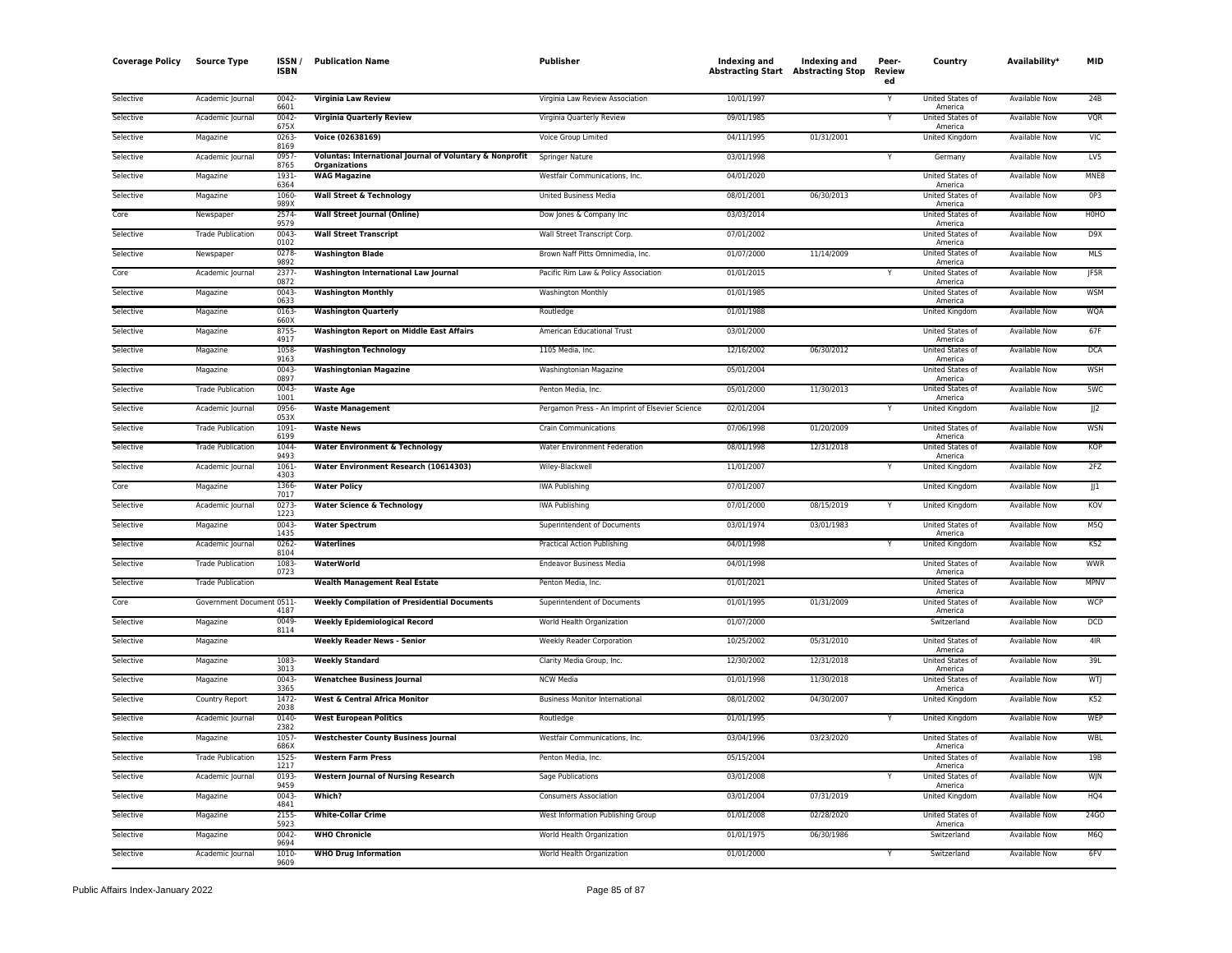| <b>Coverage Policy</b> | <b>Source Type</b>       | ISSN /<br><b>ISBN</b> | <b>Publication Name</b>                                       | Publisher                                           | Indexing and<br><b>Abstracting Start Abstracting Stop</b> | Indexing and | Peer-<br>Review<br>ed | Country                            | Availability <sup>*</sup> | <b>MID</b>      |
|------------------------|--------------------------|-----------------------|---------------------------------------------------------------|-----------------------------------------------------|-----------------------------------------------------------|--------------|-----------------------|------------------------------------|---------------------------|-----------------|
| Selective              | Academic Journal         | $0512 -$<br>3054      | <b>WHO Technical Report Series</b>                            | World Health Organization                           | 09/01/2003                                                |              |                       | Switzerland                        | Available Now             | R8S             |
| Selective              | Academic Journal         | 1548<br>4076          | <b>Widener Law Journal</b>                                    | Widener Law Journal                                 | 06/01/2004                                                |              | Y                     | United States of<br>America        | Available Now             | VS <sub>4</sub> |
| Selective              | Magazine                 | 1046-<br>4638         | <b>Wild West</b>                                              | Historynet LLC                                      | 10/01/2005                                                |              |                       | United States of<br>America        | Available Now             | WIW             |
| Selective              | Academic Journal         | 1048<br>4949          | <b>Wildlife Conservation</b>                                  | Wildlife Conservation Society                       | 09/01/1993                                                | 05/31/2009   |                       | United States of<br>America        | <b>Available Now</b>      | <b>WCS</b>      |
| Selective              | Academic Journal         | 0043<br>5589          | <b>William &amp; Mary Law Review</b>                          | William & Mary Law Review                           | 06/01/1993                                                |              |                       | United States of<br>America        | Available Now             | <b>WML</b>      |
| Selective              | Magazine                 | 0363<br>3276          | <b>Wilson Quarterly</b>                                       | Woodrow Wilson International Center for<br>Scholars | 01/01/1990                                                |              |                       | United States of<br>America        | <b>Available Now</b>      | <b>WLQ</b>      |
| Selective              | Magazine                 | 0834<br>177X          | Windspeaker                                                   | Aboriginal Multi-Media Society                      | 08/01/2000                                                | 12/31/2016   |                       | Canada                             | Available Now             | GN <sub>5</sub> |
| Selective              | <b>Trade Publication</b> | 1085<br>0473          | <b>Wireless Week</b>                                          | Advantage Business Media                            | 04/17/2000                                                | 10/31/2013   |                       | United States of<br>America        | <b>Available Now</b>      | 1EM             |
| Selective              | Academic Journal         | 0043-<br>650X         | <b>Wisconsin Law Review</b>                                   | Wisconsin Law Review                                | 02/01/2005                                                |              |                       | United States of<br>America        | Available Now             | RJY             |
| Selective              | Academic Journal         | 0897<br>4454          | <b>Women &amp; Criminal Justice</b>                           | Taylor & Francis Ltd                                | 05/01/2001                                                |              |                       | United Kingdom                     | Available Now             | <b>8C4</b>      |
| Selective              | Magazine                 | 1499<br>1993          | Women & Environments International Magazine                   | Women & Environments International Magazine         | 03/01/2001                                                |              |                       | Canada                             | <b>Available Now</b>      | <b>HBS</b>      |
| Selective              | Academic Journal         | 0363-<br>0242         | Women & Health                                                | Taylor & Francis Ltd                                | 11/01/1993                                                |              |                       | <b>United Kingdom</b>              | <b>Available Now</b>      | WAH             |
| Selective              | Academic Journal         | 0195<br>7732          | <b>Women &amp; Politics</b>                                   | Taylor & Francis Ltd                                | 12/01/1982                                                | 07/31/2004   |                       | <b>United Kingdom</b>              | <b>Available Now</b>      | <b>WAP</b>      |
| Selective              | Academic Journal         | 1049<br>3867          | <b>Women's Health Issues</b>                                  | Elsevier B.V.                                       | 12/01/2002                                                |              |                       | United Kingdom                     | Available Now             | G8J             |
| Selective              | Magazine                 | 0145<br>7985          | <b>Women's International Network News</b>                     | Women's International Network News                  | 09/01/1992                                                | 10/31/2003   |                       | United States of<br>America        | <b>Available Now</b>      | <b>WIN</b>      |
| Core                   | Academic Journal         | 1534<br>0473          | <b>Women's Policy Journal of Harvard</b>                      | President & Fellows of Harvard College              | 06/01/2006                                                |              |                       | United States of<br>America        | <b>Available Now</b>      | 38KA            |
| Selective              | Academic Journal         | 0277<br>5395          | <b>Women's Studies International Forum</b>                    | Pergamon Press - An Imprint of Elsevier Science     | 01/01/1998                                                |              |                       | <b>United Kingdom</b>              | <b>Available Now</b>      | WSI             |
| Selective              | Academic Journal         | 0732<br>1562          | <b>Women's Studies Quarterly</b>                              | Feminist Press at CUNY                              | 03/01/1996                                                |              |                       | United States of<br>America        | <b>Available Now</b>      | <b>WOQ</b>      |
| Selective              | Magazine                 | 1092<br>8332          | <b>Workforce (10928332)</b>                                   | <b>Crain Communications</b>                         | 01/01/1998                                                | 07/31/2003   |                       | United States of<br>America        | Available Now             | 10Y             |
| Selective              | Magazine                 | 1547<br>5565          | <b>Workforce Management</b>                                   | Tanda                                               | 08/01/2003                                                | 08/31/2013   |                       | Australia                          | Available Now             | <b>SZZ</b>      |
| Selective              | Magazine                 | 0278-<br>193X         | <b>Working Mother</b>                                         | <b>Bonnier Corporation</b>                          | 11/01/2003                                                | 10/31/2020   |                       | United States of<br>America        | Available Now             | WRM             |
| Selective              | <b>Working Paper</b>     |                       | <b>Working Paper Series (Federal Reserve Bank of Atlanta)</b> | Federal Reserve Bank of Atlanta                     | 03/02/2000                                                | 09/01/2016   |                       | United States of<br>America        | <b>Available Now</b>      | <b>FWP</b>      |
| Selective              | Academic Journal         | 1089<br>7011          | WorkingUSA                                                    | Wiley-Blackwell                                     | 06/01/2001                                                | 12/31/2016   |                       | United Kingdom                     | Available Now             | 3WN             |
| Selective              | Magazine                 | 0834<br>292X          | <b>Worklife Report</b>                                        | IR Research Publications                            | 01/01/1990                                                | 03/31/2003   |                       | Canada                             | <b>Available Now</b>      | <b>WRR</b>      |
| Selective              | Magazine                 | 0887<br>9346          | World & I                                                     | News World Media Development LLC (NWMD)             | 02/01/1993                                                | 05/31/2019   |                       | United States of<br>America        | <b>Available Now</b>      | WAI             |
| Selective              | Academic Journal         | 0043<br>8200          | <b>World Affairs</b>                                          | Sage Publications                                   | 06/01/1974                                                |              |                       | United States of<br>America        | Available Now             | WAF             |
| Selective              | Academic Journal         | 0258-<br>6770         | <b>World Bank Economic Review</b>                             | Oxford University Press                             | 05/01/2001                                                |              |                       | United Kingdom                     | Available Now             | 219             |
| Selective              | Academic Journal         | 1011<br>4548          | <b>World Competition: Law &amp; Economics Review</b>          | Kluwer Law International                            | 03/01/2004                                                |              | Y                     | Netherlands                        | Available Now             | MYZ             |
| Selective              | Academic Journal         | 0305<br>750X          | <b>World Development</b>                                      | Pergamon Press - An Imprint of Elsevier Science     | 07/01/1993                                                |              |                       | United Kingdom                     | Available Now             | <b>WDV</b>      |
| Selective              | Academic Journal         | 0378<br>5920          | <b>World Economy</b>                                          | Wiley-Blackwell                                     | 03/01/1988                                                |              |                       | United Kingdom                     | <b>Available Now</b>      | <b>WEC</b>      |
| Selective              | Magazine                 | $0043 -$<br>8502      | <b>World Health</b>                                           | World Health Organization                           | 11/01/1996                                                | 11/30/1998   |                       | Switzerland                        | <b>Available Now</b>      | <b>WHO</b>      |
| Selective              | Magazine                 | 0251<br>2432          | <b>World Health Forum</b>                                     | World Health Organization                           | 03/01/1981                                                | 03/31/1988   |                       | Switzerland                        | Available Now             | <b>DCW</b>      |
| Selective              | Academic Journal         | 0364<br>2313          | <b>World Journal of Surgery</b>                               | Springer Nature                                     | 02/01/2008                                                |              |                       | Germany                            | Available Now             | 4J5             |
| Selective              | <b>Trade Publication</b> | 0043<br>8790          | World Oil                                                     | Gulf Energy Information                             | 04/01/1975                                                |              |                       | United States of<br>America        | Available Now             | <b>WOL</b>      |
| Selective              | Academic Journal         | 0740-<br>2775         | <b>World Policy Journal</b>                                   | Sage Publications Inc.                              | 03/01/1985                                                | 06/30/2018   |                       | United States of<br>America        | <b>Available Now</b>      | WPI             |
| Selective              | Magazine                 | 0195<br>8895          | <b>World Press Review</b>                                     | <b>Stanley Foundation</b>                           | 03/01/1984                                                | 05/31/2004   |                       | United States of<br>America        | <b>Available Now</b>      | <b>WPR</b>      |
| Selective              | <b>Trade Publication</b> | 1942<br>3543          | <b>World Refining &amp; Fuels Today</b>                       | Hart Energy Publishing, LP                          | 12/07/2007                                                | 06/23/2009   |                       | <b>United States of</b><br>America | <b>Available Now</b>      | 2Z2E            |
| Selective              | <b>Trade Publication</b> | 0043<br>9126          | <b>World Tobacco</b>                                          | Quartz Business Media Ltd.                          | 01/01/1998                                                | 05/31/2009   |                       | United Kingdom                     | Available Now             | <b>OUR</b>      |
| Selective              | Magazine                 | 0043<br>9134          | <b>World Today</b>                                            | Royal Institute of International Affairs            | 11/01/1993                                                |              |                       | United Kingdom                     | Available Now             | WTD             |
| Selective              | <b>Trade Publication</b> | 1054<br>8637          | <b>World Trade</b>                                            | <b>BNP Media</b>                                    | 07/01/1996                                                | 06/30/2009   |                       | United States of<br>America        | Available Now             | WAD             |